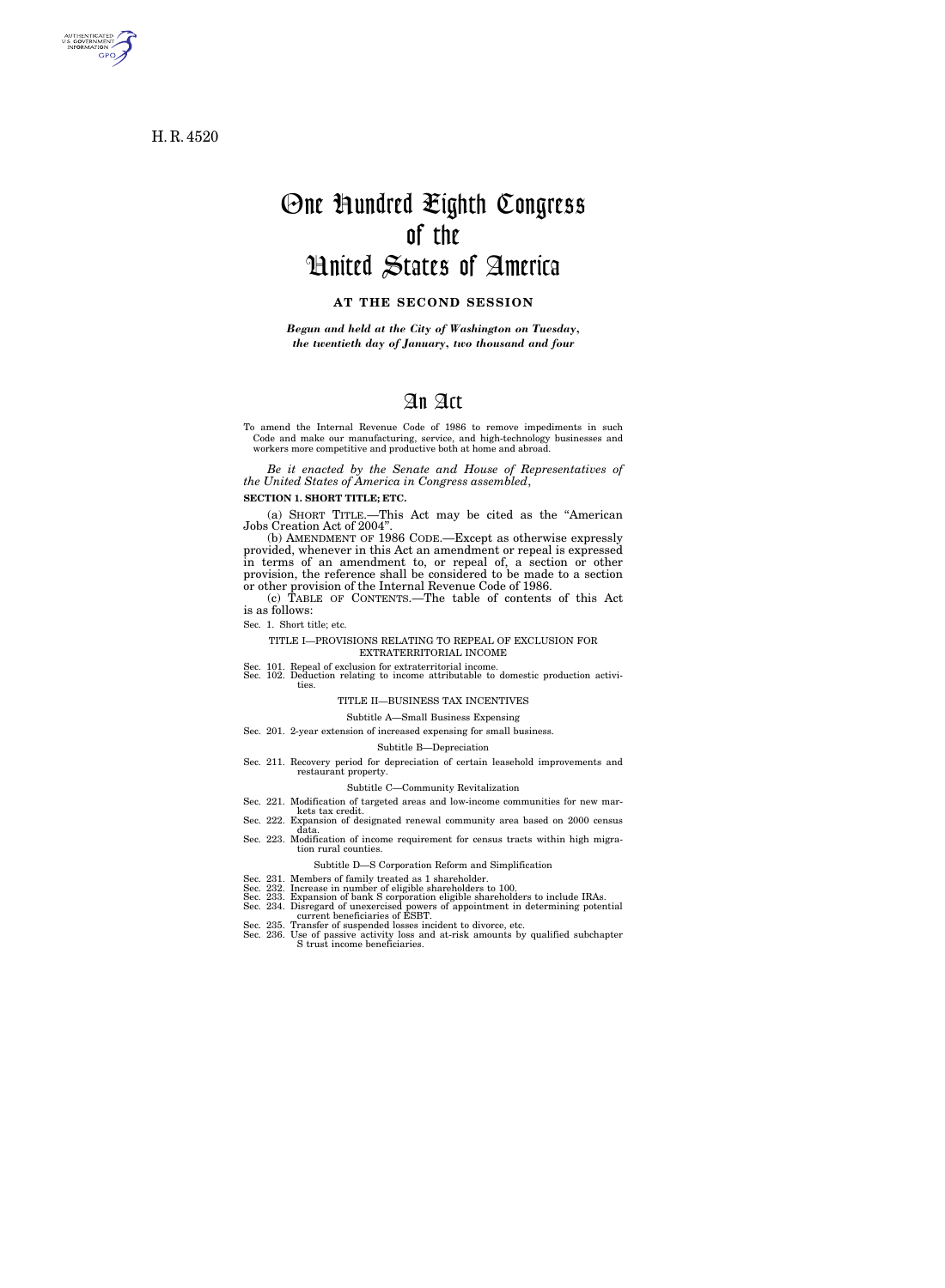Sec. 237. Exclusion of investment securities income from passive income test for bank S corporations. Sec. 238. Relief from inadvertently invalid qualified subchapter S subsidiary elections and terminations. Sec. 239. Information returns for qualified subchapter S subsidiaries. Sec. 240. Repayment of loans for qualifying employer securities. Subtitle E—Other Business Incentives Sec. 241. Phaseout of 4.3-cent motor fuel excise taxes on railroads and inland waterway transportation which remain in general fund.<br>Sec. 242. Modification of application of income forecast method of depreciation.<br>Sec. 243. Improvements related to real estate investment trusts.<br>Sec. 244. Special rules beer. Sec. 247. Modification of unrelated business income limitation on investment in certain small business investment companies. Sec. 248. Election to determine corporate tax on certain international shipping activities using per ton rate. Subtitle F—Stock Options and Employee Stock Purchase Plan Stock Options Sec. 251. Exclusion of incentive stock options and employee stock purchase plan stock options from wages. TITLE III—TAX RELIEF FOR AGRICULTURE AND SMALL MANUFACTURERS Subtitle A—Volumetric Ethanol Excise Tax Credit Sec. 301. Alcohol and biodiesel excise tax credit and extension of alcohol fuels income tax credit. Sec. 302. Biodiesel income tax credit. Sec. 303. Information reporting for persons claiming certain tax benefits. Subtitle B—Agricultural Incentives Sec. 311. Special rules for livestock sold on account of weather-related conditions. Sec. 312. Payment of dividends on stock of cooperatives without reducing patronage dividends. Sec. 313. Apportionment of small ethanol producer credit. Sec. 314. Coordinate farmers and fishermen income averaging and the alternative minimum tax. Sec. 315. Capital gain treatment under section 631(b) to apply to outright sales by landowners. Sec. 316. Modification to cooperative marketing rules to include value added processing involving animals. Sec. 317. Extension of declaratory judgment procedures to farmers' cooperative organizations.<br>Sec. 318. Certain expenses of rural letter carriers.<br>Sec. 319. Treatment of certain income of cooperatives.<br>Sec. 320. Exclusion for payments to individuals under National Health Service Corps loan repayment program and certain State loan repayment programs. Sec. 321. Modification of safe harbor rules for timber REITs. Sec. 322. Expensing of certain reforestation expenditures. Subtitle C—Incentives for Small Manufacturers Sec. 331. Net income from publicly traded partnerships treated as qualifying income of regulated investment companies.<br>Sec. 332. Simplification of excise tax imposed on bows and arrows.<br>Sec. 333. Reduction of excise tax on fishing tackle boxes.<br>Sec. 334. Sonar devices suitable for finding fish.<br>Sec. port of Native Alaskan subsistence whaling.<br>Sec. 336. Modification of depreciation allowance for aircraft.<br>Sec. 337. Modification of placed in service rule for bonus depreciation property.<br>Sec. 338. Expensing of capital co tection Agency sulfur regulations. Sec. 339. Credit for production of low sulfur diesel fuel. Sec. 340. Expansion of qualified small-issue bond program. Sec. 341. Oil and gas from marginal wells. TITLE IV—TAX REFORM AND SIMPLIFICATION FOR UNITED STATES BUSINESSES

Sec. 401. Interest expense allocation rules.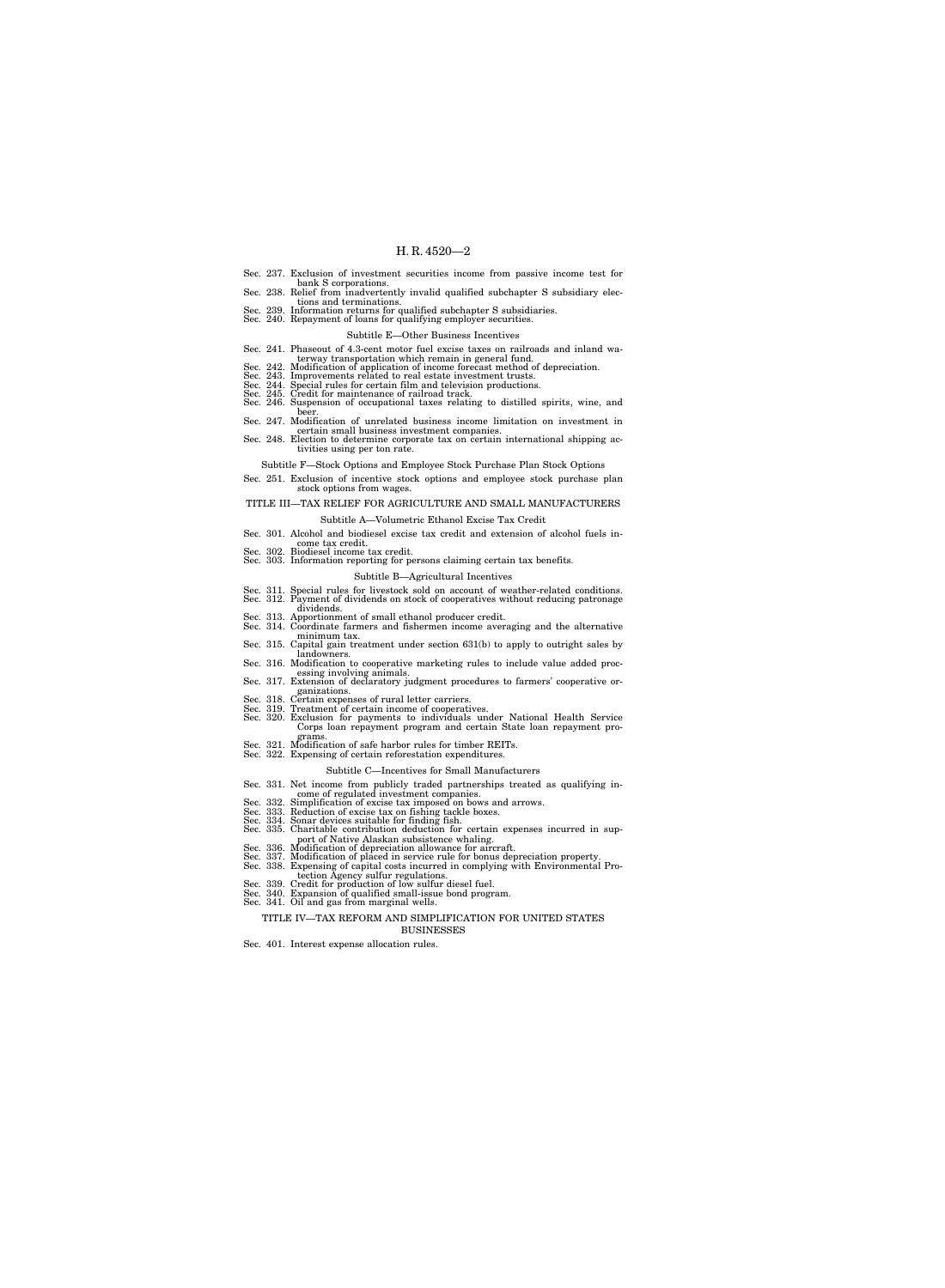- Sec. 402. Recharacterization of overall domestic loss. Sec. 403. Look-thru rules to apply to dividends from noncontrolled section 902 cor-
- porations. Sec. 404. Reduction to 2 foreign tax credit baskets.
- Sec. 405. Attribution of stock ownership through partnerships to apply in deter-
- mining section 902 and 960 credits. Sec. 406. Clarification of treatment of certain transfers of intangible property. Sec. 407. United States property not to include certain assets of controlled foreign
- corporation.
- 
- Sec. 408. Translation of foreign taxes. Sec. 409. Repeal of withholding tax on dividends from certain foreign corporations. Sec. 410. Equal treatment of interest paid by foreign partnerships and foreign cor-
- porations. Sec. 411. Treatment of certain dividends of regulated investment companies.
- Sec. 412. Look-thru treatment for sales of partnership interests. Sec. 413. Repeal of foreign personal holding company rules and foreign investment
- company rules. Sec. 414. Determination of foreign personal holding company income with respect
- to transactions in commodities.
- 
- 
- Sec. 415. Modifications to treatment of aircraft leasing and shipping income.<br>Sec. 416. Modification of exceptions under subpart F for active financing.<br>Sec. 417. 10-year foreign tax credit carryover; 1-year foreign tax cr
- to gain from sales or exchanges of United States real property interests. Sec. 419. Exclusion of income derived from certain wagers on horse races and dog
- races from gross income of nonresident alien individuals. Sec. 420. Limitation of withholding tax for Puerto Rico corporations. Sec. 421. Foreign tax credit under alternative minimum tax.
- 
- Sec. 422. Incentives to reinvest foreign earnings in United States. Sec. 423. Delay in effective date of final regulations governing exclusion of income
- from international operation of ships or aircraft. Sec. 424. Study of earnings stripping provisions.
- - TITLE V—DEDUCTION OF STATE AND LOCAL GENERAL SALES TAXES
- Sec. 501. Deduction of State and local general sales taxes in lieu of State and local income taxes.

#### TITLE VI—FAIR AND EQUITABLE TOBACCO REFORM

#### Sec. 601. Short title.

Subtitle A—Termination of Federal Tobacco Quota and Price Support Programs

- Sec. 611. Termination of tobacco quota program and related provisions.
- Sec. 612. Termination of tobacco price support program and related provisions. Sec. 613. Conforming amendments.
- 
- Sec. 614. Continuation of liability for 2004 and earlier crop years.

#### Subtitle B—Transitional Payments to Tobacco Quota Holders and Producers of Tobacco

- 
- Sec. 621. Definitions. Sec. 622. Contract payments to tobacco quota holders. Sec. 623. Contract payments for producers of quota tobacco.
- 
- Sec. 624. Administration. Sec. 625. Use of assessments as source of funds for payments. Sec. 626. Tobacco Trust Fund.
- 
- Sec. 627. Limitation on total expenditures.

#### Subtitle C—Implementation and Transition

- Sec. 641. Treatment of tobacco loan pool stocks and outstanding loan costs.
- Sec. 642. Regulations. Sec. 643. Effective date.

#### TITLE VII—MISCELLANEOUS PROVISIONS

- Sec. 701. Brownfields demonstration program for qualified green building and sus-
- tainable design projects. Sec. 702. Exclusion of gain or loss on sale or exchange of certain brownfield sites
- from unrelated business taxable income.
- Sec. 703. Civil rights tax relief.
- Sec. 704. Modification of class life for certain track facilities. Sec. 705. Suspension of policyholders surplus account provisions.
- Sec. 706. Certain Alaska natural gas pipeline property treated as 7-year property.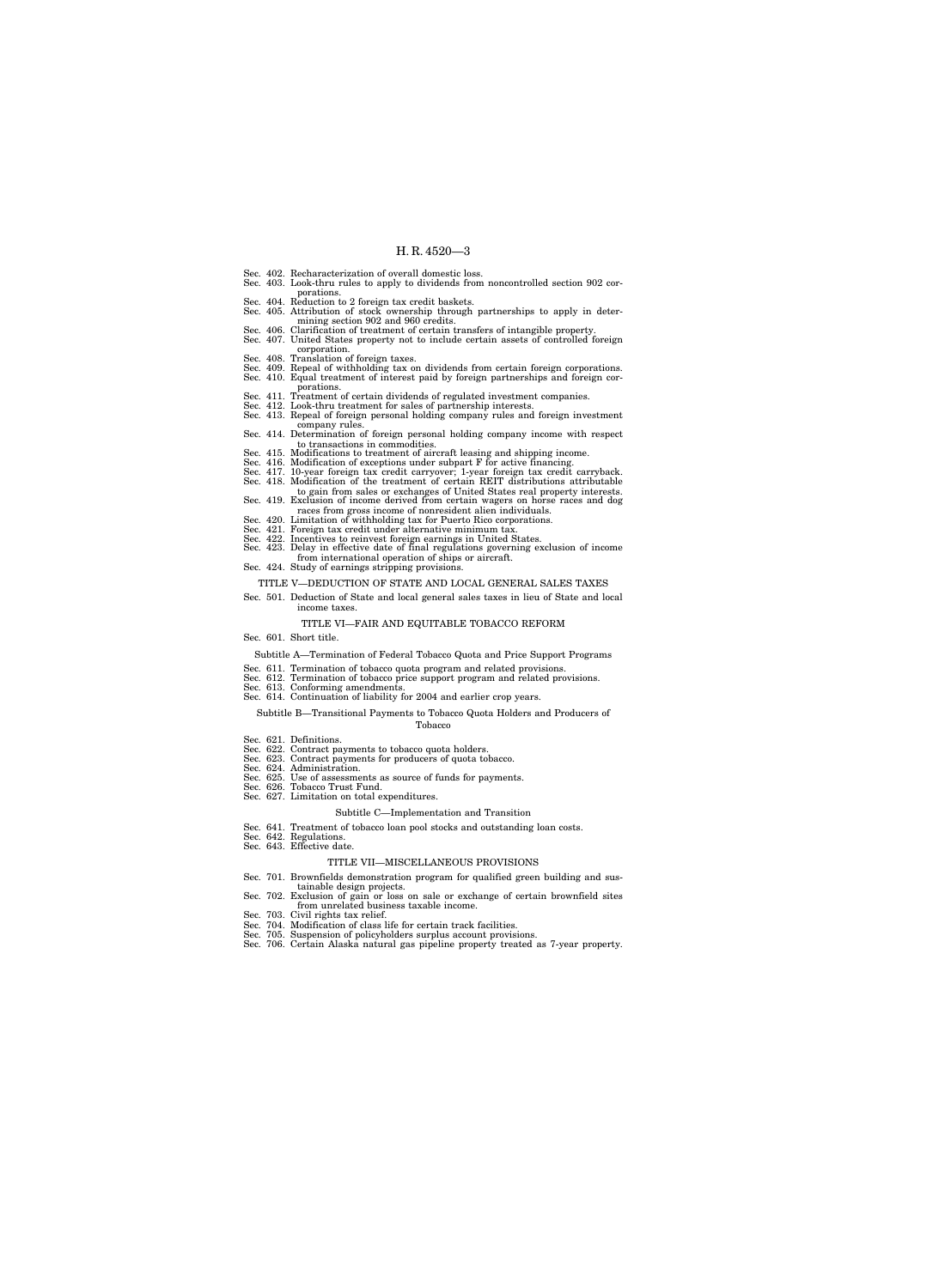- Sec. 707. Extension of enhanced oil recovery credit to certain Alaska facilities. Sec. 708. Method of accounting for naval shipbuilders.
- Sec. 709. Modification of minimum cost requirement for transfer of excess pension
- assets. Sec. 710. Expansion of credit for electricity produced from certain renewable re-
- sources.<br>Sec. 711. Certain business credits allowed against regular and minimum tax.
- Sec. 712. Inclusion of primary and secondary medical strategies for children and adults with sickle cell disease as medical assistance under the Medicaid
- program. Sec. 713. Ceiling fans.
- Sec. 714. Certain steam generators, and certain reactor vessel heads and pressurizers, used in nuclear facilities.

#### TITLE VIII—REVENUE PROVISIONS

#### Subtitle A—Provisions to Reduce Tax Avoidance Through Individual and Corporate Expatriation

- Sec. 801. Tax treatment of expatriated entities and their foreign parents.
- Sec. 802. Excise tax on stock compensation of insiders in expatriated corporations. Sec. 803. Reinsurance of United States risks in foreign jurisdictions.
- Sec. 804. Revision of tax rules on expatriation of individuals.
- Sec. 805. Reporting of taxable mergers and acquisitions.
- Sec. 806. Studies.

#### Subtitle B—Provisions Relating to Tax Shelters

- PART I—TAXPAYER-RELATED PROVISIONS
- 
- Sec. 811. Penalty for failing to disclose reportable transactions. Sec. 812. Accuracy-related penalty for listed transactions, other reportable transactions having a significant tax avoidance purpose, etc. Sec. 813. Tax shelter exception to confidentiality privileges relating to taxpayer
- communications.
- Sec. 814. Statute of limitations for taxable years for which required listed transactions not reported.
- Sec. 815. Disclosure of reportable transactions.
- Sec. 816. Failure to furnish information regarding reportable transactions. Sec. 817. Modification of penalty for failure to maintain lists of investors.
- Sec. 818. Penalty on promoters of tax shelters.
- Sec. 819. Modifications of substantial understatement penalty for nonreportable transactions.
- Sec. 820. Modification of actions to enjoin certain conduct related to tax shelters and reportable transactions. Sec. 821. Penalty on failure to report interests in foreign financial accounts.
- Sec. 822. Regulation of individuals practicing before the Department of the Treasury.

#### PART II—OTHER PROVISIONS

- Sec. 831. Treatment of stripped interests in bond and preferred stock funds, etc.
- Sec. 832. Minimum holding period for foreign tax credit on withholding taxes on income other than dividends.
- Sec. 833. Disallowance of certain partnership loss transfers.
- Sec. 834. No reduction of basis under section 734 in stock held by partnership in corporate partner.
- Sec. 835. Repeal of special rules for FASITS.
- Sec. 836. Limitation on transfer or importation of built-in losses. Sec. 837. Clarification of banking business for purposes of determining investment of earnings in United States property.
- Sec. 838. Denial of deduction for interest on underpayments attributable to nondisclosed reportable transactions.
- Sec. 839. Clarification of rules for payment of estimated tax for certain deemed asset sales.
- Sec. 840. Recognition of gain from the sale of a principal residence acquired in a like-kind exchange within 5 years of sale.
- Sec. 841. Prevention of mismatching of interest and original issue discount deductions and income inclusions in transactions with related foreign persons. Sec. 842. Deposits made to suspend running of interest on potential underpayments.
- Sec. 843. Partial payment of tax liability in installment agreements.
- Sec. 844. Affirmation of consolidated return regulation authority.
- Sec. 845. Expanded disallowance of deduction for interest on convertible debt.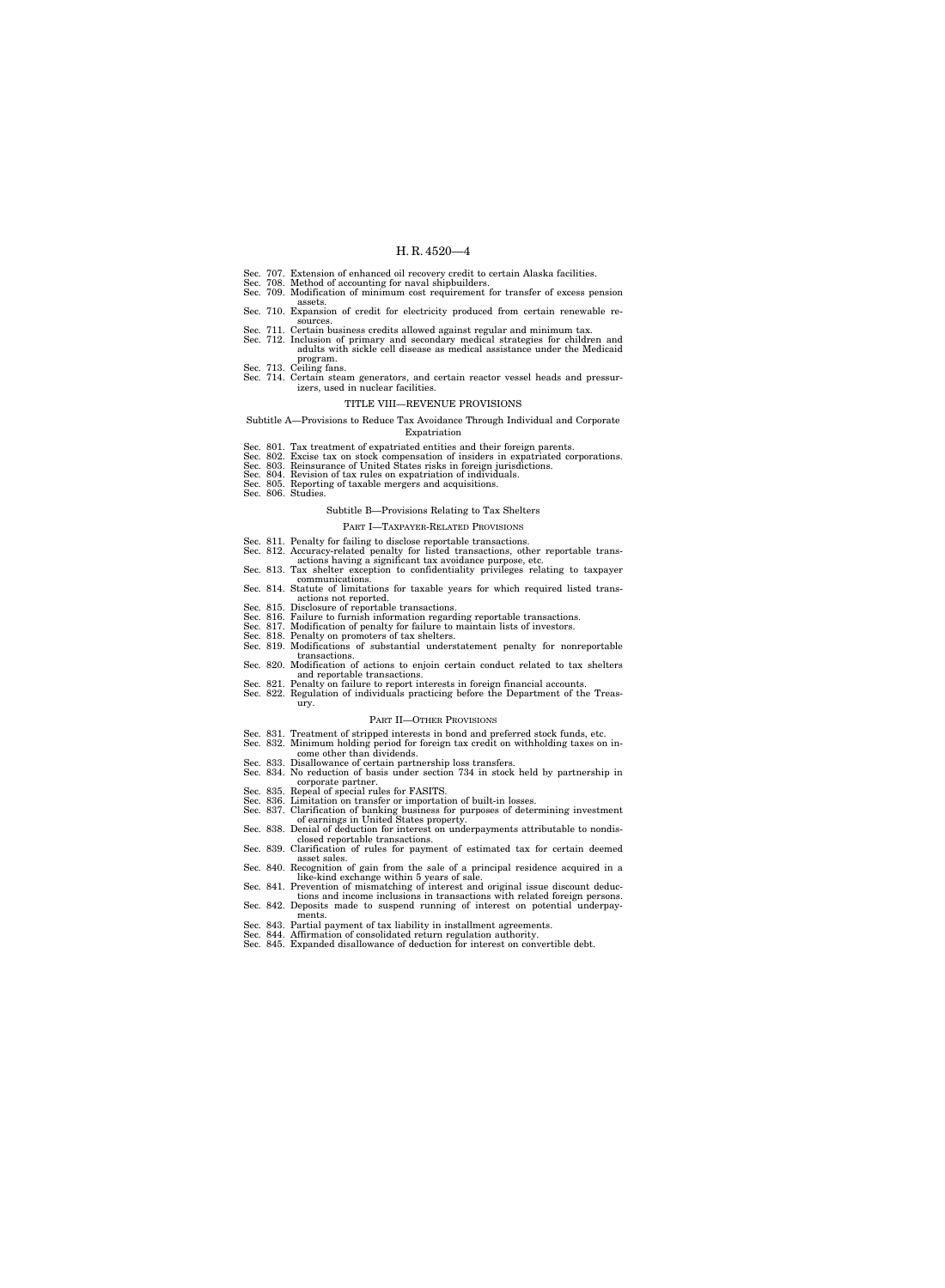#### PART III—LEASING

- Sec. 847. Reform of tax treatment of certain leasing arrangements.
- Sec. 848. Limitation on deductions allocable to property used by governments or
- other tax-exempt entities. Sec. 849. Effective date.

## Subtitle C—Reduction of Fuel Tax Evasion

- Sec. 851. Exemption from certain excise taxes for mobile machinery.
- Sec. 852. Modification of definition of off-highway vehicle. Sec. 853. Taxation of aviation-grade kerosene.
- Sec. 854. Dye injection equipment.
- Sec. 855. Elimination of administrative review for taxable use of dyed fuel.
- Sec. 856. Penalty on untaxed chemically altered dyed fuel mixtures.
- Sec. 857. Termination of dyed diesel use by intercity buses.
- Sec. 858. Authority to inspect on-site records.
- Sec. 859. Assessable penalty for refusal of entry. Sec. 860. Registration of pipeline or vessel operators required for exemption of bulk
- transfers to registered terminals or refineries. Sec. 861. Display of registration.
- 
- Sec. 862. Registration of persons within foreign trade zones, etc. Sec. 863. Penalties for failure to register and failure to report.
- Sec. 864. Electronic filing of required information reports.
- Sec. 865. Taxable fuel refunds for certain ultimate vendors.
- Sec. 866. Two-party exchanges.
- Sec. 867. Modifications of tax on use of certain vehicles.
- Sec. 868. Dedication of revenues from certain penalties to the Highway Trust Fund. Sec. 869. Simplification of tax on tires.
- Sec. 870. Transmix and diesel fuel blend stocks treated as taxable fuel.
- Sec. 871. Study regarding fuel tax compliance.

#### Subtitle D—Other Revenue Provisions

- Sec. 881. Qualified tax collection contracts.
- Sec. 882. Treatment of charitable contributions of patents and similar property. Sec. 883. Increased reporting for noncash charitable contributions.
- Sec. 884. Donations of motor vehicles, boats, and airplanes.
- Sec. 885. Treatment of nonqualified deferred compensation plans.
- Sec. 886. Extension of amortization of intangibles to sports franchises.
- Sec. 887. Modification of continuing levy on payments to Federal vendors.
- Sec. 888. Modification of straddle rules.
- Sec. 889. Addition of vaccines against hepatitis A to list of taxable vaccines.
- Sec. 890. Addition of vaccines against influenza to list of taxable vaccines.
- Sec. 891. Extension of IRS user fees. Sec. 892. COBRA fees.
- Sec. 893. Prohibition on nonrecognition of gain through complete liquidation of holding company.
- Sec. 894. Effectively connected income to include certain foreign source income. Sec. 895. Recapture of overall foreign losses on sale of controlled foreign corporation.
- Sec. 896. Recognition of cancellation of indebtedness income realized on satisfaction
- of debt with partnership interest. Sec. 897. Denial of installment sale treatment for all readily tradable debt.
- Sec. 898. Modification of treatment of transfers to creditors in divisive reorganizations.
- Sec. 899. Clarification of definition of nonqualified preferred stock.
- Sec. 900. Modification of definition of controlled group of corporations.
- Sec. 901. Class lives for utility grading costs.
- Sec. 902. Consistent amortization of periods for intangibles. Sec. 903. Freeze of provisions regarding suspension of interest where Secretary fails to contact taxpayer.
- Sec. 904. Increase in withholding from supplemental wage payments in excess of \$1,000,000.
- Sec. 905. Treatment of sale of stock acquired pursuant to exercise of stock options to comply with conflict-of-interest requirements. Sec. 906. Application of basis rules to nonresident aliens.
- Sec. 907. Limitation of employer deduction for certain entertainment expenses.
- Sec. 908. Residence and source rules relating to United States possessions.
- Sec. 909. Sales or dispositions to implement Federal Energy Regulatory Commis-
- sion or State electric restructuring policy. Sec. 910. Expansion of limitation on depreciation of certain passenger automobiles.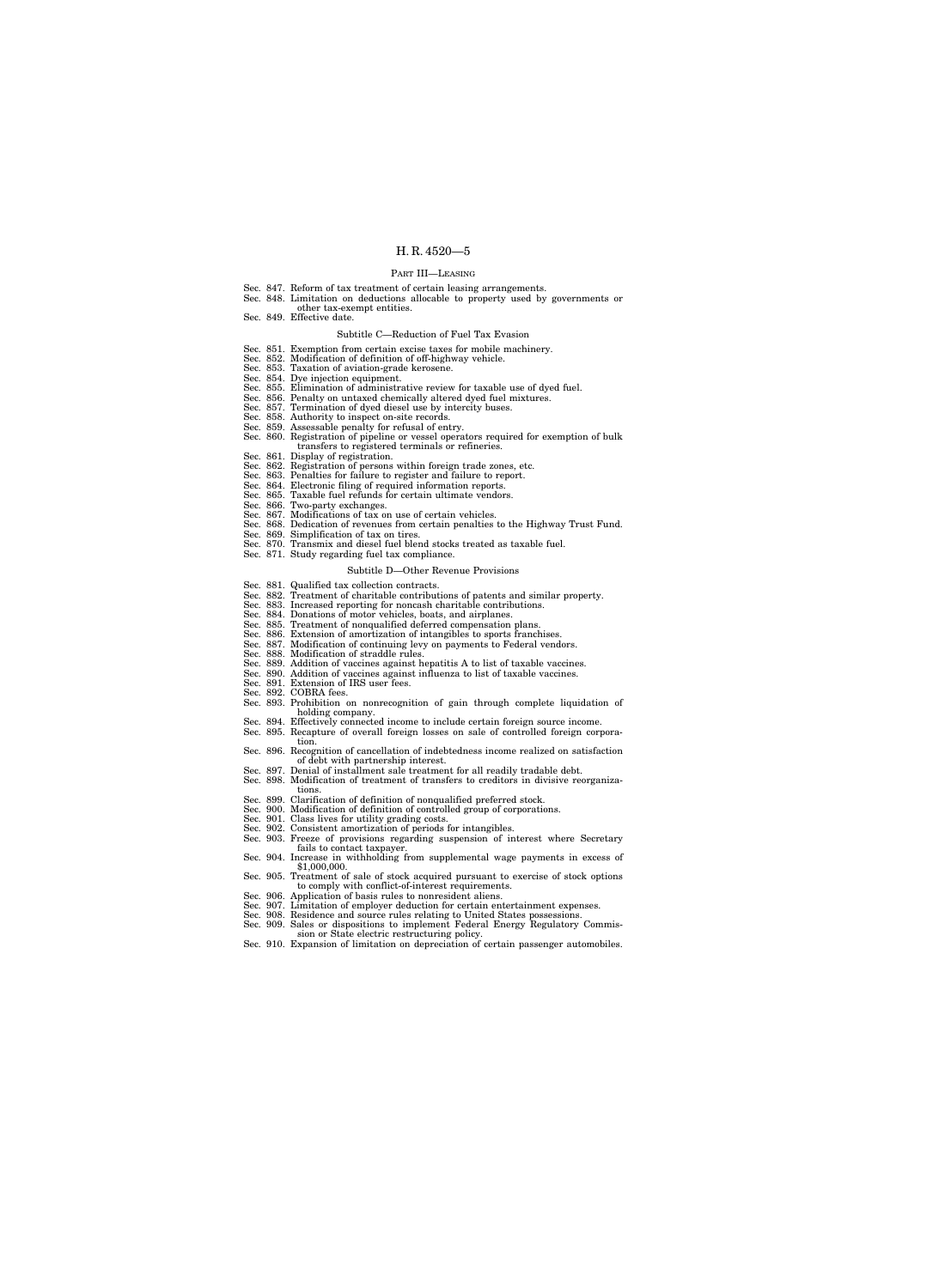# **TITLE I—PROVISIONS RELATING TO RE-PEAL OF EXCLUSION FOR EXTRATERRITORIAL INCOME**

## **SEC. 101. REPEAL OF EXCLUSION FOR EXTRATERRITORIAL INCOME.**

(a) IN GENERAL.—Section 114 is hereby repealed.

(b) CONFORMING AMENDMENTS.

(1) Subpart E of part III of subchapter N of chapter 1 (relating to qualifying foreign trade income) is hereby repealed. (2) The table of subparts for such part III is amended by striking the item relating to subpart E.

(3) The table of sections for part III of subchapter B of chapter 1 is amended by striking the item relating to section 114.

(4) The second sentence of section  $56(g)(4)(B)(i)$  is amended by striking "114 or".

(5) Section 275(a) is amended—

(A) by inserting "or" at the end of paragraph  $(4)(A)$ , by striking "or" at the end of paragraph  $(4)(B)$  and inserting a period, and by striking subparagraph (C), and

(B) by striking the last sentence. (6) Paragraph (3) of section 864(e) is amended—

(A) by striking:

''(3) TAX-EXEMPT ASSETS NOT TAKEN INTO ACCOUNT.—

''(A) IN GENERAL.—For purposes of''; and inserting:

''(3) TAX-EXEMPT ASSETS NOT TAKEN INTO ACCOUNT.—For purposes of'', and

(B) by striking subparagraph (B).

 $(7)$  Section 903 is amended by striking "114, 164 $(a)$ ," and inserting " $164(a)$ ".

(8) Section  $999(c)(1)$  is amended by striking " $941(a)(5)$ ,". (c) EFFECTIVE DATE.—The amendments made by this section shall apply to transactions after December 31, 2004.

(d) TRANSITIONAL RULE FOR 2005 AND 2006.—

(1) IN GENERAL.—In the case of transactions during 2005 or 2006, the amount includible in gross income by reason of the amendments made by this section shall not exceed the applicable percentage of the amount which would have been so included but for this subsection.

(2) APPLICABLE PERCENTAGE.—For purposes of paragraph (1), the applicable percentage shall be as follows:  $(\overline{A})$  For 2005, the applicable percentage shall be 20

percent. (B) For 2006, the applicable percentage shall be 40

percent. (e) REVOCATION OF ELECTION TO BE TREATED AS DOMESTIC CORPORATION.—If, during the 1-year period beginning on the date of the enactment of this Act, a corporation for which an election is in effect under section 943(e) of the Internal Revenue Code of 1986 revokes such election, no gain or loss shall be recognized with respect to property treated as transferred under clause (ii) of section  $943(e)(4)(B)$  of such Code to the extent such property— (1) was treated as transferred under clause (i) thereof,

or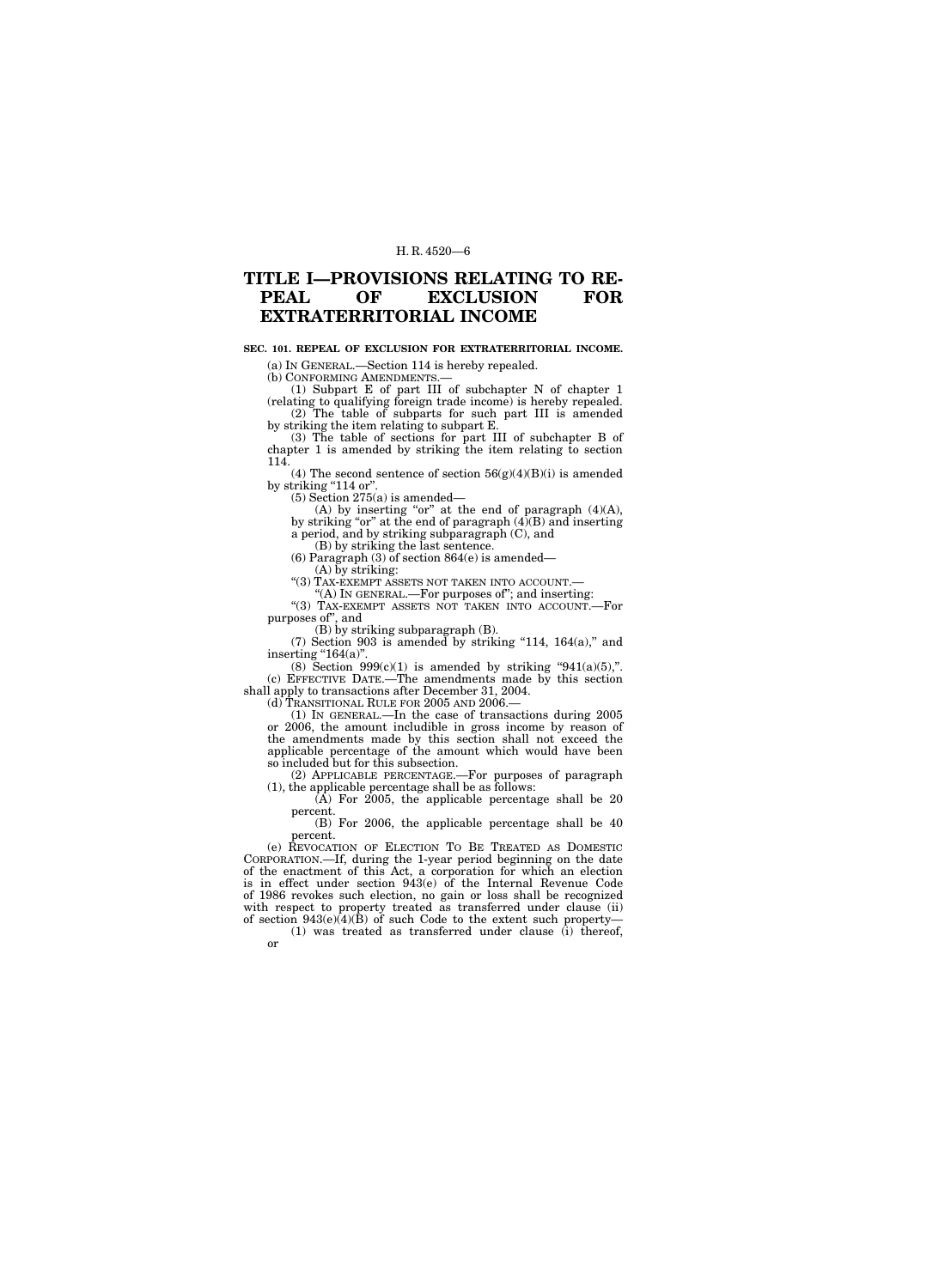(2) was acquired during a taxable year to which such election applies and before May 1, 2003, in the ordinary course of its trade or business.

The Secretary of the Treasury (or such Secretary's delegate) may prescribe such regulations as may be necessary to prevent the abuse of the purposes of this subsection.

(f) BINDING CONTRACTS.—The amendments made by this section shall not apply to any transaction in the ordinary course of a trade or business which occurs pursuant to a binding contract—

(1) which is between the taxpayer and a person who is not a related person (as defined in section 943(b)(3) of such Code, as in effect on the day before the date of the enactment of this Act), and

(2) which is in effect on September 17, 2003, and at all times thereafter.

For purposes of this subsection, a binding contract shall include a purchase option, renewal option, or replacement option which is included in such contract and which is enforceable against the seller or lessor.

#### **SEC. 102. DEDUCTION RELATING TO INCOME ATTRIBUTABLE TO DOMESTIC PRODUCTION ACTIVITIES.**

(a) IN GENERAL.—Part VI of subchapter B of chapter 1 (relating to itemized deductions for individuals and corporations) is amended by adding at the end the following new section:

#### **''SEC. 199. INCOME ATTRIBUTABLE TO DOMESTIC PRODUCTION ACTIVITIES.**

"(a) ALLOWANCE OF DEDUCTION.—<br>"(1) IN GENERAL.—There shall be allowed as a deduction<br>an amount equal to 9 percent of the lesser of—

"(A) the qualified production activities income of the taxpayer for the taxable year, or

 $f(B)$  taxable income (determined without regard to this section) for the taxable year.

''(2) PHASEIN.—In the case of any taxable year beginning after 2004 and before 2010, paragraph (1) and subsections  $(d)(1)$  and  $(d)(6)$  shall be applied by substituting for the percentage contained therein the transition percentage determined under the following table:

| "For taxable years | The |  |
|--------------------|-----|--|
|                    |     |  |

**transition beginning in: percentage is:**

| beginning in:                          | .<br>percentage is: |
|----------------------------------------|---------------------|
|                                        |                     |
|                                        | 6.                  |
| "(b) DEDUCTION LIMITED TO WAGES PAID.— |                     |

''(1) IN GENERAL.—The amount of the deduction allowable under subsection (a) for any taxable year shall not exceed 50 percent of the W–2 wages of the employer for the taxable year.

"(2) W-2 WAGES.—For purposes of paragraph (1), the term 'W–2 wages' means the sum of the aggregate amounts the taxpayer is required to include on statements under paragraphs (3) and (8) of section 6051(a) with respect to employment of employees of the taxpayer during the calendar year ending during the taxpayer's taxable year.

''(3) ACQUISITIONS AND DISPOSITIONS.—The Secretary shall provide for the application of this subsection in cases where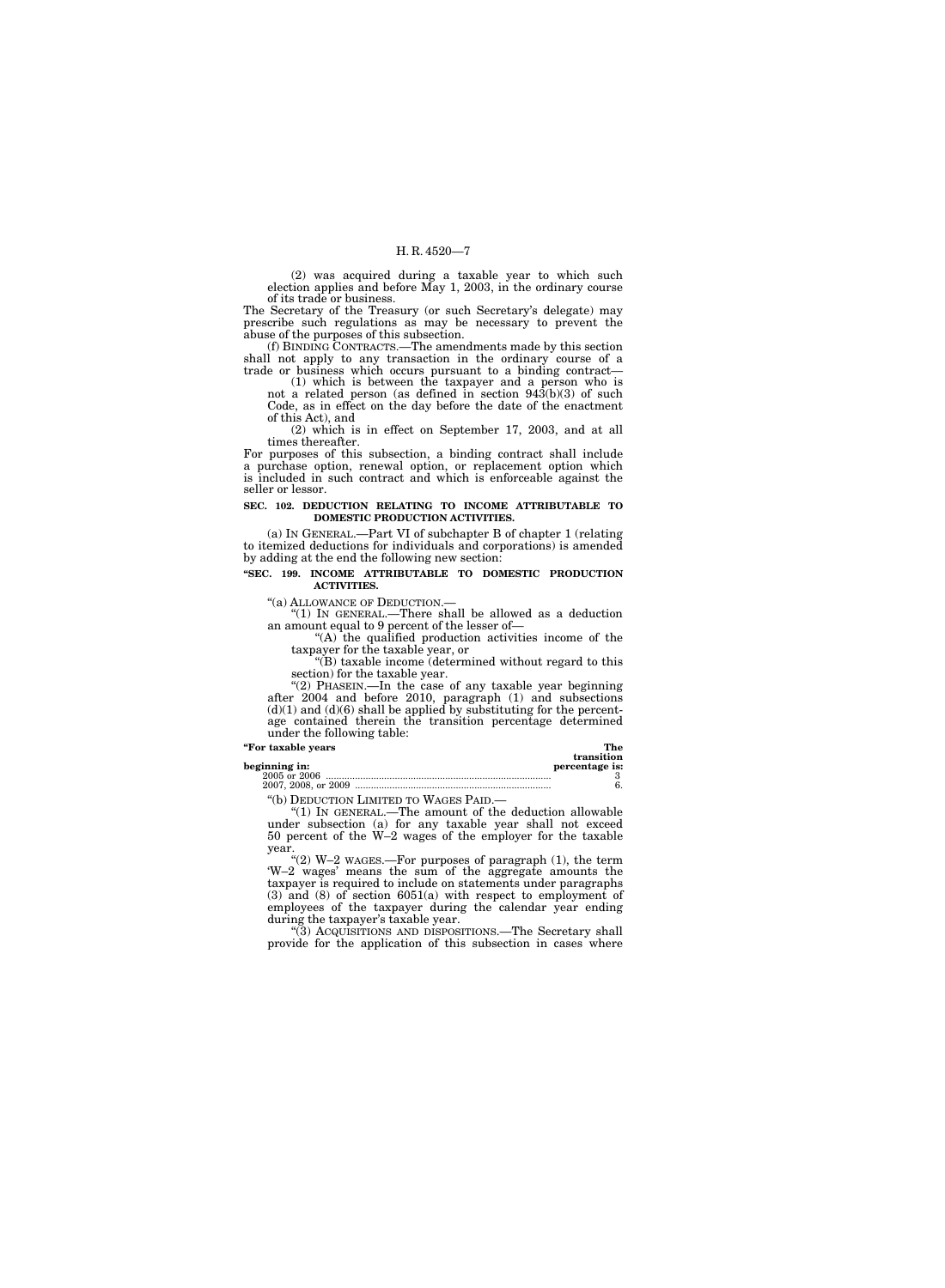the taxpayer acquires, or disposes of, the major portion of a trade or business or the major portion of a separate unit of a trade or business during the taxable year.

''(c) QUALIFIED PRODUCTION ACTIVITIES INCOME.—For purposes of this section—

''(1) IN GENERAL.—The term 'qualified production activities income' for any taxable year means an amount equal to the excess (if any) of—

''(A) the taxpayer's domestic production gross receipts for such taxable year, over

''(B) the sum of—

''(i) the cost of goods sold that are allocable to such receipts,

''(ii) other deductions, expenses, or losses directly allocable to such receipts, and

''(iii) a ratable portion of other deductions, expenses, and losses that are not directly allocable to such receipts or another class of income.

"(2) ALLOCATION METHOD.—The Secretary shall prescribe rules for the proper allocation of items of income, deduction, expense, and loss for purposes of determining income attributable to domestic production activities.

''(3) SPECIAL RULES FOR DETERMINING COSTS.—

''(A) IN GENERAL.—For purposes of determining costs under clause (i) of paragraph  $(1)(B)$ , any item or service brought into the United States shall be treated as acquired by purchase, and its cost shall be treated as not less than its value immediately after it entered the United States. A similar rule shall apply in determining the adjusted basis of leased or rented property where the lease or rental gives rise to domestic production gross receipts.

''(B) EXPORTS FOR FURTHER MANUFACTURE.—In the case of any property described in subparagraph (A) that had been exported by the taxpayer for further manufacture, the increase in cost or adjusted basis under subparagraph (A) shall not exceed the difference between the value of the property when exported and the value of the property when brought back into the United States after the further manufacture.

''(4) DOMESTIC PRODUCTION GROSS RECEIPTS.—

''(A) IN GENERAL.—The term 'domestic production gross receipts' means the gross receipts of the taxpayer which are derived from—

''(i) any lease, rental, license, sale, exchange, or other disposition of—

 $\tilde{f}(I)$  qualifying production property which was manufactured, produced, grown, or extracted by the taxpayer in whole or in significant part within the United States,

''(II) any qualified film produced by the taxpayer, or

''(III) electricity, natural gas, or potable water produced by the taxpayer in the United States,  $\mathcal{F}$ (ii) construction performed in the United States,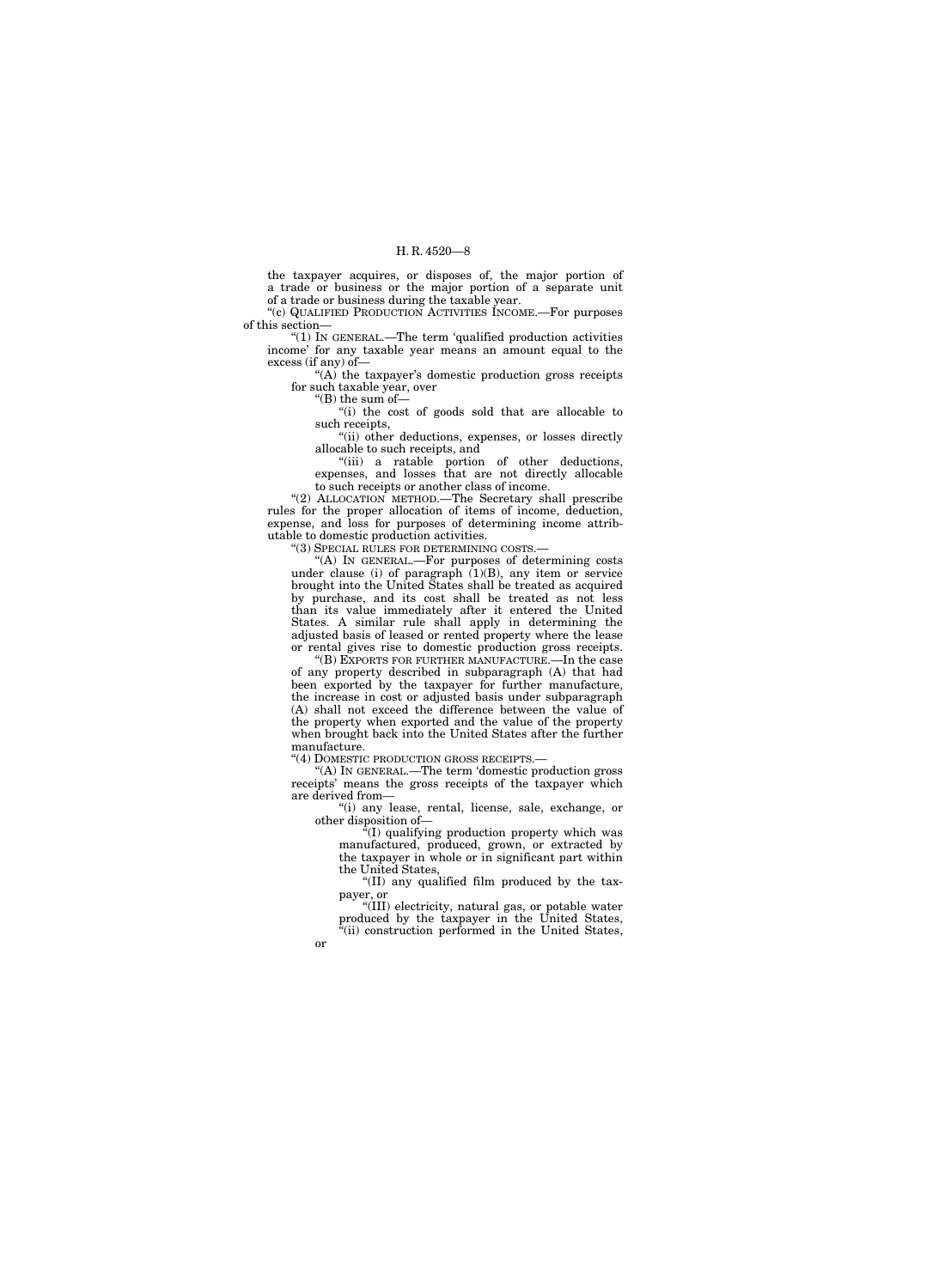''(iii) engineering or architectural services performed in the United States for construction projects in the United States.

''(B) EXCEPTIONS.—Such term shall not include gross receipts of the taxpayer which are derived from—

''(i) the sale of food and beverages prepared by the taxpayer at a retail establishment, and

''(ii) the transmission or distribution of electricity, natural gas, or potable water.

''(5) QUALIFYING PRODUCTION PROPERTY.—The term 'qualifying production property' means—

''(A) tangible personal property,

''(B) any computer software, and

 $C$ ) any property described in section 168 $(f)(4)$ . ''(6) QUALIFIED FILM.—The term 'qualified film' means any property described in section 168(f)(3) if not less than 50 percent of the total compensation relating to the production of such property is compensation for services performed in the United States by actors, production personnel, directors, and producers. Such term does not include property with respect to which records are required to be maintained under section 2257 of title 18, United States Code.

''(7) RELATED PERSONS.—

''(A) IN GENERAL.—The term 'domestic production gross receipts' shall not include any gross receipts of the taxpayer derived from property leased, licensed, or rented by the taxpayer for use by any related person.

''(B) RELATED PERSON.—For purposes of subparagraph (A), a person shall be treated as related to another person if such persons are treated as a single employer under subsection (a) or (b) of section 52 or subsection (m) or (o) of section 414, except that determinations under subsections (a) and (b) of section 52 shall be made without regard to section 1563(b).

''(d) DEFINITIONS AND SPECIAL RULES.—

"(1) APPLICATION OF SECTION TO PASS-THRU ENTITIES.-''(A) IN GENERAL.—In the case of an S corporation, partnership, estate or trust, or other pass-thru entity—

" $(i)$  subject to the provisions of paragraphs  $(2)$  and (3), this section shall be applied at the shareholder, partner, or similar level, and

"(ii) the Secretary shall prescribe rules for the application of this section, including rules relating to—

''(I) restrictions on the allocation of the deduction to taxpayers at the partner or similar level, and

''(II) additional reporting requirements.

''(B) APPLICATION OF WAGE LIMITATION.—Notwithstanding subparagraph (A)(i), for purposes of applying subsection (b), a shareholder, partner, or similar person which is allocated qualified production activities income from an S corporation, partnership, estate, trust, or other passthru entity shall also be treated as having been allocated W–2 wages from such entity in an amount equal to the lesser of—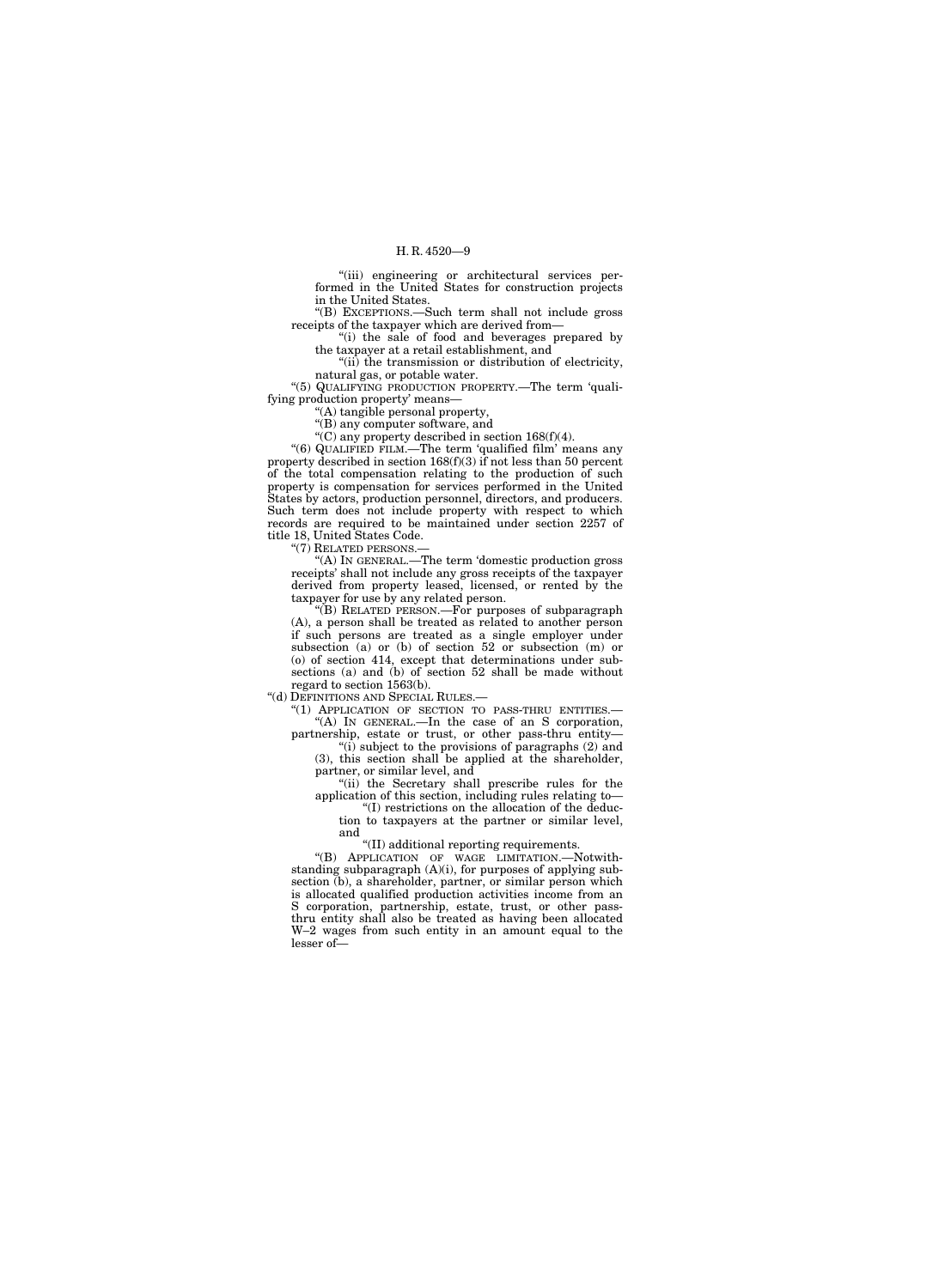''(i) such person's allocable share of such wages (without regard to this subparagraph), as determined under regulations prescribed by the Secretary, or

"(ii)  $\overline{2}$  times  $\overline{9}$  percent of the qualified production activities income allocated to such person for the taxable year.

"(2) APPLICATION TO INDIVIDUALS.—In the case of an individual, subsection  $(a)(1)(B)$  shall be applied by substituting 'adjusted gross income' for 'taxable income'. For purposes of the preceding sentence, adjusted gross income shall be determined—

''(A) after application of sections 86, 135, 137, 219, 221, 222, and 469, and

''(B) without regard to this section.

''(3) PATRONS OF AGRICULTURAL AND HORTICULTURAL COOPERATIVES.—

"(A) IN GENERAL.—If any amount described in paragraph  $(1)$  or  $(3)$  of section 1385 $(a)$ 

"(i) is received by a person from an organization to which part I of subchapter T applies which is engaged—

''(I) in the manufacturing, production, growth, or extraction in whole or significant part of any agricultural or horticultural product, or

''(II) in the marketing of agricultural or horticultural products, and

''(ii) is allocable to the portion of the qualified production activities income of the organization which, but for this paragraph, would be deductible under subsection (a) by the organization and is designated as such by the organization in a written notice mailed to its patrons during the payment period described in section 1382(d),

then such person shall be allowed a deduction under subsection (a) with respect to such amount. The taxable income of the organization shall not be reduced under section 1382 by reason of any amount to which the preceding sentence applies.

''(B) SPECIAL RULES.—For purposes of applying subparagraph (A), in determining the qualified production activities income which would be deductible by the organization under subsection (a)—

''(i) there shall not be taken into account in computing the organization's taxable income any deduction allowable under subsection (b) or (c) of section 1382 (relating to patronage dividends, per-unit retain allocations, and nonpatronage distributions), and

"(ii) in the case of an organization described in subparagraph  $(A)(i)(II)$ , the organization shall be treated as having manufactured, produced, grown, or extracted in whole or significant part any qualifying production property marketed by the organization which its patrons have so manufactured, produced, grown, or extracted.

''(4) SPECIAL RULE FOR AFFILIATED GROUPS.—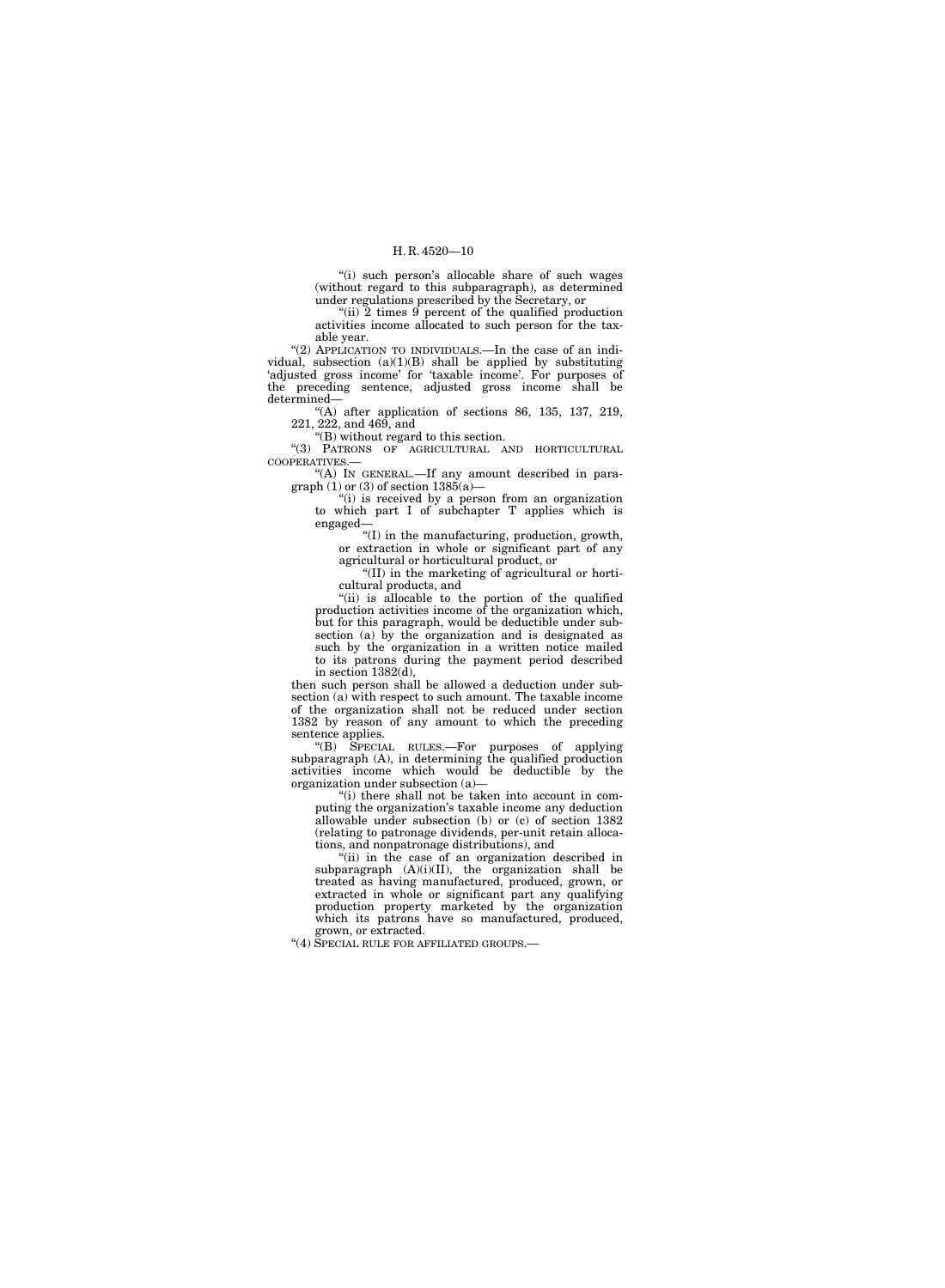''(A) IN GENERAL.—All members of an expanded affiliated group shall be treated as a single corporation for purposes of this section.

''(B) EXPANDED AFFILIATED GROUP.—For purposes of this section, the term 'expanded affiliated group' means an affiliated group as defined in section 1504(a), determined—

''(i) by substituting '50 percent' for '80 percent' each place it appears, and

 $\tilde{f}$ (ii) without regard to paragraphs (2) and (4) of section 1504(b).

''(C) ALLOCATION OF DEDUCTION.—Except as provided in regulations, the deduction under subsection (a) shall be allocated among the members of the expanded affiliated group in proportion to each member's respective amount (if any) of qualified production activities income.

''(5) TRADE OR BUSINESS REQUIREMENT.—This section shall be applied by only taking into account items which are attributable to the actual conduct of a trade or business.

"(6) COORDINATION WITH MINIMUM TAX.-The deduction under this section shall be allowed for purposes of the tax imposed by section 55; except that for purposes of section 55, the deduction under subsection (a) shall be 9 percent of the lesser of—

''(A) qualified production activities income (determined without regard to part IV of subchapter A), or

''(B) alternative minimum taxable income (determined without regard to this section) for the taxable year.

In the case of an individual, subparagraph (B) shall be applied by substituting 'adjusted gross income' for 'alternative minimum taxable income'. For purposes of the preceding sentence, adjusted gross income shall be determined in the same manner as provided in paragraph (2).

"(7) REGULATIONS.—The Secretary shall prescribe such regulations as are necessary to carry out the purposes of this section.''.

(b) MINIMUM TAX.—Section  $56(g)(4)(C)$  (relating to disallowance of items not deductible in computing earnings and profits) is amended by adding at the end the following new clause:<br>"(v) DEDUCTION FOR DOMESTIC PRODUCTION.—

Clause (i) shall not apply to any amount allowable as a deduction under section 199."

(c) SPECIAL RULE RELATING TO ELECTION TO TREAT CUTTING OF TIMBER AS A SALE OR EXCHANGE.—Any election under section 631(a) of the Internal Revenue Code of 1986 made for a taxable year ending on or before the date of the enactment of this Act may be revoked by the taxpayer for any taxable year ending after such date. For purposes of determining whether such taxpayer may make a further election under such section, such election (and any revocation under this section) shall not be taken into account.<br>(d) TECHNICAL AMENDMENTS.—

(1) Sections  $86(b)(2)(A)$ ,  $135(c)(4)(A)$ ,  $137(b)(3)(A)$ , and  $219(g)(3)(A)(ii)$  are each amended by inserting "199," before "221".

(2) Clause (i) of section  $221(b)(2)(C)$  is amended by inserting by inserting "199," before "222".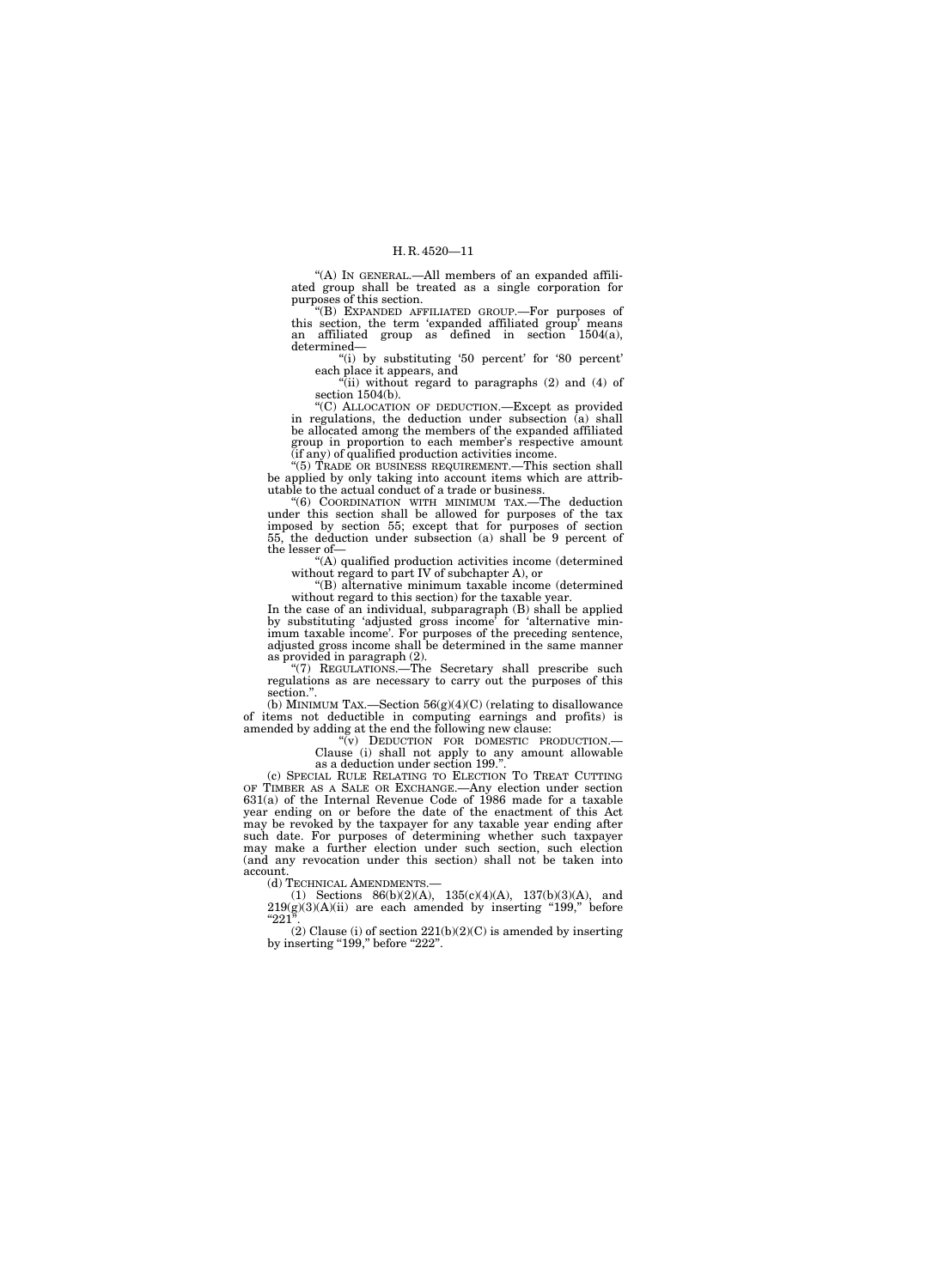(3) Clause (i) of section  $222(b)(2)(C)$  is amended by inserting "199," before "911".

(4) Paragraph (1) of section 246(b) is amended by inserting "199," after "172,"

(5) Clause (iii) of section  $469(i)(3)(F)$  is amended by inserting "199," before "219,".

(6) Subsection (a) of section 613 is amended by inserting "and without the deduction under section 199" after "without allowances for depletion''.

(7) Subsection (a) of section 1402 is amended by striking "and" at the end of paragraph (14), by striking the period at the end of paragraph  $(15)$  and inserting ", and", and by inserting after paragraph (15) the following new paragraph: "(16) the deduction provided by section 199 shall not be allowed.

(8) The table of sections for part VI of subchapter B of chapter 1 is amended by adding at the end the following new item:

''Sec. 199. Income attributable to domestic production activities.''.

(e) EFFECTIVE DATE.—The amendments made by this section shall apply to taxable years beginning after December 31, 2004.

# **TITLE II—BUSINESS TAX INCENTIVES**

## **Subtitle A—Small Business Expensing**

**SEC. 201. 2-YEAR EXTENSION OF INCREASED EXPENSING FOR SMALL BUSINESS.**

Subsections (b), (c), and (d) of section 179 are each amended by striking ''2006'' each place it appears and inserting ''2008''.

## **Subtitle B—Depreciation**

#### **SEC. 211. RECOVERY PERIOD FOR DEPRECIATION OF CERTAIN LEASE-HOLD IMPROVEMENTS AND RESTAURANT PROPERTY.**

(a) 15-YEAR RECOVERY PERIOD.—Subparagraph (E) of section 168(e)(3) (relating to classification of certain property) is amended by striking "and" at the end of clause (ii), by striking the period at the end of clause (iii) and inserting a comma, and by adding at the end the following new clauses:

"(iv) any qualified leasehold improvement property placed in service before January 1, 2006, and

"(v) any qualified restaurant property placed in service before January 1, 2006."

(b) QUALIFIED LEASEHOLD IMPROVEMENT PROPERTY.-Subsection (e) of section 168 is amended by adding at the end the following new paragraph:

''(6) QUALIFIED LEASEHOLD IMPROVEMENT PROPERTY.—The term 'qualified leasehold improvement property' has the meaning given such term in section  $168(k)\overline{3}$  except that the following special rules shall apply:<br>"(A) IMPROVEMENTS MADE BY LESSOR.—In the case of

an improvement made by the person who was the lessor of such improvement when such improvement was placed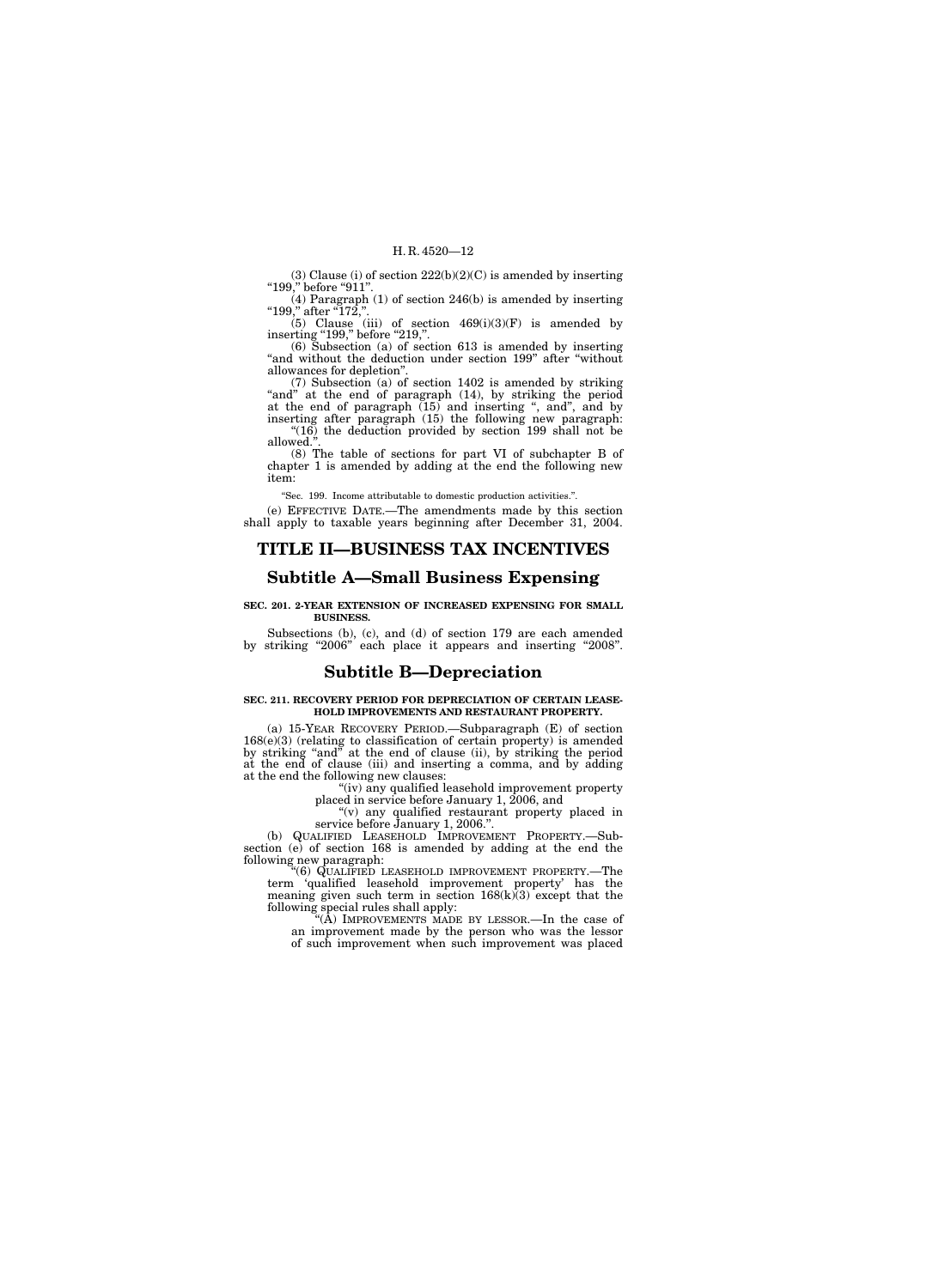in service, such improvement shall be qualified leasehold improvement property (if at all) only so long as such improvement is held by such person.

''(B) EXCEPTION FOR CHANGES IN FORM OF BUSINESS.— Property shall not cease to be qualified leasehold improvement property under subparagraph (A) by reason of—  $\bar{f}$ (i) death.

"(ii) a transaction to which section  $381(a)$  applies,

''(iii) a mere change in the form of conducting the trade or business so long as the property is retained in such trade or business as qualified leasehold improvement property and the taxpayer retains a substantial interest in such trade or business,

"(iv) the acquisition of such property in an exchange described in section 1031, 1033, or 1038 to the extent that the basis of such property includes an amount representing the adjusted basis of other property owned by the taxpayer or a related person, or

" $(v)$  the acquisition of such property by the taxpayer in a transaction described in section 332, 351, 361, 721, or 731 (or the acquisition of such property by the taxpayer from the transferee or acquiring corporation in a transaction described in such section), to the extent that the basis of the property in the hands of the taxpayer is determined by reference to

its basis in the hands of the transferor or distributor.''. (c) QUALIFIED RESTAURANT PROPERTY.—Subsection (e) of section 168 (as amended by subsection (b)) is further amended by adding at the end the following new paragraph:

''(7) QUALIFIED RESTAURANT PROPERTY.—The term 'qualified restaurant property' means any section 1250 property which is an improvement to a building if—

"(A) such improvement is placed in service more than 3 years after the date such building was first placed in service, and

" $(B)$  more than 50 percent of the building's square footage is devoted to preparation of, and seating for onpremises consumption of, prepared meals."

(d) REQUIREMENT TO USE STRAIGHT LINE METHOD. (1) Paragraph (3) of section 168(b) is amended by adding at the end the following new subparagraphs:

''(G) Qualified leasehold improvement property described in subsection (e)(6).

''(H) Qualified restaurant property described in subsection  $(e)(7)$ .".

(2) Subparagraph (A) of section 168(b)(2) is amended by inserting before the comma ''not referred to in paragraph (3)''. (e) ALTERNATIVE SYSTEM.—The table contained in section  $168(g)(3)(B)$  is amended by adding at the end the following new items:

> ''(E)(iv) ................................................................................... 39 ''(E)(v) .................................................................................... 39''.

(f) EFFECTIVE DATE.—The amendments made by this section shall apply to property placed in service after the date of the enactment of this Act.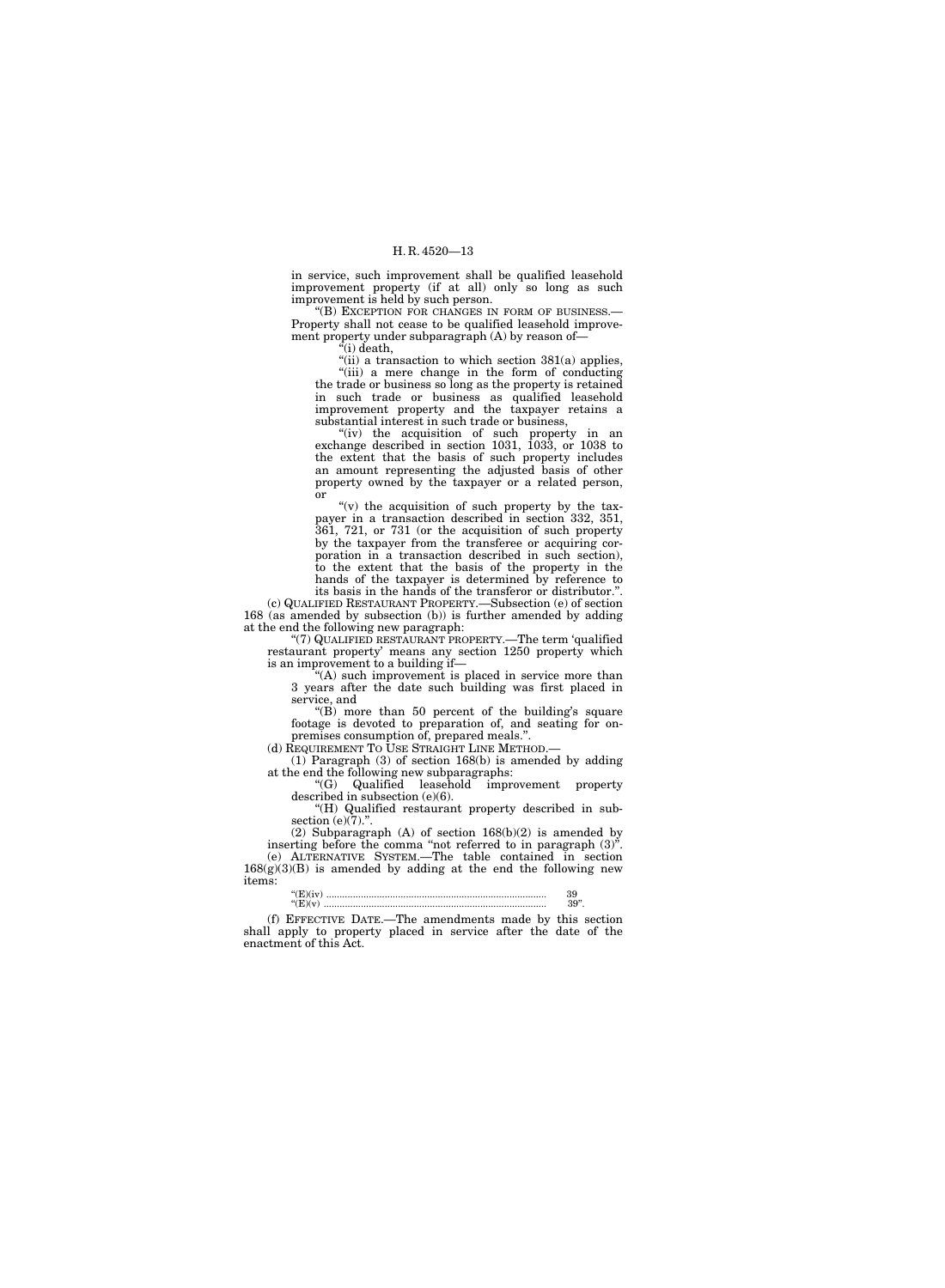# **Subtitle C—Community Revitalization**

#### **SEC. 221. MODIFICATION OF TARGETED AREAS AND LOW-INCOME COMMUNITIES FOR NEW MARKETS TAX CREDIT.**

(a) TARGETED AREAS.—Paragraph (2) of section 45D(e) (relating to targeted areas) is amended to read as follows:

''(2) TARGETED POPULATIONS.—The Secretary shall prescribe regulations under which 1 or more targeted populations (within the meaning of section 103(20) of the Riegle Community Development and Regulatory Improvement Act of 1994 (12 U.S.C. 4702(20))) may be treated as low-income communities. Such regulations shall include procedures for determining which entities are qualified active low-income community businesses with respect to such populations.''.

(b) TRACTS WITH LOW POPULATION.—Subsection (e) of section 45D (defining low-income community) is amended by adding at the end the following:

''(4) TRACTS WITH LOW POPULATION.—A population census tract with a population of less than 2,000 shall be treated as a low-income community for purposes of this section if such tract—

''(A) is within an empowerment zone the designation of which is in effect under section 1391, and

 $\mathrm{``(B)}$  is contiguous to 1 or more low-income communities (determined without regard to this paragraph).''.

(c) EFFECTIVE DATES.—

(1) TARGETED AREAS.—The amendment made by subsection (a) shall apply to designations made by the Secretary of the Treasury after the date of the enactment of this Act.

(2) TRACTS WITH LOW POPULATION.—The amendment made by subsection (b) shall apply to investments made after the date of the enactment of this Act.

#### **SEC. 222. EXPANSION OF DESIGNATED RENEWAL COMMUNITY AREA BASED ON 2000 CENSUS DATA.**

(a) IN GENERAL.—Section 1400E (relating to designation of renewal communities) is amended by adding at the end the following new subsection:

''(g) EXPANSION OF DESIGNATED AREA BASED ON 2000 CENSUS.—

"(1) IN GENERAL.—At the request of all governments which nominated an area as a renewal community, the Secretary of Housing and Urban Development may expand the area of such community to include any census tract if—

 $<sup>"</sup>(A)(i)$  at the time such community was nominated,</sup> such community would have met the requirements of this section using 1990 census data even if such tract had been included in such community, and

"(ii) such tract has a poverty rate using 2000 census data which exceeds the poverty rate for such tract using 1990 census data, or

''(B)(i) such community would be described in subparagraph (A)(i) but for the failure to meet one or more of the requirements of paragraphs  $(2)(C)(i)$ ,  $(3)(C)$ , and  $(3)(D)$ of subsection (c) using 1990 census data,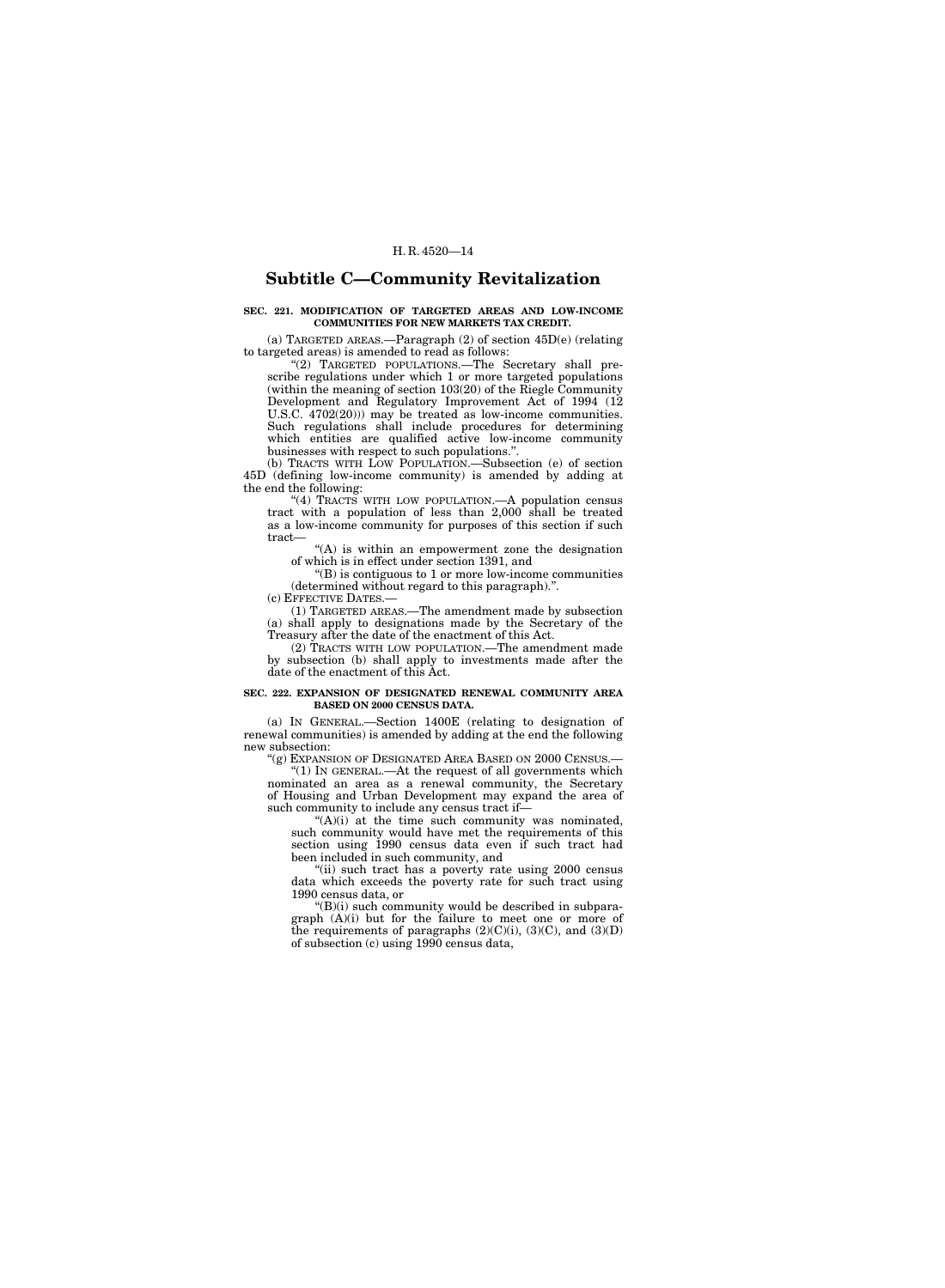"(ii) such community, including such tract, has a population of not more than  $200,000$  using either 1990 census data or 2000 census data,

''(iii) such tract meets the requirement of subsection  $(c)(3)(C)$  using 2000 census data, and

 $\mathcal{L}(iv)$  such tract meets the requirement of subparagraph  $(A)(ii)$ .

''(2) EXCEPTION FOR CERTAIN CENSUS TRACTS WITH LOW POPULATION IN 1990.—In the case of any census tract which did not have a poverty rate determined by the Bureau of the Census using 1990 census data, paragraph (1)(B) shall be applied without regard to clause (iv) thereof.

''(3) SPECIAL RULE FOR CERTAIN CENSUS TRACTS WITH LOW POPULATION IN 2000.—At the request of all governments which nominated an area as a renewal community, the Secretary of Housing and Urban Development may expand the area of such community to include any census tract if—

''(A) either— ''(i) such tract has no population using 2000 census data, or

''(ii) no poverty rate for such tract is determined by the Bureau of the Census using 2000 census data,  $\mathrm{``(B)}$  such tract is one of general distress, and

''(C) such community, including such tract, meets the requirements of subparagraphs  $(A)$  and  $(B)$  of subsection  $(c)(2)$ .

"(4) PERIOD IN EFFECT.—Any expansion under this subsection shall take effect as provided in subsection (b).''.

(b) EFFECTIVE DATE.—The amendment made by subsection (a) shall take effect as if included in the amendments made by section 101 of the Community Renewal Tax Relief Act of 2000.

#### **SEC. 223. MODIFICATION OF INCOME REQUIREMENT FOR CENSUS TRACTS WITHIN HIGH MIGRATION RURAL COUNTIES.**

(a) IN GENERAL.—Section  $45D(e)$  (relating to low-income community), as amended by this Act, is amended by inserting after paragraph (4) the following new paragraph:

"(5) MODIFICATION OF INCOME REQUIREMENT FOR CENSUS TRACTS WITHIN HIGH MIGRATION RURAL COUNTIES.—

''(A) IN GENERAL.—In the case of a population census tract located within a high migration rural county, paragraph  $(1)(B)(i)$  shall be applied by substituting '85 percent' for '80 percent'.

" $(B)$  HIGH MIGRATION RURAL COUNTY.—For purposes of this paragraph, the term 'high migration rural county' means any county which, during the 20-year period ending with the year in which the most recent census was conducted, has a net out-migration of inhabitants from the county of at least 10 percent of the population of the county at the beginning of such period.''.

(b) EFFECTIVE DATE.—The amendment made by this section shall take effect as if included in the amendment made by section 121(a) of the Community Renewal Tax Relief Act of 2000.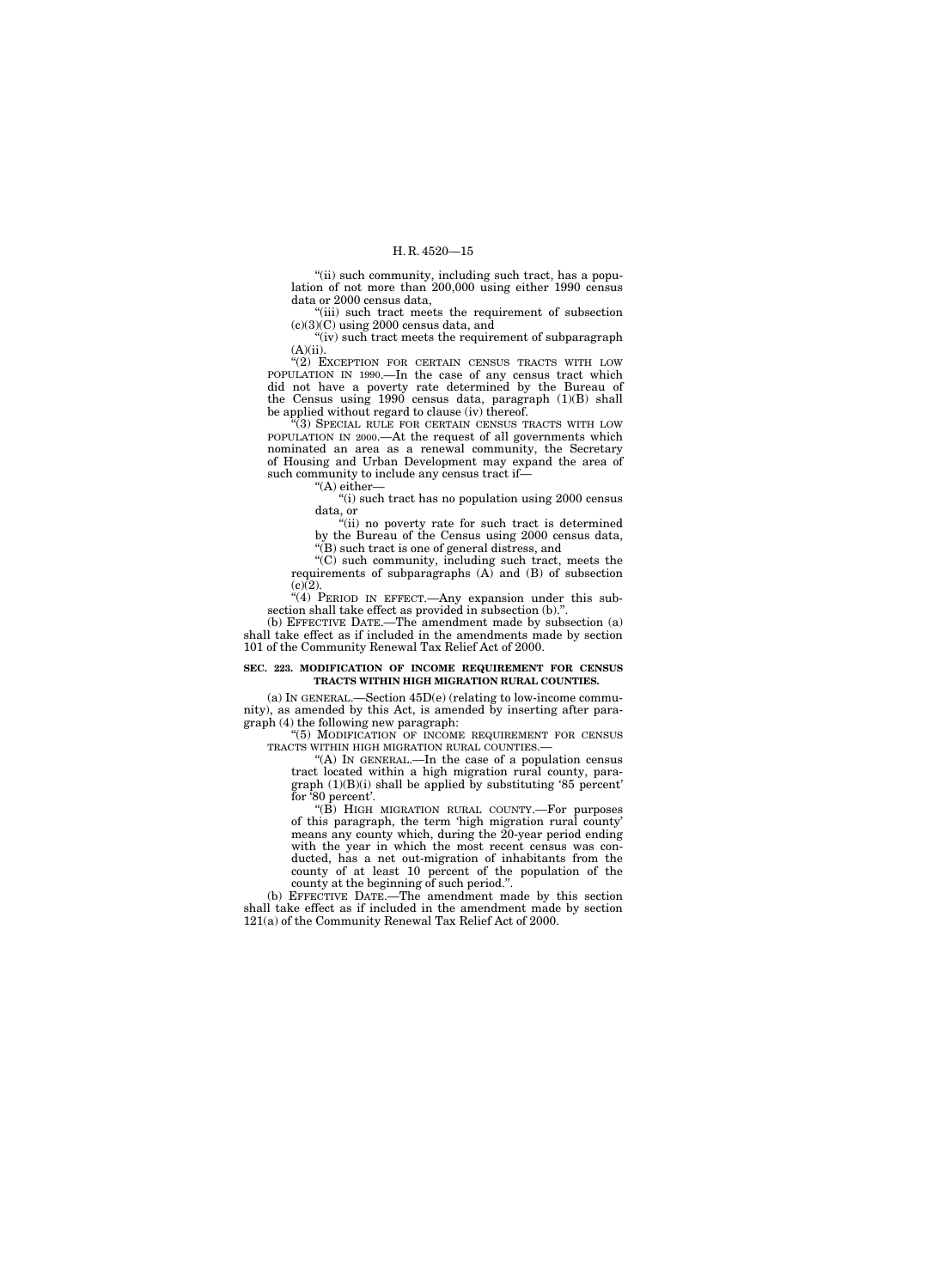# **Subtitle D—S Corporation Reform and Simplification**

## **SEC. 231. MEMBERS OF FAMILY TREATED AS 1 SHAREHOLDER.**

(a) IN GENERAL.—Paragraph (1) of section 1361(c) (relating to special rules for applying subsection (b)) is amended to read as follows:

''(1) MEMBERS OF FAMILY TREATED AS 1 SHAREHOLDER.—

"(A) In GENERAL.—For purpose of subsection  $(b)(1)(A)$ — ''(i) except as provided in clause (ii), a husband

and wife (and their estates) shall be treated as 1 shareholder, and

"(ii) in the case of a family with respect to which an election is in effect under subparagraph (D), all members of the family shall be treated as 1 shareholder.

"(B) MEMBERS OF THE FAMILY.—For purpose of subparagraph (A)(ii)—

''(i) IN GENERAL.—The term 'members of the family' means the common ancestor, lineal descendants of the common ancestor, and the spouses (or former spouses) of such lineal descendants or common ancestor.

''(ii) COMMON ANCESTOR—For purposes of this paragraph, an individual shall not be considered a common ancestor if, as of the later of the effective date of this paragraph or the time the election under section  $1362(a)$  is made, the individual is more than 6 generations removed from the youngest generation of shareholders who would (but for this clause) be members of the family. For purposes of the preceding sentence, a spouse (or former spouse) shall be treated as being of the same generation as the individual to which such spouse is (or was) married.

''(C) EFFECT OF ADOPTION, ETC.—In determining whether any relationship specified in subparagraph (B) exists, the rules of section 152(b)(2) shall apply.

''(D) ELECTION.—An election under subparagraph  $(A)(ii)$ 

''(i) may, except as otherwise provided in regulations prescribed by the Secretary, be made by any member of the family, and

"(ii) shall remain in effect until terminated as provided in regulations prescribed by the Secretary.''.

(b) RELIEF FROM INADVERTENT INVALID ELECTION OR TERMI-NATION.—Section 1362(f) (relating to inadvertent invalid elections or terminations), as amended by this Act, is amended—

(1) by inserting "or section  $1361(c)(1)(A)(ii)$ " after "section  $1361(b)(3)(b)(ii),''$  in paragraph (1), and

(2) by inserting "or section  $1361(c)(1)(D)(iii)$ " after "section  $1361(b)(3)(C)$ ," in paragraph  $(1)(B)$ . (c) EFFECTIVE DATES.—

(1) SUBSECTION (a).—The amendment made by subsection (a) shall apply to taxable years beginning after December 31, 2004.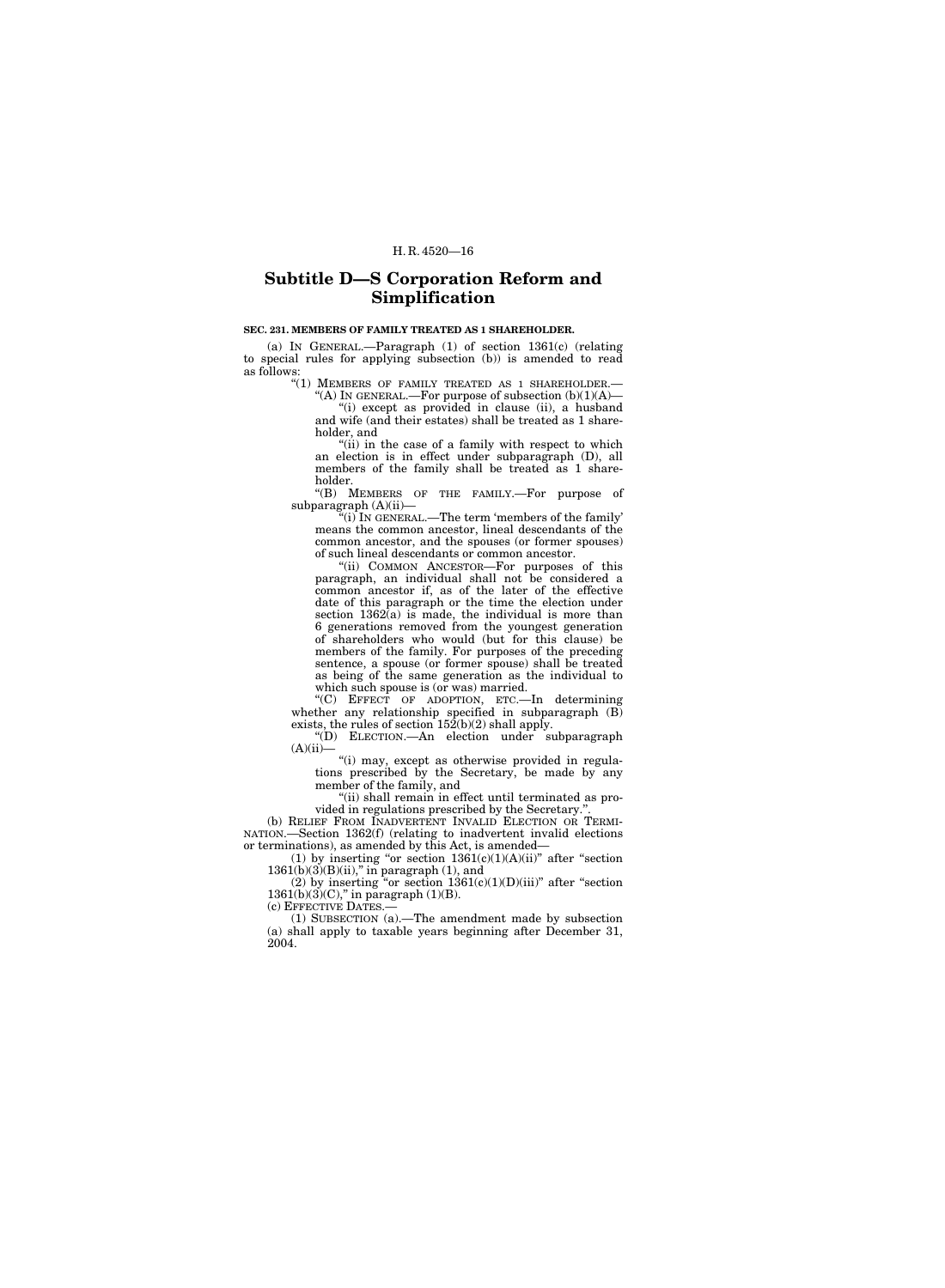(2) SUBSECTION (b).—The amendments made by subsection (b) shall apply to elections and terminations made after December 31, 2004.

#### **SEC. 232. INCREASE IN NUMBER OF ELIGIBLE SHAREHOLDERS TO 100.**

(a) IN GENERAL.—Section  $1361(b)(1)(A)$  (defining small business corporation) is amended by striking ''75'' and inserting ''100''.

(b) EFFECTIVE DATE.—The amendment made by this section shall apply to taxable years beginning after December 31, 2004.

## **SEC. 233. EXPANSION OF BANK S CORPORATION ELIGIBLE SHARE-HOLDERS TO INCLUDE IRAS.**

(a) IN GENERAL.—Section 1361(c)(2)(A) (relating to certain trusts permitted as shareholders) is amended by inserting after clause  $\bar{v}$  the following new clause:

" $(vi)$  In the case of a corporation which is a bank (as defined in section 581), a trust which constitutes an individual retirement account under section 408(a), including one designated as a Roth IRA under section 408A, but only to the extent of the stock held by such trust in such bank as of the date of the enactment of this clause.''.

(b) TREATMENT AS SHAREHOLDER.—Section  $1361(c)(2)(B)$ (relating to treatment as shareholders) is amended by adding at the end the following new clause:

"(vi) In the case of a trust described in clause (vi) of subparagraph (A), the individual for whose benefit the trust was created shall be treated as a share-

holder.''. (c) SALE OF BANK STOCK IN IRA RELATING TO S CORPORATION ELECTION EXEMPT FROM PROHIBITED TRANSACTION RULES.—Section  $4975(d)$  (relating to exemptions) is amended by striking "or" at the end of paragraph (14), by striking the period at the end of paragraph (15) and inserting "; or", and by adding at the end the following new paragraph:

" $(16)$  a sale of stock held by a trust which constitutes an individual retirement account under section 408(a) to the individual for whose benefit such account is established if—

''(A) such stock is in a bank (as defined in section 581),

''(B) such stock is held by such trust as of the date of the enactment of this paragraph,

''(C) such sale is pursuant to an election under section  $1362(a)$  by such bank,

''(D) such sale is for fair market value at the time of sale (as established by an independent appraiser) and the terms of the sale are otherwise at least as favorable to such trust as the terms that would apply on a sale to an unrelated party,

''(E) such trust does not pay any commissions, costs, or other expenses in connection with the sale, and

" $(F)$  the stock is sold in a single transaction for cash not later than 120 days after the S corporation election is made.''.

(d) CONFORMING AMENDMENT.—Section 512(e)(1) is amended by inserting " $1361(c)(2)(A)(vi)$  or" before " $1361(c)(6)$ ".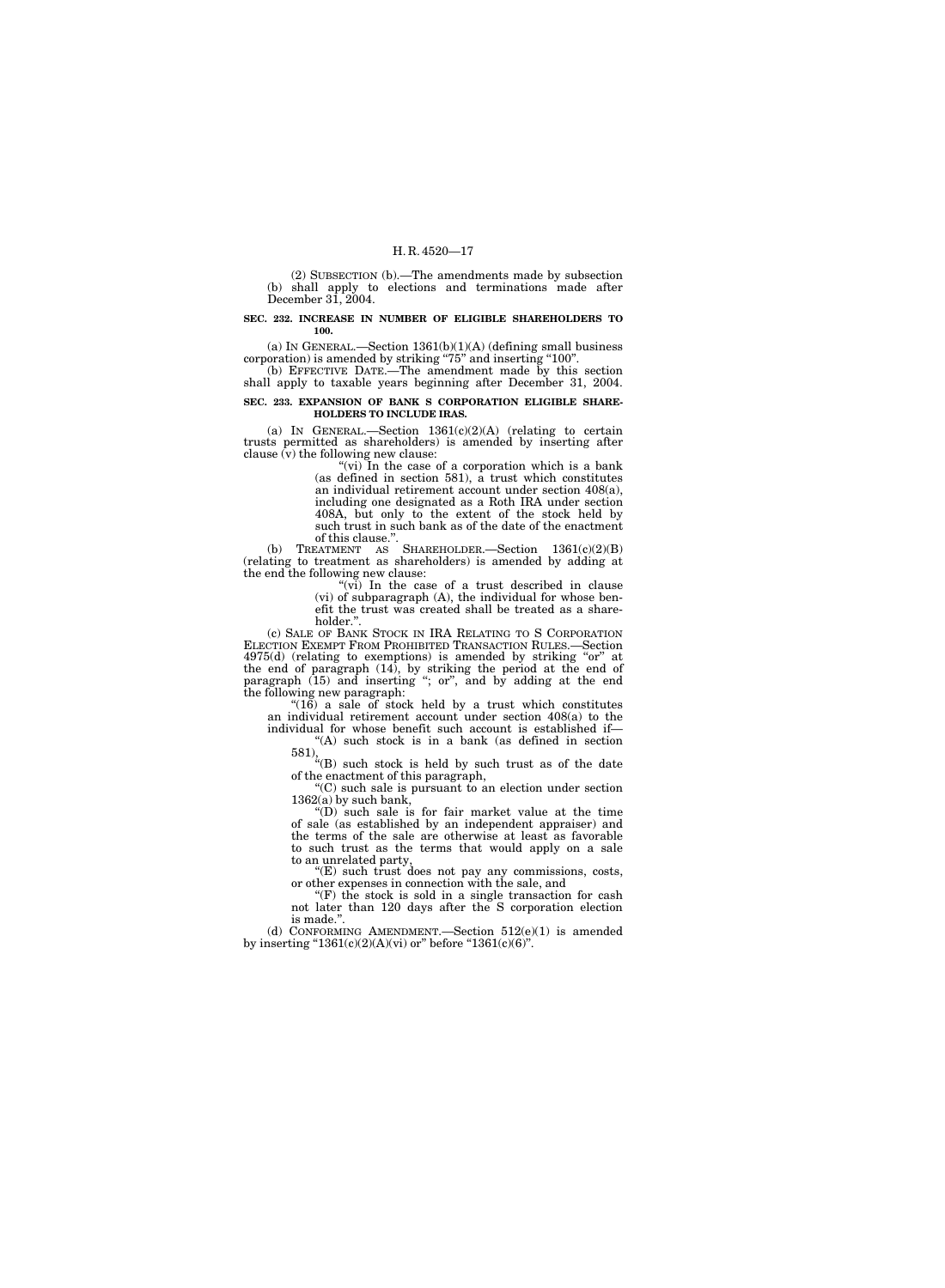(e) EFFECTIVE DATE.—The amendments made by this section shall take effect on the date of the enactment of this Act.

## **SEC. 234. DISREGARD OF UNEXERCISED POWERS OF APPOINTMENT IN DETERMINING POTENTIAL CURRENT BENEFICIARIES OF ESBT.**

(a) IN GENERAL.—Section 1361(e)(2) (defining potential current beneficiary) is amended—

(1) by inserting ''(determined without regard to any power of appointment to the extent such power remains unexercised at the end of such period)'' after ''of the trust'' in the first sentence, and

(2) by striking ''60-day'' in the second sentence and inserting "1-year".

(b) EFFECTIVE DATE.—The amendments made by this section shall apply to taxable years beginning after December 31, 2004.

#### **SEC. 235. TRANSFER OF SUSPENDED LOSSES INCIDENT TO DIVORCE, ETC.**

(a) IN GENERAL.—Section 1366(d)(2) (relating to indefinite carryover of disallowed losses and deductions) is amended to read as follows:

"(2) INDEFINITE CARRYOVER OF DISALLOWED LOSSES AND DEDUCTIONS.—

''(A) IN GENERAL.—Except as provided in subparagraph (B), any loss or deduction which is disallowed for any taxable year by reason of paragraph (1) shall be treated as incurred by the corporation in the succeeding taxable year with respect to that shareholder.

''(B) TRANSFERS OF STOCK BETWEEN SPOUSES OR INCIDENT TO DIVORCE.—In the case of any transfer described in section 1041(a) of stock of an S corporation, any loss or deduction described in subparagraph (A) with respect such stock shall be treated as incurred by the corporation in the succeeding taxable year with respect to the transferee.''.

(b) EFFECTIVE DATE.—The amendment made by this section shall apply to taxable years beginning after December 31, 2004.

#### **SEC. 236. USE OF PASSIVE ACTIVITY LOSS AND AT-RISK AMOUNTS BY QUALIFIED SUBCHAPTER S TRUST INCOME BENE-FICIARIES.**

(a) IN GENERAL.—Section  $1361(d)(1)$  (relating to special rule for qualified subchapter S trust) is amended—

 $(1)$  by striking "and" at the end of subparagraph  $(A)$ ,

(2) by striking the period at the end of subparagraph (B) and inserting '', and'', and

(3) by adding at the end the following new subparagraph: ''(C) for purposes of applying sections 465 and 469 to the beneficiary of the trust, the disposition of the S corporation stock by the trust shall be treated as a disposition by such beneficiary.''.

(b) EFFECTIVE DATE.—The amendments made by this section shall apply to transfers made after December 31, 2004.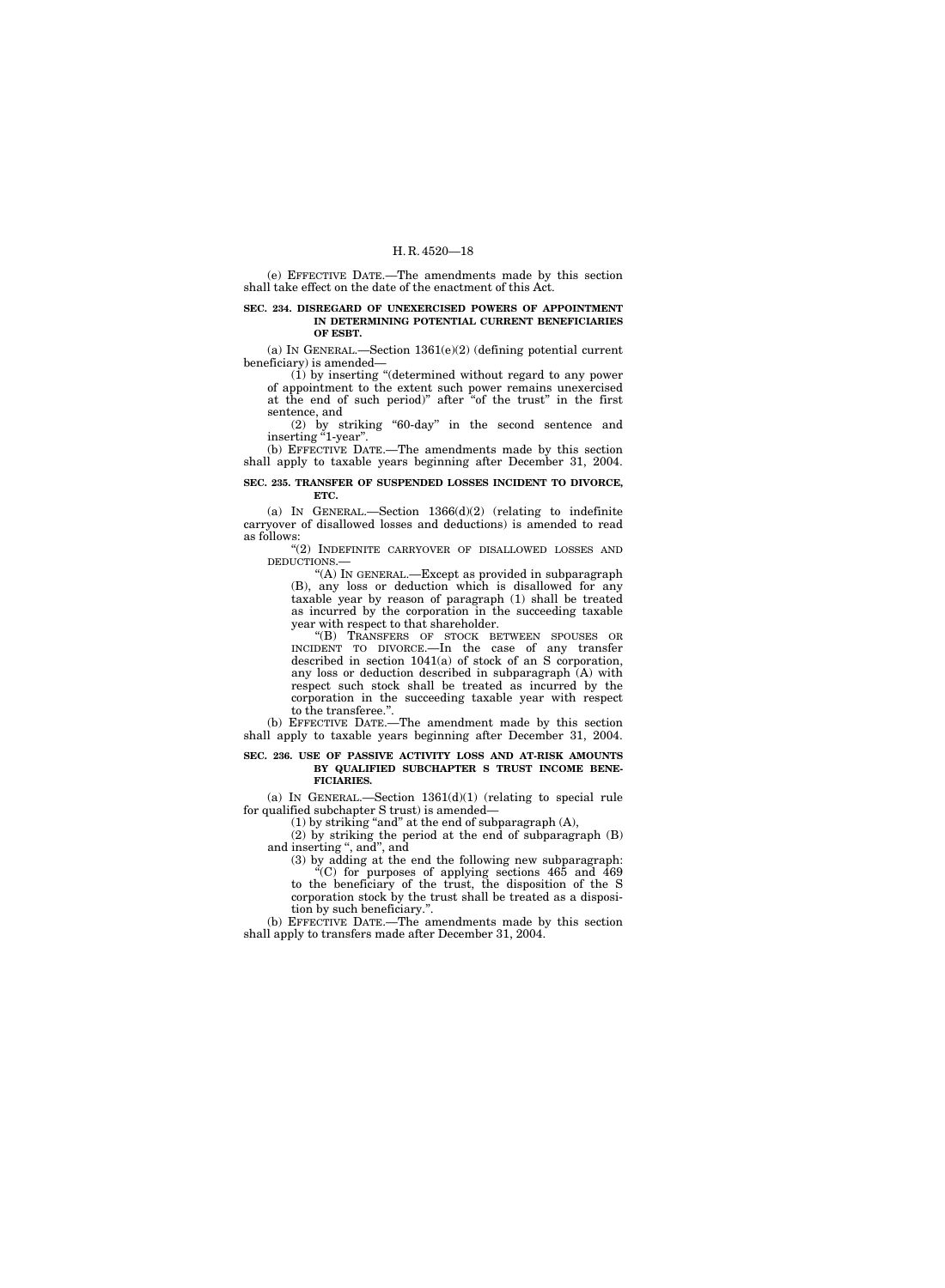#### **SEC. 237. EXCLUSION OF INVESTMENT SECURITIES INCOME FROM PAS-SIVE INCOME TEST FOR BANK S CORPORATIONS.**

(a) IN GENERAL.—Section  $1362(d)(3)$  (relating to where passive investment income exceeds 25 percent of gross receipts for 3 consecutive taxable years and corporation has accumulated earnings and profits) is amended by adding at the end the following new subparagraph:

"(F) EXCEPTION FOR BANKS; ETC.—In the case of a bank (as defined in section 581), a bank holding company (within the meaning of section 2(a) of the Bank Holding Company Act of 1956 (12 U.S.C. 1841(a))), or a financial holding company (within the meaning of section 2(p) of such Act), the term 'passive investment income' shall not include—

''(i) interest income earned by such bank or company, or

"(ii) dividends on assets required to be held by such bank or company, including stock in the Federal Reserve Bank, the Federal Home Loan Bank, or the Federal Agricultural Mortgage Bank or participation certificates issued by a Federal Intermediate Credit Bank.''.

(b) EFFECTIVE DATE.—The amendment made by this section shall apply to taxable years beginning after December 31, 2004.

## **SEC. 238. RELIEF FROM INADVERTENTLY INVALID QUALIFIED SUB-CHAPTER S SUBSIDIARY ELECTIONS AND TERMI-NATIONS.**

(a) IN GENERAL.—Section 1362(f) (relating to inadvertent invalid elections or terminations) is amended—

(1) by inserting ", section  $1361(b)(3)(B)(ii)$ ," after "subsection (a)" in paragraph (1),

(2) by inserting ", section  $1361(b)(3)(C)$ ," after "subsection (d)" in paragraph  $(I)(B)$ ,

(3) by amending paragraph (3)(A) to read as follows:

"(A) so that the corporation for which the election was made or the termination occurred is a small business corporation or a qualified subchapter S subsidiary, as the case may be, or'',

(4) by amending paragraph (4) to read as follows:

"(4) the corporation for which the election was made or the termination occurred, and each person who was a shareholder in such corporation at any time during the period specified pursuant to this subsection, agrees to make such adjustments (consistent with the treatment of such corporation as an S corporation or a qualified subchapter S subsidiary, as the case may be) as may be required by the Secretary with respect to such period,'', and

(5) by inserting ''or a qualified subchapter S subsidiary, as the case may be'' after ''S corporation'' in the matter following paragraph (4).

(b) EFFECTIVE DATE.—The amendments made by this section shall apply to elections made and terminations made after December 31, 2004.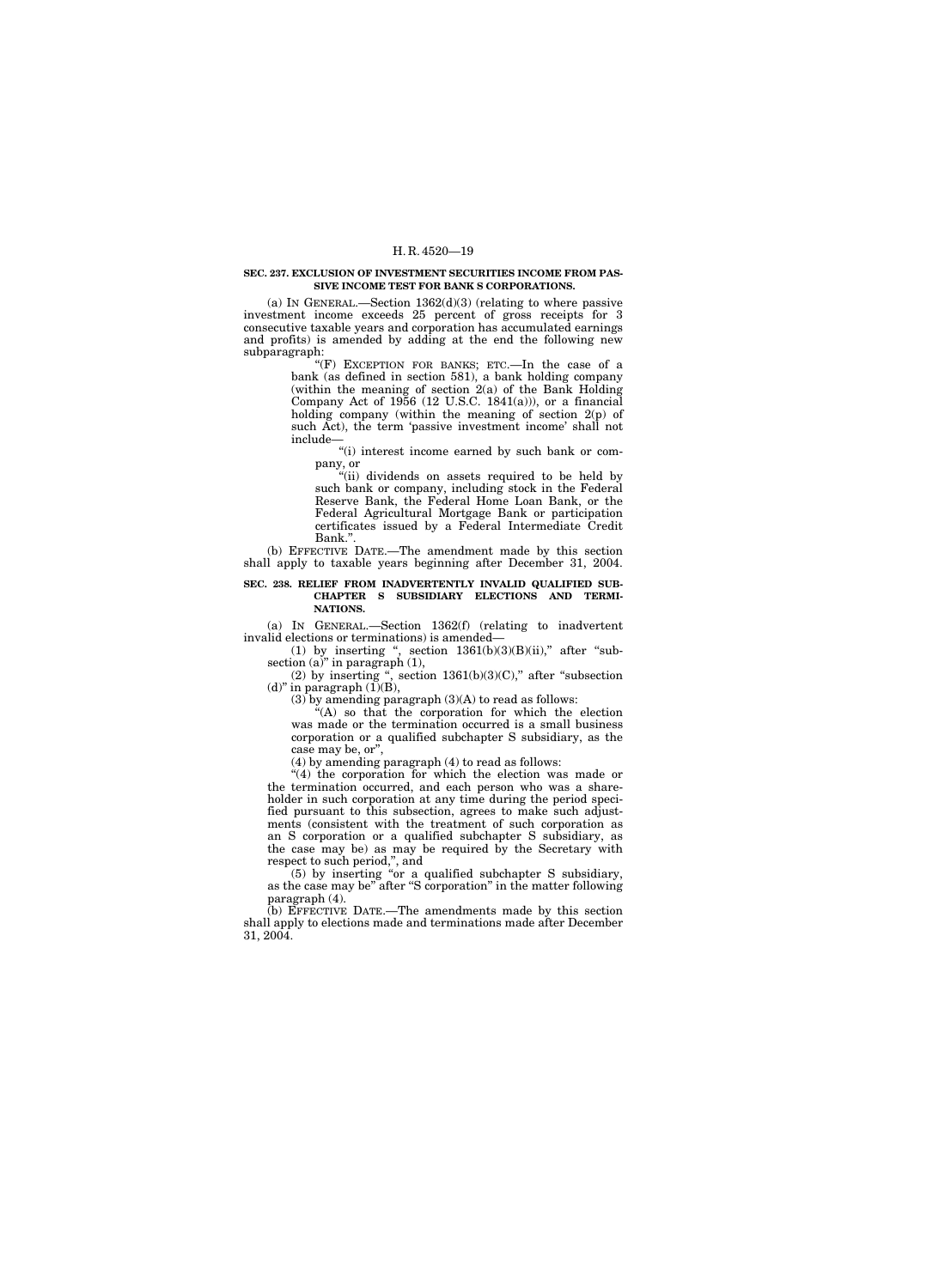#### **SEC. 239. INFORMATION RETURNS FOR QUALIFIED SUBCHAPTER S SUBSIDIARIES.**

(a) IN GENERAL.—Section  $1361(b)(3)(A)$  (relating to treatment of certain wholly owned subsidiaries) is amended by inserting ''and in the case of information returns required under part III of subchapter A of chapter 61" after "Secretary".

(b) EFFECTIVE DATE.—The amendment made by this section shall apply to taxable years beginning after December 31, 2004. **SEC. 240. REPAYMENT OF LOANS FOR QUALIFYING EMPLOYER SECURI-TIES.**

(a) IN GENERAL.—Subsection (f) of section 4975 (relating to other definitions and special rules) is amended by adding at the end the following new paragraph:

''(7) S CORPORATION REPAYMENT OF LOANS FOR QUALIFYING EMPLOYER SECURITIES.—A plan shall not be treated as violating the requirements of section 401 or 409 or subsection  $(e)(7)$ , or as engaging in a prohibited transaction for purposes of subsection  $\bar{d}$ )(3), merely by reason of any distribution (as described in section  $1368(a)$ ) with respect to S corporation stock that constitutes qualifying employer securities, which in accordance with the plan provisions is used to make payments on a loan described in subsection (d)(3) the proceeds of which were used to acquire such qualifying employer securities (whether or not allocated to participants). The preceding sentence shall not apply in the case of a distribution which is paid with respect to any employer security which is allocated to a participant unless the plan provides that employer securities with a fair market value of not less than the amount of such distribution are allocated to such participant for the year which (but for the preceding sentence) such distribution would have been allocated to such participant.''.

(b) EFFECTIVE DATE.—The amendment made by this section shall apply to distributions with respect to S corporation stock made after December 31, 1997.

## **Subtitle E—Other Business Incentives**

#### **SEC. 241. PHASEOUT OF 4.3-CENT MOTOR FUEL EXCISE TAXES ON RAIL-ROADS AND INLAND WATERWAY TRANSPORTATION WHICH REMAIN IN GENERAL FUND.**

(a) TAXES ON TRAINS.—<br>(1) IN GENERAL.—Clause (ii) of section  $4041(a)(1)(C)$  is amended by striking subclauses (I), (II), and (III) and inserting the following new subclauses:

''(I) 3.3 cents per gallon after December 31, 2004, and before July 1, 2005,

''(II) 2.3 cents per gallon after June 30, 2005, and before January 1, 2007, and

 $"$ (III) 0 after December 31, 2006.".<br>(2) CONFORMING AMENDMENTS.—

(A) Subsection (d) of section 4041 is amended by redesignating paragraph (3) as paragraph (4) and by inserting after paragraph (2) the following new paragraph:

''(3) DIESEL FUEL USED IN TRAINS.—In the case of any sale for use or use after December 31, 2006, there is hereby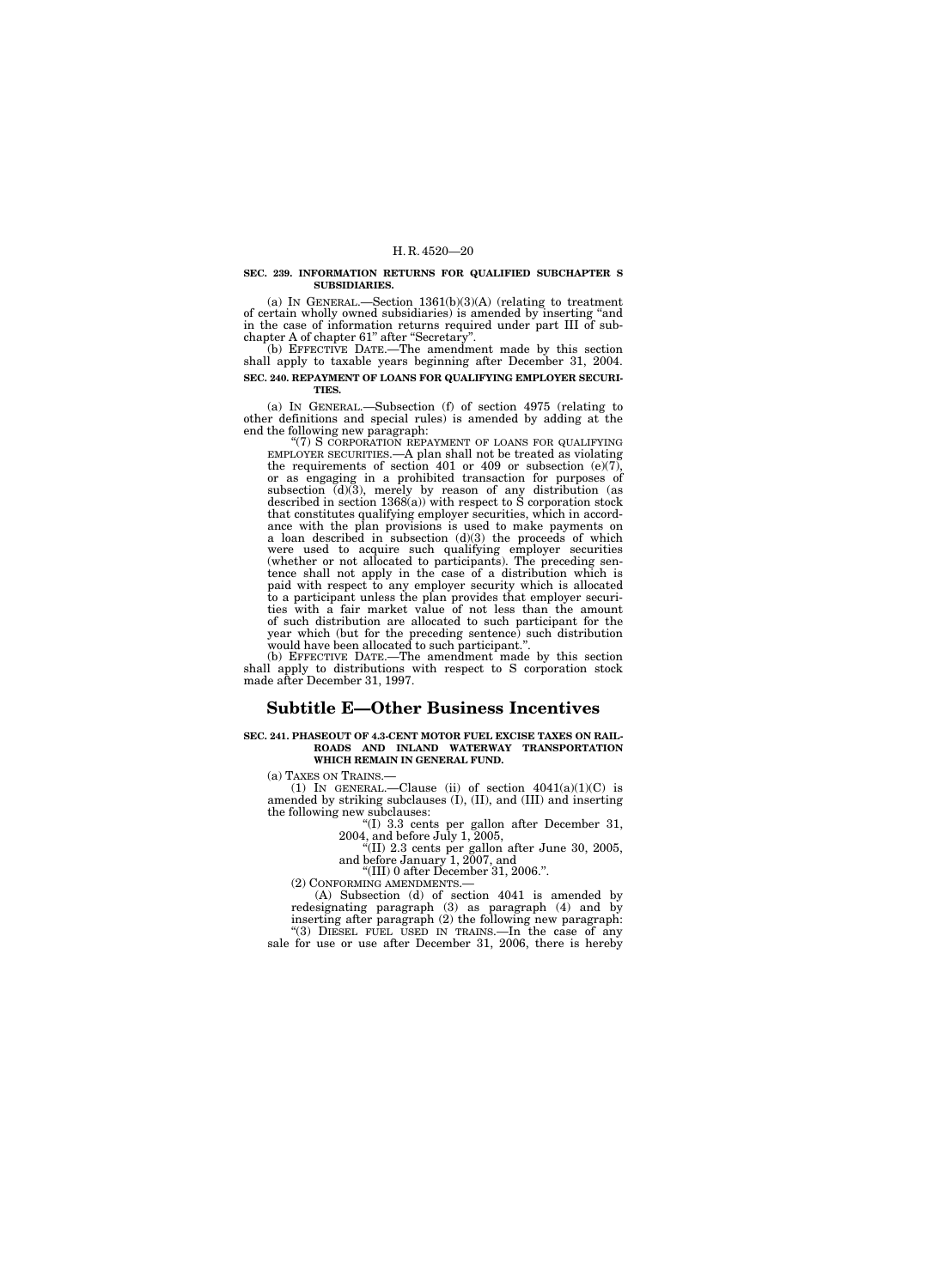imposed a tax of 0.1 cent per gallon on any liquid other than gasoline (as defined in section 4083)—

"(A) sold by any person to an owner, lessee, or other operator of a diesel-powered train for use as a fuel in such train, or

''(B) used by any person as a fuel in a diesel-powered train unless there was a taxable sale of such fuel under subparagraph (A).

No tax shall be imposed by this paragraph on the sale or use of any liquid if tax was imposed on such liquid under section  $40\dot{8}1$ ."

(B) Subsection (f) of section 4082 is amended by striking "section  $4041(a)(1)$ " and inserting "subsections"  $(a)(1)$  and  $(d)(3)$  of section 4041".

(C) Subparagraph (B) of section 6421(f)(3) is amended to read as follows:

''(B) so much of the rate specified in section  $4081(a)(2)(A)$  as does not exceed the rate applicable under section  $4041(a)(1)(C)(ii)$ .

(D) Subparagraph (B) of section 6427(l)(3) is amended to read as follows:

''(B) so much of the rate specified in section  $4081(a)(2)(A)$  as does not exceed the rate applicable under section  $4041(a)(1)(C)(ii)$ .".

(b) FUEL USED ON INLAND WATERWAYS.—Subparagraph (C) of section 4042(b)(2) is amended to read as follows:

''(C) The deficit reduction rate is—

''(i) 3.3 cents per gallon after December 31, 2004, and before July 1, 2005, "(ii) 2.3 cents per gallon after June 30, 2005, and

before January 1, 2007, and

"(iii) 0 after December 31, 2006."

(c) EFFECTIVE DATE.—The amendments made by this section shall take effect on January 1, 2005.

#### **SEC. 242. MODIFICATION OF APPLICATION OF INCOME FORECAST METHOD OF DEPRECIATION.**

(a) IN GENERAL.—Section 167(g) (relating to depreciation under income forecast method) is amended by adding at the end the following new paragraph:

"(7) TREATMENT OF PARTICIPATIONS AND RESIDUALS.—

''(A) IN GENERAL.—For purposes of determining the depreciation deduction allowable with respect to a property under this subsection, the taxpayer may include participations and residuals with respect to such property in the adjusted basis of such property for the taxable year in which the property is placed in service, but only to the extent that such participations and residuals relate to income estimated (for purposes of this subsection) to be earned in connection with the property before the close of the 10th taxable year referred to in paragraph (1)(A).

''(B) PARTICIPATIONS AND RESIDUALS.—For purposes of this paragraph, the term 'participations and residuals' means, with respect to any property, costs the amount of which by contract varies with the amount of income earned in connection with such property.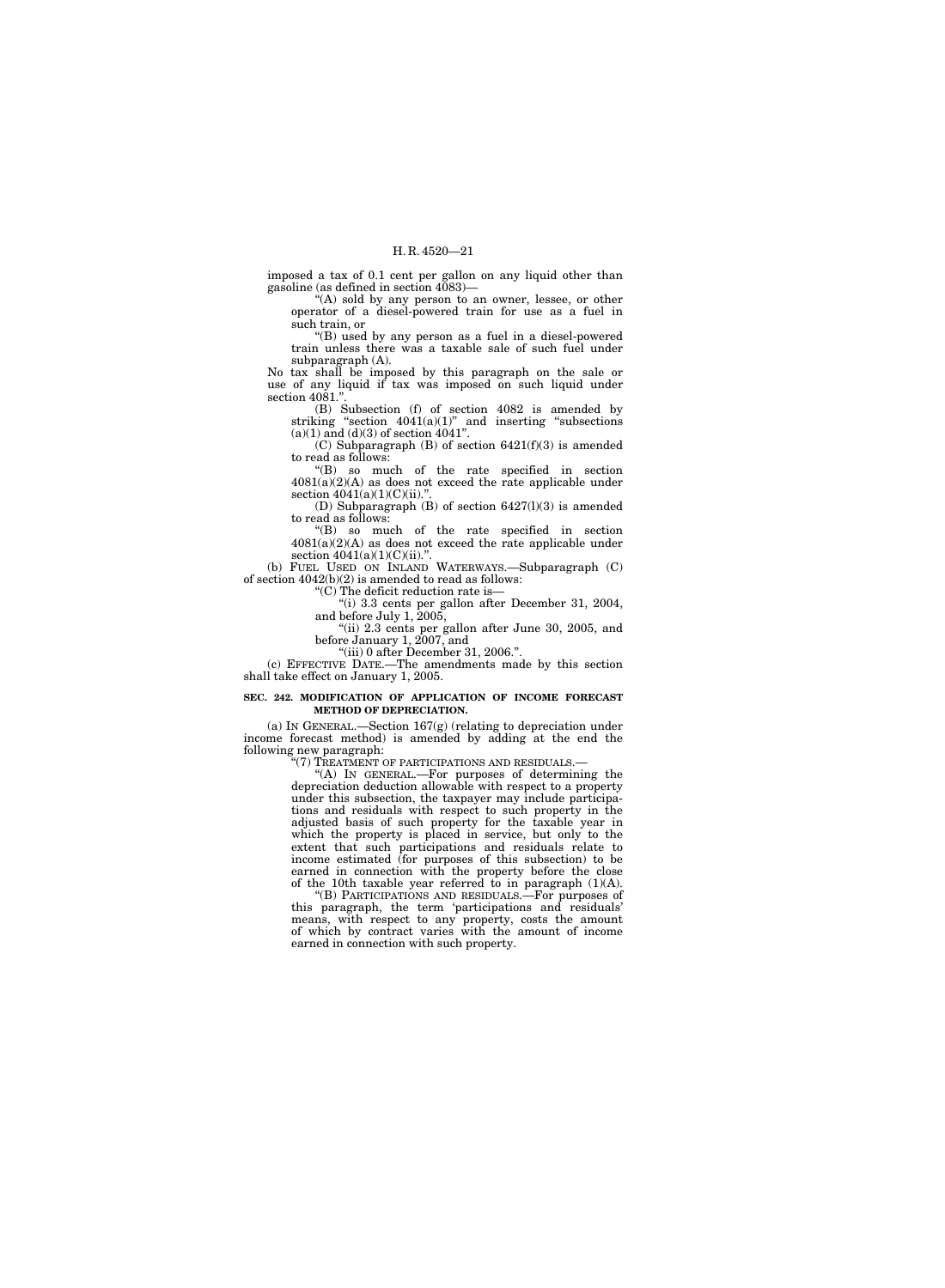''(C) SPECIAL RULES RELATING TO RECOMPUTATION YEARS.—If the adjusted basis of any property is determined under this paragraph, paragraph (4) shall be applied by substituting 'for each taxable year in such period' for 'for such period'.

''(D) OTHER SPECIAL RULES.—

''(i) PARTICIPATIONS AND RESIDUALS.—Notwithstanding subparagraph (A), the taxpayer may exclude participations and residuals from the adjusted basis of such property and deduct such participations and residuals in the taxable year that such participations and residuals are paid.

"(ii) COORDINATION WITH OTHER RULES.-Deductions computed in accordance with this paragraph shall be allowable notwithstanding paragraph (1)(B), section 263, 263A, 404, 419, or 461(h).

"(E) AUTHORITY TO MAKE ADJUSTMENTS.-The Secretary shall prescribe appropriate adjustments to the basis of property and to the look-back method for the additional amounts allowable as a deduction solely by reason of this

(b) DETERMINATION OF INCOME.—Section  $167(g)(5)$  (relating to special rules) is amended by redesignating subparagraphs (E) and (F) as subparagraphs (F) and (G), respectively, and inserting after subparagraph (D) the following new subparagraph:

''(E) TREATMENT OF DISTRIBUTION COSTS.—For purposes of this subsection, the income with respect to any property

shall be the taxpayer's gross income from such property.''. (c) EFFECTIVE DATE.—The amendments made by this section shall apply to property placed in service after the date of the enactment of this Act.

#### **SEC. 243. IMPROVEMENTS RELATED TO REAL ESTATE INVESTMENT TRUSTS.**

(a) EXPANSION OF STRAIGHT DEBT SAFE HARBOR.—Section 856 (defining real estate investment trust) is amended— (1) in subsection (c) by striking paragraph (7), and

(2) by adding at the end the following new subsection: " $(m)$  SAFE HARBOR IN APPLYING SUBSECTION  $(c)(4)$ .

''(1) IN GENERAL.—In applying subclause (III) of subsection  $(c)(4)(B)(iii)$ , except as otherwise determined by the Secretary in regulations, the following shall not be considered securities held by the trust:

"(A) Straight debt securities of an issuer which meet the requirements of paragraph (2).

" $(\bar{B})$  Any loan to an individual or an estate.

''(C) Any section 467 rental agreement (as defined in section  $467(d)$ , other than with a person described in subsection  $(d)(2)(B)$ .

"(D) Any obligation to pay rents from real property (as defined in subsection  $(d)(1)$ ).

"(E) Any security issued by a State or any political subdivision thereof, the District of Columbia, a foreign government or any political subdivision thereof, or the Commonwealth of Puerto Rico, but only if the determination of any payment received or accrued under such security does not depend in whole or in part on the profits of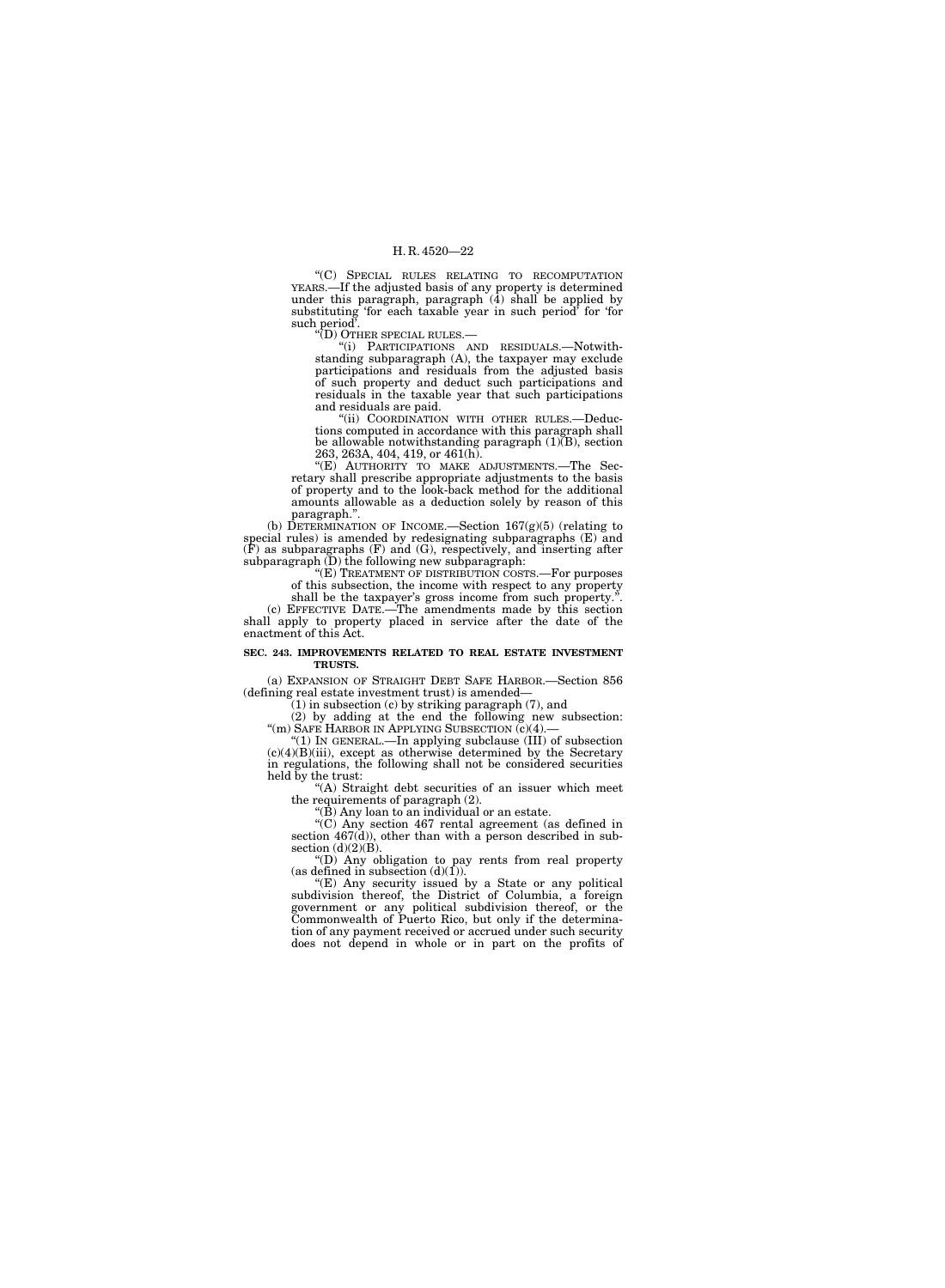any entity not described in this subparagraph or payments on any obligation issued by such an entity,

''(F) Any security issued by a real estate investment trust.

''(G) Any other arrangement as determined by the Secretary.

"(2) SPECIAL RULES RELATING TO STRAIGHT DEBT SECURI-TIES.—

"(A) IN GENERAL.—For purposes of paragraph (1)(A), securities meet the requirements of this paragraph if such securities are straight debt, as defined in section  $1361(c)(5)$ (without regard to subparagraph  $(B)(iii)$  thereof).

''(B) SPECIAL RULES RELATING TO CERTAIN CONTIN-GENCIES.—For purposes of subparagraph (A), any interest or principal shall not be treated as failing to satisfy section  $13\overline{6}1(c)(\overline{5})(B)(i)$  solely by reason of the fact that—

''(i) the time of payment of such interest or principal is subject to a contingency, but only if—

''(I) any such contingency does not have the effect of changing the effective yield to maturity, as determined under section 1272, other than a change in the annual yield to maturity which does not exceed the greater of  $\frac{1}{4}$  of 1 percent or 5 percent of the annual yield to maturity, or

''(II) neither the aggregate issue price nor the aggregate face amount of the issuer's debt instruments held by the trust exceeds \$1,000,000 and not more than 12 months of unaccrued interest can be required to be prepaid thereunder, or

''(ii) the time or amount of payment is subject to a contingency upon a default or the exercise of a prepayment right by the issuer of the debt, but only if such contingency is consistent with customary commercial practice.<br>"(C) SPECIAL RULES RELATING TO CORPORATE OR PART-

NERSHIP ISSUERS.—In the case of an issuer which is a corporation or a partnership, securities that otherwise would be described in paragraph (1)(A) shall be considered not to be so described if the trust holding such securities and any of its controlled taxable REIT subsidiaries (as defined in subsection  $(d)(8)(A)(iv)$  hold any securities of the issuer which—

''(i) are not described in paragraph (1) (prior to the application of this subparagraph), and

'(ii) have an aggregate value greater than 1 percent of the issuer's outstanding securities determined without regard to paragraph  $(3)$  $(A)(i)$ .

''(3) LOOK-THROUGH RULE FOR PARTNERSHIP SECURITIES.— ''(A) IN GENERAL.—For purposes of applying subclause (III) of subsection  $(c)(4)(B)(iii)$ —

''(i) a trust's interest as a partner in a partnership (as defined in section  $7701(a)(2)$ ) shall not be considered a security, and

"(ii) the trust shall be deemed to own its proportionate share of each of the assets of the partnership.<br>"(B) DETERMINATION OF TRUST'S INTEREST IN PARTNER-

SHIP ASSETS.—For purposes of subparagraph (A), with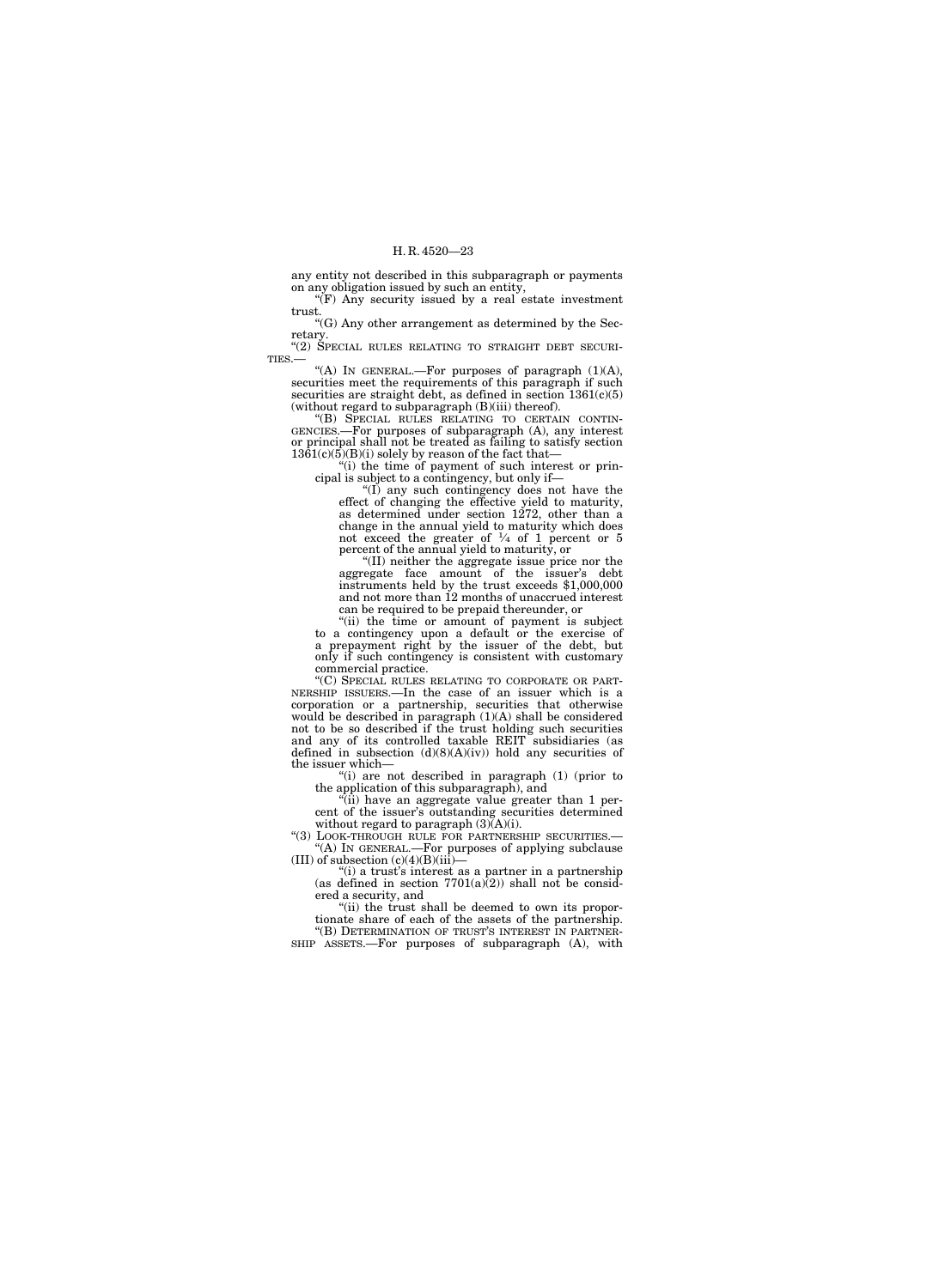respect to any taxable year beginning after the date of the enactment of this subparagraph—

''(i) the trust's interest in the partnership assets shall be the trust's proportionate interest in any securities issued by the partnership (determined without regard to subparagraph  $(A)(i)$  and paragraph  $(4)$ , but not including securities described in paragraph (1)), and

"(ii) the value of any debt instrument shall be the adjusted issue price thereof, as defined in section 1272(a)(4).

''(4) CERTAIN PARTNERSHIP DEBT INSTRUMENTS NOT TREATED AS A SECURITY.—For purposes of applying subclause (III) of subsection (c)(4)(B)(iii)-

 $f(A)$  any debt instrument issued by a partnership and not described in paragraph (1) shall not be considered a security to the extent of the trust's interest as a partner in the partnership, and

" $(\dot{B})$  any debt instrument issued by a partnership and not described in paragraph (1) shall not be considered a security if at least 75 percent of the partnership's gross income (excluding gross income from prohibited transactions) is derived from sources referred to in subsection  $(c)(3)$ .

''(5) SECRETARIAL GUIDANCE.—The Secretary is authorized to provide guidance (including through the issuance of a written determination, as defined in section 6110(b)) that an arrangement shall not be considered a security held by the trust for purposes of applying subclause (III) of subsection  $(c)(4)(B)(iii)$  notwithstanding that such arrangement otherwise could be considered a security under subparagraph (F) of subsection  $(c)(5)$ .".

(b) CLARIFICATION OF APPLICATION OF LIMITED RENTAL EXCEP-TION.—Subparagraph (A) of section 856(d)(8) (relating to special rules for taxable REIT subsidiaries) is amended to read as follows: ''(A) LIMITED RENTAL EXCEPTION.—

"(i) In GENERAL.—The requirements of this

subparagraph are met with respect to any property if at least 90 percent of the leased space of the property is rented to persons other than taxable REIT subsidiaries of such trust and other than persons described in paragraph (2)(B).

"(ii) RENTS MUST BE SUBSTANTIALLY COM-PARABLE.—Clause (i) shall apply only to the extent that the amounts paid to the trust as rents from real property (as defined in paragraph (1) without regard to paragraph (2)(B)) from such property are substantially comparable to such rents paid by the other tenants of the trust's property for comparable space.

''(iii) TIMES FOR TESTING RENT COMPARABILITY.— The substantial comparability requirement of clause (ii) shall be treated as met with respect to a lease to a taxable REIT subsidiary of the trust if such requirement is met under the terms of the lease— ''(I) at the time such lease is entered into,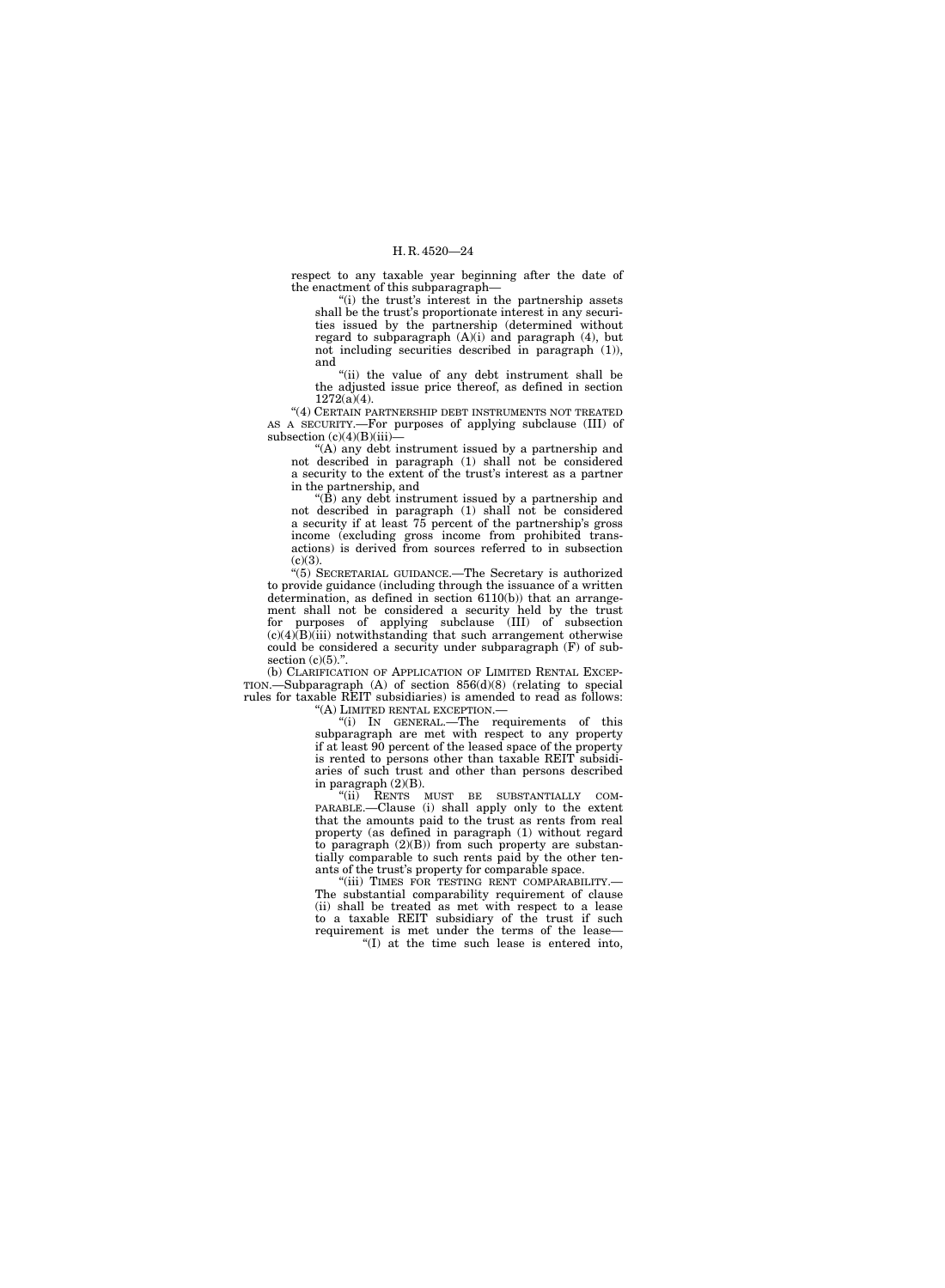''(II) at the time of each extension of the lease, including a failure to exercise a right to terminate, and

''(III) at the time of any modification of the lease between the trust and the taxable REIT subsidiary if the rent under such lease is effectively increased pursuant to such modification.

With respect to subclause (III), if the taxable REIT subsidiary of the trust is a controlled taxable REIT subsidiary of the trust, the term 'rents from real property' shall not in any event include rent under such lease to the extent of the increase in such rent on account of such modification.

''(iv) CONTROLLED TAXABLE REIT SUBSIDIARY.—For purposes of clause (iii), the term 'controlled taxable REIT subsidiary' means, with respect to any real estate investment trust, any taxable REIT subsidiary of such trust if such trust owns directly or indirectly—

''(I) stock possessing more than 50 percent of the total voting power of the outstanding stock of such subsidiary, or ''(II) stock having a value of more than 50

percent of the total value of the outstanding stock of such subsidiary.

''(v) CONTINUING QUALIFICATION BASED ON THIRD PARTY ACTIONS.—If the requirements of clause (i) are met at a time referred to in clause (iii), such requirements shall continue to be treated as met so long as there is no increase in the space leased to any taxable REIT subsidiary of such trust or to any person described in paragraph  $(2)(B)$ .

"(vi) CORRECTION PERIOD.—If there is an increase referred to in clause (v) during any calendar quarter with respect to any property, the requirements of clause (iii) shall be treated as met during the quarter and the succeeding quarter if such requirements are met at the close of such succeeding quarter.''.

(c) DELETION OF CUSTOMARY SERVICES EXCEPTION.—Subparagraph  $(B)$  of section  $857(b)(7)$  (relating to redetermined rents) is amended by striking clause (ii) and by redesignating clauses (iii), (iv), (v), (vi), and (vii) as clauses (ii), (iii), (iv),  $\check{v}$ ), and (vi), respectively.

(d) CONFORMITY WITH GENERAL HEDGING DEFINITION.— Subparagraph (G) of section 856(c)(5) (relating to treatment of certain hedging instruments) is amended to read as follows:<br>"(G) TREATMENT OF CERTAIN HEDGING INSTRUMENTS.—

Except to the extent provided by regulations, any income of a real estate investment trust from a hedging transaction (as defined in clause (ii) or (iii) of section  $1221(b)(2)(A)$ ) which is clearly identified pursuant to section 1221(a)(7), including gain from the sale or disposition of such a transaction, shall not constitute gross income under paragraph (2) to the extent that the transaction hedges any indebtedness incurred or to be incurred by the trust to acquire or carry real estate assets.''.

(e) CONFORMITY WITH REGULATED INVESTMENT COMPANY RULES.—Clause (i) of section 857(b)(5)(A) (relating to imposition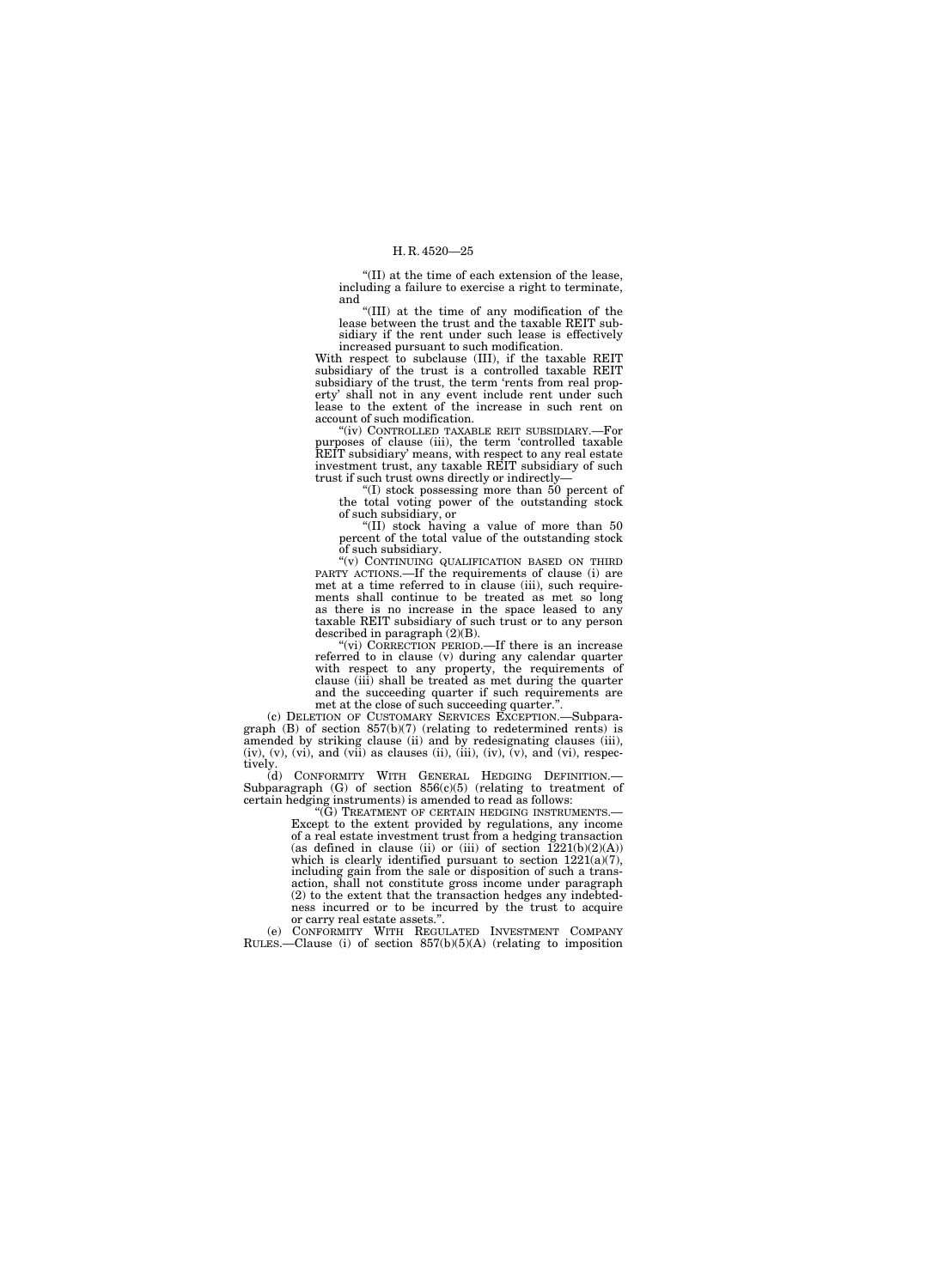of tax in case of failure to meet certain requirements) is amended by striking ''90 percent'' and inserting ''95 percent''.

(f) SAVINGS PROVISIONS.—

(1) RULES OF APPLICATION FOR FAILURE TO SATISFY SECTION 856(c)(4).—Section 856(c) (relating to definition of real estate investment trust) is amended by inserting after paragraph (6) the following new paragraph:

"(7) RULES OF APPLICATION FOR FAILURE TO SATISFY PARA-GRAPH (4).—

''(A) DE MINIMIS FAILURE.—A corporation, trust, or association that fails to meet the requirements of paragraph (4)(B)(iii) for a particular quarter shall nevertheless be considered to have satisfied the requirements of such paragraph for such quarter if—

''(i) such failure is due to the ownership of assets the total value of which does not exceed the lesser of—

''(I) 1 percent of the total value of the trust's assets at the end of the quarter for which such measurement is done, and

''(II) \$10,000,000, and

"(ii)(I) the corporation, trust, or association, following the identification of such failure, disposes of assets in order to meet the requirements of such paragraph within 6 months after the last day of the quarter in which the corporation, trust or association's identification of the failure to satisfy the requirements of such paragraph occurred or such other time period prescribed by the Secretary and in the manner prescribed by the Secretary, or

''(II) the requirements of such paragraph are otherwise met within the time period specified in subclause (I).

''(B) FAILURES EXCEEDING DE MINIMIS AMOUNT.—A corporation, trust, or association that fails to meet the requirements of paragraph (4) for a particular quarter shall nevertheless be considered to have satisfied the requirements of such paragraph for such quarter if—

'(i) such failure involves the ownership of assets the total value of which exceeds the de minimis standard described in subparagraph (A)(i) at the end of the quarter for which such measurement is done,

"(ii) following the corporation, trust, or association's identification of the failure to satisfy the requirements of such paragraph for a particular quarter, a description of each asset that causes the corporation, trust, or association to fail to satisfy the requirements of such paragraph at the close of such quarter of any taxable year is set forth in a schedule for such quarter filed in accordance with regulations prescribed by the Secretary,

"(iii) the failure to meet the requirements of such paragraph for a particular quarter is due to reasonable cause and not due to willful neglect,

"(iv) the corporation, trust, or association pays a tax computed under subparagraph (C), and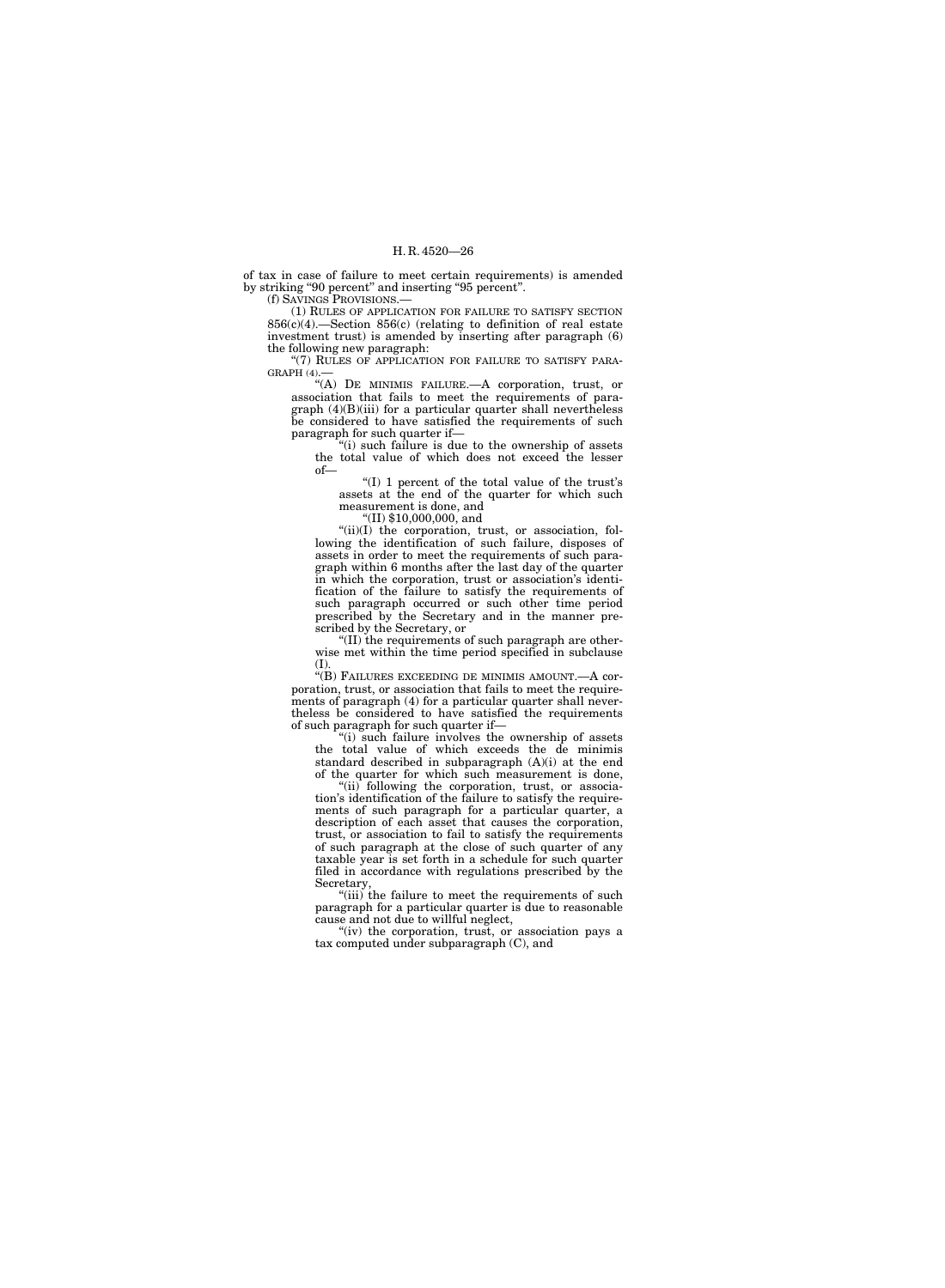$''(v)(I)$  the corporation, trust, or association disposes of the assets set forth on the schedule specified in clause (ii) within 6 months after the last day of the quarter in which the corporation, trust or association's identification of the failure to satisfy the requirements of such paragraph occurred or such other time period prescribed by the Secretary and in the manner prescribed by the Secretary, or

"(II) the requirements of such paragraph are otherwise met within the time period specified in subclause (I).

''(C) TAX.—For purposes of subparagraph (B)(iv)—

''(i) TAX IMPOSED.—If a corporation, trust, or association elects the application of this subparagraph, there is hereby imposed a tax on the failure described in subparagraph (B) of such corporation, trust, or association. Such tax shall be paid by the corporation, trust, or association.

''(ii) TAX COMPUTED.—The amount of the tax imposed by clause (i) shall be the greater of—

"(I)  $$50,000$ , or

''(II) the amount determined (pursuant to regulations promulgated by the Secretary) by multiplying the net income generated by the assets described in the schedule specified in subparagraph  $(B)(ii)$  for the period specified in clause  $(iii)$ by the highest rate of tax specified in section 11.

''(iii) PERIOD.—For purposes of clause (ii)(II), the period described in this clause is the period beginning on the first date that the failure to satisfy the requirements of such paragraph (4) occurs as a result of the ownership of such assets and ending on the earlier of the date on which the trust disposes of such assets or the end of the first quarter when there is no longer a failure to satisfy such paragraph (4).

''(iv) ADMINISTRATIVE PROVISIONS.—For purposes of subtitle F, the taxes imposed by this subparagraph shall be treated as excise taxes with respect to which the deficiency procedures of such subtitle apply.''.

(2) MODIFICATION OF RULES OF APPLICATION FOR FAILURE TO SATISFY SECTIONS  $856(c)(2)$  OR  $856(c)(3)$ . - Paragraph (6) of section 856(c) (relating to definition of real estate investment trust) is amended by striking subparagraphs (A) and (B), by redesignating subparagraph (C) as subparagraph (B), and by inserting before subparagraph (B) (as so redesignated) the following new subparagraph:

"(A) following the corporation, trust, or association's identification of the failure to meet the requirements of paragraph (2) or (3), or of both such paragraphs, for any taxable year, a description of each item of its gross income described in such paragraphs is set forth in a schedule for such taxable year filed in accordance with regulations prescribed by the Secretary, and''.

(3) REASONABLE CAUSE EXCEPTION TO LOSS OF REIT STATUS IF FAILURE TO SATISFY REQUIREMENTS.—Subsection (g) of section 856 (relating to termination of election) is amended—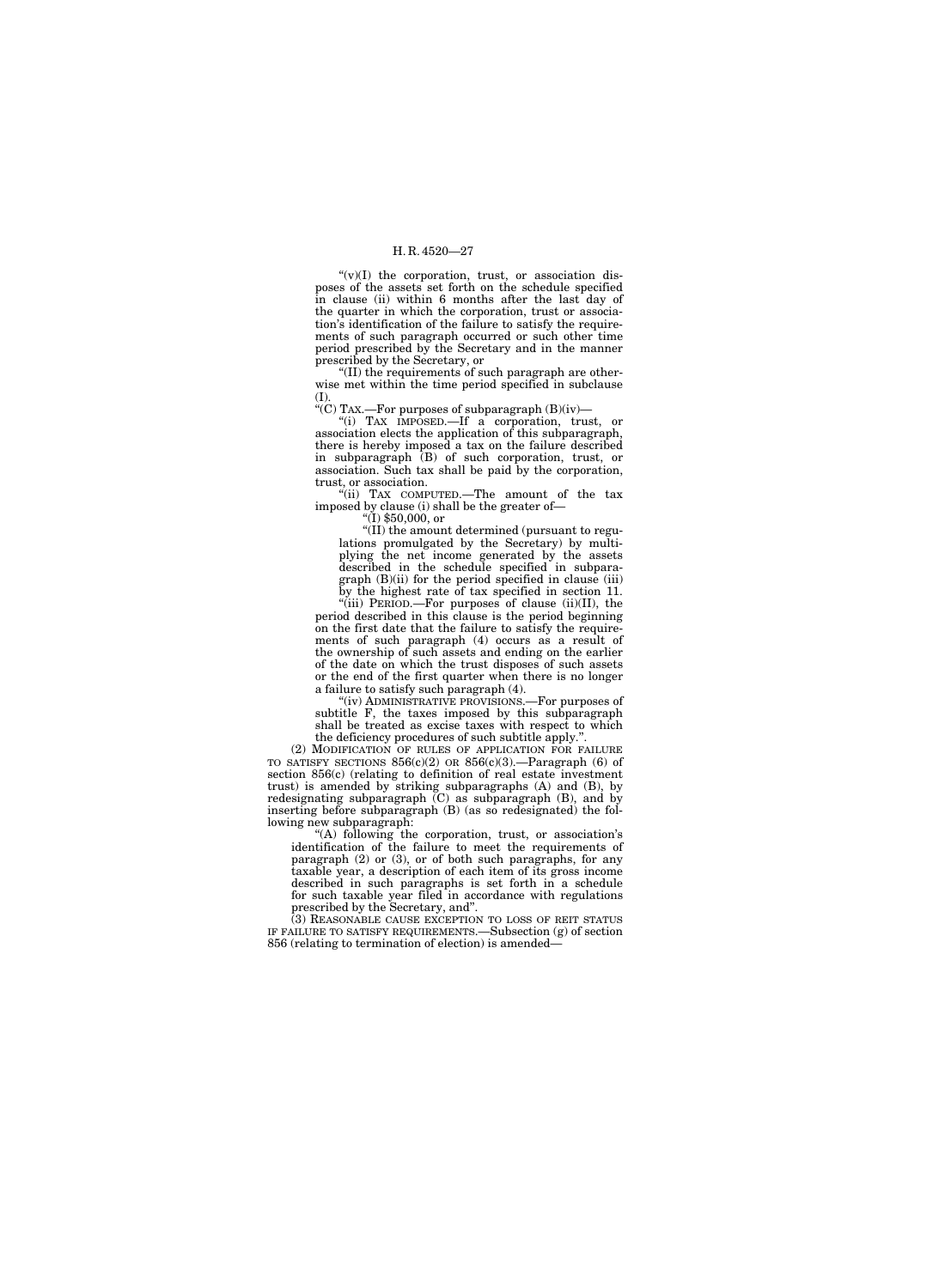(A) in paragraph (1) by inserting before the period at the end of the first sentence the following: ''unless paragraph (5) applies'', and

(B) by adding at the end the following new paragraph: "(5) ENTITIES TO WHICH PARAGRAPH APPLIES.-This paragraph applies to a corporation, trust, or association—

 $\sqrt{a}$ (A) which is not a real estate investment trust to which the provisions of this part apply for the taxable year due to one or more failures to comply with one or more of the provisions of this part (other than subsection  $(c)(6)$  or  $(c)(7)$  of section 856),

''(B) such failures are due to reasonable cause and not due to willful neglect, and

''(C) if such corporation, trust, or association pays (as prescribed by the Secretary in regulations and in the same manner as tax) a penalty of \$50,000 for each failure to satisfy a provision of this part due to reasonable cause and not willful neglect.''.

(4) DEDUCTION OF TAX PAID FROM AMOUNT REQUIRED TO BE DISTRIBUTED.—Subparagraph (E) of section 857(b)(2) is amended by striking " $(7)$ " and inserting " $(7)$  of this subsection, section  $856(c)(7)(B)(iii)$ , and section  $856(g)(1)$ .".

(5) EXPANSION OF DEFICIENCY DIVIDEND PROCEDURE.—Subsection (e) of section 860 is amended by striking "or" at the end of paragraph  $(2)$ , by striking the period at the end of paragraph  $(3)$  and inserting "; or", and by adding at the end the following new paragraph:

 $(4)$  a statement by the taxpayer attached to its amendment or supplement to a return of tax for the relevant tax year.''. (g) EFFECTIVE DATES.—

(1) IN GENERAL.—Except as provided in paragraph (2), the amendments made by this section shall apply to taxable years beginning after December 31, 2000.

(2) SUBSECTIONS (c) THROUGH (f).—The amendments made by subsections (c), (d), (e), and (f) shall apply to taxable years beginning after the date of the enactment of this Act.

#### **SEC. 244. SPECIAL RULES FOR CERTAIN FILM AND TELEVISION PRODUCTIONS.**

(a) IN GENERAL.—Part VI of subchapter B of chapter 1 is amended by inserting after section 180 the following new section:

**''SEC. 181. TREATMENT OF CERTAIN QUALIFIED FILM AND TELEVISION PRODUCTIONS.**

''(a) ELECTION TO TREAT COSTS AS EXPENSES.— ''(1) IN GENERAL.—A taxpayer may elect to treat the cost of any qualified film or television production as an expense which is not chargeable to capital account. Any cost so treated shall be allowed as a deduction.

"(2) DOLLAR LIMITATION.—<br>"(A) IN GENERAL.—Paragraph (1) shall not apply to any qualified film or television production the aggregate cost of which exceeds \$15,000,000.

''(B) HIGHER DOLLAR LIMITATION FOR PRODUCTIONS IN CERTAIN AREAS.—In the case of any qualified film or television production the aggregate cost of which is significantly incurred in an area eligible for designation as-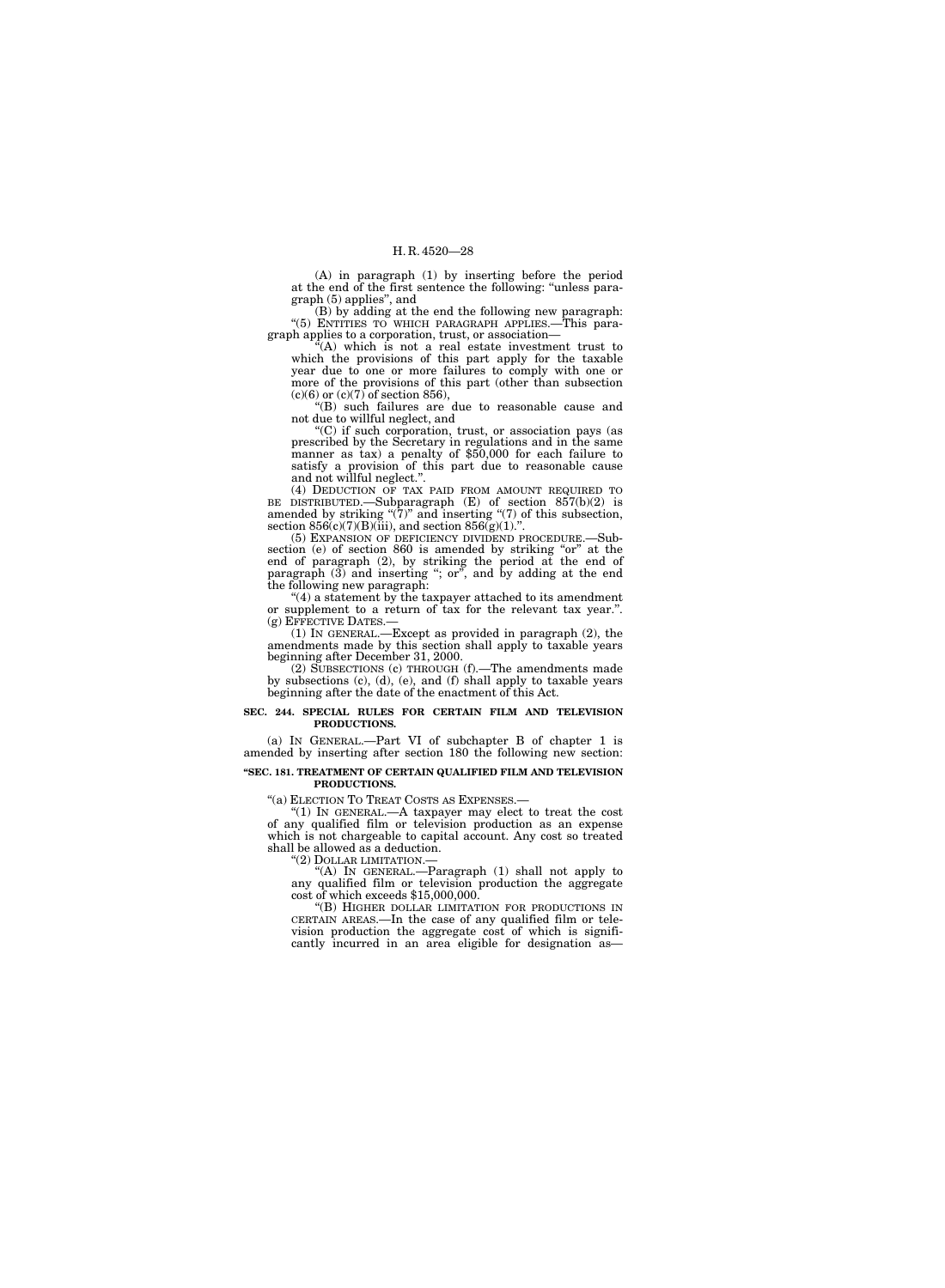''(i) a low-income community under section 45D, or

''(ii) a distressed county or isolated area of distress by the Delta Regional Authority established under section 2009aa–1 of title 7, United States Code,

subparagraph (A) shall be applied by substituting '\$20,000,000' for '\$15,000,000'.

''(b) NO OTHER DEDUCTION OR AMORTIZATION DEDUCTION ALLOWABLE.—With respect to the basis of any qualified film or television production to which an election is made under subsection (a), no other depreciation or amortization deduction shall be allowable.

''(c) ELECTION.—

''(1) IN GENERAL.—An election under this section with respect to any qualified film or television production shall be made in such manner as prescribed by the Secretary and by the due date (including extensions) for filing the taxpayer's return of tax under this chapter for the taxable year in which costs of the production are first incurred.

"(2) REVOCATION OF ELECTION.—Any election made under this section may not be revoked without the consent of the Secretary.

''(d) QUALIFIED FILM OR TELEVISION PRODUCTION.—For purposes of this section—

''(1) IN GENERAL.—The term 'qualified film or television production' means any production described in paragraph (2) if 75 percent of the total compensation of the production is qualified compensation.<br>
"(2) PRODUCTION.—

''(A) IN GENERAL.—A production is described in this paragraph if such production is property described in section  $168(f)(3)$ . For purposes of a television series, only the first 44 episodes of such series may be taken into account.

''(B) EXCEPTION.—A production is not described in this paragraph if records are required under section 2257 of title 18, United States Code, to be maintained with respect to any performer in such production.

''(3) QUALIFIED COMPENSATION.—For purposes of paragraph  $(1)$ —

''(A) IN GENERAL.—The term 'qualified compensation' means compensation for services performed in the United States by actors, directors, producers, and other relevant production personnel.

''(B) PARTICIPATIONS AND RESIDUALS EXCLUDED.—The term 'compensation' does not include participations and

residuals (as defined in section  $167(g)(7)(B)$ ).<br>"(e) APPLICATION OF CERTAIN OTHER RULES.—For purposes of this section, rules similar to the rules of subsections  $(b)(2)$  and

 $(c)(4)$  of section 194 shall apply.<br>"(f) TERMINATION.—This section shall not apply to qualified film and television productions commencing after December 31, 2008.''.

(b) CONFORMING AMENDMENT.—The table of sections for part VI of subchapter B of chapter 1 is amended by inserting after the item relating to section 180 the following new item:

''Sec. 181. Treatment of certain qualified film and television productions.''.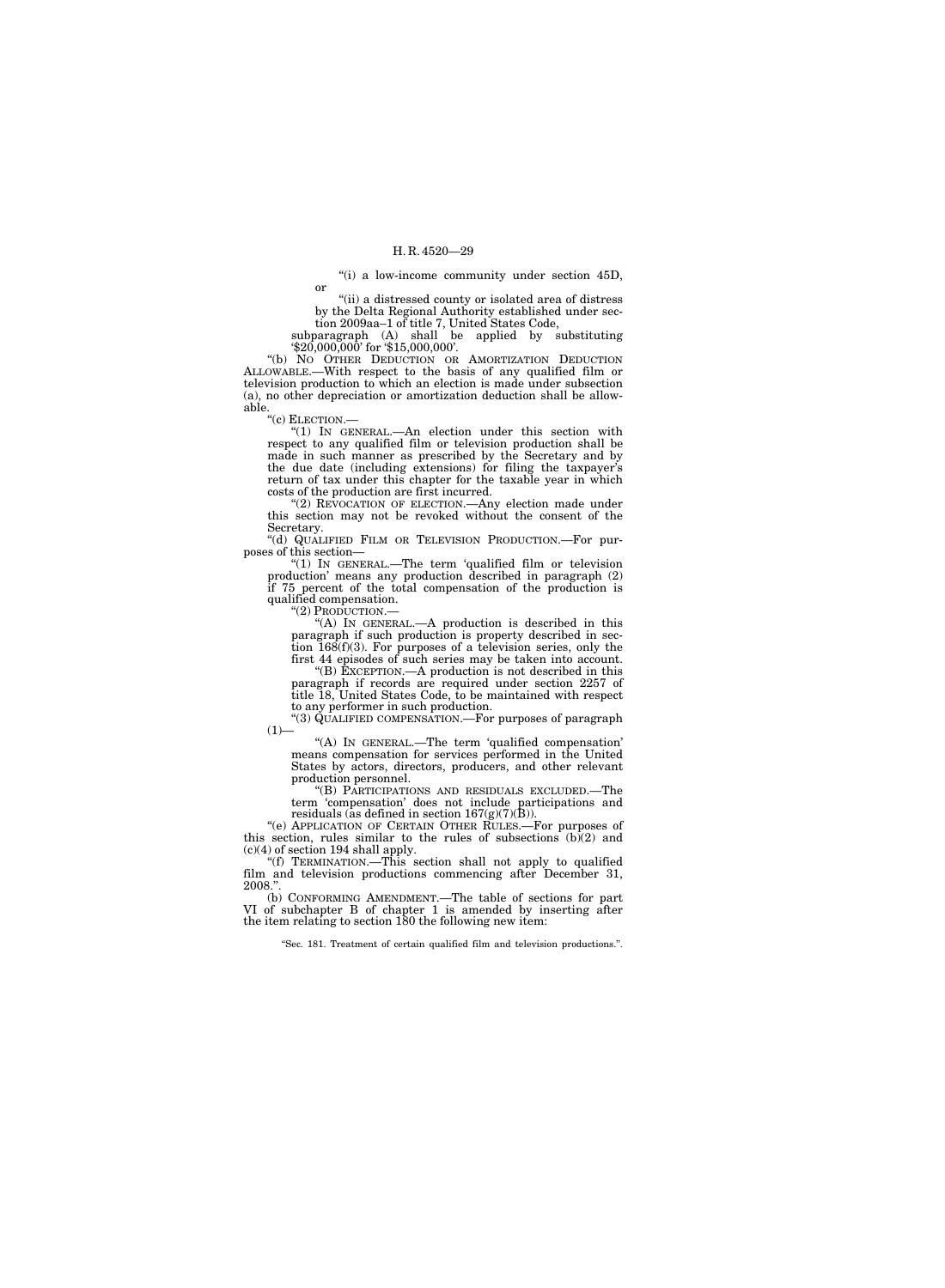(c) EFFECTIVE DATE.—The amendments made by this section shall apply to qualified film and television productions (as defined in section 181(d)(1) of the Internal Revenue Code of 1986, as added by this section) commencing after the date of the enactment of this Act.

#### **SEC. 245. CREDIT FOR MAINTENANCE OF RAILROAD TRACK.**

(a) IN GENERAL.—Subpart D of part IV of subchapter A of chapter 1 (relating to business-related credits) is amended by adding at the end the following new section:

#### **''SEC. 45G. RAILROAD TRACK MAINTENANCE CREDIT.**

''(a) GENERAL RULE.—For purposes of section 38, the railroad track maintenance credit determined under this section for the taxable year is an amount equal to 50 percent of the qualified railroad track maintenance expenditures paid or incurred by an eligible taxpayer during the taxable year.

''(b) LIMITATION.—The credit allowed under subsection (a) for any taxable year shall not exceed the product of—

 $"(1)$ \$3,500, and

''(2) the number of miles of railroad track owned or leased by the eligible taxpayer as of the close of the taxable year. A mile of railroad track may be taken into account by a person other than the owner only if such mile is assigned to such person by the owner for purposes of this subsection. Any mile which is so assigned may not be taken into account by the owner for purposes of this subsection.

''(c) ELIGIBLE TAXPAYER.—For purposes of this section, the term 'eligible taxpayer' means—

''(1) any Class II or Class III railroad, and

"(2) any person who transports property using the rail facilities of a person described in paragraph (1) or who furnishes railroad-related property or services to such a person.

''(d) QUALIFIED RAILROAD TRACK MAINTENANCE EXPENDI-TURES.—For purposes of this section, the term 'qualified railroad track maintenance expenditures' means expenditures (whether or not otherwise chargeable to capital account) for maintaining railroad track (including roadbed, bridges, and related track structures) owned or leased as of January I, 2005, by a Class II or Class III railroad. ''(e) OTHER DEFINITIONS AND SPECIAL RULES.—

 $^{\prime}(1)$  CLASS II OR CLASS III RAILROAD.—For purposes of this section, the terms 'Class II railroad' and 'Class III railroad' have the respective meanings given such terms by the Surface Transportation Board.<br>
"(2) CONTROLLED GROUPS.—Rules similar to the rules of

paragraph (1) of section 41(f) shall apply for purposes of this section.

''(3) BASIS ADJUSTMENT.—For purposes of this subtitle, if a credit is allowed under this section with respect to any railroad track, the basis of such track shall be reduced by the amount of the credit so allowed.

''(f) APPLICATION OF SECTION.—This section shall apply to qualified railroad track maintenance expenditures paid or incurred during taxable years beginning after December 31, 2004, and before January 1, 2008.".

(b) LIMITATION ON CARRYBACK.—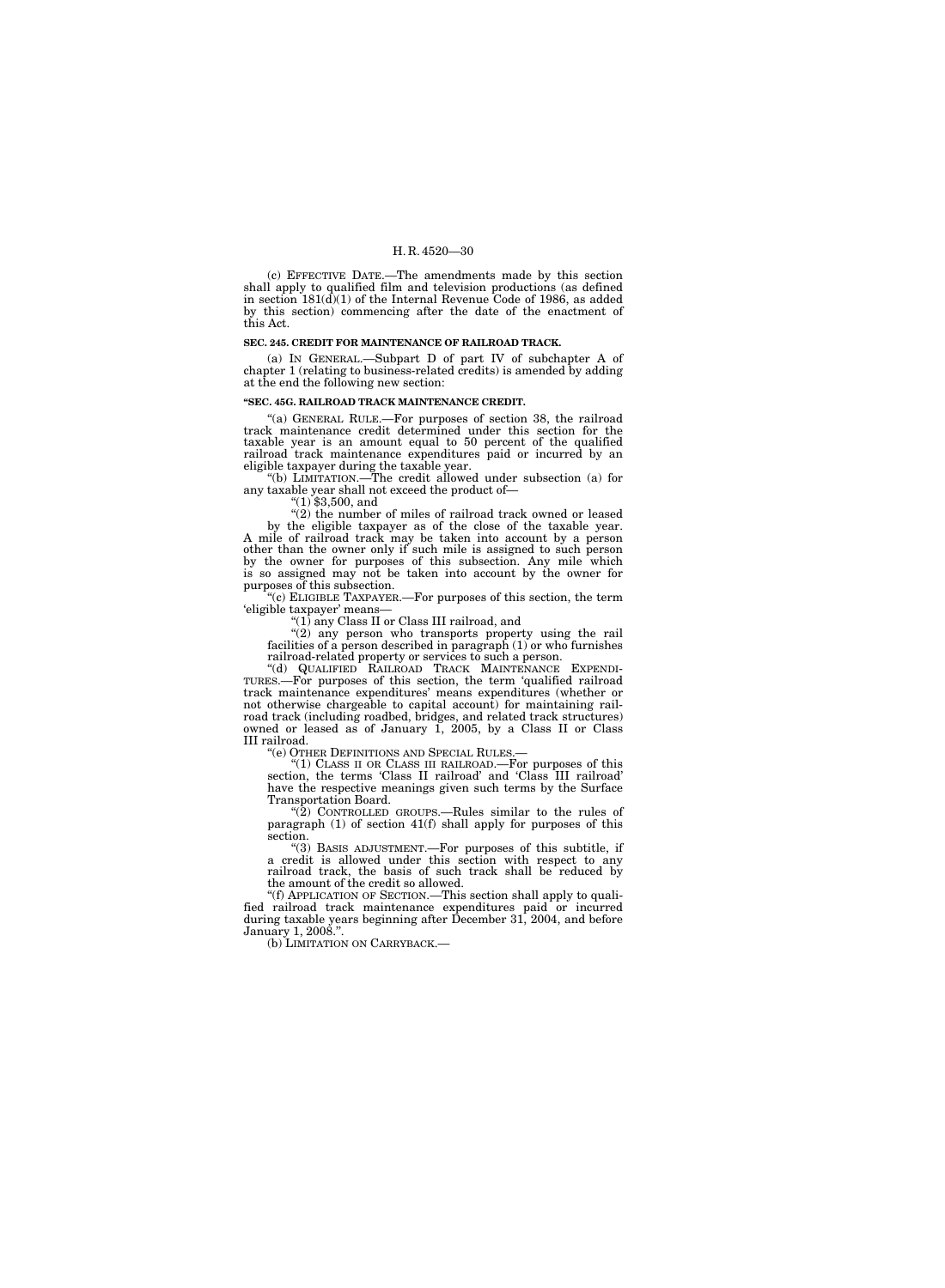(1) IN GENERAL.—Subsection (d) of section 39 is amended to read as follows:

''(d) TRANSITIONAL RULE.—No portion of the unused business credit for any taxable year which is attributable to a credit specified in section 38(b) or any portion thereof may be carried back to any taxable year before the first taxable year for which such specified credit or such portion is allowable (without regard to subsection  $(a)$ ...

(2) EFFECTIVE DATE.—The amendment made by paragraph (1) shall apply with respect to taxable years ending after December 31, 2003.

(c) CONFORMING AMENDMENTS.—

(1) Section 38(b) (relating to general business credit) is amended by striking "plus" at the end of paragraph (14), by striking the period at the end of paragraph (15) and inserting ', plus<sup>3</sup>, and by adding at the end the following new paragraph: "(16) the railroad track maintenance credit determined

under section  $45G(a)$ ." (2) Subsection (a) of section 1016 is amended by striking

"and" at the end of paragraph (27), by striking the period at the end of paragraph (28) and inserting ", and", and by inserting after paragraph (28) the following new paragraph: "(29) in the case of railroad track with respect to which a credit was allowed under section 45G, to the extent provided

in section  $45G(e)(3)$ .". (d) CLERICAL AMENDMENT.—The table of sections for subpart D of part IV of subchapter A of chapter 1 is amended by inserting after the item relating to section 45F the following new item:

''Sec. 45G. Railroad track maintenance credit.''.

(e) EFFECTIVE DATE.—The amendments made by this section shall apply to taxable years beginning after December 31, 2004.

## **SEC. 246. SUSPENSION OF OCCUPATIONAL TAXES RELATING TO DIS-TILLED SPIRITS, WINE, AND BEER.**

(a) IN GENERAL.—Subpart G of part II of subchapter A of chapter 51 is amended by redesignating section 5148 as section 5149 and by inserting after section 5147 the following new section:

#### **''SEC. 5148. SUSPENSION OF OCCUPATIONAL TAX.**

''(a) IN GENERAL.—Notwithstanding sections 5081, 5091, 5111, 5121, and 5131, the rate of tax imposed under such sections for the suspension period shall be zero. During such period, persons engaged in or carrying on a trade or business covered by such sections shall register under section 5141 and shall comply with the record<br>keeping requirements under this part.

"(b) SUSPENSION PERIOD.—For purposes of subsection (a), the suspension period is the period beginning on July 1, 2005, and ending on June 30, 2008.".

(b) CONFORMING AMENDMENT.—Section 5117 is amended by adding at the end the following new subsection:<br>"(d) SPECIAL RULE DURING SUSPENSION PERIOD.—Except as

provided in subsection (b) or by the Secretary, during the suspension period (as defined in section 5148) it shall be unlawful for any dealer to purchase distilled spirits for resale from any person other than a wholesale dealer in liquors who is required to keep records under section 5114.''.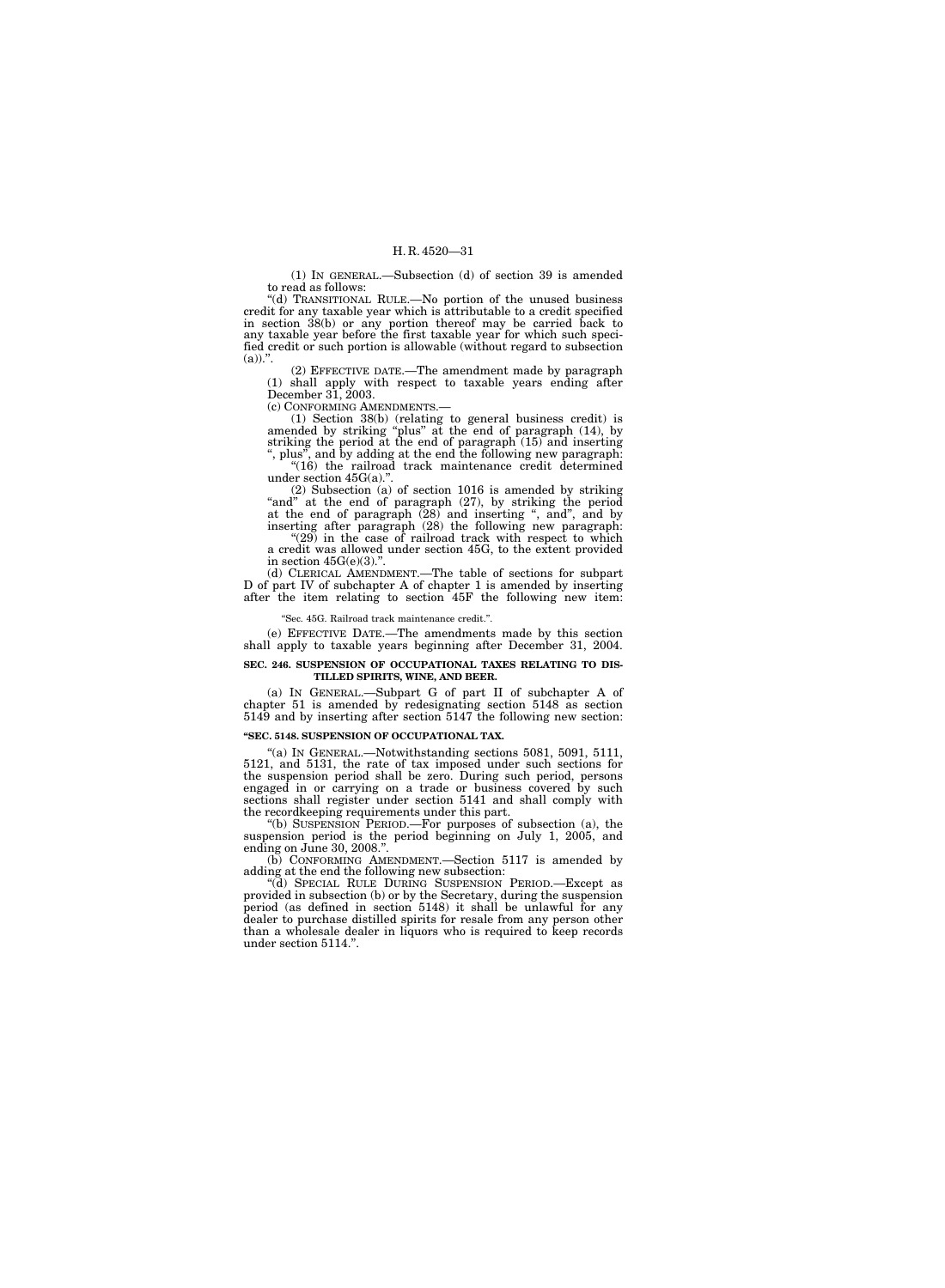(c) CLERICAL AMENDMENT.—The table of sections for subpart G of part II of subchapter A of chapter 51 is amended by striking the last item and inserting the following new items:

''Sec. 5148. Suspension of occupational tax.

''Sec. 5149. Cross references.''.

(d) EFFECTIVE DATE.—The amendments made by this section shall take effect on the date of the enactment of this Act.

#### **SEC. 247. MODIFICATION OF UNRELATED BUSINESS INCOME LIMITA-TION ON INVESTMENT IN CERTAIN SMALL BUSINESS INVESTMENT COMPANIES.**

(a) IN GENERAL.—Paragraph  $(6)$  of section 514 $(c)$  (relating to acquisition indebtedness) is amended to read as follows:

''(6) CERTAIN FEDERAL FINANCING.—

''(A) IN GENERAL.—For purposes of this section, the term 'acquisition indebtedness' does not include—

 $\mathbf{F}^{\mathbf{r}}$ (i) an obligation, to the extent that it is insured by the Federal Housing Administration, to finance the purchase, rehabilitation, or construction of housing for low and moderate income persons, or

''(ii) indebtedness incurred by a small business investment company licensed after the date of the enactment of the American Jobs Creation Act of 2004 under the Small Business Investment Act of 1958 if such indebtedness is evidenced by a debenture—

''(I) issued by such company under section 303(a) of such Act, and

''(II) held or guaranteed by the Small Business Administration.

''(B) LIMITATION.—Subparagraph (A)(ii) shall not apply with respect to any small business investment company during any period that—

''(i) any organization which is exempt from tax under this title (other than a governmental unit) owns more than 25 percent of the capital or profits interest in such company, or

''(ii) organizations which are exempt from tax under this title (including governmental units other than any agency or instrumentality of the United States) own, in the aggregate, 50 percent or more

of the capital or profits interest in such company.''. (b) EFFECTIVE DATE.—The amendment made by this section shall apply to indebtedness incurred after the date of the enactment of this Act by a small business investment company licensed after the date of the enactment of this Act.

#### **SEC. 248. ELECTION TO DETERMINE CORPORATE TAX ON CERTAIN INTERNATIONAL SHIPPING ACTIVITIES USING PER TON RATE.**

(a) IN GENERAL.—Chapter 1 is amended by inserting after subchapter Q the following new subchapter: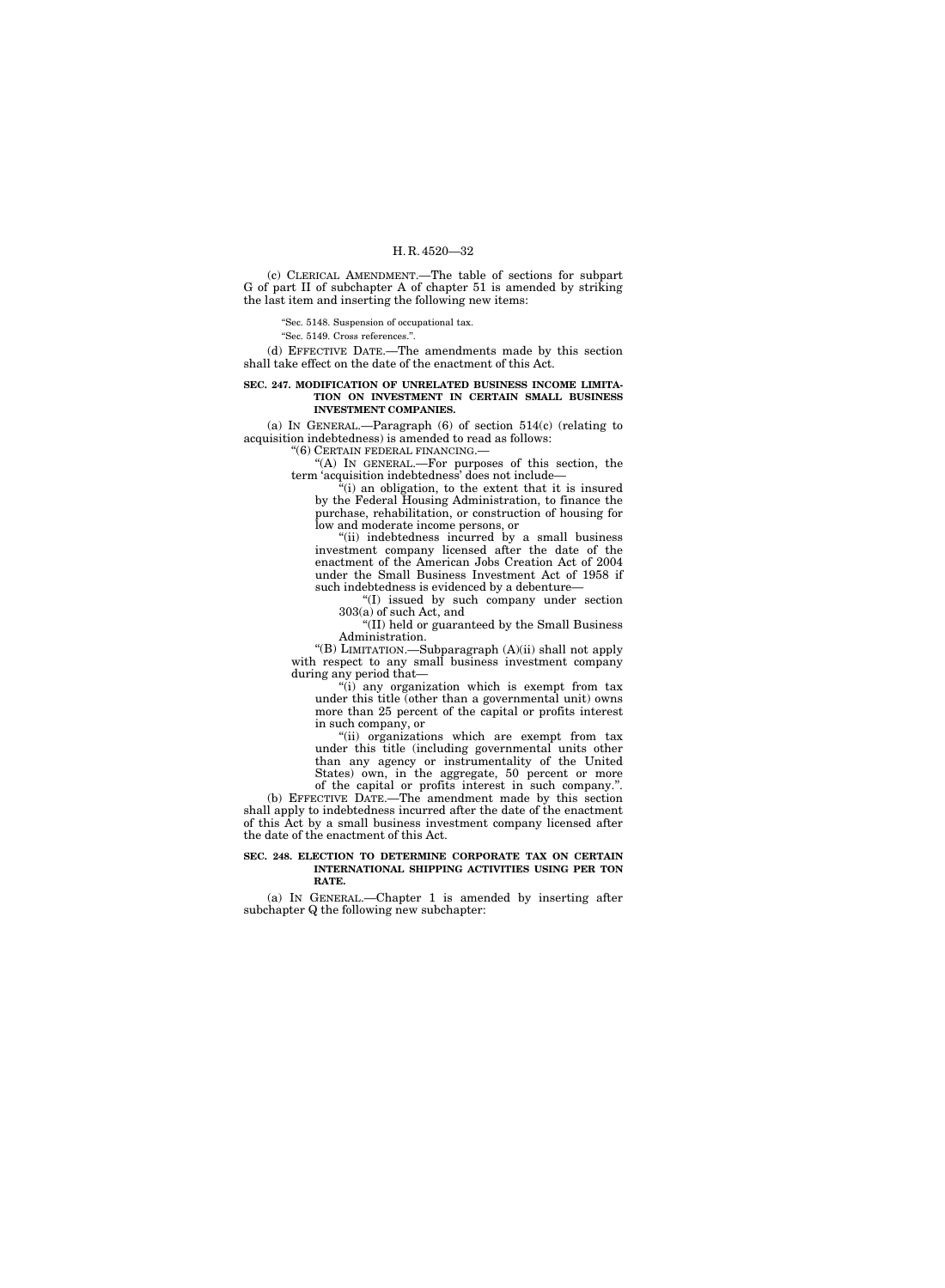#### **''Subchapter R—Election To Determine Corporate Tax on Certain International Shipping Activities Using Per Ton Rate**

''Sec. 1352. Alternative tax on qualifying shipping activities.

''Sec. 1353. Notional shipping income. ''Sec. 1354. Alternative tax election; revocation; termination.

''Sec. 1355. Definitions and special rules.

''Sec. 1356. Qualifying shipping activities.

''Sec. 1357. Items not subject to regular tax; depreciation; interest.

''Sec. 1358. Allocation of credits, income, and deductions. ''Sec. 1359. Disposition of qualifying vessels.

# **''SEC. 1352. ALTERNATIVE TAX ON QUALIFYING SHIPPING ACTIVITIES.**

"In the case of an electing corporation, the tax imposed by section 11 shall be the amount equal to the sum of-

"(1) the tax imposed by section 11 determined after the application of this subchapter, and

"(2) a tax equal to—  $\text{``(A)}$  the highest rate of tax specified in section 11, multiplied by

 $\hat{P}(B)$  the notional shipping income for the taxable year. **''SEC. 1353. NOTIONAL SHIPPING INCOME.**

"(a) IN GENERAL.—For purposes of this subchapter, the notional shipping income of an electing corporation shall be the sum of the amounts determined under subsection (b) for each qualifying vessel operated by such electing corporation.<br>"(b) AMOUNTS.—<br>"(1) IN GENERAL.—For purposes of subsection (a), the

amount of notional shipping income of an electing corporation for each qualifying vessel for the taxable year shall equal the product of—

''(A) the daily notional shipping income, and

''(B) the number of days during the taxable year that the electing corporation operated such vessel as a qualifying vessel in United States foreign trade.

"(2) TREATMENT OF VESSELS THE INCOME FROM WHICH IS NOT OTHERWISE SUBJECT TO TAX.—In the case of a qualifying vessel any of the income from which is not included in gross income by reason of section 883 or otherwise, the amount of notional shipping income from such vessel for the taxable year shall be the amount which bears the same ratio to such shipping income (determined without regard to this paragraph) as the gross income from the operation of such vessel in the United States foreign trade bears to the sum of such gross income and the income so excluded.

''(c) DAILY NOTIONAL SHIPPING INCOME.—For purposes of subsection (b), the daily notional shipping income from the operation of a qualifying vessel is—

 $''(1)$  40 cents for each 100 tons of so much of the net tonnage of the vessel as does not exceed 25,000 net tons, and

''(2) 20 cents for each 100 tons of so much of the net tonnage of the vessel as exceeds 25,000 net tons.

''(d) MULTIPLE OPERATORS OF VESSEL.—If for any period 2 or more persons are operators of a qualifying vessel, the notional shipping income from the operation of such vessel for such period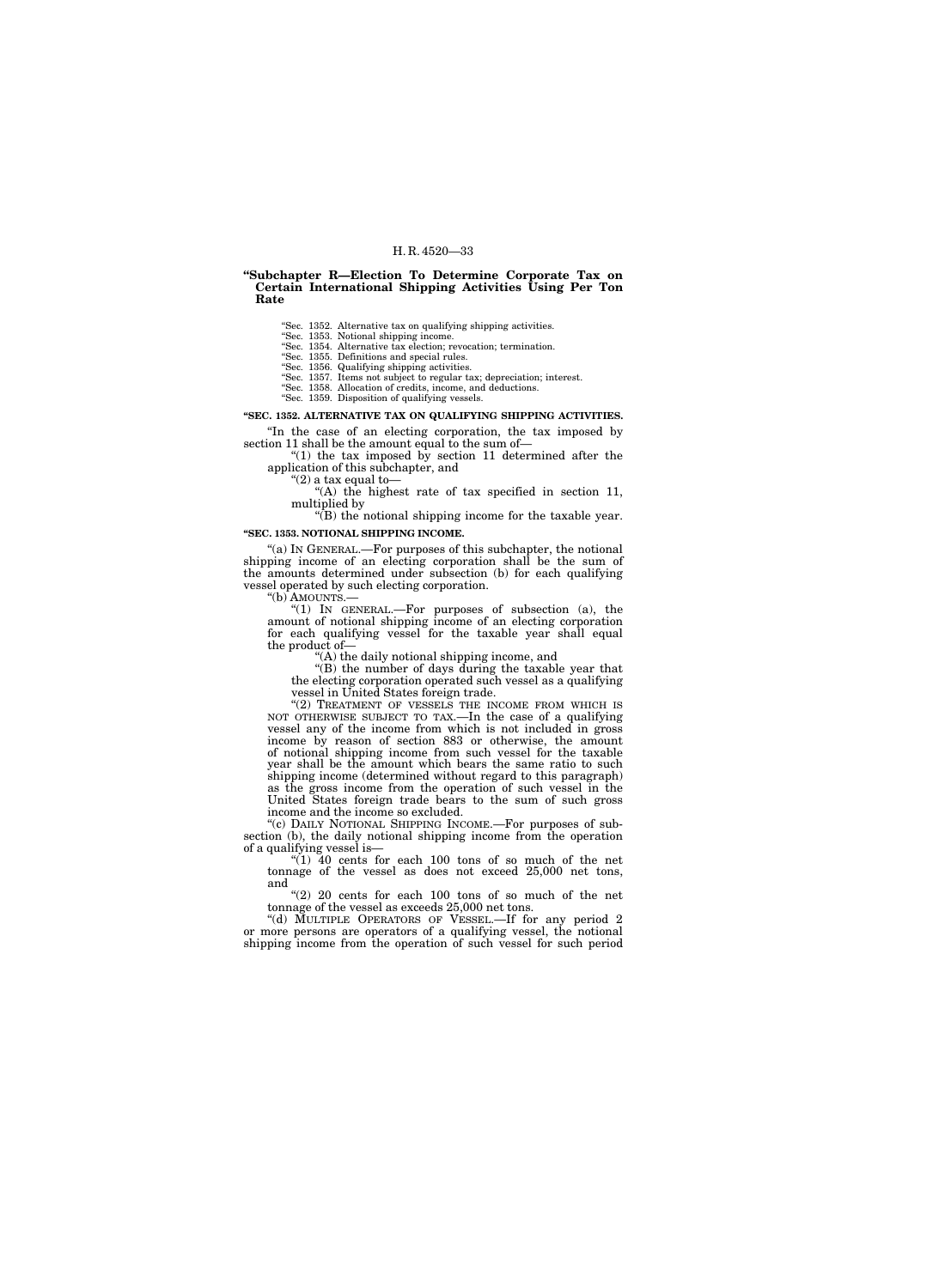shall be allocated among such persons on the basis of their respective ownership and charter interests in such vessel or on such other basis as the Secretary may prescribe by regulations.

#### **''SEC. 1354. ALTERNATIVE TAX ELECTION; REVOCATION; TERMI-NATION.**

''(a) IN GENERAL.—A qualifying vessel operator may elect the application of this subchapter.

''(b) TIME AND MANNER; YEARS FOR WHICH EFFECTIVE.—An election under this subchapter— " $(1)$  shall be made in such form as prescribed by the Sec-

retary, and  $(2)$  shall be effective for the taxable year for which made

and all succeeding taxable years until terminated under subsection (d).

Such election may be effective for any taxable year only if made before the due date (including extensions) for filing the corporation's return for such taxable year.

''(c) CONSISTENT ELECTIONS BY MEMBERS OF CONTROLLED GROUPS.—An election under subsection (a) by a member of a controlled group shall apply to all qualifying vessel operators that are members of such group.

"(d) TERMINATION.

''(1) BY REVOCATION.—

''(A) IN GENERAL.—An election under subsection (a) may be terminated by revocation.

''(B) WHEN EFFECTIVE.—Except as provided in subpara $graph (C)$ —

''(i) a revocation made during the taxable year and on or before the 15th day of the 3d month thereof shall be effective on the 1st day of such taxable year, and

"(ii) a revocation made during the taxable year but after such 15th day shall be effective on the 1st day of the following taxable year.

''(C) REVOCATION MAY SPECIFY PROSPECTIVE DATE.— If the revocation specifies a date for revocation which is on or after the day on which the revocation is made, the revocation shall be effective for taxable years beginning on and after the date so specified.

"(2) BY PERSON CEASING TO BE QUALIFYING VESSEL OPER-ATOR.—

''(A) IN GENERAL.—An election under subsection (a) shall be terminated whenever (at any time on or after the 1st day of the 1st taxable year for which the corporation is an electing corporation) such corporation ceases to be a qualifying vessel operator.

''(B) WHEN EFFECTIVE.—Any termination under this paragraph shall be effective on and after the date of ces-

"(C) ANNUALIZATION. - The Secretary shall prescribe such annualization and other rules as are appropriate in the case of a termination under this paragraph.

"(e) ELECTION AFTER TERMINATION.—If a qualifying vessel operator has made an election under subsection (a) and if such election has been terminated under subsection (d), such operator (and any successor operator) shall not be eligible to make an election under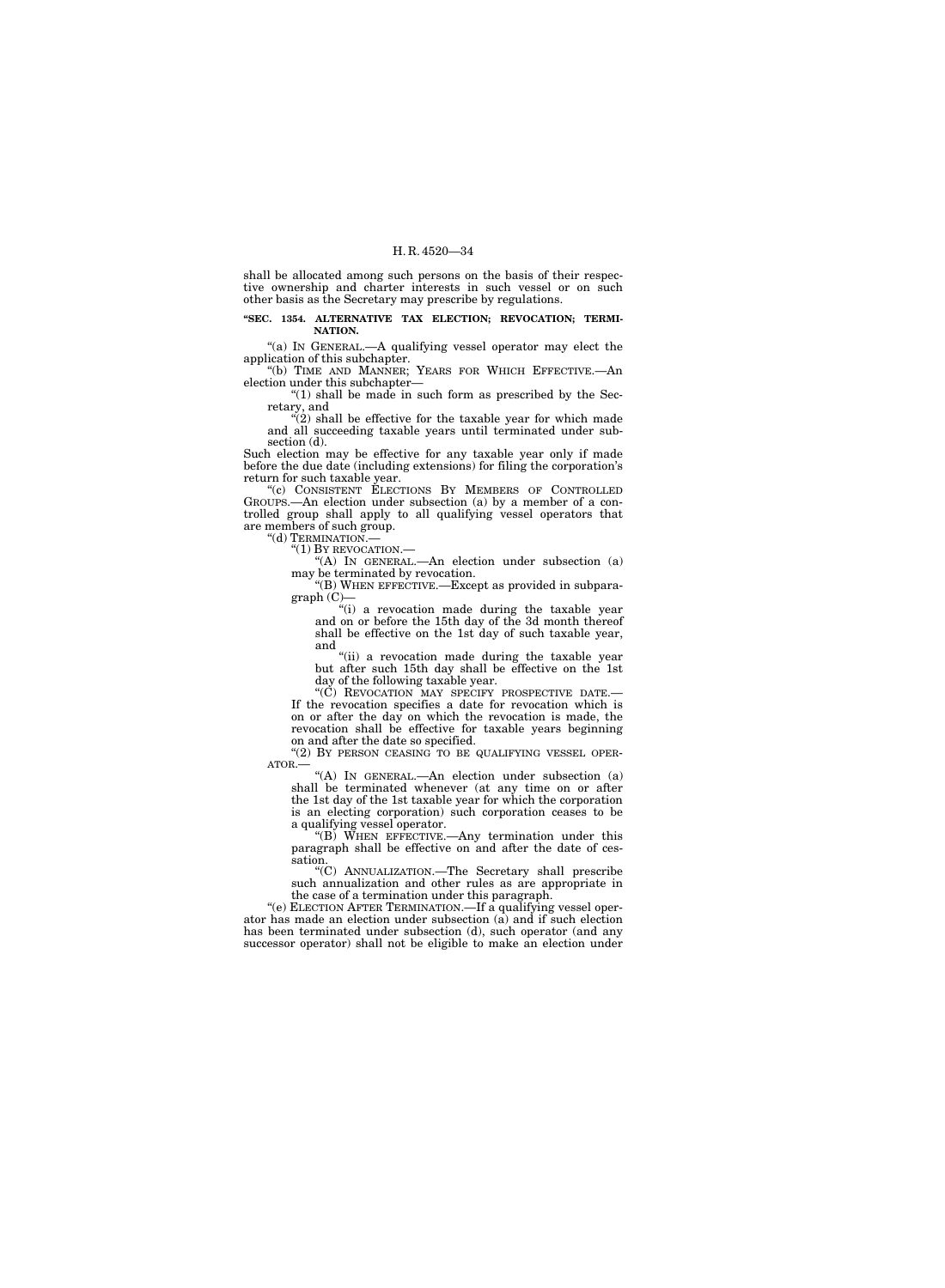subsection (a) for any taxable year before its 5th taxable year which begins after the 1st taxable year for which such termination is effective, unless the Secretary consents to such election.

#### **''SEC. 1355. DEFINITIONS AND SPECIAL RULES.**

''(a) DEFINITIONS.—For purposes of this subchapter—

"(1) ELECTING CORPORATION.—The term <sup>t</sup>electing corporation' means any corporation for which an election is in effect under this subchapter.

''(2) ELECTING GROUP; CONTROLLED GROUP.—

''(A) ELECTING GROUP.—The term 'electing group' means a controlled group of which one or more members is an electing corporation.

''(B) CONTROLLED GROUP.—The term 'controlled group' means any group which would be treated as a single employer under subsection (a) or (b) of section 52 if paragraphs (1) and (2) of section 52(a) did not apply.

 $\sqrt[4]{(3)}$  QUALIFYING VESSEL OPERATOR.—The term 'qualifying vessel operator' means any corporation—

''(A) who operates one or more qualifying vessels, and ''(B) who meets the shipping activity requirement in subsection (c).

''(4) QUALIFYING VESSEL.—The term 'qualifying vessel' means a self-propelled (or a combination self-propelled and non-self-propelled) United States flag vessel of not less than 10,000 deadweight tons used exclusively in the United States foreign trade during the period that the election under this subchapter is in effect.

''(5) UNITED STATES FLAG VESSEL.—The term 'United States flag vessel' means any vessel documented under the laws of the United States.

''(6) UNITED STATES DOMESTIC TRADE.—The term 'United States domestic trade' means the transportation of goods or passengers between places in the United States.

"(7) UNITED STATES FOREIGN TRADE.—The term 'United States foreign trade' means the transportation of goods or passengers between a place in the United States and a foreign place or between foreign places.

''(8) CHARTER.—The term 'charter' includes an operating agreement.

''(b) OPERATING A VESSEL.—For purposes of this subchapter— "(1) IN GENERAL.—Except as provided in paragraph (2), a person is treated as operating any vessel during any period

if such vessel is— ''(A) owned by, or chartered (including a time charter)

to, the person, and  $\mathrm{``(B)}$  is in use as a qualifying vessel during such period. "(2) BAREBOAT CHARTERS.—A person is treated as operating and using a vessel that it has chartered out on bareboat charter

terms only if—  $\mathcal{L}(A)(i)$  the vessel is temporarily surplus to the person's

requirements and the term of the charter does not exceed 3 years, or

"(ii) the vessel is bareboat chartered to a member of a controlled group which includes such person or to an unrelated person who sub-bareboats or time charters the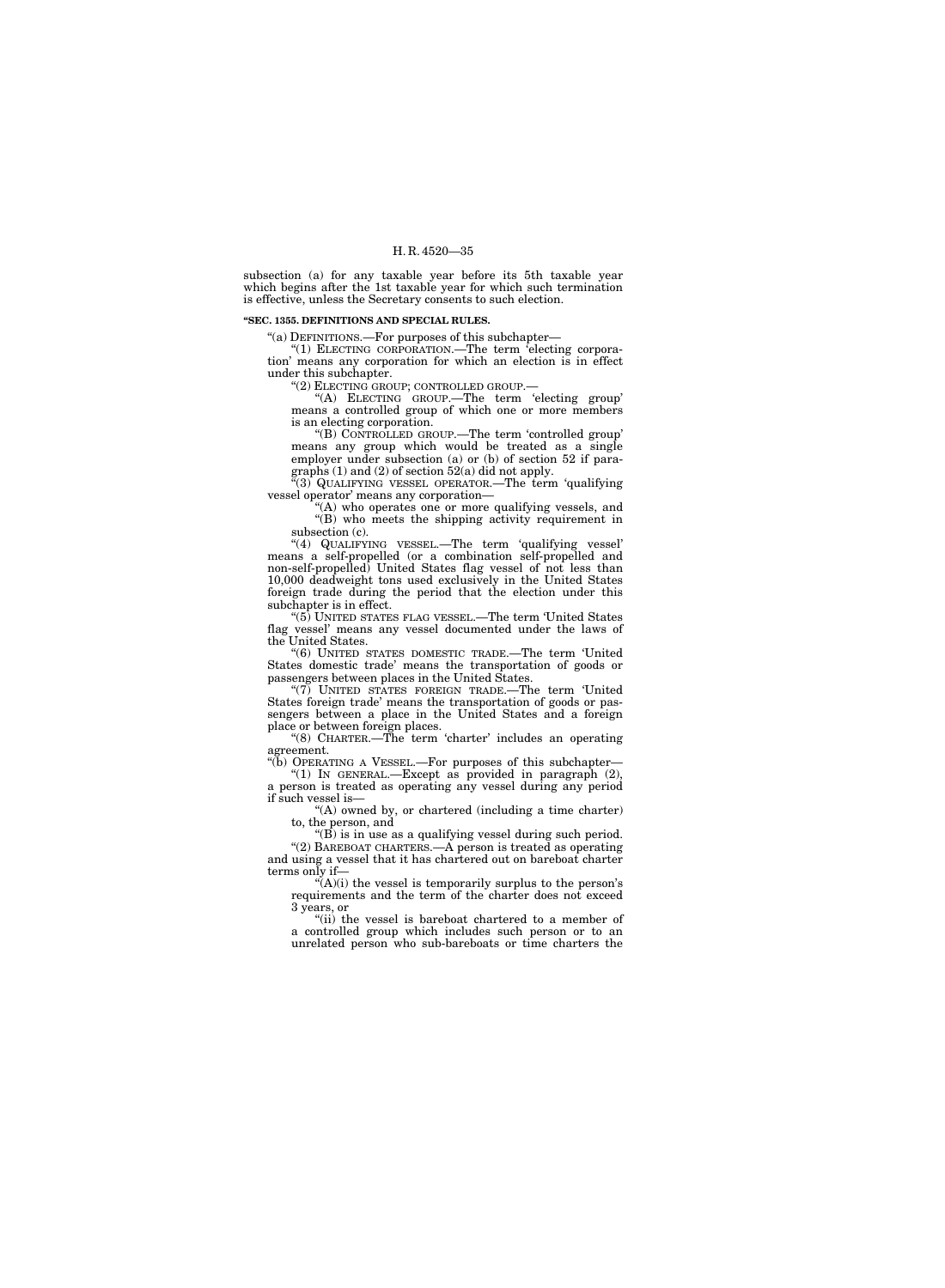vessel to such a member (including the owner of the vessel), and

''(B) the vessel is used as a qualifying vessel by the person to whom ultimately chartered.

"(c) SHIPPING ACTIVITY REQUIREMENT.—For purposes of this section—

''(1) IN GENERAL.—Except as otherwise provided in this subsection, a corporation meets the shipping activity requirement of this subsection for any taxable year only if the requirement of paragraph (4) is met for each of the 2 preceding taxable years.

 $(2)$  SPECIAL RULE FOR 1ST YEAR OF ELECTION.—A corporation meets the shipping activity requirement of this subsection for the first taxable year for which the election under section 1354(a) is in effect only if the requirement of paragraph (4) is met for the preceding taxable year.

''(3) CONTROLLED GROUPS.—A corporation who is a member of a controlled group meets the shipping activity requirement of this subsection only if such requirement is met determined— "(A) by treating all members of such group as 1 person,

and  $"$ (B) by disregarding vessel charters between members

of such group.

''(4) REQUIREMENT.—The requirement of this paragraph is met for any taxable year if, on average during such year, at least 25 percent of the aggregate tonnage of qualifying vessels used by the corporation were owned by such corporation or chartered to such corporation on bareboat charter terms. ''(d) ACTIVITIES CARRIED ON PARTNERSHIPS, ETC.—In applying

this subchapter to a partner in a partnership— " $(1)$  each partner shall be treated as operating vessels

operated by the partnership, "(2) each partner shall be treated as conducting the activities conducted by the partnership, and

"(3) the extent of a partner's ownership or charter interest in any vessel owned by or chartered to the partnership shall be determined on the basis of the partner's interest in the partnership.

A similar rule shall apply with respect to other pass-thru entities. ''(e) EFFECT OF TEMPORARILY CEASING TO OPERATE A QUALI-FYING VESSEL.—

" $(1)$  In GENERAL.—For purposes of subsections  $(b)$  and  $(c)$ , an electing corporation shall be treated as continuing to use a qualifying vessel during any period of temporary cessation if the electing corporation gives timely notice to the Secretary stating—

''(A) that it has temporarily ceased to operate the qualifying vessel, and

''(B) its intention to resume operating the qualifying vessel.

''(2) NOTICE.—Notice shall be deemed timely if given not later than the due date (including extensions) for the corporation's tax return for the taxable year in which the temporary cessation begins.<br>"(3) PERIOD DISREGARD IN EFFECT.—The period of tem-

porary cessation under paragraph (1) shall continue until the earlier of the date on which—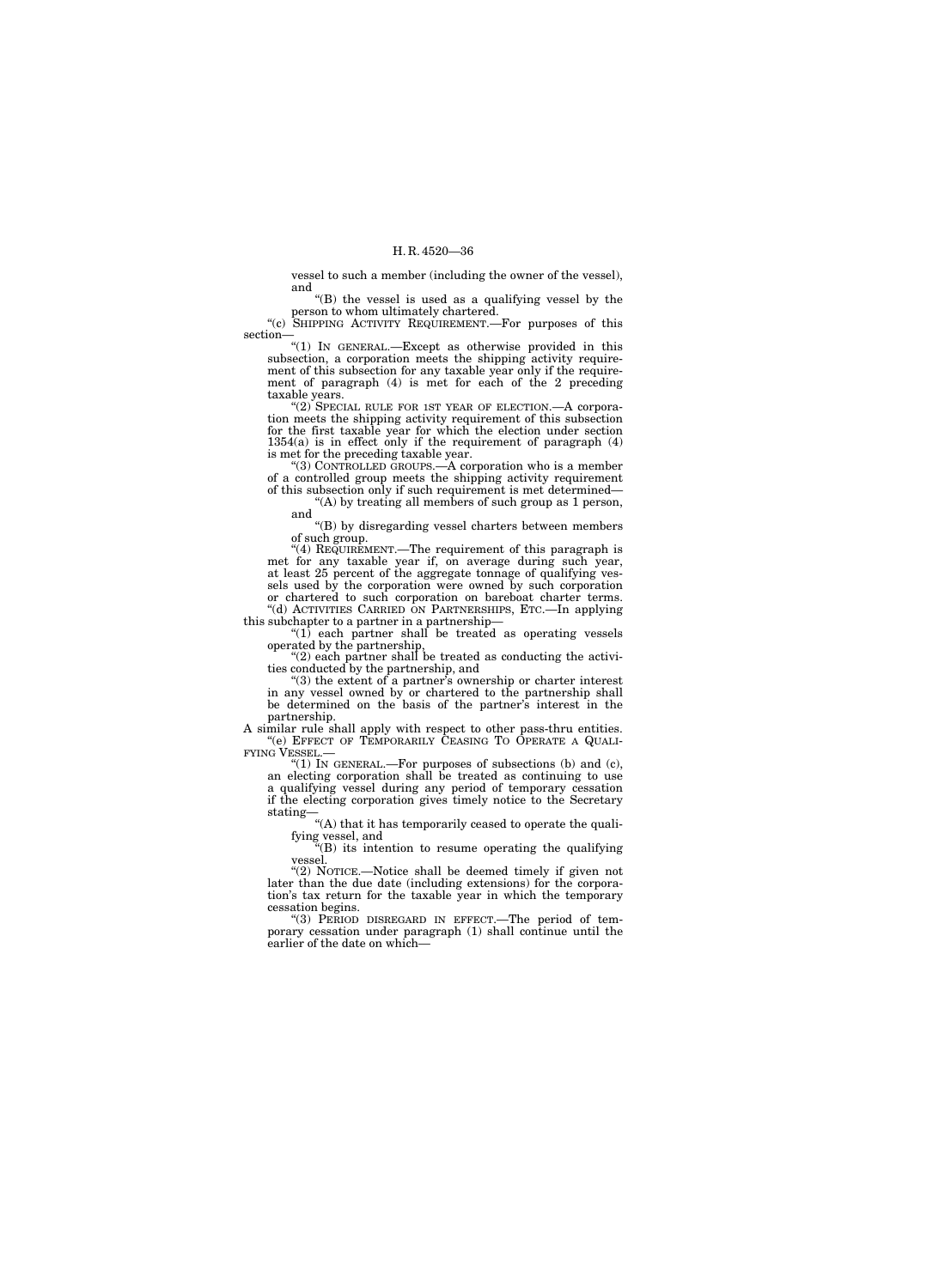''(A) the electing corporation abandons its intention to resume operation of the qualifying vessel, or

''(B) the electing corporation resumes operation of the qualifying vessel.

"(f) EFFECT OF TEMPORARILY OPERATING A QUALIFYING VESSEL IN THE UNITED STATES DOMESTIC TRADE.—

''(1) IN GENERAL.—For purposes of this subchapter, an electing corporation shall be treated as continuing to use a qualifying vessel in the United States foreign trade during any period of temporary use in the United States domestic trade if the electing corporation gives timely notice to the Secretary stating—

''(A) that it temporarily operates or has operated in the United States domestic trade a qualifying vessel which had been used in the United States foreign trade, and ''(B) its intention to resume operation of the vessel

in the United States foreign trade.

"(2) NOTICE.—Notice shall be deemed timely if given not later than the due date (including extensions) for the corporation's tax return for the taxable year in which the temporary cessation begins.

''(3) PERIOD DISREGARD IN EFFECT.—The period of temporary use under paragraph (1) continues until the earlier of the date of which—

''(A) the electing corporation abandons its intention to resume operations of the vessel in the United States foreign trade, or

''(B) the electing corporation resumes operation of the vessel in the United States foreign trade.

"(4) NO DISREGARD IF DOMESTIC TRADE USE EXCEEDS 30 DAYS.—Paragraph (1) shall not apply to any qualifying vessel which is operated in the United States domestic trade for more than 30 days during the taxable year.

"(g) REGULATIONS.—The Secretary shall prescribe such regulations as may be necessary or appropriate to carry out the purposes of this section.

#### **''SEC. 1356. QUALIFYING SHIPPING ACTIVITIES.**

''(a) QUALIFYING SHIPPING ACTIVITIES.—For purposes of this subchapter, the term 'qualifying shipping activities' means—

" $(1)$  core qualifying activities,

''(2) qualifying secondary activities, and ''(3) qualifying incidental activities.

''(b) CORE QUALIFYING ACTIVITIES.—For purposes of this subchapter, the term 'core qualifying activities' means activities in operating qualifying vessels in United States foreign trade.

"(c) QUALIFYING SECONDARY ACTIVITIES.—For purposes of this section—

''(1) IN GENERAL.—The term 'qualifying secondary activities' means secondary activities but only to the extent that, without regard to this subchapter, the gross income derived by such corporation from such activities does not exceed 20 percent of the gross income derived by the corporation from its core qualifying activities.

''(2) SECONDARY ACTIVITIES.—The term 'secondary activities' means—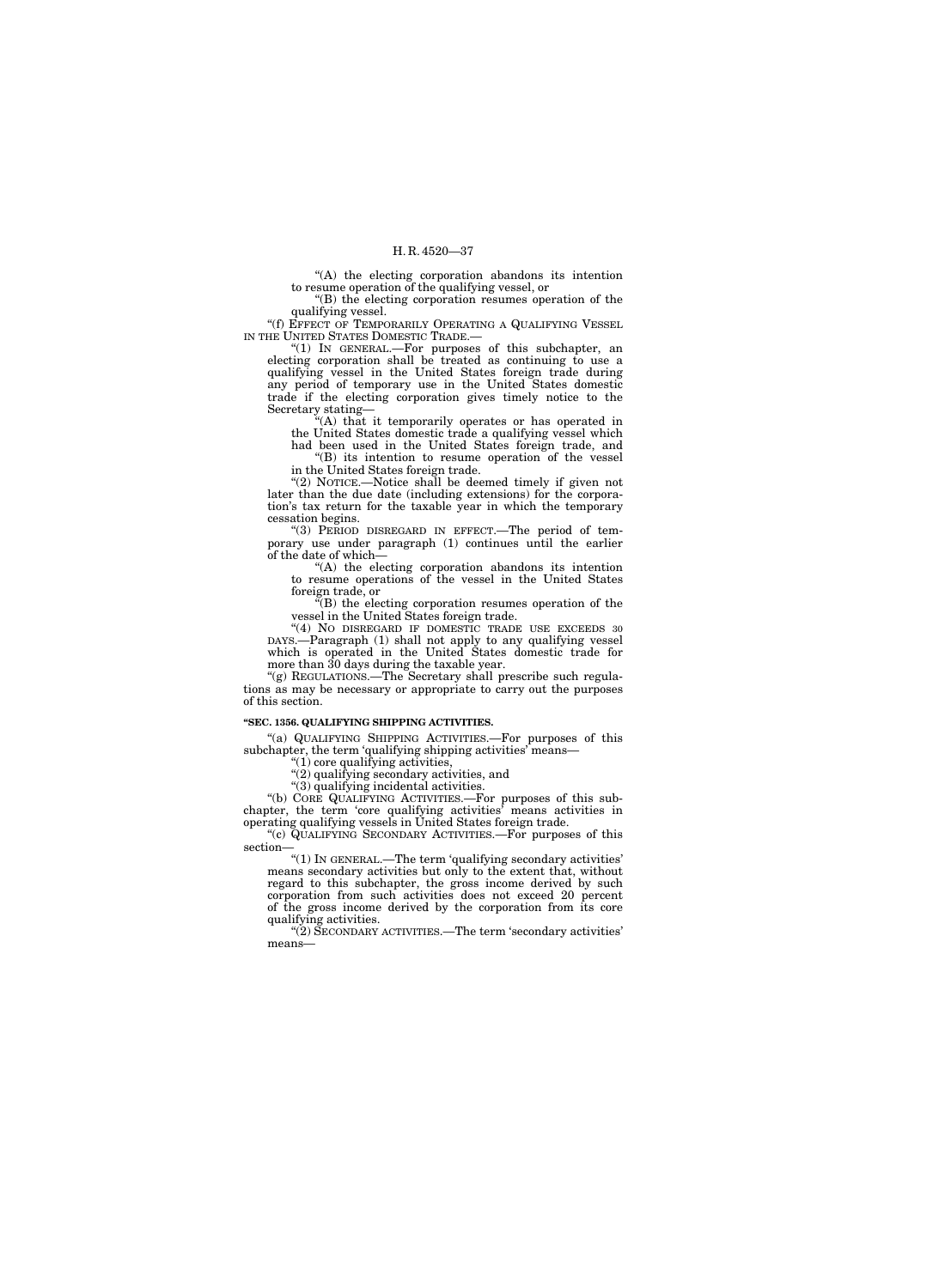''(A) the active management or operation of vessels other than qualifying vessels in the United States foreign trade,

 $\cdot$ (B) the provision of vessel, barge, container, or cargorelated facilities or services to any person,

''(C) other activities of the electing corporation and other members of its electing group that are an integral part of its business of operating qualifying vessels in United States foreign trade, including—

"(i) ownership or operation of barges, containers, chassis, and other equipment that are the complement of, or used in connection with, a qualifying vessel in United States foreign trade,

"(ii) the inland haulage of cargo shipped, or to be shipped, on qualifying vessels in United States foreign trade, and

"(iii) the provision of terminal, maintenance, repair, logistical, or other vessel, barge, container, or cargo-related services that are an integral part of operating qualifying vessels in United States foreign trade, and

''(D) such other activities as may be prescribed by the Secretary pursuant to regulations.

''(3) COORDINATION WITH CORE ACTIVITIES.—

''(A) IN GENERAL.—Such term shall not include any core qualifying activities.

''(B) NONELECTING CORPORATIONS.—In the case of a corporation (other than an electing corporation) which is a member of an electing group, any core qualifying activities of the corporation shall be treated as qualifying sec-

ondary activities (and not as core qualifying activities). ''(d) QUALIFYING INCIDENTAL ACTIVITIES.—For purposes of this section, the term 'qualified incidental activities' means shippingrelated activities if—

" $(1)$  they are incidental to the corporation's core qualifying activities,

''(2) they are not qualifying secondary activities, and

''(3) without regard to this subchapter, the gross income derived by such corporation from such activities does not exceed 0.1 percent of the corporation's gross income from its core qualifying activities.

(e) APPLICATION OF GROSS INCOME TESTS IN CASE OF ELECTING GROUP.—In the case of an electing group, subsections  $(c)(1)$  and (d)(3) shall be applied as if such group were 1 entity, and the limitations under such subsections shall be allocated among the corporations in such group.

#### **''SEC. 1357. ITEMS NOT SUBJECT TO REGULAR TAX; DEPRECIATION; INTEREST.**

''(a) EXCLUSION FROM GROSS INCOME.—Gross income of an electing corporation shall not include its income from qualifying

shipping activities.<br>"(b) ELECTING GROUP MEMBER.—Gross income of a corporation (other than an electing corporation) which is a member of an electing group shall not include its income from qualifying shipping

"(c) DENIAL OF LOSSES, DEDUCTIONS, AND CREDITS.—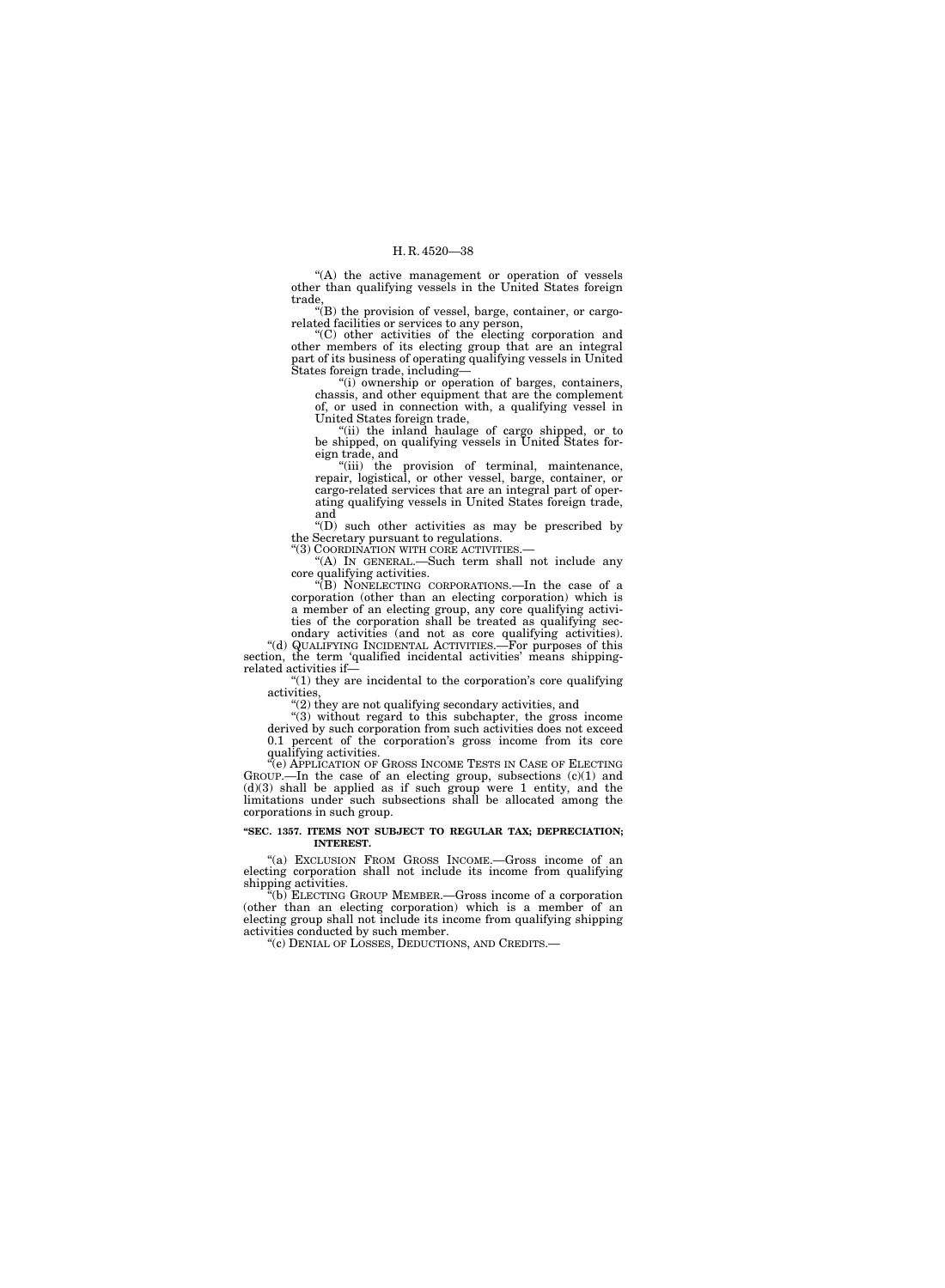''(1) GENERAL RULE.—Subject to paragraph (2), each item of loss, deduction (other than for interest expense), or credit of any taxpayer with respect to any activity the income from which is excluded from gross income under this section shall be disallowed.

"(2) DEPRECIATION.—<br>"(A) IN GENERAL.—Notwithstanding paragraph (1), the adjusted basis (for purposes of determining gain) of any qualifying vessel shall be determined as if the deduction for depreciation had been allowed.<br>
"(B) METHOD.—<br>
"(i) IN GENERAL.—Except as provided in clause

(ii), the straight-line method of depreciation shall apply to qualifying vessels the income from operation of

which is excluded from gross income under this section.<br>
"(ii) EXCEPTION.—Clause (i) shall not apply to any qualifying vessel which is subject to a charter entered into before the date of the enactment of this subchapter.<br>
"(3) INTEREST.—<br>
"(A) IN GENERAL.—Except as provided in subparagraph

(B), the interest expense of an electing corporation shall be disallowed in the ratio that the fair market value of such corporation's qualifying vessels bears to the fair market value of such corporation's total assets.

"(B) ELECTING GROUP.—In the case of a corporation which is a member of an electing group, the interest expense of such corporation shall be disallowed in the ratio that the fair market value of such corporation's qualifying vessels bears to the fair market value of the electing groups total assets.

#### **''SEC. 1358. ALLOCATION OF CREDITS, INCOME, AND DEDUCTIONS.**

''(a) QUALIFYING SHIPPING ACTIVITIES.—For purposes of this chapter, the qualifying shipping activities of an electing corporation shall be treated as a separate trade or business activity distinct from all other activities conducted by such corporation.

"(b) EXCLUSION OF CREDITS OR DEDUCTIONS.—  $\H$ "(1) No deduction shall be allowed against the notional shipping income of an electing corporation, and no credit shall be allowed against the tax imposed by section  $1352(a)(2)$ .

"(2) No deduction shall be allowed for any net operating loss attributable to the qualifying shipping activities of any person to the extent that such loss is carried forward by such person from a taxable year preceding the first taxable year for which such person was an electing corporation.

''(c) TRANSACTIONS NOT AT ARM'S LENGTH.—Section 482 applies in accordance with this subsection to a transaction or series of transactions— ''(1) as between an electing corporation and another person,

or  $''(2)$  as between an person's qualifying shipping activities and other activities carried on by it.

**''SEC. 1359. DISPOSITION OF QUALIFYING VESSELS.**

''(a) IN GENERAL.—If any qualifying vessel operator sells or disposes of any qualifying vessel in an otherwise taxable transaction, at the election of such operator, no gain shall be recognized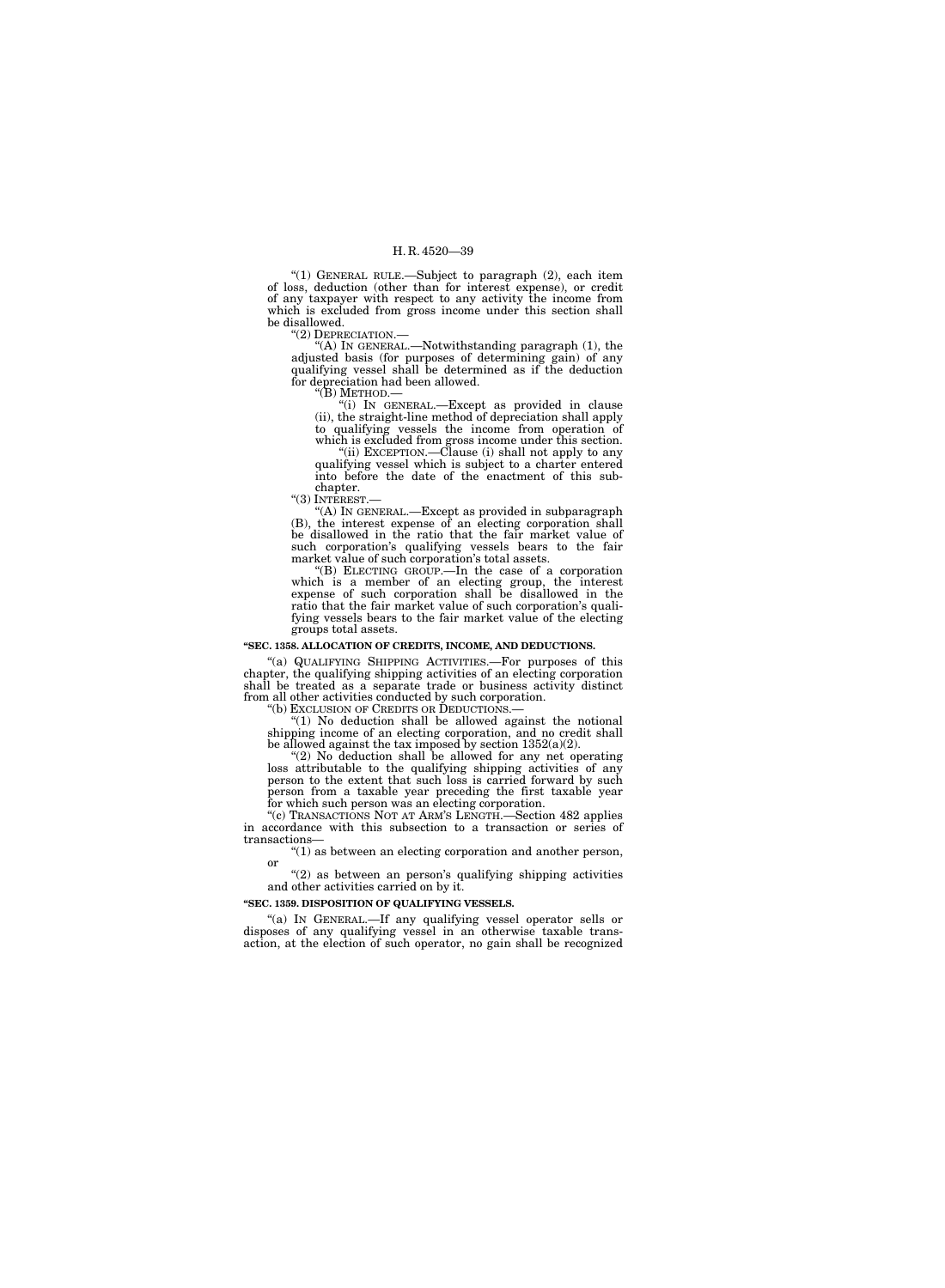if any replacement qualifying vessel is acquired during the period specified in subsection (b), except to the extent that the amount realized upon such sale or disposition exceeds the cost of the replacement qualifying vessel.

''(b) PERIOD WITHIN WHICH PROPERTY MUST BE REPLACED.— The period referred to in subsection (a) shall be the period beginning one year prior to the disposition of the qualifying vessel and ending—

''(1) 3 years after the close of the first taxable year in which the gain is realized, or

''(2) subject to such terms and conditions as may be specified by the Secretary, on such later date as the Secretary may designate on application by the taxpayer.

Such application shall be made at such time and in such manner as the Secretary may by regulations prescribe.

''(c) APPLICATION OF SECTION TO NONCORPORATE OPERATORS.— For purposes of this section, the term 'qualifying vessel operator' includes any person who would be a qualifying vessel operator were such person a corporation.

''(d) TIME FOR ASSESSMENT OF DEFICIENCY ATTRIBUTABLE TO GAIN.—If a qualifying vessel operator has made the election provided in subsection (a), then—

"(1) the statutory period for the assessment of any deficiency, for any taxable year in which any part of the gain is realized, attributable to such gain shall not expire prior to the expiration of 3 years from the date the Secretary is notified by such operator (in such manner as the Secretary may by regulations prescribe) of the replacement qualifying vessel or of an intention not to replace, and

''(2) such deficiency may be assessed before the expiration of such 3-year period notwithstanding the provisions of section  $6212(c)$  or the provisions of any other law or rule of law which would otherwise prevent such assessment.

''(e) BASIS OF REPLACEMENT QUALIFYING VESSEL.—In the case of any replacement qualifying vessel purchased by the qualifying vessel operator which resulted in the nonrecognition of any part of the gain realized as the result of a sale or other disposition of a qualifying vessel, the basis shall be the cost of the replacement qualifying vessel decreased in the amount of the gain not so recognized; and if the property purchased consists of more than one piece of property, the basis determined under this sentence shall be allocated to the purchased properties in proportion to their respective costs.''.

(b) TECHNICAL AMENDMENTS.—

(1) The second sentence of section  $56(g)(4)(B)(i)$ , as amended by this Act, is further amended by inserting "or 1357" after ''section 139A''.

(2) The table of subchapters for chapter 1 is amended by inserting after the item relating to subchapter S the following new item:

''Subchapter R. Election to determine corporate tax on certain international shipping activities using per ton rate."

(c) EFFECTIVE DATE.—The amendments made by this section shall apply to taxable years beginning after the date of the enactment of this Act.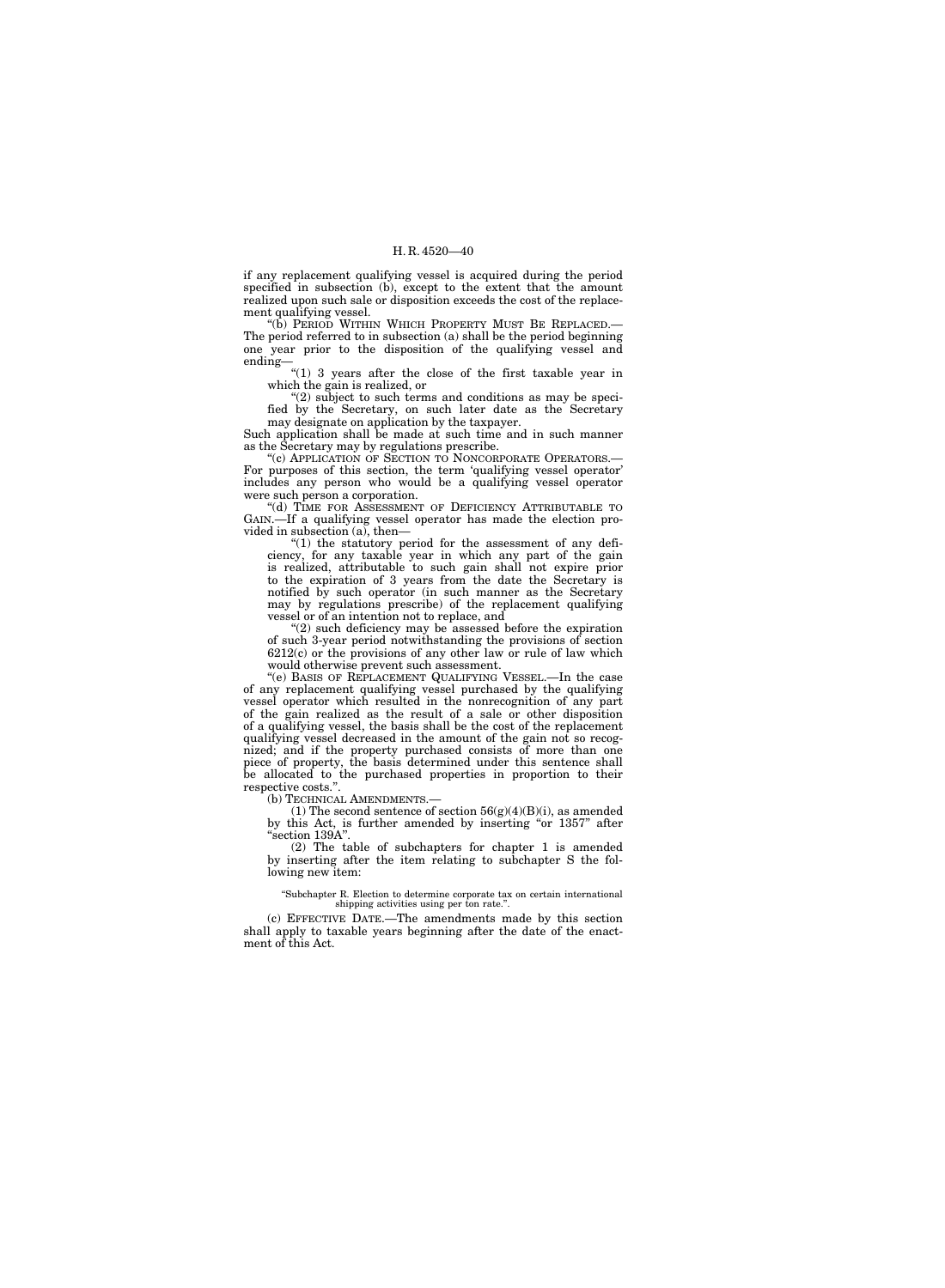# **Subtitle F—Stock Options and Employee Stock Purchase Plan Stock Options**

# **SEC. 251. EXCLUSION OF INCENTIVE STOCK OPTIONS AND EMPLOYEE STOCK PURCHASE PLAN STOCK OPTIONS FROM WAGES.**

(a) EXCLUSION FROM EMPLOYMENT TAXES.—

(1) SOCIAL SECURITY TAXES.—

(A) Section 3121(a) (relating to definition of wages) is amended by striking "or" at the end of paragraph  $(20)$ , by striking the period at the end of paragraph  $(21)$  and inserting  $\ddot{\cdot}$ ; or", and by inserting after paragraph (21) the following new paragraph: ''(22) remuneration on account of—

"(A) a transfer of a share of stock to any individual pursuant to an exercise of an incentive stock option (as defined in section 422(b)) or under an employee stock purchase plan (as defined in section 423(b)), or

" $(B)$  any disposition by the individual of such stock.". (B) Section 209(a) of the Social Security Act is amended by striking "or" at the end of paragraph (17), by striking the period at the end of paragraph (18) and inserting ''; or'', and by inserting after paragraph (18) the following new paragraph:<br>"(19) Remuneration on account of-

"(A) a transfer of a share of stock to any individual pursuant to an exercise of an incentive stock option (as defined in section 422(b) of the Internal Revenue Code of 1986) or under an employee stock purchase plan (as defined in section 423(b) of such Code), or

"(B) any disposition by the individual of such stock.". (2) RAILROAD RETIREMENT TAXES.—Subsection (e) of section 3231 is amended by adding at the end the following new para-

graph: "(12) QUALIFIED STOCK OPTIONS.—The term 'compensation' shall not include any remuneration on account of— "(A) a transfer of a share of stock to any individual

pursuant to an exercise of an incentive stock option (as defined in section  $422(b)$ ) or under an employee stock pur-<br>chase plan (as defined in section  $423(b)$ ), or

"(B) any disposition by the individual of such stock.".<br>
(3) UNEMPLOYMENT TAXES.—Section  $3306(b)$  (relating to definition of wages) is amended by striking "or" at the end of paragraph (17), by striking the period at the end of paragraph (18) and inserting ''; or'', and by inserting after paragraph (18) the following new paragraph:

''(19) remuneration on account of—

"(A) a transfer of a share of stock to any individual pursuant to an exercise of an incentive stock option (as defined in section 422(b)) or under an employee stock purchase plan (as defined in section 423(b)), or "(B) any disposition by the individual of such stock.".

(b) WAGE WITHHOLDING NOT REQUIRED ON DISQUALIFYING DIS-<br>POSITIONS.—Section 421(b) (relating to effect of disqualifying dispositions) is amended by adding at the end the following new sentence: ''No amount shall be required to be deducted and withheld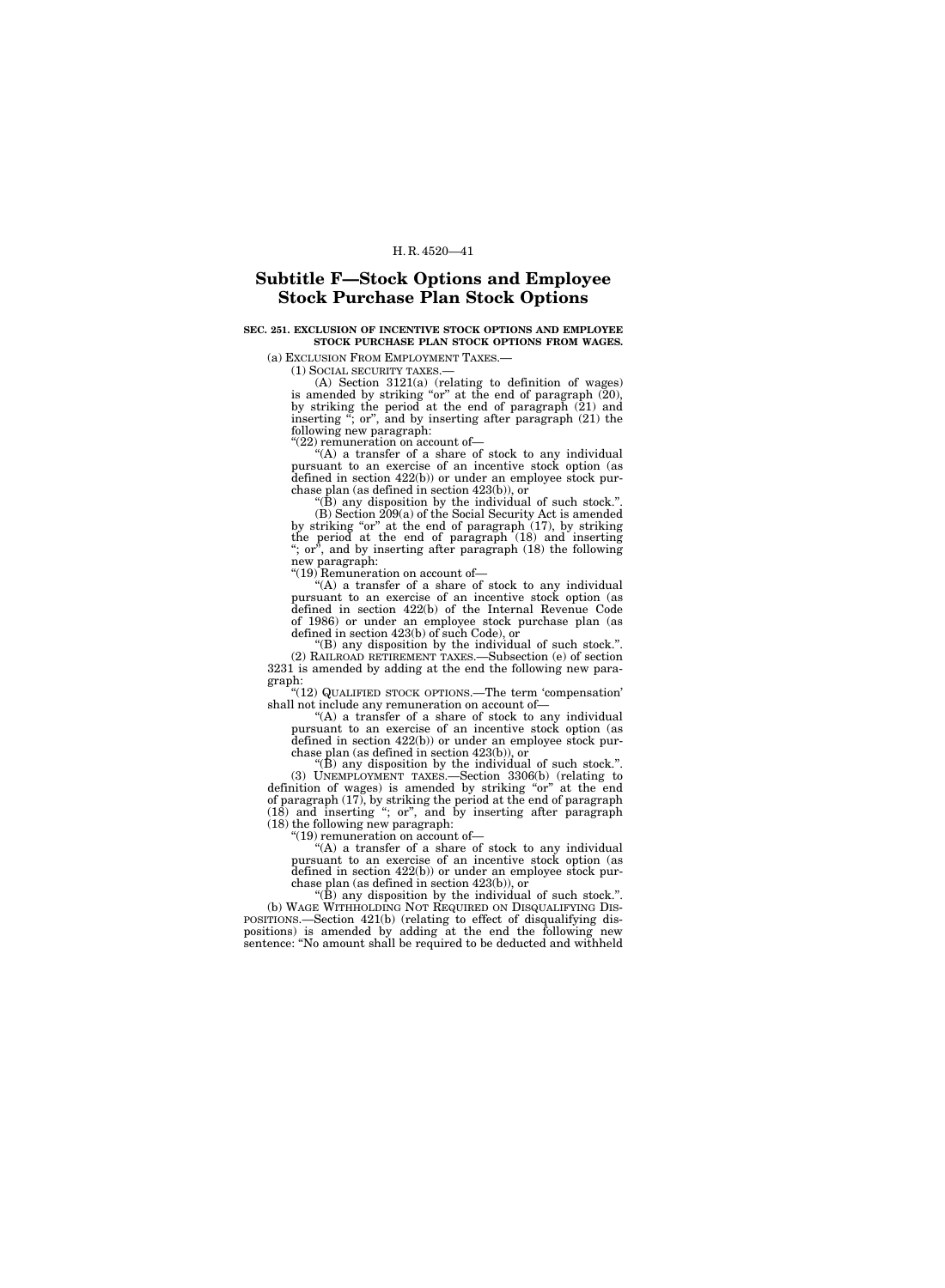under chapter 24 with respect to any increase in income attributable to a disposition described in the preceding sentence.''.

(c) WAGE WITHHOLDING NOT REQUIRED ON COMPENSATION WHERE OPTION PRICE IS BETWEEN 85 PERCENT AND 100 PERCENT OF VALUE OF STOCK.—Section 423(c) (relating to special rule where option price is between 85 percent and 100 percent of value of stock) is amended by adding at the end the following new sentence: ''No amount shall be required to be deducted and withheld under chapter 24 with respect to any amount treated as compensation under this subsection.''.

(d) EFFECTIVE DATE.—The amendments made by this section shall apply to stock acquired pursuant to options exercised after the date of the enactment of this Act.

# **TITLE III—TAX RELIEF FOR AGRI-CULTURE AND SMALL MANUFACTUR-ERS**

# **Subtitle A—Volumetric Ethanol Excise Tax Credit**

#### **SEC. 301. ALCOHOL AND BIODIESEL EXCISE TAX CREDIT AND EXTEN-SION OF ALCOHOL FUELS INCOME TAX CREDIT.**

(a) IN GENERAL.—Subchapter B of chapter 65 (relating to rules of special application) is amended by inserting after section 6425 the following new section:

### **''SEC. 6426. CREDIT FOR ALCOHOL FUEL AND BIODIESEL MIXTURES.**

"(a) ALLOWANCE OF CREDITS.—There shall be allowed as a credit against the tax imposed by section 4081 an amount equal to the sum of—

 $(1)$  the alcohol fuel mixture credit, plus

 $\sqrt{\frac{2}{2}}$  the biodiesel mixture credit.<br>"(b) ALCOHOL FUEL MIXTURE CREDIT.

" $(1)$  In GENERAL.—For purposes of this section, the alcohol fuel mixture credit is the product of the applicable amount

and the number of gallons of alcohol used by the taxpayer in producing any alcohol fuel mixture for sale or use in a trade or business of the taxpayer.

''(2) APPLICABLE AMOUNT.—For purposes of this subsection—

''(A) IN GENERAL.—Except as provided in subparagraph (B), the applicable amount is 51 cents.

''(B) MIXTURES NOT CONTAINING ETHANOL.—In the case of an alcohol fuel mixture in which none of the alcohol consists of ethanol, the applicable amount is 60 cents.

"(3) ALCOHOL FUEL MIXTURE.—For purposes of this subsection, the term 'alcohol fuel mixture' means a mixture of

alcohol and a taxable fuel which—<br>"(A) is sold by the taxpayer producing such mixture<br>to any person for use as a fuel, or

 $\tilde{\mathbf{r}}(\mathbf{B})$  is used as a fuel by the taxpayer producing such mixture.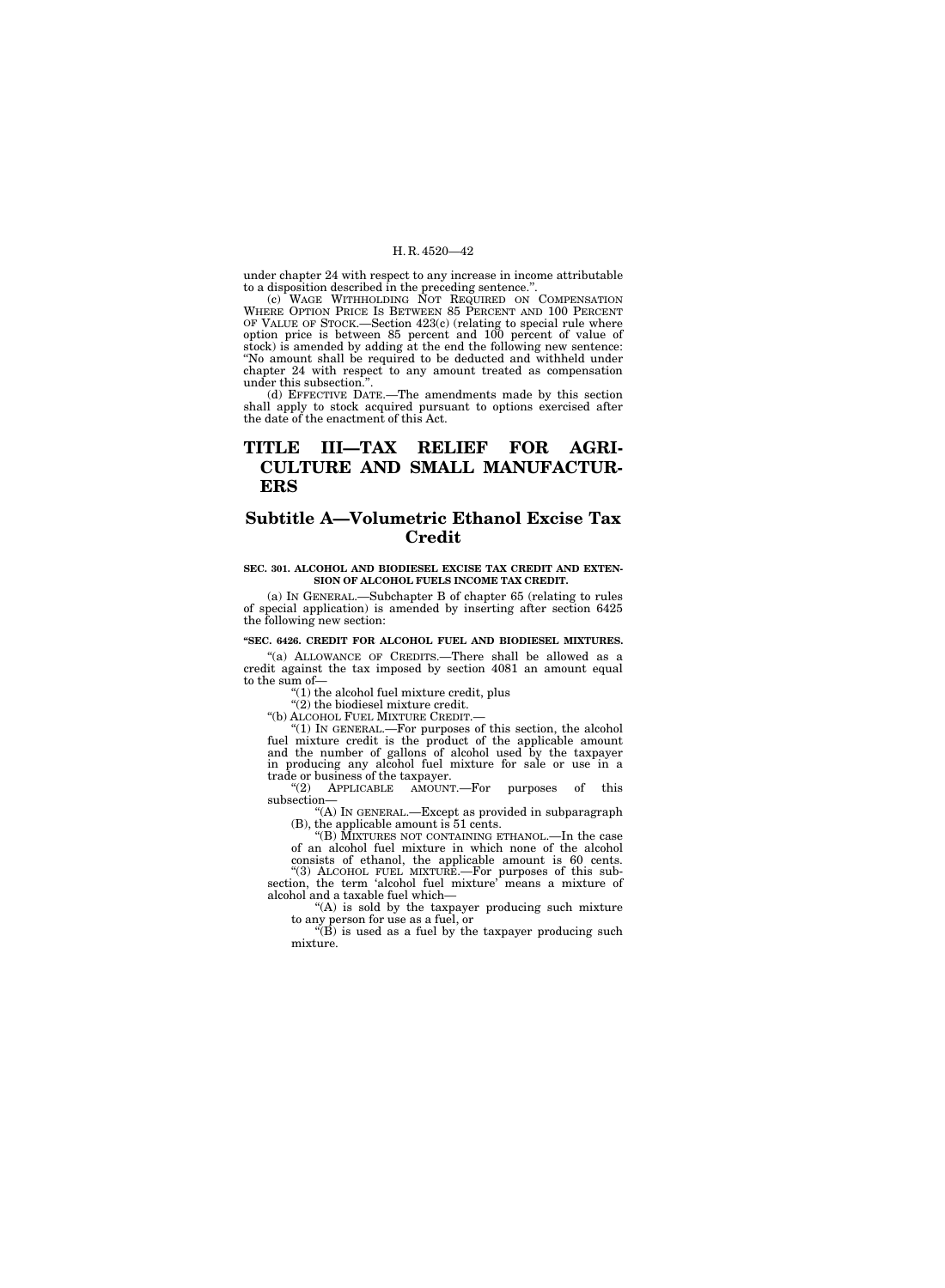For purposes of subparagraph (A), a mixture produced by any person at a refinery prior to a taxable event which includes ethyl tertiary butyl ether or other ethers produced from alcohol shall be treated as sold at the time of its removal from the refinery (and only at such time) to another person for use as a fuel.

"(4) OTHER DEFINITIONS.—For purposes of this subsection— ''(A) ALCOHOL.—The term 'alcohol' includes methanol and ethanol but does not include—

''(i) alcohol produced from petroleum, natural gas, or coal (including peat), or

"(ii) alcohol with a proof of less than 190 (determined without regard to any added denaturants).

Such term also includes an alcohol gallon equivalent of ethyl tertiary butyl ether or other ethers produced from such alcohol.

"(B) TAXABLE FUEL.—The term 'taxable fuel' has the meaning given such term by section  $4083(a)(1)$ .

''(5) TERMINATION.—This subsection shall not apply to any sale, use, or removal for any period after December 31, 2010. ''(c) BIODIESEL MIXTURE CREDIT.—

''(1) IN GENERAL.—For purposes of this section, the biodiesel mixture credit is the product of the applicable amount and the number of gallons of biodiesel used by the taxpayer in producing any biodiesel mixture for sale or use in a trade or business of the taxpayer.

''(2) APPLICABLE AMOUNT.—For purposes of this subsection—

''(A) IN GENERAL.—Except as provided in subparagraph (B), the applicable amount is 50 cents.

''(B) AMOUNT FOR AGRI-BIODIESEL.—In the case of any biodiesel which is agri-biodiesel, the applicable amount is \$1.00.

''(3) BIODIESEL MIXTURE.—For purposes of this section, the term 'biodiesel mixture' means a mixture of biodiesel and diesel fuel (as defined in section  $4083(a)(3)$ ), determined without regard to any use of kerosene, which—

''(A) is sold by the taxpayer producing such mixture to any person for use as a fuel, or

 $\mathcal{L}(\vec{B})$  is used as a fuel by the taxpayer producing such mixture.

''(4) CERTIFICATION FOR BIODIESEL.—No credit shall be allowed under this subsection unless the taxpayer obtains a certification (in such form and manner as prescribed by the Secretary) from the producer of the biodiesel which identifies the product produced and the percentage of biodiesel and agribiodiesel in the product.

''(5) OTHER DEFINITIONS.—Any term used in this subsection which is also used in section  $40A$  shall have the meaning given such term by section 40A.

''(6) TERMINATION.—This subsection shall not apply to any sale, use, or removal for any period after December 31, 2006. ''(d) MIXTURE NOT USED AS A FUEL, ETC.—

''(1) IMPOSITION OF TAX.—If—

"(A) any credit was determined under this section with respect to alcohol or biodiesel used in the production of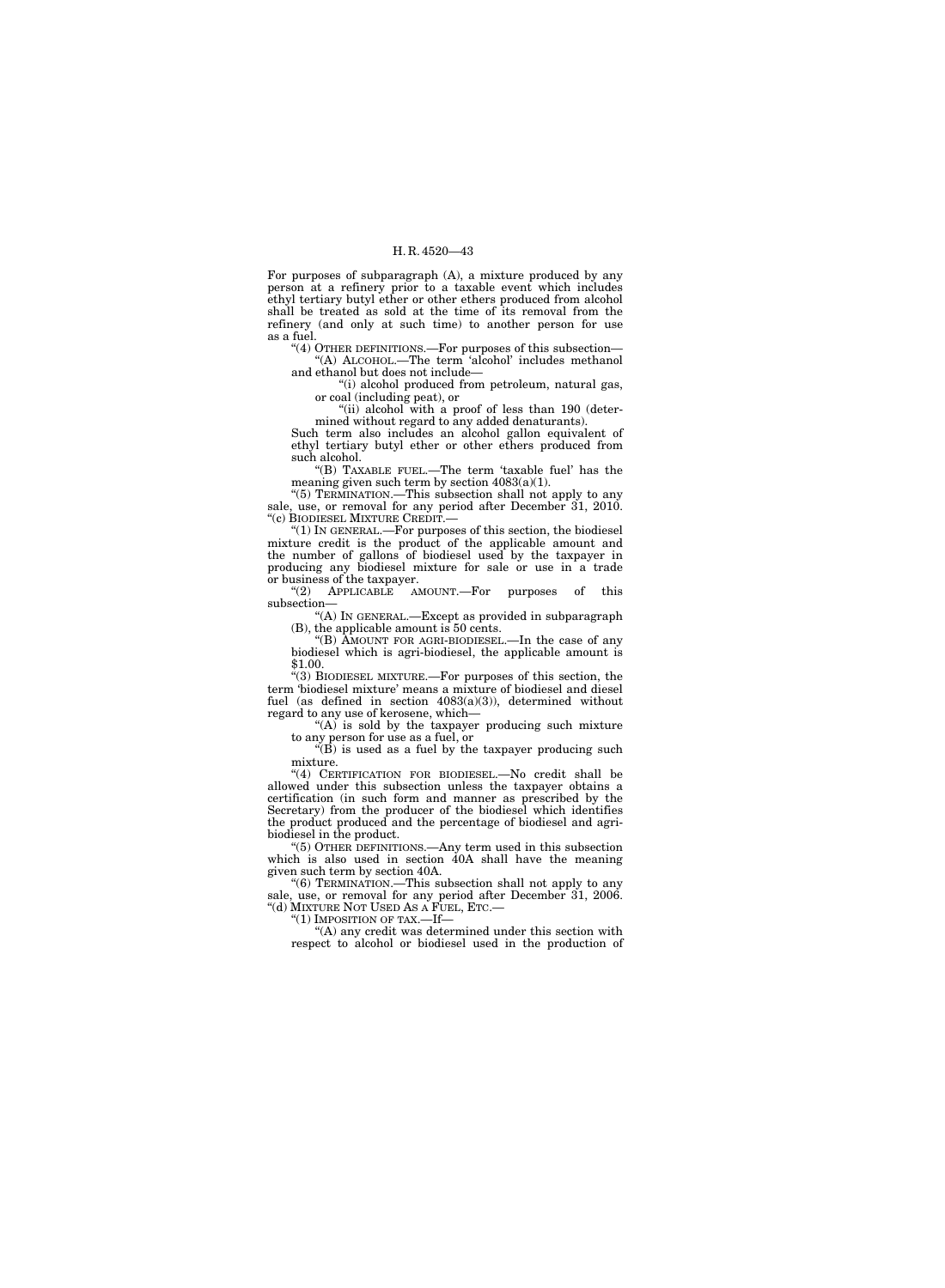any alcohol fuel mixture or biodiesel mixture, respectively, and

''(B) any person—

''(i) separates the alcohol or biodiesel from the mixture, or

"(ii) without separation, uses the mixture other than as a fuel,

then there is hereby imposed on such person a tax equal to the product of the applicable amount and the number of gallons of such alcohol or biodiesel.

"(2) APPLICABLE LAWS.—All provisions of law, including penalties, shall, insofar as applicable and not inconsistent with this section, apply in respect of any tax imposed under paragraph (1) as if such tax were imposed by section 4081 and not by this section.

''(e) COORDINATION WITH EXEMPTION FROM EXCISE TAX.—Rules similar to the rules under section 40(c) shall apply for purposes of this section.''.

(b) REGISTRATION REQUIREMENT.—Section 4101(a)(1) (relating to registration), as amended by section 861, is amended by inserting "and every person producing or importing biodiesel (as defined in section  $40A(d)(1)$  or alcohol (as defined in section  $6426(b)(4)(A))$ " before "shall register with the Secretary".

(c) ADDITIONAL AMENDMENTS.—

(1) Section 40(c) is amended by striking "subsection  $(b)(2)$ , (k), or (m) of section 4041, section 4081(c), or section 4091(c)" and inserting "section 4041(b)(2), section 6426, or section 6427(e)''.

 $(2)$  Paragraph  $(4)$  of section  $40(d)$  is amended to read as follows:

''(4) VOLUME OF ALCOHOL.—For purposes of determining under subsection (a) the number of gallons of alcohol with respect to which a credit is allowable under subsection (a), the volume of alcohol shall include the volume of any denaturant (including gasoline) which is added under any formulas approved by the Secretary to the extent that such denaturants do not exceed 5 percent of the volume of such alcohol (including denaturants).''.

 $(3)$  Section  $40(e)(1)$  is amended—

(A) by striking ''2007'' in subparagraph (A) and inserting "2010", and

(B) by striking "2008" in subparagraph (B) and inserting "2011".

(4) Section 40(h) is amended—

(A) by striking "2007" in paragraph  $(1)$  and inserting "2010", and

(B) by striking ", 2006, or 2007" in the table contained in paragraph (2) and inserting "through 2010".

 $(5)$  Section 4041(b)(2)(B) is amended by striking "a substance other than petroleum or natural gas'' and inserting "coal (including peat)".

(6) Section 4041 is amended by striking subsection (k). (7) Section 4081 is amended by striking subsection (c).

(8) Paragraph  $(2)$  of section  $40\dot{8}3(a)$  is amended to read as follows:

''(2) GASOLINE.—The term 'gasoline'—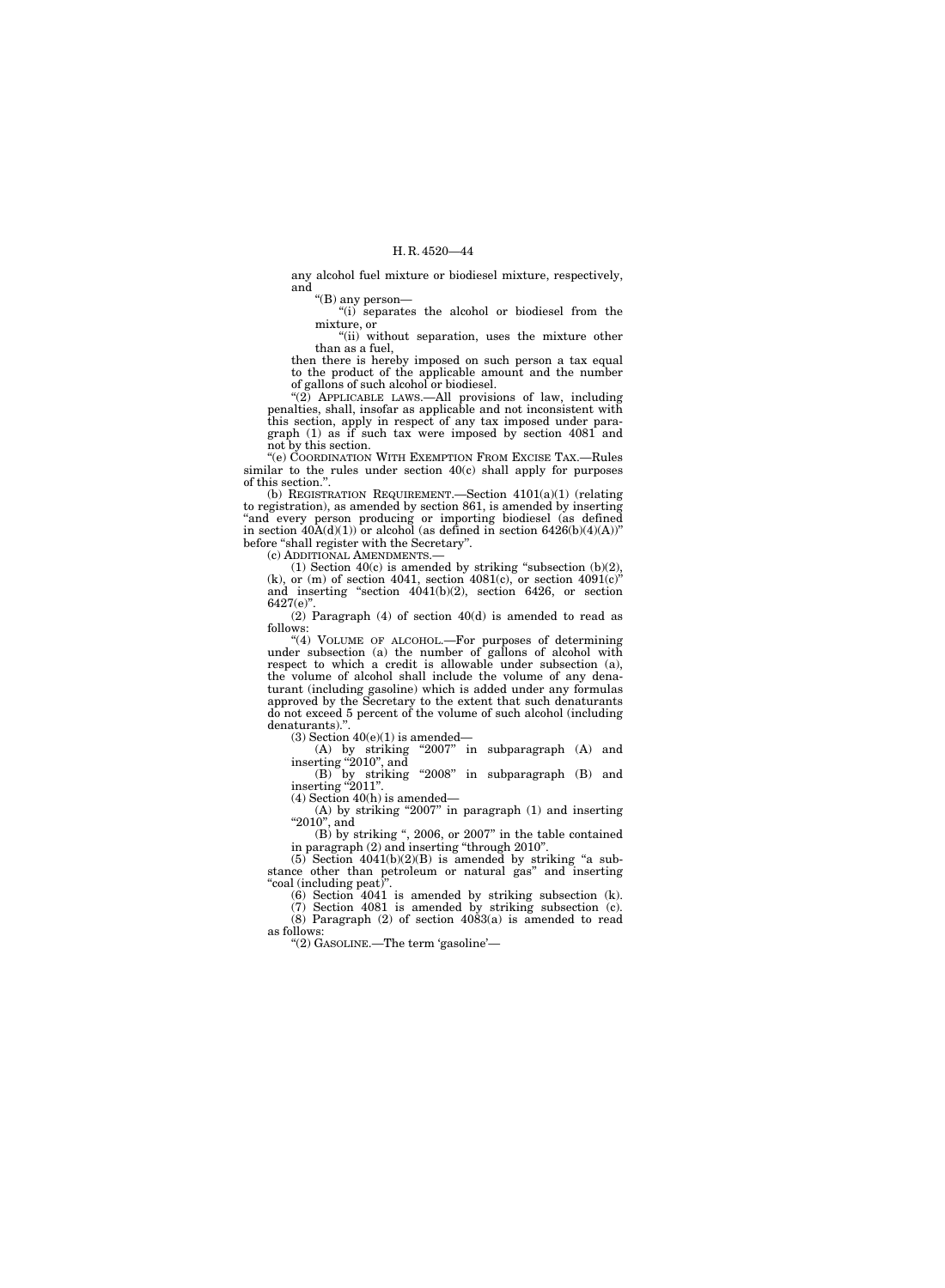"(A) includes any gasoline blend, other than qualified methanol or ethanol fuel (as defined in section 4041(b)(2)(B)), partially exempt methanol or ethanol fuel (as defined in section  $4041(m)(2)$ ), or a denatured alcohol, and

''(B) includes, to the extent prescribed in regulations— ''(i) any gasoline blend stock, and

"(ii) any product commonly used as an additive in gasoline (other than alcohol).

For purposes of subparagraph (B)(i), the term 'gasoline blend stock' means any petroleum product component of gasoline.''. (9) Section 6427 is amended by inserting after subsection (d) the following new subsection:

''(e) ALCOHOL OR BIODIESEL USED TO PRODUCE ALCOHOL FUEL AND BIODIESEL MIXTURES.—Except as provided in subsection (k)—

"(1) USED TO PRODUCE A MIXTURE.—If any person produces a mixture described in section 6426 in such person's trade or business, the Secretary shall pay (without interest) to such person an amount equal to the alcohol fuel mixture credit or the biodiesel mixture credit with respect to such mixture.

"(2) COORDINATION WITH OTHER REPAYMENT PROVISIONS.-No amount shall be payable under paragraph (1) with respect to any mixture with respect to which an amount is allowed as a credit under section 6426.

''(3) TERMINATION.—This subsection shall not apply with respect to—

''(A) any alcohol fuel mixture (as defined in section 6426(b)(3)) sold or used after December 31, 2010, and

''(B) any biodiesel mixture (as defined in section  $6426(c)(3)$  sold or used after December 31, 2006.".

 $(10)$  Section  $6427(i)(3)$  is amended–

(A) by striking ''subsection (f)'' both places it appears in subparagraph  $(\overline{A})$  and inserting "subsection  $(e)(1)$ ",

(B) by striking ''gasoline, diesel fuel, or kerosene used to produce a qualified alcohol mixture (as defined in section  $4081(c)(3)$ " in subparagraph (A) and inserting "a mixture described in section 6426'',

(C) by adding at the end of subparagraph (A) the following new flush sentence:

''In the case of an electronic claim, this subparagraph shall be applied without regard to clause (i).",

 $\tilde{D}$ ) by striking "subsection  $(f)(1)$ " in subparagraph  $(B)$ and inserting "subsection  $(e)(1)$ ",

(E) by striking ''20 days of the date of the filing of such claim" in subparagraph (B) and inserting "45 days of the date of the filing of such claim (20 days in the case of an electronic claim)'', and

(F) by striking ''ALCOHOL MIXTURE'' in the heading and inserting ''ALCOHOL FUEL AND BIODIESEL MIXTURE''.

(11) Section  $9503(b)(1)$  is amended by adding at the end the following new flush sentence:

''For purposes of this paragraph, taxes received under sections 4041 and 4081 shall be determined without reduction for credits under section 6426."

 $(12)$  Section 9503(b)(4) is amended—

(A) by adding "or" at the end of subparagraph  $(C)$ ,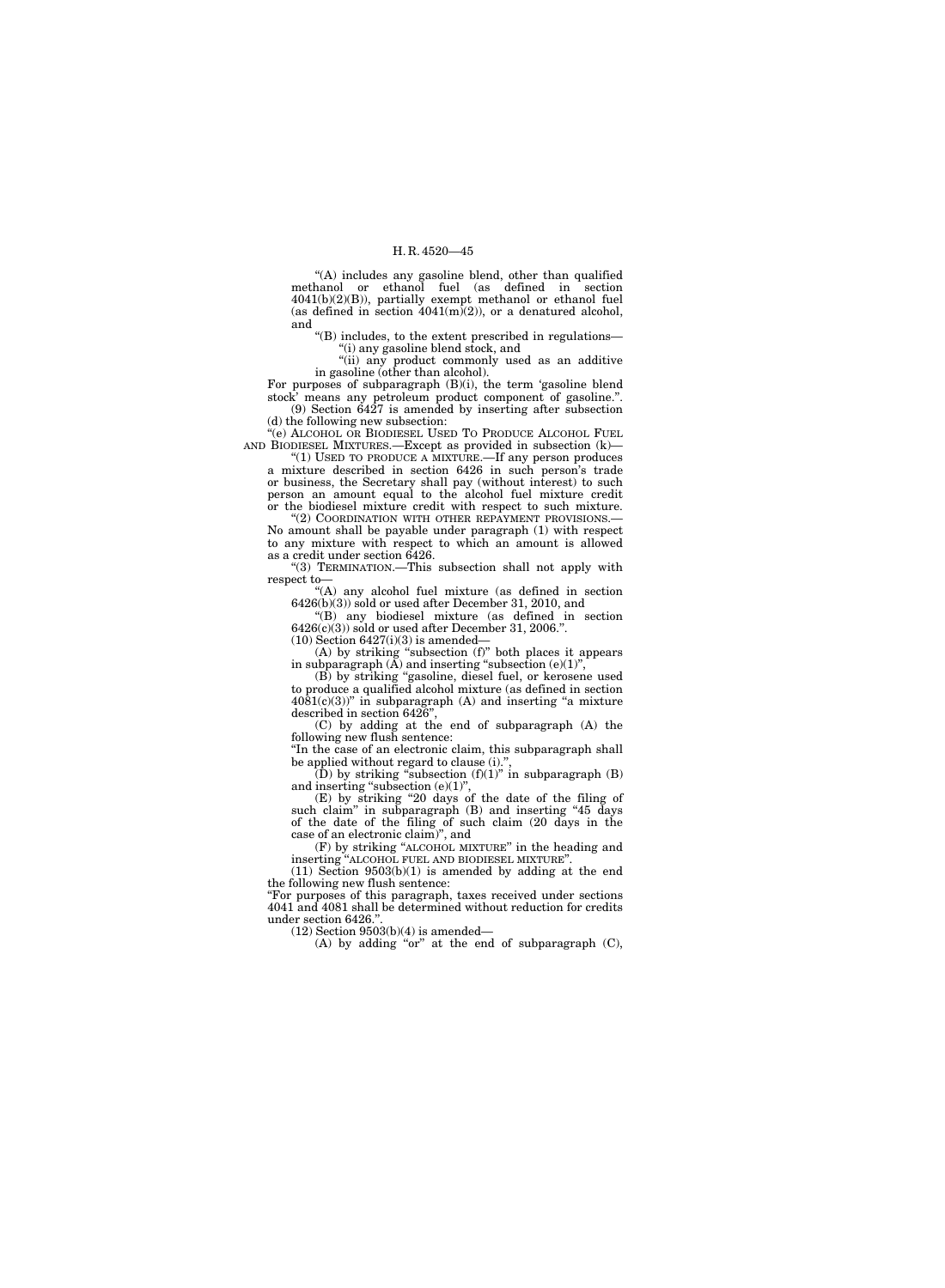(B) by striking the comma at the end of subparagraph (D)(iii) and inserting a period, and

(C) by striking subparagraphs (E) and (F).

(13) Section  $950\overline{3}$ (c)(2)(A) is amended by adding at the end the following: "Clauses (i)(III) and (ii) shall not apply<br>to claims under section  $6427(e)$ .".

 $(14)$  The table of sections for subchapter B of chapter 65 is amended by inserting after the item relating to section 6425 the following new item:

''Sec. 6426. Credit for alcohol fuel and biodiesel mixtures.''.

(d) EFFECTIVE DATES.— (1) IN GENERAL.—Except as otherwise provided in this subsection, the amendments made by this section shall apply to fuel sold or used after December 31, 2004.

(2) REGISTRATION REQUIREMENT.—The amendment made by subsection (b) shall take effect on April 1, 2005.

(3) EXTENSION OF ALCOHOL FUELS CREDIT.—The amendments made by paragraphs (3), (4), and (14) of subsection (c) shall take effect on the date of the enactment of this Act.

(4) REPEAL OF GENERAL FUND RETENTION OF CERTAIN ALCOHOL FUELS TAXES.—The amendments made by subsection (c)(12) shall apply to fuel sold or used after September 30, 2004.

(e) FORMAT FOR FILING.—The Secretary of the Treasury shall describe the electronic format for filing claims described in section 6427(i)(3)(B) of the Internal Revenue Code of 1986 (as amended by subsection (c)(10)(C)) not later than December 31, 2004.

**SEC. 302. BIODIESEL INCOME TAX CREDIT.**

(a) IN GENERAL.—Subpart D of part IV of subchapter A of chapter 1 (relating to business related credits) is amended by inserting after section 40 the following new section:

**''SEC. 40A. BIODIESEL USED AS FUEL.**

''(a) GENERAL RULE.—For purposes of section 38, the biodiesel fuels credit determined under this section for the taxable year is an amount equal to the sum of—

"(1) the biodiesel mixture credit, plus "(2) the biodiesel credit.

"(b) DEFINITION OF BIODIESEL MIXTURE CREDIT AND BIODIESEL CREDIT.—For purposes of this section—

''(1) BIODIESEL MIXTURE CREDIT.—

''(A) IN GENERAL.—The biodiesel mixture credit of any taxpayer for any taxable year is 50 cents for each gallon of biodiesel used by the taxpayer in the production of

a qualified biodiesel mixture. ''(B) QUALIFIED BIODIESEL MIXTURE.—The term 'qualified biodiesel mixture' means a mixture of biodiesel and diesel fuel (as defined in section 4083(a)(3)), determined without regard to any use of kerosene, which—

''(i) is sold by the taxpayer producing such mixture to any person for use as a fuel, or

"(ii) is used as a fuel by the taxpayer producing such mixture.<br>"(C) SALE OR USE MUST BE IN TRADE OR BUSINESS,

ETC.—Biodiesel used in the production of a qualified biodiesel mixture shall be taken into account—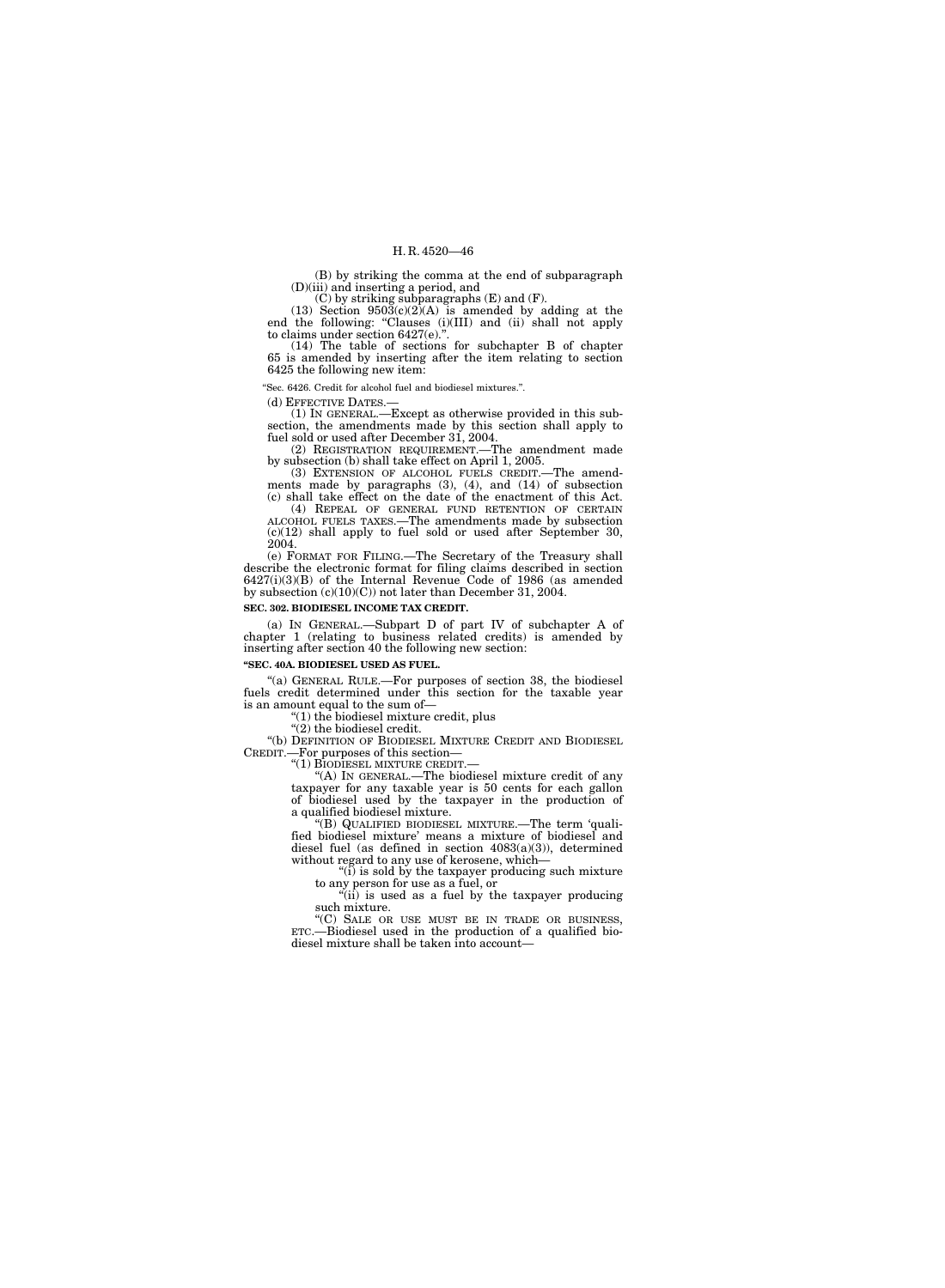"(i) only if the sale or use described in subparagraph (B) is in a trade or business of the taxpayer, and

''(ii) for the taxable year in which such sale or use occurs.

''(D) CASUAL OFF-FARM PRODUCTION NOT ELIGIBLE.— No credit shall be allowed under this section with respect to any casual off-farm production of a qualified biodiesel mixture.

''(2) BIODIESEL CREDIT.—

''(A) IN GENERAL.—The biodiesel credit of any taxpayer for any taxable year is 50 cents for each gallon of biodiesel which is not in a mixture with diesel fuel and which during the taxable year—

''(i) is used by the taxpayer as a fuel in a trade or business, or

"(ii) is sold by the taxpayer at retail to a person and placed in the fuel tank of such person's vehicle. ''(B) USER CREDIT NOT TO APPLY TO BIODIESEL SOLD

AT RETAIL.—No credit shall be allowed under subparagraph (A)(i) with respect to any biodiesel which was sold in a retail sale described in subparagraph (A)(ii).

''(3) CREDIT FOR AGRI-BIODIESEL.—In the case of any biodiesel which is agri-biodiesel, paragraphs (1)(A) and (2)(A) shall be applied by substituting '\$1.00' for '50 cents'.

''(4) CERTIFICATION FOR BIODIESEL.—No credit shall be allowed under this section unless the taxpayer obtains a certification (in such form and manner as prescribed by the Secretary) from the producer or importer of the biodiesel which identifies the product produced and the percentage of biodiesel and agribiodiesel in the product.

''(c) COORDINATION WITH CREDIT AGAINST EXCISE TAX.—The amount of the credit determined under this section with respect to any biodiesel shall be properly reduced to take into account any benefit provided with respect to such biodiesel solely by reason of the application of section 6426 or 6427(e).

''(d) DEFINITIONS AND SPECIAL RULES.—For purposes of this section—

''(1) BIODIESEL.—The term 'biodiesel' means the monoalkyl esters of long chain fatty acids derived from plant or animal matter which meet—

"(A) the registration requirements for fuels and fuel additives established by the Environmental Protection Agency under section 211 of the Clean Air Act (42 U.S.C. 7545), and ''(B) the requirements of the American Society of

Testing and Materials D6751.

''(2) AGRI-BIODIESEL.—The term 'agri-biodiesel' means biodiesel derived solely from virgin oils, including esters derived from virgin vegetable oils from corn, soybeans, sunflower seeds, cottonseeds, canola, crambe, rapeseeds, safflowers, flaxseeds, rice bran, and mustard seeds, and from animal fats.

''(3) MIXTURE OR BIODIESEL NOT USED AS A FUEL, ETC.— ''(A) MIXTURES.—If— ''(i) any credit was determined under this section

with respect to biodiesel used in the production of any qualified biodiesel mixture, and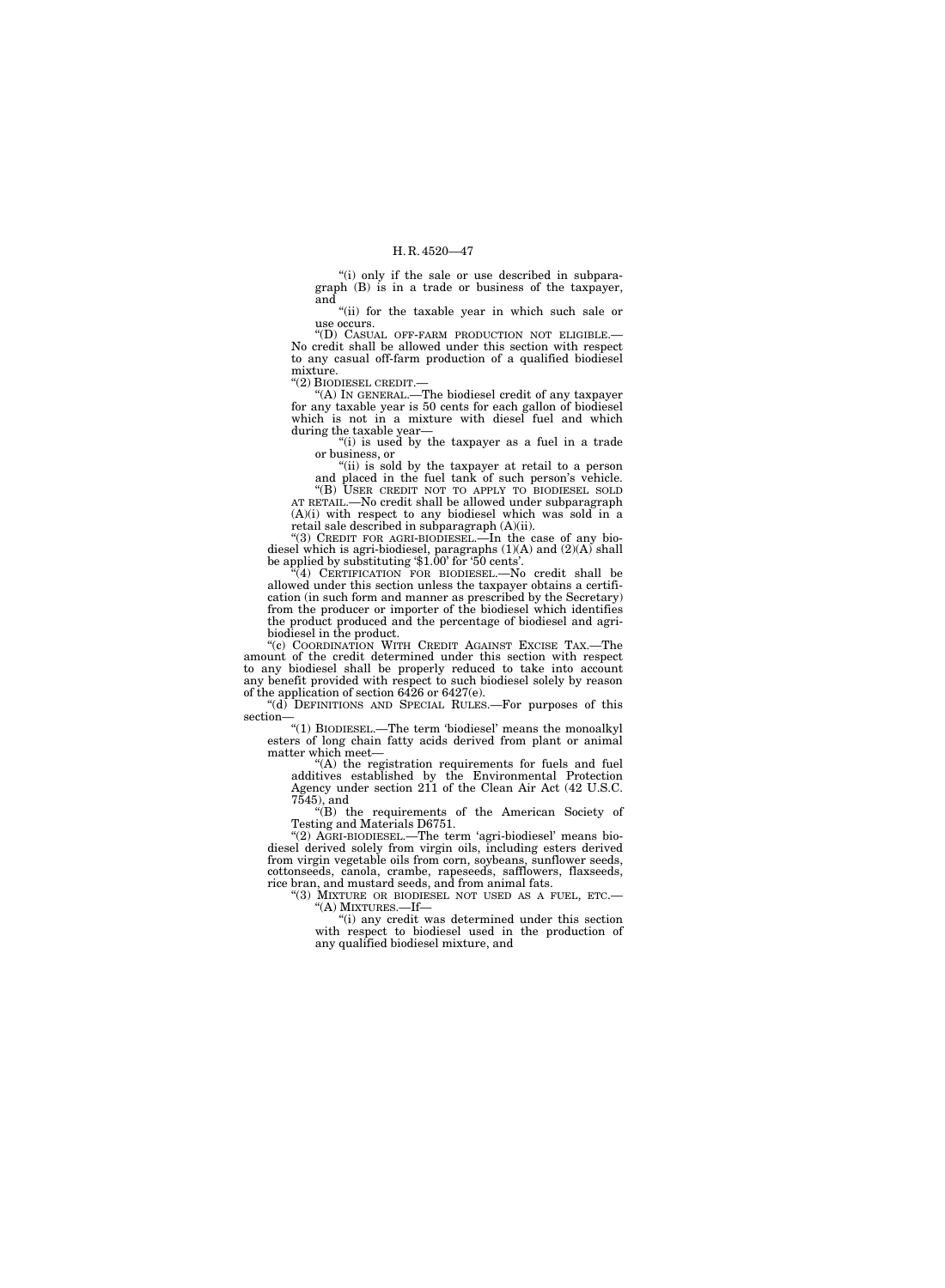''(ii) any person—

''(I) separates the biodiesel from the mixture, or

''(II) without separation, uses the mixture other than as a fuel,

then there is hereby imposed on such person a tax equal to the product of the rate applicable under subsection  $(b)(1)(A)$  and the number of gallons of such biodiesel in such mixture.

''(B) BIODIESEL.—If—

''(i) any credit was determined under this section with respect to the retail sale of any biodiesel, and ''(ii) any person mixes such biodiesel or uses such

biodiesel other than as a fuel, then there is hereby imposed on such person a tax equal

to the product of the rate applicable under subsection  $(b)(2)(A)$  and the number of gallons of such biodiesel.

''(C) APPLICABLE LAWS.—All provisions of law, including penalties, shall, insofar as applicable and not inconsistent with this section, apply in respect of any tax imposed under subparagraph  $(A)$  or  $(B)$  as if such tax were imposed by section 4081 and not by this chapter.

"(4) PASS-THRU IN THE CASE OF ESTATES AND TRUSTS.-Under regulations prescribed by the Secretary, rules similar to the rules of subsection (d) of section 52 shall apply.

"(e) TERMINATION.—This section shall not apply to any sale or use after December 31, 2006.''.

(b) CREDIT TREATED AS PART OF GENERAL BUSINESS CREDIT.— Section 38(b) (relating to current year business credit), as amended by this Act, is amended by striking ''plus'' at the end of paragraph (15), by striking the period at the end of paragraph (16) and inserting ", plus", and by inserting after paragraph (16) the following new paragraph:

" $(17)$  the biodiesel fuels credit determined under section  $40A(a)$ .".

(c) CONFORMING AMENDMENTS.—

(1)(A) Section 87 is amended to read as follows:

#### **''SEC. 87. ALCOHOL AND BIODIESEL FUELS CREDITS.**

''Gross income includes—

''(1) the amount of the alcohol fuel credit determined with respect to the taxpayer for the taxable year under section  $40(a)$ , and

"(2) the biodiesel fuels credit determined with respect to the taxpayer for the taxable year under section 40A(a)."

(B) The item relating to section 87 in the table of sections for part II of subchapter B of chapter 1 is amended by striking ''fuel credit'' and inserting ''and biodiesel fuels credits''.

(2) Section 196(c) is amended by striking ''and'' at the end of paragraph (9), by striking the period at the end of paragraph  $(10)$  and inserting ", and", and by adding at the end the following new paragraph:

"(11) the biodiesel fuels credit determined under section  $40A(a)$ .".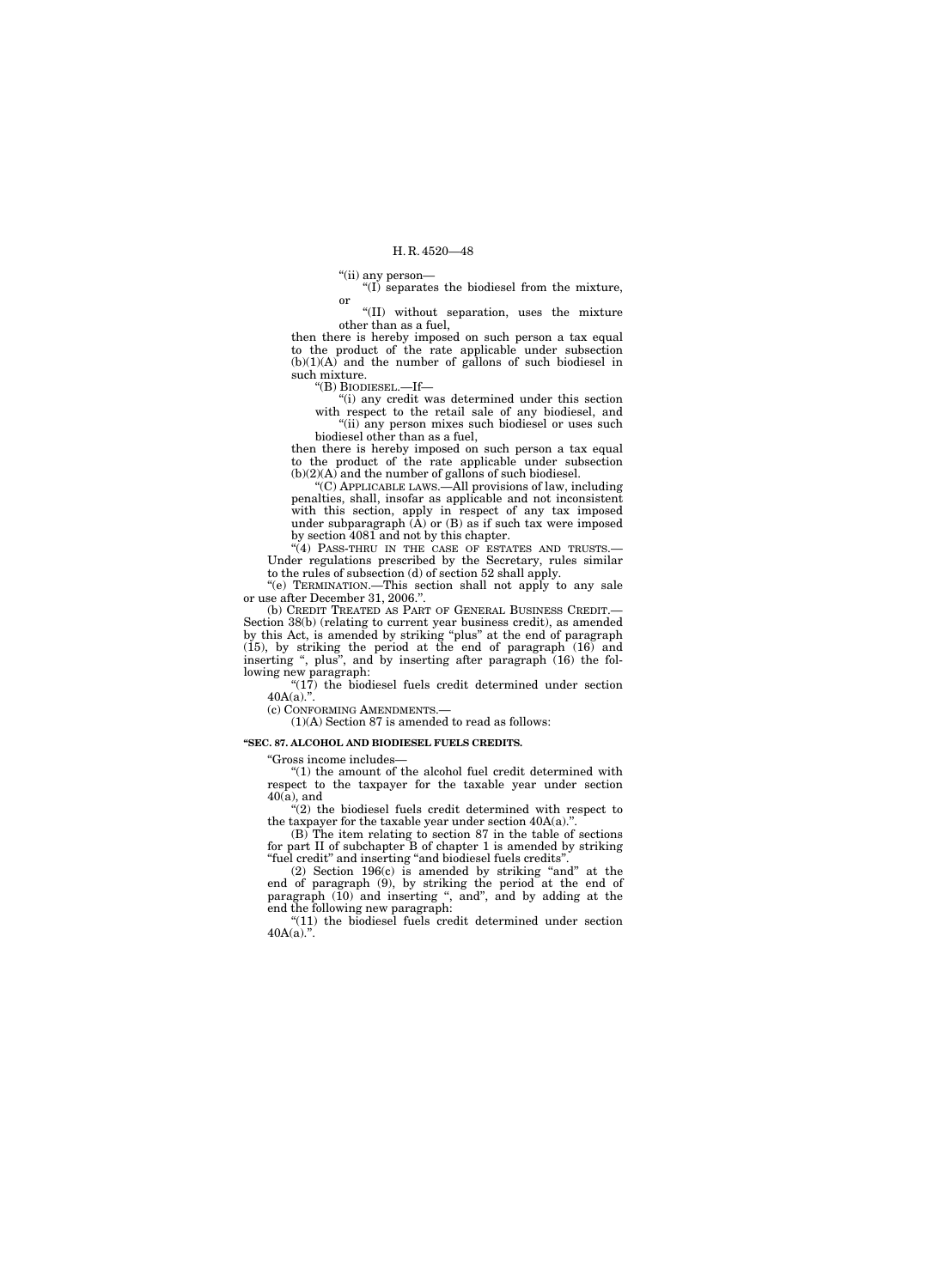(3) The table of sections for subpart D of part IV of subchapter A of chapter 1 is amended by adding after the item relating to section 40 the following new item:

''Sec. 40A. Biodiesel used as fuel.''.

(d) EFFECTIVE DATE.—The amendments made by this section shall apply to fuel produced, and sold or used, after December 31, 2004, in taxable years ending after such date.

#### **SEC. 303. INFORMATION REPORTING FOR PERSONS CLAIMING CER-TAIN TAX BENEFITS.**

(a) IN GENERAL.—Subpart C of part III of subchapter A of chapter 32 is amended by adding at the end the following new section:

#### **''SEC. 4104. INFORMATION REPORTING FOR PERSONS CLAIMING CER-TAIN TAX BENEFITS.**

"(a) IN GENERAL.—The Secretary shall require any person claiming tax benefits—

 $(1)$  under the provisions of section 34, 40, and 40A, to file a return at the time such person claims such benefits (in such manner as the Secretary may prescribe), and

 $(2)$  under the provisions of section 4041(b)(2), 6426, or 6427(e) to file a quarterly return (in such manner as the Secretary may prescribe).

''(b) CONTENTS OF RETURN.—Any return filed under this section shall provide such information relating to such benefits and the coordination of such benefits as the Secretary may require to ensure the proper administration and use of such benefits.<br>"(c) ENFORCEMENT.—With respect to any person described in

subsection (a) and subject to registration requirements under this title, rules similar to rules of section 4222(c) shall apply with respect to any requirement under this section.".<br>
(b) CONFORMING AMENDMENT.—The table of sections for sub-

part C of part III of subchapter A of chapter 32 is amended by adding at the end the following new item:

''Sec. 4104. Information reporting for persons claiming certain tax benefits.''.

(c) EFFECTIVE DATE.—The amendments made by this section shall take effect on January 1, 2005.

# **Subtitle B—Agricultural Incentives**

#### **SEC. 311. SPECIAL RULES FOR LIVESTOCK SOLD ON ACCOUNT OF WEATHER-RELATED CONDITIONS.**

(a) REPLACEMENT OF LIVESTOCK WITH OTHER FARM PROP-ERTY.—Subsection (f) of section 1033 (relating to involuntary conversions) is amended—

(1) by inserting ''drought, flood, or other weather-related conditions, or'' after ''because of'',

(2) by inserting ''in the case of soil contamination or other environmental contamination'' after ''including real property'', and

(3) by striking ''WHERE THERE HAS BEEN ENVIRONMENTAL CONTAMINATION'' in the heading and inserting ''IN CERTAIN CASES''.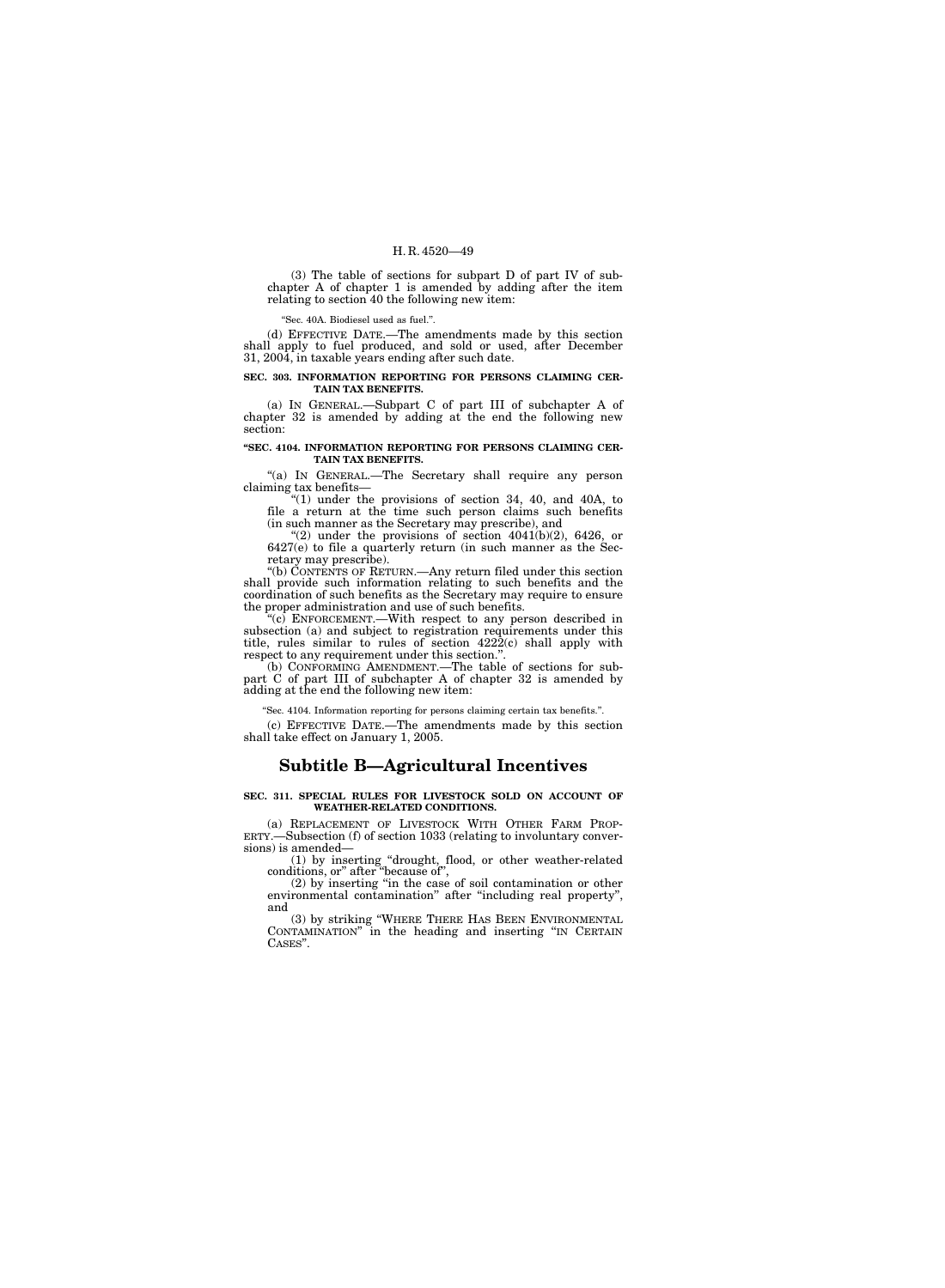(b) EXTENSION OF REPLACEMENT PERIOD OF INVOLUNTARILY CONVERTED LIVESTOCK.—Subsection (e) of section 1033 (relating

(1) by striking "CONDITIONS.—For purposes" and inserting "CONDITIONS.— $^{(1)}$  IN GENERAL.—For purposes", and

 $(2)$  by adding at the end the following new paragraph: ''(2) EXTENSION OF REPLACEMENT PERIOD.— ''(A) IN GENERAL.—In the case of drought, flood, or

other weather-related conditions described in paragraph (1) which result in the area being designated as eligible for assistance by the Federal Government, subsection  $(a)(2)(B)$  shall be applied with respect to any converted property by substituting '4 years' for '2 years'.<br>"(B) FURTHER EXTENSION BY SECRETARY.—The Sec-

retary may extend on a regional basis the period for replacement under this section (after the application of subparagraph  $(A)$  for such additional time as the Secretary determines appropriate if the weather-related conditions which resulted in such application continue for more than 3 years.".

(c) INCOME INCLUSION RULES.—Section 451(e) (relating to special rule for proceeds from livestock sold on account of drought, flood, or other weather-related conditions) is amended by adding at the end the following new paragraph:

"(3) SPECIAL ELECTION RULES.—If section  $1033(e)(2)$  applies to a sale or exchange of livestock described in paragraph (1), the election under paragraph (1) shall be deemed valid if made during the replacement period described in such section.".<br>(d) EFFECTIVE DATE.—The amendments made by this section

shall apply to any taxable year with respect to which the due date (without regard to extensions) for the return is after December 31, 2002.

#### **SEC. 312. PAYMENT OF DIVIDENDS ON STOCK OF COOPERATIVES WITH-OUT REDUCING PATRONAGE DIVIDENDS.**

(a) IN GENERAL.—Subsection (a) of section 1388 (relating to patronage dividend defined) is amended by adding at the end the following: ''For purposes of paragraph (3), net earnings shall not be reduced by amounts paid during the year as dividends on capital stock or other proprietary capital interests of the organization to the extent that the articles of incorporation or bylaws of such organization or other contract with patrons provide that such dividends are in addition to amounts otherwise payable to patrons which are derived from business done with or for patrons during the taxable year.''. (b) EFFECTIVE DATE.—The amendment made by this section

shall apply to distributions in taxable years beginning after the date of the enactment of this Act.

# **SEC. 313. APPORTIONMENT OF SMALL ETHANOL PRODUCER CREDIT.**

(a) ALLOCATION OF ALCOHOL FUELS CREDIT TO PATRONS OF A COOPERATIVE.—Section  $40(g)$  (relating to definitions and special rules for eligible small ethanol producer credit) is amended by adding at the end the following new paragraph:

''(6) ALLOCATION OF SMALL ETHANOL PRODUCER CREDIT TO PATRONS OF COOPERATIVE.—

''(A) ELECTION TO ALLOCATE.—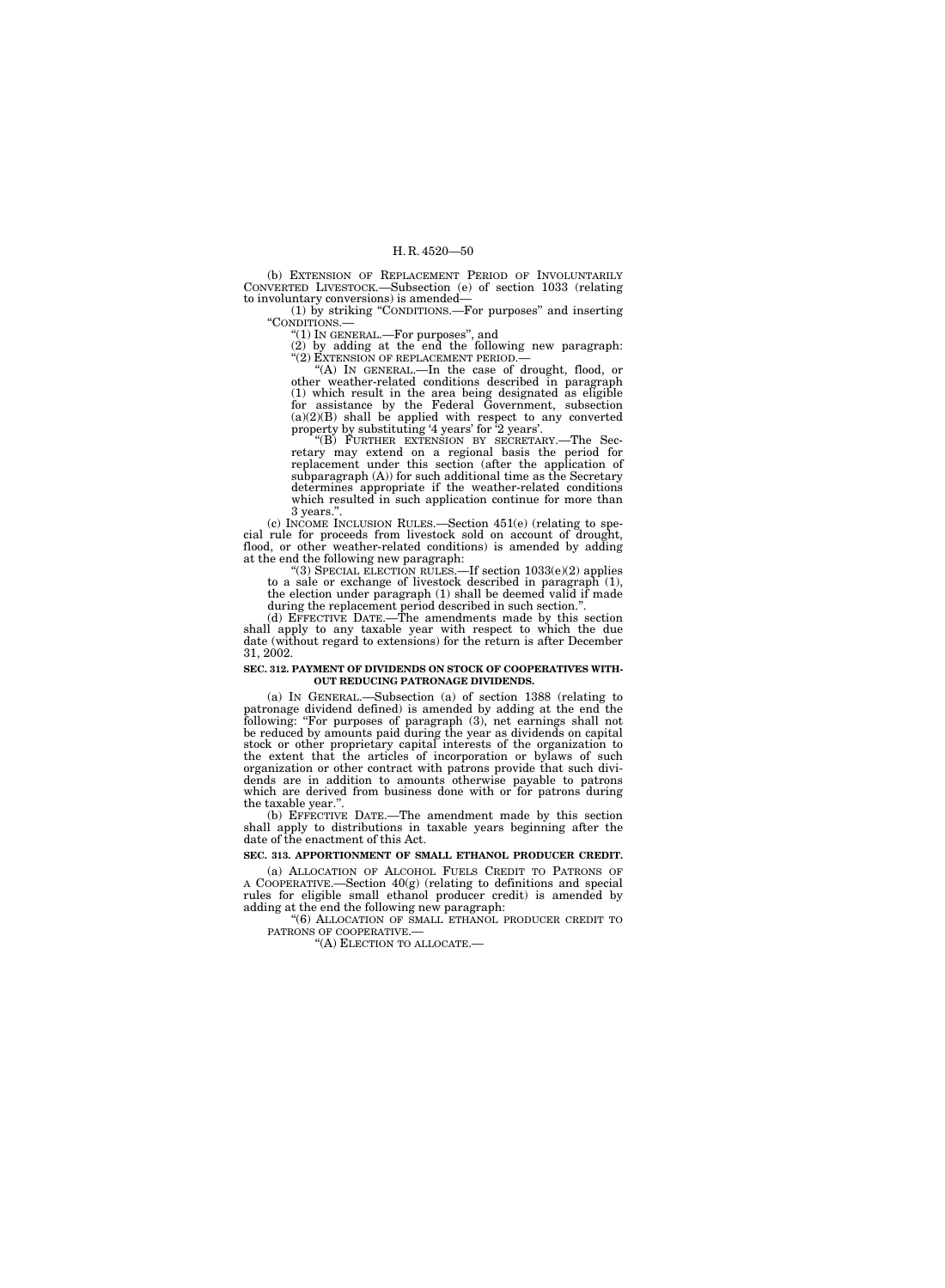''(i) IN GENERAL.—In the case of a cooperative organization described in section 1381(a), any portion of the credit determined under subsection (a)(3) for the taxable year may, at the election of the organization, be apportioned pro rata among patrons of the organization on the basis of the quantity or value of business done with or for such patrons for the taxable year.

 $\tilde{f}$ (ii) FORM AND EFFECT OF ELECTION.—An election under clause (i) for any taxable year shall be made on a timely filed return for such year. Such election, once made, shall be irrevocable for such taxable year. ''(B) TREATMENT OF ORGANIZATIONS AND PATRONS.—

''(i) ORGANIZATIONS.—The amount of the credit not apportioned to patrons pursuant to subparagraph (A) shall be included in the amount determined under subsection  $(a)(3)$  for the taxable year of the organization.

''(ii) PATRONS.—The amount of the credit apportioned to patrons pursuant to subparagraph (A) shall be included in the amount determined under such subsection for the first taxable year of each patron ending on or after the last day of the payment period (as defined in section 1382(d)) for the taxable year of the organization or, if earlier, for the taxable year of each patron ending on or after the date on which the patron receives notice from the cooperative of the apportionment.

''(iii) SPECIAL RULES FOR DECREASE IN CREDITS FOR TAXABLE YEAR.—If the amount of the credit of the organization determined under such subsection for a taxable year is less than the amount of such credit shown on the return of the organization for such year, an amount equal to the excess of—

''(I) such reduction, over

"(II) the amount not apportioned to such patrons under subparagraph  $(A)$  for the taxable year,

shall be treated as an increase in tax imposed by this chapter on the organization. Such increase shall not be treated as tax imposed by this chapter for purposes of determining the amount of any credit under this chapter or for purposes of section 55.''.

(b) EFFECTIVE DATE.—The amendment made by this section shall apply to taxable years ending after the date of the enactment of this Act.

#### **SEC. 314. COORDINATE FARMERS AND FISHERMEN INCOME AVER-AGING AND THE ALTERNATIVE MINIMUM TAX.**

(a) IN GENERAL.—Section 55(c) (defining regular tax) is amended by redesignating paragraph (2) as paragraph (3) and by inserting after paragraph (1) the following new paragraph:

"(2) COORDINATION WITH INCOME AVERAGING FOR FARMERS AND FISHERMEN.—Solely for purposes of this section, section 1301 (relating to averaging of farm and fishing income) shall not apply in computing the regular tax.".

(b) ALLOWING INCOME AVERAGING FOR FISHERMEN.—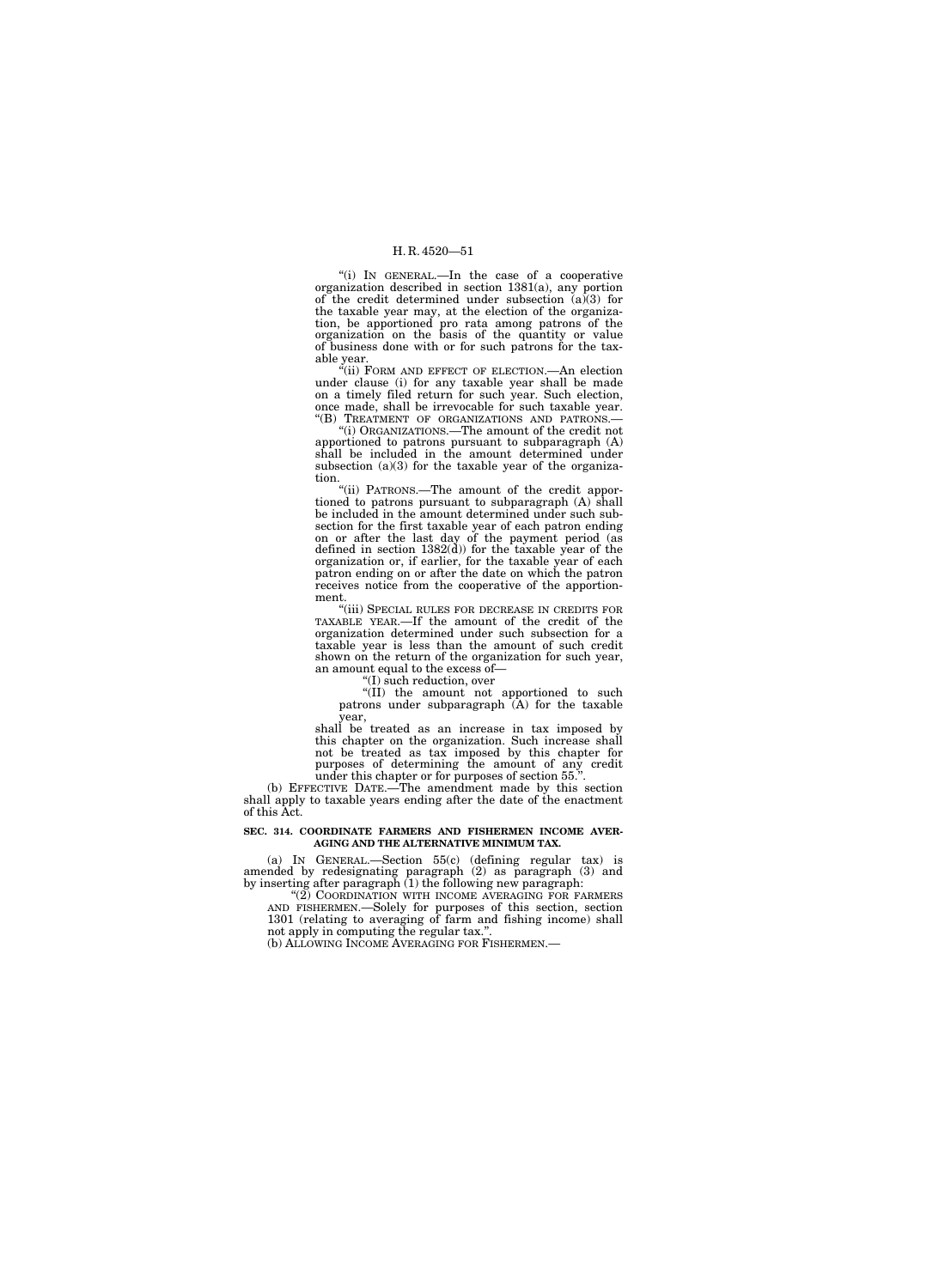(1) IN GENERAL.—Section 1301(a) is amended by striking "farming business" and inserting "farming business or fishing business<sup>'</sup>

(2) DEFINITION OF ELECTED FARM INCOME.—

(A) IN GENERAL.—Clause (i) of section 1301(b)(1)(A) is amended by inserting "or fishing business" before the semicolon.

(B) CONFORMING AMENDMENT.—Subparagraph (B) of section  $1301(b)(1)$  is amended by inserting "or fishing business" after "farming business" both places it occurs.

(3) DEFINITION OF FISHING BUSINESS.—Section 1301(b) is amended by adding at the end the following new paragraph: "(4) FISHING BUSINESS.—The term 'fishing business' means

the conduct of commercial fishing as defined in section 3 of the Magnuson-Stevens Fishery Conservation and Management Act (16 U.S.C. 1802).''.

(c) EFFECTIVE DATE.—The amendments made by this section shall apply to taxable years beginning after December 31, 2003.

#### **SEC. 315. CAPITAL GAIN TREATMENT UNDER SECTION 631(b) TO APPLY TO OUTRIGHT SALES BY LANDOWNERS.**

(a) IN GENERAL.—The first sentence of section 631(b) (relating to disposal of timber with a retained economic interest) is amended by striking "retains an economic interest in such timber" and inserting ''either retains an economic interest in such timber or makes an outright sale of such timber".<br>
(b) CONFORMING AMENDMENTS.—<br>
(1) The third sentence of section 631(b) is amended by

striking ''The date of disposal'' and inserting ''In the case of disposal of timber with a retained economic interest, the date

(2) The heading for section 631(b) is amended by striking "WITH A RETAINED ECONOMIC INTEREST".<br>
(c) EFFECTIVE DATE.—The amendments made by this section

shall apply to sales after December 31, 2004.

#### **SEC. 316. MODIFICATION TO COOPERATIVE MARKETING RULES TO INCLUDE VALUE ADDED PROCESSING INVOLVING ANI-MALS.**

(a) IN GENERAL.—Section 1388 (relating to definitions and special rules) is amended by adding at the end the following new subsection:

''(k) COOPERATIVE MARKETING INCLUDES VALUE-ADDED PROC-ESSING INVOLVING ANIMALS.—For purposes of section 521 and this subchapter, the marketing of the products of members or other producers shall include the feeding of such products to cattle, hogs, fish, chickens, or other animals and the sale of the resulting animals or animal products.''.

(b) CONFORMING AMENDMENT.—Section 521(b) is amended by adding at the end the following new paragraph:

''(7) CROSS REFERENCE.—

**''For treatment of value-added processing involving animals, see section 1388(k).''.**

(c) EFFECTIVE DATE.—The amendments made by this section shall apply to taxable years beginning after the date of the enactment of this Act.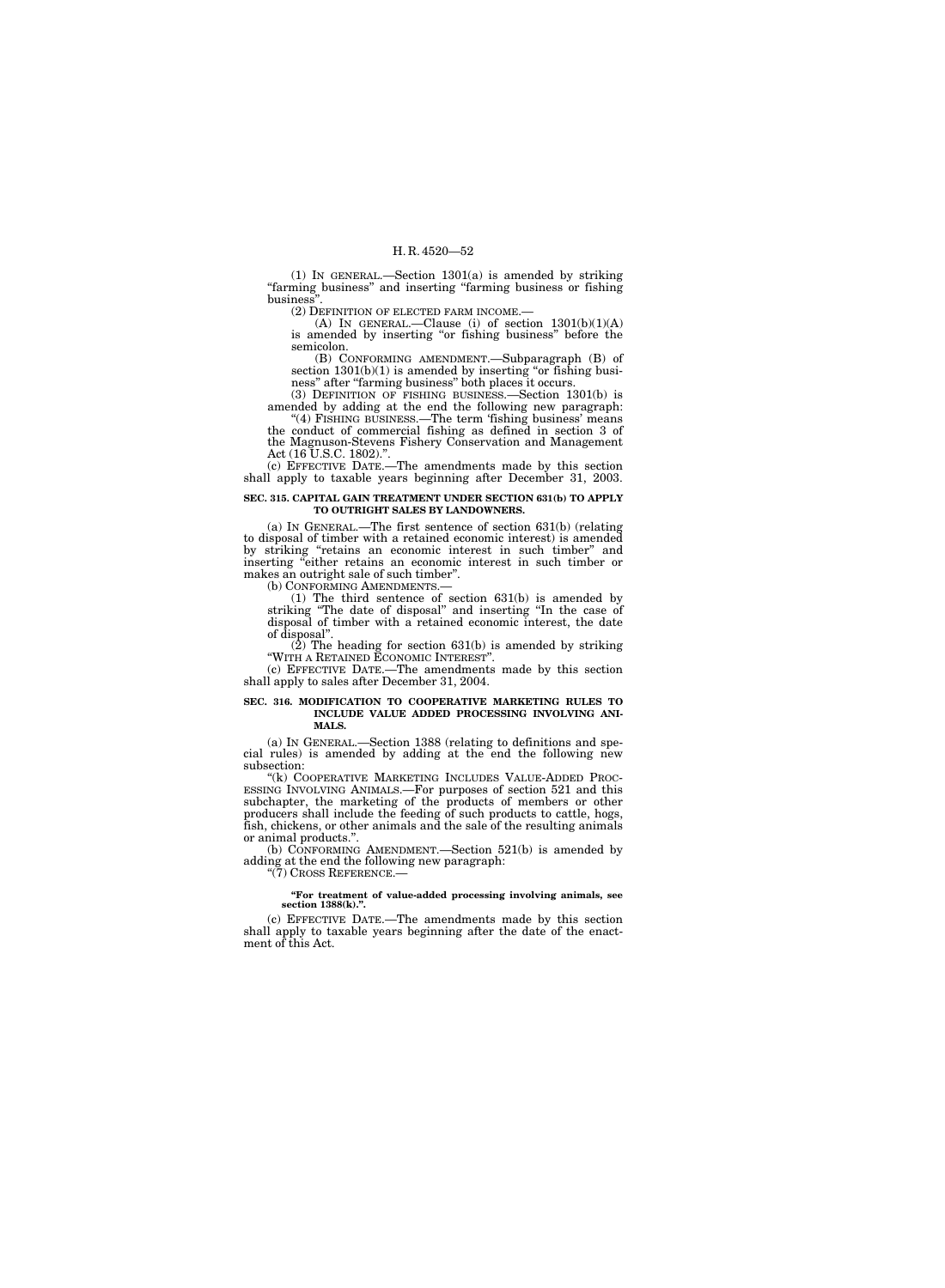#### **SEC. 317. EXTENSION OF DECLARATORY JUDGMENT PROCEDURES TO FARMERS' COOPERATIVE ORGANIZATIONS.**

(a) IN GENERAL.—Section 7428(a)(1) (relating to declaratory judgments of tax exempt organizations) is amended by striking "or" at the end of subparagraph  $(B)$  and by adding at the end the following new subparagraph:

''(D) with respect to the initial classification or continuing classification of a cooperative as an organization described in section 521(b) which is exempt from tax under section 521(a), or''.

(b) EFFECTIVE DATE.—The amendments made by this section shall apply with respect to pleadings filed after the date of the enactment of this Act.

#### **SEC. 318. CERTAIN EXPENSES OF RURAL LETTER CARRIERS.**

(a) IN GENERAL.—Section 162(o) (relating to treatment of certain reimbursed expenses of rural mail carriers) is amended by redesignating paragraph (2) as paragraph (3) and by inserting after paragraph (1) the following:

''(2) SPECIAL RULE WHERE EXPENSES EXCEED REIMBURSE-MENTS.—Notwithstanding paragraph (1)(A), if the expenses incurred by an employee for the use of a vehicle in performing services described in paragraph (1) exceed the qualified reimbursements for such expenses, such excess shall be taken into account in computing the miscellaneous itemized deductions of the employee under section 67.''.

(b) CONFORMING AMENDMENT.—The heading for section 162(o) is amended by striking ''REIMBURSED''.

(c) EFFECTIVE DATE.—The amendments made by this section shall apply to taxable years beginning after December 31, 2003.

#### **SEC. 319. TREATMENT OF CERTAIN INCOME OF COOPERATIVES.**

(a) INCOME FROM OPEN ACCESS AND NUCLEAR DECOMMIS-SIONING TRANSACTIONS.—

(1) IN GENERAL.—Subparagraph  $(C)$  of section  $501(c)(12)$ is amended by striking clause (ii) and adding at the end the following:

> "(ii) from any provision or sale of electric energy transmission services or ancillary services if such services are provided on a nondiscriminatory open access basis under an open access transmission tariff approved or accepted by FERC or under an independent transmission provider agreement approved or accepted by FERC (other than income received or accrued directly or indirectly from a member),

> "(iii) from the provision or sale of electric energy distribution services or ancillary services if such services are provided on a nondiscriminatory open access basis to distribute electric energy not owned by the mutual or electric cooperative company—

''(I) to end-users who are served by distribution facilities not owned by such company or any of its members (other than income received or accrued directly or indirectly from a member), or

''(II) generated by a generation facility not owned or leased by such company or any of its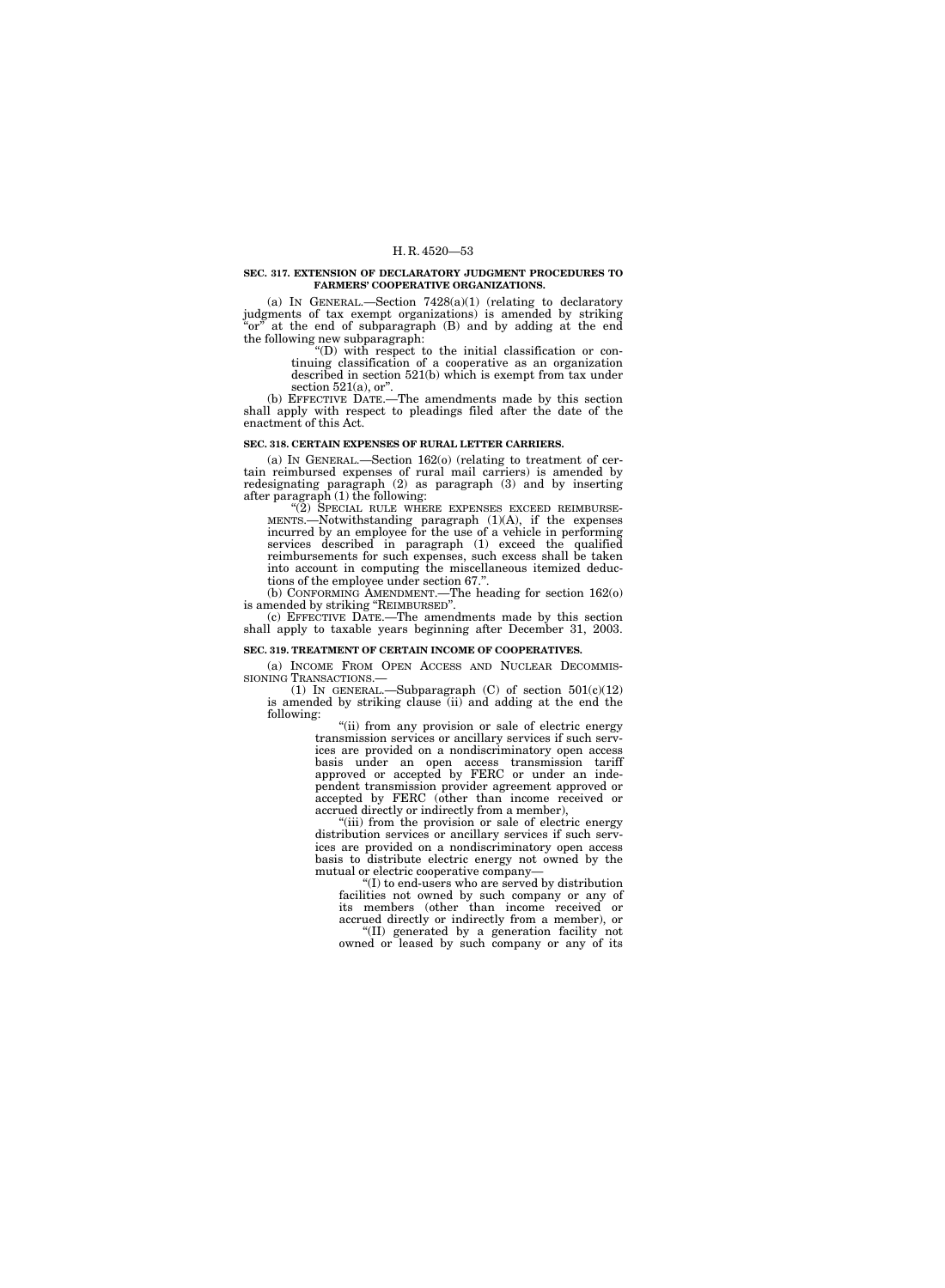members and which is directly connected to distribution facilities owned by such company or any of its members (other than income received or accrued directly or indirectly from a member),

"(iv) from any nuclear decommissioning transaction, or  $''(v)$  from any asset exchange or conversion trans-

action.

Clauses (ii) through (v) shall not apply to taxable years beginning after December 31, 2006.''.

(2) DEFINITIONS AND SPECIAL RULES.—Paragraph (12) of section 501(c) is amended by adding at the end the following new subparagraphs:

''(E) For purposes of subparagraph (C)(ii), the term 'FERC' means the Federal Energy Regulatory Commission and references to such term shall be treated as including the Public Utility Commission of Texas with respect to any ERCOT utility (as defined in section  $212(k)(2)(B)$  of the Federal Power Act (16 U.S.C. 824k(k)(2)(B))).

" $(F)$  For purposes of subparagraph  $(C)(iii)$ , the term 'nuclear decommissioning transaction' means— ''(i) any transfer into a trust, fund, or instrument

established to pay any nuclear decommissioning costs if the transfer is in connection with the transfer of the mutual or cooperative electric company's interest

in a nuclear power plant or nuclear power plant unit, ''(ii) any distribution from any trust, fund, or instrument established to pay any nuclear decommissioning costs, or

''(iii) any earnings from any trust, fund, or instrument established to pay any nuclear decommissioning costs.

"(G) For purposes of subparagraph  $(C)(iv)$ , the term 'asset exchange or conversion transaction' means any voluntary exchange or involuntary conversion of any property related to generating, transmitting, distributing, or selling electric energy by a mutual or cooperative electric company, the gain from which qualifies for deferred recognition under section 1031 or 1033, but only if the replacement property acquired by such company pursuant to such section constitutes property which is used, or to be used, for—

"(i) generating, transmitting, distributing, or selling electric energy, or

''(ii) producing, transmitting, distributing, or selling natural gas.

(b) TREATMENT OF INCOME FROM LOAD LOSS TRANSACTIONS, ETC.—Paragraph (12) of section 501(c), as amended by subsection  $(a)(2)$ , is amended by adding after subparagraph  $(G)$  the following new subparagraph:

 $\mathbf{H}(\mathbf{H})$ (i) In the case of a mutual or cooperative electric company described in this paragraph or an organization described in section  $1381(a)(2)(C)$ , income received or accrued from a load loss transaction shall be treated as an amount collected from members for the sole purpose of meeting losses and expenses.

"(ii) For purposes of clause (i), the term 'load loss transaction' means any wholesale or retail sale of electric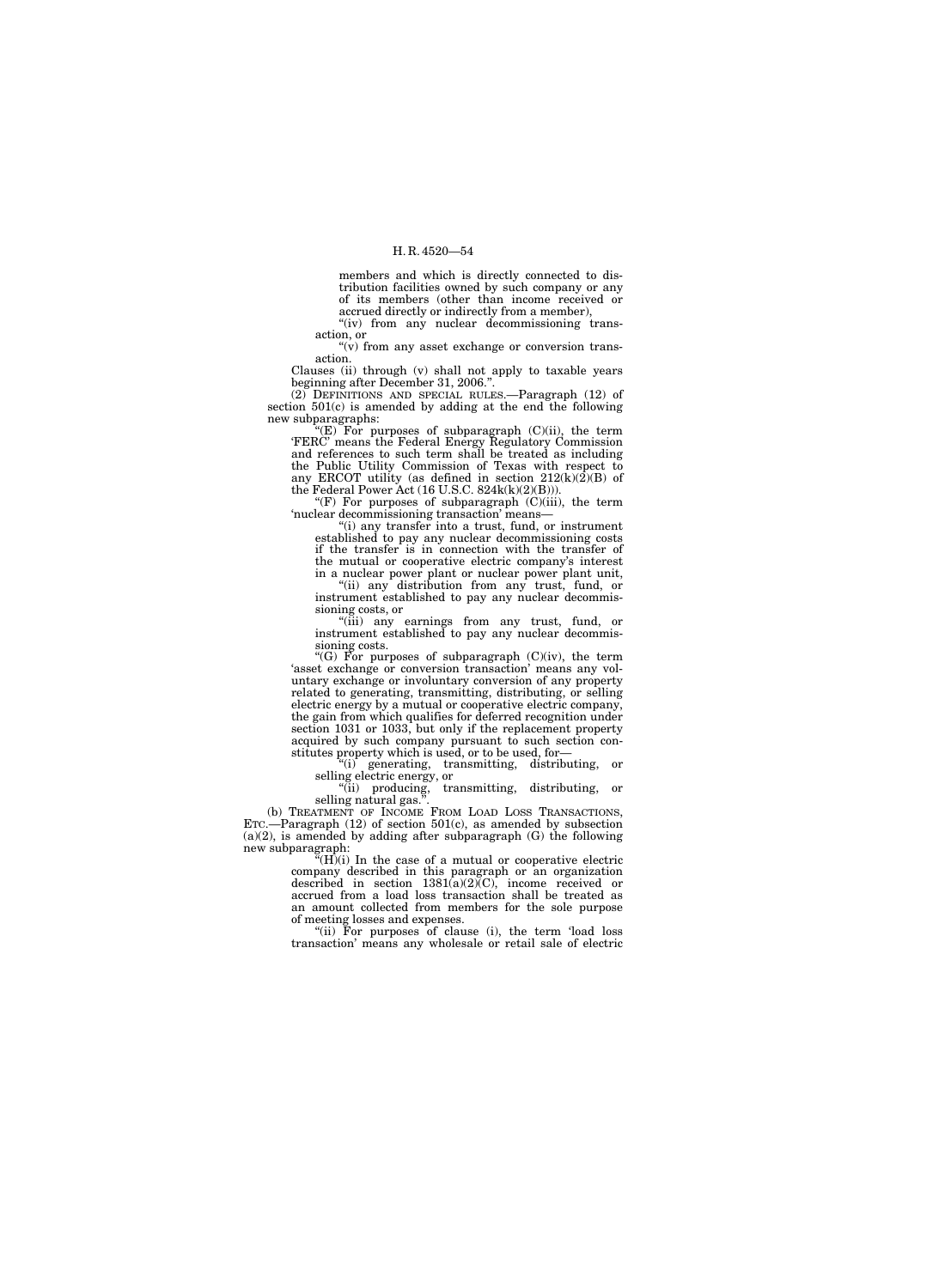energy (other than to members) to the extent that the aggregate sales during the recovery period do not exceed the load loss mitigation sales limit for such period.

"(iii) For purposes of clause (ii), the load loss mitigation sales limit for the recovery period is the sum of the annual load losses for each year of such period.

"(iv) For purposes of clause (iii), a mutual or cooperative electric company's annual load loss for each year of the recovery period is the amount (if any) by which—

''(I) the megawatt hours of electric energy sold during such year to members of such electric company are less than

''(II) the megawatt hours of electric energy sold during the base year to such members.

"(v) For purposes of clause  $(iv)(II)$ , the term 'base year' means

''(I) the calendar year preceding the start-up year, or

''(II) at the election of the mutual or cooperative electric company, the second or third calendar years preceding the start-up year.

"(vi) For purposes of this subparagraph, the recovery period is the 7-year period beginning with the start-up year.

"(vii) For purposes of this subparagraph, the startup year is the first year that the mutual or cooperative electric company offers nondiscriminatory open access or the calendar year which includes the date of the enactment of this subparagraph, if later, at the election of such company.

"(viii) A company shall not fail to be treated as a mutual or cooperative electric company for purposes of this paragraph or as a corporation operating on a cooperative basis for purposes of section  $1\overline{3}81(a)(\overline{2})(C)$  by reason of the treatment under clause (i).

"(ix) For purposes of subparagraph (A), in the case of a mutual or cooperative electric company, income received, or accrued, indirectly from a member shall be treated as an amount collected from members for the sole purpose of meeting losses and expenses.

"(x) This subparagraph shall not apply to taxable years beginning after December 31, 2006.''.

(c) EXCEPTION FROM UNRELATED BUSINESS TAXABLE INCOME.— Subsection (b) of section 512 (relating to modifications) is amended by adding at the end the following new paragraph:

 $F(18)$  TREATMENT OF MUTUAL OR COOPERATIVE ELECTRIC COMPANIES.—In the case of a mutual or cooperative electric company described in section  $501(c)(12)$ , there shall be excluded income which is treated as member income under subparagraph  $(H)$  thereof.".

(d) CROSS REFERENCE.—Section 1381 is amended by adding at the end the following new subsection: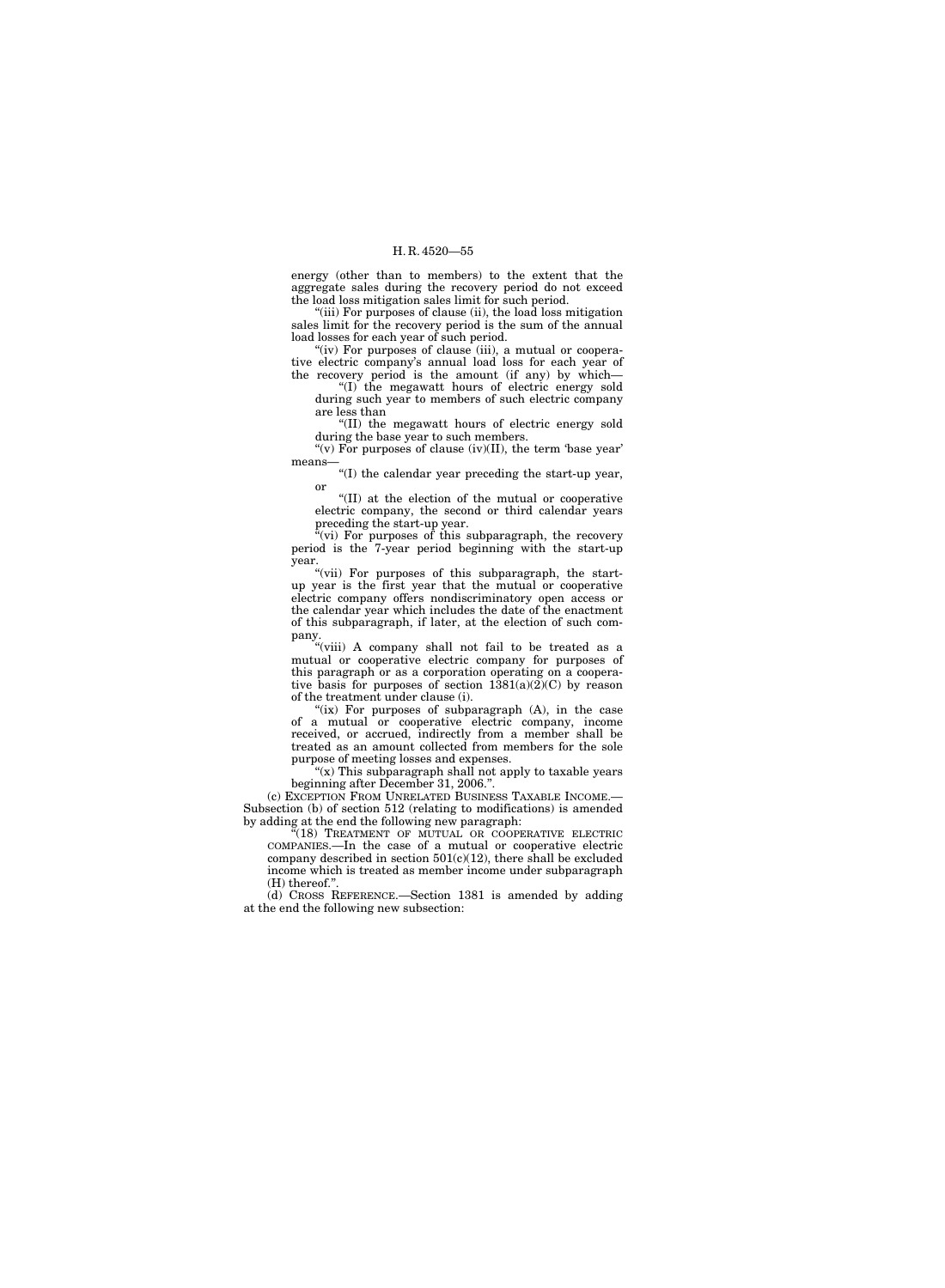#### ''(c) CROSS REFERENCE.—

**''For treatment of income from load loss transactions of organiza**tions described in subsection (a)(2)(C), see section  $501(c)(12)(\text{H}).$ ".

(e) EFFECTIVE DATE.—The amendments made by this section shall apply to taxable years beginning after the date of the enactment of this Act.

#### **SEC. 320. EXCLUSION FOR PAYMENTS TO INDIVIDUALS UNDER NATIONAL HEALTH SERVICE CORPS LOAN REPAYMENT PROGRAM AND CERTAIN STATE LOAN REPAYMENT PRO-GRAMS.**

(a) IN GENERAL.—Section 108(f) (relating to student loans) is amended by adding at the end the following new paragraph:

"(4) PAYMENTS UNDER NATIONAL HEALTH SERVICE CORPS LOAN REPAYMENT PROGRAM AND CERTAIN STATE LOAN REPAY-MENT PROGRAMS.—In the case of an individual, gross income shall not include any amount received under section 338B(g) of the Public Health Service Act or under a State program described in section 338I of such Act.'

(b) TREATMENT FOR PURPOSES OF EMPLOYMENT TAXES.—Each of the following provisions is amended by inserting " $108(f)(4)$ ," after " $74(c)$ ,":

(1) Section 3121(a)(20).

(2) Section 3231(e)(5).

(3) Section 3306(b)(16).  $(4)$  Section 3401(a)(19).

(5) Section 209(a)(17) of the Social Security Act.

(c) EFFECTIVE DATE.—The amendments made by this section

shall apply to amounts received by an individual in taxable years beginning after December 31, 2003.

#### **SEC. 321. MODIFICATION OF SAFE HARBOR RULES FOR TIMBER REITs.**

(a) EXPANSION OF PROHIBITED TRANSACTION SAFE HARBOR.— Section 857(b)(6) (relating to income from prohibited transactions) is amended by redesignating subparagraphs (D) and (E) as subparagraphs (E) and (F), respectively, and by inserting after subparagraph (C) the following new subparagraph:

''(D) CERTAIN SALES NOT TO CONSTITUTE PROHIBITED TRANSACTIONS.—For purposes of this part, the term 'prohibited transaction' does not include a sale of property which is a real estate asset (as defined in section  $856(c)(5)(B)$ ) if—

"(i) the trust held the property for not less than 4 years in connection with the trade or business of producing timber,

"(ii) the aggregate expenditures made by the trust, or a partner of the trust, during the 4-year period preceding the date of sale which—

 $\sqrt{N}(I)$  are includible in the basis of the property (other than timberland acquisition expenditures), and

''(II) are directly related to operation of the property for the production of timber or for the preservation of the property for use as timberland,

do not exceed 30 percent of the net selling price of the property,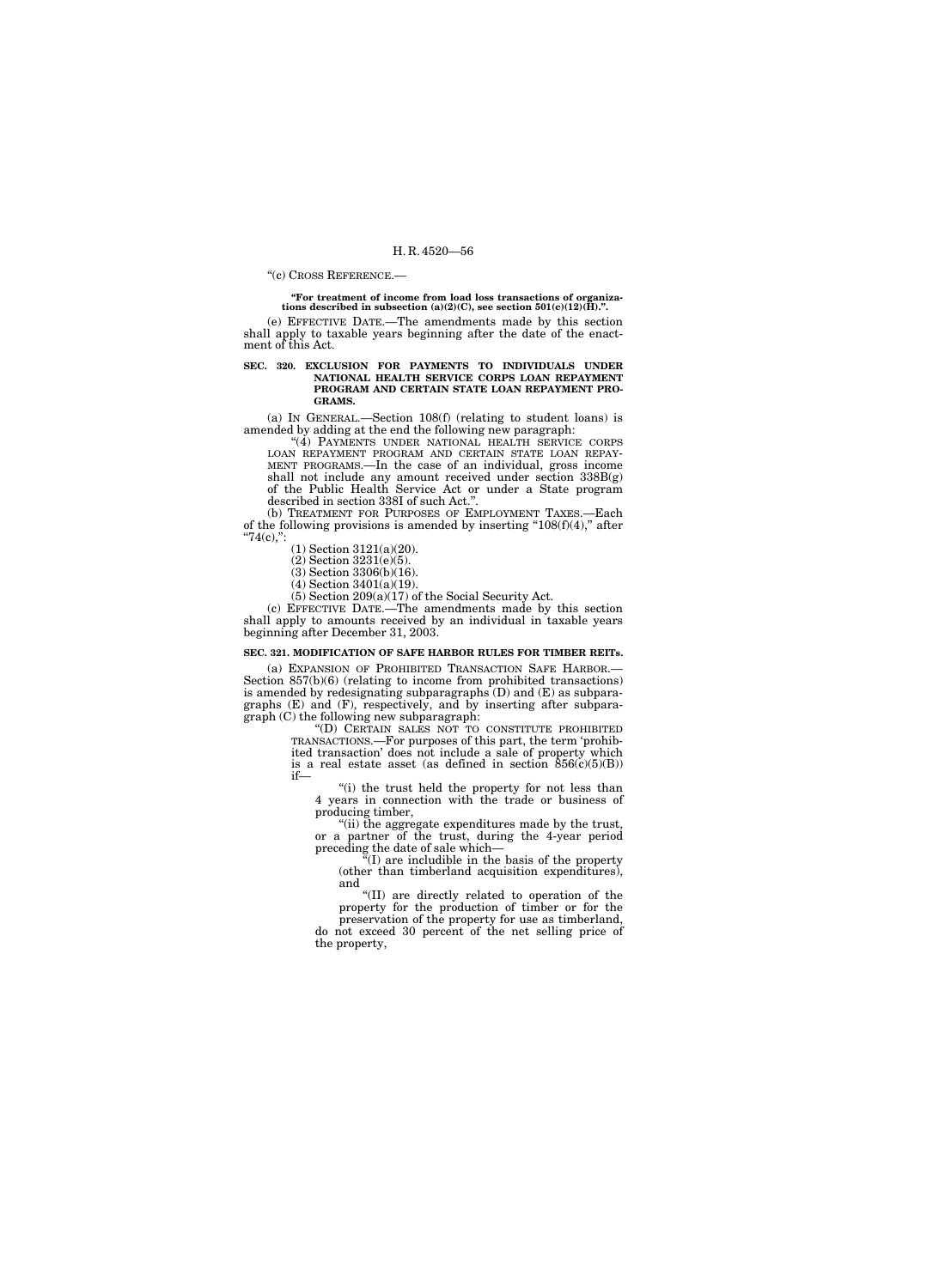''(iii) the aggregate expenditures made by the trust, or a partner of the trust, during the 4-year period preceding the date of sale which—

 $\sqrt{N}(I)$  are includible in the basis of the property (other than timberland acquisition expenditures), and

''(II) are not directly related to operation of the property for the production of timber, or for the preservation of the property for use as timberland,

do not exceed 5 percent of the net selling price of the property,

 $(i\overline{v})(I)$  during the taxable year the trust does not make more than 7 sales of property (other than sales of foreclosure property or sales to which section 1033 applies), or

''(II) the aggregate adjusted bases (as determined for purposes of computing earnings and profits) of property (other than sales of foreclosure property or sales to which section 1033 applies) sold during the taxable year does not exceed 10 percent of the aggregate bases (as so determined) of all of the assets of the trust as of the beginning of the taxable year,

'(v) in the case that the requirement of clause  $(iv)(I)$  is not satisfied, substantially all of the marketing expenditures with respect to the property were made through an independent contractor (as defined in section  $\overline{856}$ (d)(3)) from whom the trust itself does not derive or receive any income, and

"(vi) the sales price of the property sold by the trust is not based in whole or in part on income or profits, including income or profits derived from the sale or operation of such property.''.

(b) EFFECTIVE DATE.—The amendments made by this section shall apply to taxable years beginning after the date of the enactment of this Act.

#### **SEC. 322. EXPENSING OF CERTAIN REFORESTATION EXPENDITURES.**

(a) IN GENERAL.—So much of subsection (b) of section 194 (relating to amortization of reforestation expenditures) as precedes paragraph (2) is amended to read as follows:<br>"(b) TREATMENT AS EXPENSES.—

"(1) ELECTION TO TREAT CERTAIN REFORESTATION EXPENDI-TURES AS EXPENSES.—

''(A) IN GENERAL.—In the case of any qualified timber property with respect to which the taxpayer has made (in accordance with regulations prescribed by the Secretary) an election under this subsection, the taxpayer shall treat reforestation expenditures which are paid or incurred during the taxable year with respect to such property as an expense which is not chargeable to capital account. The reforestation expenditures so treated shall be allowed

"(B) DOLLAR LIMITATION.—The aggregate amount of reforestation expenditures which may be taken into account under subparagraph (A) with respect to each qualified timber property for any taxable year shall not exceed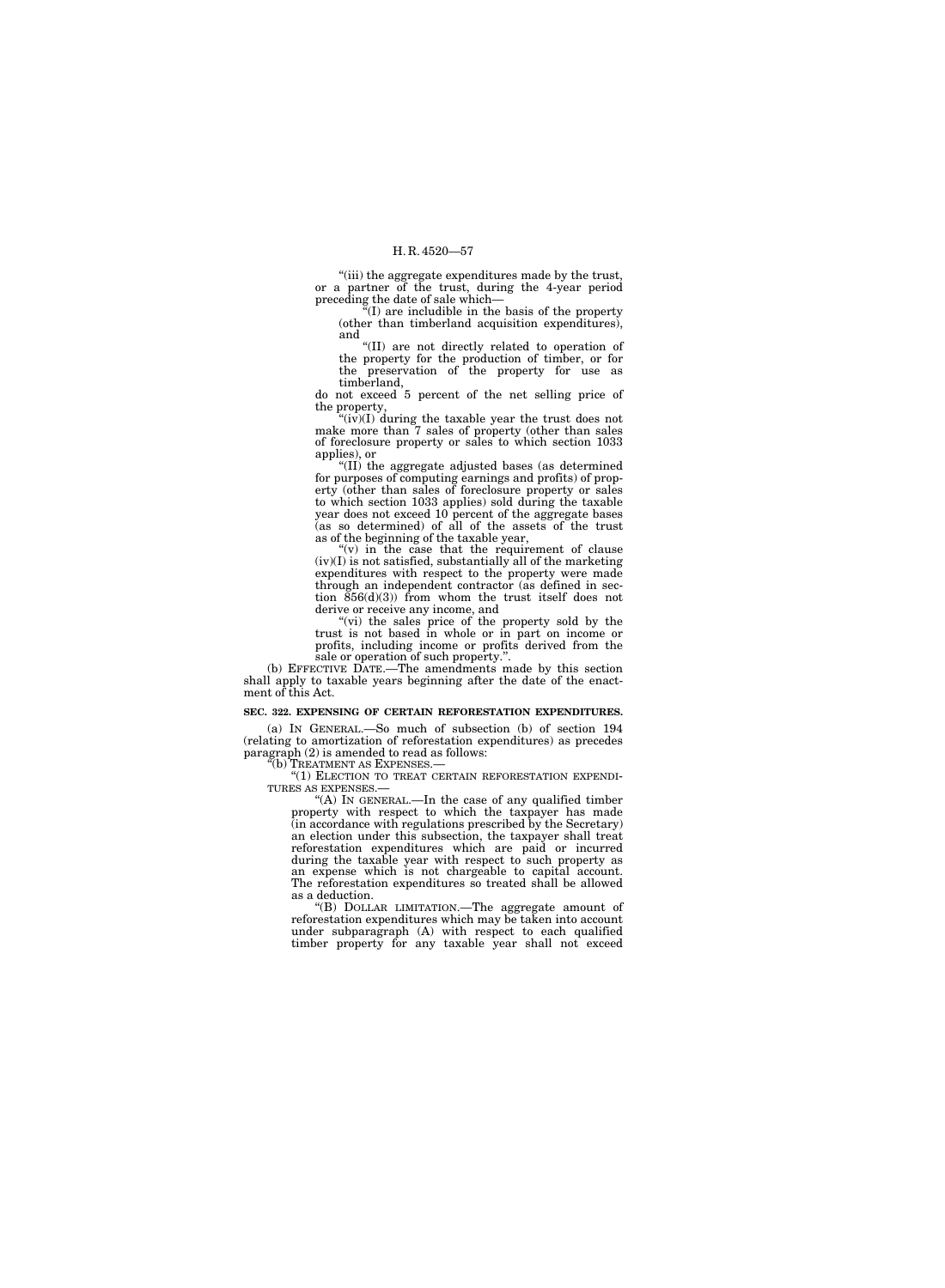\$10,000 (\$5,000 in the case of a separate return by a married individual (as defined in section 7703)).''.

(b) NET AMORTIZABLE BASIS.—Section 194(c)(2) (defining amortizable basis) is amended by inserting ''which have not been taken into account under subsection (b)" after "expenditures".

(c) CONFORMING AMENDMENTS.—

(1) Section 194(b) is amended by striking paragraphs (3) and (4).

 $(2)$  Section 194 $(b)(2)$  is amended by striking "paragraph (1)" both places it appears and inserting "paragraph  $(I)(B)$ ".

(3) Section 194(c) is amended by striking paragraph (4) and inserting the following new paragraphs: "(4) TREATMENT OF TRUSTS AND ESTATES.

''(A) IN GENERAL.—Except as provided in subparagraph (B), this section shall not apply to trusts and estates.

''(B) AMORTIZATION DEDUCTION ALLOWED TO ESTATES.— The benefit of the deduction for amortization provided by subsection (a) shall be allowed to estates in the same manner as in the case of an individual. The allowable deduction shall be apportioned between the income beneficiary and the fiduciary under regulations prescribed by the Secretary. Any amount so apportioned to a beneficiary shall be taken into account for purposes of determining the amount allowable as a deduction under subsection (a) to such beneficiary.

''(5) APPLICATION WITH OTHER DEDUCTIONS.—No deduction shall be allowed under any other provision of this chapter with respect to any expenditure with respect to which a deduction is allowed or allowable under this section to the taxpayer.''.

(4) The heading for section 194 is amended by striking ''**AMORTIZATION**'' and inserting ''**TREATMENT**''.

(5) The item relating to section 194 in the table of sections for part VI of subchapter B of chapter 1 is amended by striking "Amortization" and inserting "Treatment".

(d) REPEAL OF REFORESTATION CREDIT.—

(1) IN GENERAL.—Section 46 (relating to amount of credit) is amended—

 $(A)$  by adding "and" at the end of paragraph  $(1)$ ,

(B) by striking ", and" at the end of paragraph (2)

and inserting a period, and

(C) by striking paragraph (3). (2) CONFORMING AMENDMENTS.—

(A) Section 48 is amended—

(i) by striking subsection (b),

(ii) by striking ''this subsection'' in paragraph (5)

of subsection (a) and inserting "subsection (a)", and (iii) by redesignating such paragraph (5) as subsection (b).

(B) The heading for section 48 is amended by striking ''**; REFORESTATION CREDIT**''.

(C) The item relating to section 48 in the table of sections for subpart E of part IV of subchapter A of chapter 1 is amended by striking '', reforestation credit''.

(D) Section  $50(c)(3)$  is amended by striking "or reforestation credit''.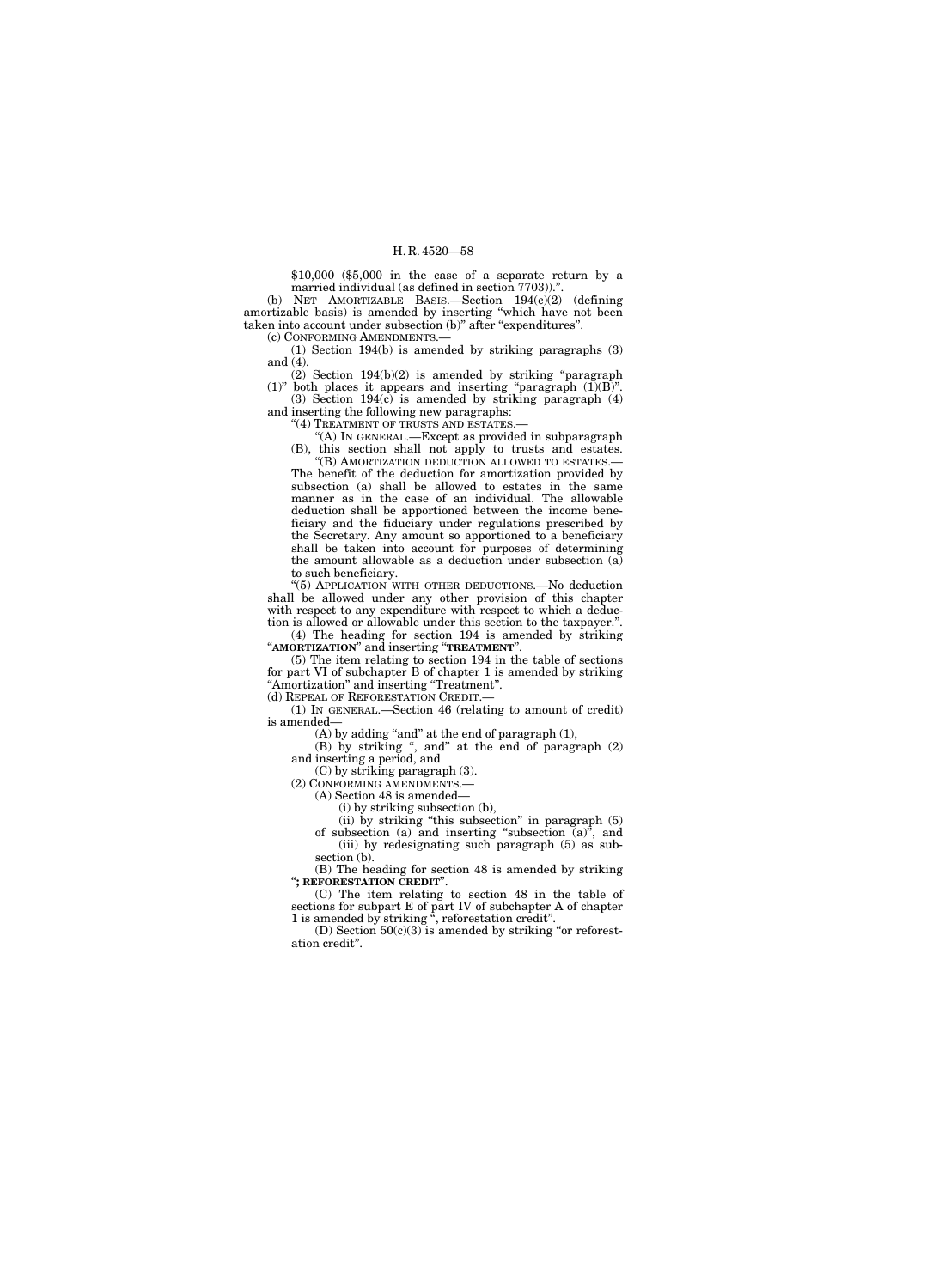(e) EFFECTIVE DATE.—The amendments made by this section shall apply with respect to expenditures paid or incurred after the date of the enactment of this Act.

# **Subtitle C—Incentives for Small Manufacturers**

#### **SEC. 331. NET INCOME FROM PUBLICLY TRADED PARTNERSHIPS TREATED AS QUALIFYING INCOME OF REGULATED INVESTMENT COMPANIES.**

(a) IN GENERAL.—Paragraph (2) of section 851(b) (defining regulated investment company) is amended to read as follows:

" $(2)$  at least  $90$  percent of its gross income is derived from—

> ''(A) dividends, interest, payments with respect to securities loans (as defined in section  $512(a)(5)$ ), and gains from the sale or other disposition of stock or securities (as defined in section  $2(a)(36)$  of the Investment Company Act of 1940, as amended) or foreign currencies, or other income (including but not limited to gains from options, futures or forward contracts) derived with respect to its business of investing in such stock, securities, or currencies, and

> ''(B) net income derived from an interest in a qualified publicly traded partnership (as defined in subsection (h)); and''.

(b) SOURCE FLOW-THROUGH RULE NOT TO APPLY.—The last sentence of section 851(b) is amended by inserting ''(other than a qualified publicly traded partnership as defined in subsection (h))'' after ''derived from a partnership''.

(c) LIMITATION ON OWNERSHIP.—Subsection (c) of section 851 is amended by redesignating paragraph (5) as paragraph (6) and inserting after paragraph (4) the following new paragraph:

 $(5)$  The term 'outstanding voting securities of such issuer' shall include the equity securities of a qualified publicly traded partnership (as defined in subsection (h)).".

(d) DEFINITION OF QUALIFIED PUBLICLY TRADED PARTNER-SHIP.—Section 851 is amended by adding at the end the following new subsection:

'(h) QUALIFIED PUBLICLY TRADED PARTNERSHIP.—For purposes of this section, the term 'qualified publicly traded partnership' means a publicly traded partnership described in section 7704(b) other than a partnership which would satisfy the gross income requirements of section  $7704(c)(2)$  if qualifying income included only income described in subsection  $(b)(2)(A)$ .".<br>
(e) DEFINITION OF QUALIFYING INCOME.—Section 7704(d)(4) is

amended by striking "section  $851(b)(2)$ " and inserting "section  $851(b)(2)(A)^"$ .

(f) LIMITATION ON COMPOSITION OF ASSETS.—Subparagraph (B) of section  $851(b)(3)$  is amended to read as follows:

"(B) not more than 25 percent of the value of its total assets is invested in—<br>"(i) the securities (other than Government securi-

ties or the securities of other regulated investment companies) of any one issuer,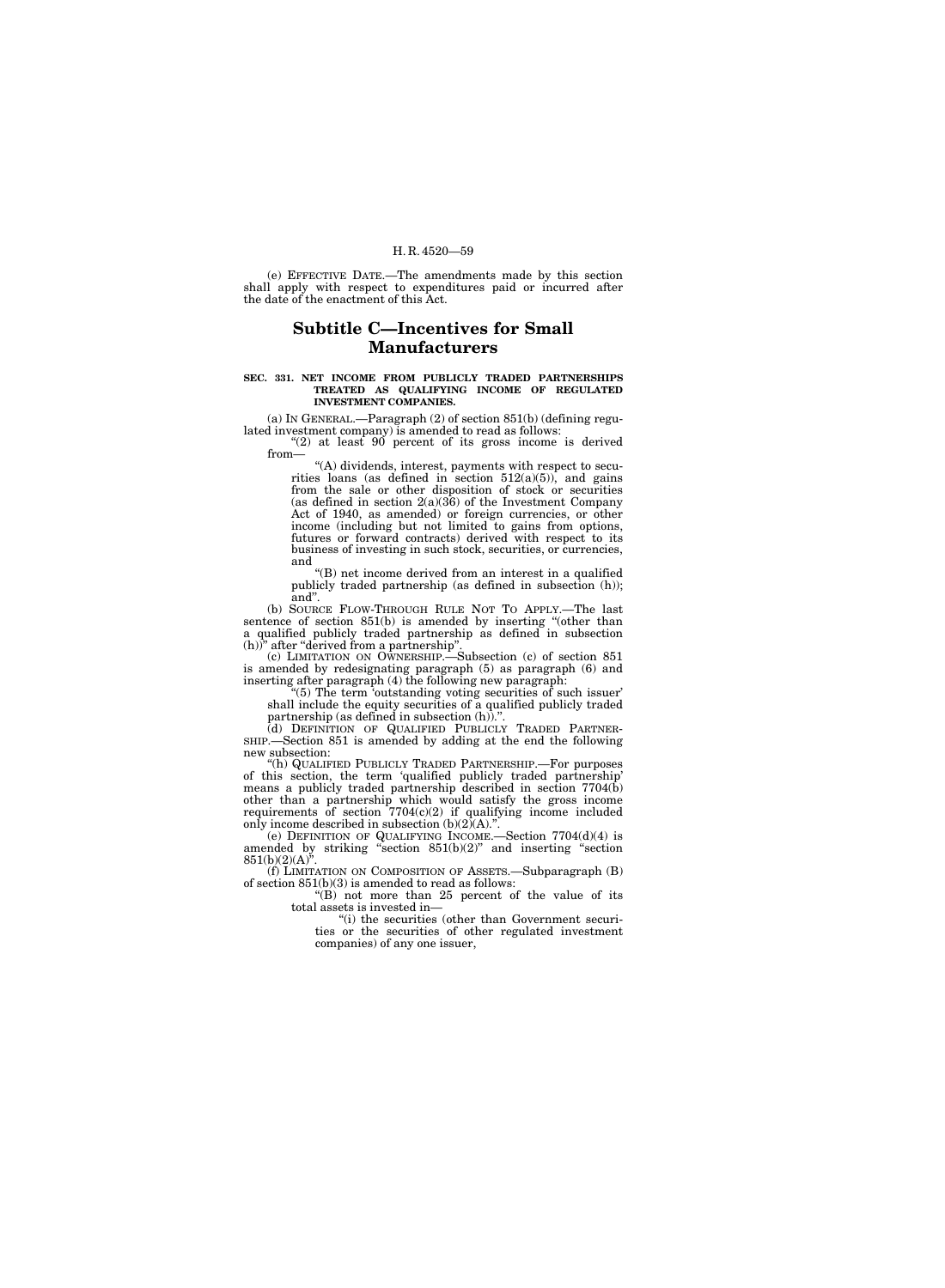"(ii) the securities (other than the securities of other regulated investment companies) of two or more issuers which the taxpayer controls and which are determined, under regulations prescribed by the Secretary, to be engaged in the same or similar trades or businesses or related trades or businesses, or

''(iii) the securities of one or more qualified publicly traded partnerships (as defined in subsection (h)).''. (g) APPLICATION OF SPECIAL PASSIVE ACTIVITY RULE TO REGU-LATED INVESTMENT COMPANIES.—Subsection (k) of section 469 (relating to separate application of section in case of publicly traded partnerships) is amended by adding at the end the following new paragraph:

"(4) APPLICATION TO REGULATED INVESTMENT COMPANIES.-For purposes of this section, a regulated investment company (as defined in section 851) holding an interest in a qualified publicly traded partnership (as defined in section 851(h)) shall be treated as a taxpayer described in subsection (a)(2) with respect to items attributable to such interest.''.

(h) EFFECTIVE DATE.—The amendments made by this section shall apply to taxable years beginning after the date of the enactment of this Act.

#### **SEC. 332. SIMPLIFICATION OF EXCISE TAX IMPOSED ON BOWS AND ARROWS.**

(a) BOWS.—Paragraph (1) of section 4161(b) (relating to bows) is amended to read as follows:

" $(1)$  Bows.— "(A) IN GENERAL.—There is hereby imposed on the sale by the manufacturer, producer, or importer of any bow which has a peak draw weight of 30 pounds or more, a tax equal to 11 percent of the price for which so sold. ''(B) ARCHERY EQUIPMENT.—There is hereby imposed

on the sale by the manufacturer, producer, or importer— "(i) of any part or accessory suitable for inclusion in or attachment to a bow described in subparagraph

(A), and

"(ii) of any quiver or broadhead suitable for use with an arrow described in paragraph (2),

a tax equal to 11 percent of the price for which so sold.''. (b) ARROWS.—Subsection (b) of section 4161 (relating to bows and arrows, etc.) is amended by redesignating paragraph (3) as paragraph (4) and inserting after paragraph (2) the following: ''(3) ARROWS.—

''(A) IN GENERAL.—There is hereby imposed on the sale by the manufacturer, producer, or importer of any arrow, a tax equal to 12 percent of the price for which so sold.

''(B) EXCEPTION.—In the case of any arrow of which the shaft or any other component has been previously taxed under paragraph (1) or  $(2)$ —<br>"(i) section 6416(b)(3) shall not apply, and

"(ii) the tax imposed by subparagraph (A) shall

be an amount equal to the excess (if any) of—<br>"(I) the amount of tax imposed by this paragraph (determined without regard to this subparagraph), over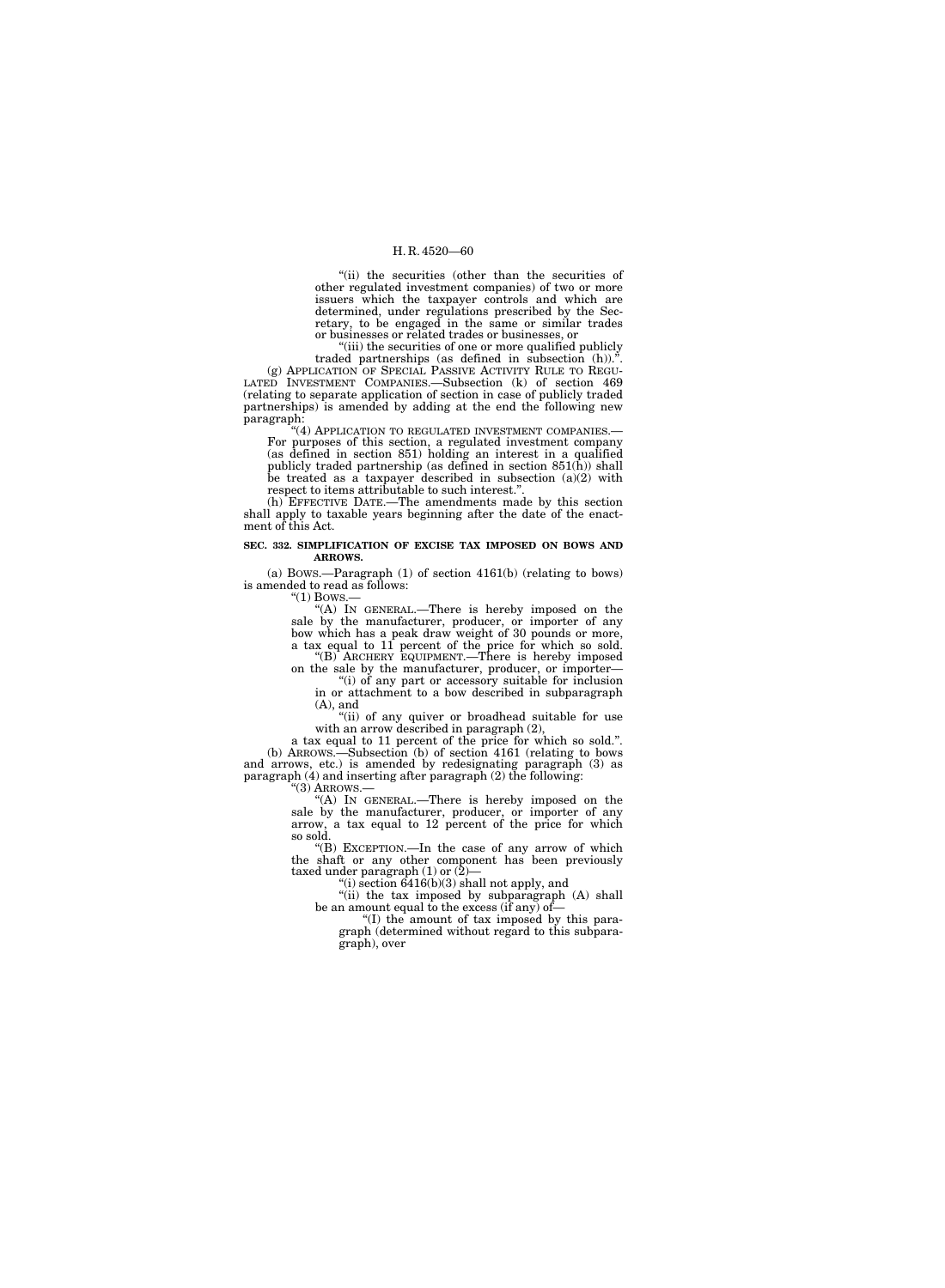''(II) the amount of tax paid with respect to the tax imposed under paragraph  $(1)$  or  $(2)$  on such shaft or component.

 $C$ ) ARROW.—For purposes of this paragraph, the term 'arrow' means any shaft described in paragraph (2) to which

additional components are attached.' (c) CONFORMING AMENDMENTS.—Section 4161(b)(2) is

amended— (1) by inserting ''(other than broadheads)'' after ''point'',

and (2) by striking ''ARROWS.—'' in the heading and inserting

''ARROW COMPONENTS.—''. (d) EFFECTIVE DATE.—The amendments made by this section shall apply to articles sold by the manufacturer, producer, or importer after the date which is 30 days after the date of the enactment of this Act.

# **SEC. 333. REDUCTION OF EXCISE TAX ON FISHING TACKLE BOXES.**

(a) IN GENERAL.—Subsection (a) of section 4161 (relating to sport fishing equipment) is amended by redesignating paragraph (3) as paragraph (4) and by inserting after paragraph (2) the following new paragraph:

''(3) 3 PERCENT RATE OF TAX FOR TACKLE BOXES.—In the case of fishing tackle boxes, paragraph (1) shall be applied by substituting '3 percent' for '10 percent'.''.

(b) EFFECTIVE DATE.—The amendments made this section shall apply to articles sold by the manufacturer, producer, or importer after December 31, 2004.

# **SEC. 334. SONAR DEVICES SUITABLE FOR FINDING FISH.**

(a) NOT TREATED AS SPORT FISHING EQUIPMENT.—Subsection (a) of section 4162 (relating to sport fishing equipment defined) is amended by inserting "and" at the end of paragraph (8), by striking ", and" at the end of paragraph (9) and inserting a period, and by striking paragraph (10).

(b) CONFORMING AMENDMENT.—Section 4162 is amended by striking subsection (b) and by redesignating subsection (c) as subsection (b).

(c) EFFECTIVE DATE.—The amendments made this section shall apply to articles sold by the manufacturer, producer, or importer after December 31, 2004.

#### **SEC. 335. CHARITABLE CONTRIBUTION DEDUCTION FOR CERTAIN EXPENSES INCURRED IN SUPPORT OF NATIVE ALASKAN SUBSISTENCE WHALING.**

(a) IN GENERAL.—Section 170 (relating to charitable, etc., contributions and gifts), as amended by this Act, is amended by redesignating subsection (n) as subsection (o) and by inserting after subsection (m) the following new subsection:

"(n) EXPENSES PAID BY CERTAIN WHALING CAPTAINS IN SUPPORT OF NATIVE ALASKAN SUBSISTENCE WHALING.

''(1) IN GENERAL.—In the case of an individual who is recognized by the Alaska Eskimo Whaling Commission as a whaling captain charged with the responsibility of maintaining and carrying out sanctioned whaling activities and who engages in such activities during the taxable year, the amount described in paragraph (2) (to the extent such amount does not exceed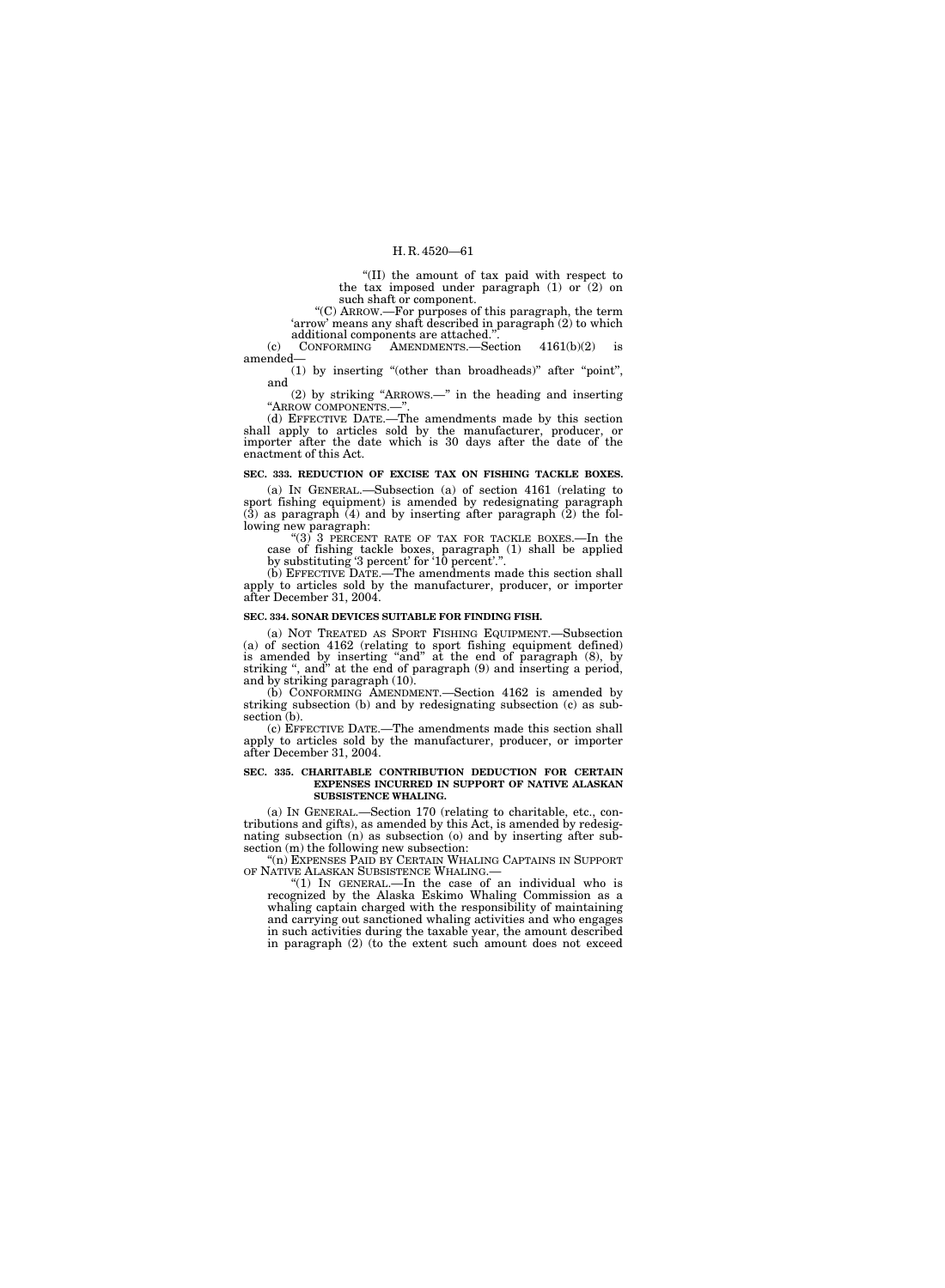\$10,000 for the taxable year) shall be treated for purposes of this section as a charitable contribution.

''(2) AMOUNT DESCRIBED.—

''(A) IN GENERAL.—The amount described in this paragraph is the aggregate of the reasonable and necessary whaling expenses paid by the taxpayer during the taxable year in carrying out sanctioned whaling activities.

''(B) WHALING EXPENSES.—For purposes of subparagraph (A), the term 'whaling expenses' includes expenses for—

''(i) the acquisition and maintenance of whaling boats, weapons, and gear used in sanctioned whaling activities,

"(ii) the supplying of food for the crew and other provisions for carrying out such activities, and

''(iii) storage and distribution of the catch from such activities.

''(3) SANCTIONED WHALING ACTIVITIES.—For purposes of this subsection, the term 'sanctioned whaling activities' means subsistence bowhead whale hunting activities conducted pursuant to the management plan of the Alaska Eskimo Whaling Commission.

"(4) SUBSTANTIATION OF EXPENSES.-The Secretary shall issue guidance requiring that the taxpayer substantiate the whaling expenses for which a deduction is claimed under this subsection, including by maintaining appropriate written records with respect to the time, place, date, amount, and nature of the expense, as well as the taxpayer's eligibility for such deduction, and that (to the extent provided by the Secretary) such substantiation be provided as part of the taxpayer's return of tax.''.

(b) EFFECTIVE DATE.—The amendments made by subsection (a) shall apply to contributions made after December 31, 2004.

#### **SEC. 336. MODIFICATION OF DEPRECIATION ALLOWANCE FOR AIR-CRAFT.**

(a) AIRCRAFT TREATED AS QUALIFIED PROPERTY.— (1) IN GENERAL.—Paragraph (2) of section 168(k) is amended by redesignating subparagraphs (C) through (F) as subparagraphs (D) through (G), respectively, and by inserting after subparagraph (B) the following new subparagraph:<br>"(C) CERTAIN AIRCRAFT.—The term 'qualified property'

includes property—

 $\hat{f}^{(i)}$  which meets the requirements of clauses (ii) and (iii) of subparagraph (A),

"(ii) which is an aircraft which is not a transportation property (as defined in subparagraph (B)(iii)) other than for agricultural or firefighting purposes, ''(iii) which is purchased and on which such pur-

chaser, at the time of the contract for purchase, has made a nonrefundable deposit of the lesser of—<br>"(I) 10 percent of the cost, or<br>"(II) \$100,000, and

"(iv) which has—<br>"(I) an estimated production period exceeding 4 months, and

 $\text{``(II)}$  a cost exceeding \$200,000.".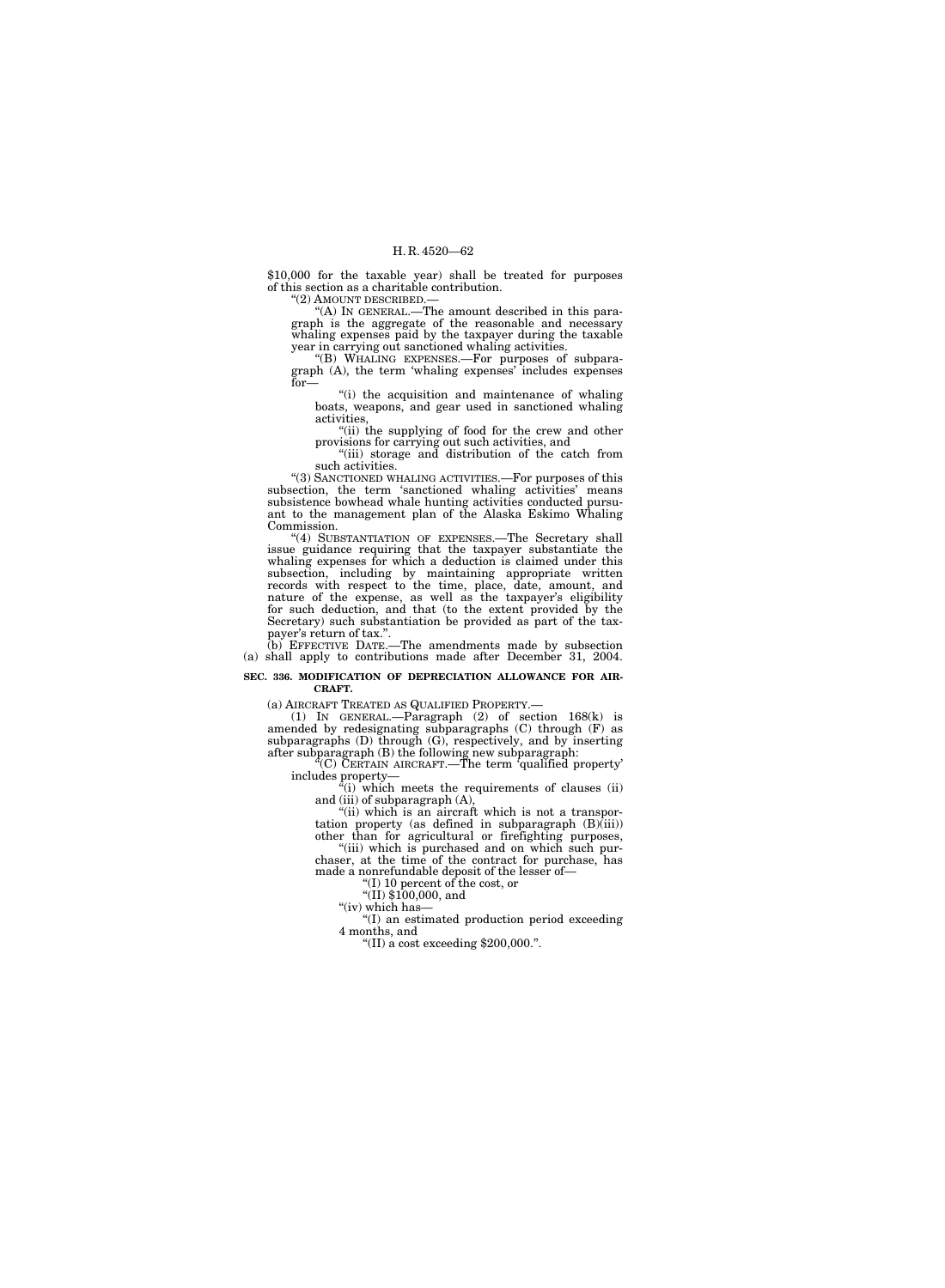(2) PLACED IN SERVICE DATE.—Clause (iv) of section  $168(k)(2)(A)$  is amended by striking "subparagraph (B)" and inserting "subparagraphs  $(B)$  and  $(C)$ ". (b) CONFORMING AMENDMENTS.—

(1) Section 168(k)(2)(B) is amended by adding at the end the following new clause:

''(iv) APPLICATION OF SUBPARAGRAPH.—This subparagraph shall not apply to any property which is described in subparagraph  $(C)$ .

(2) Section  $168(k)(4)(\overrightarrow{A})(i)$  is amended by striking "paragraph  $(2)(C)$ " and inserting "paragraph  $(2)(D)$ ".

(3) Section  $168(k)(4)(B)$ (iii) is amended by inserting "and paragraph  $(2)(C)$ " after "of this paragraph)".

 $(4)$  Section 168 $(k)(4)(C)$  is amended by striking "subparagraphs  $(B)$  and  $(D)$ " and inserting "subparagraphs  $(B)$ ,  $(C)$ , and  $(E)$ ".

 $(5)$  Section  $168(k)(4)(D)$  is amended by striking "Paragraph  $(2)(E)$ " and inserting "Paragraph  $(2)(F)$ ".

(c) EFFECTIVE DATE.—The amendments made by this section shall take effect as if included in the amendments made by section 101 of the Job Creation and Worker Assistance Act of 2002.

#### **SEC. 337. MODIFICATION OF PLACED IN SERVICE RULE FOR BONUS DEPRECIATION PROPERTY.**

(a) IN GENERAL.—Subclause (II) of section  $168(k)(2)(E)(iii)$ (relating to syndication), as amended by the Working Families Tax Relief Act of 2004 and as redesignated by this Act, is amended by inserting before the comma at the end the following: ''(or, in the case of multiple units of property subject to the same lease, within 3 months after the date the final unit is placed in service, so long as the period between the time the first unit is placed in service and the time the last unit is placed in service does not exceed 12 months)''.

(b) EFFECTIVE DATE.—The amendment made by this section shall apply to property sold after June 4, 2004.

#### **SEC. 338. EXPENSING OF CAPITAL COSTS INCURRED IN COMPLYING WITH ENVIRONMENTAL PROTECTION AGENCY SULFUR REGULATIONS.**

(a) IN GENERAL.—Part VI of subchapter B of chapter 1 (relating to itemized deductions for individuals and corporations) is amended by inserting after section 179A the following new section:

#### **''SEC. 179B. DEDUCTION FOR CAPITAL COSTS INCURRED IN COM-PLYING WITH ENVIRONMENTAL PROTECTION AGENCY SULFUR REGULATIONS.**

''(a) ALLOWANCE OF DEDUCTION.—In the case of a small business refiner (as defined in section  $45H(c)(1)$ ) which elects the application of this section, there shall be allowed as a deduction an amount equal to 75 percent of qualified capital costs (as defined in section  $45H(c)(2)$ ) which are paid or incurred by the taxpayer during the taxable year.

"(b) REDUCED PERCENTAGE.—In the case of a small business refiner with average daily domestic refinery runs for the 1-year period ending on December 31, 2002, in excess of 155,000 barrels, the number of percentage points described in subsection (a) shall be reduced (not below zero) by the product of such number (before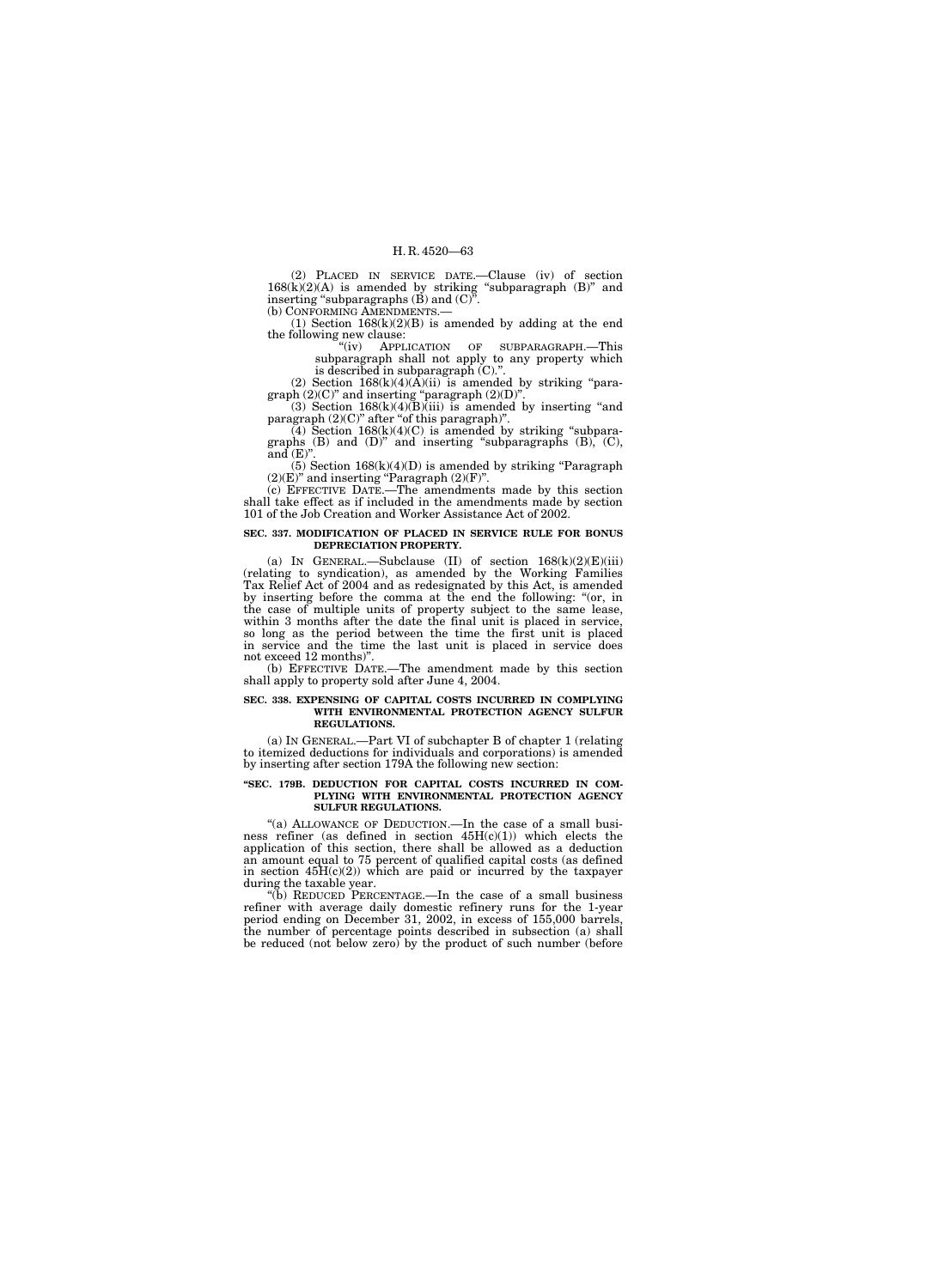the application of this subsection) and the ratio of such excess to  $50,000$  barrels.

''(c) BASIS REDUCTION.— ''(1) IN GENERAL.—For purposes of this title, the basis of any property shall be reduced by the portion of the cost of such property taken into account under subsection (a).

 $\sqrt{2}$ ) ORDINARY INCOME RECAPTURE.—For purposes of section 1245, the amount of the deduction allowable under subsection (a) with respect to any property which is of a character subject to the allowance for depreciation shall be treated as a deduction allowed for depreciation under section 167.''.

''(d) COORDINATION WITH OTHER PROVISIONS.—Section 280B shall not apply to amounts which are treated as expenses under this section.''.

(b) CONFORMING AMENDMENTS.—

(1) Section  $263(a)(1)$ , as amended by this Act, is amended by striking "or" at the end of subparagraph (G), by striking the period at the end of subparagraph  $(H)$  and inserting or", and by adding at the end the following new subparagraph:

"(I) expenditures for which a deduction is allowed<br>under section 179B.".

 $(2)$  Section 263A(c)(3) is amended by inserting "179B," after "section".

(3) Section  $312(k)(3)(B)$  is amended by striking "or 179A" each place it appears in the heading and text and inserting "179A, or 179B".

(4) Section  $1016(a)$  is amended by striking "and" at the end of paragraph (28), by striking the period at the end of paragraph (29) and inserting ", and", and by inserting after paragraph (29) the following new paragraph:

 $\sqrt{4}$ (30) to the extent provided in section 179B(c).".

(5) Paragraphs  $(2)(C)$  and  $(3)(C)$  of section 1245(a) are each amended by inserting "179B," after "179A,".

(6) The table of sections for part VI of subchapter B of chapter 1, as amended by this Act, is amended by inserting after the item relating to section 179A the following new item:

''Sec. 179B. Deduction for capital costs incurred in complying with Environmental Protection Agency sulfur regulations.''.

(c) EFFECTIVE DATE.—The amendment made by this section shall apply to expenses paid or incurred after December 31, 2002, in taxable years ending after such date.

#### **SEC. 339. CREDIT FOR PRODUCTION OF LOW SULFUR DIESEL FUEL.**

(a) IN GENERAL.—Subpart D of part IV of subchapter A of chapter 1 (relating to business-related credits), as amended by this Act, is amended by inserting after section 45G the following new section:

#### **''SEC. 45H. CREDIT FOR PRODUCTION OF LOW SULFUR DIESEL FUEL.**

"(a) IN GENERAL.—For purposes of section 38, the amount of the low sulfur diesel fuel production credit determined under this section with respect to any facility of a small business refiner is an amount equal to 5 cents for each gallon of low sulfur diesel fuel produced during the taxable year by such small business refiner at such facility.

''(b) MAXIMUM CREDIT.—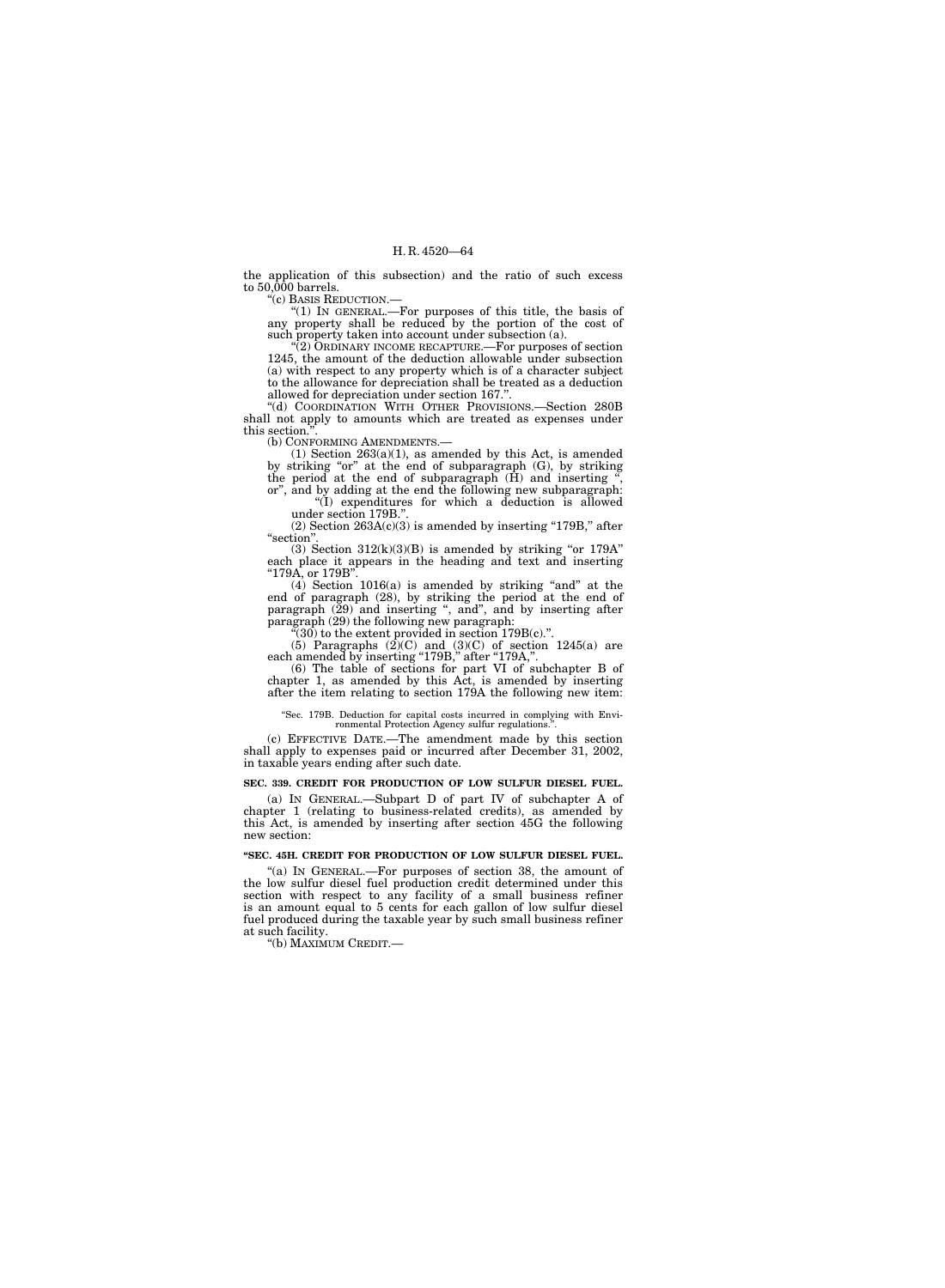''(1) IN GENERAL.—The aggregate credit determined under subsection (a) for any taxable year with respect to any facility shall not exceed—

''(A) 25 percent of the qualified capital costs incurred by the small business refiner with respect to such facility, reduced by

''(B) the aggregate credits determined under this section for all prior taxable years with respect to such facility. ''(2) REDUCED PERCENTAGE.—In the case of a small business refiner with average daily domestic refinery runs for the 1 year period ending on December 31, 2002, in excess of 155,000 barrels, the number of percentage points described in paragraph (1) shall be reduced (not below zero) by the product of such number (before the application of this paragraph) and the ratio of such excess to 50,000 barrels.

''(c) DEFINITIONS AND SPECIAL RULE.—For purposes of this section—

''(1) SMALL BUSINESS REFINER.—The term 'small business refiner' means, with respect to any taxable year, a refiner

 $f(A)$  with respect to which not more than 1,500 individuals are engaged in the refinery operations of the business on any day during such taxable year, and

''(B) the average daily domestic refinery run or average retained production of which for all facilities of the taxpayer for the 1-year period ending on December 31, 2002, did not exceed 205,000 barrels.

''(2) QUALIFIED CAPITAL COSTS.—The term 'qualified capital costs' means, with respect to any facility, those costs paid or incurred during the applicable period for compliance with the applicable EPA regulations with respect to such facility, including expenditures for the construction of new process operation units or the dismantling and reconstruction of existing process units to be used in the production of low sulfur diesel fuel, associated adjacent or offsite equipment (including tankage, catalyst, and power supply), engineering, construction period interest, and sitework.

''(3) APPLICABLE EPA REGULATIONS.—The term 'applicable EPA regulations' means the Highway Diesel Fuel Sulfur Control Requirements of the Environmental Protection Agency. trol Requirements of the Environmental Protection Agency. ''(4) APPLICABLE PERIOD.—The term 'applicable period'

means, with respect to any facility, the period beginning on January 1, 2003, and ending on the earlier of the date which is 1 year after the date on which the taxpayer must comply with the applicable EPA regulations with respect to such facility or December 31, 2009.

 $(5)$  LOW SULFUR DIESEL FUEL.—The term 'low sulfur diesel fuel' means diesel fuel with a sulfur content of 15 parts per million or less.

''(d) REDUCTION IN BASIS.—For purposes of this subtitle, if a credit is determined under this section for any expenditure with respect to any property, the increase in basis of such property which would (but for this subsection) result from such expenditure

shall be reduced by the amount of the credit so determined.<br>
"(e) SPECIAL RULE FOR DETERMINATION OF REFINERY RUNS.—<br>
For purposes this section and section 179B(b), in the calculation of average daily domestic refinery run or retained production, only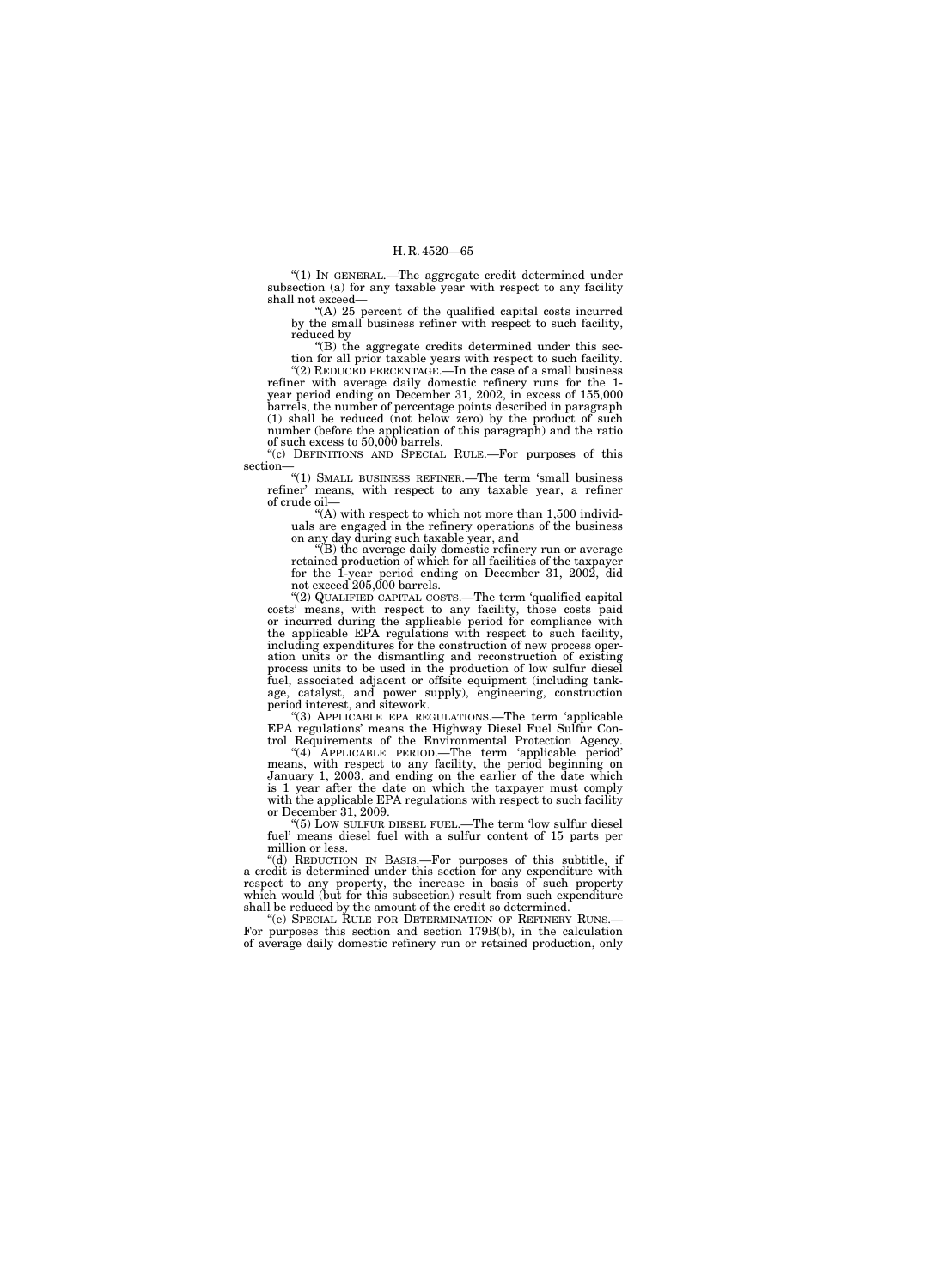refineries which on April 1, 2003, were refineries of the refiner or a related person (within the meaning of section  $613A(d)(3)$ ), shall be taken into account.

''(f) CERTIFICATION.—

''(1) REQUIRED.—No credit shall be allowed unless, not later than the date which is 30 months after the first day of the first taxable year in which the low sulfur diesel fuel production credit is determined with respect to a facility, the small business refiner obtains certification from the Secretary, after consultation with the Administrator of the Environmental Protection Agency, that the taxpayer's qualified capital costs with respect to such facility will result in compliance with the applicable EPA regulations.

''(2) CONTENTS OF APPLICATION.—An application for certification shall include relevant information regarding unit capacities and operating characteristics sufficient for the Secretary, after consultation with the Administrator of the Environmental Protection Agency, to determine that such qualified capital costs are necessary for compliance with the applicable EPA regulations.

''(3) REVIEW PERIOD.—Any application shall be reviewed and notice of certification, if applicable, shall be made within 60 days of receipt of such application. In the event the Secretary does not notify the taxpayer of the results of such certification within such period, the taxpayer may presume the certification to be issued until so notified.

"(4) STATUTE OF LIMITATIONS.—With respect to the credit allowed under this section—

"(A) the statutory period for the assessment of any deficiency attributable to such credit shall not expire before the end of the 3-year period ending on the date that the review period described in paragraph (3) ends with respect to the taxpayer, and

''(B) such deficiency may be assessed before the expiration of such 3-year period notwithstanding the provisions of any other law or rule of law which would otherwise prevent such assessment.

''(g) COOPERATIVE ORGANIZATIONS.— ''(1) APPORTIONMENT OF CREDIT.—

''(A) IN GENERAL.—In the case of a cooperative organization described in section 1381(a), any portion of the credit determined under subsection (a) for the taxable year may, at the election of the organization, be apportioned among patrons eligible to share in patronage dividends on the basis of the quantity or value of business done

with or for such patrons for the taxable year.<br>"(B) FORM AND EFFECT OF ELECTION.—An election under subparagraph (A) for any taxable year shall be made on a timely filed return for such year. Such election, once made, shall be irrevocable for such taxable year.

''(2) TREATMENT OF ORGANIZATIONS AND PATRONS.— ''(A) ORGANIZATIONS.—The amount of the credit not

apportioned to patrons pursuant to paragraph (1) shall be included in the amount determined under subsection (a) for the taxable year of the organization. ''(B) PATRONS.—The amount of the credit apportioned

to patrons pursuant to paragraph (1) shall be included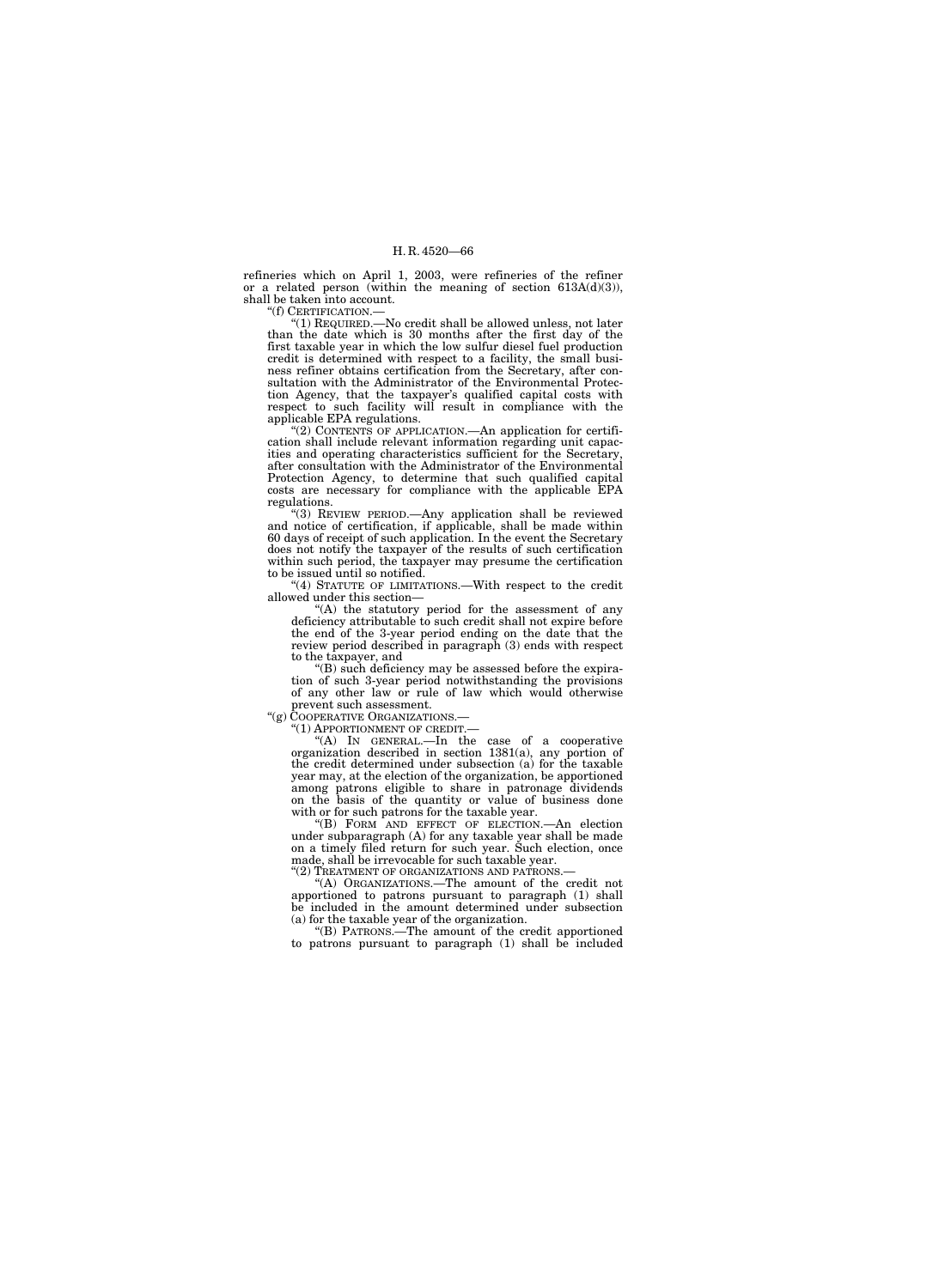in the amount determined under subsection (a) for the first taxable year of each patron ending on or after the last day of the payment period (as defined in section 1382(d)) for the taxable year of the organization or, if earlier, for the taxable year of each patron ending on or after the date on which the patron receives notice from the cooperative of the apportionment.

''(3) SPECIAL RULE.—If the amount of a credit which has been apportioned to any patron under this subsection is decreased for any reason—

"(A) such amount shall not increase the tax imposed on such patron, and

 $\mathrm{``(B)}$  the tax imposed by this chapter on such organization shall be increased by such amount.

The increase under subparagraph (B) shall not be treated as tax imposed by this chapter for purposes of determining the amount of any credit under this chapter or for purposes of section 55."

(b) CREDIT MADE PART OF GENERAL BUSINESS CREDIT.—Subsection (b) of section 38 (relating to general business credit), as amended by this Act, is amended by striking "plus" at the end of paragraph (16), by striking the period at the end of paragraph  $(17)$  and inserting ", plus", and by inserting after paragraph  $(17)$ the following new paragraph:

 $\degree$ (18) the low sulfur diesel fuel production credit determined under section 45H(a).''.

(c) DENIAL OF DOUBLE BENEFIT.—Section 280C (relating to certain expenses for which credits are allowable) is amended by adding at the end the following new subsection:

''(d) LOW SULFUR DIESEL FUEL PRODUCTION CREDIT.—No deduction shall be allowed for that portion of the expenses otherwise allowable as a deduction for the taxable year which is equal to the amount of the credit determined for the taxable year under section 45H(a)."

(d) BASIS ADJUSTMENT.—Section 1016(a) (relating to adjustments to basis), as amended by this Act, is amended by striking "and" at the end of paragraph (29), by striking the period at the end of paragraph (30) and inserting '', and'', and by inserting after paragraph (30) the following new paragraph:

"(31) in the case of a facility with respect to which a credit was allowed under section 45H, to the extent provided in section  $45H(d)$ ."

(e) DEDUCTION FOR CERTAIN UNUSED BUSINESS CREDITS.—Section 196(c) (defining qualified business credits), as amended by this Act, is amended by striking "and" at the end of paragraph (10), by striking the period at the end of paragraph (11) and inserting  $\degree$ , and  $\degree$ , and by adding after paragraph  $(11)$  the following new paragraph:

"(12) the low sulfur diesel fuel production credit determined under section 45H(a).''.

(e) CLERICAL AMENDMENT.—The table of sections for subpart D of part IV of subchapter A of chapter 1, as amended by this Act, is amended by inserting after the item relating to section 45G the following new item:

''Sec. 45H. Credit for production of low sulfur diesel fuel.''.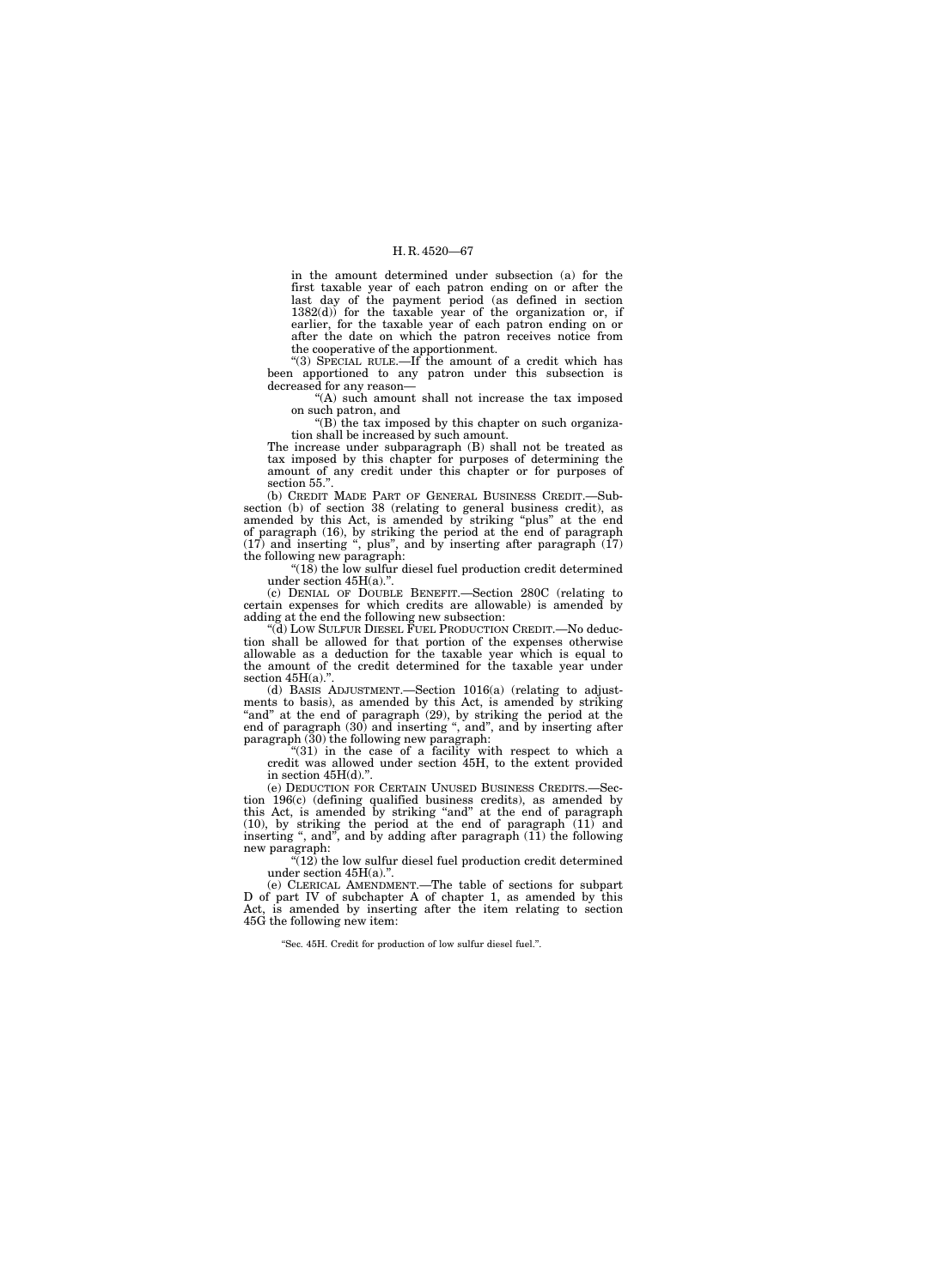(f) EFFECTIVE DATE.—The amendments made by this section shall apply to expenses paid or incurred after December 31, 2002, in taxable years ending after such date.

#### **SEC. 340. EXPANSION OF QUALIFIED SMALL-ISSUE BOND PROGRAM.**

(a) IN GENERAL.—Section 144(a)(4) (relating to \$10,000,000 limit in certain cases) is amended by adding at the end the following new subparagraph:

''(G) ADDITIONAL CAPITAL EXPENDITURES NOT TAKEN INTO ACCOUNT.—With respect to bonds issued after September 30, 2009, in addition to any capital expenditure described in subparagraph (C), capital expenditures of not to exceed \$10,000,000 shall not be taken into account for purposes of applying subparagraph (A)(ii).''.

(b) CONFORMING AMENDMENT.—Subparagraph (F) of section  $144(a)(4)$  is amended by adding at the end the following new sentence: ''This subparagraph shall not apply to bonds issued after September 30, 2009.''.

#### **SEC. 341. OIL AND GAS FROM MARGINAL WELLS.**

(a) IN GENERAL.—Subpart D of part IV of subchapter A of chapter 1 (relating to business credits), as amended by this Act, is amended by inserting after section 45H the following:

#### **''SEC. 45I. CREDIT FOR PRODUCING OIL AND GAS FROM MARGINAL WELLS.**

''(a) GENERAL RULE.—For purposes of section 38, the marginal well production credit for any taxable year is an amount equal to the product of—

 $(1)$  the credit amount, and

"(2) the qualified credit oil production and the qualified natural gas production which is attributable to the taxpayer. ''(b) CREDIT AMOUNT.—For purposes of this section—

''(1) IN GENERAL.—The credit amount is—

''(A) \$3 per barrel of qualified crude oil production, and

''(B) 50 cents per 1,000 cubic feet of qualified natural gas production.

''(2) REDUCTION AS OIL AND GAS PRICES INCREASE.—

''(A) IN GENERAL.—The \$3 and 50 cents amounts under paragraph (1) shall each be reduced (but not below zero) by an amount which bears the same ratio to such amount (determined without regard to this paragraph) as—

''(i) the excess (if any) of the applicable reference price over \$15 (\$1.67 for qualified natural gas produc-

 $t$ <sup>i</sup>(ii) \$3 (\$0.33 for qualified natural gas production). The applicable reference price for a taxable year is the reference price of the calendar year preceding the calendar year in which the taxable year begins.

"(B) INFLATION ADJUSTMENT.—In the case of any taxable year beginning in a calendar year after 2005, each of the dollar amounts contained in subparagraph (A) shall be increased to an amount equal to such dollar amount multiplied by the inflation adjustment factor for such calendar year (determined under section 43(b)(3)(B) by substituting '2004' for '1990').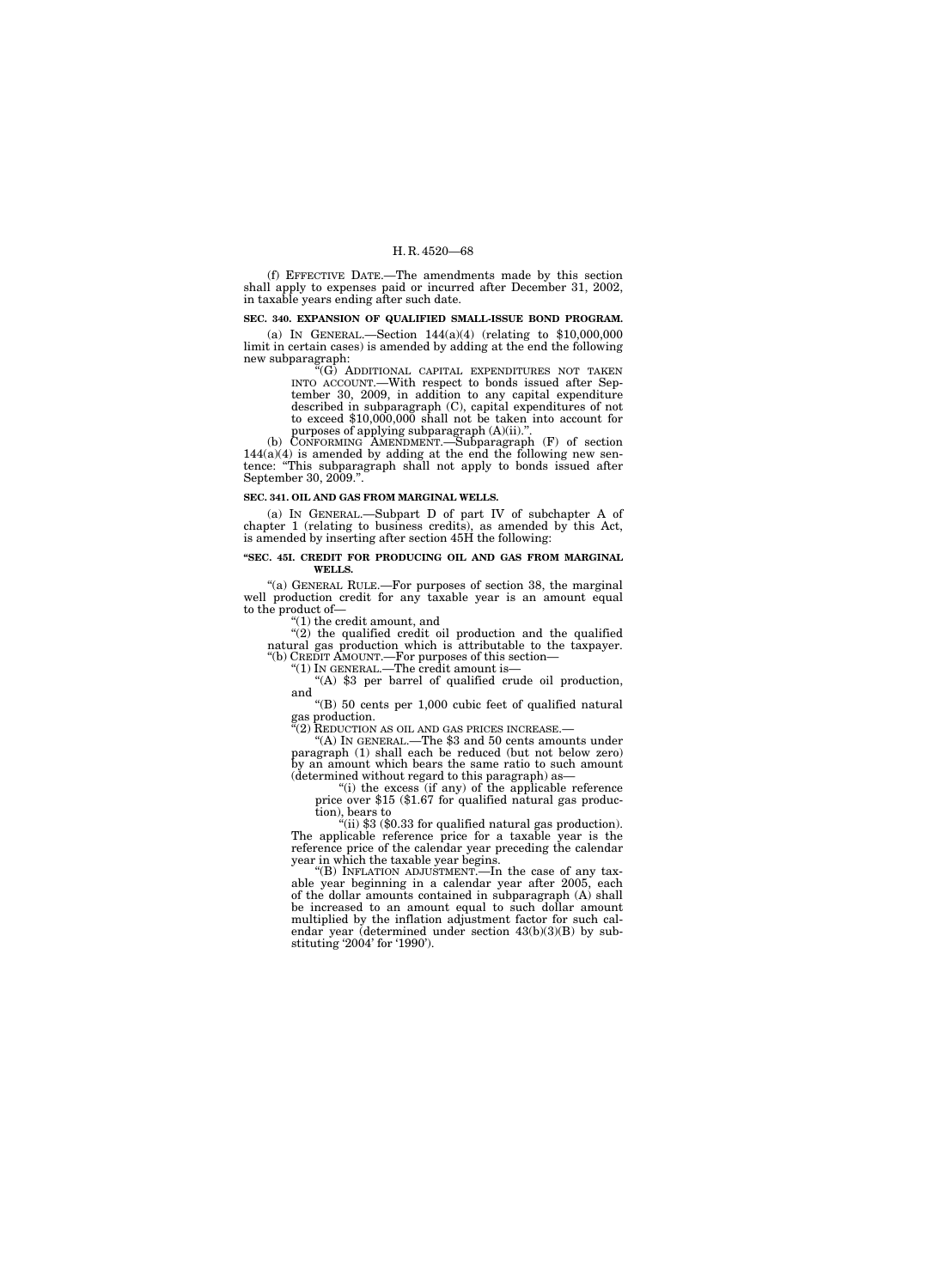''(C) REFERENCE PRICE.—For purposes of this paragraph, the term 'reference price' means, with respect to any calendar year—

"(i) in the case of qualified crude oil production, the reference price determined under section 29(d)(2)(C), and

"(ii) in the case of qualified natural gas production, the Secretary's estimate of the annual average wellhead price per 1,000 cubic feet for all domestic natural gas.

''(c) QUALIFIED CRUDE OIL AND NATURAL GAS PRODUCTION.— For purposes of this section—

''(1) IN GENERAL.—The terms 'qualified crude oil production' and 'qualified natural gas production' mean domestic crude oil or natural gas which is produced from a qualified marginal well.

''(2) LIMITATION ON AMOUNT OF PRODUCTION WHICH MAY QUALIFY.—

''(A) IN GENERAL.—Crude oil or natural gas produced during any taxable year from any well shall not be treated as qualified crude oil production or qualified natural gas production to the extent production from the well during the taxable year exceeds 1,095 barrels or barrel-of-oil equivalents (as defined in section 29(d)(5)).

''(B) PROPORTIONATE REDUCTIONS.—

''(i) SHORT TAXABLE YEARS.—In the case of a short taxable year, the limitations under this paragraph shall be proportionately reduced to reflect the ratio which the number of days in such taxable year bears to 365.

"(ii) WELLS NOT IN PRODUCTION ENTIRE YEAR.-In the case of a well which is not capable of production during each day of a taxable year, the limitations under this paragraph applicable to the well shall be proportionately reduced to reflect the ratio which the number of days of production bears to the total number of days in the taxable year.

"(3) DEFINITIONS.-

''(A) QUALIFIED MARGINAL WELL.—The term 'qualified marginal well' means a domestic well—

''(i) the production from which during the taxable year is treated as marginal production under section 613A(c)(6), or

''(ii) which, during the taxable year—

''(I) has average daily production of not more than 25 barrel-of-oil equivalents (as so defined), and

''(II) produces water at a rate not less than 95 percent of total well effluent.

''(B) CRUDE OIL, ETC.—The terms 'crude oil', 'natural gas', 'domestic', and 'barrel' have the meanings given such terms by section 613A(e).

''(d) OTHER RULES.—

"(1) PRODUCTION ATTRIBUTABLE TO THE TAXPAYER.—In the case of a qualified marginal well in which there is more than one owner of operating interests in the well and the crude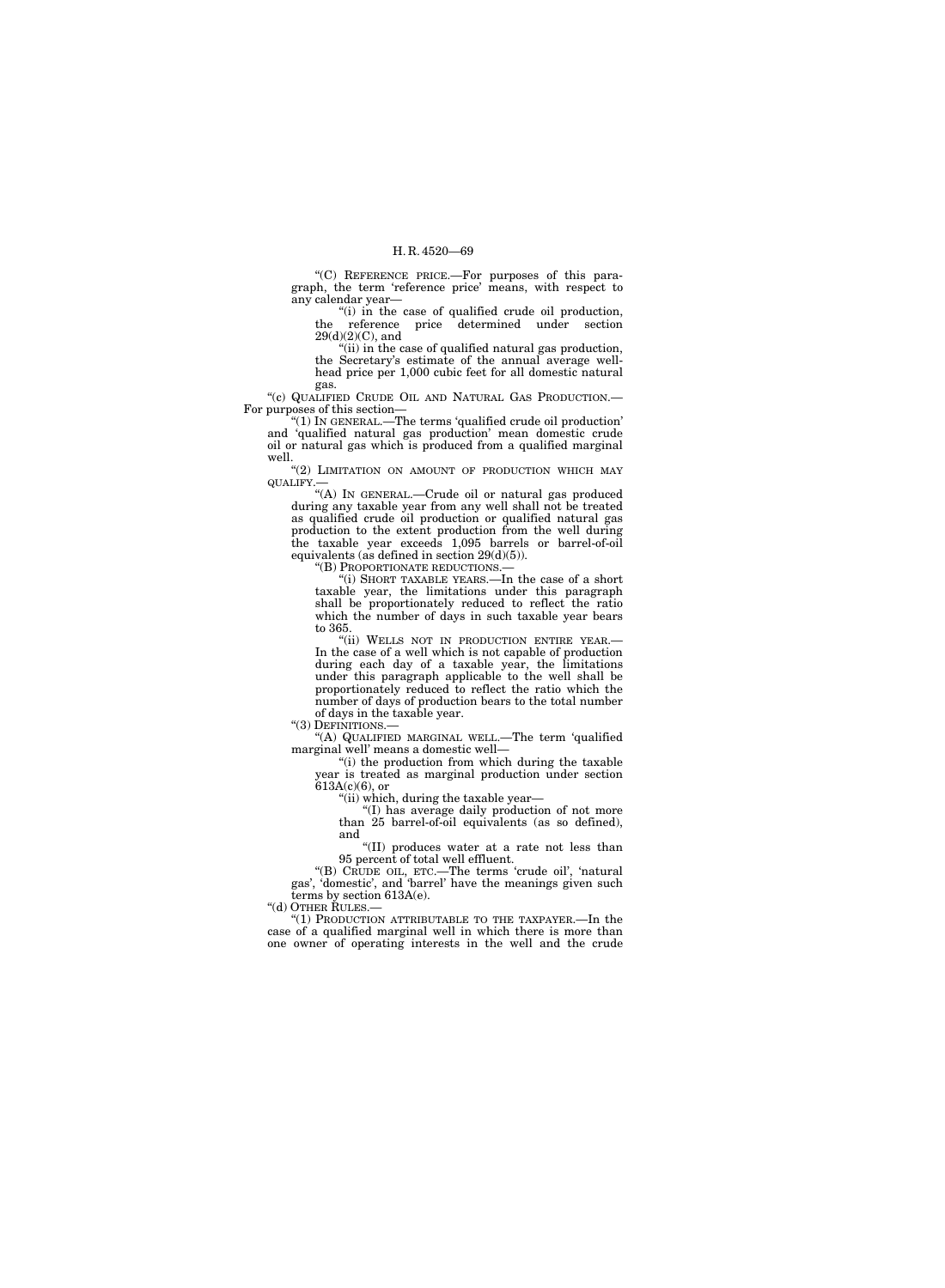oil or natural gas production exceeds the limitation under subsection (c)(2), qualifying crude oil production or qualifying natural gas production attributable to the taxpayer shall be determined on the basis of the ratio which taxpayer's revenue interest in the production bears to the aggregate of the revenue interests of all operating interest owners in the production.

''(2) OPERATING INTEREST REQUIRED.—Any credit under this section may be claimed only on production which is attributable to the holder of an operating interest.

''(3) PRODUCTION FROM NONCONVENTIONAL SOURCES EXCLUDED.—In the case of production from a qualified marginal well which is eligible for the credit allowed under section 29 for the taxable year, no credit shall be allowable under this section unless the taxpayer elects not to claim the credit under section 29 with respect to the well.''.

(b) CREDIT TREATED AS BUSINESS CREDIT.—Section 38(b), as amended by this Act, is amended by striking "plus" at the end of paragraph (17), by striking the period at the end of paragraph  $(18)$  and inserting ", plus", and by inserting after paragraph  $(18)$ the following:

 $(19)$  the marginal oil and gas well production credit determined under section 45I(a).".

(c) CARRYBACK.—Subsection (a) of section 39 (relating to carryback and carryforward of unused credits generally) is amended by adding at the end the following:

 $\widetilde{H}(3)$  5-YEAR CARRYBACK FOR MARGINAL OIL AND GAS WELL PRODUCTION CREDIT.—Notwithstanding subsection (d), in the case of the marginal oil and gas well production credit—

"(A) this section shall be applied separately from the business credit (other than the marginal oil and gas well production credit),

''(B) paragraph (1) shall be applied by substituting '5 taxable years' for '1 taxable years' in subparagraph (A) thereof, and

''(C) paragraph (2) shall be applied—

 $f'(i)$  by substituting '25 taxable years' for '21 taxable years' in subparagraph (A) thereof, and

"(ii) by substituting '24 taxable years' for '20 taxable years' in subparagraph (B) thereof.''.

(d) CLERICAL AMENDMENT.—The table of sections for subpart D of part IV of subchapter A of chapter 1, as amended by this Act, is amended by inserting after section 45H the following:

''Sec. 45I. Credit for producing oil and gas from marginal wells.''.

(e) EFFECTIVE DATE.—The amendments made by this section shall apply to production in taxable years beginning after December 31, 2004.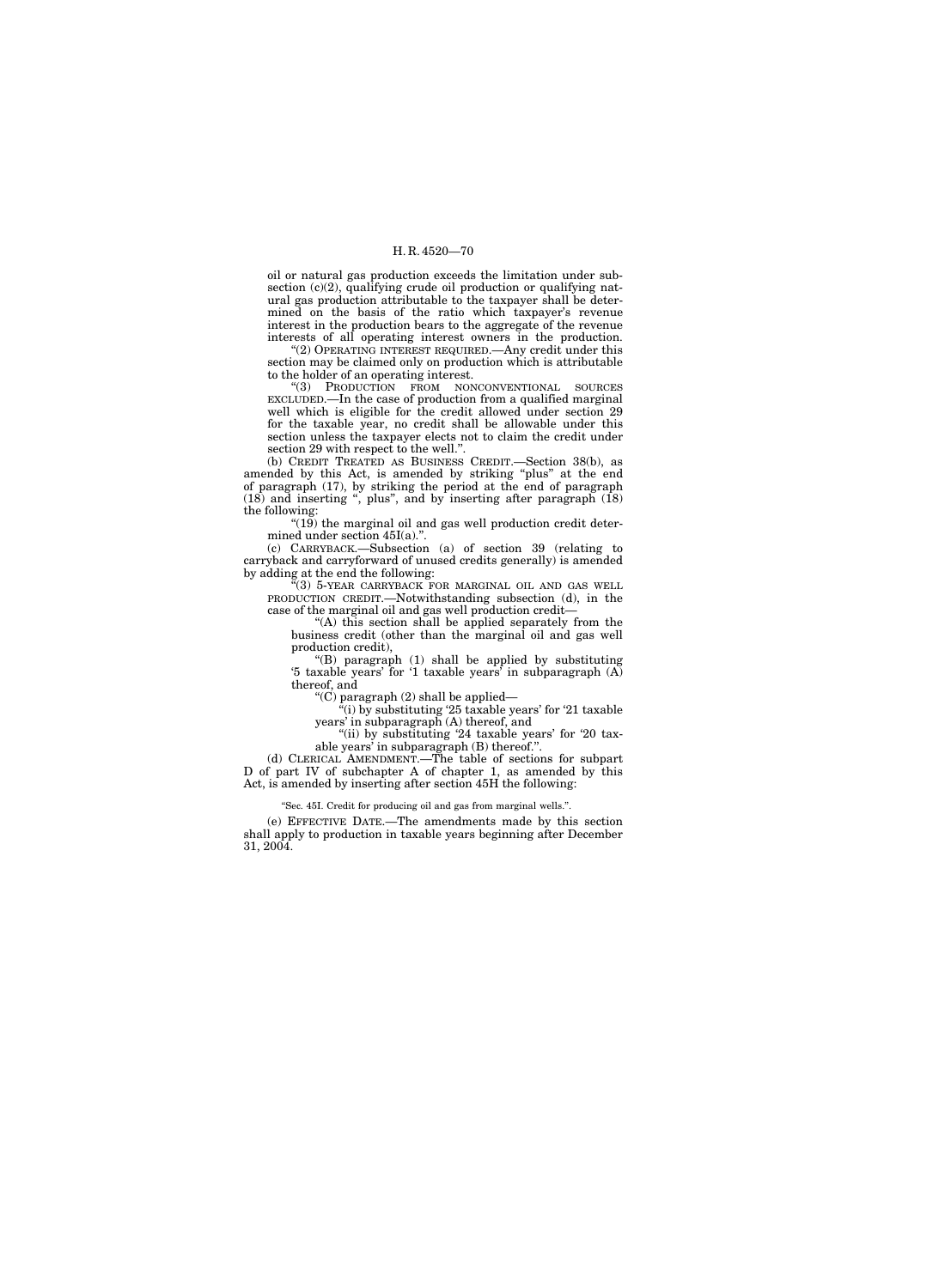# **TITLE IV—TAX REFORM AND SIM-PLIFICATION FOR UNITED STATES BUSINESSES**

# **SEC. 401. INTEREST EXPENSE ALLOCATION RULES.**

(a) ELECTION TO ALLOCATE ON WORLDWIDE BASIS.—Section 864 is amended by redesignating subsection (f) as subsection (g) and by inserting after subsection (e) the following new subsection: ''(f) ELECTION TO ALLOCATE INTEREST, ETC. ON WORLDWIDE

BASIS.—For purposes of this subchapter, at the election of the

"(1) ALLOCATION AND APPORTIONMENT OF INTEREST EXPENSE.—

''(A) IN GENERAL.—The taxable income of each domestic corporation which is a member of a worldwide affiliated group shall be determined by allocating and apportioning interest expense of each member as if all members of such group were a single corporation.<br>"(B) TREATMENT OF WORLDWIDE AFFILIATED GROUP.-

The taxable income of the domestic members of a worldwide affiliated group from sources outside the United States shall be determined by allocating and apportioning the interest expense of such domestic members to such income in an amount equal to the excess (if any) of—

''(i) the total interest expense of the worldwide affiliated group multiplied by the ratio which the foreign assets of the worldwide affiliated group bears to all the assets of the worldwide affiliated group, over

''(ii) the interest expense of all foreign corporations which are members of the worldwide affiliated group to the extent such interest expense of such foreign corporations would have been allocated and apportioned to foreign source income if this subsection were applied to a group consisting of all the foreign corporations in such worldwide affiliated group.

''(C) WORLDWIDE AFFILIATED GROUP.—For purposes of this paragraph, the term 'worldwide affiliated group' means a group consisting of—

"(i) the includible members of an affiliated group (as defined in section 1504(a), determined without regard to paragraphs (2) and (4) of section 1504(b)),

and "(ii) all controlled foreign corporations in which such members in the aggregate meet the ownership requirements of section  $1504(a)(2)$  either directly or indirectly through applying paragraph (2) of section 958(a) or through applying rules similar to the rules of such paragraph to stock owned directly or indirectly<br>by domestic partnerships, trusts, or estates.

by domestic partnerships, trusts, or estates.<br>"(2) ALLOCATION AND APPORTIONMENT OF OTHER EXPENSES.—Expenses other than interest which are not directly allocable or apportioned to any specific income producing activity shall be allocated and apportioned as if all members of the affiliated group were a single corporation. For purposes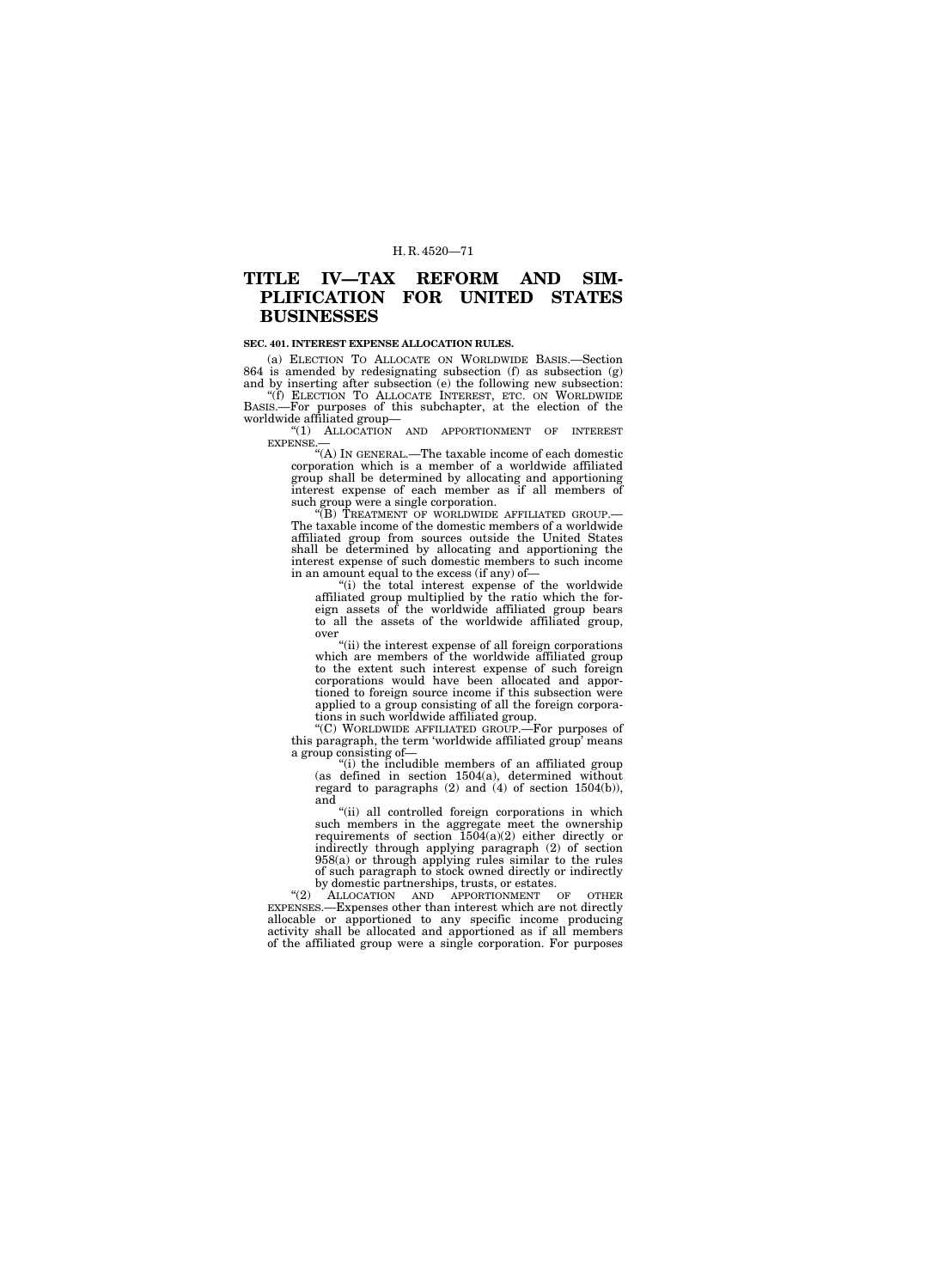of the preceding sentence, the term 'affiliated group' has the meaning given such term by section 1504 (determined without regard to paragraph (4) of section 1504(b)).

''(3) TREATMENT OF TAX-EXEMPT ASSETS; BASIS OF STOCK IN NONAFFILIATED 10-PERCENT OWNED CORPORATIONS.—The rules of paragraphs (3) and (4) of subsection (e) shall apply for purposes of this subsection, except that paragraph (4) shall be applied on a worldwide affiliated group basis.

(4) TREATMENT OF CERTAIN FINANCIAL INSTITUTIONS.

"(A) In GENERAL.—For purposes of paragraph (1), any corporation described in subparagraph (B) shall be treated as an includible corporation for purposes of section 1504 only for purposes of applying this subsection separately to corporations so described.

''(B) DESCRIPTION.—A corporation is described in this subparagraph if—

 $\frac{d^{2}f(x)}{f(x)}$  such corporation is a financial institution described in section 581 or 591,

''(ii) the business of such financial institution is predominantly with persons other than related persons (within the meaning of subsection  $(d)(4)$ ) or their customers, and

"(iii) such financial institution is required by State or Federal law to be operated separately from any other entity which is not such an institution.

''(C) TREATMENT OF BANK AND FINANCIAL HOLDING COMPANIES.—To the extent provided in regulations—

''(i) a bank holding company (within the meaning of section 2(a) of the Bank Holding Company Act of 1956 (12 U.S.C. 1841(a)),

''(ii) a financial holding company (within the meaning of section 2(p) of the Bank Holding Company Act of 1956 (12 U.S.C. 1841(p)), and

''(iii) any subsidiary of a financial institution described in section 581 or 591, or of any such bank or financial holding company, if such subsidiary is predominantly engaged (directly or indirectly) in the active conduct of a banking, financing, or similar business,

shall be treated as a corporation described in subparagraph (B).

"(5) ELECTION TO EXPAND FINANCIAL INSTITUTION GROUP OF WORLDWIDE GROUP.—

''(A) IN GENERAL.—If a worldwide affiliated group elects the application of this subsection, all financial corporations which—

''(i) are members of such worldwide affiliated group, but

 $\ddot{q}$ (ii) are not corporations described in paragraph  $(4)(B)$ ,

shall be treated as described in paragraph (4)(B) for purposes of applying paragraph (4)(A). This subsection (other than this paragraph) shall apply to any such group in the same manner as this subsection (other than this paragraph) applies to the pre-election worldwide affiliated group of which such group is a part.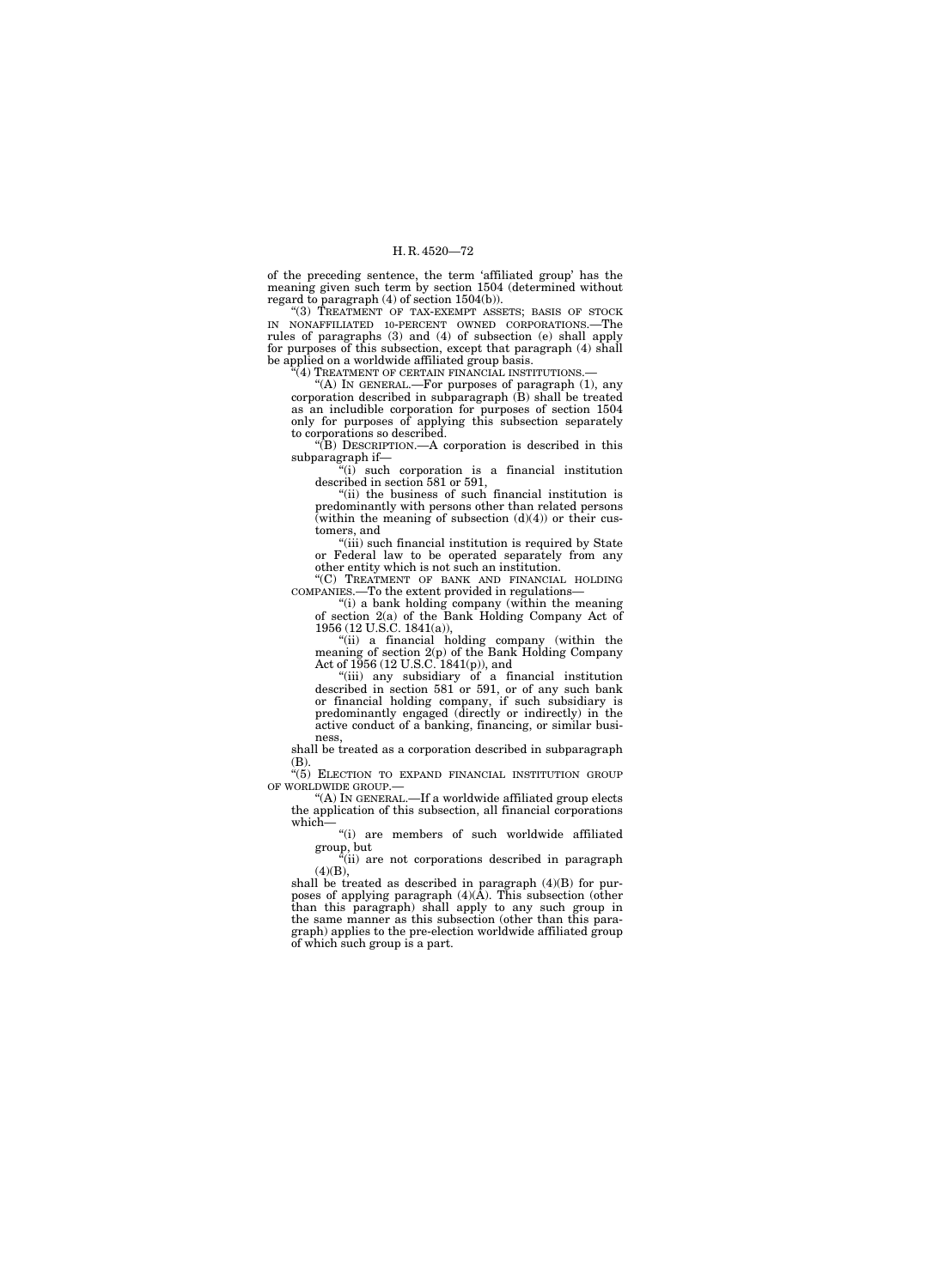''(B) FINANCIAL CORPORATION.—For purposes of this paragraph, the term 'financial corporation' means any corporation if at least 80 percent of its gross income is income described in section  $\frac{904(d)(2)(D)(ii)}{2}$  and the regulations thereunder which is derived from transactions with persons who are not related (within the meaning of section 267(b) or  $707(b)(1)$  to the corporation. For purposes of the preceding sentence, there shall be disregarded any item of income or gain from a transaction or series of transactions a principal purpose of which is the qualification of any corporation as a financial corporation.

''(C) ANTI-ABUSE RULES.—In the case of a corporation which is a member of an electing financial institution group, to the extent that such corporation—

''(i) distributes dividends or makes other distributions with respect to its stock after the date of the enactment of this paragraph to any member of the pre-election worldwide affiliated group (other than to a member of the electing financial institution group) in excess of the greater of—

''(I) its average annual dividend (expressed as a percentage of current earnings and profits) during the 5-taxable-year period ending with the taxable year preceding the taxable year, or

''(II) 25 percent of its average annual earnings and profits for such 5-taxable-year period, or

"(ii) deals with any person in any manner not clearly reflecting the income of the corporation (as determined under principles similar to the principles of section 482)

an amount of indebtedness of the electing financial institution group equal to the excess distribution or the understatement or overstatement of income, as the case may be, shall be recharacterized (for the taxable year and subsequent taxable years) for purposes of this paragraph as indebtedness of the worldwide affiliated group (excluding the electing financial institution group). If a corporation has not been in existence for 5 taxable years, this subparagraph shall be applied with respect to the period it was in existence.

''(D) ELECTION.—An election under this paragraph with respect to any financial institution group may be made only by the common parent of the pre-election worldwide affiliated group and may be made only for the first taxable year beginning after December 31, 2008, in which such affiliated group includes 1 or more financial corporations. Such an election, once made, shall apply to all financial corporations which are members of the electing financial institution group for such taxable year and all subsequent years unless revoked with the consent of the Secretary. ''(E) DEFINITIONS RELATING TO GROUPS.—For purposes of this paragraph—

''(i) PRE-ELECTION WORLDWIDE AFFILIATED GROUP.—The term 'pre-election worldwide affiliated group' means, with respect to a corporation, the worldwide affiliated group of which such corporation would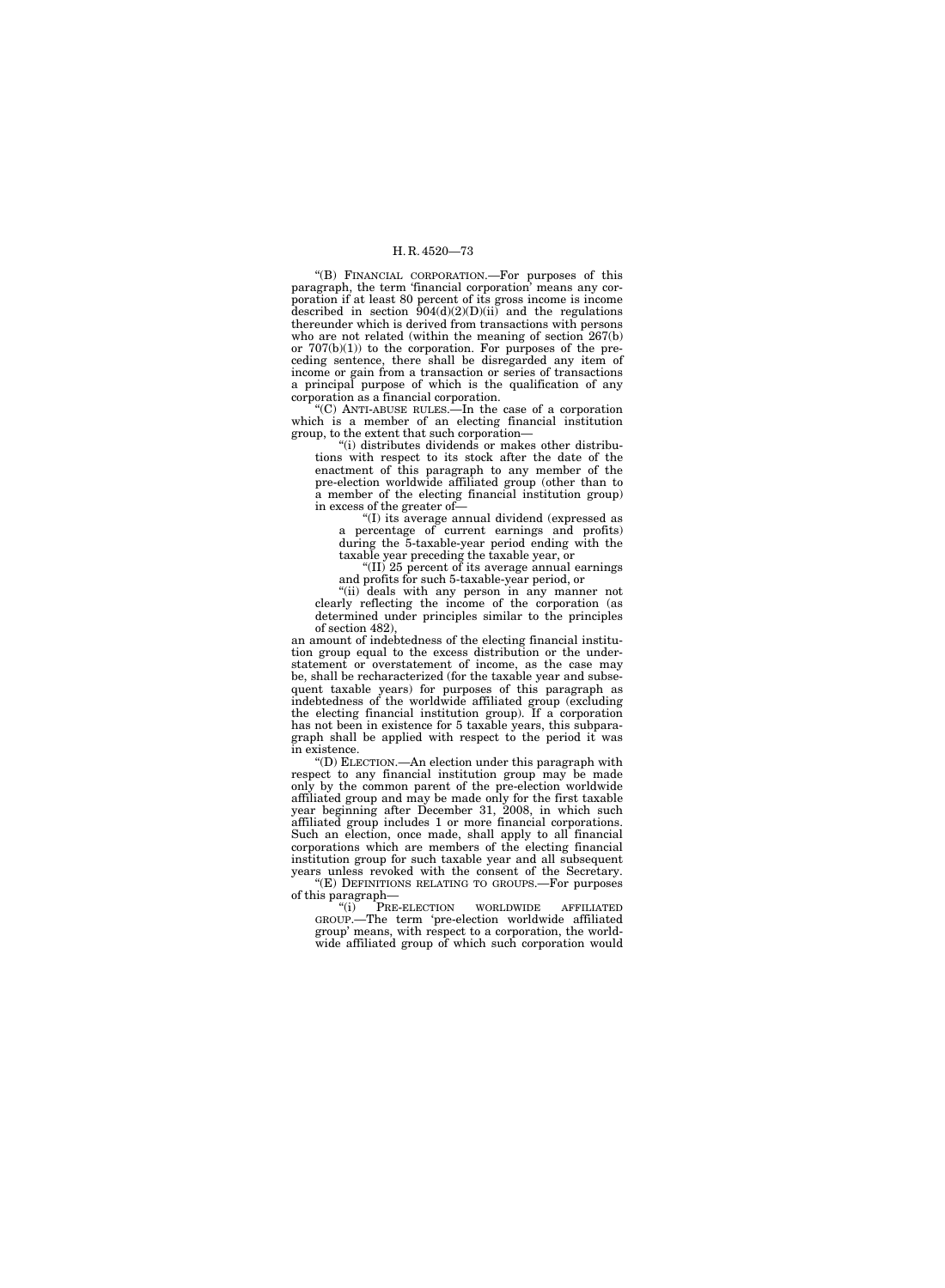(but for an election under this paragraph) be a member for purposes of applying paragraph (1).

"(ii) ELECTING FINANCIAL INSTITUTION GROUP.— The term 'electing financial institution group' means the group of corporations to which this subsection applies separately by reason of the application of para $graph (4)(A)$  and which includes financial corporations by reason of an election under subparagraph (A).

''(F) REGULATIONS.—The Secretary shall prescribe such regulations as may be appropriate to carry out this subsection, including regulations—

'(i) providing for the direct allocation of interest expense in other circumstances where such allocation would be appropriate to carry out the purposes of this subsection,

''(ii) preventing assets or interest expense from being taken into account more than once, and

''(iii) dealing with changes in members of any group (through acquisitions or otherwise) treated under this paragraph as an affiliated group for purposes of this subsection.

''(6) ELECTION.—An election to have this subsection apply with respect to any worldwide affiliated group may be made only by the common parent of the domestic affiliated group referred to in paragraph  $(1)(C)$  and may be made only for the first taxable year beginning after December 31, 2008, in which a worldwide affiliated group exists which includes such affiliated group and at least 1 foreign corporation. Such an election, once made, shall apply to such common parent and all other corporations which are members of such worldwide affiliated group for such taxable year and all subsequent years unless revoked with the consent of the Secretary.''.

(b) EXPANSION OF REGULATORY AUTHORITY.—Paragraph (7) of section 864(e) is amended—

(1) by inserting before the comma at the end of subparagraph (B) ''and in other circumstances where such allocation would be appropriate to carry out the purposes of this subsection'', and

(2) by striking ''and'' at the end of subparagraph (E), by redesignating subparagraph  $(F)$  as subparagraph  $(\tilde{G})$ , and by inserting after subparagraph (E) the following new subparagraph:

 $f(F)$  preventing assets or interest expense from being taken into account more than once, and''.

(c) EFFECTIVE DATE.—The amendments made by this section shall apply to taxable years beginning after December 31, 2008.

## **SEC. 402. RECHARACTERIZATION OF OVERALL DOMESTIC LOSS.**

(a) GENERAL RULE.—Section 904 is amended by redesignating subsections (g), (h), (i), (j), and (k) as subsections (h), (i), (j), (k), and (l) respectively, and by inserting after subsection (f) the following new subsection:

"(g) RECHARACTERIZATION OF OVERALL DOMESTIC LOSS.—  $\degree$ "(1) GENERAL RULE.—For purposes of this subpart and section 936, in the case of any taxpayer who sustains an overall domestic loss for any taxable year beginning after December 31, 2006, that portion of the taxpayer's taxable income from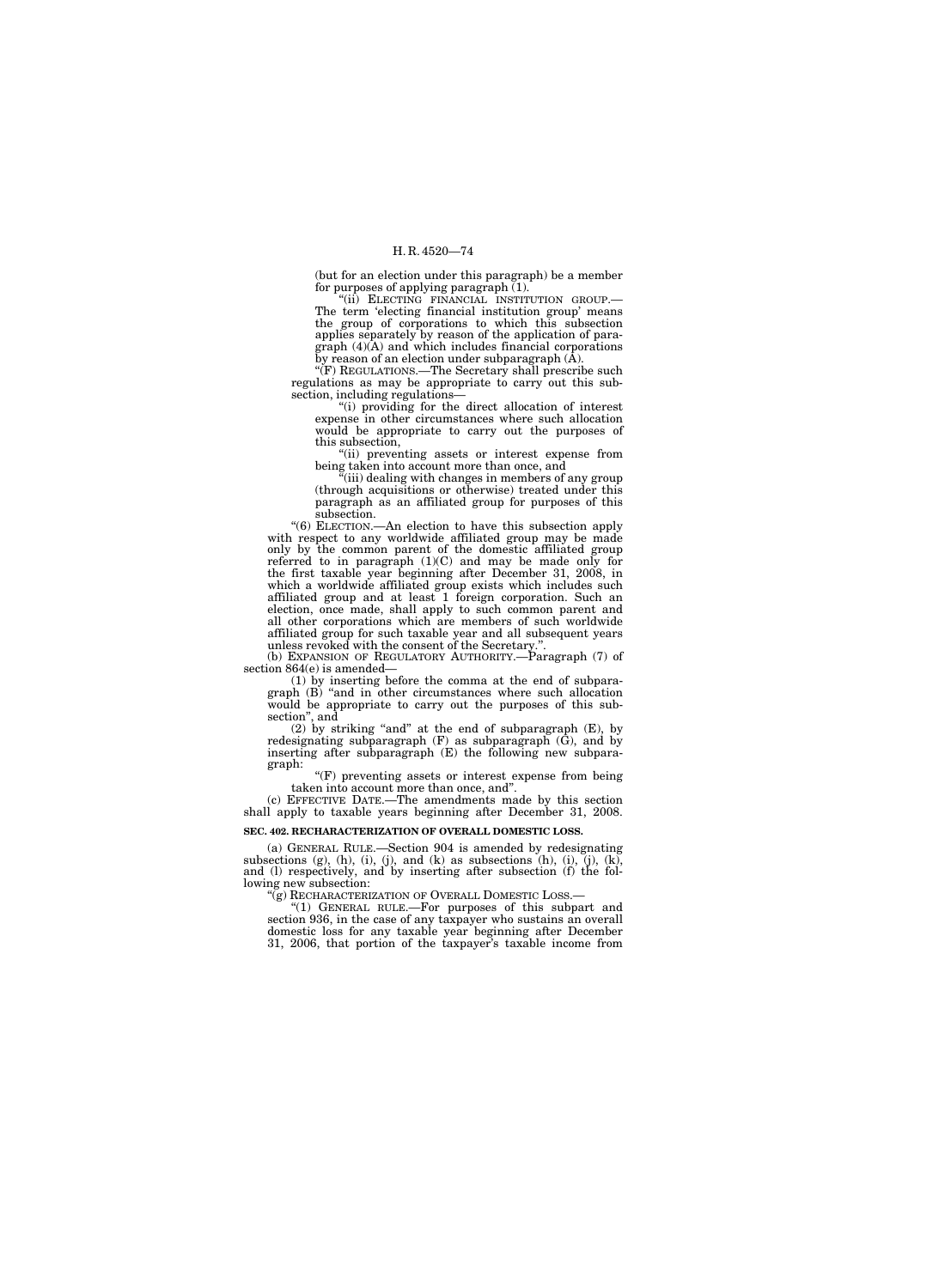sources within the United States for each succeeding taxable year which is equal to the lesser of—

''(A) the amount of such loss (to the extent not used under this paragraph in prior taxable years), or

''(B) 50 percent of the taxpayer's taxable income from sources within the United States for such succeeding taxable year,

shall be treated as income from sources without the United States (and not as income from sources within the United States).

''(2) OVERALL DOMESTIC LOSS DEFINED.—For purposes of this subsection—

''(A) IN GENERAL.—The term 'overall domestic loss' means any domestic loss to the extent such loss offsets taxable income from sources without the United States for the taxable year or for any preceding taxable year by reason of a carryback. For purposes of the preceding sentence, the term 'domestic loss' means the amount by which the gross income for the taxable year from sources within the United States is exceeded by the sum of the deductions properly apportioned or allocated thereto (determined without regard to any carryback from a subsequent taxable year).

''(B) TAXPAYER MUST HAVE ELECTED FOREIGN TAX CREDIT FOR YEAR OF LOSS.—The term 'overall domestic loss' shall not include any loss for any taxable year unless the taxpayer chose the benefits of this subpart for such taxable year.

''(3) CHARACTERIZATION OF SUBSEQUENT INCOME.—

 $(A)$  In GENERAL.—Any income from sources within the United States that is treated as income from sources without the United States under paragraph (1) shall be allocated among and increase the income categories in proportion to the loss from sources within the United States previously allocated to those income categories.

''(B) INCOME CATEGORY.—For purposes of this paragraph, the term 'income category' has the meaning given such term by subsection  $(f)(5)(E)(i)$ .

''(4) COORDINATION WITH SUBSECTION (f).—The Secretary shall prescribe such regulations as may be necessary to coordinate the provisions of this subsection with the provisions of subsection (f)."

(b) CONFORMING AMENDMENTS.—

(1) Section  $535(d)(2)$  is amended by striking "section  $904(g)(6)$ " and inserting "section  $904(h)(6)$ ".

 $(2)$  Subparagraph  $(A)$  of section  $936(a)(2)$  is amended by striking "section  $904(f)$ " and inserting "subsections (f) and (g) of section 904''.

(c) EFFECTIVE DATE.—The amendments made by this section shall apply to losses for taxable years beginning after December 31, 2006.

#### **SEC. 403. LOOK-THRU RULES TO APPLY TO DIVIDENDS FROM NONCON-TROLLED SECTION 902 CORPORATIONS.**

(a) IN GENERAL.—Section  $904(d)(4)$  (relating to look-thru rules apply to dividends from noncontrolled section 902 corporations) is amended to read as follows: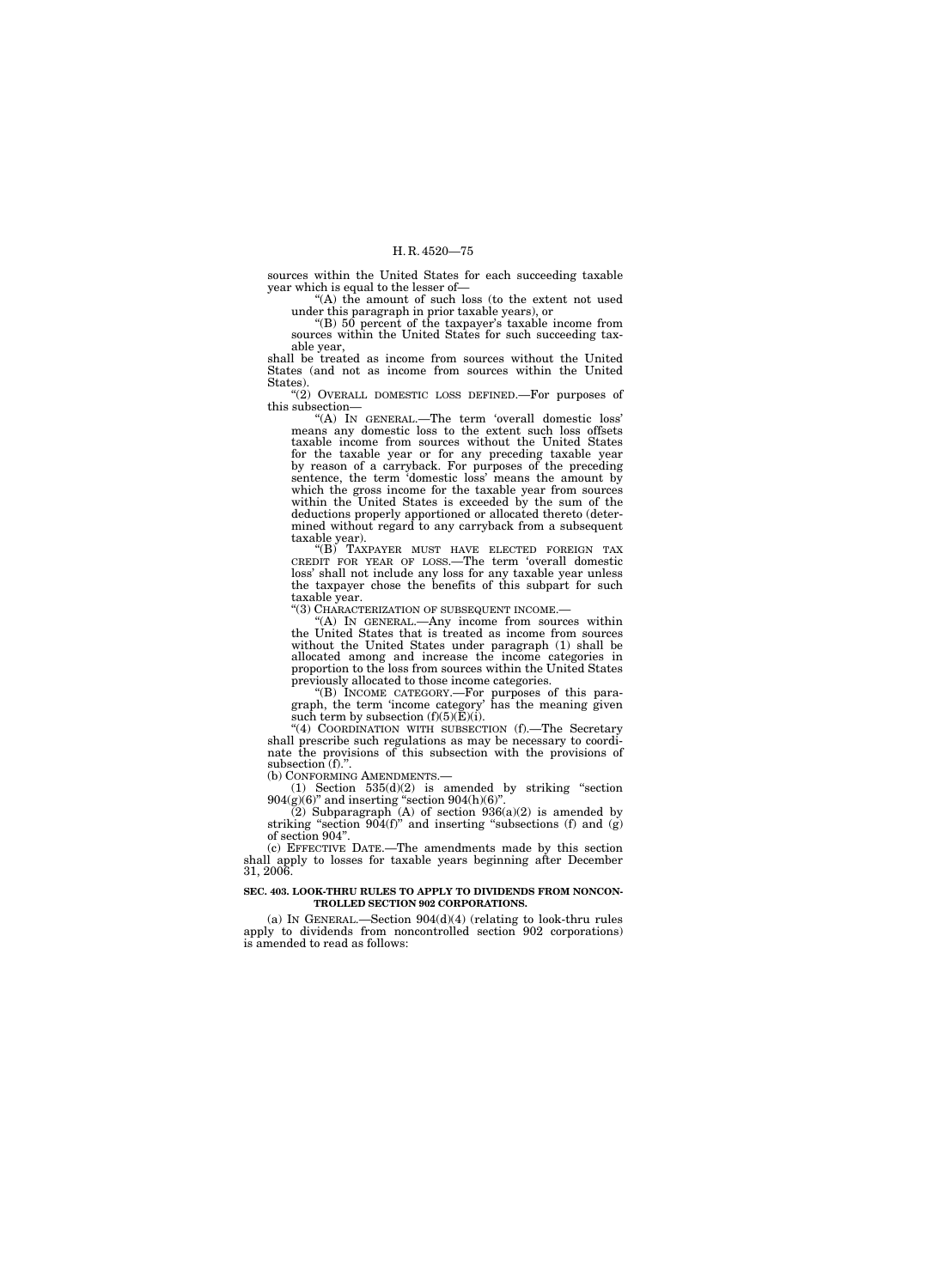"(4) LOOK-THRU APPLIES TO DIVIDENDS FROM NONCON-TROLLED SECTION 902 CORPORATIONS.—

"(A) IN GENERAL.—For purposes of this subsection, any dividend from a noncontrolled section 902 corporation with respect to the taxpayer shall be treated as income described in a subparagraph of paragraph (1) in proportion to the ratio of—

''(i) the portion of earnings and profits attributable to income described in such subparagraph, to

''(ii) the total amount of earnings and profits.

''(B) EARNINGS AND PROFITS OF CONTROLLED FOREIGN CORPORATIONS.—In the case of any distribution from a controlled foreign corporation to a United States shareholder, rules similar to the rules of subparagraph (A) shall apply in determining the extent to which earnings and profits of the controlled foreign corporation which are attributable to dividends received from a noncontrolled section 902 corporation may be treated as income in a separate category.

 $\text{``(C)}$  SPECIAL RULES.—For purposes of this paragraph— "(i) EARNINGS AND PROFITS.—<br>"(I) IN GENERAL.—The rules of section 316

shall apply.

''(II) REGULATIONS.—The Secretary may prescribe regulations regarding the treatment of distributions out of earnings and profits for periods before the taxpayer's acquisition of the stock to which the distributions relate.

''(ii) INADEQUATE SUBSTANTIATION.—If the Secretary determines that the proper subparagraph of paragraph (1) in which a dividend is described has not been substantiated, such dividend shall be treated as income described in paragraph (1)(A).

''(iii) COORDINATION WITH HIGH-TAXED INCOME PROVISIONS.—Rules similar to the rules of paragraph  $(3)(F)$  shall apply for purposes of this paragraph.

"(iv) LOOK-THRU WITH RESPECT TO CARRYOVER OF CREDIT.—Rules similar to subparagraph (A) also shall apply to any carryforward under subsection (c) from a taxable year beginning before January 1, 2003, of tax allocable to a dividend from a noncontrolled section 902 corporation with respect to the taxpayer. The Secretary may by regulations provide for the allocation of any carryback of tax allocable to a dividend from a noncontrolled section 902 corporation from a taxable year beginning on or after January 1, 2003, to a taxable year beginning before such date for purposes of allocating such dividend among the separate categories in effect for the taxable year to which carried.".

(b) CONFORMING AMENDMENTS.—<br>
(1) Subparagraph (E) of section 904(d)(1) is hereby repealed.<br>
(2) Section 904(d)(2)(C)(iii) is amended by adding "and" (2) Section  $904(d)(2)(C)(iii)$  is amended by adding "and" at the end of subclause (I), by striking subclause (II), and

by redesignating subclause (III) as subclause (II). (3) The last sentence of section  $904(d)(2)(D)$  is amended

to read as follows: ''Such term does not include any financial services income.''.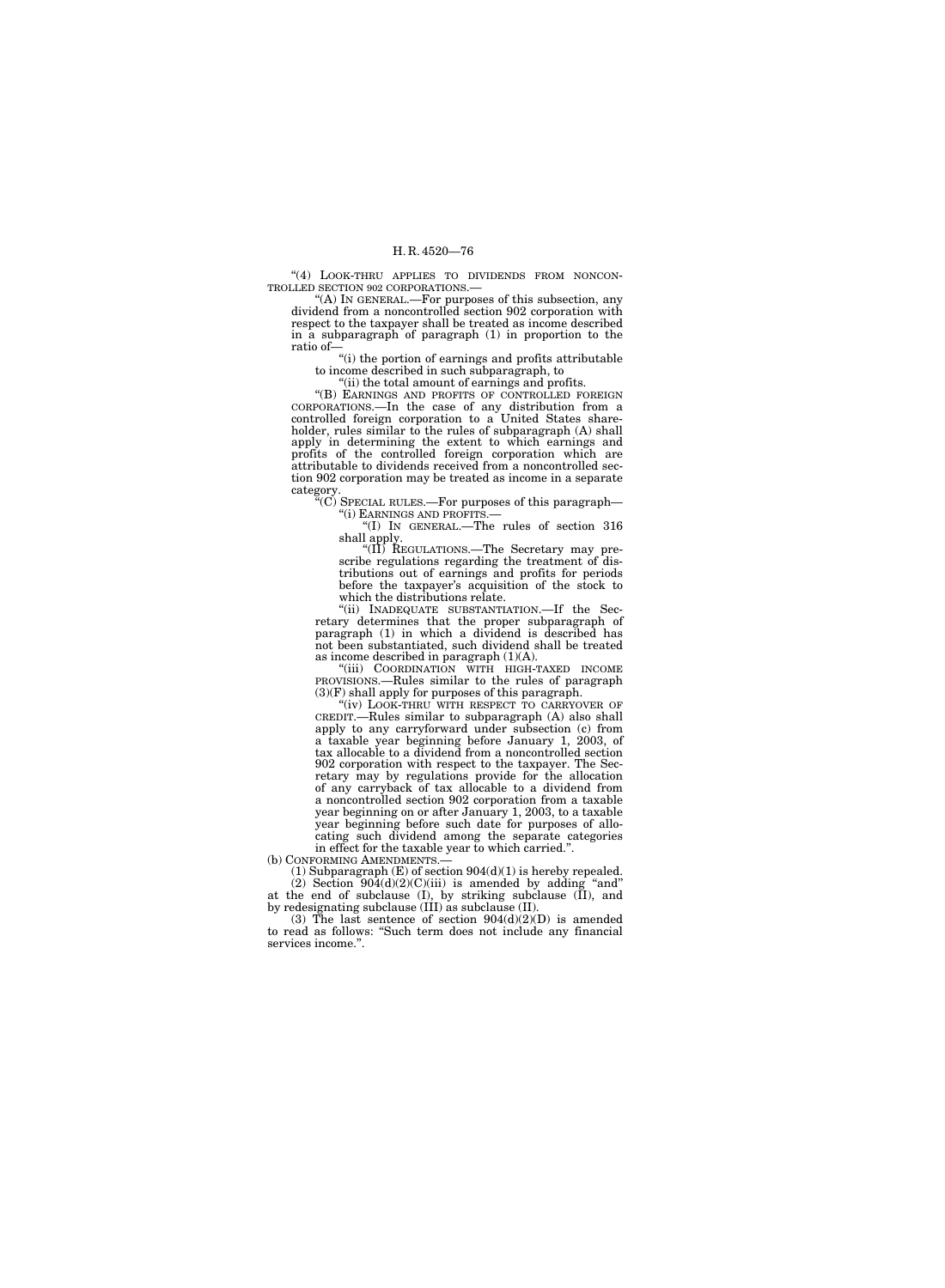(4) Section  $904(d)(2)(E)$  is amended—

(A) by inserting "or  $(4)$ " after "paragraph  $(3)$ " in clause (i), and

(B) by striking clauses (ii) and (iv) and by redesignating clause (iii) as clause (ii).

(5) Section  $904(d)(3)(F)$  is amended by striking "(D), or  $(E)$ " and inserting "or  $(D)$ ".

(6) Section  $864(d)(5)(A)(i)$  is amended by striking "(C)(iii)(III)" and inserting "(C)(iii)(II)".

(c) EFFECTIVE DATE.—The amendments made by this section shall apply to taxable years beginning after December 31, 2002.

## **SEC. 404. REDUCTION TO 2 FOREIGN TAX CREDIT BASKETS.**

(a) IN GENERAL.—Paragraph (1) of section 904(d) (relating to separate application of section with respect to certain categories of income) is amended to read as follows:

" $(1)$  In GENERAL.—The provisions of subsections  $(a)$ ,  $(b)$ , and (c) and sections 902, 907, and 960 shall be applied separately with respect to—

''(A) passive category income, and

''(B) general category income.''.

(b) CATEGORIES.—Paragraph (2) of section 904(d) is amended by striking subparagraph (B), by redesignating subparagraph (A) as subparagraph (B), and by inserting before subparagraph (B) (as so redesignated) the following new subparagraph:

''(A) CATEGORIES.—

''(i) PASSIVE CATEGORY INCOME.—The term 'passive category income' means passive income and specified passive category income.

''(ii) GENERAL CATEGORY INCOME.—The term 'general category income' means income other than passive category income.''.

(c) SPECIFIED PASSIVE CATEGORY INCOME.—Subparagraph (B) of section 904(d)(2), as so redesignated, is amended by adding at the end the following new clause:

''(v) SPECIFIED PASSIVE CATEGORY INCOME.—The term 'specified passive category income' means—

''(I) dividends from a DISC or former DISC (as defined in section 992(a)) to the extent such dividends are treated as income from sources without the United States,

''(II) taxable income attributable to foreign trade income (within the meaning of section 923(b)), and

''(III) distributions from a FSC (or a former FSC) out of earnings and profits attributable to foreign trade income (within the meaning of section 923(b)) or interest or carrying charges (as defined in section  $927(d)(1)$  derived from a transaction which results in foreign trade income (as defined in section 923(b)).''.

(d) TREATMENT OF FINANCIAL SERVICES.—Paragraph (2) of section 904(d), as amended by section 403(b)(3), is amended by striking subparagraph (D), by redesignating subparagraph (C) as subparagraph  $(D)$ , and by inserting before subparagraph  $(D)$  (as so redesignated) the following new subparagraph: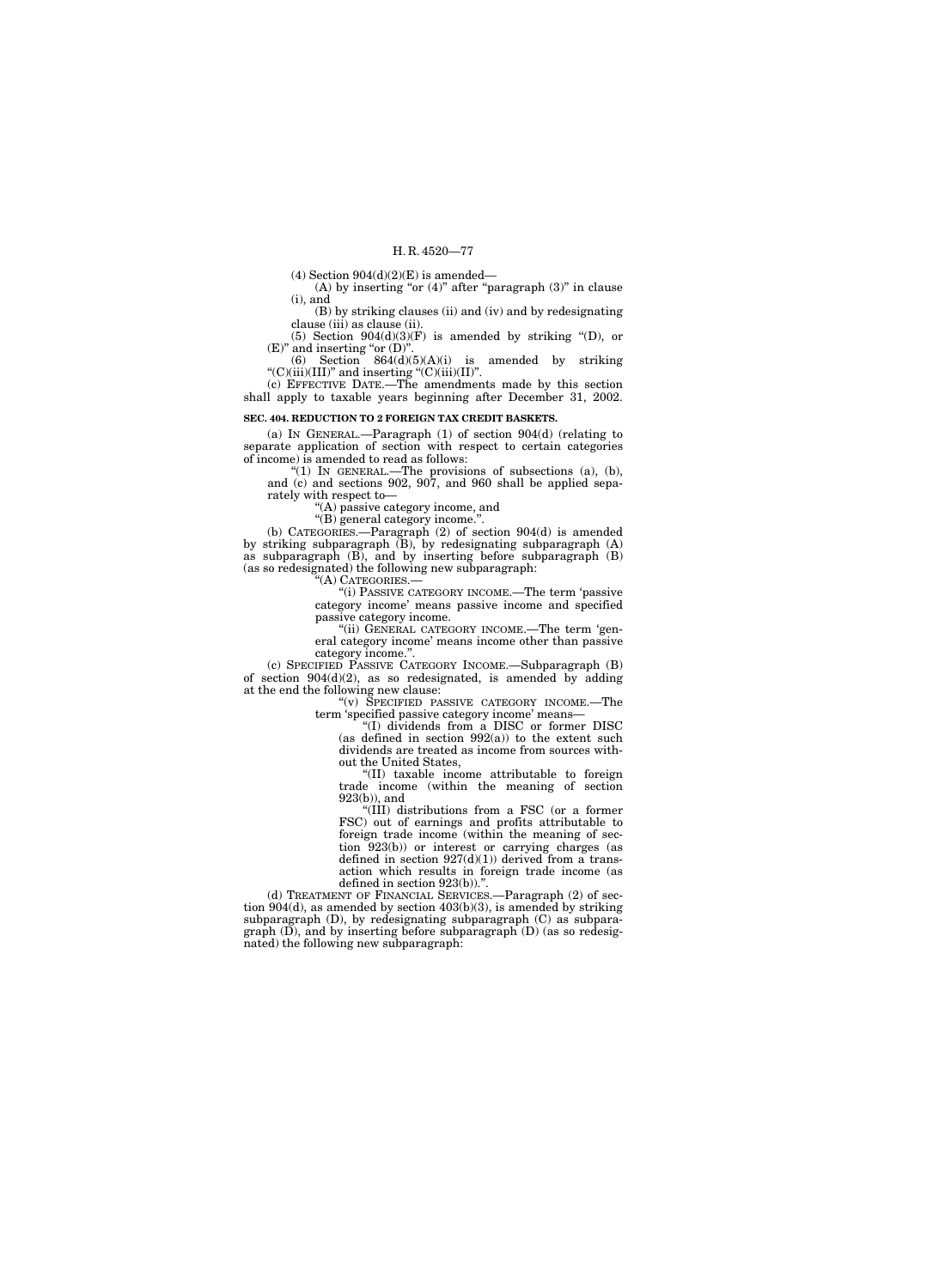''(C) TREATMENT OF FINANCIAL SERVICES INCOME AND COMPANIES.—

''(i) IN GENERAL.—Financial services income shall be treated as general category income in the case of— ''(I) a member of a financial services group, and

''(II) any other person if such person is predominantly engaged in the active conduct of a banking, insurance, financing, or similar business.

''(ii) FINANCIAL SERVICES GROUP.—The term 'financial services group' means any affiliated group (as defined in section 1504(a) without regard to paragraphs (2) and (3) of section 1504(b)) which is predominantly engaged in the active conduct of a banking, insurance, financing, or similar business. In determining whether such a group is so engaged, there shall be taken into account only the income of members of the group that are—

''(I) United States corporations, or

''(II) controlled foreign corporations in which such United States corporations own, directly or indirectly, at least 80 percent of the total voting power and value of the stock.

 $\frac{a}{b}$ (iii) PASS-THRU ENTITIES.—The Secretary shall by regulation specify for purposes of this subparagraph the treatment of financial services income received or accrued by partnerships and by other pass-thru entities which are not members of a financial services group.''.

(e) TREATMENT OF INCOME TAX BASE DIFFERENCES.—Paragraph (2) of section 904(d) is amended by redesignating subparagraphs  $(H)$  and  $(I)$  as subparagraphs  $(I)$  and  $(J)$ , respectively, and by inserting after subparagraph (G) the following new subparagraph: "(H) TREATMENT OF INCOME TAX BASE DIFFERENCES.-

> ''(i) IN GENERAL.—In the case of taxable years beginning after December 31, 2006, tax imposed under the law of a foreign country or possession of the United States on an amount which does not constitute income under United States tax principles shall be treated as imposed on income described in paragraph  $(1)(B)$ . ''(ii) SPECIAL RULE FOR YEARS BEFORE 2007.—

''(I) IN GENERAL.—In the case of taxes paid

or accrued in taxable years beginning after December 31, 2004, and before January 1, 2007, a taxpayer may elect to treat tax imposed under the law of a foreign country or possession of the United States on an amount which does not constitute income under United States tax principles as tax imposed on income described in subpara $graph (C)$  or  $(I)$  of paragraph  $(1)$ .

''(II) ELECTION IRREVOCABLE.—Any such election shall apply to the taxable year for which made and all subsequent taxable years described in subclause (I) unless revoked with the consent of the Secretary.''.

(f) CONFORMING AMENDMENTS.—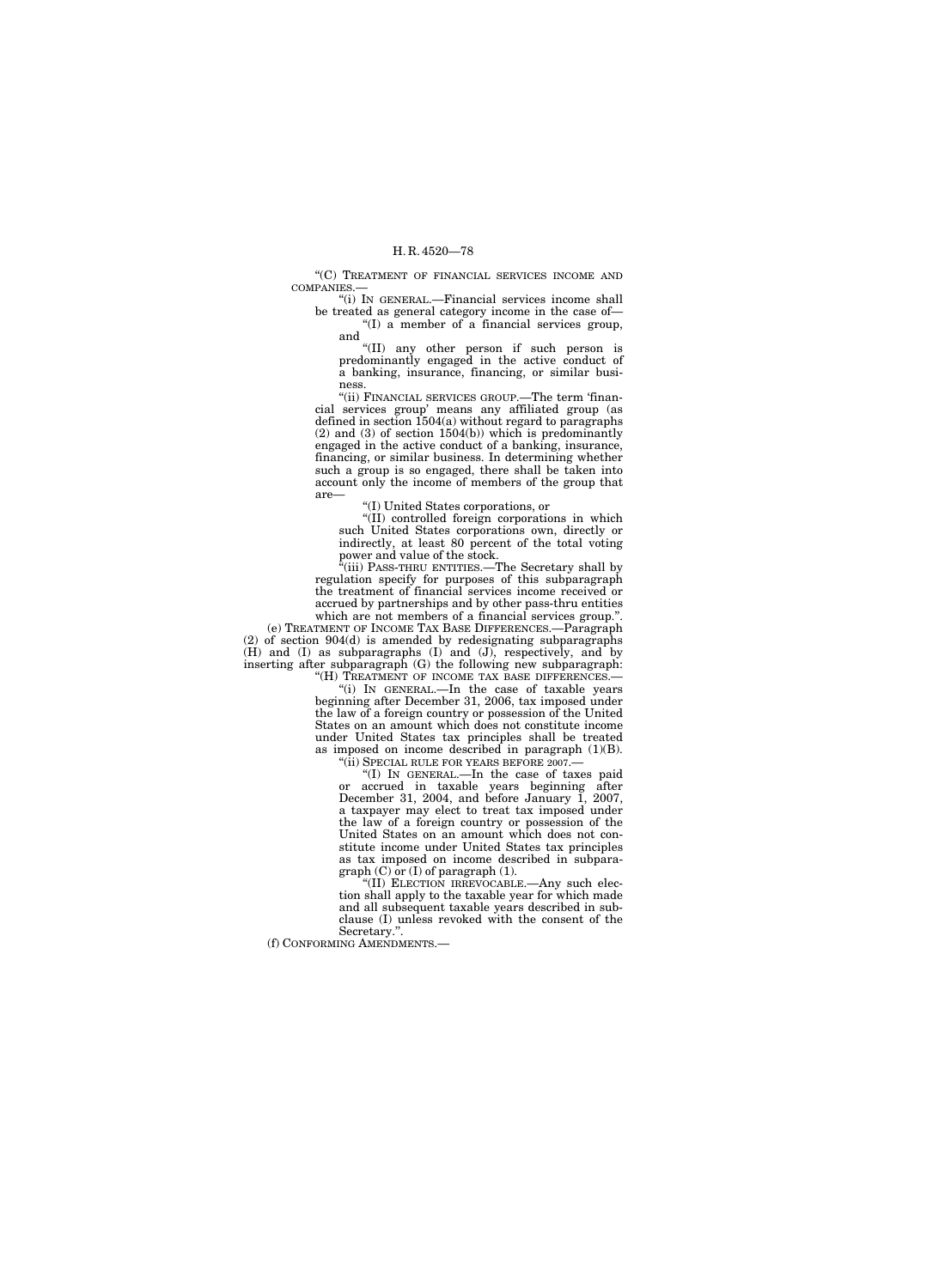(1) Clause (iii) of section  $904(d)(2)(B)$  (relating to exceptions from passive income), as so redesignated, is amended by striking subclause (I) and by redesignating subclauses (II) and (III) as subclauses (I) and (II), respectively.

(2) Clause (i) of section  $904(d)(2)(D)$  (defining financial services income), as so redesignated, is amended by adding "or" at the end of subclause  $(I)$  and by striking subclauses (II) and (III) and inserting the following new subclause:

''(II) passive income (determined without regard to subparagraph  $(B)(iii)(II))$ .".

(3) Section  $904(d)(2)(D)$  (defining financial services income), as so redesignated and amended by section 404(b)(3), is amended by striking clause (iii).

(4)  $Param$   $P\text{aragnh}$   $(3)$  of section  $904(d)$  is amended to read as follows:<br>"(3) LOOK-THRU IN CASE OF CONTROLLED FOREIGN CORPORA-

TIONS.— "(A) IN GENERAL.—Except as otherwise provided in

this paragraph, dividends, interest, rents, and royalties received or accrued by the taxpayer from a controlled foreign corporation in which the taxpayer is a United States shareholder shall not be treated as passive category income.

''(B) SUBPART F INCLUSIONS.—Any amount included in gross income under section  $951(a)(1)(A)$  shall be treated as passive category income to the extent the amount so included is attributable to passive category income.

''(C) INTEREST, RENTS, AND ROYALTIES.—Any interest, rent, or royalty which is received or accrued from a controlled foreign corporation in which the taxpayer is a United States shareholder shall be treated as passive category income to the extent it is properly allocable (under regulations prescribed by the Secretary) to passive category income of the controlled foreign corporation.

''(D) DIVIDENDS.—Any dividend paid out of the earnings and profits of any controlled foreign corporation in which the taxpayer is a United States shareholder shall be treated as passive category income in proportion to the ratio of—

''(i) the portion of the earnings and profits attributable to passive category income, to

''(ii) the total amount of earnings and profits.

"(E) LOOK-THRU APPLIES ONLY WHERE SUBPART F APPLIES.—If a controlled foreign corporation meets the requirements of section  $954(b)(3)(A)$  (relating to de minimis rule) for any taxable year, for purposes of this paragraph, none of its foreign base company income (as defined in section 954(a) without regard to section 954(b)(5)) and none of its gross insurance income (as defined in section  $954(b)(3)(C)$  for such taxable year shall be treated as passive category income, except that this sentence shall not apply to any income which (without regard to this sentence) would be treated as financial services income. Solely for purposes of applying subparagraph (D), passive income of a controlled foreign corporation shall not be treated as passive category income if the requirements of section  $954(b)(4)$  are met with respect to such income.

 $\frac{4}{9}$ <sup>(F)</sup> COORDINATION WITH HIGH-TAXED INCOME PROVI-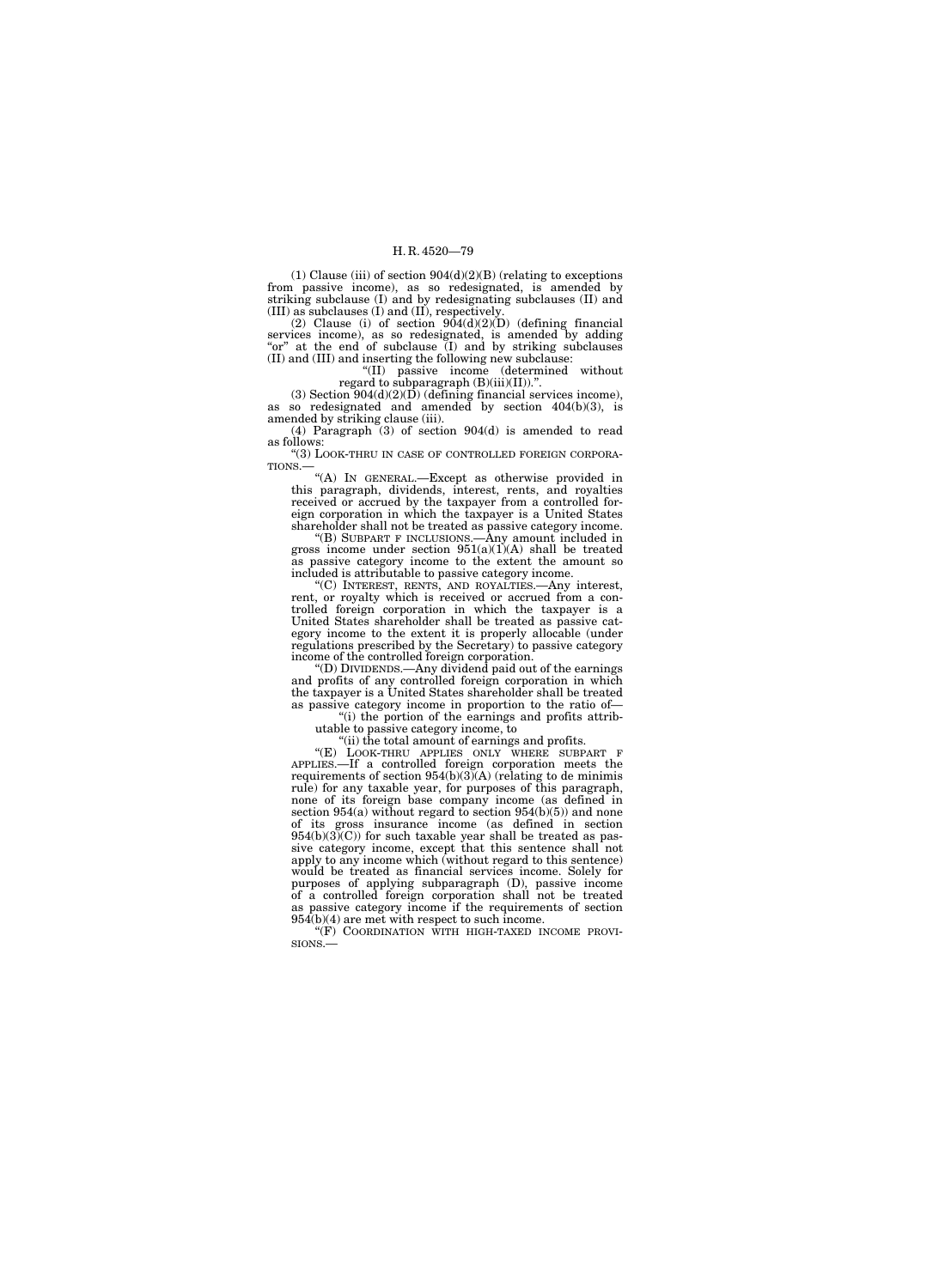''(i) In determining whether any income of a controlled foreign corporation is passive category income, subclause (II) of paragraph  $(2)(B)(iii)$  shall not apply.

"(ii) Any income of the taxpayer which is treated as passive category income under this paragraph shall be so treated notwithstanding any provision of paragraph (2); except that the determination of whether any amount is high-taxed income shall be made after the application of this paragraph.

''(G) DIVIDEND.—For purposes of this paragraph, the term 'dividend' includes any amount included in gross income in section  $951(a)(1)(B)$ . Any amount included in gross income under section 78 to the extent attributable to amounts included in gross income in section  $951(a)(1)(A)$ shall not be treated as a dividend but shall be treated as included in gross income under section  $951(a)(1)(A)$ .

"(H) LOOK-THRU APPLIES TO PASSIVE FOREIGN INVEST-MENT COMPANY INCLUSION.—If—

''(i) a passive foreign investment company is a controlled foreign corporation, and

"(ii) the taxpayer is a United States shareholder in such controlled foreign corporation,

any amount included in gross income under section 1293 shall be treated as income in a separate category to the extent such amount is attributable to income in such category.''.

(5) Paragraph (2) of section 904(d) is amended by adding at the end the following new subparagraph:

''(K) TRANSITIONAL RULES FOR 2007 CHANGES.—For purposes of paragraph (1)—

''(i) taxes carried from any taxable year beginning before January 1, 2007, to any taxable year beginning on or after such date, with respect to any item of income, shall be treated as described in the subparagraph of paragraph (1) in which such income would be described were such taxes paid or accrued in a taxable year beginning on or after such date, and

"(ii) the Secretary may by regulations provide for the allocation of any carryback of taxes with respect to income from a taxable year beginning on or after January 1, 2007, to a taxable year beginning before such date for purposes of allocating such income among the separate categories in effect for the taxable year to which carried.''.

 $(6)$  Section  $904(j)(3)(A)(i)$  is amended by striking "subsection"  $(d)(2)(A)$ " and inserting "subsection  $(d)(2)(B)$ ". (g) EFFECTIVE DATES.—

(1) IN GENERAL.—The amendments made by this section shall apply to taxable years beginning after December 31, 2006.

(2) TRANSITIONAL RULE RELATING TO INCOME TAX BASE DIF-FERENCE.—Section 904(d)(2)(H)(ii) of the Internal Revenue Code of 1986, as added by subsection (e), shall apply to taxable years beginning after December 31, 2004.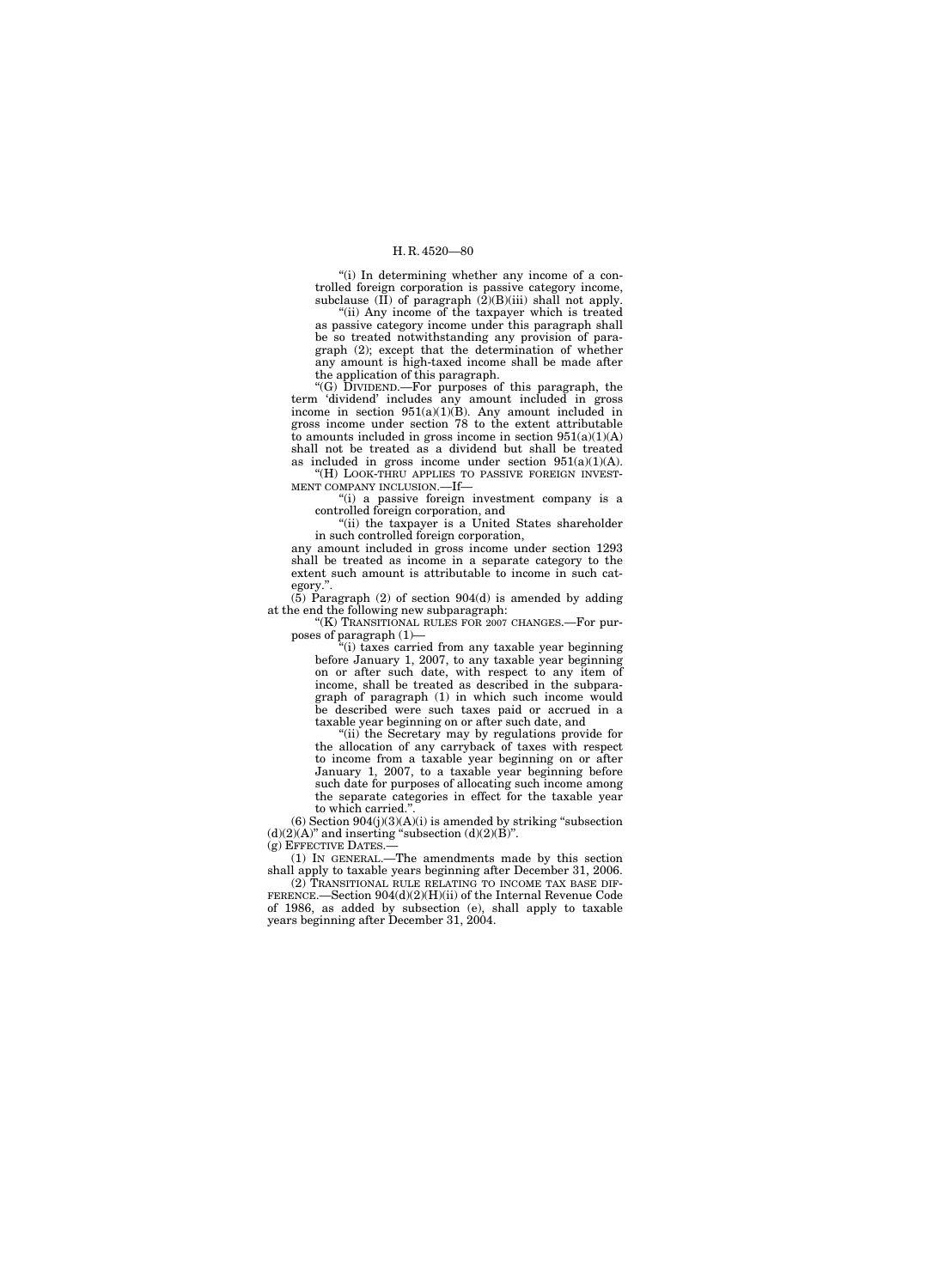#### **SEC. 405. ATTRIBUTION OF STOCK OWNERSHIP THROUGH PARTNER-SHIPS TO APPLY IN DETERMINING SECTION 902 AND 960 CREDITS.**

(a) IN GENERAL.—Subsection (c) of section 902 is amended by redesignating paragraph (7) as paragraph (8) and by inserting after paragraph (6) the following new paragraph:

''(7) CONSTRUCTIVE OWNERSHIP THROUGH PARTNERSHIPS.— Stock owned, directly or indirectly, by or for a partnership shall be considered as being owned proportionately by its partners. Stock considered to be owned by a person by reason of the preceding sentence shall, for purposes of applying such sentence, be treated as actually owned by such person. The Secretary may prescribe such regulations as may be necessary to carry out the purposes of this paragraph, including rules to account for special partnership allocations of dividends, credits, and other incidents of ownership of stock in determining proportionate ownership.''.

(b) CLARIFICATION OF COMPARABLE ATTRIBUTION UNDER SEC-TION 901(b)(5).—Paragraph (5) of section 901(b) is amended by striking "any individual" and inserting "any person".

(c) EFFECTIVE DATE.—The amendments made by this section shall apply to taxes of foreign corporations for taxable years of such corporations beginning after the date of the enactment of this Act.

#### **SEC. 406. CLARIFICATION OF TREATMENT OF CERTAIN TRANSFERS OF INTANGIBLE PROPERTY.**

(a) IN GENERAL.—Subparagraph  $(C)$  of section  $367(d)(2)$  is amended by adding at the end the following new sentence: "For purposes of applying section 904(d), any such amount shall be treated in the same manner as if such amount were a royalty.".

 $(b)$  EFFECTIVE DATE.—The amendment made by this section shall apply to amounts treated as received pursuant to section  $367(d)(2)$  of the Internal Revenue Code of 1986 on or after August 5, 1997.

### **SEC. 407. UNITED STATES PROPERTY NOT TO INCLUDE CERTAIN ASSETS OF CONTROLLED FOREIGN CORPORATION.**

(a) IN GENERAL.—Section  $956(c)(2)$  (relating to exceptions from property treated as United States property) is amended by striking "and" at the end of subparagraph (J), by striking the period at the end of subparagraph (K) and inserting a semicolon, and by adding at the end the following new subparagraphs:

> ''(L) securities acquired and held by a controlled foreign corporation in the ordinary course of its business as a

 $f(i)$  the dealer accounts for the securities as securities held primarily for sale to customers in the ordinary

"(ii) the dealer disposes of the securities (or such securities mature while held by the dealer) within a period consistent with the holding of securities for sale to customers in the ordinary course of business; and

''(M) an obligation of a United States person which— ''(i) is not a domestic corporation, and

 $\liminf$  is not-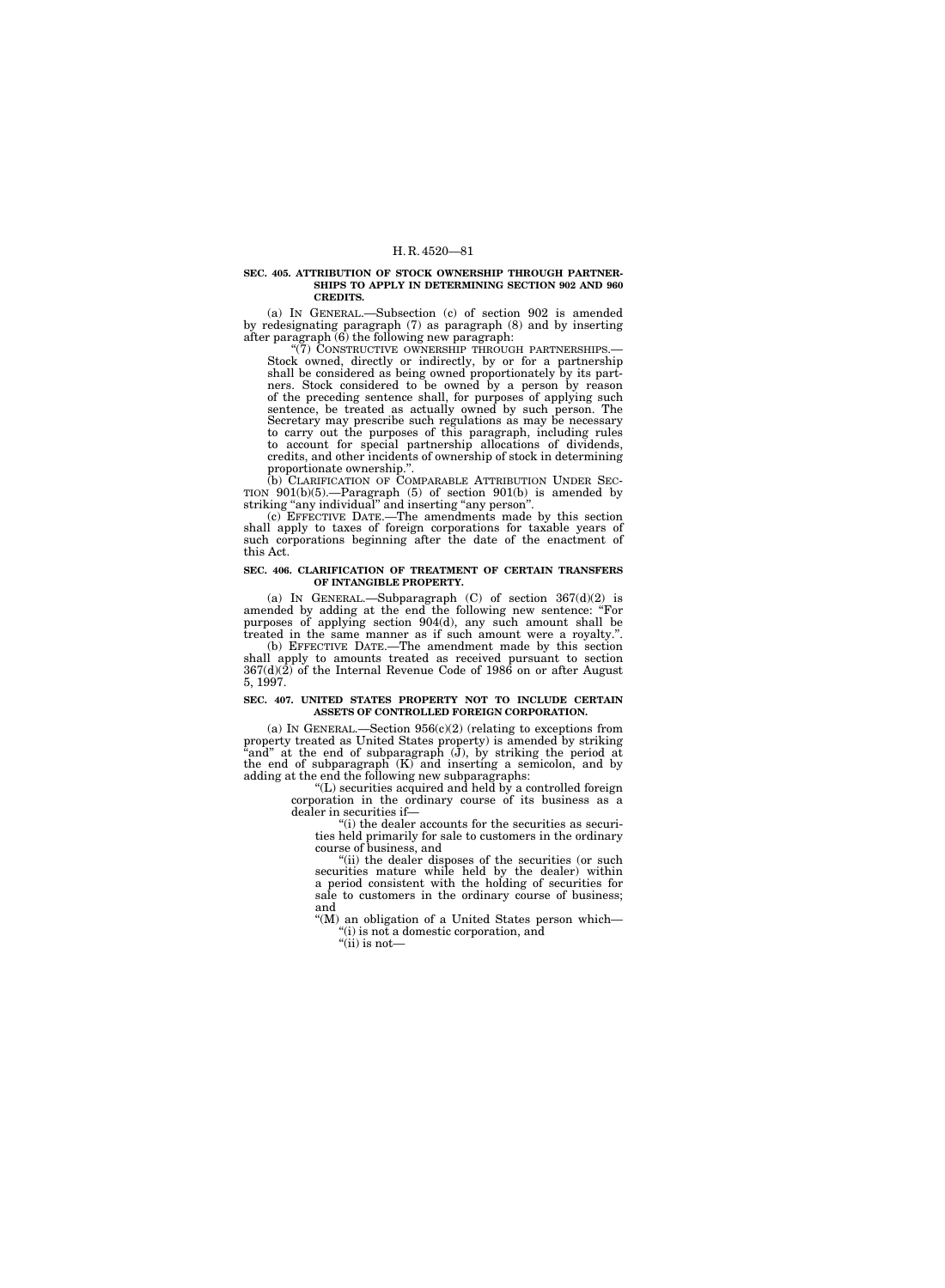''(I) a United States shareholder (as defined in section 951(b)) of the controlled foreign corporation, or

''(II) a partnership, estate, or trust in which the controlled foreign corporation, or any related person (as defined in section  $954(d)(3)$ ), is a partner, beneficiary, or trustee immediately after the acquisition of any obligation of such partnership, estate, or trust by the controlled foreign corporation.''.

(b) CONFORMING AMENDMENT.—Section 956(c)(2) is amended by striking "and  $(K)$ " in the last sentence and inserting ",  $(K)$ , and  $(L)$ "

(c) EFFECTIVE DATE.—The amendments made by this section shall apply to taxable years of foreign corporations beginning after December 31, 2004, and to taxable years of United States shareholders with or within which such taxable years of foreign corporations end.

### **SEC. 408. TRANSLATION OF FOREIGN TAXES.**

(a) ELECTIVE EXCEPTION FOR TAXES PAID OTHER THAN IN FUNC-TIONAL CURRENCY.—Paragraph (1) of section 986(a) (relating to determination of foreign taxes and foreign corporation's earnings and profits) is amended by redesignating subparagraph (D) as subparagraph (E) and by inserting after subparagraph (C) the following new subparagraph:

> "(D) ELECTIVE EXCEPTION FOR TAXES PAID OTHER THAN IN FUNCTIONAL CURRENCY.—

''(i) IN GENERAL.—At the election of the taxpayer, subparagraph (A) shall not apply to any foreign income taxes the liability for which is denominated in any currency other than in the taxpayer's functional currency.

''(ii) APPLICATION TO QUALIFIED BUSINESS UNITS.— An election under this subparagraph may apply to foreign income taxes attributable to a qualified business unit in accordance with regulations prescribed by the Secretary.

"(iii) ELECTION.—Any such election shall apply to the taxable year for which made and all subsequent taxable years unless revoked with the consent of the Secretary.''.

(b) SPECIAL RULE FOR REGULATED INVESTMENT COMPANIES.— (1) IN GENERAL.—Section  $986(a)(1)$ , as amended by subsection (a), is amended by redesignating subparagraph (E) as subparagraph (F) and by inserting after subparagraph (D) the following:

''(E) SPECIAL RULE FOR REGULATED INVESTMENT COMPA-NIES.—In the case of a regulated investment company which takes into account income on an accrual basis, subparagraphs (A) through (D) shall not apply and foreign income taxes paid or accrued with respect to such income shall be translated into dollars using the exchange rate as of the date the income accrues.''.

(2) CONFORMING AMENDMENT.—Section 986(a)(2) is amended by inserting "or (E)" after "subparagraph (A)".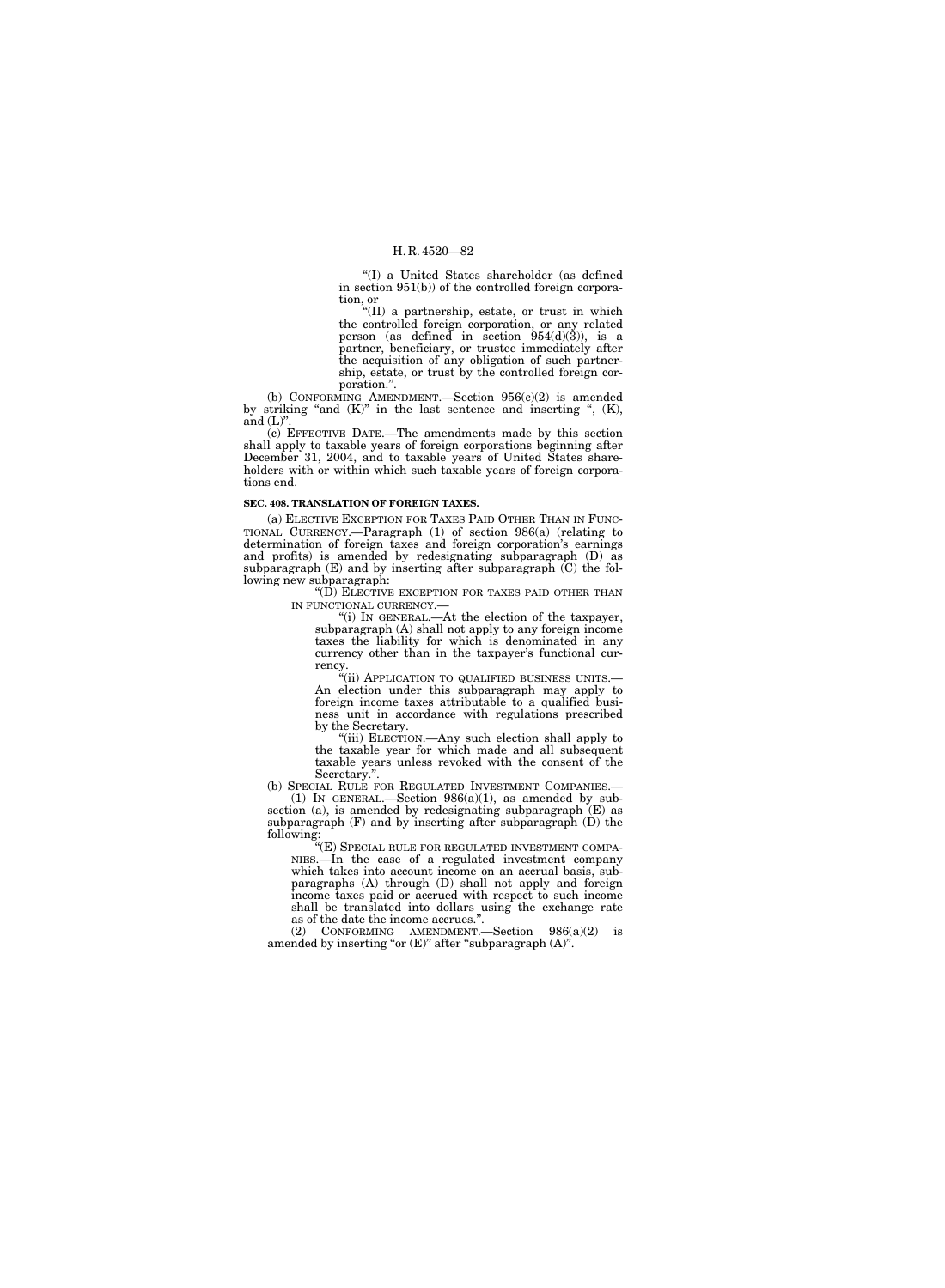(c) EFFECTIVE DATE.—The amendments made by this section shall apply to taxable years beginning after December 31, 2004. **SEC. 409. REPEAL OF WITHHOLDING TAX ON DIVIDENDS FROM CER-TAIN FOREIGN CORPORATIONS.**

(a) IN GENERAL.—Paragraph (2) of section 871(i) (relating to tax not to apply to certain interest and dividends) is amended by adding at the end the following new subparagraph: by adding at the end the following new subparagraph: ''(D) Dividends paid by a foreign corporation which

are treated under section  $861(a)(2)(B)$  as income from

sources within the United States.''. (b) EFFECTIVE DATE.—The amendment made by this section shall apply to payments made after December 31, 2004.

#### **SEC. 410. EQUAL TREATMENT OF INTEREST PAID BY FOREIGN PART-NERSHIPS AND FOREIGN CORPORATIONS.**

(a) IN GENERAL.—Paragraph (1) of section 861(a) is amended by striking "and" at the end of subparagraph (A), by striking the period at the end of subparagraph (B) and inserting ", and", and by adding at the end the following new subparagraph:<br>"(C) in the case of a foreign partnership, which is

predominantly engaged in the active conduct of a trade or business outside the United States, any interest not paid by a trade or business engaged in by the partnership in the United States and not allocable to income which is effectively connected (or treated as effectively connected) with the conduct of a trade or business in the United States.''.

(b) EFFECTIVE DATE.—The amendments made by this section shall apply to taxable years beginning after December 31, 2003. **SEC. 411. TREATMENT OF CERTAIN DIVIDENDS OF REGULATED INVESTMENT COMPANIES.**

(a) TREATMENT OF CERTAIN DIVIDENDS.— (1) NONRESIDENT ALIEN INDIVIDUALS.—Section 871 (relating to tax on nonresident alien individuals) is amended by redesignating subsection (k) as subsection (l) and by inserting after subsection (j) the following new subsection:

''(k) EXEMPTION FOR CERTAIN DIVIDENDS OF REGULATED INVEST-MENT COMPANIES.

''(1) INTEREST-RELATED DIVIDENDS.—

''(A) IN GENERAL.—Except as provided in subparagraph (B), no tax shall be imposed under paragraph (1)(A) of subsection (a) on any interest-related dividend received from a regulated investment company.

''(B) EXCEPTIONS.—Subparagraph (A) shall not apply—

''(i) to any interest-related dividend received from a regulated investment company by a person to the extent such dividend is attributable to interest (other than interest described in subparagraph  $(E)$  (i) or (iii)) received by such company on indebtedness issued by such person or by any corporation or partnership with respect to which such person is a 10-percent shareholder,

"(ii) to any interest-related dividend with respect to stock of a regulated investment company unless the person who would otherwise be required to deduct and withhold tax from such dividend under chapter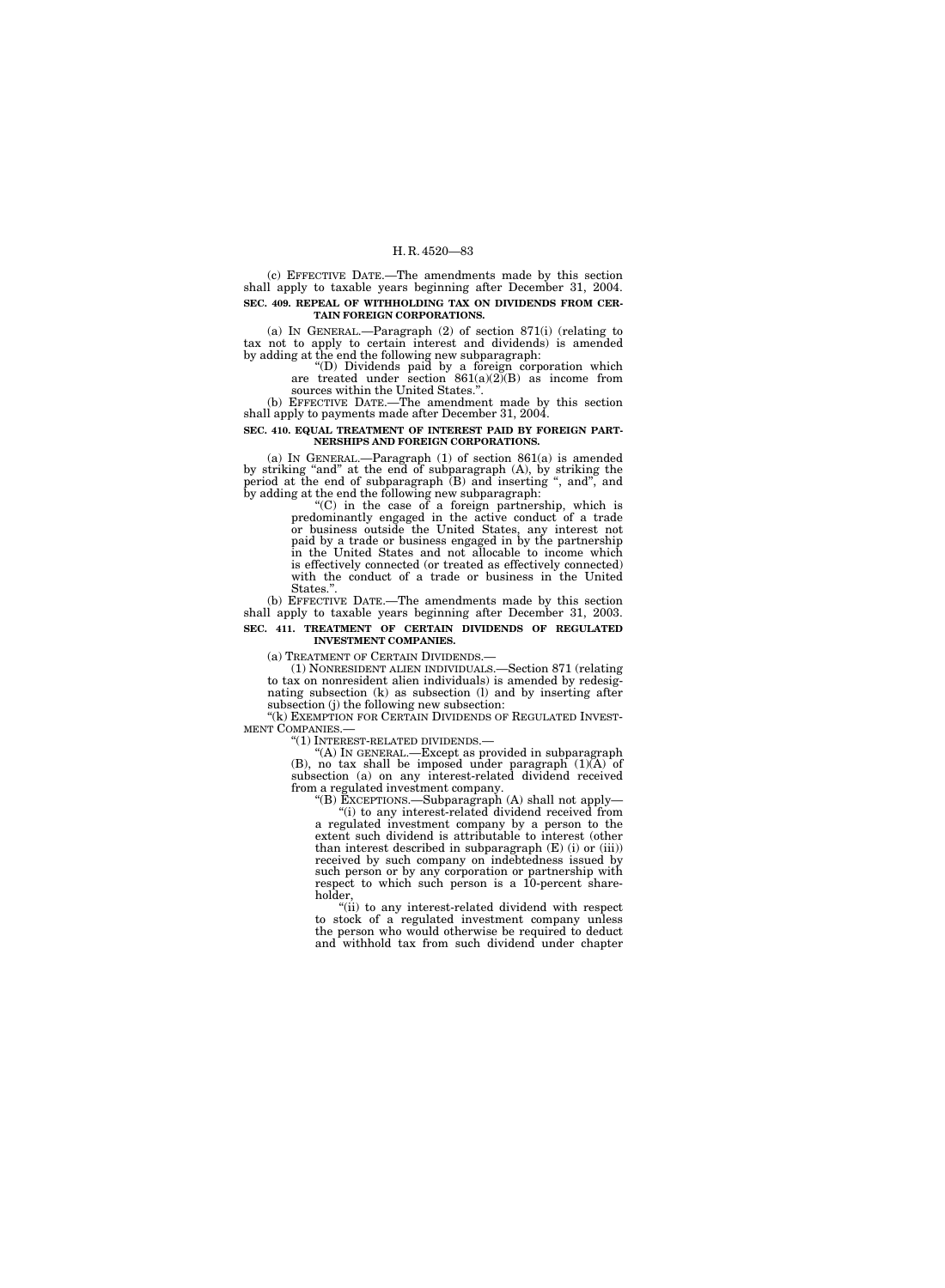3 receives a statement (which meets requirements similar to the requirements of subsection  $(h)(5)$  that the beneficial owner of such stock is not a United States person, and

"(iii) to any interest-related dividend paid to any person within a foreign country (or any interest-related dividend payment addressed to, or for the account of, persons within such foreign country) during any period described in subsection (h)(6) with respect to such country.

Clause (iii) shall not apply to any dividend with respect to any stock which was acquired on or before the date of the publication of the Secretary's determination under subsection (h)(6).

''(C) INTEREST-RELATED DIVIDEND.—For purposes of this paragraph, the term 'interest-related dividend' means any dividend (or part thereof) which is designated by the regulated investment company as an interest-related dividend in a written notice mailed to its shareholders not later than 60 days after the close of its taxable year. If the aggregate amount so designated with respect to a taxable year of the company (including amounts so designated with respect to dividends paid after the close of the taxable year described in section 855) is greater than the qualified net interest income of the company for such taxable year, the portion of each distribution which shall be an interest-related dividend shall be only that portion of the amounts so designated which such qualified net interest income bears to the aggregate amount so designated. Such term shall not include any dividend with respect to any taxable year of the company beginning after December 31, 2007.

''(D) QUALIFIED NET INTEREST INCOME.—For purposes of subparagraph (C), the term 'qualified net interest income' means the qualified interest income of the regulated investment company reduced by the deductions properly allocable to such income.

''(E) QUALIFIED INTEREST INCOME.—For purposes of subparagraph (D), the term 'qualified interest income' means the sum of the following amounts derived by the regulated investment company from sources within the United States:

''(i) Any amount includible in gross income as original issue discount (within the meaning of section 1273) on an obligation payable 183 days or less from the date of original issue (without regard to the period held by the company).

''(ii) Any interest includible in gross income (including amounts recognized as ordinary income in respect of original issue discount or market discount or acquisition discount under part V of subchapter P and such other amounts as regulations may provide) on an obligation which is in registered form; except that this clause shall not apply to—

''(I) any interest on an obligation issued by a corporation or partnership if the regulated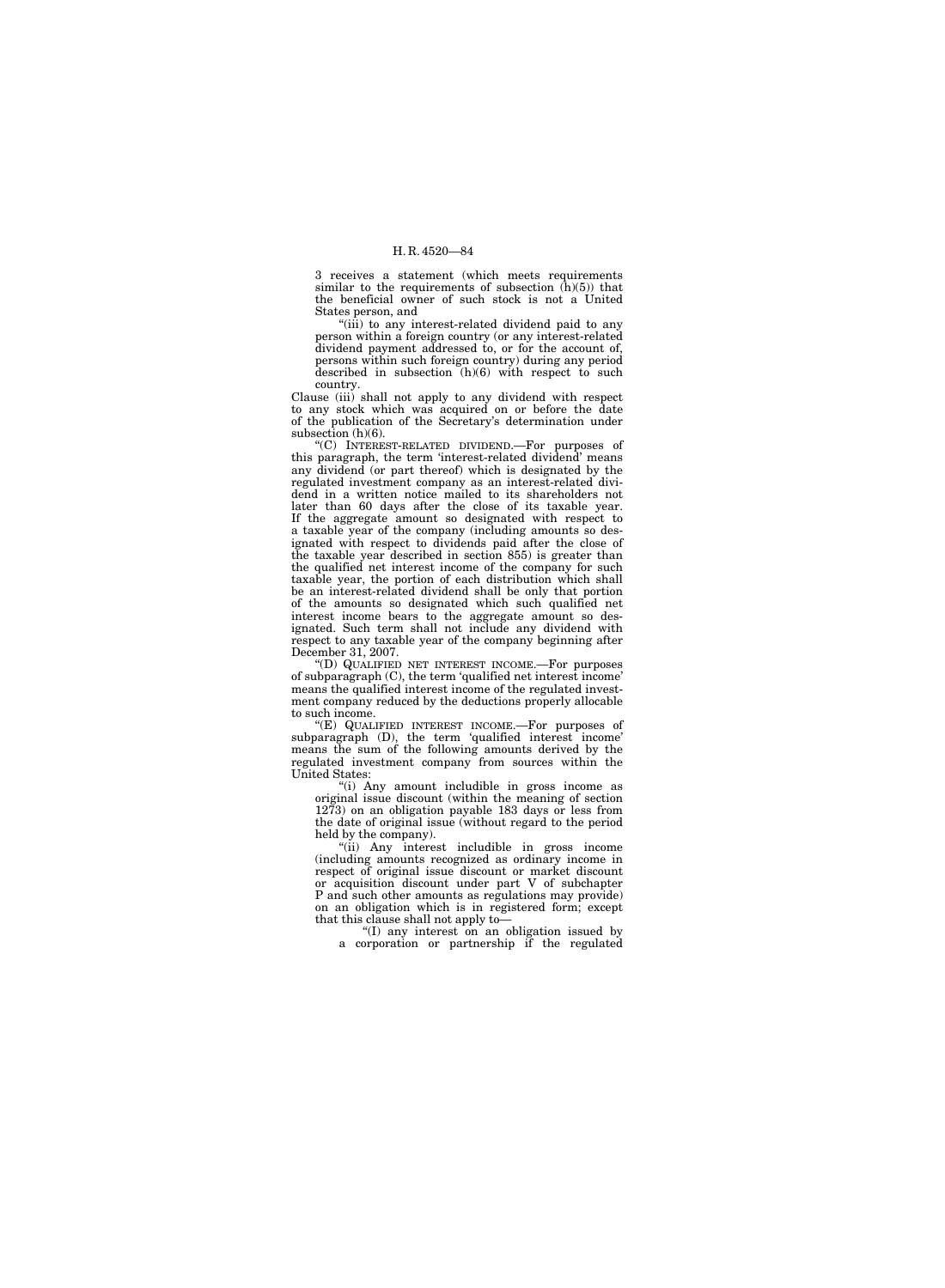investment company is a 10-percent shareholder in such corporation or partnership, and

''(II) any interest which is treated as not being portfolio interest under the rules of subsection  $(h)(4)$ .

"(iii) Any interest referred to in subsection  $(i)(2)(A)$ (without regard to the trade or business of the regulated investment company).

"(iv) Any interest-related dividend includable in gross income with respect to stock of another regulated investment company.

"(F) 10-PERCENT SHAREHOLDER.—For purposes of this paragraph, the term '10-percent shareholder' has the meaning given such term by subsection (h)(3)(B). ''(2) SHORT-TERM CAPITAL GAIN DIVIDENDS.—

''(A) IN GENERAL.—Except as provided in subparagraph (B), no tax shall be imposed under paragraph  $(1)(A)$  of subsection (a) on any short-term capital gain dividend received from a regulated investment company.

"(B) EXCEPTION FOR ALIENS TAXABLE UNDER SUB-<br>SECTION (a)(2).—Subparagraph (A) shall not apply in the case of any nonresident alien individual subject to tax under subsection (a)(2).

''(C) SHORT-TERM CAPITAL GAIN DIVIDEND.—For purposes of this paragraph, the term 'short-term capital gain dividend' means any dividend (or part thereof) which is designated by the regulated investment company as a short-term capital gain dividend in a written notice mailed to its shareholders not later than 60 days after the close of its taxable year. If the aggregate amount so designated with respect to a taxable year of the company (including amounts so designated with respect to dividends paid after the close of the taxable year described in section 855) is greater than the qualified short-term gain of the company for such taxable year, the portion of each distribution which shall be a short-term capital gain dividend shall be only that portion of the amounts so designated which such qualified short-term gain bears to the aggregate amount so designated. Such term shall not include any dividend with respect to any taxable year of the company beginning after December 31, 2007.

''(D) QUALIFIED SHORT-TERM GAIN.—For purposes of subparagraph (C), the term 'qualified short-term gain' means the excess of the net short-term capital gain of the regulated investment company for the taxable year over the net long-term capital loss (if any) of such company for such taxable year. For purposes of this subparagraph—

"(i) the net short-term capital gain of the regulated investment company shall be computed by treating any short-term capital gain dividend includible in gross income with respect to stock of another regulated investment company as a short-term capital gain, and

''(ii) the excess of the net short-term capital gain for a taxable year over the net long-term capital loss for a taxable year (to which an election under section 4982(e)(4) does not apply) shall be determined without regard to any net capital loss or net short-term capital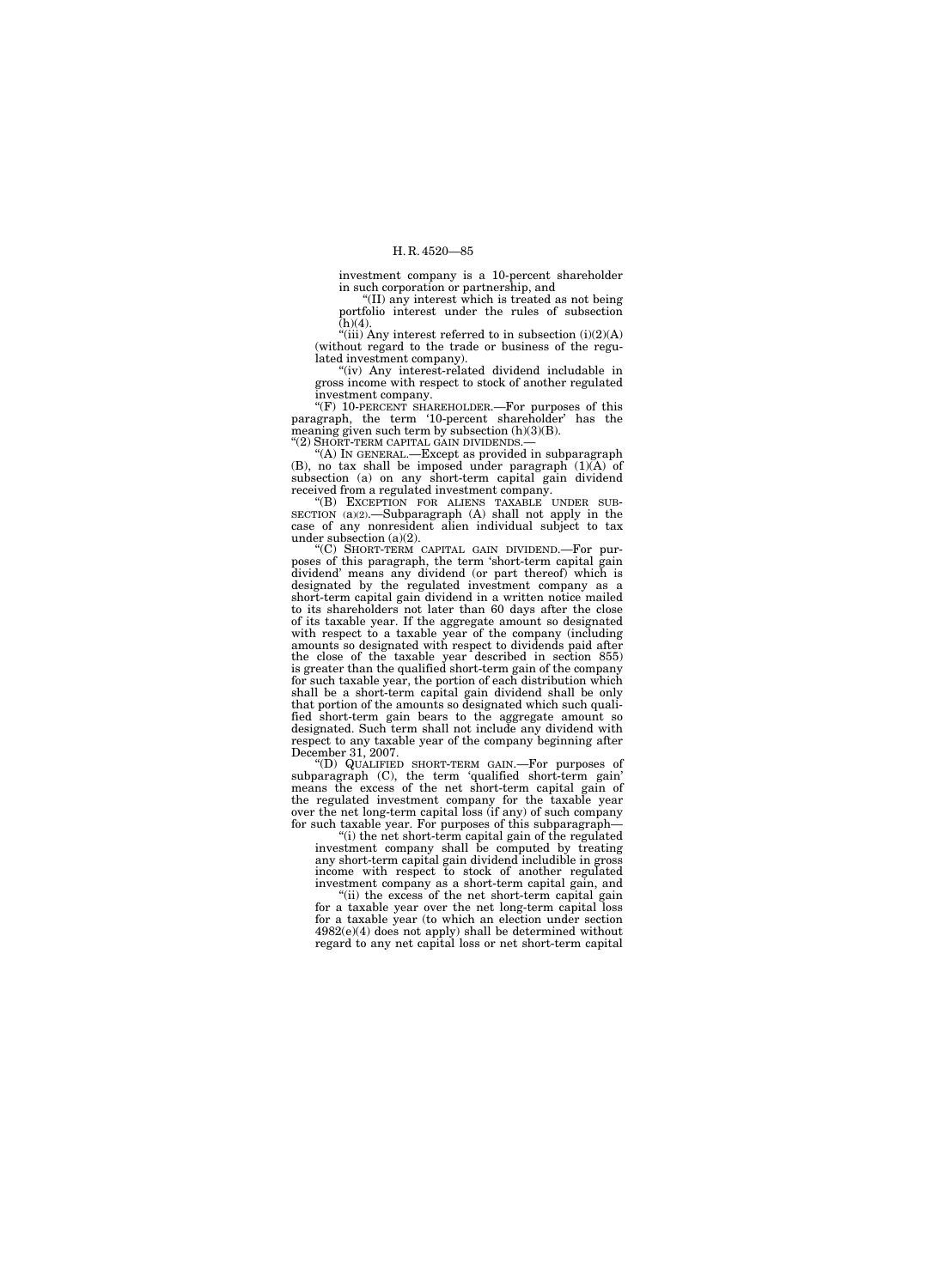loss attributable to transactions after October 31 of such year, and any such net capital loss or net shortterm capital loss shall be treated as arising on the 1st day of the next taxable year.

To the extent provided in regulations, clause (ii) shall apply also for purposes of computing the taxable income of the regulated investment company.''.

(2) FOREIGN CORPORATIONS.—Section 881 (relating to tax on income of foreign corporations not connected with United States business) is amended by redesignating subsection (e) as subsection (f) and by inserting after subsection (d) the following new subsection:

''(e) TAX NOT TO APPLY TO CERTAIN DIVIDENDS OF REGULATED INVESTMENT COMPANIES.—

''(1) INTEREST-RELATED DIVIDENDS.—

''(A) IN GENERAL.—Except as provided in subparagraph (B), no tax shall be imposed under paragraph (1) of subsection (a) on any interest-related dividend (as defined in section  $871(k)(1)$  received from a regulated investment company.

''(B) EXCEPTION.—Subparagraph (A) shall not apply— ''(i) to any dividend referred to in section  $871(k)(1)(B)$ , and

"(ii) to any interest-related dividend received by a controlled foreign corporation (within the meaning of section  $957(a)$  to the extent such dividend is attributable to interest received by the regulated investment company from a person who is a related person (within the meaning of section  $864(d)(4)$ ) with respect to such controlled foreign corporation.

''(C) TREATMENT OF DIVIDENDS RECEIVED BY CON-TROLLED FOREIGN CORPORATIONS.—The rules of subsection  $(c)(5)(A)$  shall apply to any (within the meaning of section  $957(a)$  to the extent such dividend is attributable to interest received by the regulated investment company which is described in clause (ii) of section  $871(k)(1)(E)$ (and not described in clause (i) or (iii) of such section). "(2) SHORT-TERM CAPITAL GAIN DIVIDENDS.—No tax shall

be imposed under paragraph (1) of subsection (a) on any shortterm capital gain dividend (as defined in section  $871(k)(2)$ ) received from a regulated investment company.''.

(3) WITHHOLDING TAXES.—

(A) Section 1441(c) (relating to exceptions) is amended by adding at the end the following new paragraph:

''(12) CERTAIN DIVIDENDS RECEIVED FROM REGULATED INVESTMENT COMPANIES.—

"(A) In GENERAL.—No tax shall be required to be deducted and withheld under subsection (a) from any amount exempt from the tax imposed by section  $871(a)(1)(A)$  by reason of section  $871(k)$ .

''(B) SPECIAL RULE.—For purposes of subparagraph (A), clause (i) of section  $871(k)(1)(B)$  shall not apply to any dividend unless the regulated investment company knows that such dividend is a dividend referred to in such clause. A similar rule shall apply with respect to the exception contained in section  $871(k)(2)(B)$ .".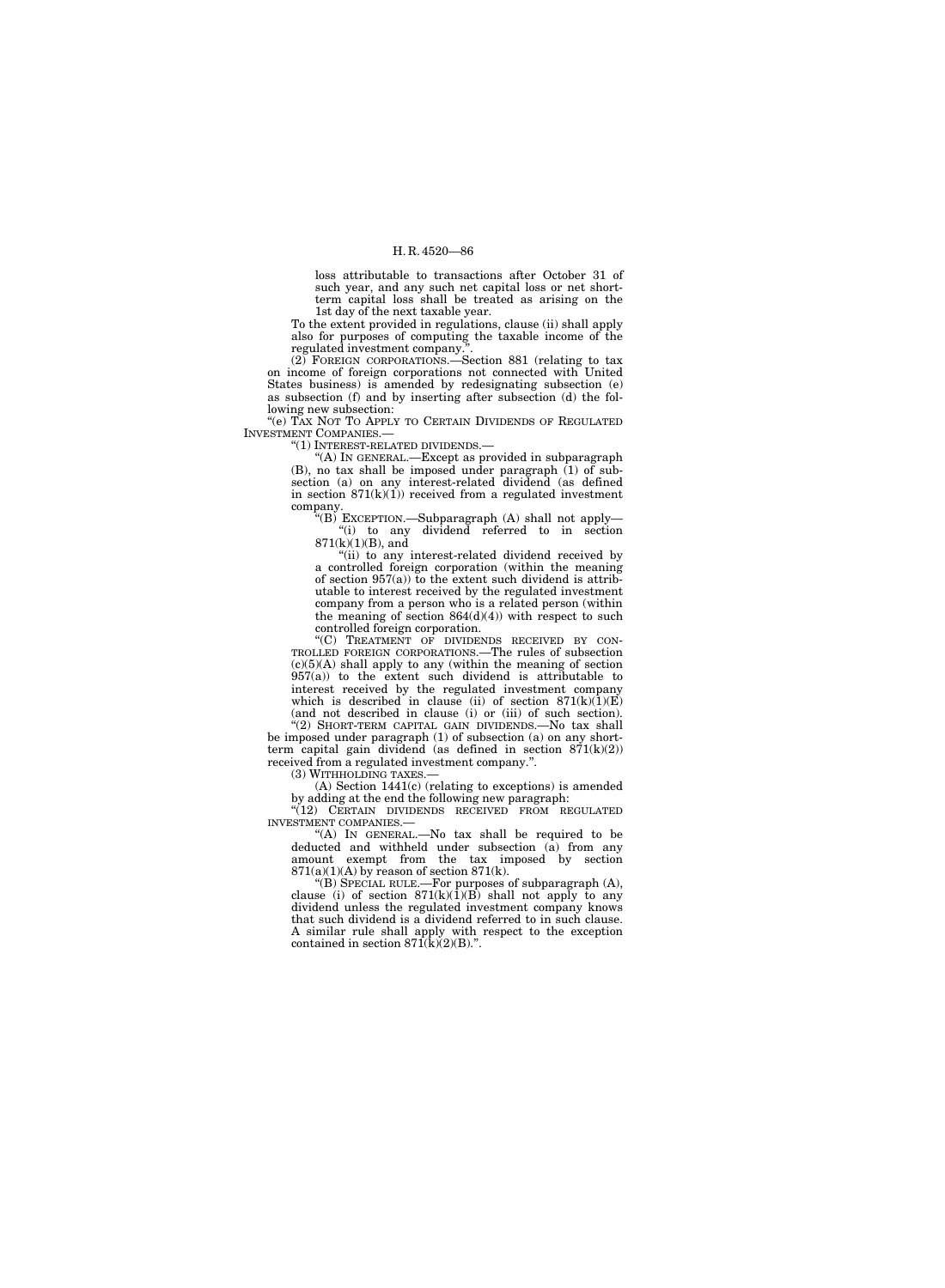(B) Section 1442(a) (relating to withholding of tax on foreign corporations) is amended—

(i) by striking ''and the reference in section  $1441(c)(10)$ " and inserting "the reference in section 1441(c)(10)'', and

(ii) by inserting before the period at the end the following: ", and the references in section  $1441(c)(12)$ to sections  $871(a)$  and  $871(k)$  shall be treated as referring to sections 881(a) and 881(e) (except that for purposes of applying subparagraph (A) of section  $1441(c)(12)$ , as so modified, clause (ii) of section  $881(e)(1)(B)$  shall not apply to any dividend unless the regulated investment company knows that such

dividend is a dividend referred to in such clause)''. (b) ESTATE TAX TREATMENT OF INTEREST IN CERTAIN REGU-LATED INVESTMENT COMPANIES.—Section 2105 (relating to property without the United States for estate tax purposes) is amended by adding at the end the following new subsection:

"(d)  $\text{STOCK IN A RIC.}$  "(1) IN GENERAL.—For purposes of this subchapter, stock in a regulated investment company (as defined in section 851) owned by a nonresident not a citizen of the United States shall not be deemed property within the United States in the proportion that, at the end of the quarter of such investment company's taxable year immediately preceding a decedent's date of death (or at such other time as the Secretary may designate in regulations), the assets of the investment company that were qualifying assets with respect to the decedent bore to the total assets of the investment company.

'(2) QUALIFYING ASSETS.—For purposes of this subsection, qualifying assets with respect to a decedent are assets that, if owned directly by the decedent, would have been—

''(A) amounts, deposits, or debt obligations described in subsection (b) of this section,

''(B) debt obligations described in the last sentence of section 2104(c), or

''(C) other property not within the United States.

"(3) TERMINATION.—This subsection shall not apply to estates of decedents dying after December 31, 2007.". (c) TREATMENT OF REGULATED INVESTMENT COMPANIES UNDER

SECTION 897.— (1) Paragraph (1) of section 897(h) is amended by striking "REIT" each place it appears and inserting "qualified investment entity''.

(2) Paragraphs (2) and (3) of section  $897(h)$  are amended to read as follows: to read as follows:<br>''(2) SALE OF STOCK IN DOMESTICALLY CONTROLLED ENTITY

NOT TAXED.—The term 'United States real property interest' does not include any interest in a domestically controlled qualified investment entity.<br>
"(3) DISTRIBUTIONS BY DOMESTICALLY CONTROLLED QUALI-

FIED INVESTMENT ENTITIES.—In the case of a domestically controlled qualified investment entity, rules similar to the rules of subsection (d) shall apply to the foreign ownership percentage

of any gain.".<br>(3) Subparagraphs (A) and (B) of section  $897(h)(4)$  are amended to read as follows: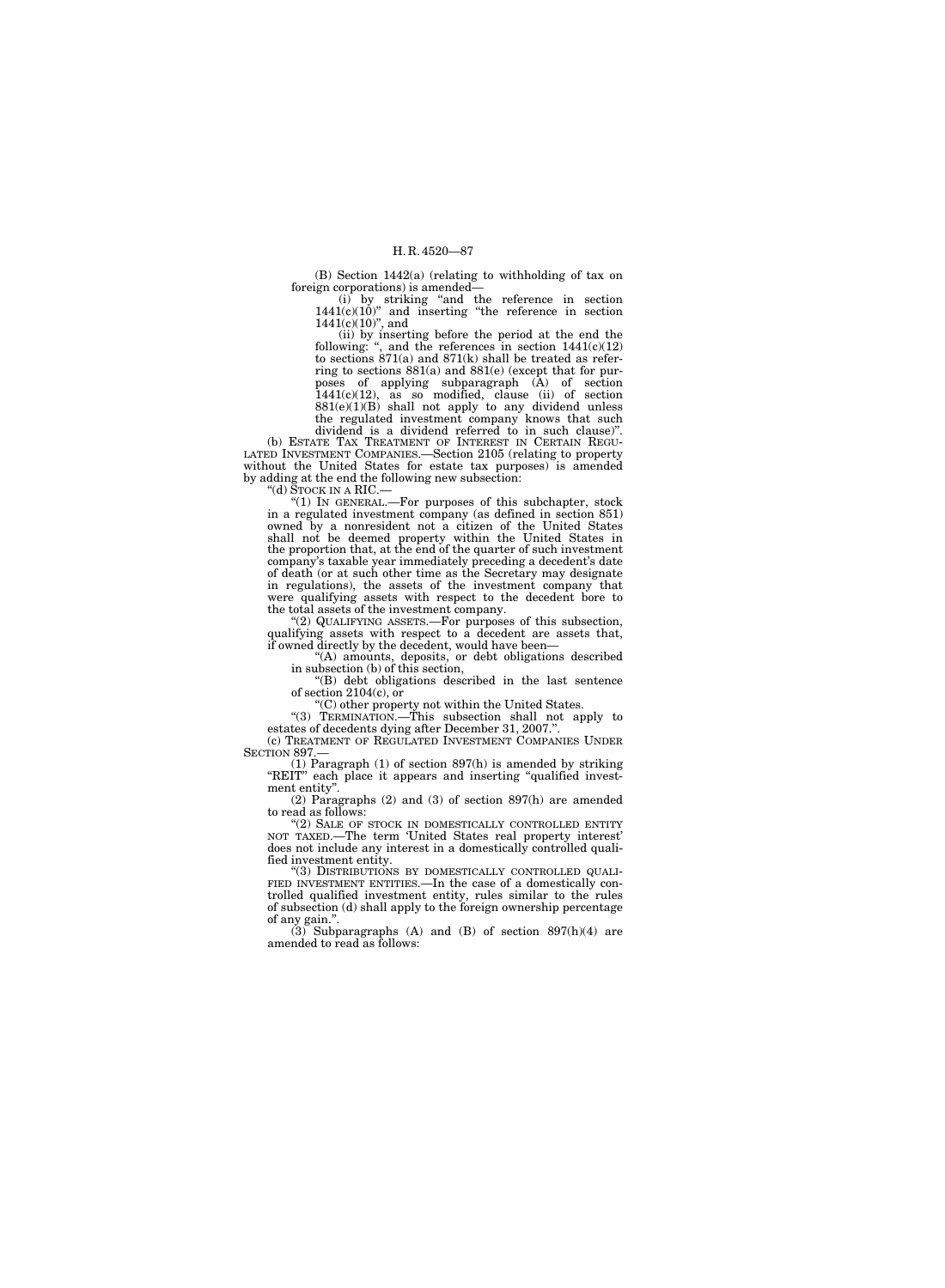''(A) QUALIFIED INVESTMENT ENTITY.—

''(i) IN GENERAL.—The term 'qualified investment entity' means—

''(I) any real estate investment trust, and

''(II) any regulated investment company.

''(ii) TERMINATION.—Clause (i)(II) shall not apply after December 31, 2007.

''(B) DOMESTICALLY CONTROLLED.—The term 'domestically controlled qualified investment entity' means any qualified investment entity in which at all times during the testing period less than 50 percent in value of the stock was held directly or indirectly by foreign persons.''.

(4) Subparagraphs (C) and (D) of section 897(h)(4) are each amended by striking ''REIT'' and inserting ''qualified investment entity''.

(5) The subsection heading for subsection (h) of section 897 is amended by striking "REITS" and inserting "CERTAIN INVESTMENT ENTITIES''. (d) EFFECTIVE DATE.—

(1) IN GENERAL.—Except as otherwise provided in this subsection, the amendments made by this section shall apply to dividends with respect to taxable years of regulated investment companies beginning after December 31, 2004.

(2) ESTATE TAX TREATMENT.—The amendment made by subsection (b) shall apply to estates of decedents dying after December 31, 2004.

(3) CERTAIN OTHER PROVISIONS.—The amendments made by subsection (c) (other than paragraph (1) thereof) shall take effect after December 31, 2004.

#### **SEC. 412. LOOK-THRU TREATMENT FOR SALES OF PARTNERSHIP INTERESTS.**

(a) IN GENERAL.—Section 954(c) (defining foreign personal holding company income) is amended by adding after paragraph (3) the following new paragraph:

"(4) LOOK-THRU RULE FOR CERTAIN PARTNERSHIP SALES.-

"(A) IN GENERAL.—In the case of any sale by a controlled foreign corporation of an interest in a partnership with respect to which such corporation is a 25-percent owner, such corporation shall be treated for purposes of this subsection as selling the proportionate share of the assets of the partnership attributable to such interest. The Secretary shall prescribe such regulations as may be appropriate to prevent abuse of the purposes of this paragraph, including regulations providing for coordination of this paragraph with the provisions of subchapter K.

''(B) 25-PERCENT OWNER.—For purposes of this paragraph, the term '25-percent owner' means a controlled foreign corporation which owns directly 25 percent or more of the capital or profits interest in a partnership. For purposes of the preceding sentence, if a controlled foreign corporation is a shareholder or partner of a corporation or partnership, the controlled foreign corporation shall be treated as owning directly its proportionate share of any such capital or profits interest held directly or indirectly by such corporation or partnership.''.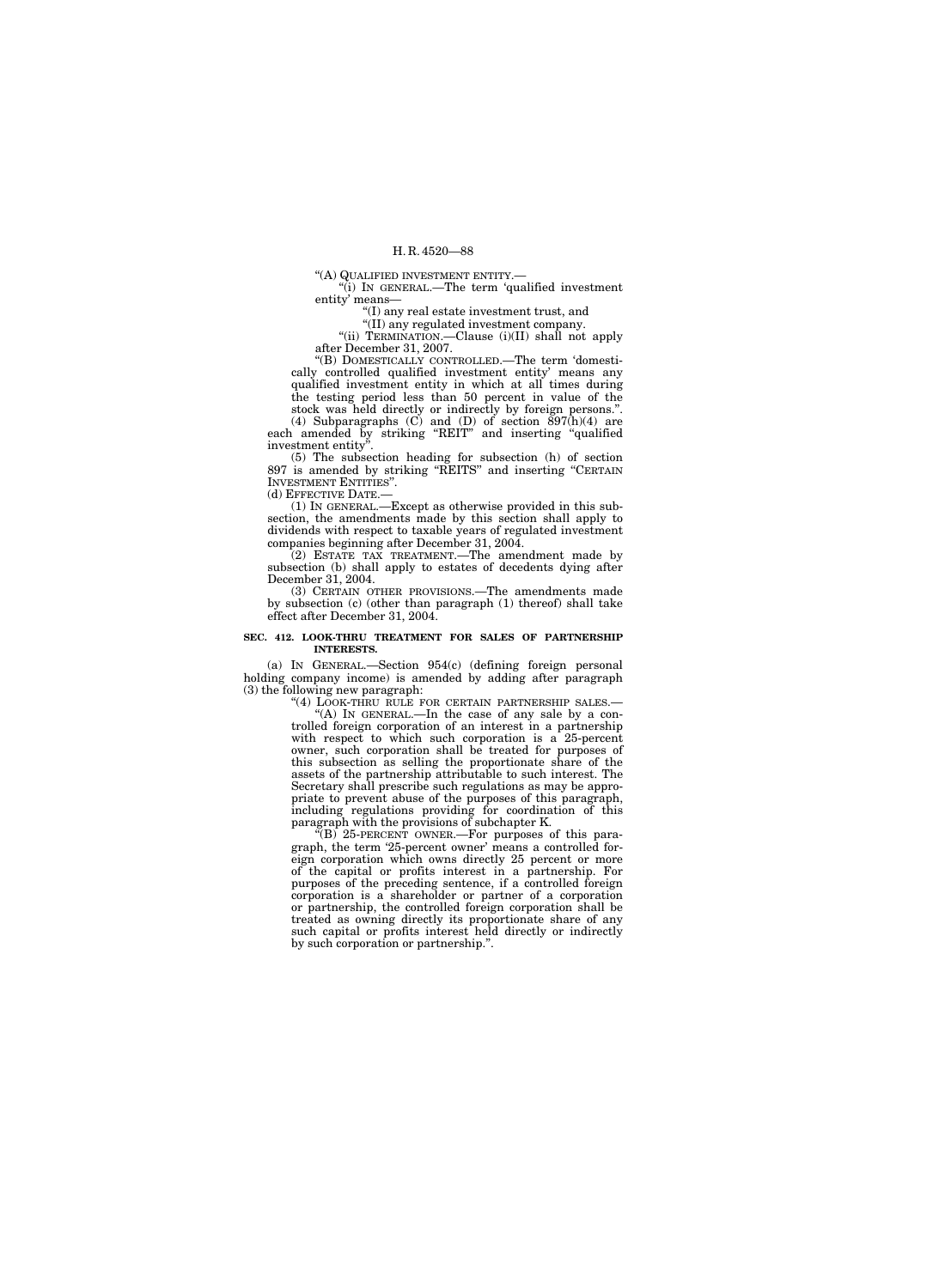(b) EFFECTIVE DATE.—The amendment made by this section shall apply to taxable years of foreign corporations beginning after December 31, 2004, and to taxable years of United States shareholders with or within which such taxable years of foreign corporations end.

## **SEC. 413. REPEAL OF FOREIGN PERSONAL HOLDING COMPANY RULES AND FOREIGN INVESTMENT COMPANY RULES.**

(a) GENERAL RULE.—The following provisions are hereby repealed:

(1) Part III of subchapter G of chapter 1 (relating to foreign personal holding companies).

(2) Section 1246 (relating to gain on foreign investment company stock). (3) Section 1247 (relating to election by foreign investment

companies to distribute income currently). (b) EXEMPTION OF FOREIGN CORPORATIONS FROM PERSONAL

HOLDING COMPANY RULES.— (1) IN GENERAL.—Subsection (c) of section 542 (relating to exceptions) is amended—

(A) by striking paragraph (5) and inserting the following:

''(5) a foreign corporation,'',

(B) by striking paragraphs (7) and (10) and by redesignating paragraphs  $(8)$  and  $(9)$  as paragraphs  $(7)$  and  $(8)$ , respectively,

 $(C)$  by inserting "and" at the end of paragraph  $(7)$ (as so redesignated), and

(D) by striking ''; and'' at the end of paragraph (8) (as so redesignated) and inserting a period.

(2) TREATMENT OF INCOME FROM PERSONAL SERVICE CON-TRACTS.—Paragraph (1) of section 954(c) is amended by adding at the end the following new subparagraph:

''(I) PERSONAL SERVICE CONTRACTS.—

''(i) Amounts received under a contract under which the corporation is to furnish personal services if—

''(I) some person other than the corporation has the right to designate (by name or by description) the individual who is to perform the services, or

''(II) the individual who is to perform the services is designated (by name or by description) in the contract, and

"(ii) amounts received from the sale or other disposition of such a contract.

This subparagraph shall apply with respect to amounts received for services under a particular contract only if at some time during the taxable year 25 percent or more in value of the outstanding stock of the corporation is owned, directly or indirectly, by or for the individual who has performed, is to perform, or may be designated (by name or by description) as the one to perform, such services.''.

(c) CONFORMING AMENDMENTS.—

(1) Section 1(h) is amended—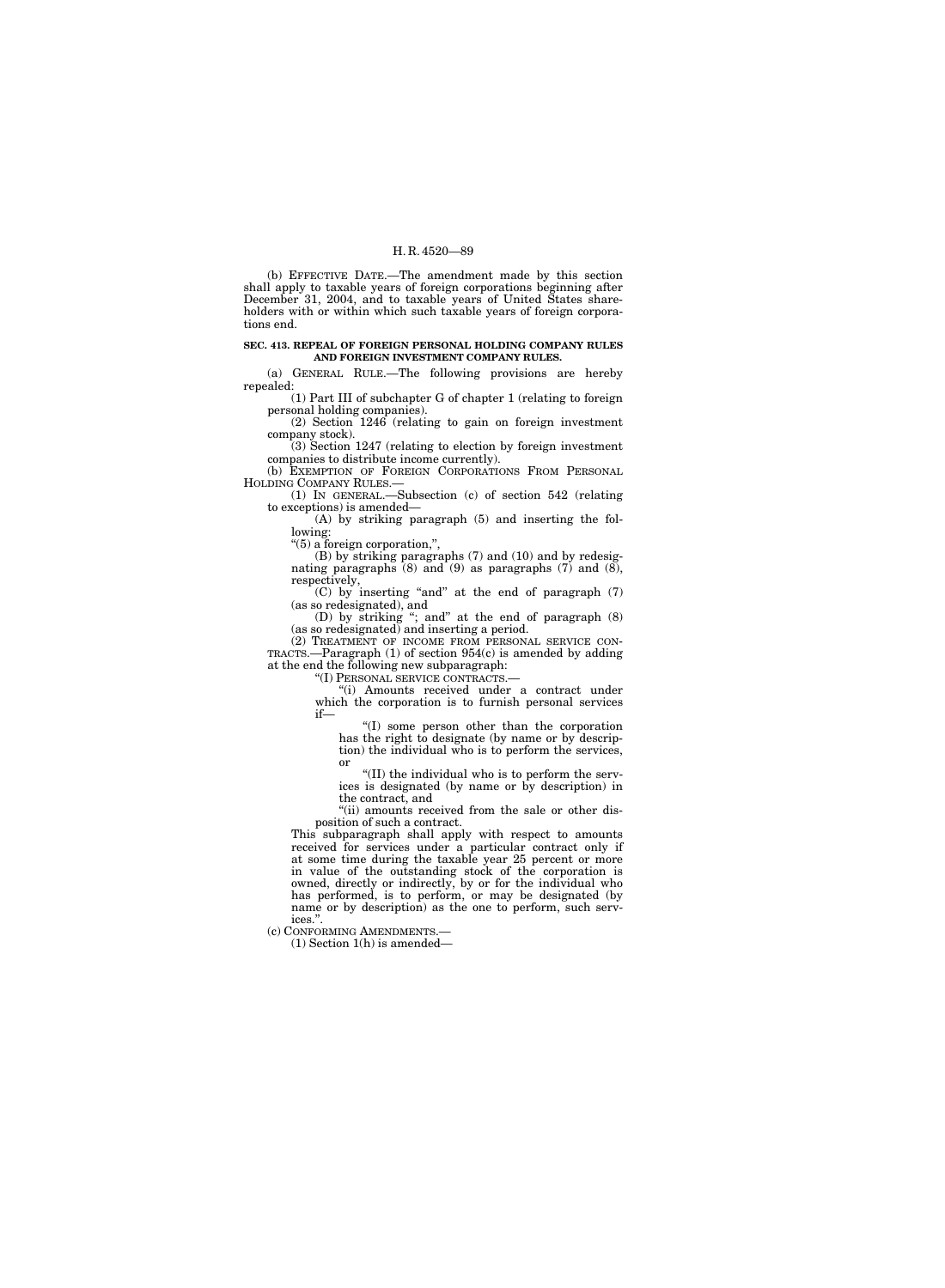$(A)$  in paragraph  $(10)$ , by inserting "and" at the end of subparagraph  $(\hat{F})$ , by striking subparagraph  $(G)$ , and by redesignating subparagraph (H) as subparagraph (G), and

(B) by striking ''a foreign personal holding company (as defined in section 552), a foreign investment company (as defined in section 1246(b)), or" in paragraph  $(11)(C)$ (iii). (2) Paragraph (2) of section 171(c) is amended—

(A) by striking '', or by a foreign personal holding company, as defined in section 552'', and

(B) by striking '', or foreign personal holding company''. (3) Paragraph  $(2)$  of section  $\tilde{2}45(a)$  is amended by striking ''foreign personal holding company or''.

 $(4)$  Section 312 is amended by striking subsection (j).

(5) Subsection (m) of section 312 is amended by striking '', a foreign investment company (within the meaning of section  $1246(b)$ , or a foreign personal holding company (within the meaning of section 552)''.

(6) Subsection (e) of section 443 is amended by striking paragraph (3) and by redesignating paragraphs (4) and (5) as paragraphs (3) and (4), respectively.

(7) Subparagraph (B) of section 465(c)(7) is amended by adding "or" at the end of clause (i), by striking clause (ii), and by redesignating clause (iii) as clause (ii).

 $(8)$  Paragraph  $(1)$  of section 543(b) is amended by inserting "and" at the end of subparagraph (A), by striking ", and" at the end of subparagraph (B) and inserting a period, and by striking subparagraph  $(\tilde{C})$ .

(9) Paragraph  $(1)$  of section 562(b) is amended by striking ''or a foreign personal holding company described in section 552''.

(10) Section 563 is amended—

(A) by striking subsection (c),

(B) by redesignating subsection (d) as subsection (c), and

 $(C)$  by striking "subsection (a), (b), or  $(c)$ " in subsection (c) (as so redesignated) and inserting ''subsection (a) or  $(b)$ ".

(11) Subsection (d) of section 751 is amended by adding "and" at the end of paragraph (2), by striking paragraph (3), by redesignating paragraph (4) as paragraph (3), and by striking "paragraph (1), (2), or (3)" in paragraph (3) (as so redesignated) and inserting ''paragraph (1) or (2)''.

(12) Paragraph (2) of section 864(d) is amended by striking subparagraph (A) and by redesignating subparagraphs (B) and (C) as subparagraphs (A) and (B), respectively.

 $(13)(\overline{A})$  Subparagraph  $(A)$  of section 898 $(b)(1)$  is amended to read as follows:

''(A) which is treated as a controlled foreign corporation for any purpose under subpart F of part III of this subchapter, and''.

(B) Subparagraph (B) of section 898(b)(2) is amended by striking "and sections 551(f) and 554, whichever are applicable,''.

(C) Paragraph (3) of section 898(b) is amended to read as follows: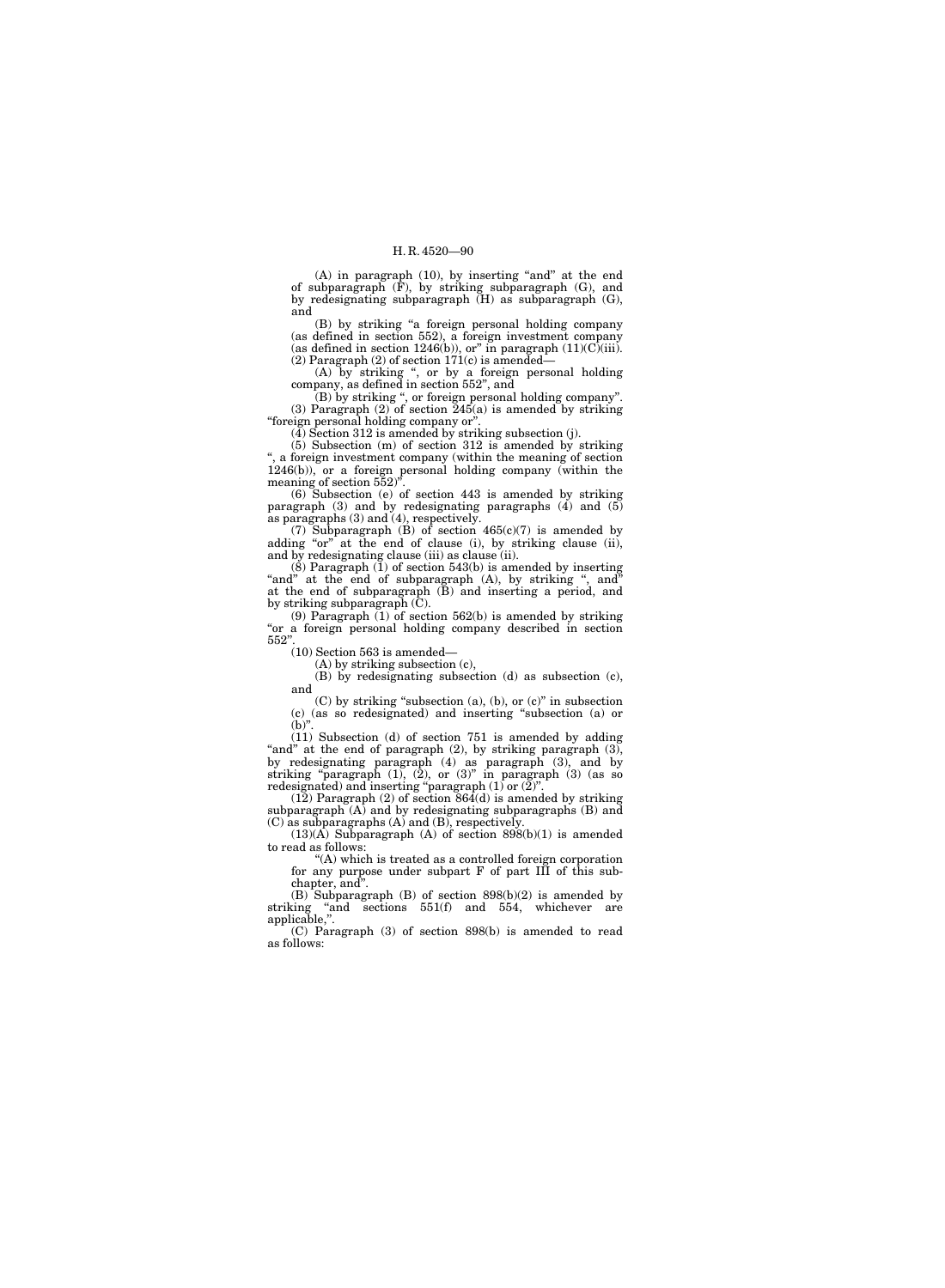''(3) UNITED STATES SHAREHOLDER.—The term 'United States shareholder' has the meaning given to such term by section 951(b), except that, in the case of a foreign corporation having related person insurance income (as defined in section  $953(c)(2)$ , the Secretary may treat any person as a United States shareholder for purposes of this section if such person is treated as a United States shareholder under section  $953(c)(1)$ ."

(D) Subsection (c) of section 898 is amended to read as follows:

''(c) DETERMINATION OF REQUIRED YEAR.—

''(1) IN GENERAL.—The required year is—

''(A) the majority U.S. shareholder year, or

"(B) if there is no majority U.S. shareholder year, the taxable year prescribed under regulations.

''(2) 1-MONTH DEFERRAL ALLOWED.—A specified foreign corporation may elect, in lieu of the taxable year under paragraph (1)(A), a taxable year beginning 1 month earlier than the majority U.S. shareholder year.<br>
"(3) MAJORITY U.S. SHAREHOLDER YEAR.—<br>
"(A) IN GENERAL.—For purposes of this subsection, the

term 'majority U.S. shareholder year' means the taxable year (if any) which, on each testing day, constituted the taxable year of—

''(i) each United States shareholder described in subsection (b)(2)(A), and

''(ii) each United States shareholder not described in clause (i) whose stock was treated as owned under subsection (b)(2)(B) by any shareholder described in such clause.

''(B) TESTING DAY.—The testing days shall be—

"(i) the first day of the corporation's taxable year (determined without regard to this section), or

"(ii) the days during such representative period as the Secretary may prescribe." (14) Clause (ii) of section  $904(d)(2)(A)$  is amended to read

as follows: ''(ii) CERTAIN AMOUNTS INCLUDED.—Except as pro-

vided in clause (iii), the term 'passive income' includes, except as provided in subparagraph (E)(iii) or paragraph (3)(I), any amount includible in gross income under section 1293 (relating to certain passive foreign

investment companies).".<br>(15)(A) Subparagraph (A) of section  $904(h)(1)$ , as redesig-

nated by this Act, is amended by adding "or" at the end of clause (i), by striking clause (ii), and by redesignating clause (iii) as clause (ii).

(B) The paragraph heading of paragraph (2) of section 904(h), as so redesignated, is amended by striking "FOREIGN PERSONAL HOLDING OR".

 $(16)$  Section 951 is amended by striking subsections  $(c)$ and (d) and by redesignating subsections (e) and (f) as subsections (c) and (d), respectively.<br>(17) Paragraph (3) of section 989(b) is amended by striking

(17) Paragraph (3) of section 989(b) is amended by striking ",  $551(a)$ ,".<br>(18) Paragraph (5) of section 1014(b) is amended by

inserting "and before January 1, 2005," after "August 26, 1937,".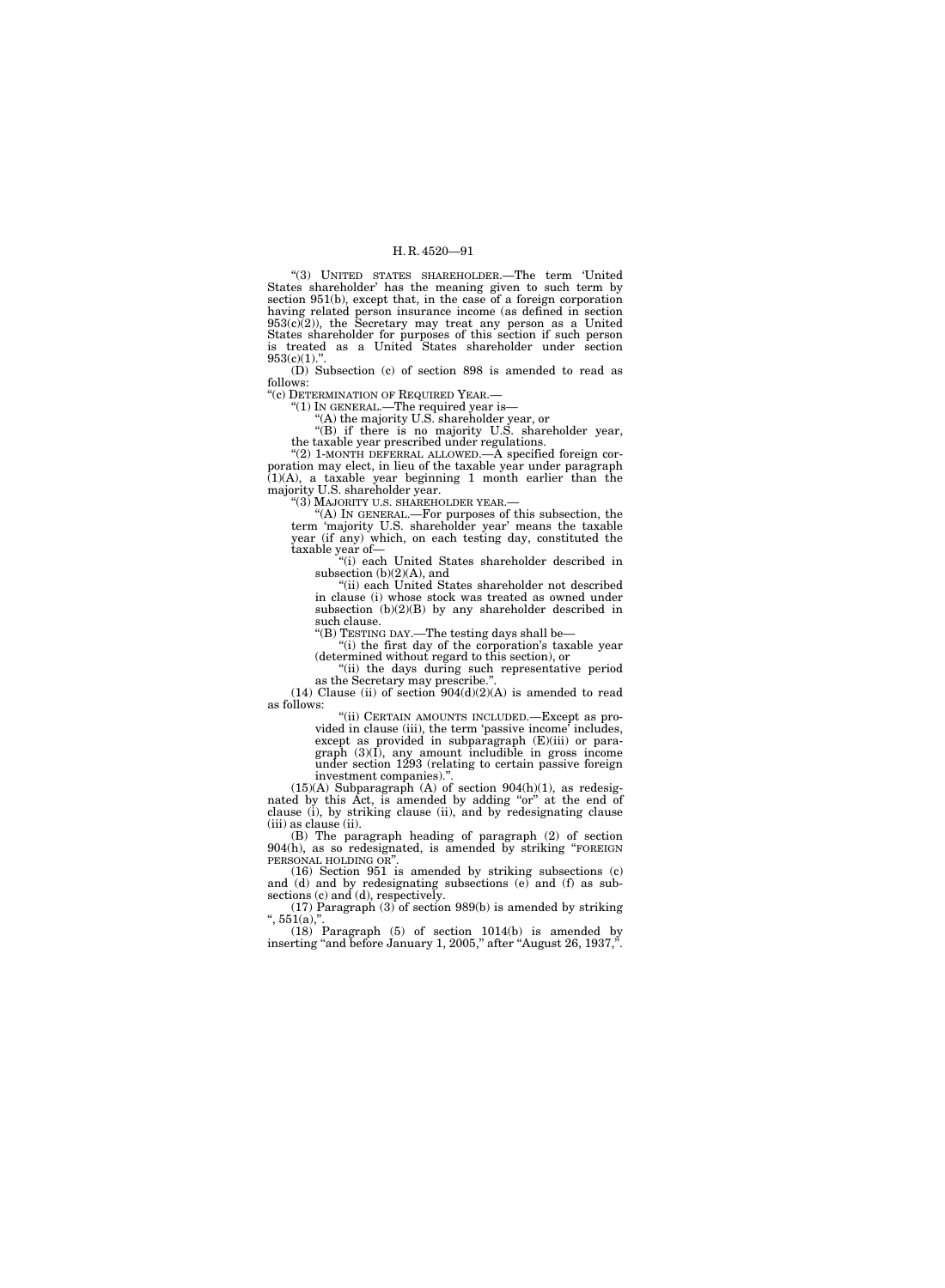(19) Subsection (a) of section 1016 is amended by striking paragraph (13).

 $(20)(A)$  Paragraph (3) of section 1212(a) is amended to read as follows: ''(3) SPECIAL RULES ON CARRYBACKS.—A net capital loss

of a corporation shall not be carried back under paragraph  $(1)(A)$  to a taxable year-''(A) for which it is a regulated investment company

(as defined in section 851), or

''(B) for which it is a real estate investment trust (as defined in section 856).''.

(B) The amendment made by subparagraph (A) shall apply to taxable years beginning after December 31, 2004.

 $(21)$  Section 1223 is amended by striking paragraph  $(10)$ and by redesignating the following paragraphs accordingly.

(22) Subsection (d) of section 1248 is amended by striking paragraph  $(5)$  and by redesignating paragraphs  $(6)$  and  $(7)$ as paragraphs (5) and (6), respectively.

 $(23)$  Paragraph  $(2)$  of section 1260 $(c)$  is amended by striking subparagraphs  $(\bar{H})$  and  $(I)$  and by redesignating subparagraph (J) as subparagraph (H).

 $(24)(A)$  Subparagraph  $(F)$  of section  $1291(b)(3)$  is amended by striking "551(d), 959(a)," and inserting "959(a)".

(B) Subsection (e) of section 1291 is amended by inserting ''(as in effect on the day before the date of the enactment of the American Jobs Creation Act of 2004)'' after ''section 1246''.

(25) Paragraph (2) of section 1294(a) is amended to read as follows:

"(2) ELECTION NOT PERMITTED WHERE AMOUNTS OTHERWISE INCLUDIBLE UNDER SECTION 951.—The taxpayer may not make an election under paragraph (1) with respect to the undistributed PFIC earnings tax liability attributable to a qualified electing fund for the taxable year if any amount is includible in the gross income of the taxpayer under section 951 with respect to such fund for such taxable year.''.

(26) Section 6035 is hereby repealed.

(27) Subparagraph (D) of section  $6103(e)(1)$  is amended by striking clause (iv) and redesignating clauses (v) and (vi) as clauses (iv) and (v), respectively.

(28) Subparagraph  $(B)$  of section  $6501(e)(1)$  is amended to read as follows:

''(B) CONSTRUCTIVE DIVIDENDS.—If the taxpayer omits from gross income an amount properly includible therein under section 951(a), the tax may be assessed, or a proceeding in court for the collection of such tax may be done without assessing, at any time within 6 years after the return was filed.''.

(29) Subsection (a) of section 6679 is amended—

(A) by striking "6035, 6046, and 6046A" in paragraph  $(1)$  and inserting " $6046$  and  $6046$ A", and

 $\overline{(\text{B})}$  by striking paragraph  $(3)$ .

 $(30)$  Sections  $170(f)(10)(A)$ ,  $508(d)$ ,  $4947$ , and  $4948(c)(4)$  are each amended by striking " $556(b)(2)$ ," each place it appears. (31) The table of parts for subchapter G of chapter 1 is amended by striking the item relating to part III.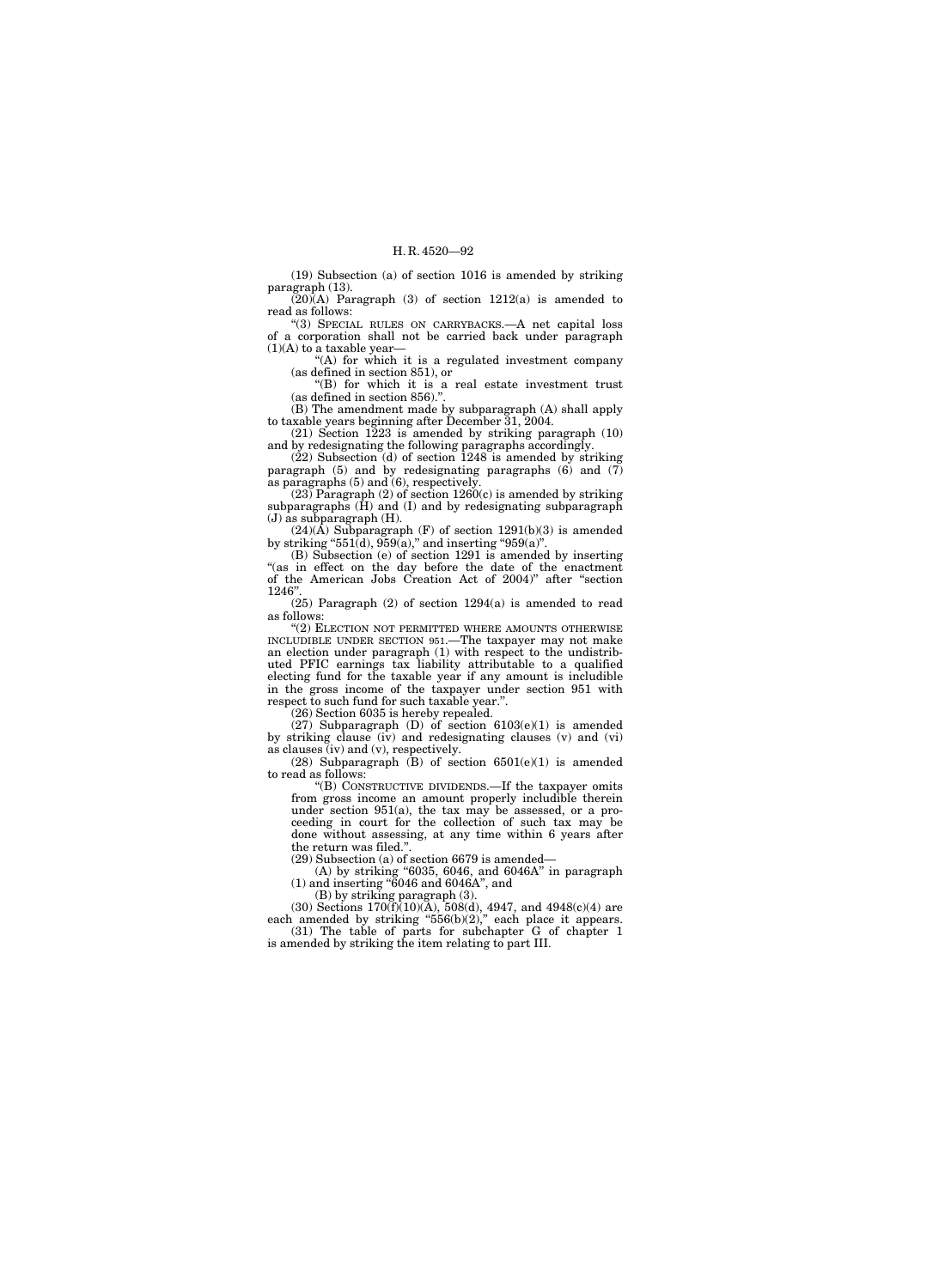(32) The table of sections for part IV of subchapter P of chapter 1 is amended by striking the items relating to sections 1246 and 1247.

(33) The table of sections for subpart A of part III of subchapter A of chapter 61 is amended by striking the item relating to section 6035.

(d) EFFECTIVE DATES.—

(1) IN GENERAL.—Except as provided in paragraph (2), the amendments made by this section shall apply to taxable years of foreign corporations beginning after December 31, 2004, and to taxable years of United States shareholders with or within which such taxable years of foreign corporations end.

(2) SUBSECTION (c)(27).—The amendments made by subsection (c)(27) shall apply to disclosures of return or return information with respect to taxable years beginning after December 31, 2004.

## **SEC. 414. DETERMINATION OF FOREIGN PERSONAL HOLDING COM-PANY INCOME WITH RESPECT TO TRANSACTIONS IN COMMODITIES.**

(a) IN GENERAL.—Clauses (i) and (ii) of section  $954(c)(1)(C)$ (relating to commodity transactions) are amended to read as follows:

''(i) arise out of commodity hedging transactions (as defined in paragraph (4)(A)),

''(ii) are active business gains or losses from the sale of commodities, but only if substantially all of the controlled foreign corporation's commodities are property described in paragraph (1), (2), or (8) of section  $1221(a)$ , or".

(b) DEFINITION AND SPECIAL RULES.—Subsection (c) of section 954, as amended by this Act, is amended by adding after paragraph (4) the following new paragraph:

''(5) DEFINITION AND SPECIAL RULES RELATING TO COM-MODITY TRANSACTIONS.—

''(A) COMMODITY HEDGING TRANSACTIONS.—For purposes of paragraph  $(1)(C)(i)$ , the term 'commodity hedging transaction' means any transaction with respect to a com-

"(i) is a hedging transaction as defined in section  $1221(b)(2)$ , determined—

"(I) without regard to subparagraph  $(A)(ii)$ thereof,<br>"(II) by applying subparagraph  $(A)(i)$  thereof

by substituting 'ordinary property or property described in section 1231(b)' for 'ordinary property', and

''(III) by substituting 'controlled foreign corporation' for 'taxpayer' each place it appears, and  $\tilde{f}$ (ii) is clearly identified as such in accordance with section 1221(a)(7).

''(B) TREATMENT OF DEALER ACTIVITIES UNDER PARA- GRAPH  $(1)(C)$ .—Commodities with respect to which gains and losses are not taken into account under paragraph  $(2)(C)$  in computing a controlled foreign corporation's foreign personal holding company income shall not be taken into account in applying the substantially all test under paragraph  $(1)(C)(ii)$  to such corporation.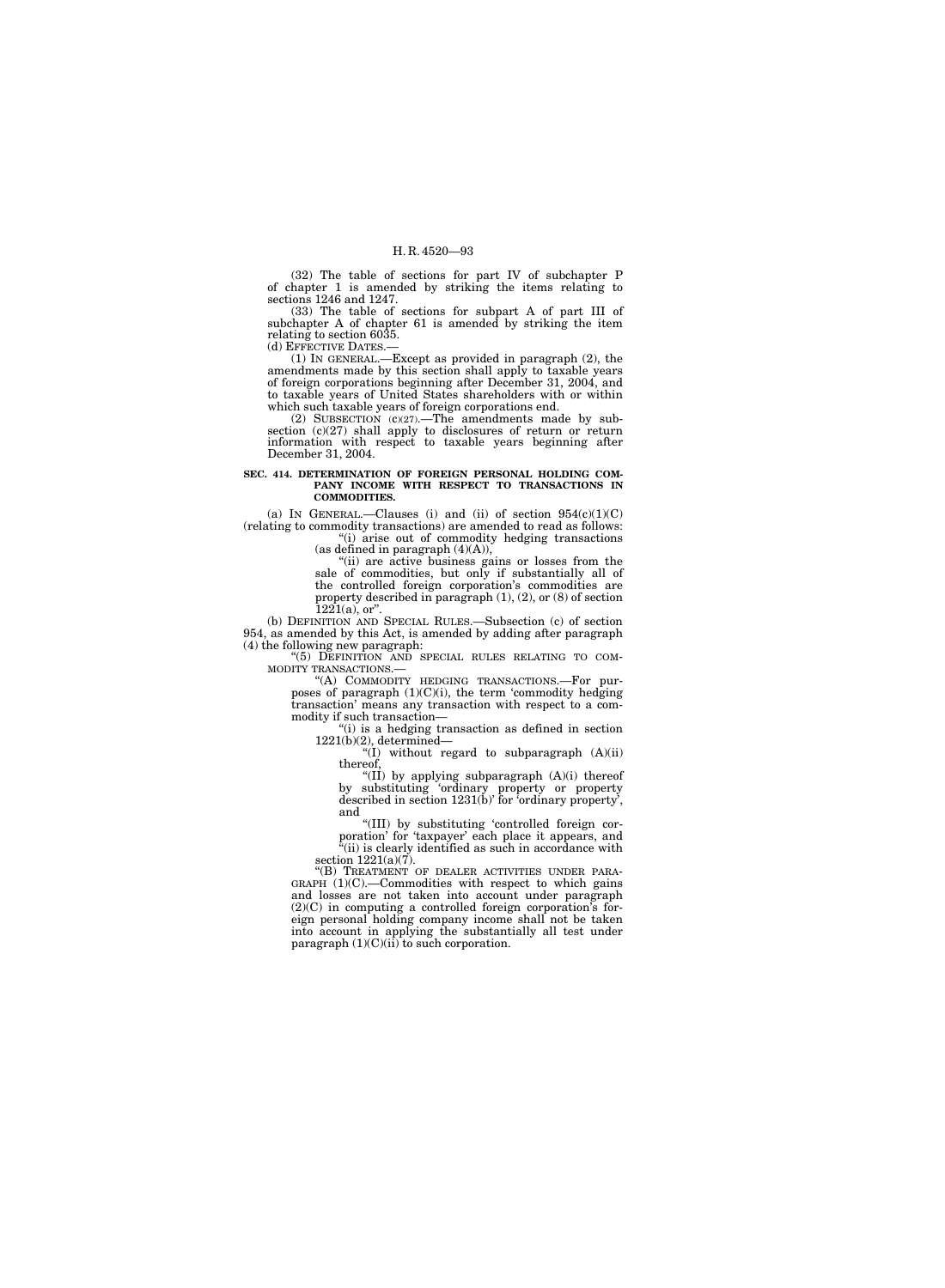''(C) REGULATIONS.—The Secretary shall prescribe such regulations as are appropriate to carry out the purposes of paragraph  $(1)(C)$  in the case of transactions involving related parties.''.

(c) MODIFICATION OF EXCEPTION FOR DEALERS.—Clause (i) of section  $954(c)(2)(C)$  is amended by inserting "and transactions involving physical settlement'' after ''(including hedging transactions''.

(d) EFFECTIVE DATE.—The amendments made by this section shall apply to transactions entered into after December 31, 2004.

#### **SEC. 415. MODIFICATIONS TO TREATMENT OF AIRCRAFT LEASING AND SHIPPING INCOME.**

(a) ELIMINATION OF FOREIGN BASE COMPANY SHIPPING INCOME.—Section 954 (relating to foreign base company income) is amended—

(1) by striking paragraph (4) of subsection (a) (relating to foreign base company shipping income), and

 $(2)$  by striking subsection  $(f)$  (relating to foreign base company shipping income).

(b) SAFE HARBOR FOR CERTAIN LEASING ACTIVITIES.—Subparagraph  $(A)$  of section  $954(c)(2)$  is amended by adding at the end the following new sentence: ''For purposes of the preceding sentence, rents derived from leasing an aircraft or vessel in foreign commerce shall not fail to be treated as derived in the active conduct of a trade or business if, as determined under regulations prescribed by the Secretary, the active leasing expenses are not less than 10 percent of the profit on the lease.''.

(c) CONFORMING AMENDMENTS.—

(1) Section  $952(c)(1)(B)(iii)$  is amended by striking subclause (I) and redesignating subclauses (II) through (VI) as subclauses  $(I)$  through  $(V)$ , respectively.

(2) Subsection (b) of section 954 is amended—

(A) by striking ''the foreign base company shipping income," in paragraph (5),

(B) by striking paragraphs (6) and (7), and

(C) by redesignating paragraph (8) as paragraph (6). (d) EFFECTIVE DATE.—The amendments made by this section shall apply to taxable years of foreign corporations beginning after December 31, 2004, and to taxable years of United States shareholders with or within which such taxable years of foreign corporations end.

#### **SEC. 416. MODIFICATION OF EXCEPTIONS UNDER SUBPART F FOR ACTIVE FINANCING.**

(a) IN GENERAL.—Section  $954(h)(3)$  is amended by adding at the end the following:

 $f(E)$  DIRECT CONDUCT OF ACTIVITIES.—For purposes of subparagraph  $(A)(ii)(II)$ , an activity shall be treated as conducted directly by an eligible controlled foreign corporation or qualified business unit in its home country if the activity is performed by employees of a related person and—

"(i) the related person is an eligible controlled foreign corporation the home country of which is the same as the home country of the corporation or unit to which subparagraph  $(A)(ii)(II)$  is being applied,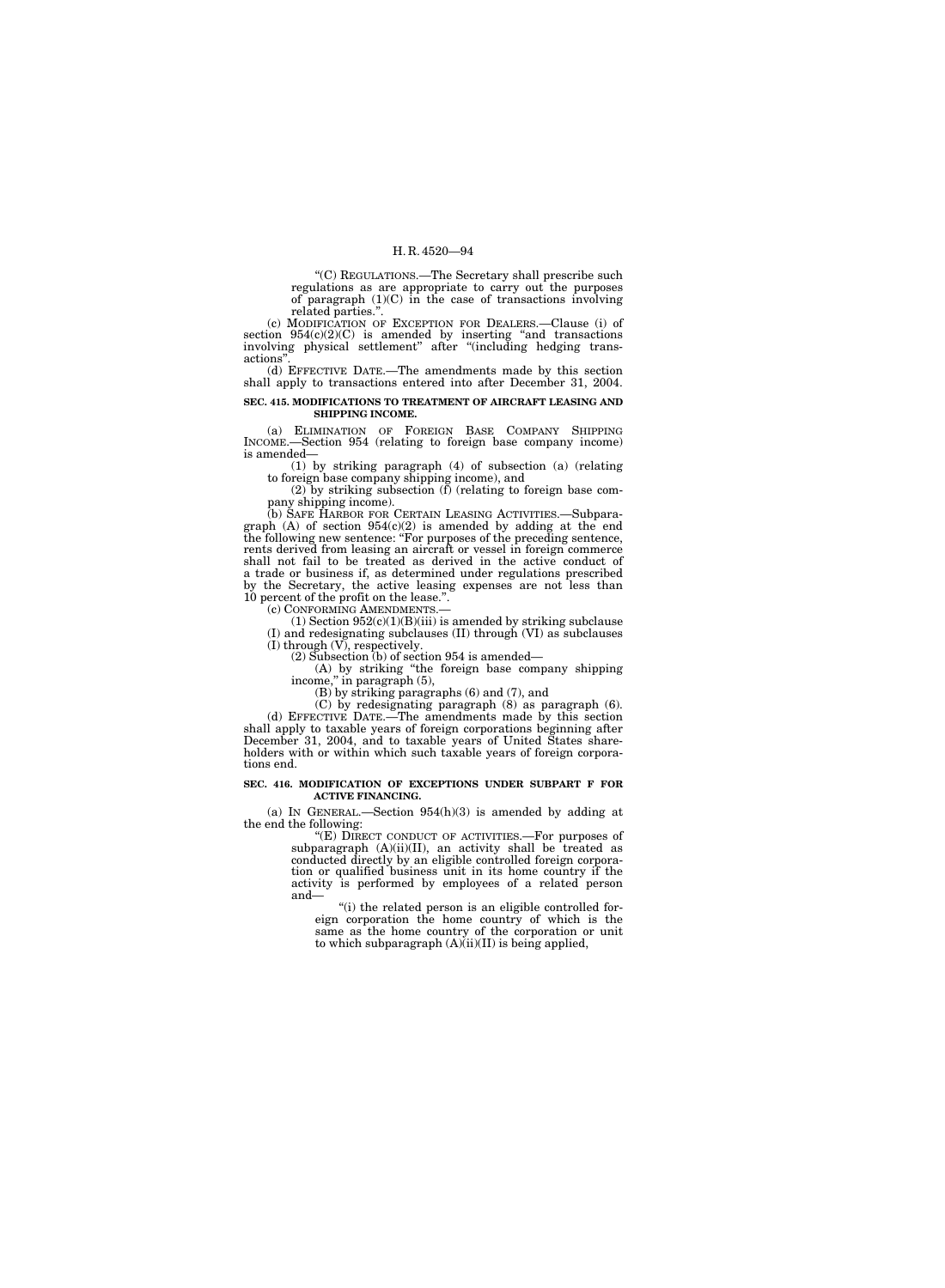''(ii) the activity is performed in the home country

"(iii) the related person is compensated on an arm's-length basis for the performance of the activity by its employees and such compensation is treated as earned by such person in its home country for purposes of the home country's tax laws.".

(b) EFFECTIVE DATE.—The amendment made by this section shall apply to taxable years of such foreign corporations beginning after December 31, 2004, and to taxable years of United States shareholders with or within which such taxable years of such foreign corporations end.

#### **SEC. 417. 10-YEAR FOREIGN TAX CREDIT CARRYOVER; 1-YEAR FOREIGN TAX CREDIT CARRYBACK.**

(a) GENERAL RULE.—Section  $904(c)$  (relating to carryback and carryover of excess tax paid) is amended—

(1) by striking "in the second preceding taxable year,", and

(2) by striking '', and in the first, second, third, fourth, or fifth" and inserting "and in any of the first 10".<br>(b) Excess Extraction Taxes.—Paragraph (1) of section 907(f)

is amended— (1) by striking ''in the second preceding taxable year,'', (2) by striking '', and in the first, second, third, fourth, or fifth'' and inserting ''and in any of the first 10'', and

(3) by striking the last sentence.<br>(c) EFFECTIVE DATE.—

(1) CARRYBACK.—The amendments made by subsections  $(a)(1)$  and  $(b)(1)$  shall apply to excess foreign taxes arising in taxable years beginning after the date of the enactment of this Act.

(2) CARRYOVER.—The amendments made by subsections  $(a)(2)$  and  $(b)(2)$  shall apply to excess foreign taxes which (without regard to the amendments made by this section) may be carried to any taxable year ending after the date of the enactment of this Act.

#### **SEC. 418. MODIFICATION OF THE TREATMENT OF CERTAIN REIT DIS-TRIBUTIONS ATTRIBUTABLE TO GAIN FROM SALES OR EXCHANGES OF UNITED STATES REAL PROPERTY INTERESTS.**

(a) IN GENERAL.—Paragraph (1) of section 897(h) (relating to look-through of distributions) is amended by adding at the end the following new sentence: ''Notwithstanding the preceding sentence, any distribution by a REIT with respect to any class of stock which is regularly traded on an established securities market located in the United States shall not be treated as gain recognized from the sale or exchange of a United States real property interest if the shareholder did not own more than 5 percent of such class of stock at any time during the taxable year.''.

(b) CONFORMING AMENDMENT.—Paragraph (3) of section 857(b) (relating to capital gains) is amended by adding at the end the following new subparagraph:

''(F) CERTAIN DISTRIBUTIONS.—In the case of a shareholder of a real estate investment trust to whom section 897 does not apply by reason of the second sentence of section  $897(h)(1)$ , the amount which would be included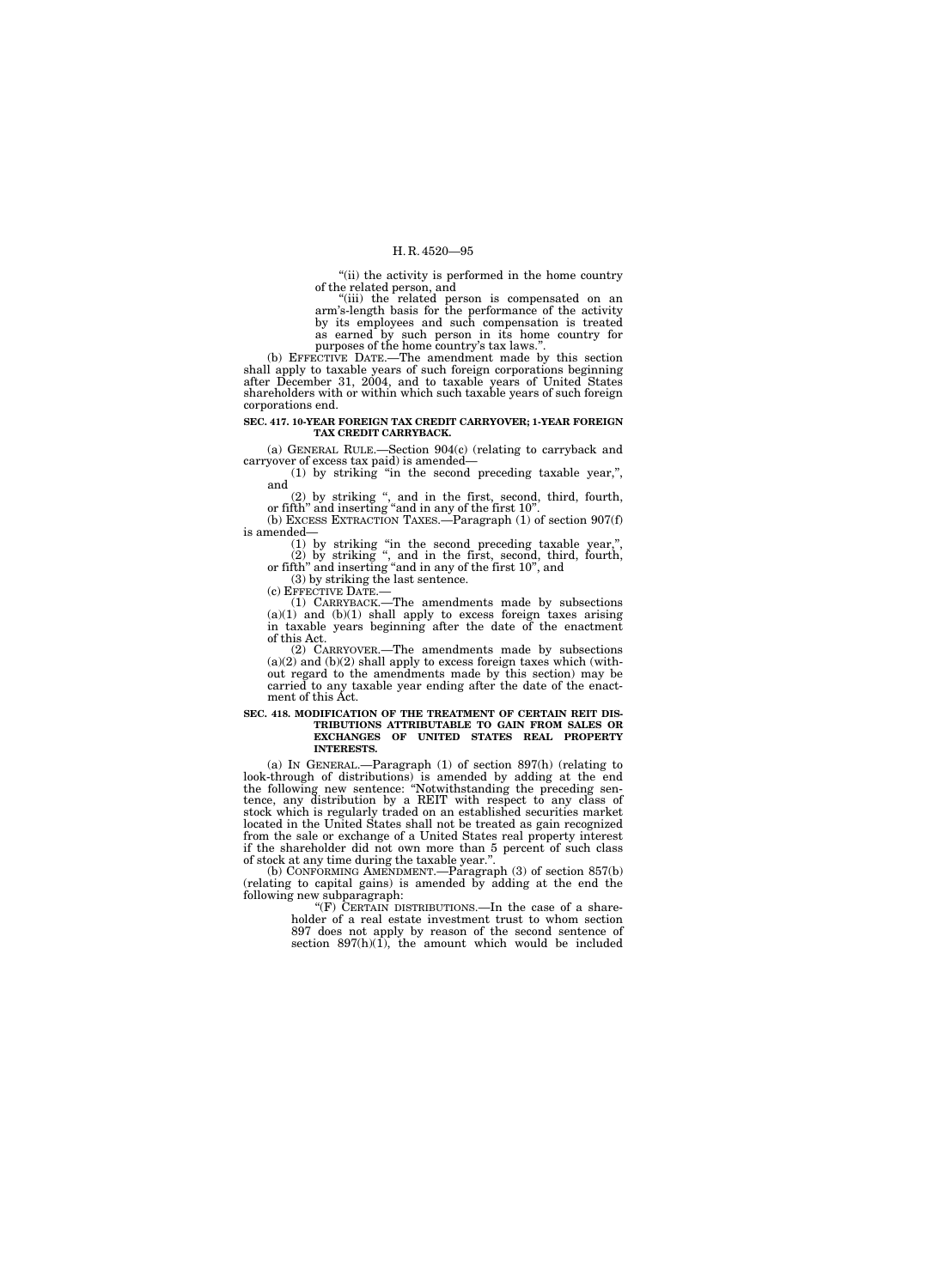in computing long-term capital gains for such shareholder under subparagraph  $(B)$  or  $(D)$  (without regard to this subparagraph)— $'$ (i) shall not be included in computing such share-

holder's long-term capital gains, and "(ii) shall be included in such shareholder's gross

income as a dividend from the real estate investment

trust.''. (c) EFFECTIVE DATE.—The amendments made by this section shall apply to taxable years beginning after the date of the enactment of this Act.

#### **SEC. 419. EXCLUSION OF INCOME DERIVED FROM CERTAIN WAGERS ON HORSE RACES AND DOG RACES FROM GROSS INCOME OF NONRESIDENT ALIEN INDIVIDUALS.**

(a) IN GENERAL.—Subsection (b) of section 872 (relating to exclusions) is amended by redesignating paragraphs (5), (6), and (7) as paragraphs (6), (7), and (8), respectively, and inserting after

paragraph (4) the following new paragraph:<br>"(5) INCOME DERIVED FROM WAGERING TRANSACTIONS IN CERTAIN PARIMUTUEL POOLS.—Gross income derived by a nonresident alien individual from a legal wagering transaction initiated outside the United States in a parimutuel pool with respect to a live horse race or dog race in the United States.". (b) CONFORMING AMENDMENT.—Section 883(a)(4) is amended

by striking "(5), (6), and (7)" and inserting "(6), (7), and (8)".<br>(c) EFFECTIVE DATE.—The amendments made by this section shall apply to wagers made after the date of the enactment of this Act.

#### **SEC. 420. LIMITATION OF WITHHOLDING TAX FOR PUERTO RICO COR-PORATIONS.**

(a) IN GENERAL.—Subsection (b) of section 881 is amended by redesignating paragraph (2) as paragraph (3) and by inserting after paragraph (1) the following new paragraph:<br>
"(2) COMMONWEALTH OF PUERTO RICO.—<br>
"(A) IN GENERAL.—If dividends are received during

"(A) IN GENERAL.—If dividends are received during a taxable year by a corporation—<br>"(i) created or organized in, or under the law of, the Commonwealth of Puerto Rico, and

"(ii) with respect to which the requirements of

subparagraphs  $(A)$ ,  $(B)$ , and  $(C)$  of paragraph  $(1)$  are met for the taxable year,

subsection (a) shall be applied for such taxable year by substituting '10 percent' for '30 percent'.

"(B) APPLICABILITY.—If, on or after the date of the enactment of this paragraph, an increase in the rate of the Commonwealth of Puerto Rico's withholding tax which is generally applicable to dividends paid to United States corporations not engaged in a trade or business in the Commonwealth to a rate greater than 10 percent takes effect, this paragraph shall not apply to dividends received on or after the effective date of the increase."

(b) WITHHOLDING.—Subsection (c) of section 1442 (relating to withholding of tax on foreign corporations) is amended—

 $(1)$  by striking "For purposes" and inserting the following: "(1) GUAM, AMERICAN SAMOA, THE NORTHERN MARIANA ISLANDS, AND THE VIRGIN ISLANDS.—For purposes'', and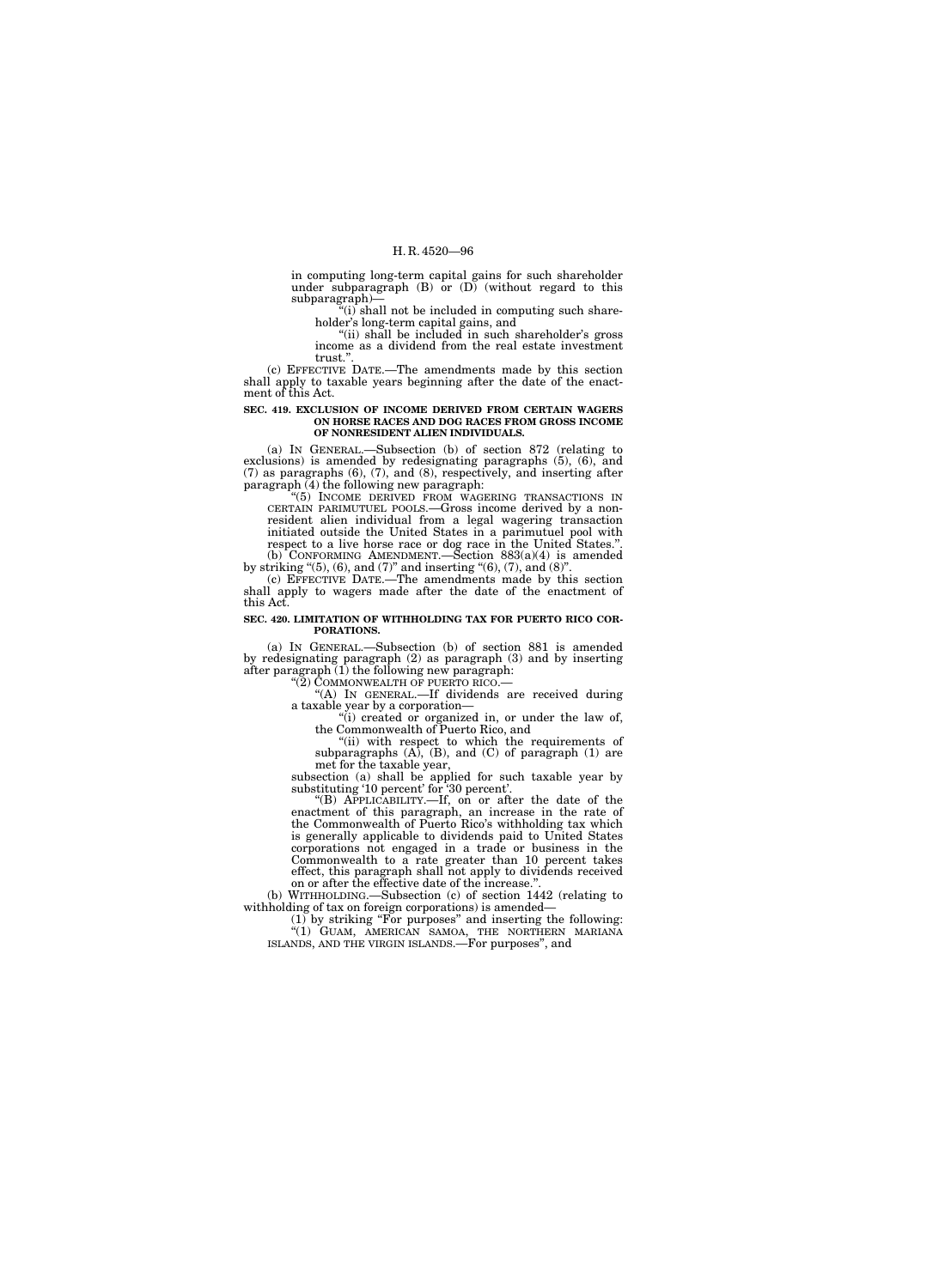(2) by adding at the end the following new paragraph:

"(A) IN GENERAL.—If dividends are received during a taxable year by a corporation—

 $a$ <sup>"(i)</sup> created or organized in, or under the law of, the Commonwealth of Puerto Rico, and

"(ii) with respect to which the requirements of subparagraphs  $(A)$ ,  $(B)$ , and  $(C)$  of section  $881(b)(1)$ are met for the taxable year,

subsection (a) shall be applied for such taxable year by substituting '10 percent' for '30 percent'.<br>"(B) APPLICABILITY.—If, on or after the date of the

enactment of this paragraph, an increase in the rate of the Commonwealth of Puerto Rico's withholding tax which is generally applicable to dividends paid to United States corporations not engaged in a trade or business in the Commonwealth to a rate greater than 10 percent takes effect, this paragraph shall not apply to dividends received on or after the effective date of the increase.''.

(c) CONFORMING AMENDMENTS.—

(1) Subsection (b) of section 881 is amended by striking "GUAM AND VIRGIN ISLANDS CORPORATIONS" in the heading and inserting "POSSESSIONS".

(2) Paragraph (1) of section 881(b) is amended by striking "IN GENERAL" in the heading and inserting "GUAM, AMERICAN SAMOA, THE NORTHERN MARIANA ISLANDS, AND THE VIRGIN ISLANDS''.

(d) EFFECTIVE DATE.—The amendments made by this section shall apply to dividends paid after the date of the enactment of this Act.

## **SEC. 421. FOREIGN TAX CREDIT UNDER ALTERNATIVE MINIMUM TAX.** (a) IN GENERAL.—

(1) Subsection (a) of section 59 is amended by striking paragraph (2) and by redesignating paragraphs (3) and (4) as paragraphs (2) and (3), respectively.

(2) Section  $53(d)(1)(B)(i)(II)$  is amended by striking "and if section  $59(a)(2)$  did not apply".

(b) EFFECTIVE DATE.—The amendments made by this section shall apply to taxable years beginning after December 31, 2004. **SEC. 422. INCENTIVES TO REINVEST FOREIGN EARNINGS IN UNITED STATES.**

(a) IN GENERAL.—Subpart F of part III of subchapter N of chapter 1 (relating to controlled foreign corporations) is amended by adding at the end the following new section:

## **''SEC. 965. TEMPORARY DIVIDENDS RECEIVED DEDUCTION.**

''(a) DEDUCTION.—

" $(1)$  IN GENERAL.—In the case of a corporation which is a United States shareholder and for which the election under this section is in effect for the taxable year, there shall be allowed as a deduction an amount equal to 85 percent of the cash dividends which are received during such taxable year by such shareholder from controlled foreign corporations.

"(2) DIVIDENDS PAID INDIRECTLY FROM CONTROLLED FOR-EIGN CORPORATIONS.—If, within the taxable year for which the election under this section is in effect, a United States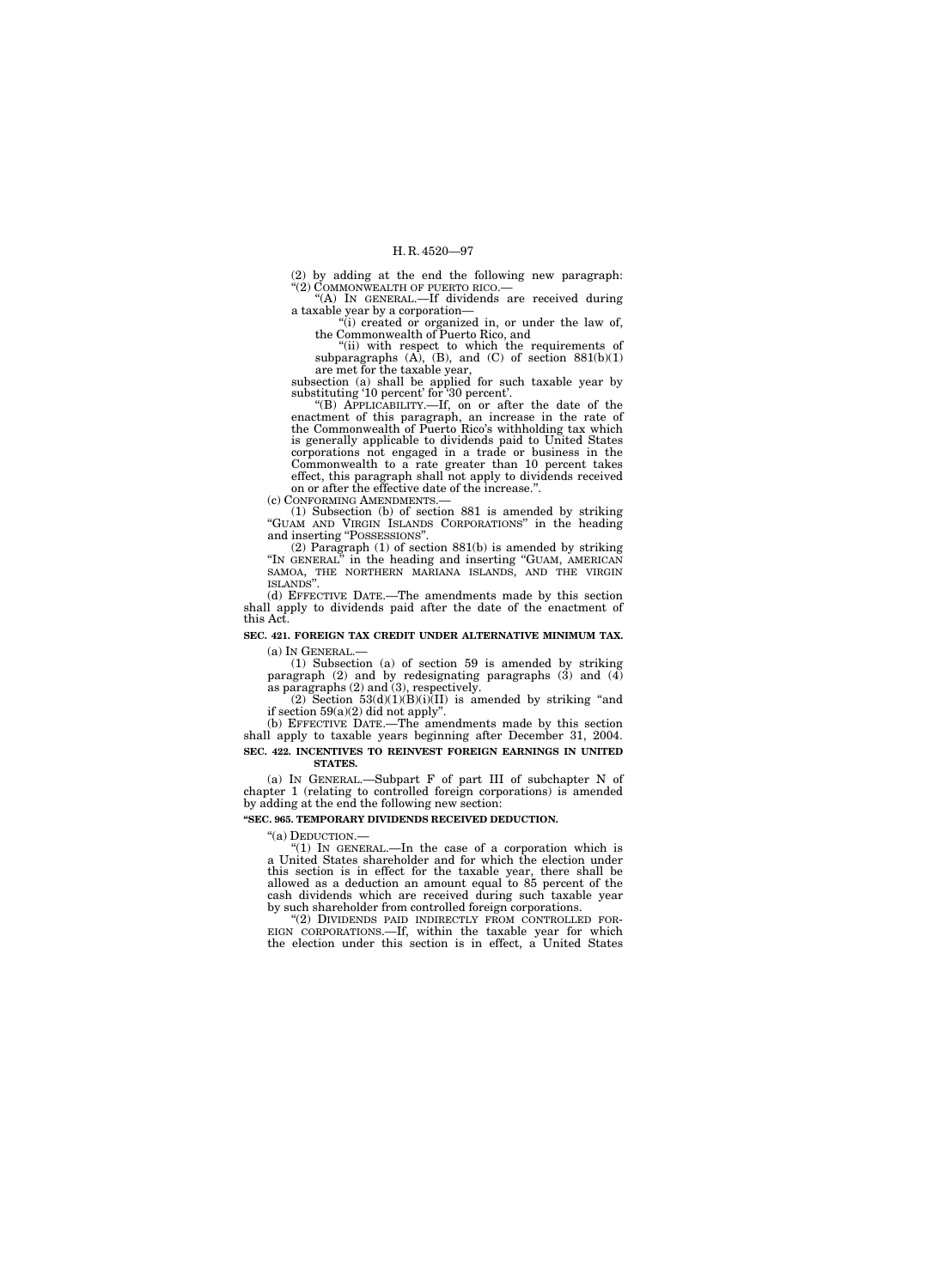shareholder receives a cash distribution from a controlled foreign corporation which is excluded from gross income under section 959(a), such distribution shall be treated for purposes of this section as a cash dividend to the extent of any amount included in income by such United States shareholder under section  $951(a)(1)(A)$  as a result of any cash dividend during such taxable year to—

"(A) such controlled foreign corporation from another controlled foreign corporation that is in a chain of ownership described in section 958(a), or

''(B) any other controlled foreign corporation in such chain of ownership, but only to the extent of cash distributions described in section 959(b) which are made during such taxable year to the controlled foreign corporation from which such United States shareholder received such dis-

tribution.<br>(b) LIMITATIONS.—

" $(1)$  IN GENERAL.—The amount of dividends taken into account under subsection (a) shall not exceed the greater of— ''(A) \$500,000,000,

''(B) the amount shown on the applicable financial statement as earnings permanently reinvested outside the United States, or

 $(C)$  in the case of an applicable financial statement which fails to show a specific amount of earnings permanently reinvested outside the United States and which shows a specific amount of tax liability attributable to such earnings, the amount equal to the amount of such liability divided by 0.35.

The amounts described in subparagraphs (B) and (C) shall be treated as being zero if there is no such statement or such statement fails to show a specific amount of such earnings or liability, as the case may be.

"(2) DIVIDENDS MUST BE EXTRAORDINARY.—The amount of dividends taken into account under subsection (a) shall not exceed the excess (if any) of—

"(A) the dividends received during the taxable year by such shareholder from controlled foreign corporations, over

''(B) the annual average for the base period years of— "(i) the dividends received during each base period year by such shareholder from controlled foreign corporations,

"(ii) the amounts includible in such shareholder's gross income for each base period year under section  $951(a)(1)(B)$  with respect to controlled foreign corporations, and

'(iii) the amounts that would have been included for each base period year but for section 959(a) with respect to controlled foreign corporations.

The amount taken into account under clause (iii) for any base period year shall not include any amount which is not includible in gross income by reason of an amount described in clause (ii) with respect to a prior taxable year. Amounts described in subparagraph (B) for any base period year shall be such amounts as shown on the most recent return filed for such year; except that amended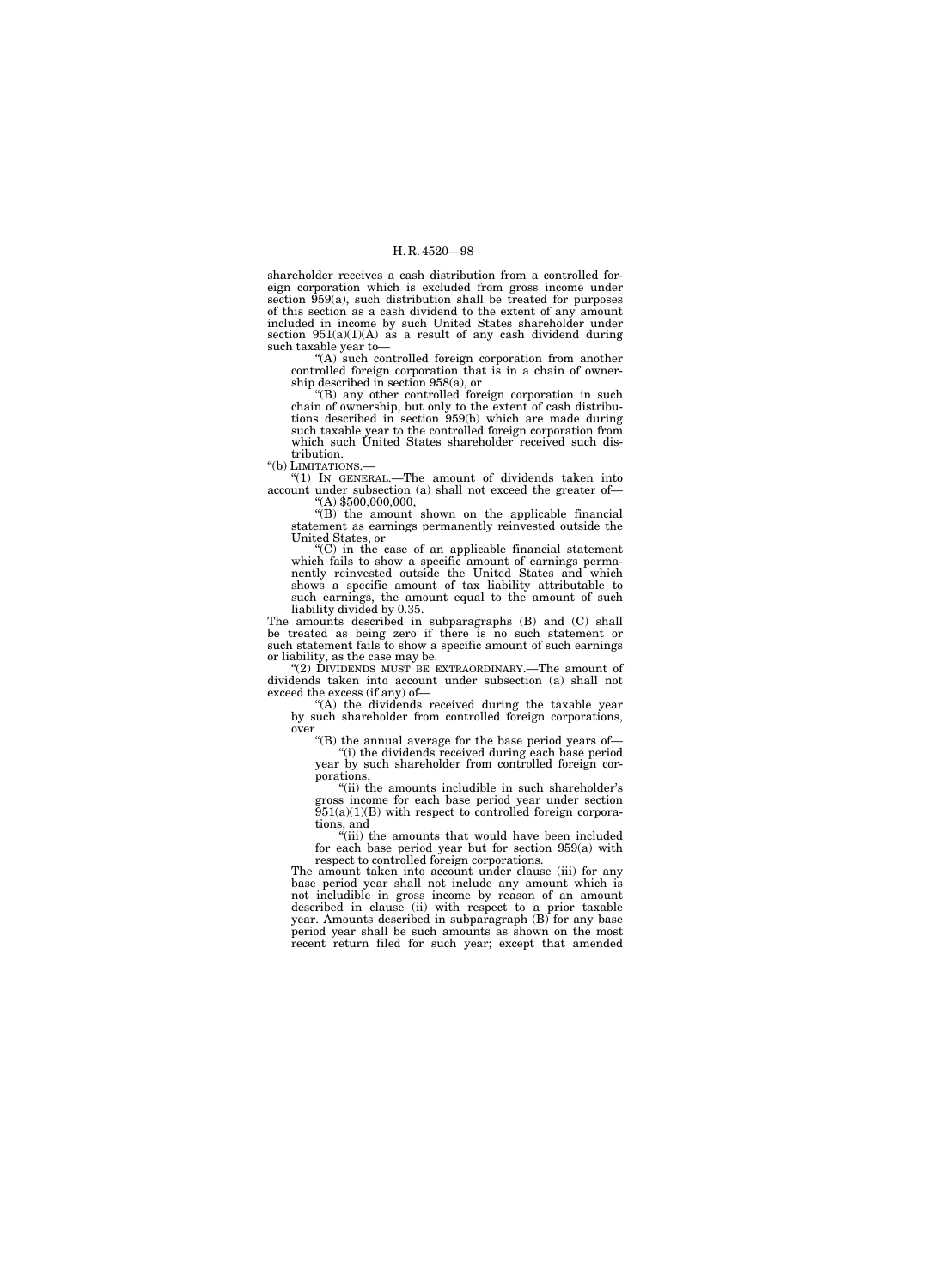returns filed after June 30, 2003, shall not be taken into account.

"(3) REDUCTION OF BENEFIT IF INCREASE IN RELATED PARTY INDEBTEDNESS.—The amount of dividends which would (but for this paragraph) be taken into account under subsection (a) shall be reduced by the excess (if any) of—

"(A) the amount of indebtedness of the controlled foreign corporation to any related person (as defined in section  $954(d)(3)$  as of the close of the taxable year for which the election under this section is in effect, over

''(B) the amount of indebtedness of the controlled foreign corporation to any related person (as so defined) as of the close of October 3, 2004.

All controlled foreign corporations with respect to which the taxpayer is a United States shareholder shall be treated as 1 controlled foreign corporation for purposes of this paragraph.

"(4) REQUIREMENT TO INVEST IN UNITED STATES.—Subsection (a) shall not apply to any dividend received by a United States shareholder unless the amount of the dividend is invested in the United States pursuant to a domestic reinvest-

"(A) is approved by the taxpayer's president, chief executive officer, or comparable official before the payment of such dividend and subsequently approved by the taxpayer's board of directors, management committee, executive committee, or similar body, and

''(B) provides for the reinvestment of such dividend in the United States (other than as payment for executive compensation), including as a source for the funding of worker hiring and training, infrastructure, research and development, capital investments, or the financial stabilization of the corporation for the purposes of job retention or creation.

''(c) DEFINITIONS AND SPECIAL RULES.—For purposes of this section— $\frac{a_{(1)}}{b_{(1)}}$ 

''(1) APPLICABLE FINANCIAL STATEMENT.—The term 'applicable financial statement' means, with respect to a United States shareholder, the most recently audited financial statement (including notes and other documents which accompany such statement) which includes such shareholder—

"(A) which is certified on or before June 30, 2003, as being prepared in accordance with generally accepted

"(B) which is used for the purposes of a statement or report—

''(i) to creditors,

''(ii) to shareholders, or

''(iii) for any other substantial nontax purpose. In the case of a corporation required to file a financial statement with the Securities and Exchange Commission, such term means the most recent such statement filed on or before June

30, 2003.<br>"(2) BASE PERIOD YEARS.

"(A) IN GENERAL.—The base period years are the  $3$ taxable years—<br>"(i) which are among the 5 most recent taxable

years ending on or before June 30, 2003, and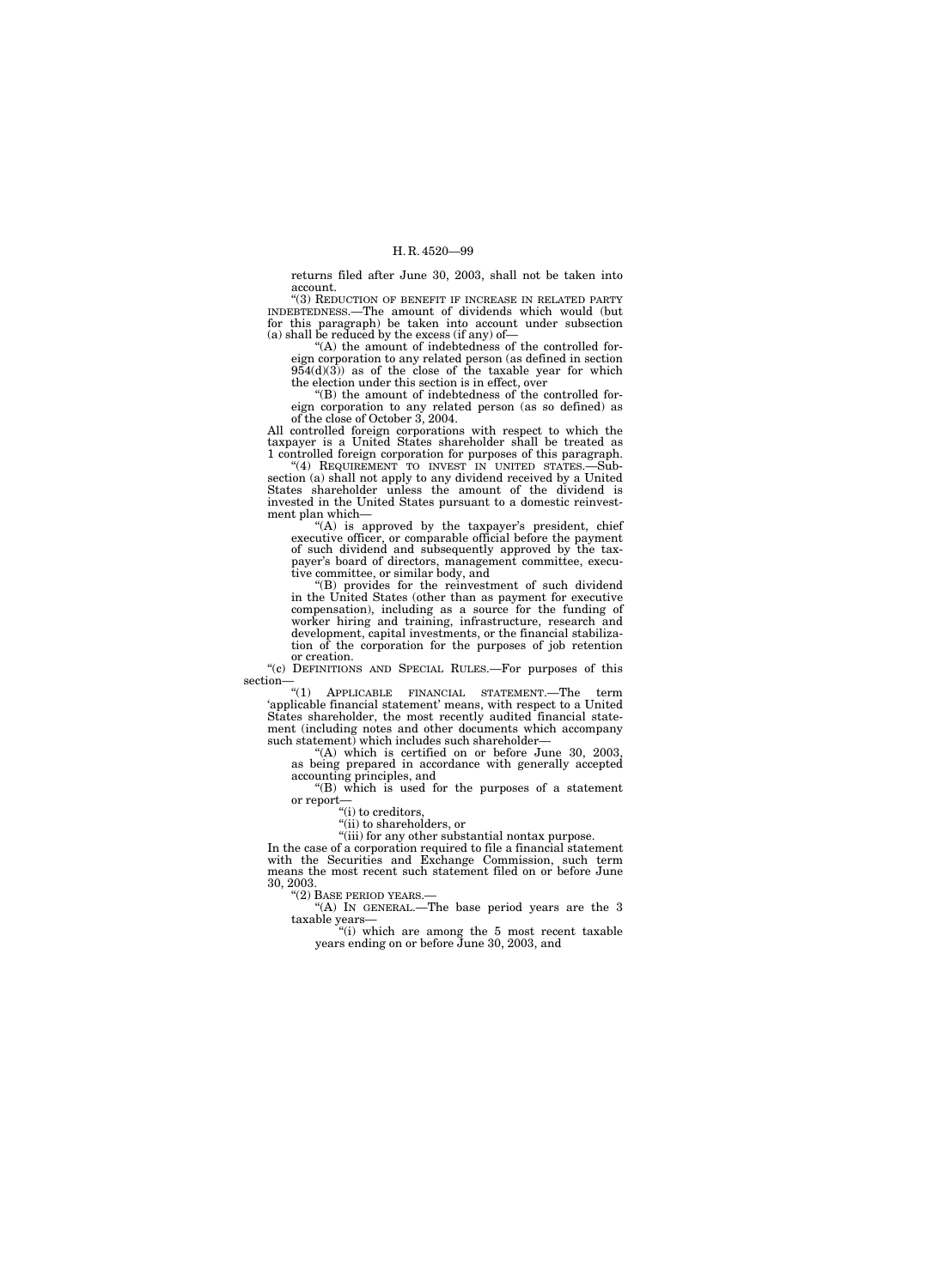''(ii) which are determined by disregarding—

''(I) 1 taxable year for which the sum of the amounts described in clauses (i), (ii), and (iii) of subsection (b)(2)(B) is the largest, and

''(II) 1 taxable year for which such sum is the smallest.

''(B) SHORTER PERIOD.—If the taxpayer has fewer than 5 taxable years ending on or before June 30, 2003, then in lieu of applying subparagraph (A), the base period years shall include all the taxable years of the taxpayer ending on or before June 30, 2003.

''(C) MERGERS, ACQUISITIONS, ETC.—

''(i) IN GENERAL.—Rules similar to the rules of subparagraphs  $(A)$  and  $(B)$  of section  $41(f)(3)$  shall apply for purposes of this paragraph.

''(ii) SPIN-OFFS, ETC.—If there is a distribution to which section 355 (or so much of section 356 as relates to section 355) applies during the 5-year period referred to in subparagraph (A)(i) and the controlled corporation (within the meaning of section 355) is a United States shareholder—

''(I) the controlled corporation shall be treated as being in existence during the period that the distributing corporation (within the meaning of section 355) is in existence, and

 $^{\circ}$ (II) for purposes of applying subsection (b)(2) to the controlled corporation and the distributing corporation, amounts described in subsection  $(b)(2)(B)$  which are received or includible by the distributing corporation or controlled corporation (as the case may be) before the distribution referred to in subclause (I) from a controlled foreign corporation shall be allocated between such corporations in proportion to their respective interests as United States shareholders of such controlled foreign corporation immediately after such distribution.

Subclause (II) shall not apply if neither the controlled corporation nor the distributing corporation is a United States shareholder of such controlled foreign corporation immediately after such distribution.

''(3) DIVIDEND.—The term 'dividend' shall not include amounts includible in gross income as a dividend under section 78, 367, or 1248. In the case of a liquidation under section 332 to which section 367(b) applies, the preceding sentence shall not apply to the extent the United States shareholder actually receives cash as part of the liquidation.

"(4) COORDINATION WITH DIVIDENDS RECEIVED DEDUC-TION.—No deduction shall be allowed under section 243 or 245 for any dividend for which a deduction is allowed under this section.

''(5) CONTROLLED GROUPS.—

''(A) IN GENERAL.—All United States shareholders which are members of an affiliated group filing a consolidated return under section 1501 shall be treated as one United States shareholder.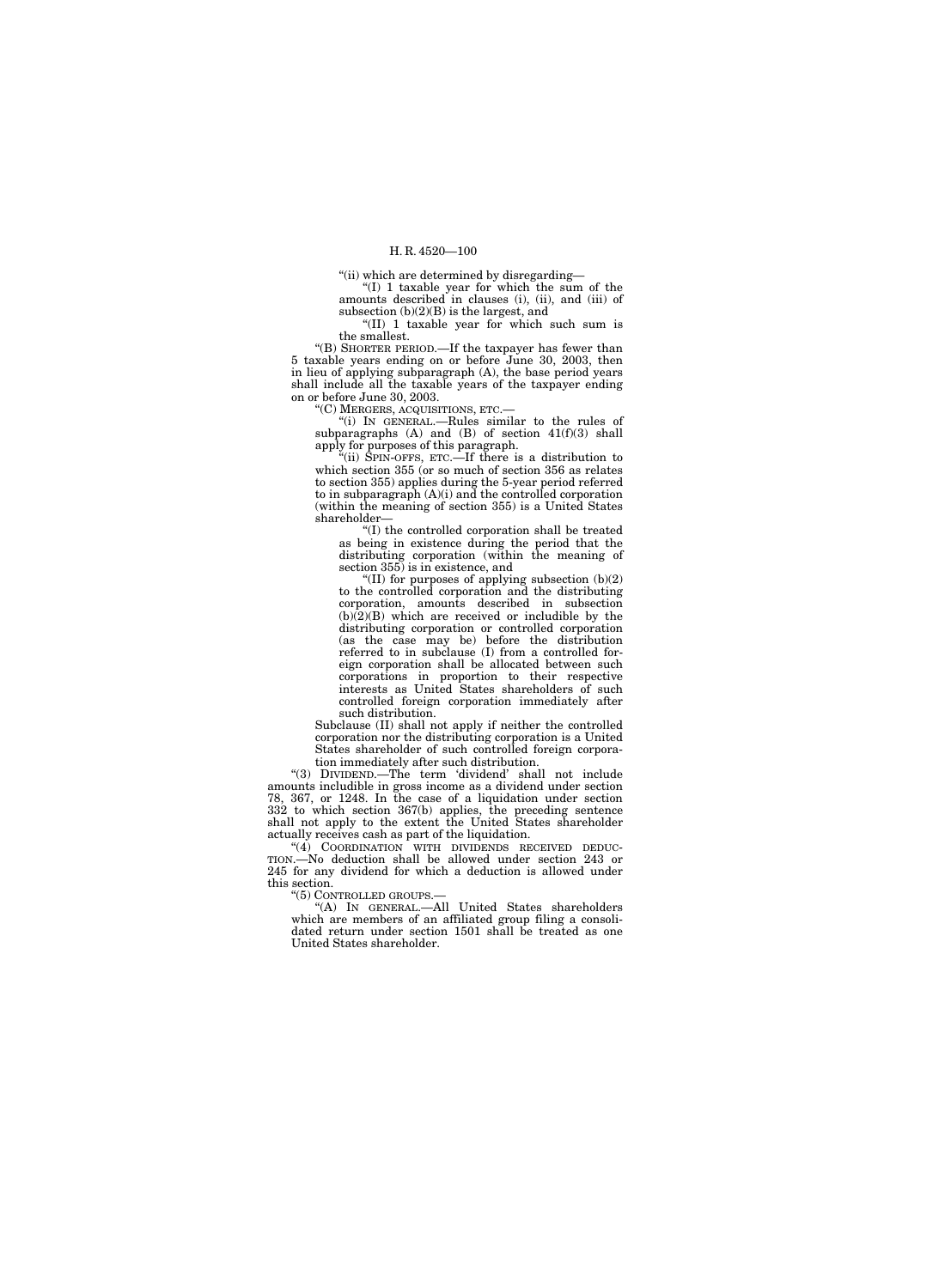''(B) APPLICATION OF \$500,000,000 LIMIT.—All corporations which are treated as a single employer under section 52(a) shall be limited to one \$500,000,000 amount in subsection  $(b)(1)(A)$ , and such amount shall be divided among such corporations under regulations prescribed by the Secretary.

''(C) PERMANENTLY REINVESTED EARNINGS.—If a financial statement is an applicable financial statement for more than 1 United States shareholder, the amount applicable under subparagraph (B) or  $(C)$  of subsection  $(b)$  $(1)$  shall be divided among such shareholders under regulations prescribed by the Secretary.

"(d) DENIAL OF FOREIGN TAX CREDIT; DENIAL OF CERTAIN EXPENSES.—

''(1) FOREIGN TAX CREDIT.—No credit shall be allowed under section 901 for any taxes paid or accrued (or treated as paid or accrued) with respect to the deductible portion of—

''(A) any dividend, or

 $(16)$  any amount described in subsection (a)(2) which is included in income under section  $951(a)(1)(A)$ .

No deduction shall be allowed under this chapter for any tax for which credit is not allowable by reason of the preceding sentence.

''(2) EXPENSES.—No deduction shall be allowed for expenses properly allocated and apportioned to the deductible portion described in paragraph (1).

"(3) DEDUCTIBLE PORTION.—For purposes of paragraph (1), unless the taxpayer otherwise specifies, the deductible portion of any dividend or other amount is the amount which bears the same ratio to the amount of such dividend or other amount as the amount allowed as a deduction under subsection (a) for the taxable year bears to the amount described in subsection  $(b)(2)(A)$  for such year.

''(e) INCREASE IN TAX ON INCLUDED AMOUNTS NOT REDUCED BY CREDITS, ETC.—

"(1) In GENERAL.—Any tax under this chapter by reason of nondeductible CFC dividends shall not be treated as tax imposed by this chapter for purposes of determining—

"(A) the amount of any credit allowable under this chapter, or

" $(B)$  the amount of the tax imposed by section 55. Subparagraph (A) shall not apply to the credit under section 53 or to the credit under section 27(a) with respect to taxes attributable to such dividends.

"(2) LIMITATION ON REDUCTION IN TAXABLE INCOME, ETC.-''(A) IN GENERAL.—The taxable income of any United States shareholder for any taxable year shall in no event

be less than the amount of nondeductible CFC dividends received during such year. ''(B) COORDINATION WITH SECTION 172.—The nondeduct-

ible CFC dividends for any taxable year shall not be taken into account—<br>"(i) in determining under section 172 the amount

of any net operating loss for such taxable year, and ''(ii) in determining taxable income for such taxable

year for purposes of the 2nd sentence of section  $172(b)(2)$ .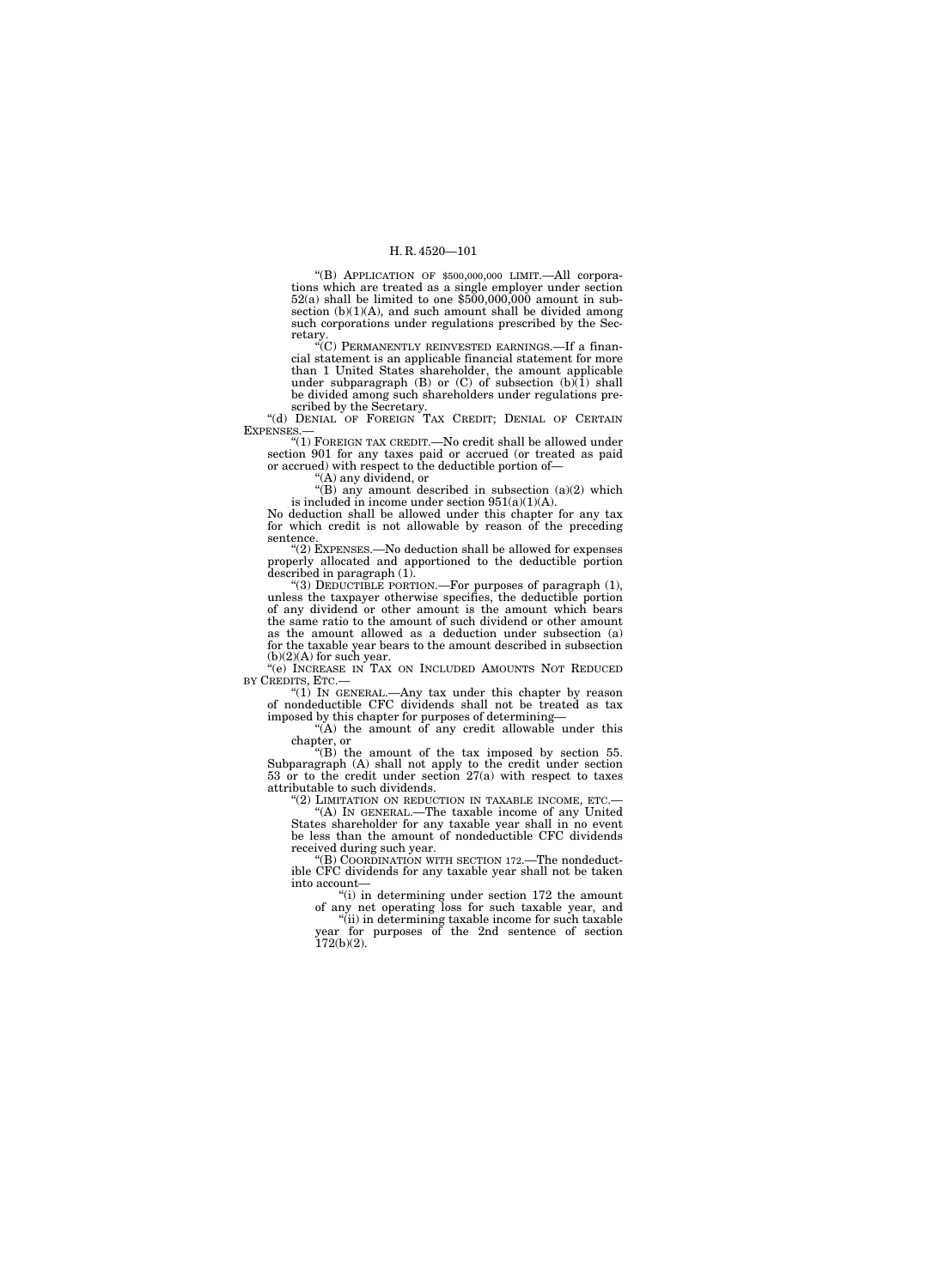''(3) NONDEDUCTIBLE CFC DIVIDENDS.—For purposes of this subsection, the term 'nondeductible CFC dividends' means the excess of the amount of dividends taken into account under subsection (a) over the deduction allowed under subsection (a) for such dividends.

''(f) ELECTION.—The taxpayer may elect to apply this section to—

"(1) the taxpayer's last taxable year which begins before the date of the enactment of this section, or

" $(2)$  the taxpayer's first taxable year which begins during the 1-year period beginning on such date.

Such election may be made for a taxable year only if made before the due date (including extensions) for filing the return of tax for such taxable year.''.

(b) ALTERNATIVE MINIMUM TAX.—Subparagraph (C) of section  $56(g)(4)$  is amended by inserting after clause (v) the following new clause:

"(vi) SPECIAL RULE FOR CERTAIN DISTRIBUTIONS FROM CONTROLLED FOREIGN CORPORATIONS.—Clause (i) shall not apply to any deduction allowable under sec-

(c) CLERICAL AMENDMENT.—The table of sections for subpart F of part III of subchapter N of chapter 1 is amended by adding at the end the following new item:

#### ''Sec. 965. Temporary dividends received deduction.''.

(d) EFFECTIVE DATE.—The amendments made by this section shall apply to taxable years ending on or after the date of the enactment of this Act.

#### **SEC. 423. DELAY IN EFFECTIVE DATE OF FINAL REGULATIONS GOV-ERNING EXCLUSION OF INCOME FROM INTERNATIONAL OPERATION OF SHIPS OR AIRCRAFT.**

Notwithstanding the provisions of Treasury regulation § 1.883– 5, the final regulations issued by the Secretary of the Treasury relating to income derived by foreign corporations from the international operation of ships or aircraft (Treasury regulations § 1.883– 1 through § 1.883–5) shall apply to taxable years of a foreign corporation seeking qualified foreign corporation status beginning after September 24, 2004.

## **SEC. 424. STUDY OF EARNINGS STRIPPING PROVISIONS.**

(a) IN GENERAL.—The Secretary of the Treasury or the Secretary's delegate shall conduct a study of the effectiveness of the provisions of the Internal Revenue Code of 1986 applicable to earnings stripping, including a study of— $(1)$  the effectiveness of section 163(j) of such Code in pre-

venting the shifting of income outside the United States,

(2) whether any deficiencies of such provisions place United States-based businesses at a competitive disadvantage relative to foreign-based businesses,

(3) the impact of earnings stripping activities on the United States tax base,

(4) whether laws of foreign countries facilitate stripping of earnings out of the United States, and

(5) whether changes to the earning stripping rules would affect jobs in the United States.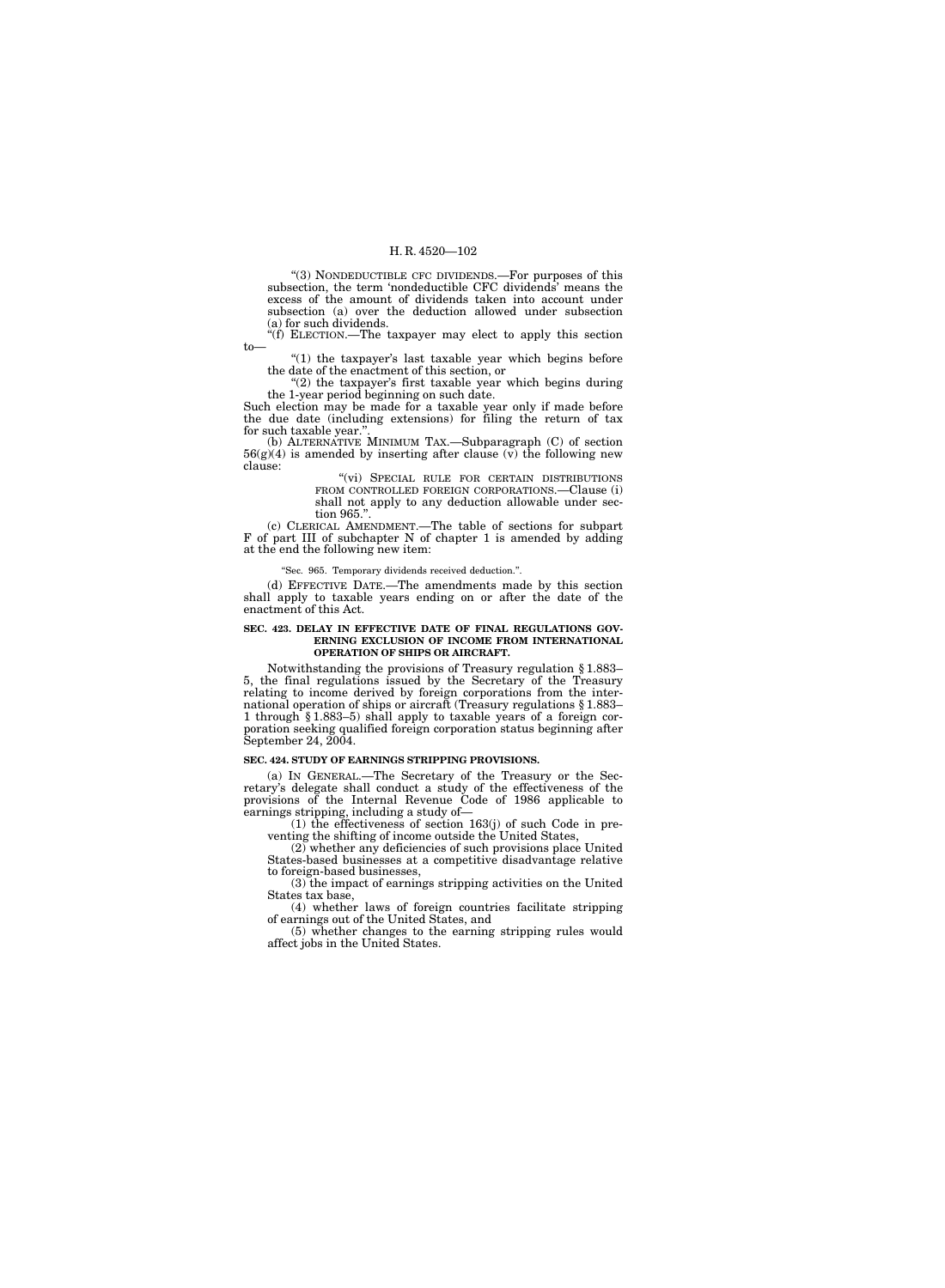(b) REPORT.—Not later than June 30, 2005, the Secretary shall submit to the Congress a report of the study conducted under this section, including specific recommendations as to how to improve the provisions of such Code applicable to earnings stripping.

# **TITLE V—DEDUCTION OF STATE AND LOCAL GENERAL SALES TAXES**

#### **SEC. 501. DEDUCTION OF STATE AND LOCAL GENERAL SALES TAXES IN LIEU OF STATE AND LOCAL INCOME TAXES.**

(a) IN GENERAL.—Subsection (b) of section 164 (relating to definitions and special rules) is amended by adding at the end the following:

''(5) GENERAL SALES TAXES.—For purposes of subsection  $(a)$ —

''(A) ELECTION TO DEDUCT STATE AND LOCAL SALES TAXES IN LIEU OF STATE AND LOCAL INCOME TAXES.—

''(i) IN GENERAL.—At the election of the taxpayer for the taxable year, subsection (a) shall be applied— ''(I) without regard to the reference to State

and local income taxes, and ''(II) as if State and local general sales taxes were referred to in a paragraph thereof.

''(B) DEFINITION OF GENERAL SALES TAX.—The term 'general sales tax' means a tax imposed at one rate with respect to the sale at retail of a broad range of classes of items.

''(C) SPECIAL RULES FOR FOOD, ETC.—In the case of items of food, clothing, medical supplies, and motor vehicles—

''(i) the fact that the tax does not apply with respect to some or all of such items shall not be taken into account in determining whether the tax applies with respect to a broad range of classes of items, and

"(ii) the fact that the rate of tax applicable with respect to some or all of such items is lower than the general rate of tax shall not be taken into account in determining whether the tax is imposed at one rate.

''(D) ITEMS TAXED AT DIFFERENT RATES.—Except in the case of a lower rate of tax applicable with respect to an item described in subparagraph (C), no deduction shall be allowed under this paragraph for any general sales tax imposed with respect to an item at a rate other than the general rate of tax.<br>"(E) COMPENSATING USE TAXES.—A compensating use

tax with respect to an item shall be treated as a general sales tax. For purposes of the preceding sentence, the term 'compensating use tax' means, with respect to any item,

 $"$ (i) is imposed on the use, storage, or consumption of such item, and

"(ii) is complementary to a general sales tax, but only if a deduction is allowable under this paragraph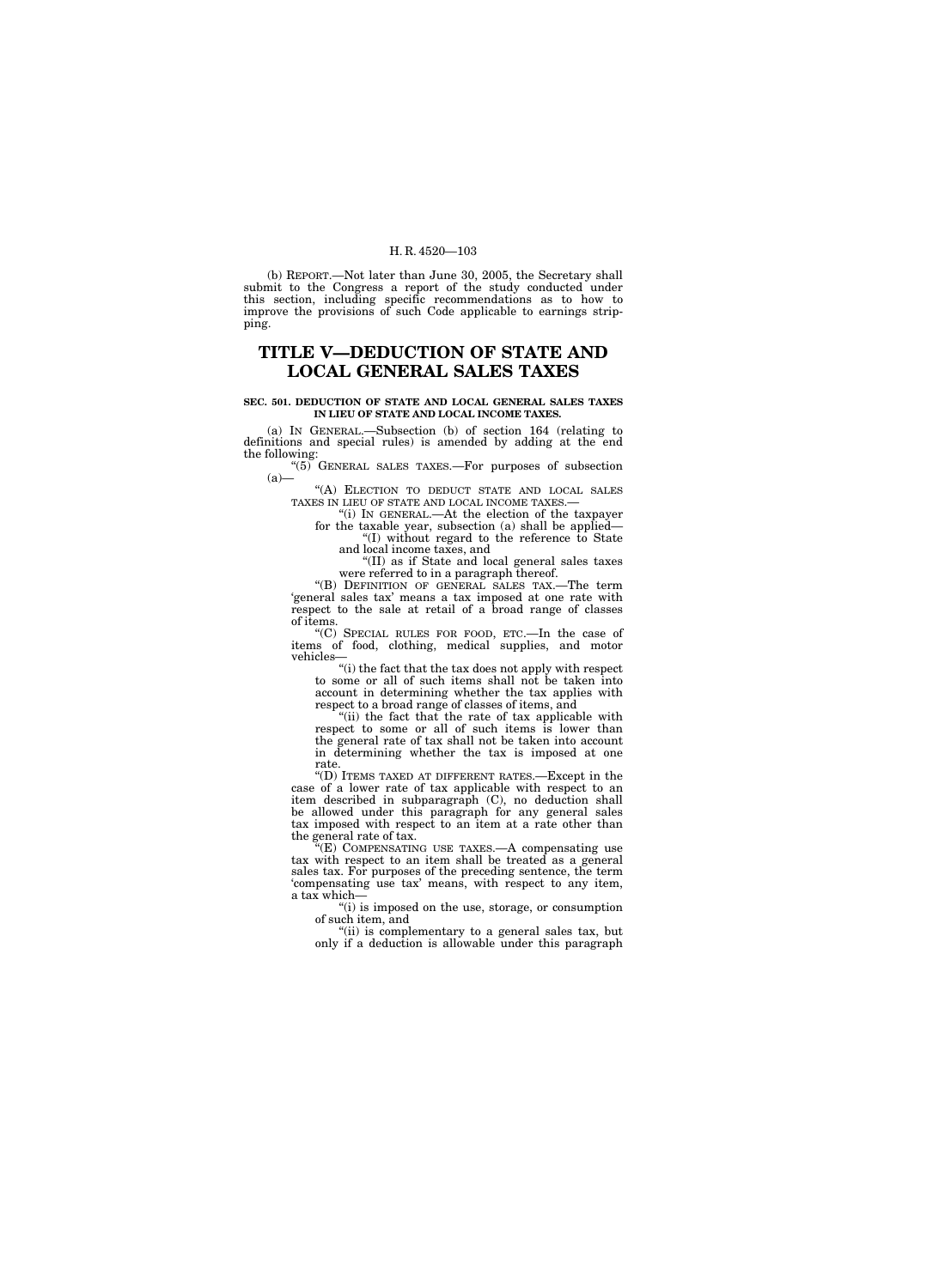with respect to items sold at retail in the taxing jurisdiction which are similar to such item.

''(F) SPECIAL RULE FOR MOTOR VEHICLES.—In the case of motor vehicles, if the rate of tax exceeds the general rate, such excess shall be disregarded and the general rate shall be treated as the rate of tax.

''(G) SEPARATELY STATED GENERAL SALES TAXES.—If the amount of any general sales tax is separately stated, then, to the extent that the amount so stated is paid by the consumer (other than in connection with the consumer's trade or business) to the seller, such amount shall be treated as a tax imposed on, and paid by, such consumer.

"(H) AMOUNT OF DEDUCTION MAY BE DETERMINED UNDER TABLES.—

''(i) IN GENERAL.—At the election of the taxpayer for the taxable year, the amount of the deduction allowed under this paragraph for such year shall be—

''(I) the amount determined under this paragraph (without regard to this subparagraph) with respect to motor vehicles, boats, and other items specified by the Secretary, and

''(II) the amount determined under tables prescribed by the Secretary with respect to items to which subclause (I) does not apply.

''(ii) REQUIREMENTS FOR TABLES.—The tables prescribed under clause (i)—

''(I) shall reflect the provisions of this paragraph,

''(II) shall be based on the average consumption by taxpayers on a State-by-State basis (as determined by the Secretary) of items to which clause (i)(I) does not apply, taking into account filing status, number of dependents, adjusted gross income, and rates of State and local general sales taxation, and

''(III) need only be determined with respect to adjusted gross incomes up to the applicable amount (as determined under section 68(b)).

''(I) APPLICATION OF PARAGRAPH.—This paragraph shall apply to taxable years beginning after December 31, 2003, and before January 1, 2006.''.

(b) EFFECTIVE DATE.—The amendments made by this section shall apply to taxable years beginning after December 31, 2003.

# **TITLE VI—FAIR AND EQUITABLE TOBACCO REFORM**

**SEC. 601. SHORT TITLE.**

This title may be cited as the "Fair and Equitable Tobacco Reform Act of 2004''.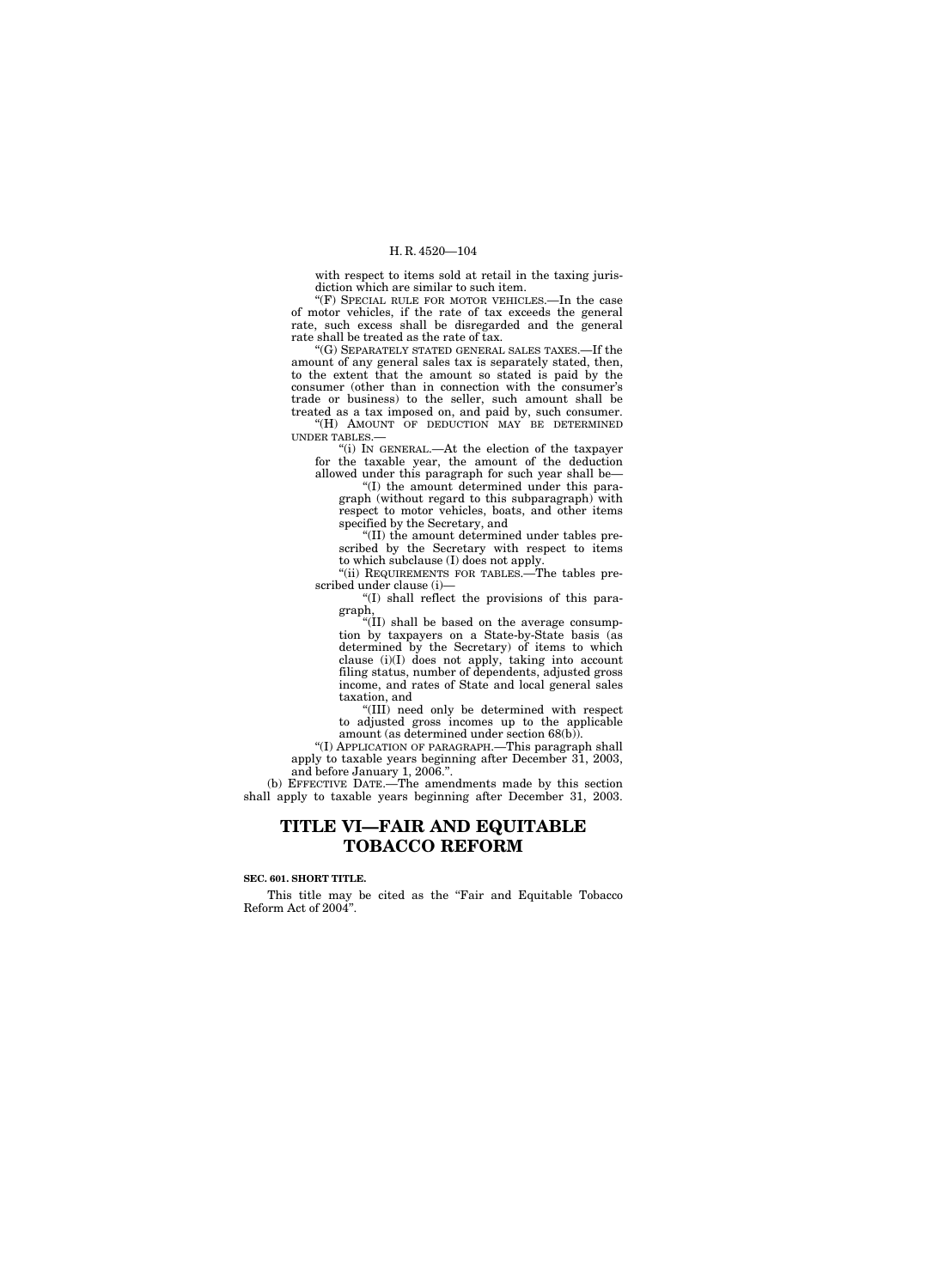# **Subtitle A—Termination of Federal Tobacco Quota and Price Support Programs**

## **SEC. 611. TERMINATION OF TOBACCO QUOTA PROGRAM AND RELATED PROVISIONS.**

(a) MARKETING QUOTAS.—Part I of subtitle B of title III of the Agricultural Adjustment Act of 1938 (7 U.S.C. 1311 et seq.) is repealed.

(b) TOBACCO INSPECTIONS.—Section 213 of the Tobacco Adjustment Act of 1983 (7 U.S.C. 511r) is repealed.

(c) TOBACCO CONTROL.—The Act of April 25, 1936 (commonly known as the Tobacco Control Act; 7 U.S.C. 515 et seq.), is repealed. (d) PROCESSING TAX.—Section 9(b) of the Agricultural Adjust-

ment Act (7 U.S.C. 609(b)), reenacted with amendments by the Agricultural Marketing Agreement Act of 1937, is amended—

(1) in paragraph (2), by striking ''tobacco,''; and

(2) in paragraph  $(6)(B)(i)$ , by striking ", or, in the case of tobacco, is less than the fair exchange value by not more than 10 per centum,''.

(e) DECLARATION OF POLICY.—Section 2 of the Agricultural Adjustment Act of 1938 (7 U.S.C. 1282) is amended by striking ''tobacco,''.

(f) DEFINITIONS.—Section 301(b) of the Agricultural Adjustment Act of 1938 (7 U.S.C. 1301(b)) is amended—

 $(1)$  in paragraph  $(3)$ —

 $(\overline{A})$  by striking subparagraph  $(C)$ ; and (B) by redesignating subparagraph (D) as subparagraph (C);

 $(2)$  in paragraph  $(6)(A)$ , by striking "tobacco,";

 $(3)$  in paragraph  $(10)$ —

(A) by striking subparagraph (B); and (B) by redesignating subparagraph (C) as subparagraph (B);

 $(4)$  in paragraph  $(11)(B)$ , by striking "and tobacco";

(5) in paragraph (12), by striking ''tobacco,'';

 $(6)$  in paragraph  $(14)$ 

 $(A)$  in subparagraph  $(A)$ , by striking " $(A)$ "; and

(B) by striking subparagraphs (B), (C), and (D);

(7) by striking paragraph (15);

 $(8)$  in paragraph  $(16)$ 

 $(A)$  by striking subparagraph  $(B)$ ; and

(B) by redesignating subparagraph (C) as subparagraph (B);

(9) by striking paragraph (17); and

(10) by redesignating paragraph (16) as paragraph (15). (g) PARITY PAYMENTS.—Section 303 of the Agricultural Adjustment Act of 1938 (7 U.S.C. 1303) is amended in the first sentence by striking "rice, or tobacco," and inserting "or rice,".

(h) ADMINISTRATIVE PROVISIONS.—Section 361 of the Agricultural Adjustment Act of 1938 (7 U.S.C. 1361) is amended by striking ''tobacco,''.

(i) ADJUSTMENT OF QUOTAS.—Section 371 of the Agricultural Adjustment Act of 1938 (7 U.S.C. 1371) is amended—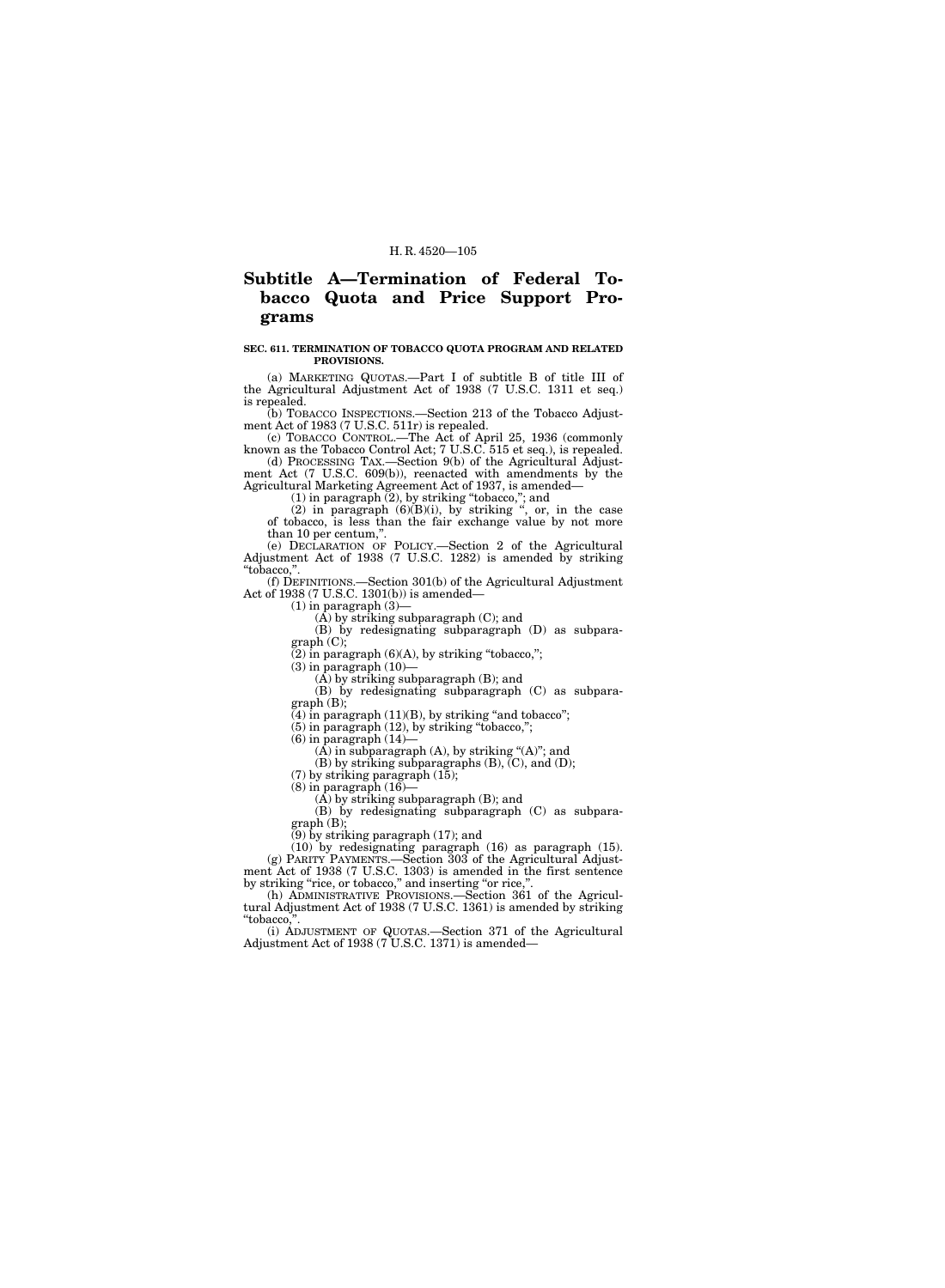$(1)$  in the first sentence of subsection  $(a)$ , by striking "rice, or tobacco'' and inserting ''or rice''; and

 $(2)$  in the first sentence of subsection  $(b)$ , by striking "rice, or tobacco'' and inserting ''or rice''.

(j) REPORTS AND RECORDS.—Section 373 of the Agricultural Adjustment Act of 1938 (7 U.S.C. 1373) is amended—

(1) by striking ''rice, or tobacco'' each place it appears in subsections (a) and (b) and inserting "or rice"; and

 $(2)$  in subsection  $(a)$ —

(A) in the first sentence, by striking ''all persons engaged in the business of redrying, prizing, or stemming tobacco for producers,''; and

(B) in the last sentence, by striking ''\$500;'' and all that follows through the period at the end of the sentence and inserting "\$500.".

(k) REGULATIONS.—Section 375 of the Agricultural Adjustment Act of 1938 (7 U.S.C. 1375) is amended—

(1) in subsection (a), by striking ''peanuts, or tobacco'' and inserting "or peanuts"; and

(2) by striking subsection (c).

(l) EMINENT DOMAIN.—Section 378 of the Agricultural Adjustment Act of 1938 (7 U.S.C. 1378) is amended—

 $(1)$  in the first sentence of subsection  $(c)$ , by striking "cotton, and tobacco'' and inserting ''and cotton''; and

(2) by striking subsections (d), (e), and (f).

(m) BURLEY TOBACCO FARM RECONSTITUTION.—Section 379 of the Agricultural Adjustment Act of 1938 (7 U.S.C. 1379) is amended—  $(1)$  in subsection  $(a)$ —

(A) by striking " $(a)$ "; and

(B) in paragraph (6), by striking '', but this clause (6) shall not be applicable in the case of burley tobacco''; and

(2) by striking subsections (b) and (c).

(n) ACREAGE-POUNDAGE QUOTAS.—Section 4 of the Act of April 16, 1955 (Public Law 89–12; 7 U.S.C. 1314c note), is repealed.

(o) BURLEY TOBACCO ACREAGE ALLOTMENTS.—The Act of July 12, 1952 (7 U.S.C. 1315), is repealed.

(p) TRANSFER OF ALLOTMENTS.—Section 703 of the Food and Agriculture Act of 1965 (7 U.S.C. 1316) is repealed.

(q) ADVANCE RECOURSE LOANS.—Section 13(a)(2)(B) of the Food Security Improvements Act of 1986 (7 U.S.C. 1433c–1(a)(2)(B)) is amended by striking ''tobacco and''.

(r) TOBACCO FIELD MEASUREMENT.—Section 1112 of the Omnibus Budget Reconciliation Act of 1987 (Public Law 100–203; 101 Stat. 1330-8) is amended by striking subsection (c).

(s) BURLEY TOBACCO IMPORT REVIEW.—Section 3 of Public Law 98–59 (7 U.S.C. 625) is repealed.

#### **SEC. 612. TERMINATION OF TOBACCO PRICE SUPPORT PROGRAM AND RELATED PROVISIONS.**

(a) TERMINATION OF TOBACCO PRICE SUPPORT AND NO NET COST PROVISIONS.—Sections 106, 106A, and 106B of the Agricultural Act of 1949 (7 U.S.C. 1445, 1445–1, 1445–2) are repealed. (b) PARITY PRICE SUPPORT.—Section 101 of the Agricultural Act of 1949 (7 U.S.C. 1441) is amended—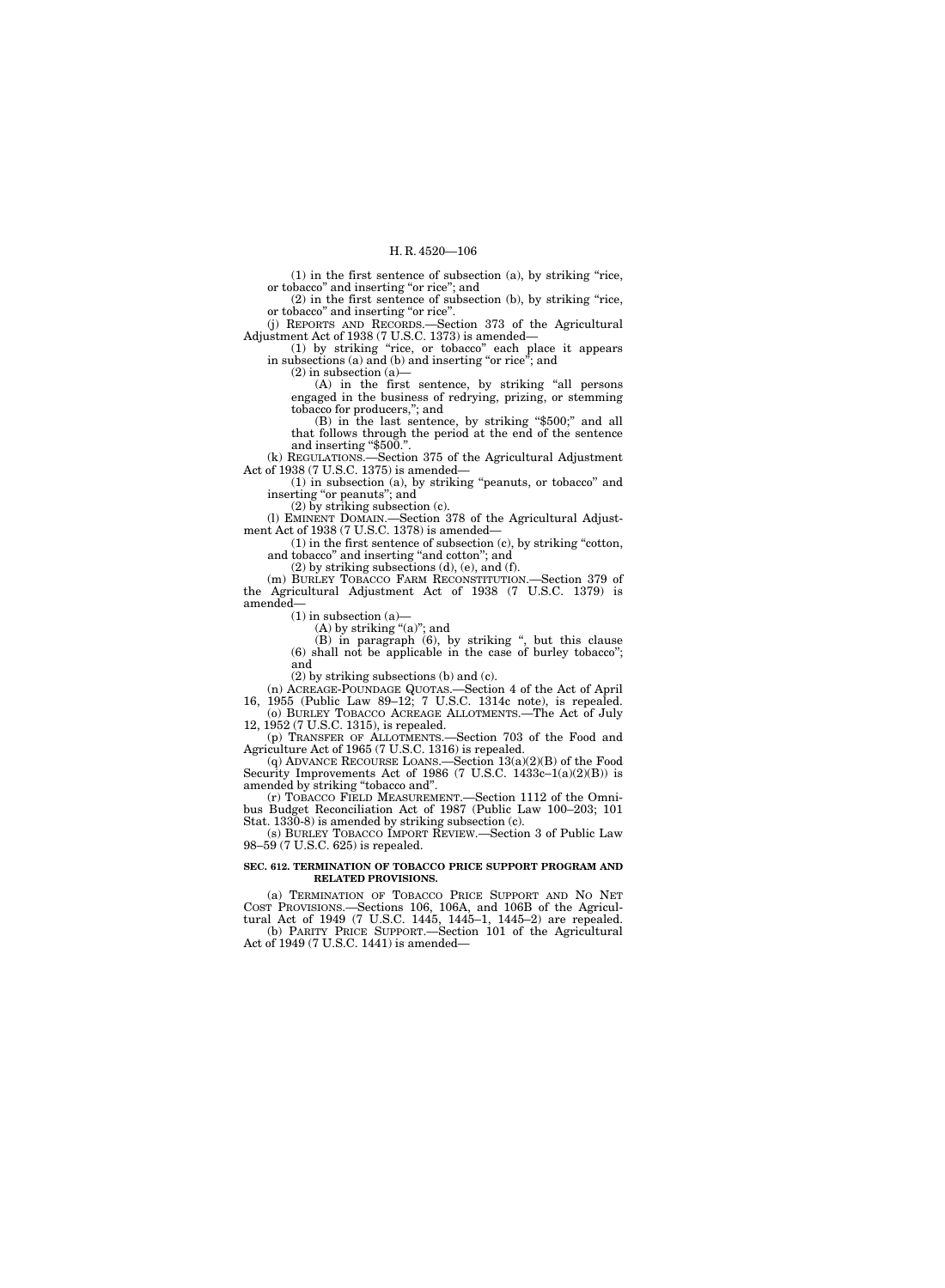(1) in the first sentence of subsection (a), by striking ''tobacco (except as otherwise provided herein), corn,'' and inserting "corn";

(2) by striking subsections  $(c)$ ,  $(g)$ ,  $(h)$ , and  $(i)$ ;

 $(3)$  in subsection  $(d)(3)$ —

(A) by striking '', except tobacco,''; and

(B) by striking ''and no price support shall be made available for any crop of tobacco for which marketing quotas have been disapproved by producers;"; and

(4) by redesignating subsections (d) and (e) as subsections (c) and (d), respectively.

(c) DEFINITION OF BASIC AGRICULTURAL COMMODITY.—Section 408(c) of the Agricultural Act of 1949 (7 U.S.C. 1428(c)) is amended by striking "tobacco,".

(d) POWERS OF COMMODITY CREDIT CORPORATION.—Section 5 of the Commodity Credit Corporation Charter Act (15 U.S.C. 714c) is amended by inserting "(other than tobacco)" after "agricultural commodities'' each place it appears.

#### **SEC. 613. CONFORMING AMENDMENTS.**

Section  $320B(c)(1)$  of the Agricultural Adjustment Act of 1938 (7 U.S.C. 1314h(c)(1)) is amended—  $(7 \text{ U.S.C. } 1314 \text{h(c)(1)})$  is amended—<br> $(1)$  by inserting "(A)" after "(1)";

(2) by striking "by" at the end and inserting "or"; and (3) by adding at the end the following:

''(B) in the case of the 2004 marketing year, the price support rate for the kind of tobacco involved in effect under section 106 of the Agricultural Act of 1949 (7 U.S.C. 1445) at the time of the violation; by''.

#### **SEC. 614. CONTINUATION OF LIABILITY FOR 2004 AND EARLIER CROP YEARS.**

The amendments made by this subtitle shall not affect the liability of any person under any provision of law so amended with respect to the 2004 or an earlier crop of each kind of tobacco.

# **Subtitle B—Transitional Payments to Tobacco Quota Holders and Producers of Tobacco**

#### **SEC. 621. DEFINITIONS.**

In this subtitle and subtitle C:

(1) AGRICULTURAL ACT OF 1949.—The term ''Agricultural Act of 1949'' means the Agricultural Act of 1949 (7 U.S.C. 1421 et seq.), as in effect on the day before the date of the enactment of this title.<br>(2) AGRICULTURAL ADJUSTMENT ACT OF 1938.—The term

(2) AGRICULTURAL ADJUSTMENT ACT OF 1938.—The term ''Agricultural Adjustment Act of 1938'' means the Agricultural Adjustment Act of 1938 (7 U.S.C. 1281 et seq.), as in effect on the day before the date of the enactment of this title.

(3) CONSIDERED PLANTED.—The term ''considered planted'' means tobacco that was planted, but failed to be produced as a result of a natural disaster, as determined by the Secretary.

(4) CONTRACT.—The term ''contract'' means a contract entered into under section 622 or 623.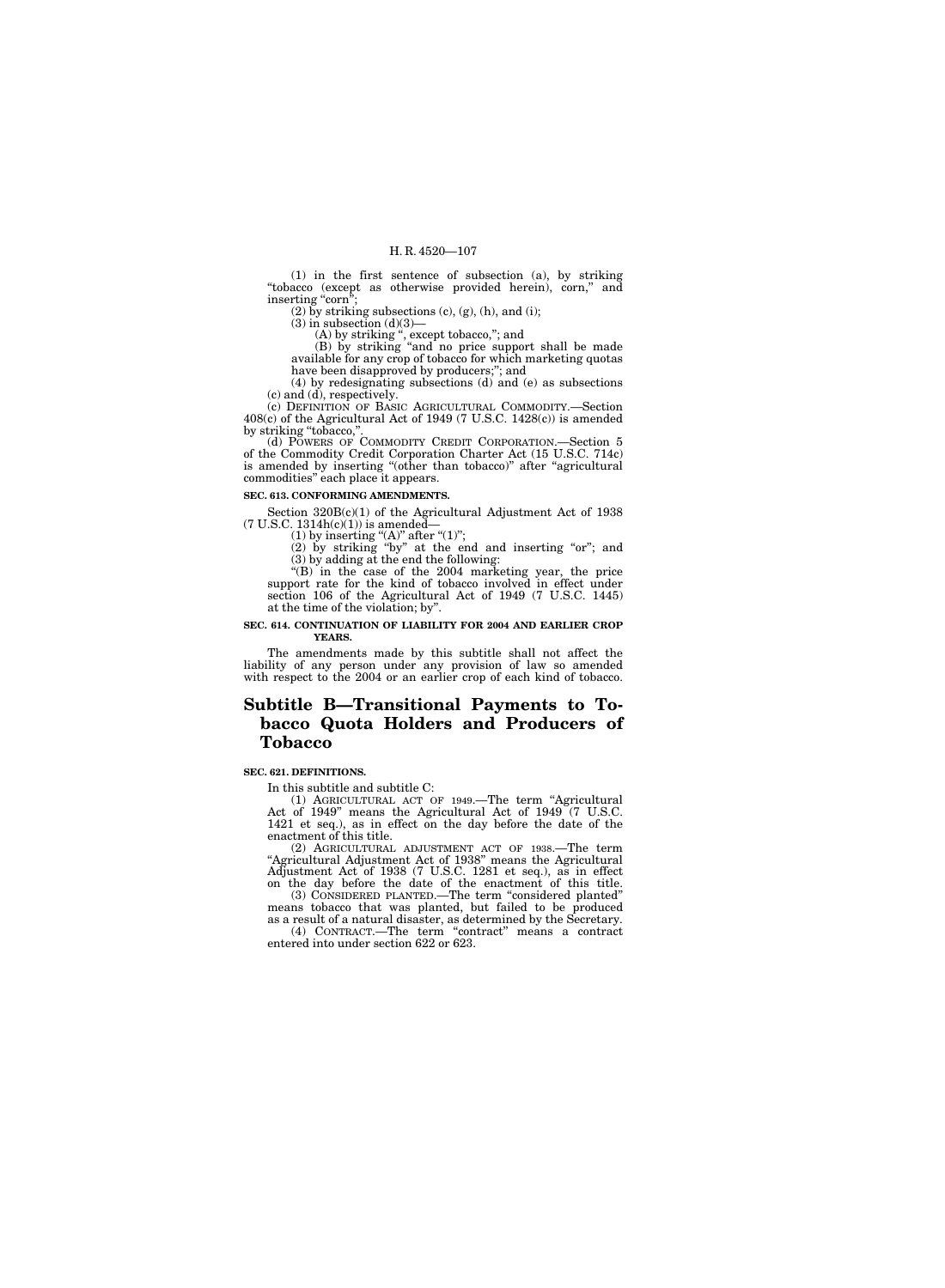(5) CONTRACT PAYMENT.—The term ''contract payment'' means a payment made under section 622 or 623 pursuant to a contract.

(6) PRODUCER OF QUOTA TOBACCO.—The term ''producer of quota tobacco'' means an owner, operator, landlord, tenant, or sharecropper that shared in the risk of producing tobacco on a farm where tobacco was produced or considered planted pursuant to a tobacco farm poundage quota or farm acreage allotment established under part I of subtitle B of title III of the Agricultural Adjustment Act of 1938 (7 U.S.C. 1311 et seq.).

(7) QUOTA TOBACCO.—The term 'quota tobacco' means a kind of tobacco that is subject to a farm marketing quota or farm acreage allotment for the 2004 tobacco marketing year under a marketing quota or allotment program established under part I of subtitle B of title III of the Agricultural Adjustment Act of 1938 (7 U.S.C. 1311 et seq.).

(8) TOBACCO.—The term ''tobacco'' means each of the following kinds of tobacco:

(A) Flue-cured tobacco, comprising types 11, 12, 13, and 14.

(B) Fire-cured tobacco, comprising types 22 and 23. (C) Dark air-cured tobacco, comprising types 35 and 36.

(D) Virginia sun-cured tobacco, comprising type 37.

(E) Virginia fire-cured tobacco, comprising type 21. (F) Burley tobacco, comprising type 31.

(G) Cigar-filler and cigar-binder tobacco, comprising types 42, 43, 44, 53, 54, and 55.

(9) TOBACCO QUOTA HOLDER.—The term ''tobacco quota holder'' means a person that was an owner of a farm, as of the date of enactment of this title, for which a basic tobacco farm marketing quota or farm acreage allotment for quota tobacco was established for the 2004 tobacco marketing year.

(10) TOBACCO TRUST FUND.—The term ''Tobacco Trust Fund'' means the Tobacco Trust Fund established under section 626.

(11) SECRETARY.—The term ''Secretary'' means the Secretary of Agriculture.

## **SEC. 622. CONTRACT PAYMENTS TO TOBACCO QUOTA HOLDERS.**

(a) CONTRACT OFFERED.—The Secretary shall offer to enter into a contract with each tobacco quota holder under which the tobacco quota holder shall be entitled to receive payments under this section in exchange for the termination of tobacco marketing quotas and related price support under the amendments made by sections 611 and 612. The contract payments shall constitute full and fair consideration for the termination of such tobacco marketing quotas and related price support.

(b) ELIGIBILITY.—To be eligible to enter into a contract to receive a contract payment under this section, a person shall submit to the Secretary an application containing such information as the Secretary may require to demonstrate to the satisfaction of the Secretary that the person is a tobacco quota holder. The application shall be submitted within such time, in such form, and in such manner as the Secretary may require.

(c) BASE QUOTA LEVEL.—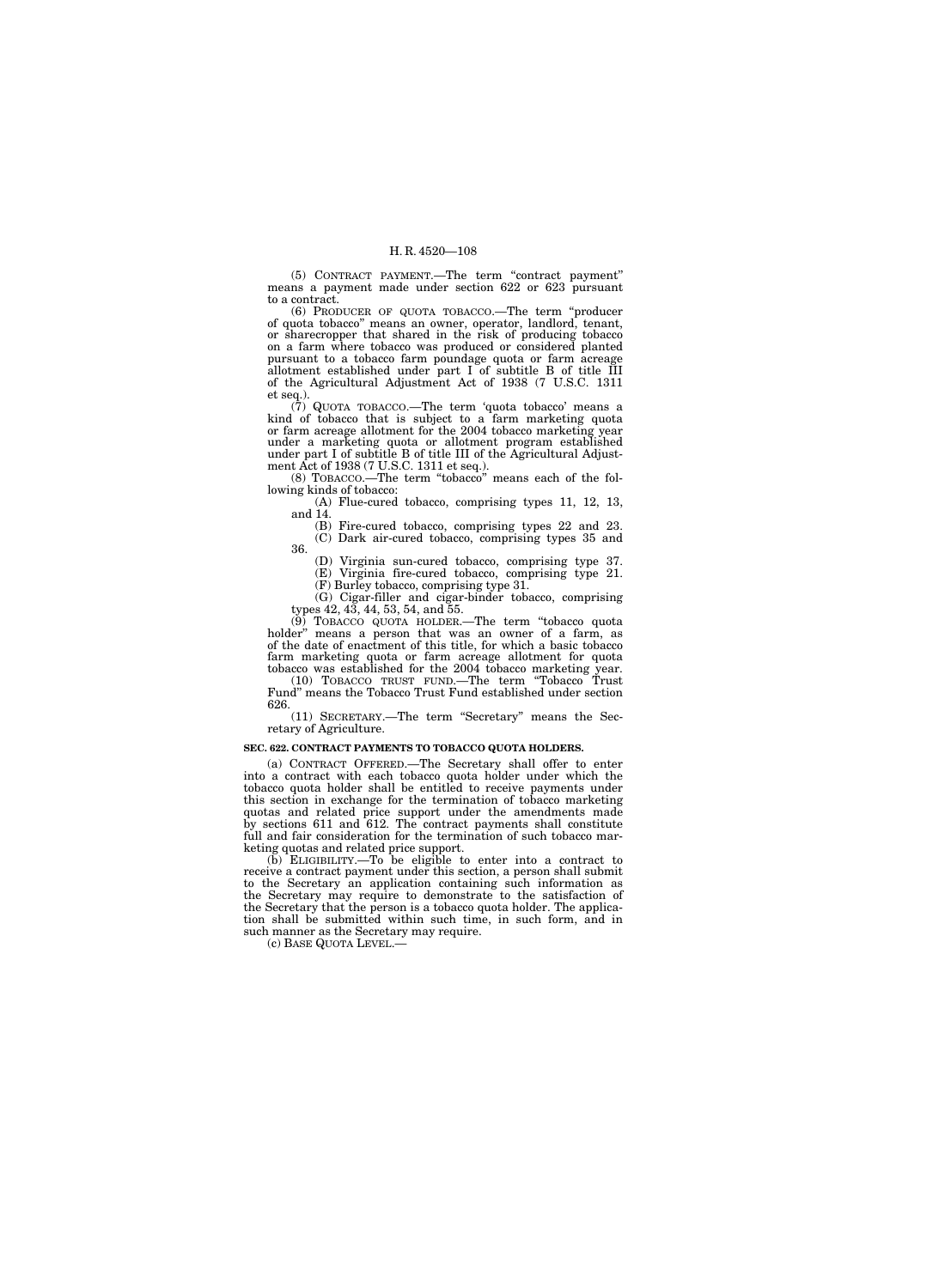(1) ESTABLISHMENT.—The Secretary shall establish a base quota level applicable to each tobacco quota holder identified under subsection (b).

(2) POUNDAGE QUOTAS.—Subject to adjustment under subsection (d), for each kind of tobacco for which the marketing quota is expressed in pounds, the base quota level for each tobacco quota holder shall be equal to the basic quota for quota tobacco established for the 2002 tobacco marketing year under a marketing quota program established under part I of subtitle B of title III of the Agriculture Adjustment Act of 1938 on the farm owned by the tobacco quota holder.

(3) MARKETING QUOTAS OTHER THAN POUNDAGE QUOTAS.— Subject to adjustment under subsection (d), for each kind of tobacco for which there is marketing quota or allotment on an acreage basis, the base quota level for each tobacco quota holder shall be the quantity equal to the product obtained by multiplying—

 $(A)$  the basic tobacco farm marketing quota or allotment for the 2002 marketing year established by the Secretary for quota tobacco owned by the tobacco quota holder; by

(B) the average production yield, per acre, for the period covering the 2001, 2002, and 2003 crop years for that kind of tobacco in the county in which the quota tobacco is located.

(d) TREATMENT OF CERTAIN CONTRACTS AND AGREEMENTS.— (1) EFFECT OF PURCHASE CONTRACT.—If there was an agreement for the purchase of all or part of a farm described in subsection (c) as of the date of the enactment of this title, and the parties to the sale are unable to agree to the disposition of eligibility for contract payments, the Secretary, taking into account any transfer of quota that has been agreed to, shall provide for the equitable division of the contract payments among the parties by adjusting the determination of who is the tobacco quota holder with respect to particular pounds or allotment of the quota.

(2) EFFECT OF AGREEMENT FOR PERMANENT QUOTA TRANSFER.—If the Secretary determines that there was in existence, as of the day before the date of the enactment of this title, an agreement for the permanent transfer of quota, but that the transfer was not completed by that date, the Secretary shall consider the tobacco quota holder to be the party to the agreement that, as of that date, was the owner of the farm to which the quota was to be transferred. (e) CONTRACT PAYMENTS.—

(1) CALCULATION OF TOTAL PAYMENT AMOUNT.—The total amount of contract payments to which an eligible tobacco quota holder is entitled under this section, with respect to a kind of tobacco, shall be equal to the product obtained by multiplying—

 $(A)$  \$7.00 per pound; by

(B) the base quota level of the tobacco quota holder determined under subsection (c) with respect to that kind of tobacco.

(2) ANNUAL PAYMENT.—During each of fiscal years 2005 through 2014, the Secretary shall make a contract payment under this section to each eligible tobacco quota holder, with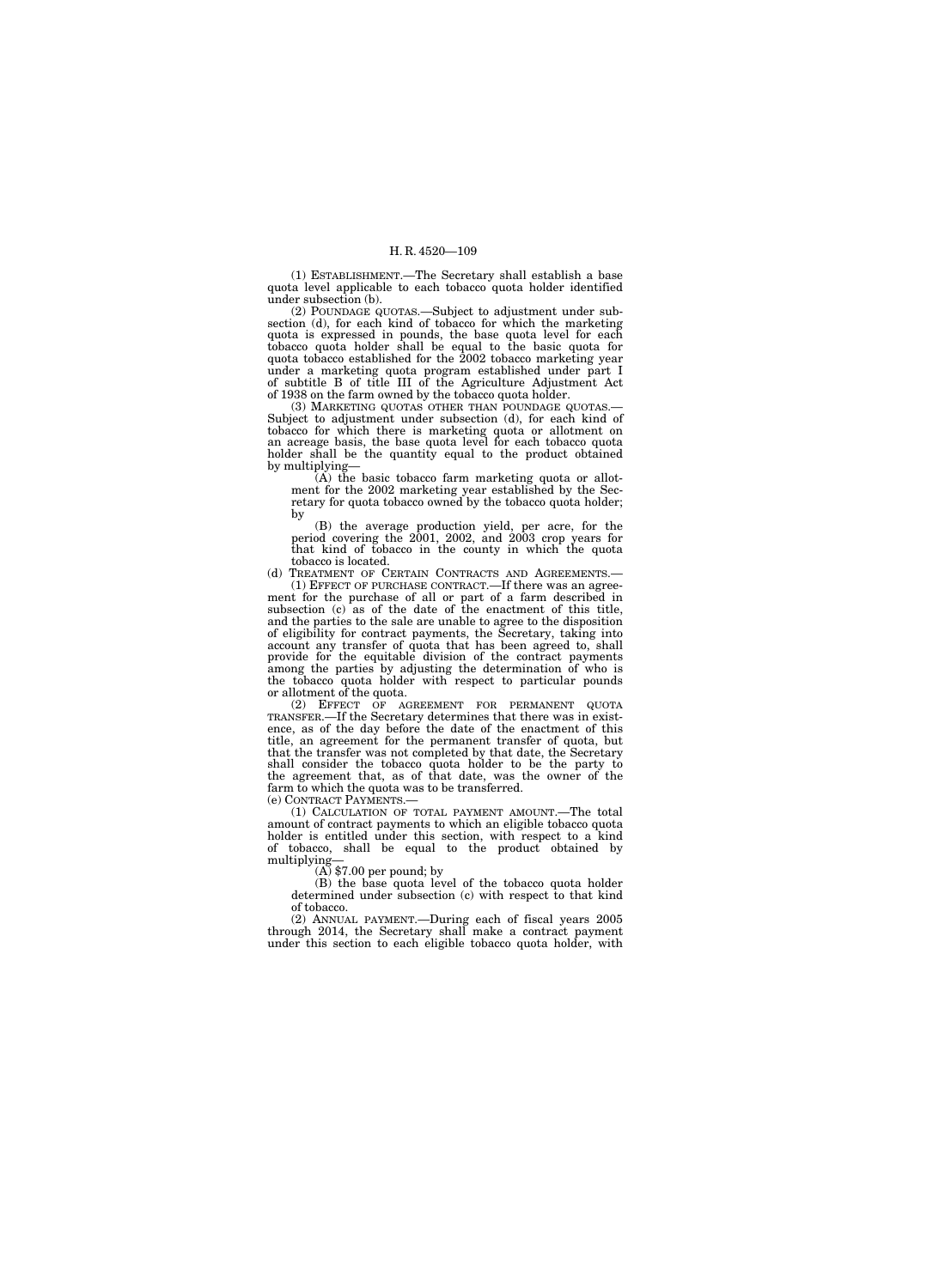respect to a kind of tobacco, in an amount equal to  $\frac{1}{10}$  of the amount determined under paragraph (1) for the tobacco quota holder for that kind of tobacco.

(f) DEATH OF TOBACCO QUOTA HOLDER.—If a tobacco quota holder who is entitled to contract payments under this section dies and is survived by a spouse or one or more dependents, the right to receive the payments shall transfer to the surviving spouse or, if there is no surviving spouse, to the estate of the tobacco quota holder.

#### **SEC. 623. CONTRACT PAYMENTS FOR PRODUCERS OF QUOTA TOBACCO.**

(a) CONTRACT OFFERED.—The Secretary shall offer to enter into a contract with each producer of quota tobacco under which the producer of quota tobacco shall be entitled to receive payments under this section in exchange for the termination of tobacco marketing quotas and related price support under the amendments made by sections 611 and 612. The contract payments shall constitute full and fair consideration for the termination of such tobacco marketing quotas and related price support.

(b) ELIGIBILITY.—

(1) APPLICATION AND DETERMINATION.—To be eligible to enter into a contract to receive a contract payment under this section, a person shall submit to the Secretary an application containing such information as the Secretary may require to demonstrate to the satisfaction of the Secretary that the person is a producer of quota tobacco. The application shall be submitted within such time, in such form, and in such manner as the Secretary may require.

(2) EFFECT OF MULTIPLE PRODUCERS FOR SAME QUOTA TOBACCO.—If, on the basis of the applications submitted under paragraph (1) or other information, the Secretary determines that two or more persons are a producer of the same quota tobacco, the Secretary shall provide for an equitable distribution among the persons of the contract payments made under this section with respect to that quota tobacco, based on relative share of such persons in the risk of producing the quota tobacco and such other factors as the Secretary considers appropriate. (c) BASE QUOTA LEVEL.—

(1) ESTABLISHMENT.—The Secretary shall establish a base quota level applicable to each producer of quota tobacco, as determined under this subsection.

(2) FLUE-CURED AND BURLEY TOBACCO.—In the case of Fluecured tobacco (types 11, 12, 13, and 14) and Burley tobacco (type 31), the base quota level for each producer of quota tobacco shall be equal to the effective tobacco marketing quota (irrespective of disaster lease and transfers) under part I of subtitle B of title III of the Agriculture Adjustment Act of 1938 for the 2002 marketing year for quota tobacco produced on the farm.

(3) OTHER KINDS OF TOBACCO.—In the case of each kind of tobacco (other than tobacco covered by paragraph (2)), for the purpose of calculating a contract payment to a producer of quota tobacco, the base quota level for the producer of quota tobacco shall be the quantity obtained by multiplying—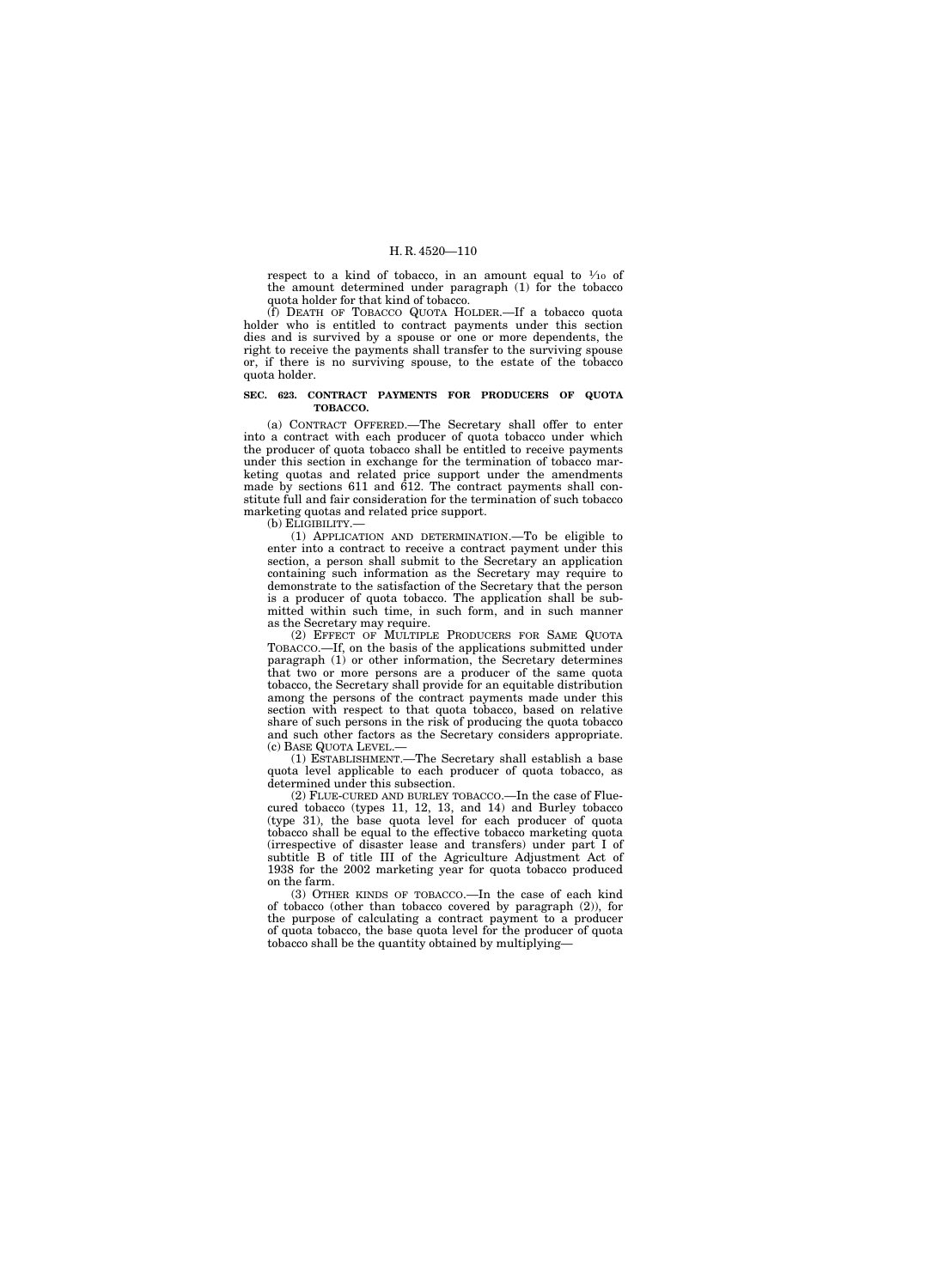(A) the basic tobacco farm acreage allotment for the 2002 marketing year established by the Secretary for quota tobacco produced on the farm; by

(B) the average annual yield, per acre, of quota tobacco produced on the farm for the period covering the 2001, 2002, and 2003 crop years.

(d) CONTRACT PAYMENTS.—

(1) CALCULATION OF TOTAL PAYMENT AMOUNT.—Subject to subsection (b)(2), the total amount of contract payments to which an eligible producer of quota tobacco is entitled under this section, with respect to a kind of tobacco, shall be equal to the product obtained by multiplying—

 $(A)$  subject to paragraph  $(2)$ , \$3.00 per pound; by

(B) the base quota level of the producer of quota tobacco determined under subsection (c) with respect to that kind of tobacco.

(2) ANNUAL PAYMENT.—During each of fiscal years 2005 through 2014, the Secretary shall make a contract payment under this section to each eligible producer of tobacco, with respect to a kind of tobacco, in an amount equal to  $\frac{1}{10}$  of the amount determined under paragraph (1) for the producer for that kind of tobacco.

(3) VARIABLE PAYMENT RATES.—The rate for payments to a producer of quota tobacco under paragraph  $(1)(A)$  shall be equal to—

(A) in the case of a producer of quota tobacco that produced quota tobacco marketed, or considered planted, under a marketing quota in all three of the 2002, 2003, or 2004 tobacco marketing years, the rate prescribed under paragraph  $(1)(A)$ ;

(B) in the case of a producer of quota tobacco that produced quota tobacco marketed, or considered planted, under a marketing quota in only two of those tobacco marketing years,  $\frac{2}{3}$  of the rate prescribed under paragraph  $(1)(A);$ 

 $(C)$  in the case of a producer of quota tobacco that produced quota tobacco marketed, or considered planted, under a marketing quota in only one of those tobacco marketing years,  $\frac{1}{3}$  of the rate prescribed under paragraph  $(1)(A)$ .

(e) DEATH OF TOBACCO PRODUCER.—If a producer of quota tobacco who is entitled to contract payments under this section dies and is survived by a spouse or one or more dependents, the right to receive the contract payments shall transfer to the surviving spouse or, if there is no surviving spouse, to the estate of the producer.

#### **SEC. 624. ADMINISTRATION.**

(a) TIME FOR PAYMENT OF CONTRACT PAYMENTS.—Contract payments required to be made for a fiscal year shall be made by the Secretary as soon as practicable.

(b) USE OF COUNTY COMMITTEES TO RESOLVE DISPUTES.—Any dispute regarding the eligibility of a person to enter into a contract or to receive contract payments, and any dispute regarding the amount of a contract payment, may be appealed to the county committee established under section 8 of the Soil Conservation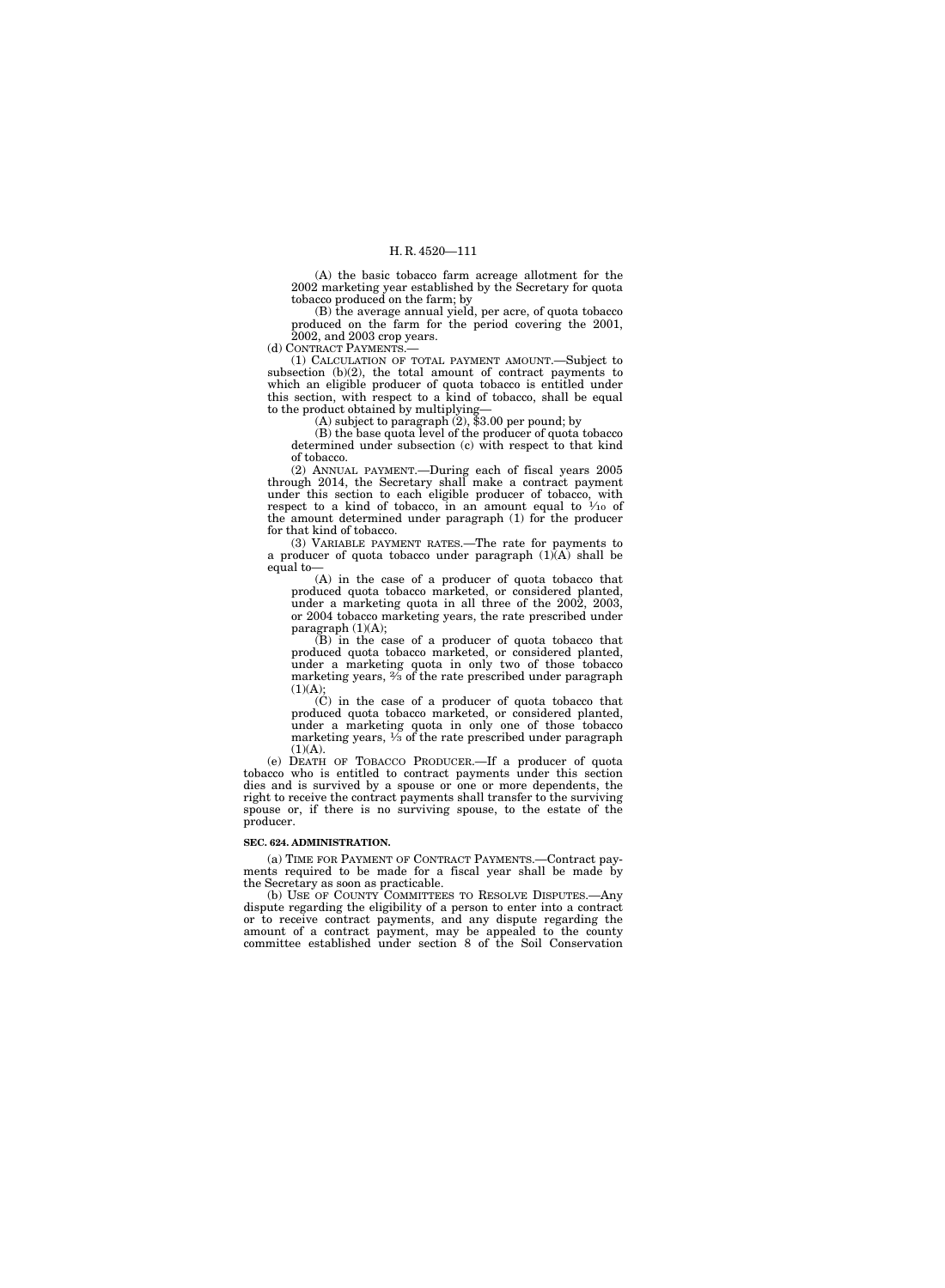and Domestic Allotment Act (16 U.S.C. 590h) for the county or other area in which the farming operation of the person is located.

(c) ROLE OF NATIONAL APPEALS DIVISION.—Any adverse determination of a county committee under subsection (b) may be appealed to the National Appeals Division established under subtitle H of the Department of Agriculture Reorganization Act of 1994 (7 U.S.C. 6991 et seq.).

(d) USE OF FINANCIAL INSTITUTIONS.—The Secretary may use a financial institution to manage assets, make contract payments, and otherwise carry out this title.

(e) PAYMENT TO FINANCIAL INSTITUTIONS.—The Secretary shall permit a tobacco quota holder or producer of quota tobacco entitled to contract payments to assign to a financial institution the right to receive the contract payments. Upon receiving notification of the assignment, the Secretary shall make subsequent contract payments for the tobacco quota holder or producer of quota tobacco directly to the financial institution designated by the tobacco quota holder or producer of quota tobacco. The Secretary shall make information available to tobacco quota holders and producers of quota tobacco regarding their ability to elect to have the Secretary make payments directly to a financial institution under this subsection so that they may obtain a lump sum or other payment.

#### **SEC. 625. USE OF ASSESSMENTS AS SOURCE OF FUNDS FOR PAYMENTS.**

(a) DEFINITIONS.—In this section:

(1) BASE PERIOD.—The term ''base period' means the oneyear period ending the June 30 before the beginning of a fiscal year.

(2) GROSS DOMESTIC VOLUME.—The term ''gross domestic volume'' means the volume of tobacco products—

(A) removed (as defined by section 5702 of the Internal Revenue Code of 1986); and

(B) not exempt from tax under chapter 52 of the Internal Revenue Code of 1986 at the time of their removal under that chapter or the Harmonized Tariff Schedule of the United States (19 U.S.C. 1202).

(3) MARKET SHARE.—The term ''market share'' means the share of each manufacturer or importer of a class of tobacco product (expressed as a decimal to the fourth place) of the total volume of domestic sales of the class of tobacco product during the base period for a fiscal year for an assessment under this section.

(b) QUARTERLY ASSESSMENTS.—

(1) IMPOSITION OF ASSESSMENT.—The Secretary, acting through the Commodity Credit Corporation, shall impose quarterly assessments during each of fiscal years 2005 through 2014, calculated in accordance with this section, on each tobacco product manufacturer and tobacco product importer that sells tobacco products in domestic commerce in the United States during that fiscal year.

(2) AMOUNTS.—Beginning with the calendar quarter ending on December 31 of each of fiscal years 2005 through 2014, the assessment payments over each four-calendar quarter period shall be sufficient to cover—

(A) the contract payments made under sections 622 and 623 during that period; and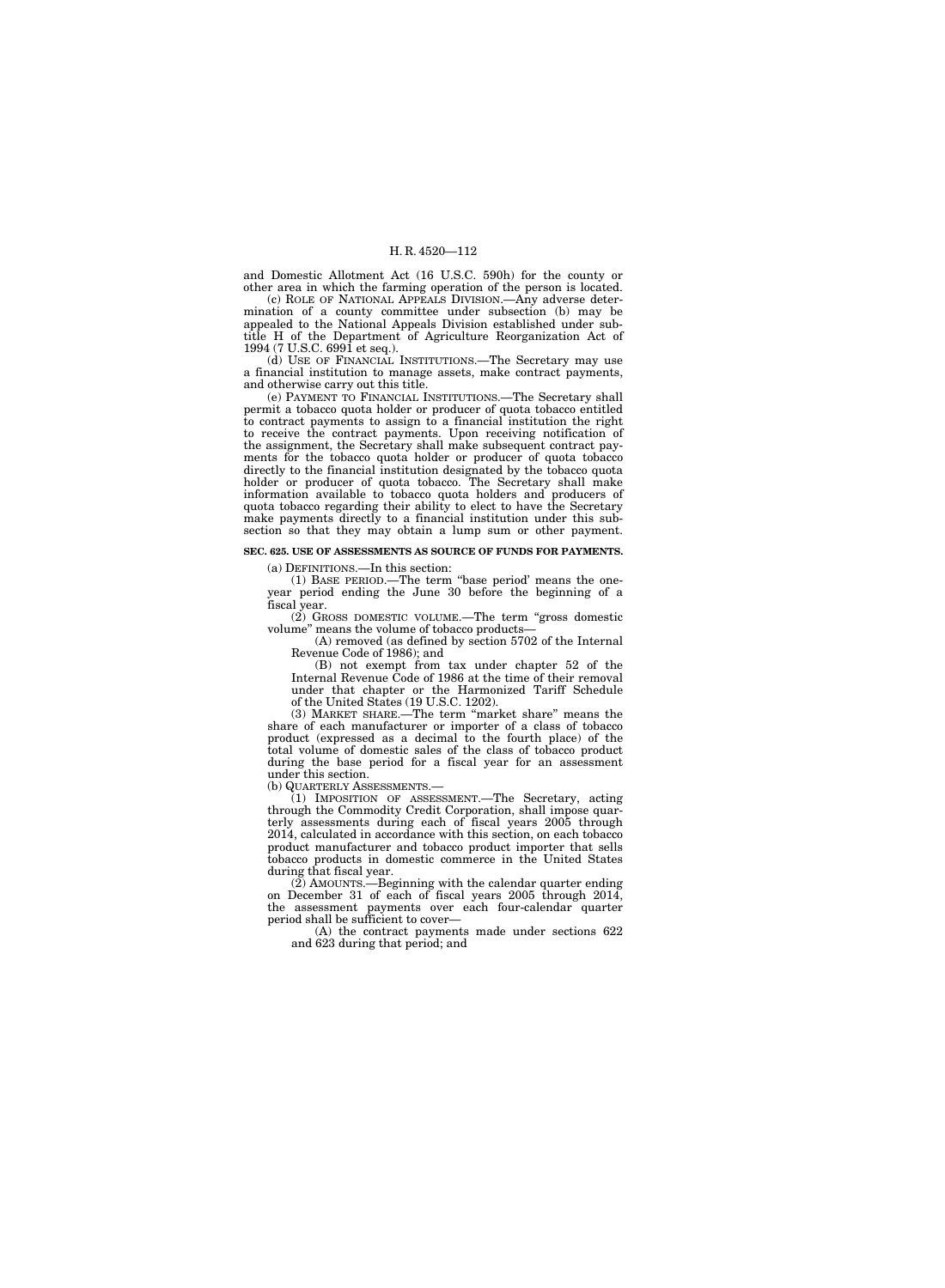(B) other expenditures from the Tobacco Trust Fund made during the base quarter periods corresponding to the four calendar quarters of that period.

(3) DEPOSIT.—Assessments collected under this section shall be deposited in the Tobacco Trust Fund.

(c) ASSESSMENTS FOR CLASSES OF TOBACCO PRODUCTS.—

(1) INITIAL ALLOCATION.—The percentage of the total amount required by subsection (b) to be assessed against, and paid by, the manufacturers and importers of each class of tobacco product in fiscal year 2005 shall be as follows:

(A) For cigarette manufacturers and importers, 96.331 percent. (B) For cigar manufacturers and importers, 2.783 per-

cent. (C) For snuff manufacturers and importers, 0.539 per-

cent. (D) For roll-your-own tobacco manufacturers and

importers, 0.171 percent. (E) For chewing tobacco manufacturers and importers, 0.111 percent.

(F) For pipe tobacco manufacturers and importers, 0.066 percent.

(2) SUBSEQUENT ALLOCATIONS.—For subsequent fiscal years, the Secretary shall periodically adjust the percentage of the total amount required under subsection (b) to be assessed against, and paid by, the manufacturers and importers of each class of tobacco product specified in paragraph (1) to reflect changes in the share of gross domestic volume held by that class of tobacco product.

(3) EFFECT OF INSUFFICIENT AMOUNTS.—If the Secretary determines that the assessment imposed under subsection (b) will result in insufficient amounts to carry out this subtitle during a fiscal year, the Secretary shall assess such additional amounts as the Secretary determines to be necessary to carry out this subtitle during that fiscal year. The additional amount shall be allocated to manufacturers and importers of each class of tobacco product specified in paragraph (1) in the same manner and based on the same percentages applicable under paragraph (1) or (2) for that fiscal year.

(d) NOTIFICATION AND TIMING OF ASSESSMENTS.—

(1) NOTIFICATION OF ASSESSMENTS.—The Secretary shall provide each manufacturer or importer subject to an assessment under subsection (b) with written notice setting forth the amount to be assessed against the manufacturer or importer for each quarterly payment period. The notice for a quarterly period shall be provided not later than 30 days before the date payment is due under paragraph (3).

(2) CONTENT.—The notice shall include the following information with respect to the quarterly period used by the Secretary in calculating the amount:

(A) The total combined assessment for all manufacturers and importers of tobacco products.

(B) The total assessment with respect to the class of tobacco products manufactured or imported by the manufacturer or importer.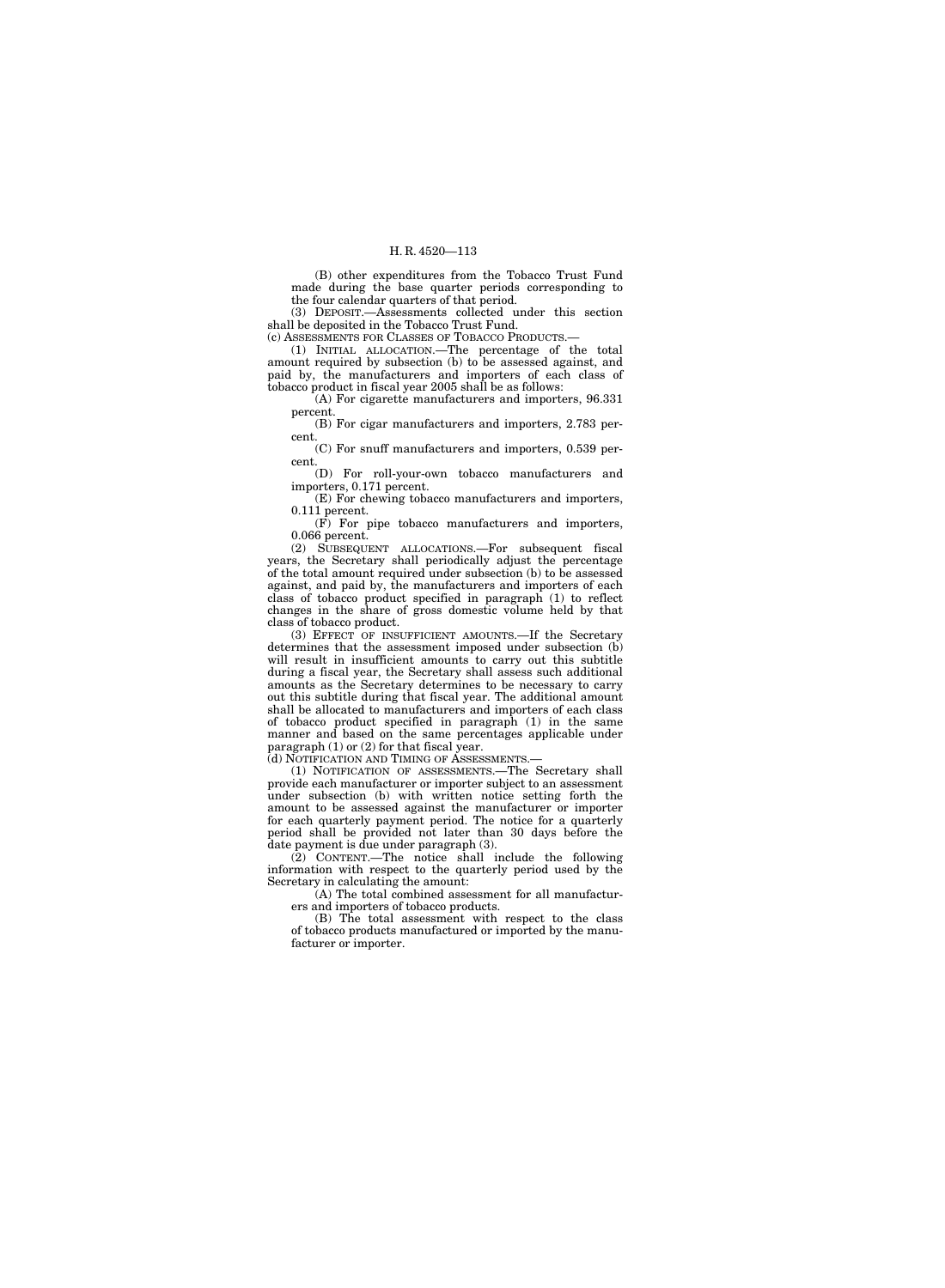(C) Any adjustments to the percentage allocations among the classes of tobacco products made pursuant to paragraph (2) or (3) of subsection (c).

(D) The volume of gross sales of the applicable class of tobacco product treated as made by the manufacturer or importer for purposes of calculating the manufacturer's or importer's market share under subsection (f).

(E) The total volume of gross sales of the applicable class of tobacco product that the Secretary treated as made by all manufacturers and importers for purposes of calculating the manufacturer's or importer's market share under subsection (f).

(F) The manufacturer's or importer's market share of the applicable class of tobacco product, as determined by the Secretary under subsection (f).

(G) The market share, as determined by the Secretary under subsection (f), of each other manufacturer and importer, for each applicable class of tobacco product.<br>(3) TIMING OF ASSESSMENT PAYMENTS.—

(A) COLLECTION DATE.—Assessments shall be collected at the end of each calendar year quarter, except that the Secretary shall ensure that the final assessment due under this section is collected not later than September 30, 2014.

(B) BASE PERIOD QUARTER.—The assessment for a calendar year quarter shall correspond to the base period quarter that ended at the end of the preceding calendar year quarter.

(e) ALLOCATION OF ASSESSMENT WITHIN EACH CLASS OF TOBACCO PRODUCT.—

(1) PRO RATA BASIS.—The assessment for each class of tobacco product specified in subsection  $(c)(1)$  shall be allocated on a pro rata basis among manufacturers and importers based on each manufacturer's or importer's share of gross domestic volume.

(2) LIMITATION.—No manufacturer or importer shall be required to pay an assessment that is based on a share that is in excess of the manufacturer's or importer's share of domestic volume.

(f) ALLOCATION OF TOTAL ASSESSMENTS BY MARKET SHARE.— The amount of the assessment for each class of tobacco product specified in subsection  $(c)(1)$  to be paid by each manufacturer or importer of that class of tobacco product shall be determined for each quarterly payment period by multiplying—

(1) the market share of the manufacturer or importer, as calculated with respect to that payment period, of the class of tobacco product; by

(2) the total amount of the assessment for that quarterly payment period under subsection (c), for the class of tobacco product.<br>(g) DETERMINATION OF VOLUME OF DOMESTIC SALES.—

(1) IN GENERAL.—The calculation of the volume of domestic sales of a class of tobacco product by a manufacturer or importer, and by all manufacturers and importers as a group, shall be made by the Secretary based on information provided by the manufacturers and importers pursuant to subsection (h), as well as any other relevant information provided to or obtained by the Secretary.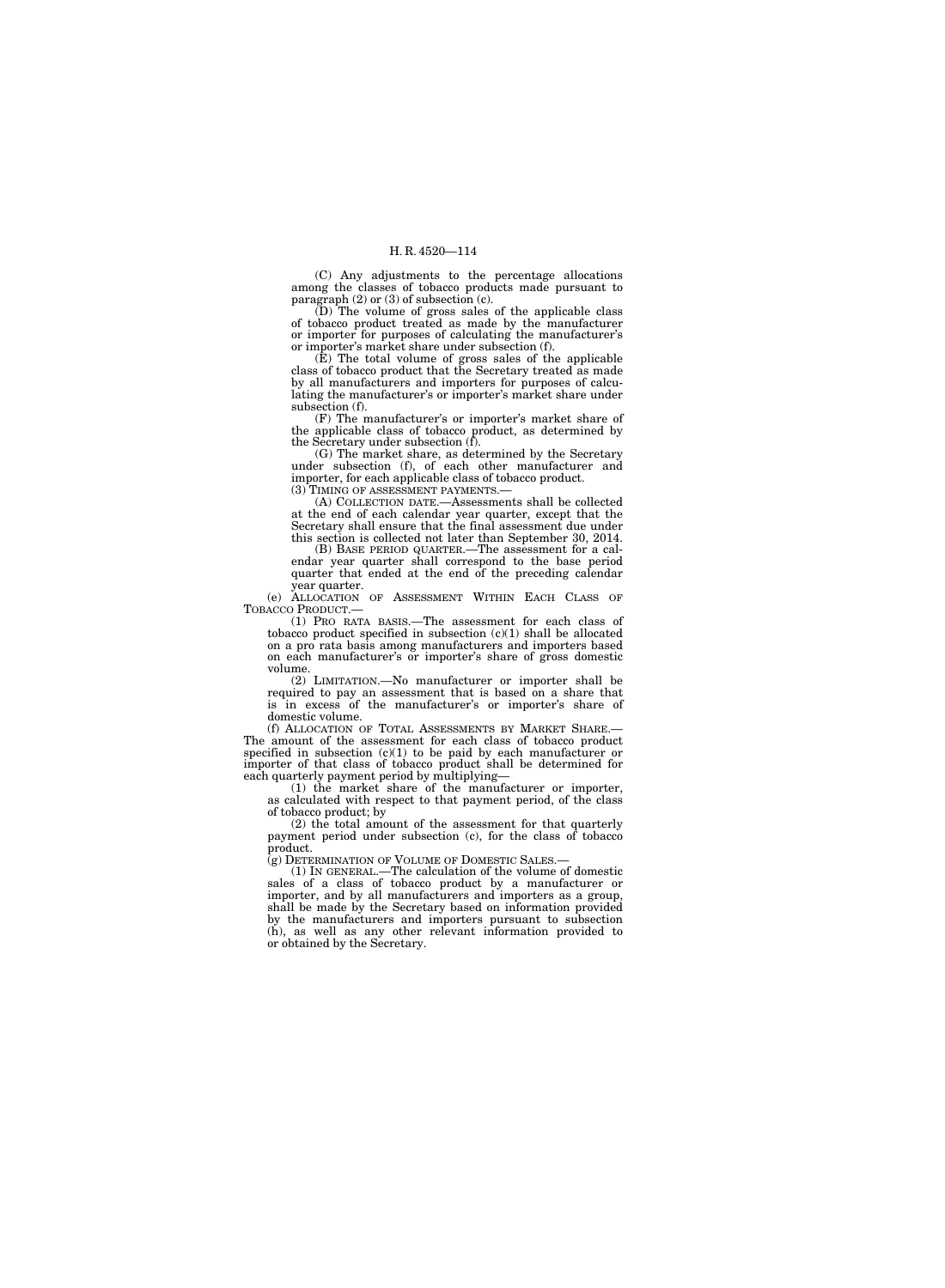(2) GROSS DOMESTIC VOLUME.—The volume of domestic sales shall be calculated based on gross domestic volume.

(3) MEASUREMENT.—For purposes of the calculations under this subsection and the certifications under subsection (h) by the Secretary, the volumes of domestic sales shall be measured by—

(A) in the case of cigarettes and cigars, the number of cigarettes and cigars; and

(B) in the case of the other classes of tobacco products specified in subsection  $(c)(1)$ , in terms of number of pounds, or fraction thereof, of those products.

(h) MEASUREMENT OF VOLUME OF DOMESTIC SALES.—

(1) SUBMISSION OF INFORMATION.—Each manufacturer and importer of tobacco products shall submit to the Secretary a certified copy of each of the returns or forms described by paragraph  $(2)$  that are required to be filed with a Federal agency on the same date that those returns or forms are filed, or required to be filed, with the agency.

(2) RETURNS AND FORMS.—The returns and forms described by this paragraph are those returns and forms that relate to— (A) the removal of tobacco products into domestic com-

merce (as defined by section 5702 of the Internal Revenue Code of 1986); and

(B) the payment of the taxes imposed under charter 52 of the Internal Revenue Code of 1986, including AFT Form 5000.24 and United States Customs Form 7501 under currently applicable regulations.

(3) EFFECT OF FAILURE TO PROVIDE REQUIRED INFORMA-TION.—Any person that knowingly fails to provide information required under this subsection or that provides false information under this subsection shall be subject to the penalties described in section 1003 of title 18, United States Code. The Secretary may also assess against the person a civil penalty in an amount not to exceed two percent of the value of the kind of tobacco products manufactured or imported by the person during the fiscal year in which the violation occurred, as determined by the Secretary.

(i) CHALLENGE TO ASSESSMENT.—

(1) APPEAL TO SECRETARY.—A manufacturer or importer subject to this section may contest an assessment imposed on the manufacturer or importer under this section by notifying the Secretary, not later than 30 business days after receiving the assessment notification required by subsection (d), that the manufacturer or importer intends to contest the assessment.

(2) INFORMATION.—Not later than 180 days after the date of the enactment of this title, the Secretary shall establish by regulation a procedure under which a manufacturer or importer contesting an assessment under this subsection may present information to the Secretary to demonstrate that the assessment applicable to the manufacturer or importer is incorrect. In challenging the assessment, the manufacturer or importer may use any information that is available, including third party data on industry or individual company sales volumes.

(3) REVISION.—If a manufacturer or importer establishes that the initial determination of the amount of an assessment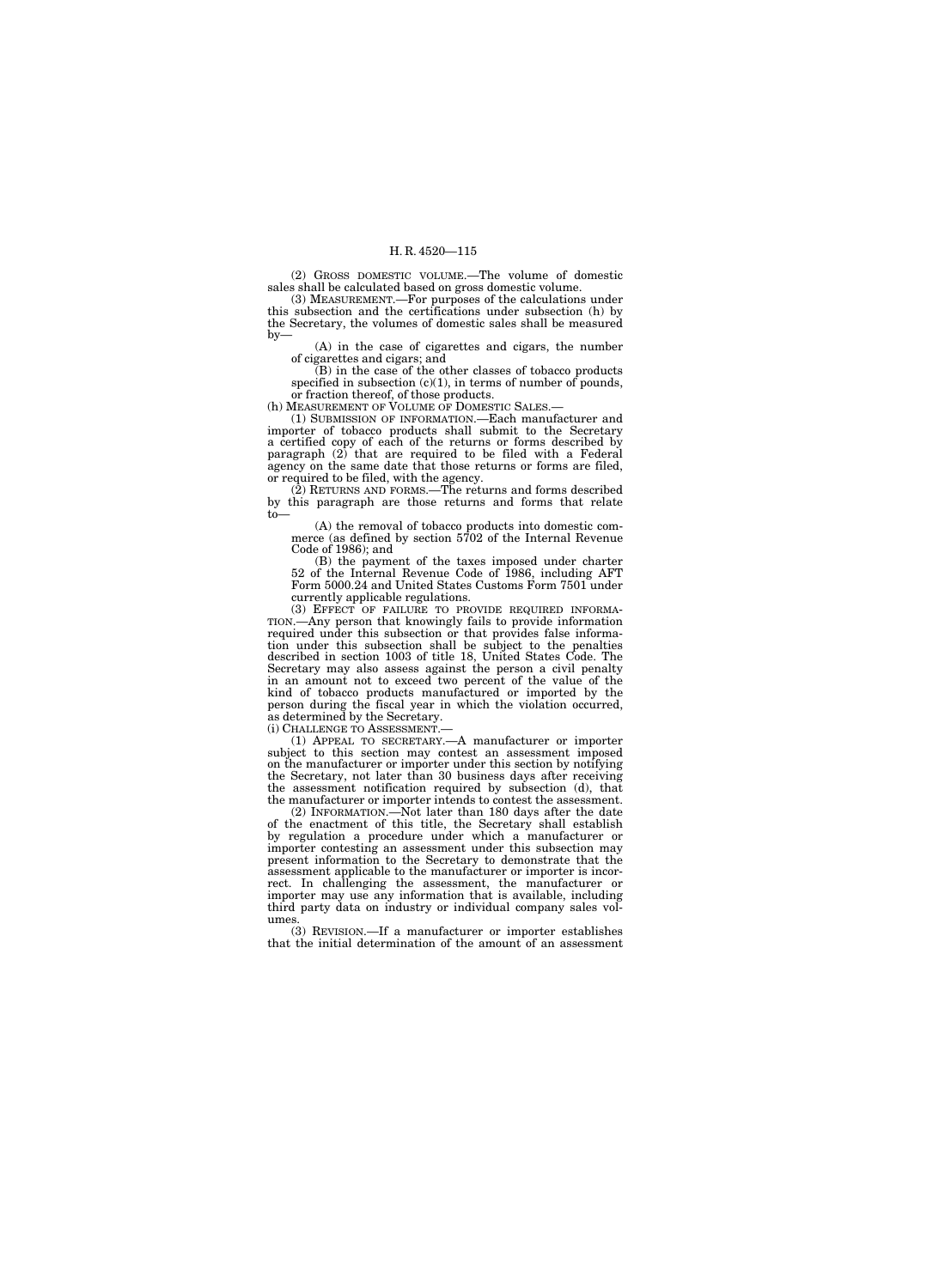is incorrect, the Secretary shall revise the amount of the assessment so that the manufacturer or importer is required to pay only the amount correctly determined.

(4) TIME FOR REVIEW.—Not later than 30 days after receiving notice from a manufacturer or importer under paragraph (1), the Secretary shall—

(A) decide whether the information provided to the Secretary under paragraph (2), and any other information that the Secretary determines is appropriate, is sufficient to establish that the original assessment was incorrect; and

(B) make any revisions necessary to ensure that each manufacturer and importer pays only its correct pro rata share of total gross domestic volume from all sources.

(5) IMMEDIATE PAYMENT OF UNDISPUTED AMOUNTS. regulations promulgated by the Secretary under paragraph (2) shall provide for the immediate payment by a manufacturer or importer challenging an assessment of that portion of the assessment that is not in dispute. The manufacturer and importer may place into escrow, in accordance with such regulations, only the portion of the assessment being challenged in good faith pending final determination of the claim. (j) JUDICIAL REVIEW.—

(1) IN GENERAL.—Any manufacturer or importer aggrieved by a determination of the Secretary with respect to the amount of any assessment may seek review of the determination in the United States District Court for the District of Columbia or for the district in which the manufacturer or importer resides or has its principal place of business at any time following exhaustion of the administrative remedies available under subsection (i).

(2) TIME LIMITS.—Administrative remedies shall be deemed exhausted if no decision by the Secretary is made within the time limits established under subsection  $(i)(4)$ .

(3) EXCESSIVE ASSESSMENTS.—The court shall restrain collection of the excessive portion of any assessment or order a refund of excessive assessments already paid, along with interest calculated at the rate prescribed in section 3717 of title 31, United States Code, if it finds that the Secretary's determination is not supported by a preponderance of the information available to the Secretary.

(k) TERMINATION DATE.—The authority provided by this section to impose assessments terminates on September 30, 2014.

#### **SEC. 626. TOBACCO TRUST FUND.**

(a) ESTABLISHMENT.—There is established in the Commodity Credit Corporation a revolving trust fund, to be known as the ''Tobacco Trust Fund'', which shall be used in carrying out this subtitle. The Tobacco Trust Fund shall consist of the following:

(1) Assessments collected under section 625. (2) Such amounts as are necessary from the Commodity Credit Corporation.

(3) Any interest earned on investment of amounts in the Tobacco Trust Fund under subsection (c).

(1) AUTHORIZED EXPENDITURES.—Subject to paragraph (2), and notwithstanding any other provision of law, the Secretary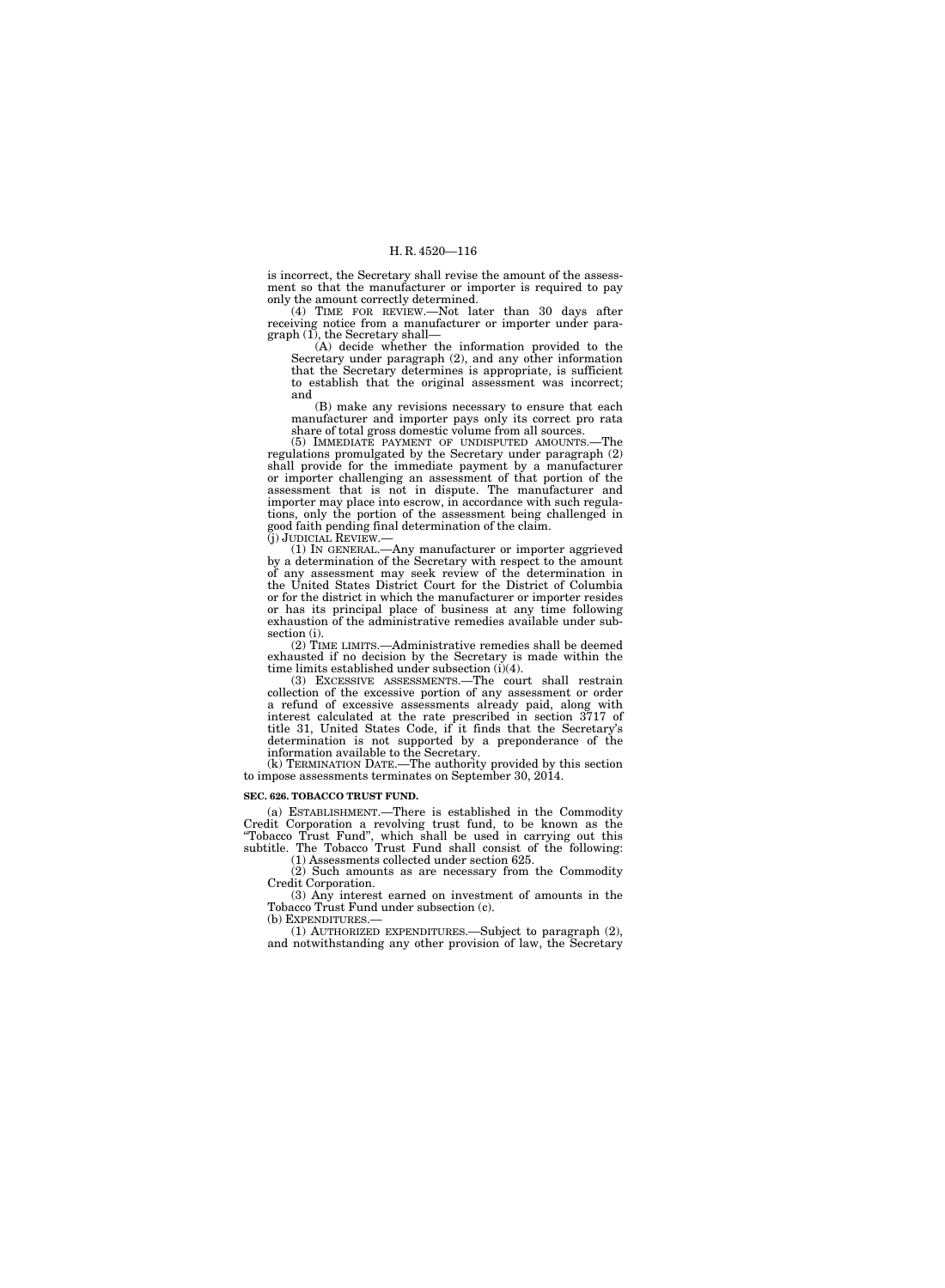shall use amounts in the Tobacco Trust Fund, in such amounts as the Secretary determines are necessary—

(A) to make payments under sections  $622$  and  $623$ ;  $(B)$  to provide reimbursement under section  $641(c)$ ;

(C) to reimburse the Commodity Credit Corporation for costs incurred by the Commodity Credit Corporation under paragraph (2); and

(D) to make payments to financial institutions to satisfy contractual obligations under section 622 or 623.

(2) EXPENDITURES BY COMMODITY CREDIT CORPORATION.— Notwithstanding any other provision of law, the Secretary shall use the funds, facilities, and authorities of the Commodity Credit Corporation to make payments described in paragraph (1). Not later than January 1, 2015, the Secretary shall use amounts in the Tobacco Trust Fund to fully reimburse, with interest, the Commodity Credit Corporation for all funds of the Commodity Credit Corporation expended under the authority of this paragraph. Administrative costs incurred by the Secretary or the Commodity Credit Corporation to carry out this title may not be paid using amounts in the Tobacco Trust Fund.

(c) INVESTMENT OF AMOUNTS.—

(1) IN GENERAL.—The Commodity Credit Corporation shall invest such portion of the amounts in the Tobacco Trust Fund as are not, in the judgment of the Commodity Credit Corporation, required to meet current expenditures.

(2) INTEREST-BEARING OBLIGATIONS.—Investments may be made only in interest-bearing obligations of the United States. (3) ACQUISITION OF OBLIGATIONS.—For the purpose of

investments under paragraph (1), obligations may be acquired— (A) on original issue at the issue price; or

(B) by purchase of outstanding obligations at the market price.

(4) SALE OF OBLIGATIONS.—Any obligation acquired by the Tobacco Trust Fund may be sold by the Commodity Credit Corporation at the market price.

(5) CREDITS TO FUND.—The interest on, and the proceeds from the sale or redemption of, any obligations held in the Tobacco Trust Fund shall be credited to and form a part of the Fund.

#### **SEC. 627. LIMITATION ON TOTAL EXPENDITURES.**

The total amount expended by the Secretary from the Tobacco Trust Fund to make payments under sections 622 and 623 and for the other authorized purposes of the Fund shall not exceed \$10,140,000,000.

# **Subtitle C—Implementation and Transition**

#### **SEC. 641. TREATMENT OF TOBACCO LOAN POOL STOCKS AND OUT-STANDING LOAN COSTS.**

(a) DISPOSAL OF STOCKS.—To provide for the orderly disposition of quota tobacco held by an association that has entered into a loan agreement with the Commodity Credit Corporation under section 106A or 106B of the Agricultural Act of 1949 (7 U.S.C. 1445–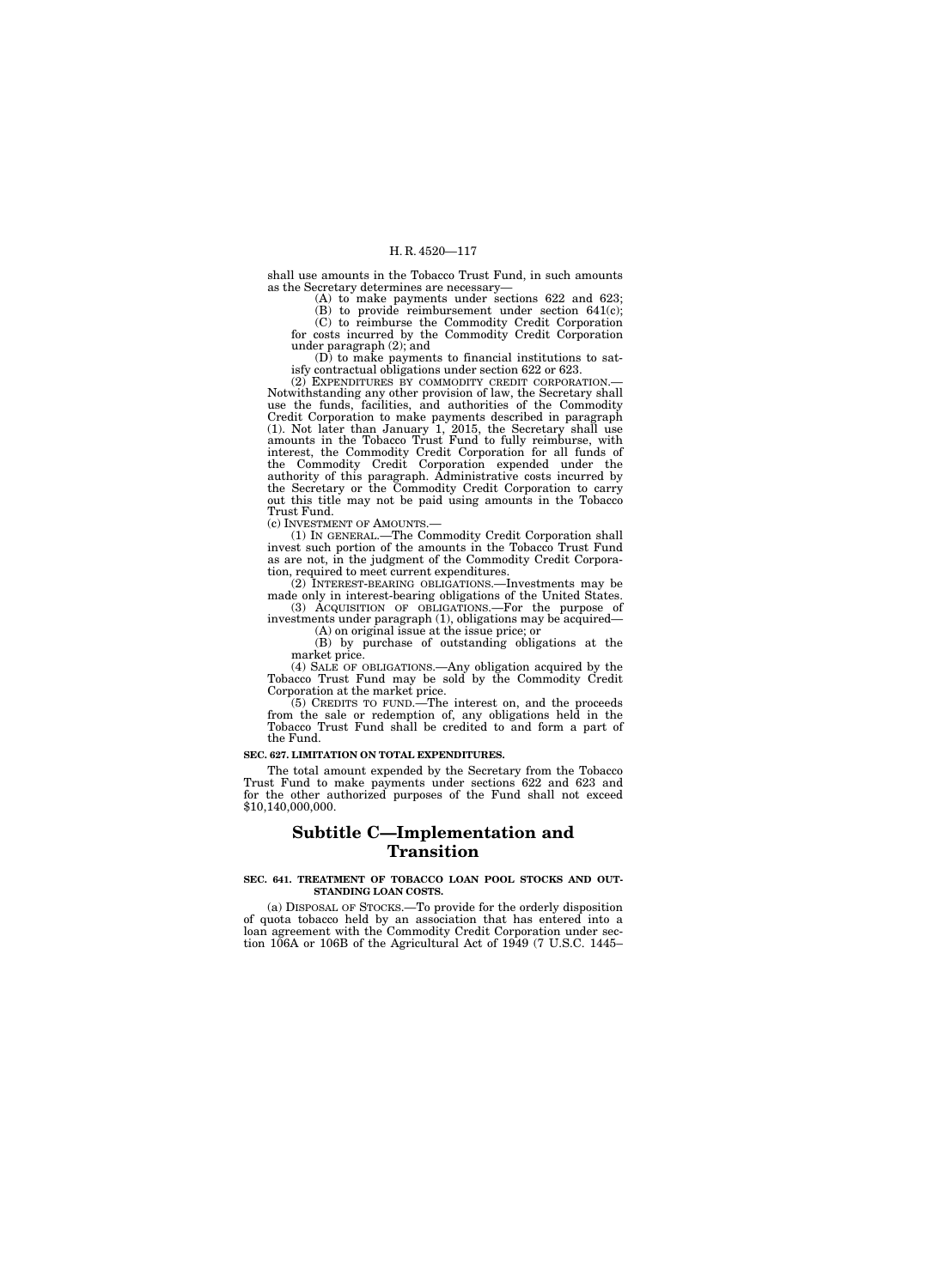1, 1445–2) (referred to in this section as an ''association''), loan pool stocks for each kind of tobacco held by the association shall be disposed of in accordance with this section.

(b) DISPOSAL BY ASSOCIATIONS.—For each kind of tobacco held by an association, the association shall be responsible for the disposal of a specific quantity of the loan pool stocks for that kind of tobacco held by the association. The quantity transferred to the association for disposal shall be equal to the quantity determined by dividing—

(1) the amount of funds held by the association in the No Net Cost Tobacco Fund and the No Net Cost Tobacco Account established under sections 106A and 106B of the Agricultural Act of 1949 (7 U.S.C. 1445–1, 1445–2) for the kind of tobacco; by

(2) the average list price per pound for the kind of tobacco, as determined by the Secretary.

(c) DISPOSAL OF REMAINDER BY COMMODITY CREDIT CORPORA-TION.—

(1) DISPOSAL.—Any loan pool stocks of a kind of tobacco of an association that are not transferred to the association under subsection (b) for disposal shall be disposed of by Commodity Credit Corporation in a manner determined by the Secretary.

(2) REIMBURSEMENT.—As required by section  $626(b)(1)(B)$ , the Secretary shall transfer from the Tobacco Trust Fund to the No Net Cost Tobacco Fund or the No Net Cost Tobacco Account of an association established under section 106A or 106B of the Agricultural Act of 1949 (7 U.S.C. 1445–1, 1445– 2) such amounts as the Secretary determines will be adequate to reimburse the Commodity Credit Corporation for any net losses that the Corporation may sustain under its loan agreements with the association.

(d) TRANSFER OF REMAINING NO NET COST FUNDS.—Any funds in the No Net Cost Tobacco Fund or the No Net Cost Tobacco Account of an association established under sections 106A and 106B of the Agricultural Act of 1949 (7 U.S.C. 1445–1, 1445– 2) that remain after the application of subsections (b) and (c) shall be transferred to the association for distribution to producers of quota tobacco in accordance with a plan approved by the Secretary.

#### **SEC. 642. REGULATIONS.**

(a) IN GENERAL.—The Secretary may promulgate such regulations as are necessary to implement this title and the amendments made by this title.

(b) PROCEDURE.—The promulgation of the regulations and administration of this title and the amendments made by this title shall be made without regard to—

(1) the notice and comment provisions of section 553 of title 5, United States Code;

(2) the Statement of Policy of the Secretary of Agriculture effective July 24, 1971 (36 Fed. Reg. 13804), relating to notices of proposed rulemaking and public participation in rulemaking; and

(3) chapter 35 of title 44, United States Code (commonly known as the "Paperwork Reduction Act").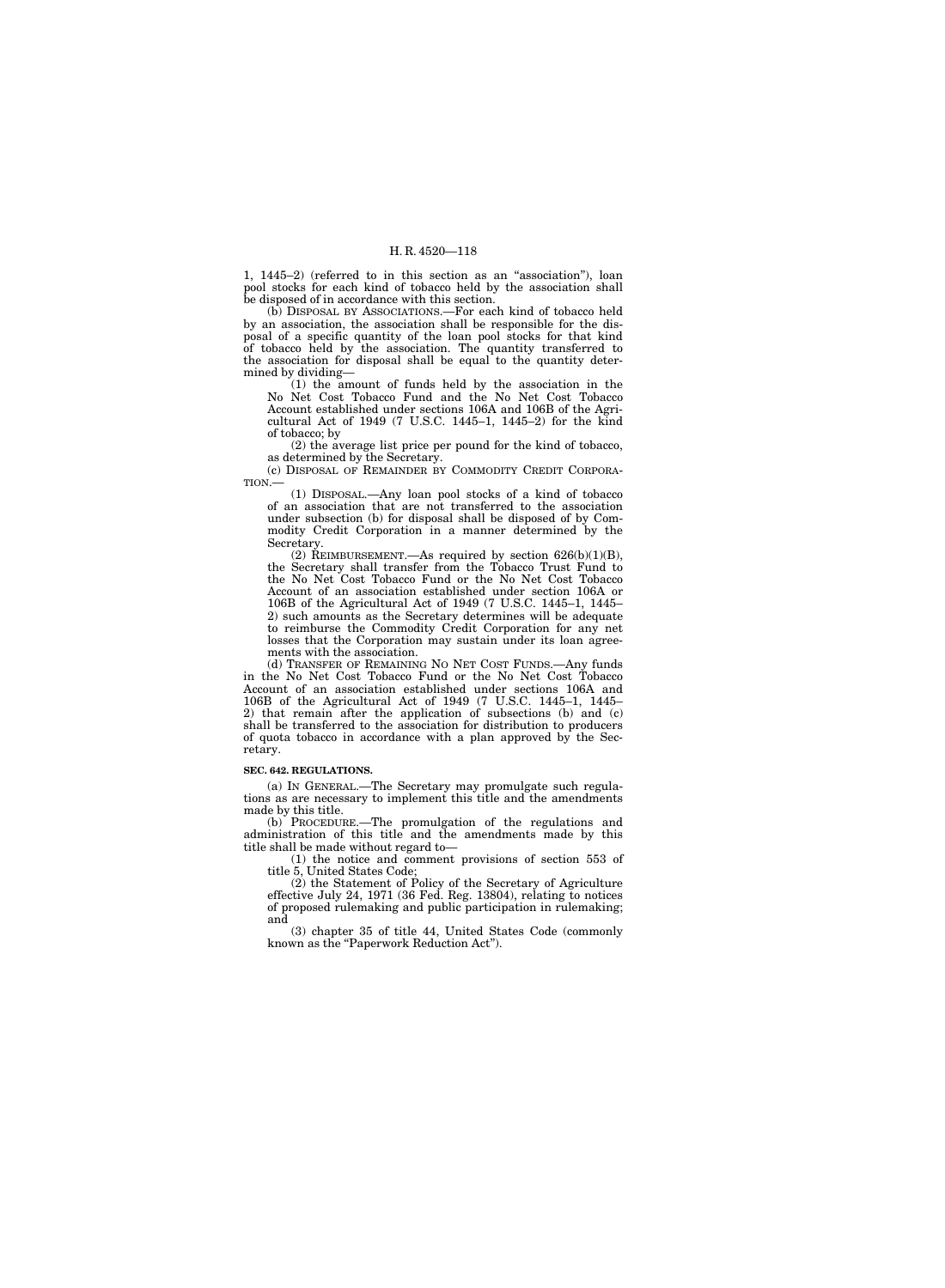(c) CONGRESSIONAL REVIEW OF AGENCY RULEMAKING.—In carrying out this section, the Secretary shall use the authority provided under section 808 of title 5, United States Code.

#### **SEC. 643. EFFECTIVE DATE.**

This title and the amendments made by this title shall apply to the 2005 and subsequent crops of each kind of tobacco.

# **TITLE VII—MISCELLANEOUS PROVISIONS**

#### **SEC. 701. BROWNFIELDS DEMONSTRATION PROGRAM FOR QUALIFIED GREEN BUILDING AND SUSTAINABLE DESIGN PROJECTS.**

(a) TREATMENT AS EXEMPT FACILITY BOND.—Subsection (a) of section 142 (relating to the definition of exempt facility bond) is amended by striking "or" at the end of paragraph (12), by striking the period at the end of paragraph (13) and inserting ", or", and by inserting at the end the following new paragraph:

"(14) qualified green building and sustainable design projects.''.

(b) QUALIFIED GREEN BUILDING AND SUSTAINABLE DESIGN PROJECTS.—Section 142 (relating to exempt facility bonds) is amended by adding at the end thereof the following new subsection: ''(l) QUALIFIED GREEN BUILDING AND SUSTAINABLE DESIGN PROJECTS.

"(1) IN GENERAL.—For purposes of subsection  $(a)(14)$ , the term 'qualified green building and sustainable design project' means any project which is designated by the Secretary, after consultation with the Administrator of the Environmental Protection Agency, as a qualified green building and sustainable design project and which meets the requirements of clauses (i), (ii), (iii), and (iv) of paragraph (4)(A). "(2) DESIGNATIONS.—

"(A) In GENERAL.—Within 60 days after the end of the application period described in paragraph  $(3)(A)$ , the Secretary, after consultation with the Administrator of the Environmental Protection Agency, shall designate qualified green building and sustainable design projects. At least one of the projects designated shall be located in, or within a 10-mile radius of, an empowerment zone as designated pursuant to section 1391, and at least one of the projects designated shall be located in a rural State. No more than one project shall be designated in a State. A project shall not be designated if such project includes a stadium or arena for professional sports exhibitions or games.

''(B) MINIMUM CONSERVATION AND TECHNOLOGY INNOVATION OBJECTIVES.—The Secretary, after consultation with the Administrator of the Environmental Protection Agency, shall ensure that, in the aggregate, the projects

"(i) reduce electric consumption by more than  $150$ megawatts annually as compared to conventional generation, ''(ii) reduce daily sulfur dioxide emissions by at

least 10 tons compared to coal generation power,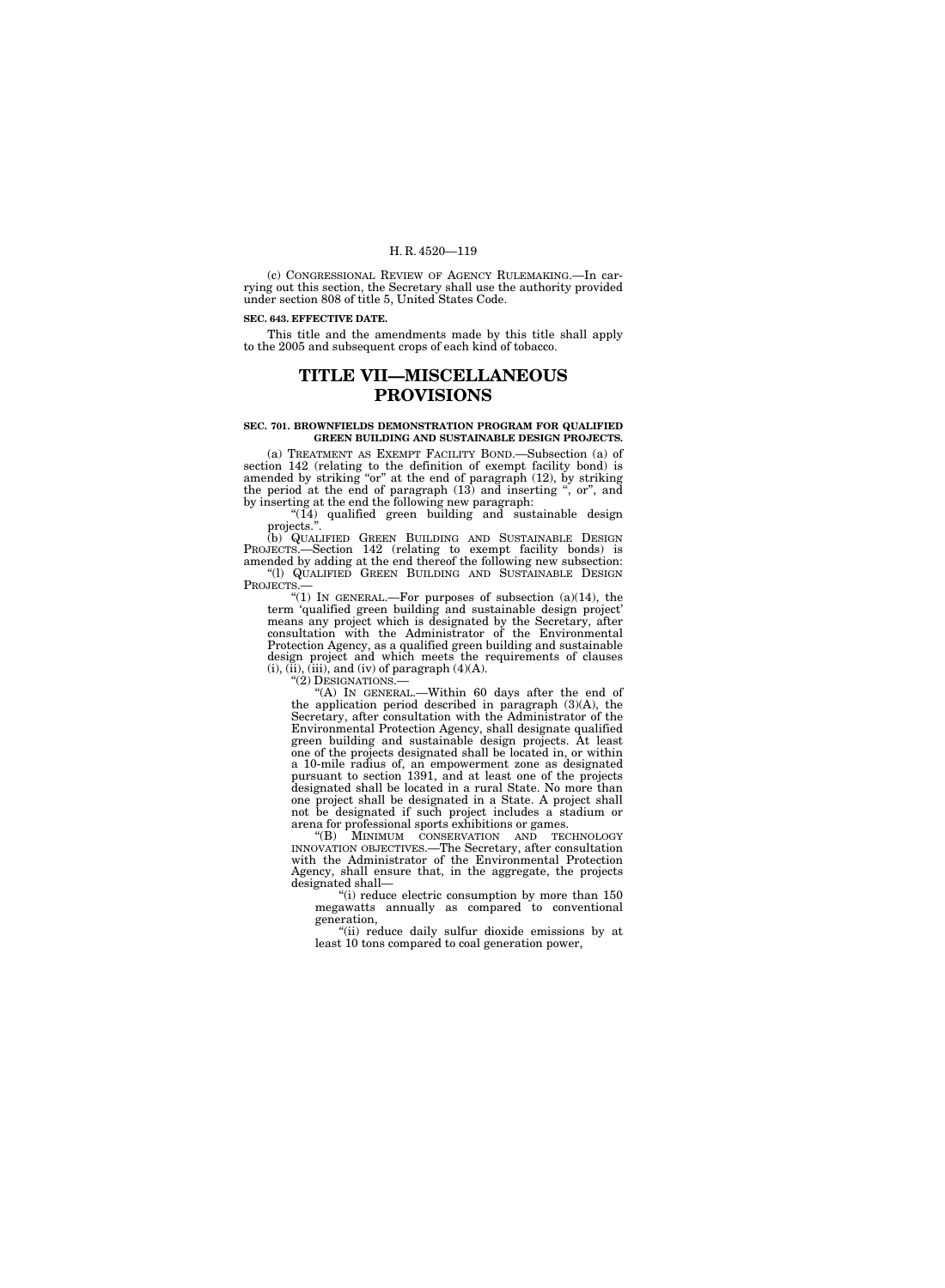"(iii) expand by 75 percent the domestic solar photovoltaic market in the United States (measured in megawatts) as compared to the expansion of that market from 2001 to 2002, and

"(iv) use at least 25 megawatts of fuel cell energy generation.

"(3) LIMITED DESIGNATIONS.—A project may not be designated under this subsection unless—

''(A) the project is nominated by a State or local government within 180 days of the enactment of this subsection, and

''(B) such State or local government provides written assurances that the project will satisfy the eligibility criteria described in paragraph (4). ''(4) APPLICATION.—

''(A) IN GENERAL.—A project may not be designated under this subsection unless the application for such designation includes a project proposal which describes the energy efficiency, renewable energy, and sustainable design features of the project and demonstrates that the project

"(i) GREEN BUILDING AND SUSTAINABLE DESIGN.— At least 75 percent of the square footage of commercial buildings which are part of the project is registered for United States Green Building Council's LEED certification and is reasonably expected (at the time of the designation) to receive such certification. For purposes of determining LEED certification as required under this clause, points shall be credited by using the following:

''(I) For wood products, certification under the Sustainable Forestry Initiative Program and the American Tree Farm System.

''(II) For renewable wood products, as credited for recycled content otherwise provided under LEED certification.

''(III) For composite wood products, certification under standards established by the American National Standards Institute, or such other voluntary standards as published in the Federal Register by the Administrator of the Environmental Protection Agency.

''(ii) BROWNFIELD REDEVELOPMENT.—The project includes a brownfield site as defined by section  $101(39)$ of the Comprehensive Environmental Response, Compensation, and Liability Act of 1980 (42 U.S.C. 9601), including a site described in subparagraph described in subparagraph (D)(ii)(II)(aa) thereof. ''(iii) STATE AND LOCAL SUPPORT.—The project

receives specific State or local government resources which will support the project in an amount equal to at least \$5,000,000. For purposes of the preceding sentence, the term 'resources' includes tax abatement

benefits and contributions in kind.<br>"(iv) SIZE.—The project includes at least one of the following:

"(I) At least  $1,000,000$  square feet of building.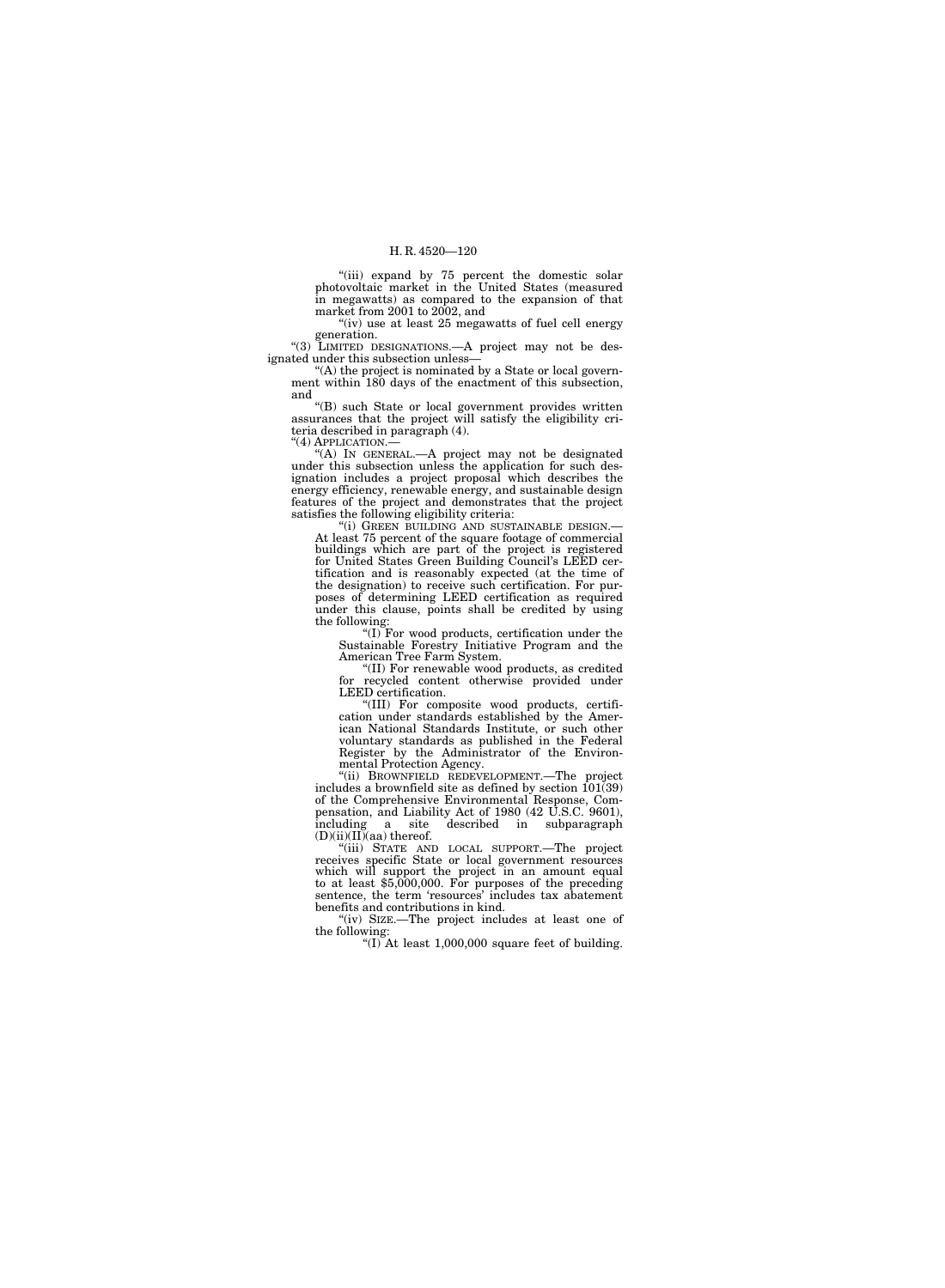''(II) At least 20 acres.

"(v) USE OF TAX BENEFIT. The project proposal includes a description of the net benefit of the taxexempt financing provided under this subsection which will be allocated for financing of one or more of the following:

''(I) The purchase, construction, integration, or other use of energy efficiency, renewable energy,

and sustainable design features of the project. ''(II) Compliance with certification standards cited under clause (i).

''(III) The purchase, remediation, and foundation construction and preparation of the brownfields site.

''(vi) PROHIBITED FACILITIES.—An issue shall not be treated as an issue described in subsection  $(a)(14)$ if any proceeds of such issue are used to provide any facility the principal business of which is the sale of food or alcoholic beverages for consumption on the premises.

''(vii) EMPLOYMENT.—The project is projected to provide permanent employment of at least 1,500 full time equivalents (150 full time equivalents in rural States) when completed and construction employment of at least 1,000 full time equivalents (100 full time equivalents in rural States).

The application shall include an independent analysis which describes the project's economic impact, including the amount of projected employment.<br>"(B) PROJECT DESCRIPTION.

''(B) PROJECT DESCRIPTION.—Each application described in subparagraph (A) shall contain for each project a description of—

''(i) the amount of electric consumption reduced as compared to conventional construction,

"(ii) the amount of sulfur dioxide daily emissions reduced compared to coal generation,

"(iii) the amount of the gross installed capacity of the project's solar photovoltaic capacity measured in megawatts, and

"(iv) the amount, in megawatts, of the project's fuel cell energy generation.

"(5) CERTIFICATION OF USE OF TAX BENEFIT.—No later than 30 days after the completion of the project, each project must certify to the Secretary that the net benefit of the tax-exempt financing was used for the purposes described in paragraph (4).

''(6) DEFINITIONS.—For purposes of this subsection—

''(A) RURAL STATE.—The term 'rural State' means any State which has—

''(i) a population of less than 4,500,000 according to the 2000 census,

"(ii) a population density of less than 150 people per square mile according to the 2000 census, and ''(iii) increased in population by less than half the

rate of the national increase between the 1990 and 2000 censuses.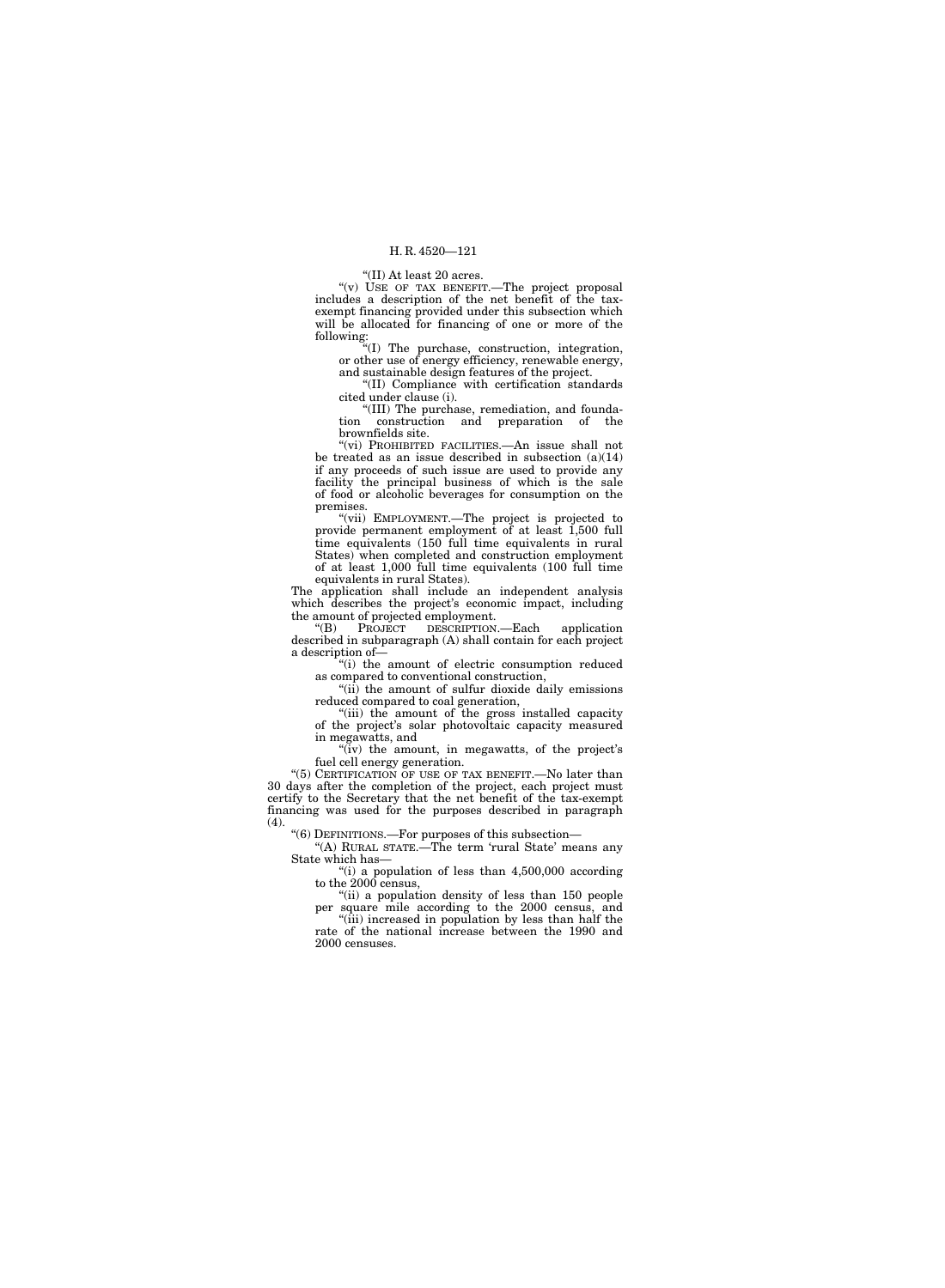''(B) LOCAL GOVERNMENT.—The term 'local government' has the meaning given such term by section  $1393(a)(5)$ .

''(C) NET BENEFIT OF TAX-EXEMPT FINANCING.—The term 'net benefit of tax-exempt financing' means the present value of the interest savings (determined by a calculation established by the Secretary) which result from the tax-exempt status of the bonds.

''(7) AGGREGATE FACE AMOUNT OF TAX-EXEMPT FINANCING.— ''(A) IN GENERAL.—An issue shall not be treated as an issue described in subsection  $(a)(14)$  if the aggregate face amount of bonds issued by the State or local government pursuant thereto for a project (when added to the aggregate face amount of bonds previously so issued for such project) exceeds an amount designated by the Secretary as part of the designation.

''(B) LIMITATION ON AMOUNT OF BONDS.—The Secretary may not allocate authority to issue qualified green building and sustainable design project bonds in an aggregate face amount exceeding \$2,000,000,000.

"(8) TERMINATION.—Subsection  $(a)(14)$  shall not apply with respect to any bond issued after September 30, 2009.<br>"(9) TREATMENT OF CURRENT REFUNDING BONDS.—Para-

graphs (7)(B) and (8) shall not apply to any bond (or series of bonds) issued to refund a bond issued under subsection  $(a)(14)$  before October 1, 2009, if-

''(A) the average maturity date of the issue of which the refunding bond is a part is not later than the average maturity date of the bonds to be refunded by such issue,

"(B) the amount of the refunding bond does not exceed the outstanding amount of the refunded bond, and

''(C) the net proceeds of the refunding bond are used to redeem the refunded bond not later than 90 days after the date of the issuance of the refunding bond.

For purposes of subparagraph (A), average maturity shall be determined in accordance with section 147(b)(2)(A)."

(c) EXEMPTION FROM GENERAL STATE VOLUME CAPS.—Paragraph (3) of section  $146(g)$  (relating to exception for certain bonds) is amended—

(1) by striking "or  $(13)$ " and inserting " $(13)$ , or  $(14)$ ", and  $(2)$  by striking "and qualified public educational facilities"

and inserting "qualified public educational facilities, and qualified green building and sustainable design projects".

(d) ACCOUNTABILITY.—Each issuer shall maintain, on behalf of each project, an interest bearing reserve account equal to 1 percent of the net proceeds of any bond issued under this section for such project. Not later than 5 years after the date of issuance, the Secretary of the Treasury, after consultation with the Administrator of the Environmental Protection Agency, shall determine whether the project financed with such bonds has substantially complied with the terms and conditions described in section  $142(1)(4)$ of the Internal Revenue Code of 1986 (as added by this section). If the Secretary, after such consultation, certifies that the project has substantially complied with such terms and conditions and meets the commitments set forth in the application for such project described in section 142(l)(4) of such Code, amounts in the reserve account, including all interest, shall be released to the project. If the Secretary determines that the project has not substantially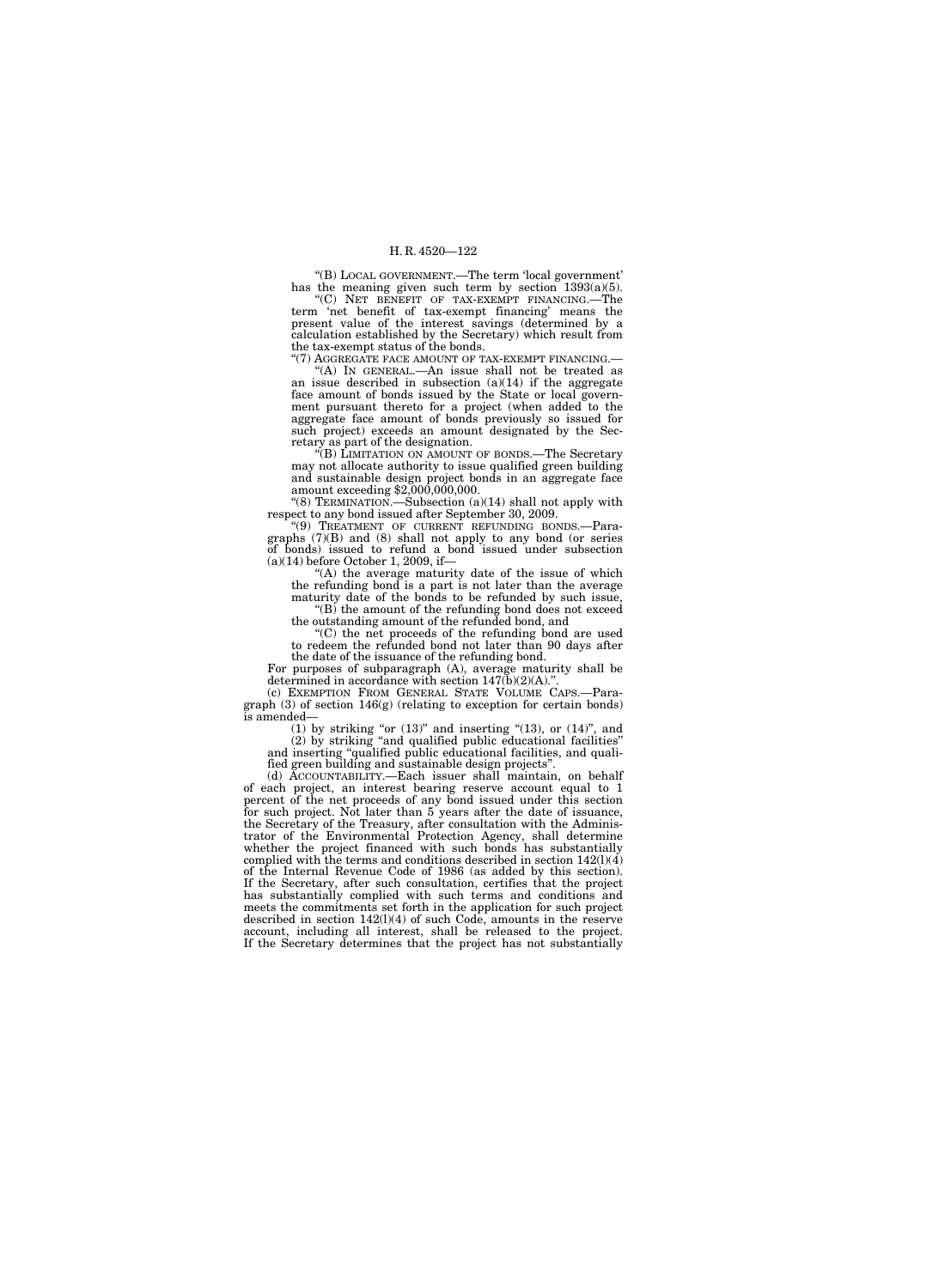complied with such terms and conditions, amounts in the reserve account, including all interest, shall be paid to the United States **Treasury** 

(e) EFFECTIVE DATE.—The amendments made by this section shall apply to bonds issued after December 31, 2004.

#### **SEC. 702. EXCLUSION OF GAIN OR LOSS ON SALE OR EXCHANGE OF CERTAIN BROWNFIELD SITES FROM UNRELATED BUSI-NESS TAXABLE INCOME.**

(a) IN GENERAL.—Subsection (b) of section 512 (relating to unrelated business taxable income) is amended by adding at the end the following new paragraph:

"(18) TREATMENT OF GAIN OR LOSS ON SALE OR EXCHANGE OF CERTAIN BROWNFIELD SITES.—

''(A) IN GENERAL.—Notwithstanding paragraph (5)(B), there shall be excluded any gain or loss from the qualified sale, exchange, or other disposition of any qualifying brownfield property by an eligible taxpayer.

''(B) ELIGIBLE TAXPAYER.—For purposes of this paragraph—<br>"(i) IN GENERAL.—The term 'eligible taxpayer'

means, with respect to a property, any organization exempt from tax under section 501(a) which—

''(I) acquires from an unrelated person a qualifying brownfield property, and

''(II) pays or incurs eligible remediation expenditures with respect to such property in an amount which exceeds the greater of \$550,000 or 12 percent of the fair market value of the property at the time such property was acquired by the eligible taxpayer, determined as if there was not a presence of a hazardous substance, pollutant, or contaminant on the property which is complicating the expansion, redevelopment, or reuse of the property.

"(ii) EXCEPTION.—Such term shall not include any organization which is organization which is—<br>"(I) potentially liable under section 107 of the

Comprehensive Environmental Response, Compensation, and Liability Act of 1980 with respect

 $f(II)$  affiliated with any other person which is so potentially liable through any direct or indirect familial relationship or any contractual, corporate, or financial relationship (other than a contractual, corporate, or financial relationship which is created by the instruments by which title to any qualifying brownfield property is conveyed or financed or by a contract of sale of goods or services), or

"(III) the result of a reorganization of a business entity which was so potentially liable.

''(C) QUALIFYING BROWNFIELD PROPERTY.—For purposes of this paragraph— ''(i) IN GENERAL.—The term 'qualifying brownfield

property' means any real property which is certified, before the taxpayer incurs any eligible remediation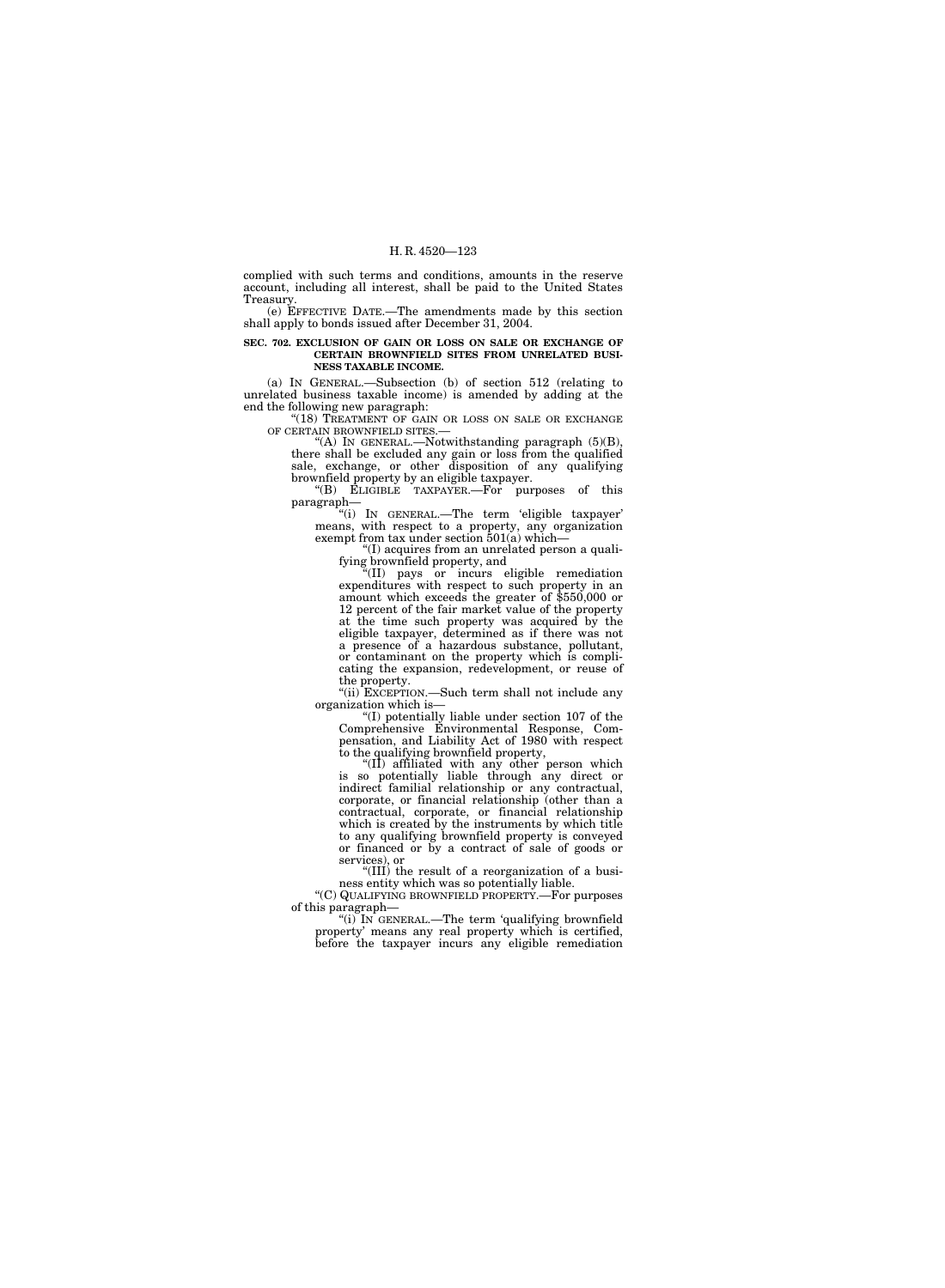expenditures (other than to obtain a Phase I environmental site assessment), by an appropriate State agency (within the meaning of section  $198(c)(4)$ ) in the State in which such property is located as a brownfield site within the meaning of section 101(39) of the Comprehensive Environmental Response, Compensation, and Liability Act of 1980 (as in effect on the date of the enactment of this paragraph).

"(ii) REQUEST FOR CERTIFICATION.—Any request by an eligible taxpayer for a certification described in clause (i) shall include a sworn statement by the eligible taxpayer and supporting documentation of the presence of a hazardous substance, pollutant, or contaminant on the property which is complicating the expansion, redevelopment, or reuse of the property given the property's reasonably anticipated future land uses or capacity for uses of the property (including a Phase I environmental site assessment and, if applicable, evidence of the property's presence on a local, State, or Federal list of brownfields or contaminated property) and other environmental assessments prepared or obtained by the taxpayer.

''(D) QUALIFIED SALE, EXCHANGE, OR OTHER DISPOSI-TION.—For purposes of this paragraph—

''(i) IN GENERAL.—A sale, exchange, or other disposition of property shall be considered as qualified if—

 $''(I)$  such property is transferred by the eligible taxpayer to an unrelated person, and

''(II) within 1 year of such transfer the eligible taxpayer has received a certification from the Environmental Protection Agency or an appropriate State agency (within the meaning of section  $198(c)(4)$  in the State in which such property is located that, as a result of the eligible taxpayer's remediation actions, such property would not be treated as a qualifying brownfield property in the hands of the transferee.

For purposes of subclause (II), before issuing such certification, the Environmental Protection Agency or appropriate State agency shall respond to comments received pursuant to clause  $(ii)(V)$  in the same form and manner as required under section 117(b) of the Comprehensive Environmental Response, Compensation, and Liability Act of 1980 (as in effect on the date of the enactment of this paragraph).

''(ii) REQUEST FOR CERTIFICATION.—Any request by an eligible taxpayer for a certification described in clause (i) shall be made not later than the date of the transfer and shall include a sworn statement by the eligible taxpayer certifying the following:<br>"(I) Remedial actions which comply with all

applicable or relevant and appropriate requirements (consistent with section 121(d) of the Comprehensive Environmental Response, Compensation, and Liability Act of 1980) have been substantially completed, such that there are no hazardous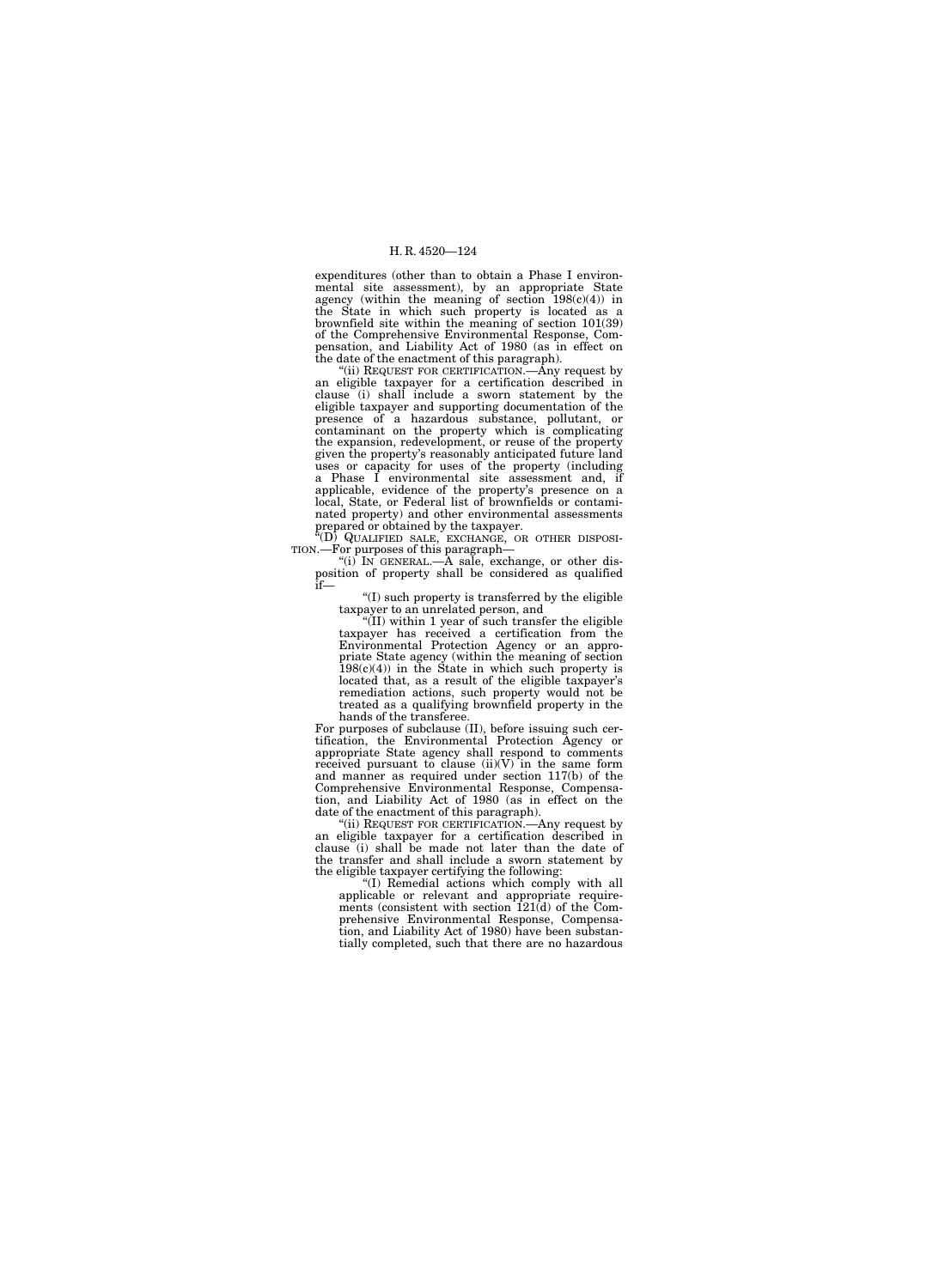substances, pollutants, or contaminants which complicate the expansion, redevelopment, or reuse of the property given the property's reasonably anticipated future land uses or capacity for uses of the property.

''(II) The reasonably anticipated future land uses or capacity for uses of the property are more economically productive or environmentally beneficial than the uses of the property in existence on the date of the certification described in subparagraph (C)(i). For purposes of the preceding sentence, use of property as a landfill or other hazardous waste facility shall not be considered more economically productive or environmentally beneficial.

''(III) A remediation plan has been implemented to bring the property into compliance with all applicable local, State, and Federal environmental laws, regulations, and standards and to ensure that the remediation protects human health

and the environment.<br>
"(IV) The remediation plan described in subclause (III), including any physical improvements required to remediate the property, is either complete or substantially complete, and, if substantially complete, sufficient monitoring, funding, institutional controls, and financial assurances have been put in place to ensure the complete remediation of the property in accordance with the remediation plan as soon as is reasonably practicable after the sale, exchange, or other disposition of such property.

''(V) Public notice and the opportunity for comment on the request for certification was completed before the date of such request. Such notice and opportunity for comment shall be in the same form and manner as required for public participation required under section 117(a) of the Comprehensive Environmental Response, Compensation, and Liability Act of 1980 (as in effect on the date of the enactment of this paragraph). For purposes of this subclause, public notice shall include, at a minimum, publication in a major local newspaper of general circulation.

"(iii) ATTACHMENT TO TAX RETURNS.—A copy of each of the requests for certification described in clause (ii) of subparagraph (C) and this subparagraph shall be included in the tax return of the eligible taxpayer (and, where applicable, of the qualifying partnership) for the taxable year during which the transfer occurs.

''(iv) SUBSTANTIAL COMPLETION.—For purposes of this subparagraph, a remedial action is substantially complete when any necessary physical construction is complete, all immediate threats have been eliminated, and all long-term threats are under control.

''(E) ELIGIBLE REMEDIATION EXPENDITURES.—For purposes of this paragraph—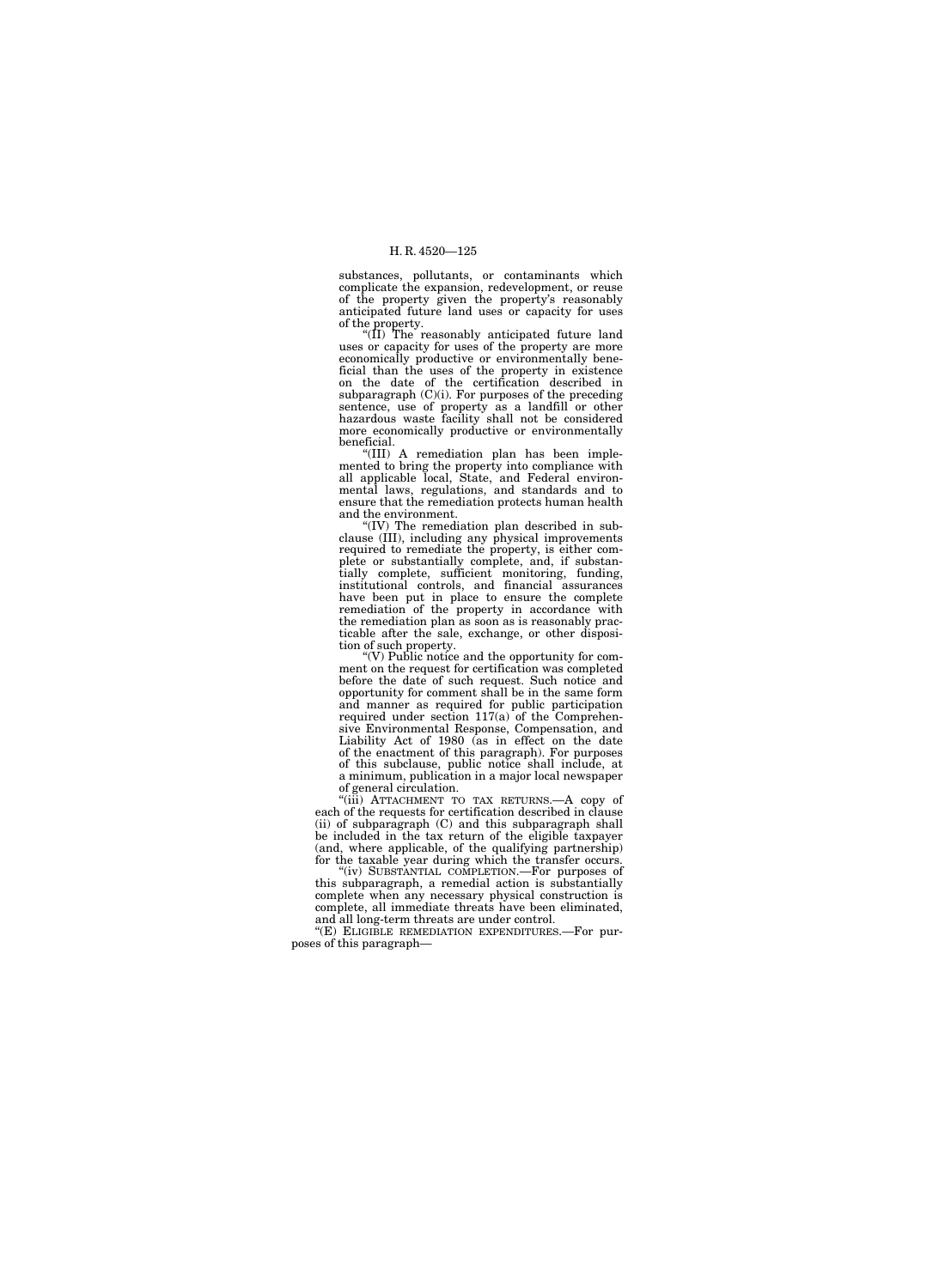''(i) IN GENERAL.—The term 'eligible remediation expenditures' means, with respect to any qualifying brownfield property, any amount paid or incurred by the eligible taxpayer to an unrelated third person to obtain a Phase I environmental site assessment of the property, and any amount so paid or incurred after the date of the certification described in subparagraph  $(C)(i)$  for goods and services necessary to obtain a certification described in subparagraph (D)(i) with respect to such property, including expenditures—

''(I) to manage, remove, control, contain, abate, or otherwise remediate a hazardous substance, pollutant, or contaminant on the property,

''(II) to obtain a Phase II environmental site assessment of the property, including any expenditure to monitor, sample, study, assess, or otherwise evaluate the release, threat of release, or presence of a hazardous substance, pollutant, or contaminant on the property,

''(III) to obtain environmental regulatory certifications and approvals required to manage the remediation and monitoring of the hazardous substance, pollutant, or contaminant on the property, and

''(IV) regardless of whether it is necessary to obtain a certification described in subparagraph  $(D)(i)(II)$ , to obtain remediation cost-cap or stoploss coverage, re-opener or regulatory action coverage, or similar coverage under environmental insurance policies, or financial guarantees required to manage such remediation and monitoring.

''(ii) EXCEPTIONS.—Such term shall not include— ''(I) any portion of the purchase price paid or incurred by the eligible taxpayer to acquire the qualifying brownfield property,

''(II) environmental insurance costs paid or incurred to obtain legal defense coverage, owner/ operator liability coverage, lender liability coverage, professional liability coverage, or similar types of coverage,

''(III) any amount paid or incurred to the extent such amount is reimbursed, funded, or otherwise subsidized by grants provided by the United States, a State, or a political subdivision of a State for use in connection with the property, proceeds of an issue of State or local government obligations used to provide financing for the property the interest of which is exempt from tax under section 103, or subsidized financing provided (directly or indirectly) under a Federal, State, or local program provided in connection with the property, or

 $\sqrt{\text{IV}}$  any expenditure paid or incurred before the date of the enactment of this paragraph.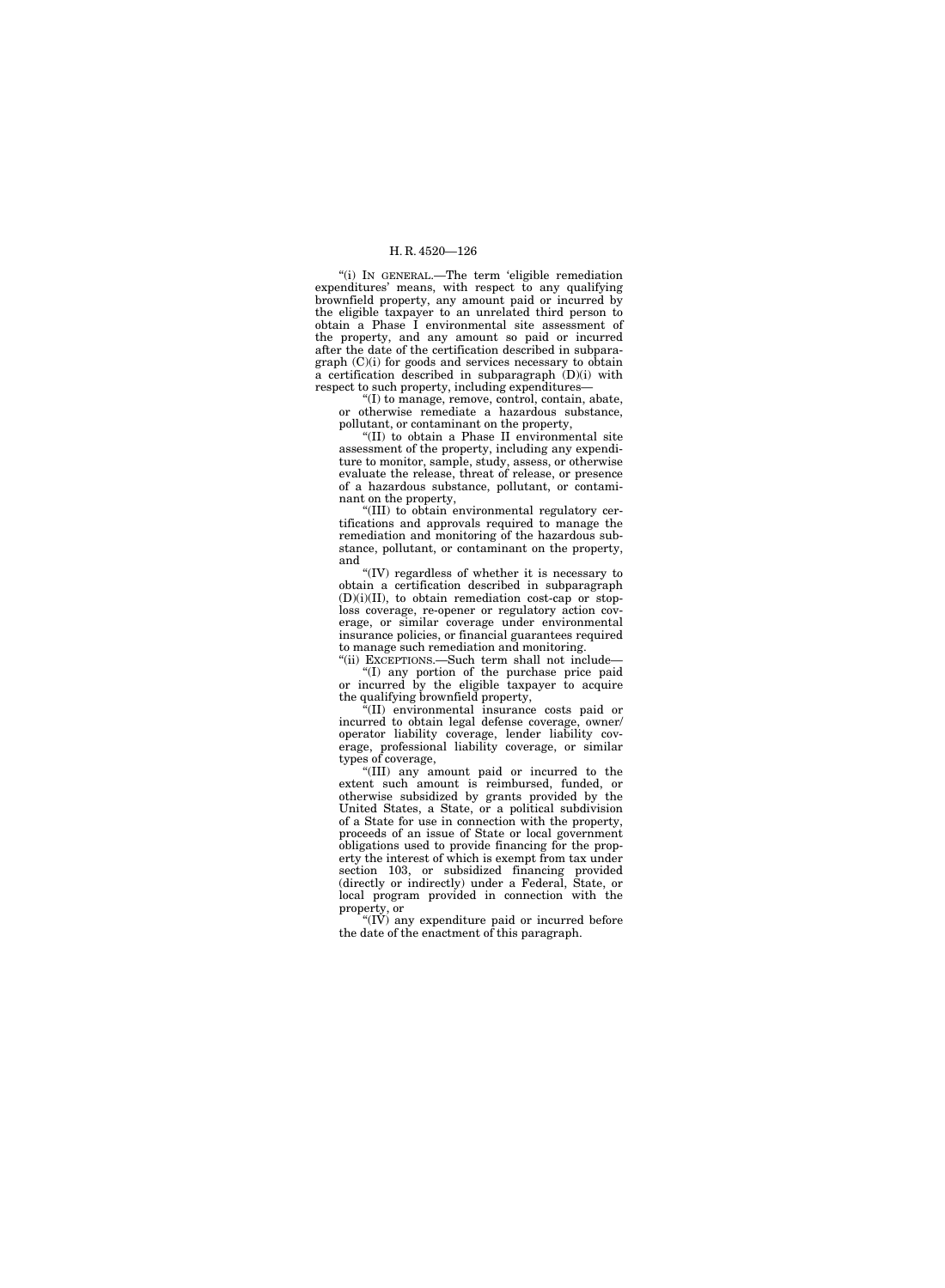For purposes of subclause (III), the Secretary may issue guidance regarding the treatment of government-provided funds for purposes of determining eligible remediation expenditures.

"(F) DETERMINATION OF GAIN OR LOSS.—For purposes of this paragraph, the determination of gain or loss shall not include an amount treated as gain which is ordinary income with respect to section 1245 or section 1250 property, including amounts deducted as section 198 expenses which are subject to the recapture rules of section 198(e), if the taxpayer had deducted such amounts in the computation of its unrelated business taxable income.

''(G) SPECIAL RULES FOR PARTNERSHIPS.—

''(i) IN GENERAL.—In the case of an eligible taxpayer which is a partner of a qualifying partnership which acquires, remediates, and sells, exchanges, or otherwise disposes of a qualifying brownfield property, this paragraph shall apply to the eligible taxpayer's distributive share of the qualifying partnership's gain or loss from the sale, exchange, or other disposition of such property.

''(ii) QUALIFYING PARTNERSHIP.—The term 'qualifying partnership' means a partnership which—

''(I) has a partnership agreement which satisfies the requirements of section  $514(c)(9)(B)(vi)$  at all times beginning on the date of the first certification received by the partnership under subpara $graph (C)(i)$ ,

''(II) satisfies the requirements of subparagraphs  $(B)(i)$ ,  $(C)$ ,  $(D)$ , and  $(E)$ , if 'qualified partnership' is substituted for 'eligible taxpayer' each place it appears therein (except subparagraph (D)(iii)), and

''(III) is not an organization which would be prevented from constituting an eligible taxpayer by reason of subparagraph (B)(ii).

"(iii) REQUIREMENT THAT TAX-EXEMPT PARTNER BE A PARTNER SINCE FIRST CERTIFICATION.—This paragraph shall apply with respect to any eligible taxpayer which is a partner of a partnership which acquires, remediates, and sells, exchanges, or otherwise disposes of a qualifying brownfield property only if such eligible taxpayer was a partner of the qualifying partnership at all times beginning on the date of the first certification received by the partnership under subparagraph (C)(i) and ending on the date of the sale, exchange, or other disposition of the property by the partnership.

''(iv) REGULATIONS.—The Secretary shall prescribe such regulations as are necessary to prevent abuse of the requirements of this subparagraph, including abuse through—

''(I) the use of special allocations of gains or losses, or

''(II) changes in ownership of partnership interests held by eligible taxpayers.

''(H) SPECIAL RULES FOR MULTIPLE PROPERTIES.—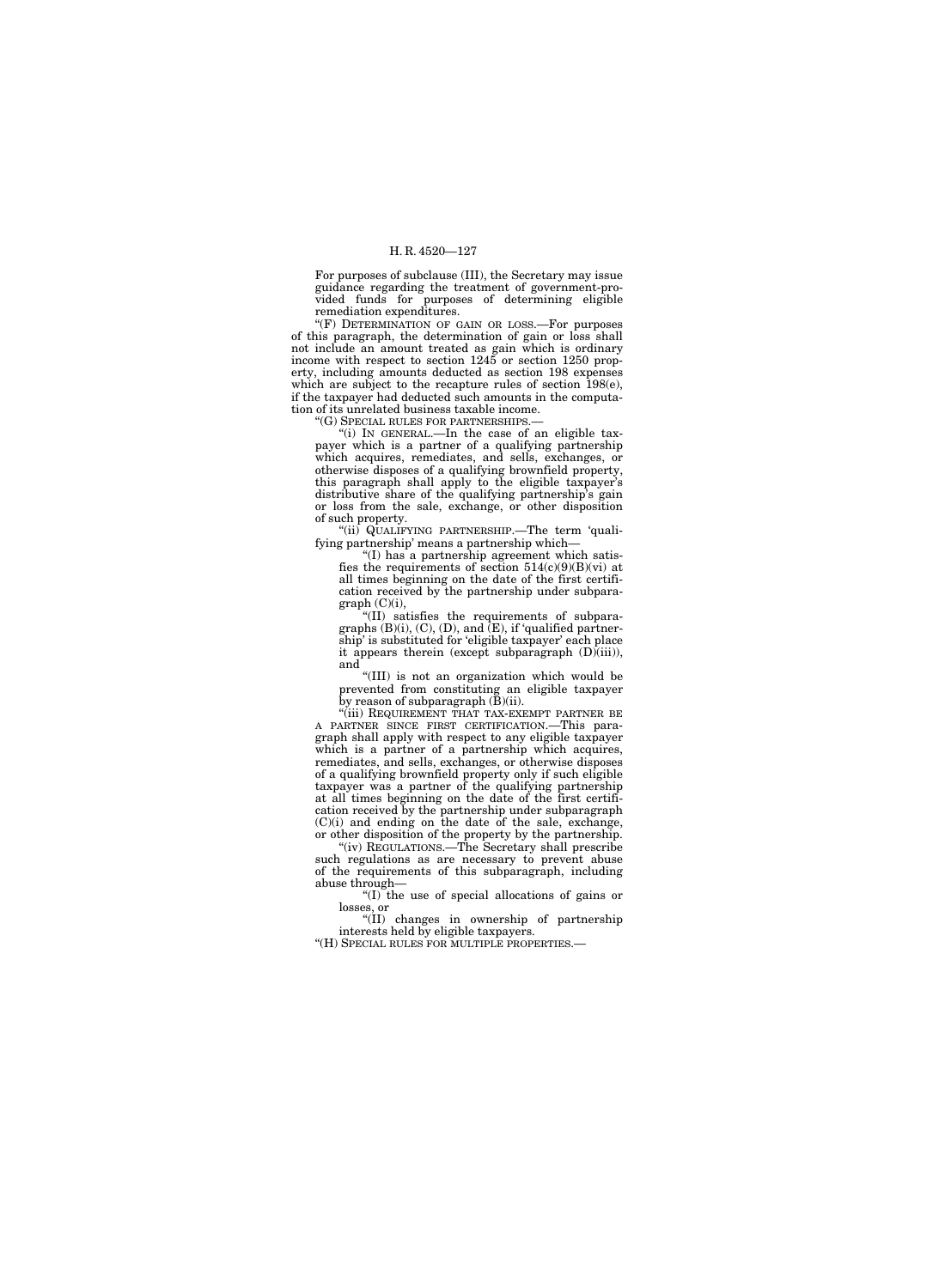''(i) IN GENERAL.—An eligible taxpayer or a qualifying partnership of which the eligible taxpayer is a partner may make a 1-time election to apply this paragraph to more than 1 qualifying brownfield property by averaging the eligible remediation expenditures for all such properties acquired during the election period. If the eligible taxpayer or qualifying partnership makes such an election, the election shall apply to all qualified sales, exchanges, or other dispositions of qualifying brownfield properties the acquisition and transfer of which occur during the period for which the election remains in effect.

''(ii) ELECTION.—An election under clause (i) shall be made with the eligible taxpayer's or qualifying partnership's timely filed tax return (including extensions) for the first taxable year for which the taxpayer or qualifying partnership intends to have the election apply. An election under clause (i) is effective for the period—

''(I) beginning on the date which is the first day of the taxable year of the return in which the election is included or a later day in such taxable year selected by the eligible taxpayer or qualifying partnership, and

''(II) ending on the date which is the earliest of a date of revocation selected by the eligible taxpayer or qualifying partnership, the date which is 8 years after the date described in subclause (I), or, in the case of an election by a qualifying partnership of which the eligible taxpayer is a partner, the date of the termination of the qualifying partnership.

''(iii) REVOCATION.—An eligible taxpayer or qualifying partnership may revoke an election under clause  $(i)(II)$  by filing a statement of revocation with a timely filed tax return (including extensions). A revocation is effective as of the first day of the taxable year of the return in which the revocation is included or a later day in such taxable year selected by the eligible taxpayer or qualifying partnership. Once an eligible taxpayer or qualifying partnership revokes the election, the eligible taxpayer or qualifying partnership is ineligible to make another election under clause (i) with respect to any qualifying brownfield property subject to the revoked election.

''(I) RECAPTURE.—If an eligible taxpayer excludes gain or loss from a sale, exchange, or other disposition of property to which an election under subparagraph (H) applies, and such property fails to satisfy the requirements of this paragraph, the unrelated business taxable income of the eligible taxpayer for the taxable year in which such failure occurs shall be determined by including any previously excluded gain or loss from such sale, exchange, or other disposition allocable to such taxpayer, and interest shall be determined at the overpayment rate established under section 6621 on any resulting tax for the period beginning with the due date of the return for the taxable year during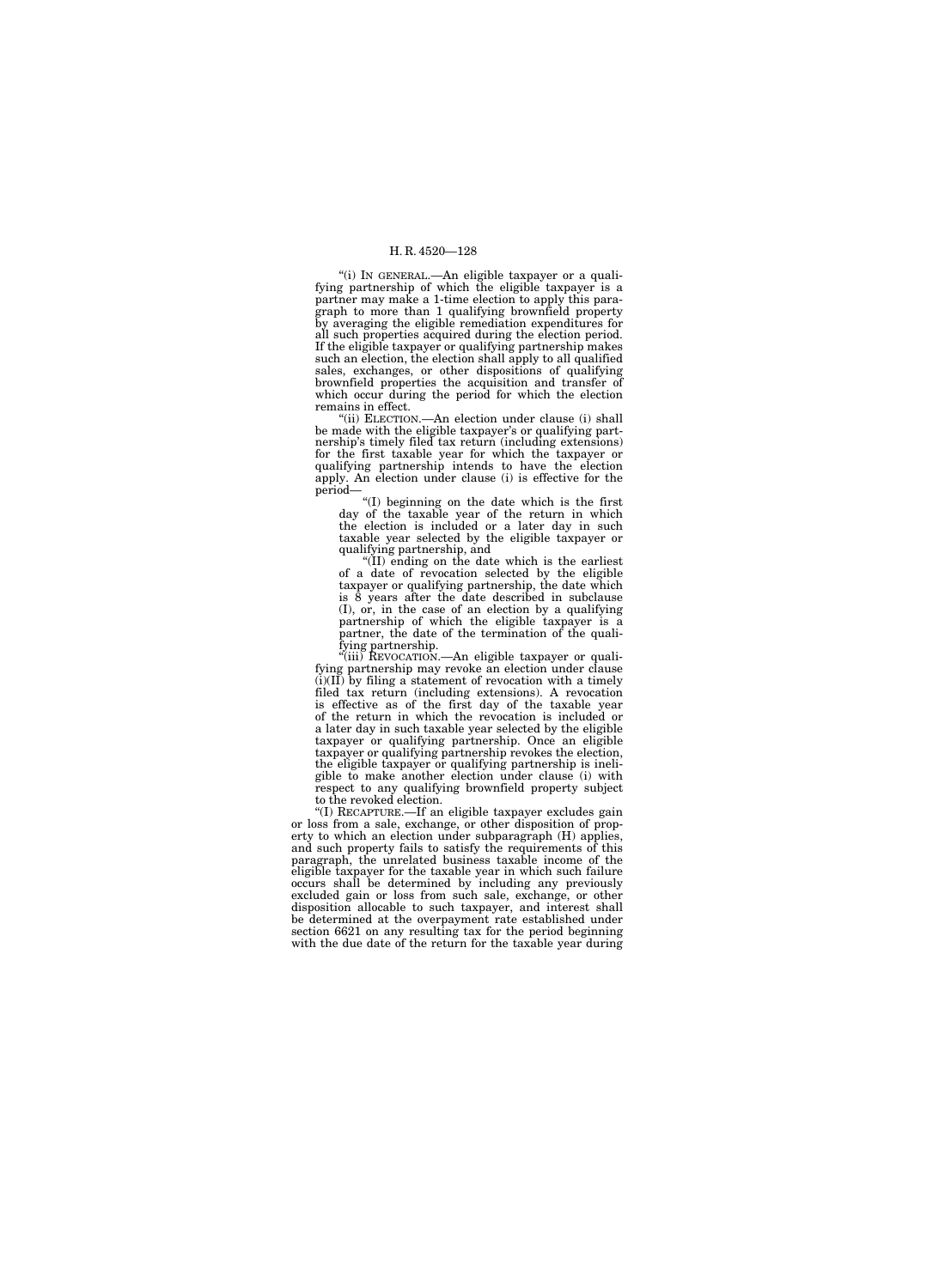which such sale, exchange, or other disposition occurred, and ending on the date of payment of the tax.

''(J) RELATED PERSONS.—For purposes of this paragraph, a person shall be treated as related to another person if—

''(i) such person bears a relationship to such other person described in section 267(b) (determined without regard to paragraph  $(9)$  thereof), or section  $707(b)(1)$ , determined by substituting '25 percent' for '50 percent' each place it appears therein, and

''(ii) in the case such other person is a nonprofit organization, if such person controls directly or indirectly more than 25 percent of the governing body of such organization.

"(K) TERMINATION.—Except for purposes of determining the average eligible remediation expenditures for properties acquired during the election period under subparagraph (H), this paragraph shall not apply to any property acquired by the eligible taxpayer or qualifying

partnership after December 31, 2009.".<br>
(b) EXCLUSION FROM DEFINITION OF DEBT-FINANCED PROP- $ERTY. - Section 514(b)(1)$  (defining debt-financed property) is amended by striking "or" at the end of subparagraph  $(C)$ , by striking the period at the end of subparagraph  $(D)$  and inserting "; or", and by inserting after subparagraph  $(D)$  the following new subparagraph:

''(E) any property the gain or loss from the sale, exchange, or other disposition of which would be excluded by reason of the provisions of section 512(b)(18) in computing the gross income of any unrelated trade or business."

(c) SAVINGS CLAUSE.—Nothing in the amendments made by this section shall affect any duty, liability, or other requirement imposed under any other Federal or State law. Notwithstanding section 128(b) of the Comprehensive Environmental Response, Compensation, and Liability Act of 1980, a certification provided by the Environmental Protection Agency or an appropriate State agency (within the meaning of section 198(c)(4) of the Internal Revenue Code of 1986) shall not affect the liability of any person under section 107(a) of such Act.

(d) EFFECTIVE DATE.—The amendments made by this section shall apply to any gain or loss on the sale, exchange, or other disposition of any property acquired by the taxpayer after December 31, 2004.

#### **SEC. 703. CIVIL RIGHTS TAX RELIEF.**

(a) DEDUCTION ALLOWED WHETHER OR NOT TAXPAYER ITEMIZES OTHER DEDUCTIONS.—Subsection (a) of section 62 (defining adjusted gross income) is amended by inserting after paragraph  $(18)$  the following new item:

''(19) COSTS INVOLVING DISCRIMINATION SUITS, ETC.—Any deduction allowable under this chapter for attorney fees and court costs paid by, or on behalf of, the taxpayer in connection with any action involving a claim of unlawful discrimination (as defined in subsection  $(e)$ ) or a claim of a violation of subchapter III of chapter 37 of title 31, United States Code or a claim made under section 1862(b)(3)(A) of the Social Security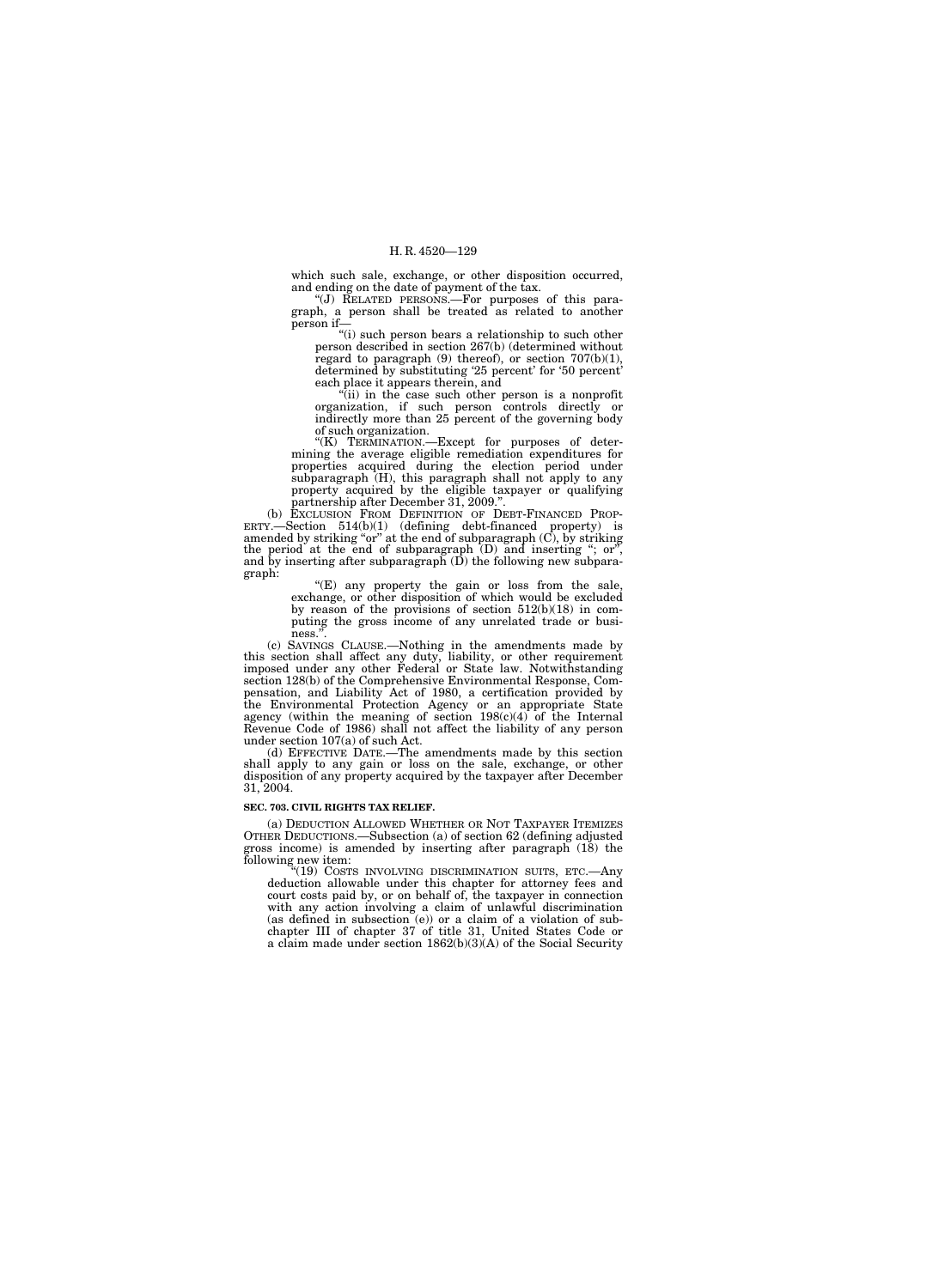Act (42 U.S.C. 1395y(b)(3)(A)). The preceding sentence shall not apply to any deduction in excess of the amount includible in the taxpayer's gross income for the taxable year on account of a judgment or settlement (whether by suit or agreement and whether as lump sum or periodic payments) resulting from such claim.'

(b) UNLAWFUL DISCRIMINATION DEFINED.—Section 62 is amended by adding at the end the following new subsection: ''(e) UNLAWFUL DISCRIMINATION DEFINED.—For purposes of sub-

section  $(a)(19)$ , the term 'unlawful discrimination' means an act that is unlawful under any of the following:

''(1) Section 302 of the Civil Rights Act of 1991 (2 U.S.C. 1202).

''(2) Section 201, 202, 203, 204, 205, 206, or 207 of the Congressional Accountability Act of 1995 (2 U.S.C. 1311, 1312, 1313, 1314, 1315, 1316, or 1317).

''(3) The National Labor Relations Act (29 U.S.C. 151 et seq.).

"(4) The Fair Labor Standards Act of 1938 (29 U.S.C. 201 et seq.).

"(5) Section 4 or 15 of the Age Discrimination in Employ-<br>ment Act of 1967 (29 U.S.C. 623 or 633a).

"(6) Section  $501$  or  $504$  of the Rehabilitation Act of 1973 (29 U.S.C. 791 or 794).

"(7) Section 510 of the Employee Retirement Income Security Act of  $1974$  (29 U.S.C. 1140).

"(8) Title IX of the Education Amendments of  $1972$  (20 U.S.C. 1681 et seq.). "(9) The Employee Polygraph Protection Act of 1988 (29 U.S.C. 2001 et seq.).

"(10) The Worker Adjustment and Retraining Notification Act (29 U.S.C. 2102 et seq.).

" $(11)$  Section 105 of the Family and Medical Leave Act of 1993  $(29 \text{ U.S.C. } 2615)$ .

" $(12)$  Chapter 43 of title 38, United States Code (relating to employment and reemployment rights of members of the

"(13) Section 1977, 1979, or 1980 of the Revised Statutes (42 U.S.C. 1981, 1983, or 1985).

(42 U.S.C. 2000e–2, 2000e–3, or 2000e–16).

<sup>"</sup>(15) Section 804, 805, 806, 808, or 818 of the Fair Housing Act (42 U.S.C. 3604, 3605, 3606, 3608, or 3617).

Act (42 U.S.C. 3604, 3605, 3606, 3608, or 3617). ''(16) Section 102, 202, 302, or 503 of the Americans with Disabilities Act of 1990 (42 U.S.C. 12112, 12132, 12182, or 12203).<br>"(17) Any provision of Federal law (popularly known as

whistleblower protection provisions) prohibiting the discharge of an employee, the discrimination against an employee, or any other form of retaliation or reprisal against an employee for asserting rights or taking other actions permitted under

Federal law.<br>"(18) Any provision of Federal, State, or local law, or common law claims permitted under Federal, State, or local law—

> "(i) providing for the enforcement of civil rights, or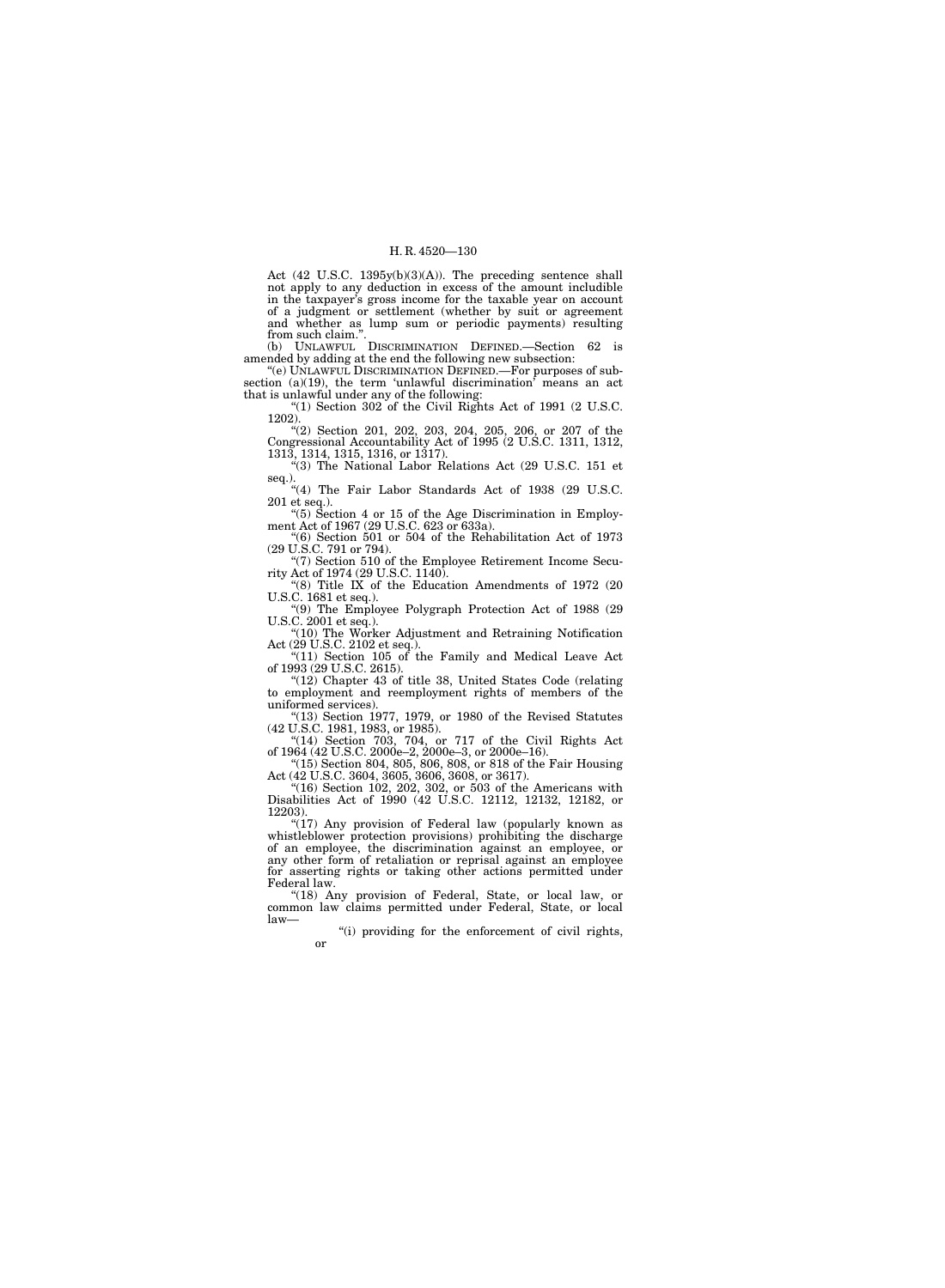''(ii) regulating any aspect of the employment relationship, including claims for wages, compensation, or benefits, or prohibiting the discharge of an employee, the discrimination against an employee, or any other form of retaliation or reprisal against an employee for asserting rights or taking other actions permitted by law."

(c) EFFECTIVE DATE.—The amendments made by this section shall apply to fees and costs paid after the date of the enactment of this Act with respect to any judgment or settlement occurring after such date.

#### **SEC. 704. MODIFICATION OF CLASS LIFE FOR CERTAIN TRACK FACILI-TIES.**

(a) 7-YEAR PROPERTY.—Subparagraph (C) of section 168(e)(3) (relating to classification of certain property) is amended by redesignating clause (ii) as clause (iii) and by inserting after clause  $(i)$ the following new clause:

''(ii) any motorsports entertainment complex, and''. (b) DEFINITION.—Section 168(i) (relating to definitions and special rules) is amended by adding at the end the following new paragraph:

''(15) MOTORSPORTS ENTERTAINMENT COMPLEX.—

''(A) IN GENERAL.—The term 'motorsports entertainment complex' means a racing track facility which—

''(i) is permanently situated on land, and

''(ii) during the 36-month period following the first day of the month in which the asset is placed in service, hosts 1 or more racing events for automobiles (of any type), trucks, or motorcycles which are open to the public for the price of admission.

''(B) ANCILLARY AND SUPPORT FACILITIES.—Such term shall include, if owned by the taxpayer who owns the complex and provided for the benefit of patrons of the complex—

''(i) ancillary facilities and land improvements in support of the complex's activities (including parking lots, sidewalks, waterways, bridges, fences, and landscaping),

''(ii) support facilities (including food and beverage retailing, souvenir vending, and other nonlodging accommodations), and

''(iii) appurtenances associated with such facilities and related attractions and amusements (including ticket booths, race track surfaces, suites and hospitality facilities, grandstands and viewing structures, props, walls, facilities that support the delivery of entertainment services, other special purpose structures, facades, shop interiors, and buildings).

''(C) EXCEPTION.—Such term shall not include any transportation equipment, administrative services assets, warehouses, administrative buildings, hotels, or motels.

''(D) TERMINATION.—This paragraph shall not apply to any property placed in service after December 31, 2007.". (c) EFFECTIVE DATE.—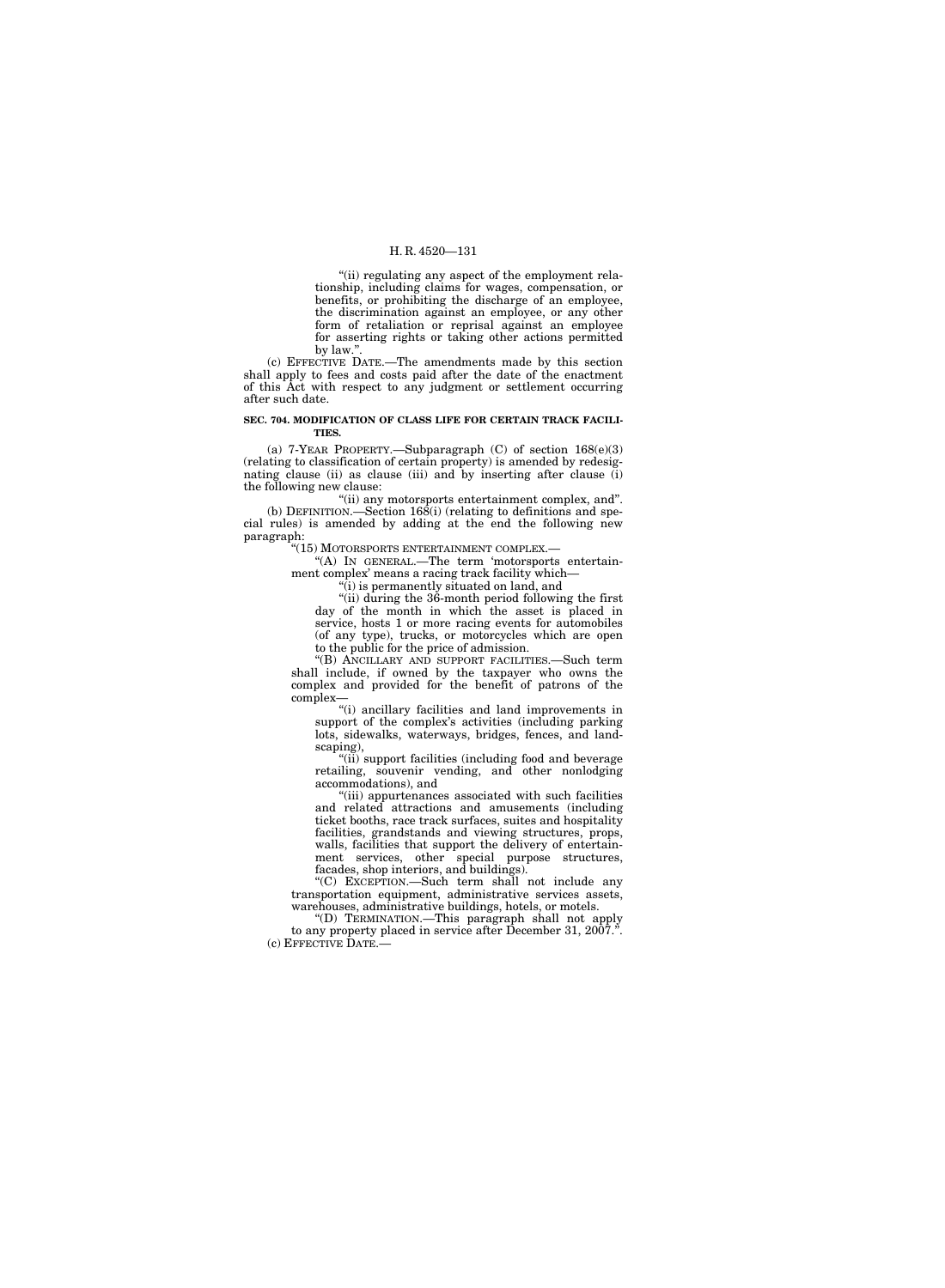(1) IN GENERAL.—The amendments made by this section shall apply to any property placed in service after the date of the enactment of this Act.

(2) SPECIAL RULE FOR ASSET CLASS 80.0.—In the case of race track facilities placed in service after the date of the enactment of this Act, such facilities shall not be treated as theme and amusement facilities classified under asset class 80.0.

(3) NO INFERENCE.—Nothing in this section or the amendments made by this section shall be construed to affect the treatment of property placed in service on or before the date of the enactment of this Act.

#### **SEC. 705. SUSPENSION OF POLICYHOLDERS SURPLUS ACCOUNT PROVISIONS.**

(a) DISTRIBUTIONS TO SHAREHOLDERS FROM PRE-1984 POLICY-HOLDERS SURPLUS ACCOUNT.—Section 815 (relating to distributions to shareholders from pre-1984 policyholders surplus account) is amended by adding at the end the following:

''(g) SPECIAL RULES APPLICABLE DURING 2005 AND 2006.—In the case of any taxable year of a stock life insurance company beginning after December 31, 2004, and before January 1, 2007-

 $f''(1)$  the amount under subsection (a)(2) for such taxable year shall be treated as zero, and

"(2) notwithstanding subsection (b), in determining any subtractions from an account under subsections  $(c)(3)$  and  $\vec{d}(3)$ , any distribution to shareholders during such taxable year shall be treated as made first out of the policyholders surplus account, then out of the shareholders surplus account, and finally out of other accounts.''.

(b) EFFECTIVE DATE.—The amendment made by this section shall apply to taxable years beginning after December 31, 2004.

#### **SEC. 706. CERTAIN ALASKA NATURAL GAS PIPELINE PROPERTY TREATED AS 7-YEAR PROPERTY.**

(a) IN GENERAL.—Section 168(e)(3)(C) (defining 7-year property), as amended by this Act, is amended by striking "and" at the end of clause (ii), by redesignating clause (iii) as clause (iv), and by inserting after clause (ii) the following new clause:

''(iii) any Alaska natural gas pipeline, and''.

(b) ALASKA NATURAL GAS PIPELINE.—Section 168(i) (relating to definitions and special rules), as amended by this Act, is amended by inserting after paragraph (15) the following new paragraph: ''(16) ALASKA NATURAL GAS PIPELINE.—The term 'Alaska

natural gas pipeline' means the natural gas pipeline system located in the State of Alaska which—

"(A) has a capacity of more than  $500,000,000,000$  Btu of natural gas per day, and "(B) is—

''(i) placed in service after December 31, 2013, or

"(ii) treated as placed in service on January 1, 2014, if the taxpayer who places such system in service before January 1, 2014, elects such treatment.

Such term includes the pipe, trunk lines, related equipment, and appurtenances used to carry natural gas, but does not include any gas processing plant.''.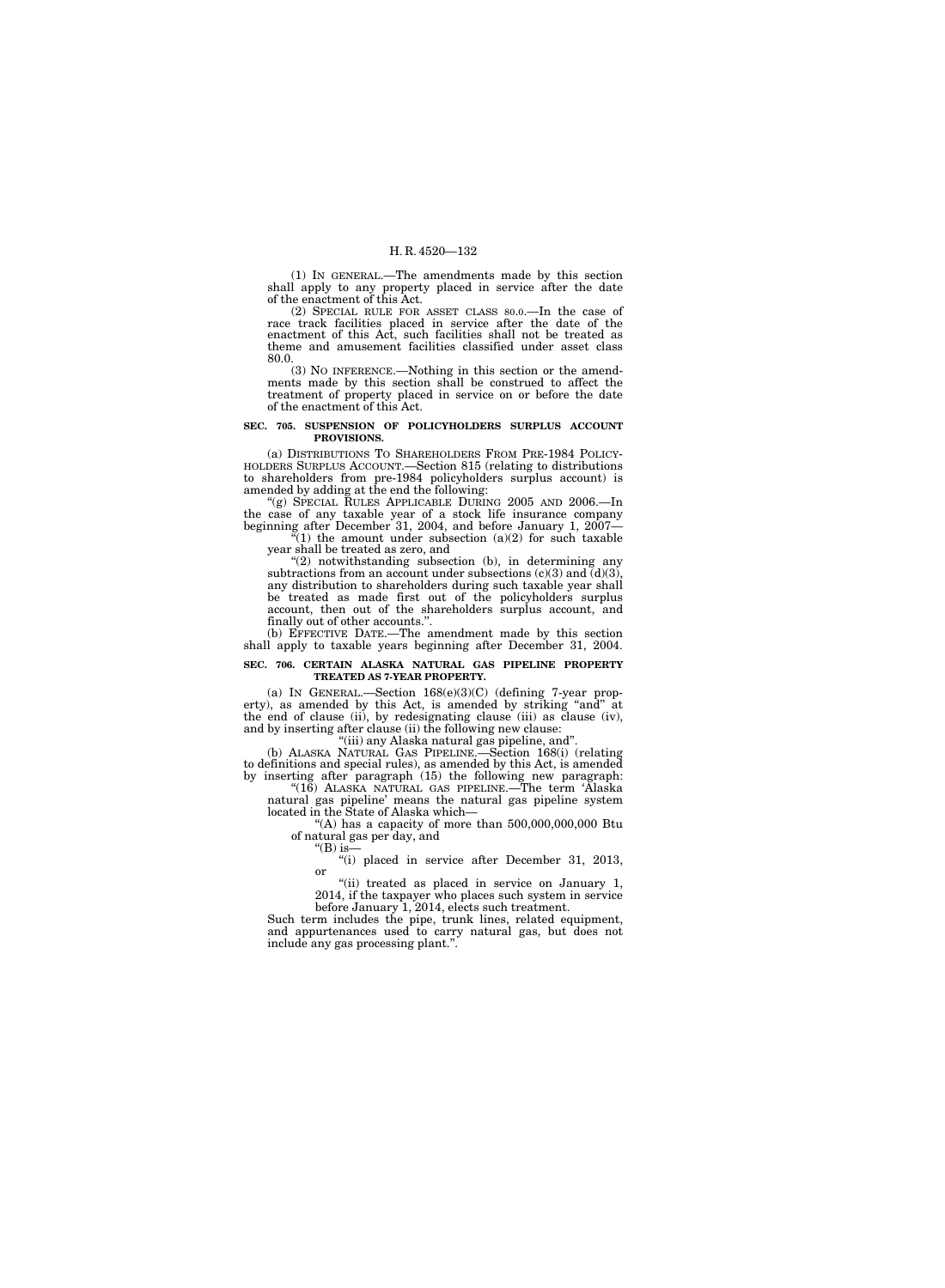(c) ALTERNATIVE SYSTEM.—The table contained in section 168(g)(3)(B) (relating to special rule for certain property assigned to classes) is amended by inserting after the item relating to subparagraph  $(C)(ii)$  the following new item:

''(C)(iii) .................................................................................................................... 22''. (d) EFFECTIVE DATE.—The amendments made by this section shall apply to property placed in service after December 31, 2004. **SEC. 707. EXTENSION OF ENHANCED OIL RECOVERY CREDIT TO CER-**

### **TAIN ALASKA FACILITIES.**

(a) IN GENERAL.—Section  $43(c)(1)$  (defining qualified enhanced oil recovery costs) is amended by adding at the end the following

new subparagraph:<br>"(D) Any amount which is paid or incurred during"

the taxable year to construct a gas treatment plant which— ''(i) is located in the area of the United States (within the meaning of section  $638(1)$ ) lying north of  $64$  degrees North latitude,

(ii) prepares Alaska natural gas for transportation through a pipeline with a capacity of at least

2,000,000,000,000 Btu of natural gas per day, and "(iii) produces carbon dioxide which is injected into hydrocarbon-bearing geological formations.".

(b) ALASKA NATURAL GAS.—Section  $43(c)$  is amended by adding at the end the following new paragraph:

''(5) ALASKA NATURAL GAS.—For purposes of paragraph  $(1)(D)$ —

''(1) IN GENERAL.—The term 'Alaska natural gas' means natural gas entering the Alaska natural gas pipeline (as defined in section  $168(i)(16)$  (determined without regard to subparagraph (B) thereof)) which is produced from a well—

''(A) located in the area of the State of Alaska lying north of 64 degrees North latitude, determined by excluding the area of the Alaska National Wildlife Refuge (including the continental shelf thereof within the meaning of section 638(1)), and

''(B) pursuant to the applicable State and Federal pollution prevention, control, and permit requirements from such area (including the continental shelf thereof within the meaning of section 638(1)).

"(2) NATURAL GAS.—The term 'natural gas' has the meaning given such term by section  $613A(e)(2)$ ."

 $\overline{c}$ ) EFFECTIVE DATE.—The amendment made by this section shall apply to costs paid or incurred in taxable years beginning after December 31, 2004.

#### **SEC. 708. METHOD OF ACCOUNTING FOR NAVAL SHIPBUILDERS.**

(a) IN GENERAL.—In the case of a qualified naval ship contract, the taxable income of such contract during the 5-taxable year period beginning with the taxable year in which the contract commencement date occurs shall be determined under a method identical to the method used in the case of a qualified ship contract (as defined in section 10203(b)(2)(B) of the Revenue Act of 1987).

(b) RECAPTURE OF TAX BENEFIT.—In the case of a qualified naval ship contract to which subsection (a) applies, the taxpayer's tax imposed by chapter 1 of the Internal Revenue Code of 1986 for the first taxable year following the 5-taxable year period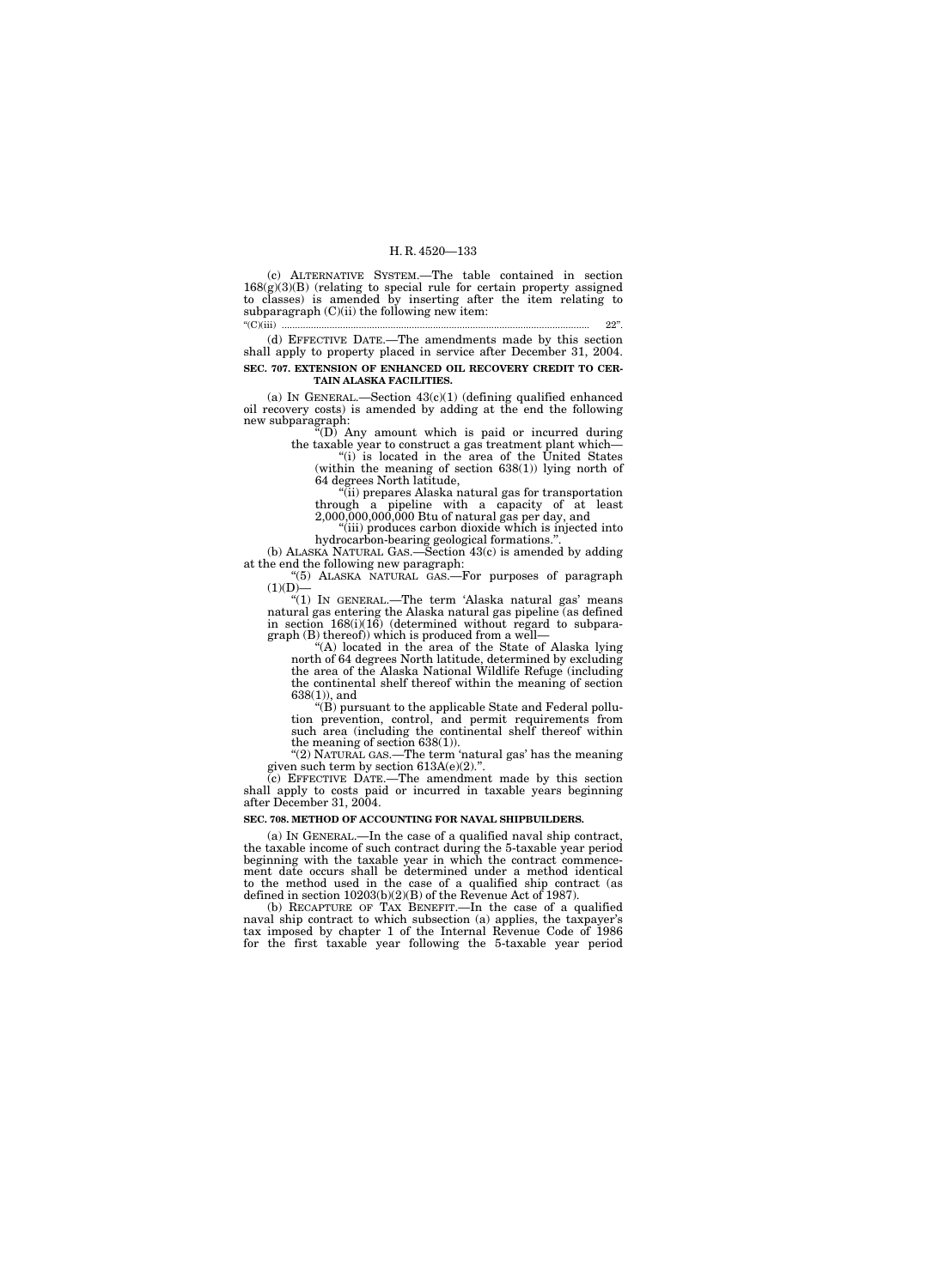described in subsection (a) shall be increased by the excess (if any) of—

(1) the amount of tax which would have been imposed during such period if this section had not been enacted, over (2) the amount of tax so imposed during such period.

(c) QUALIFIED NAVAL SHIP CONTRACT.—For purposes of this section:

(1) IN GENERAL.—The term ''qualified naval ship contract'' means any contract or portion thereof that is for the construction in the United States of 1 ship or submarine for the Federal Government if the taxpayer reasonably expects the acceptance date will occur no later than 9 years after the construction commencement date.

(2) ACCEPTANCE DATE.—The term ''acceptance date'' means the date 1 year after the date on which the Federal Government issues a letter of acceptance or other similar document for the ship or submarine.<br>
(3) CONSTRUCTION COMMENCEMENT DATE.—The term

"construction commencement date" means the date on which the physical fabrication of any section or component of the ship or submarine begins in the taxpayer's shipyard.

(d) EFFECTIVE DATE.—This section shall apply to contracts for ships or submarines with respect to which the construction commencement date occurs after the date of the enactment of this Act.

#### **SEC. 709. MODIFICATION OF MINIMUM COST REQUIREMENT FOR TRANSFER OF EXCESS PENSION ASSETS.**

(a) AMENDMENTS OF ERISA.—

(1) Section 101(e)(3) of the Employee Retirement Income Security Act of 1974 (29 U.S.C.  $1021(e)(3)$ ) is amended by striking "Pension Funding Equity Act of 2004" and inserting ''American Jobs Creation Act of 2004''.

(2) Section  $403(c)(1)$  of such Act (29 U.S.C. 1103(c)(1)) is amended by striking ''Pension Funding Equity Act of 2004'' and inserting ''American Jobs Creation Act of 2004''.

(3) Paragraph (13) of section 408(b) of such Act (29 U.S.C. 1108(b)(3)) is amended by striking ''Pension Funding Equity Act of 2004'' and inserting ''American Jobs Creation Act of 2004''.

(b) MINIMUM COST REQUIREMENTS.—

(1) IN GENERAL.—Section  $420(c)(3)(E)$  is amended by adding at the end the following new clause:

''(ii) INSIGNIFICANT COST REDUCTIONS PERMITTED.— ''(I) IN GENERAL.—An eligible employer shall not be treated as failing to meet the requirements of this paragraph for any taxable year if, in lieu of any reduction of retiree health coverage permitted under the regulations prescribed under clause (i), the employer reduces applicable employer cost by an amount not in excess of the reduction in costs which would have occurred if the employer had made the maximum permissible reduction in retiree health coverage under such regulations. In applying such regulations to any subsequent taxable year, any reduction in applicable employer cost under this clause shall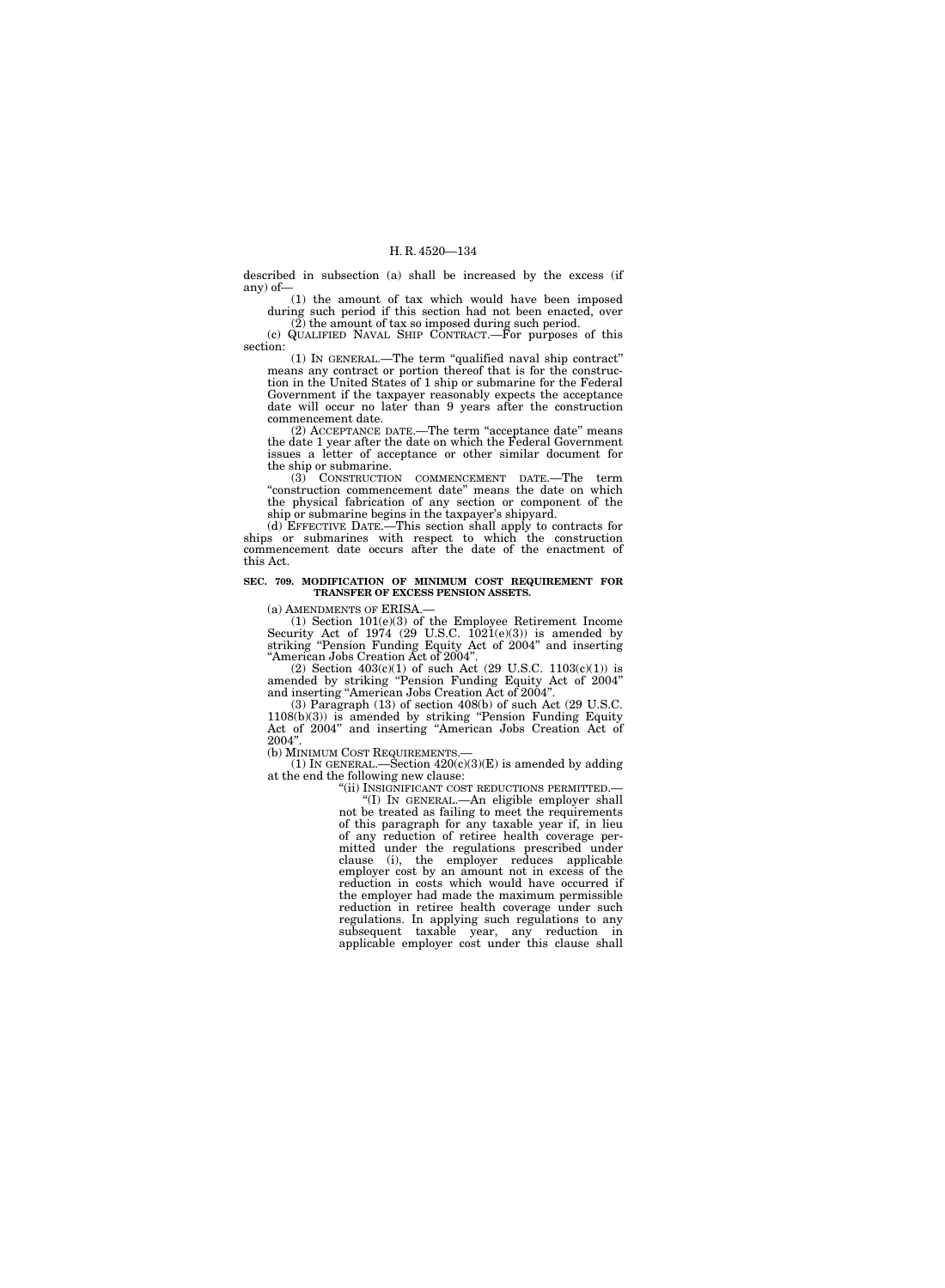be treated as if it were an equivalent reduction in retiree health coverage.

''(II) ELIGIBLE EMPLOYER.—For purposes of subclause (I), an employer shall be treated as an eligible employer for any taxable year if, for the preceding taxable year, the qualified current retiree health liabilities of the employer were at least 5 percent of the gross receipts of the employer. For purposes of this subclause, the rules of paragraphs  $(2)$ ,  $(3)(B)$ , and  $(3)(C)$  of section  $448(c)$  shall apply in determining the amount of an employer's gross receipts.''.

(2) CONFORMING AMENDMENT. Section  $420(c)(3)(E)$  is amended by striking ''The Secretary'' and inserting:

''(i) IN GENERAL.—The Secretary''.

(3) EFFECTIVE DATE.—The amendments made by this subsection shall apply to taxable years ending after the date of the enactment of this Act.

#### **SEC. 710. EXPANSION OF CREDIT FOR ELECTRICITY PRODUCED FROM CERTAIN RENEWABLE RESOURCES.**

(a) EXPANSION OF QUALIFIED ENERGY RESOURCES.—Subsection (c) of section 45 (relating to electricity produced from certain renewable resources) is amended to read as follows:

''(c) QUALIFIED ENERGY RESOURCES AND REFINED COAL.—For purposes of this section:

"(1) IN GENERAL.—The term 'qualified energy resources' means—

"(A) wind,

''(B) closed-loop biomass,

"(C) open-loop biomass,

''(D) geothermal energy, " $(E)$  solar energy,

''(F) small irrigation power, and

 $"(G)$  municipal solid waste.<br>  $"(2)$  CLOSED-LOOP BIOMASS.—The term 'closed-loop biomass' means any organic material from a plant which is planted exclusively for purposes of being used at a qualified facility to produce electricity.<br>
"(3) OPEN-LOOP BIOMASS.—

''(A) IN GENERAL.—The term 'open-loop biomass' means—

''(i) any agricultural livestock waste nutrients, or ''(ii) any solid, nonhazardous, cellulosic waste material which is segregated from other waste mate-<br>rials and which is derived from—

"(I) any of the following forest-related resources: mill and harvesting residues, precommercial thinnings, slash, and brush, ''(II) solid wood waste materials, including

waste pallets, crates, dunnage, manufacturing and construction wood wastes (other than pressuretreated, chemically-treated, or painted wood wastes), and landscape or right-of-way tree trimmings, but not including municipal solid waste, gas derived from the biodegradation of solid waste, or paper which is commonly recycled, or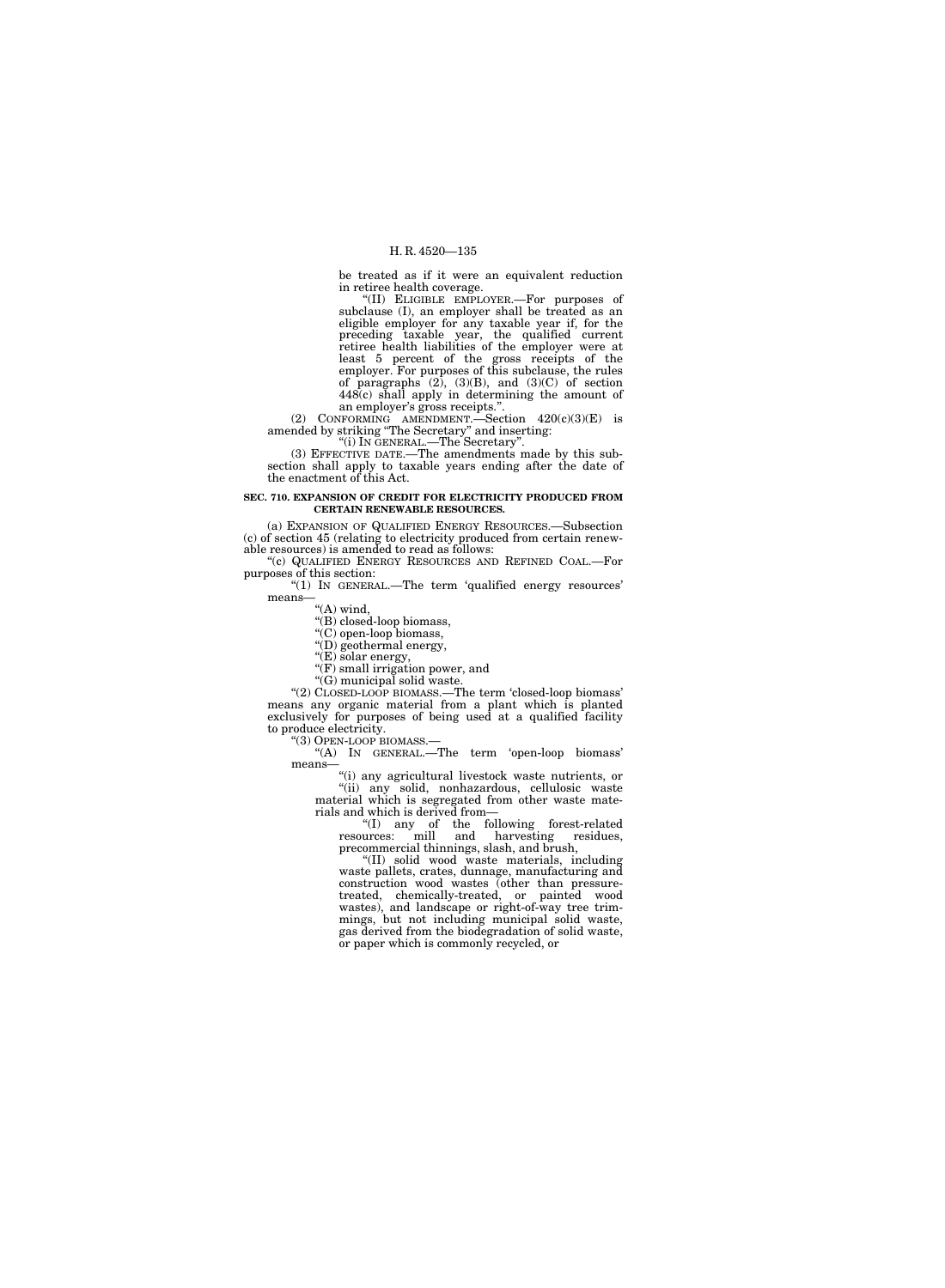''(III) agriculture sources, including orchard tree crops, vineyard, grain, legumes, sugar, and other crop by-products or residues.

Such term shall not include closed-loop biomass or biomass burned in conjunction with fossil fuel (cofiring) beyond such fossil fuel required for startup and flame stabilization. ''(B) AGRICULTURAL LIVESTOCK WASTE NUTRIENTS.—

''(i) IN GENERAL.—The term 'agricultural livestock waste nutrients' means agricultural livestock manure and litter, including wood shavings, straw, rice hulls, and other bedding material for the disposition of manure.

''(ii) AGRICULTURAL LIVESTOCK.—The term 'agricultural livestock' includes bovine, swine, poultry, and sheep.

"(4) GEOTHERMAL ENERGY.—The term 'geothermal energy' means energy derived from a geothermal deposit (within the meaning of section  $613(e)(2)$ ).

''(5) SMALL IRRIGATION POWER.—The term 'small irrigation power' means power—

''(A) generated without any dam or impoundment of water through an irrigation system canal or ditch, and ''(B) the nameplate capacity rating of which is not

less than 150 kilowatts but is less than 5 megawatts. "(6) MUNICIPAL SOLID WASTE.—The term 'municipal solid waste' has the meaning given the term 'solid waste' under section 2(27) of the Solid Waste Disposal Act (42 U.S.C. 6903).

''(7) REFINED COAL.—

''(A) IN GENERAL.—The term 'refined coal' means a fuel which—

"(i) is a liquid, gaseous, or solid synthetic fuel produced from coal (including lignite) or high carbon fly ash, including such fuel used as a feedstock,

"(ii) is sold by the taxpayer with the reasonable expectation that it will be used for purpose of producing steam,

''(iii) is certified by the taxpayer as resulting (when used in the production of steam) in a qualified emission reduction, and

"(iv) is produced in such a manner as to result in an increase of at least 50 percent in the market value of the refined coal (excluding any increase caused by materials combined or added during the production process), as compared to the value of the feedstock coal.

''(B) QUALIFIED EMISSION REDUCTION.—The term 'qualified emission reduction' means a reduction of at least 20 percent of the emissions of nitrogen oxide and either sulfur dioxide or mercury released when burning the refined coal (excluding any dilution caused by materials combined or added during the production process), as compared to the emissions released when burning the feedstock coal or comparable coal predominantly available in the marketplace as of January 1, 2003.''.

(b) EXPANSION OF QUALIFIED FACILITIES.—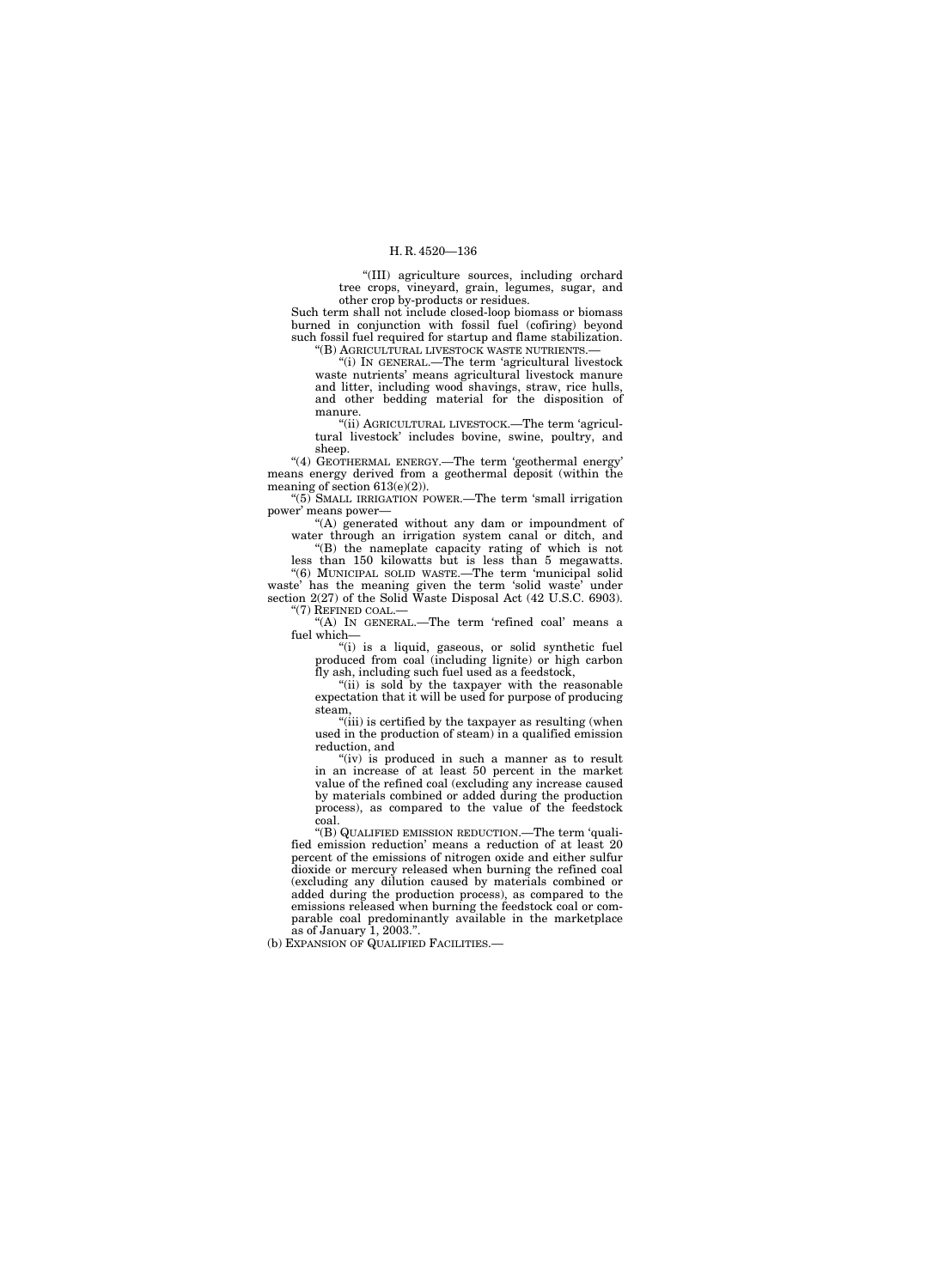(1) IN GENERAL.—Section 45 is amended by redesignating subsection (d) as subsection (e) and by inserting after subsection (c) the following new subsection:

''(d) QUALIFIED FACILITIES.—For purposes of this section:

"(1) WIND FACILITY.—In the case of a facility using wind to produce electricity, the term 'qualified facility' means any facility owned by the taxpayer which is originally placed in service after December 31, 1993, and before January 1, 2006. ''(2) CLOSED-LOOP BIOMASS FACILITY.—

''(A) IN GENERAL.—In the case of a facility using closedloop biomass to produce electricity, the term 'qualified facility' means any facility—

''(i) owned by the taxpayer which is originally placed in service after December 31, 1992, and before January 1, 2006, or

''(ii) owned by the taxpayer which before January 1, 2006, is originally placed in service and modified to use closed-loop biomass to co-fire with coal, with other biomass, or with both, but only if the modification is approved under the Biomass Power for Rural Development Programs or is part of a pilot project of the Commodity Credit Corporation as described in 65 Fed. Reg. 63052.

''(B) SPECIAL RULES.—In the case of a qualified facility described in subparagraph (A)(ii)—

"(i) the 10-year period referred to in subsection (a) shall be treated as beginning no earlier than the date of the enactment of this clause,

''(ii) the amount of the credit determined under subsection (a) with respect to the facility shall be an amount equal to the amount determined without regard to this clause multiplied by the ratio of the thermal content of the closed-loop biomass used in such facility to the thermal content of all fuels used in such facility, and

"(iii) if the owner of such facility is not the producer of the electricity, the person eligible for the credit allowable under subsection (a) shall be the lessee or the operator of such facility.

''(3) OPEN-LOOP BIOMASS FACILITIES.—

"(A) IN GENERAL.—In the case of a facility using openloop biomass to produce electricity, the term 'qualified facility' means any facility owned by the taxpayer which—

"(i) in the case of a facility using agricultural livestock waste nutrients— ''(I) is originally placed in service after the

date of the enactment of this subclause and before January 1, 2006, and ''(II) the nameplate capacity rating of which

is not less than 150 kilowatts, and

"(ii) in the case of any other facility, is originally placed in service before January 1, 2006.

''(B) CREDIT ELIGIBILITY.—In the case of any facility described in subparagraph (A), if the owner of such facility is not the producer of the electricity, the person eligible for the credit allowable under subsection (a) shall be the lessee or the operator of such facility.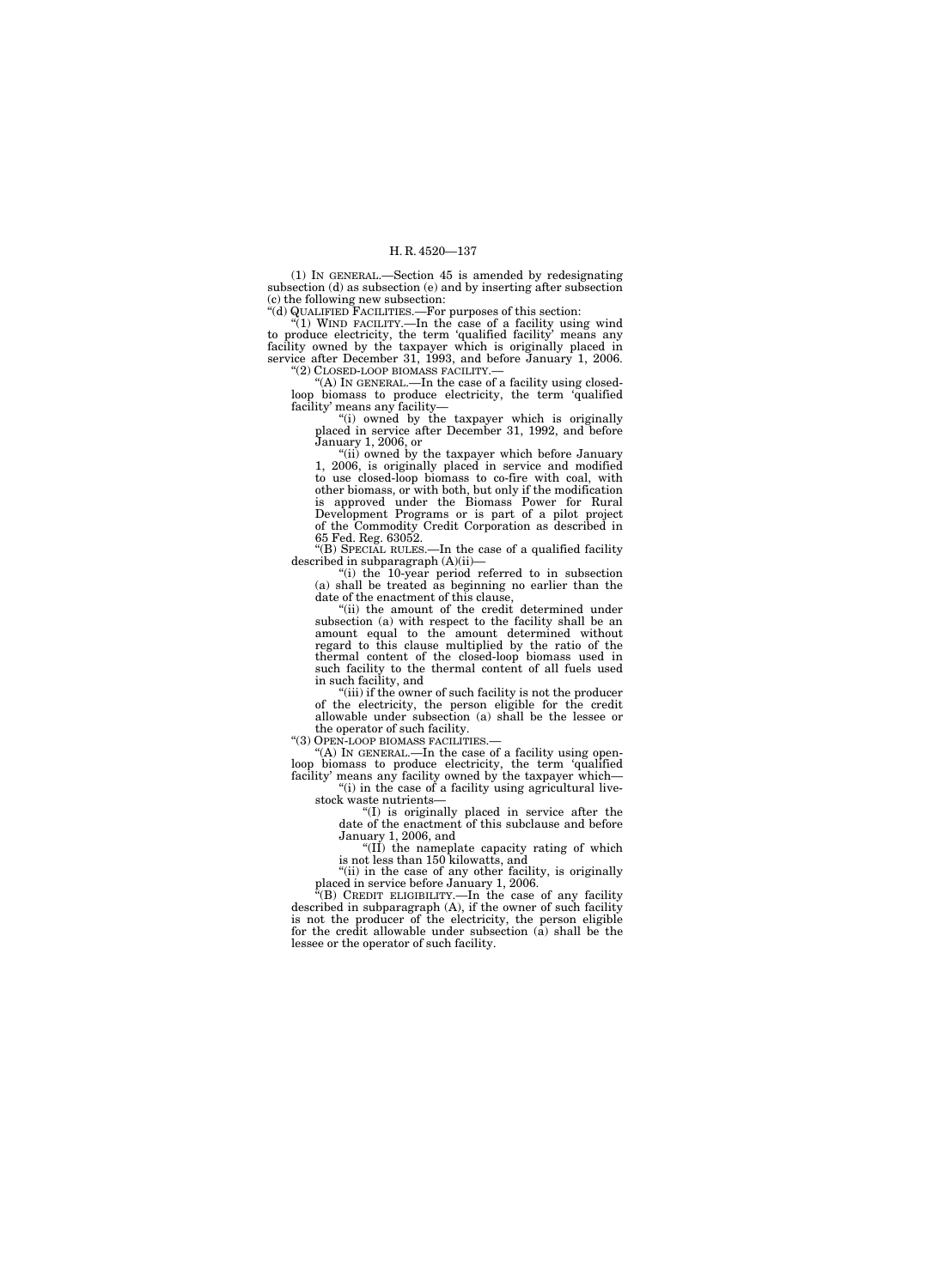"(4) GEOTHERMAL OR SOLAR ENERGY FACILITY.—In the case of a facility using geothermal or solar energy to produce electricity, the term 'qualified facility' means any facility owned by the taxpayer which is originally placed in service after the date of the enactment of this paragraph and before January 1, 2006. Such term shall not include any property described in section  $48(a)(3)$  the basis of which is taken into account by the taxpayer for purposes of determining the energy credit under section 48.

''(5) SMALL IRRIGATION POWER FACILITY.—In the case of a facility using small irrigation power to produce electricity, the term 'qualified facility' means any facility owned by the taxpayer which is originally placed in service after the date of the enactment of this paragraph and before January 1, 2006.

''(6) LANDFILL GAS FACILITIES.—In the case of a facility producing electricity from gas derived from the biodegradation of municipal solid waste, the term 'qualified facility' means any facility owned by the taxpayer which is originally placed in service after the date of the enactment of this paragraph

and before January 1, 2006.<br>"(7) TRASH COMBUSTION FACILITIES.—In the case of a facility which burns municipal solid waste to produce electricity, the term 'qualified facility' means any facility owned by the taxpayer which is originally placed in service after the date of the enactment of this paragraph and before January 1, 2006.

''(8) REFINED COAL PRODUCTION FACILITY.—The term 'refined coal production facility' means a facility which is placed in service after the date of the enactment of this paragraph and before January 1, 2009.''.

(2) RULES FOR REFINED COAL PRODUCTION FACILITIES.— Subsection (e) of section 45, as so redesignated, is amended by adding at the end the following new paragraph:<br>"(8) REFINED COAL PRODUCTION FACILITIES.—

"(A) DETERMINATION OF CREDIT AMOUNT.—In the case of a producer of refined coal, the credit determined under this section (without regard to this paragraph) for any taxable year shall be increased by an amount equal to

"(i) produced by the taxpayer at a refined coal production facility during the 10-year period beginning on the date the facility was originally placed in service, and "(ii) sold by the taxpayer—

''(I) to an unrelated person, and

''(II) during such 10-year period and such taxable year.

''(B) PHASEOUT OF CREDIT.—The amount of the increase determined under subparagraph (A) shall be reduced by an amount which bears the same ratio to the amount of the increase (determined without regard to this subparagraph) as—

''(i) the amount by which the reference price of fuel used as a feedstock (within the meaning of subsection  $(c)(7)(A)$  for the calendar year in which the sale occurs exceeds an amount equal to 1.7 multiplied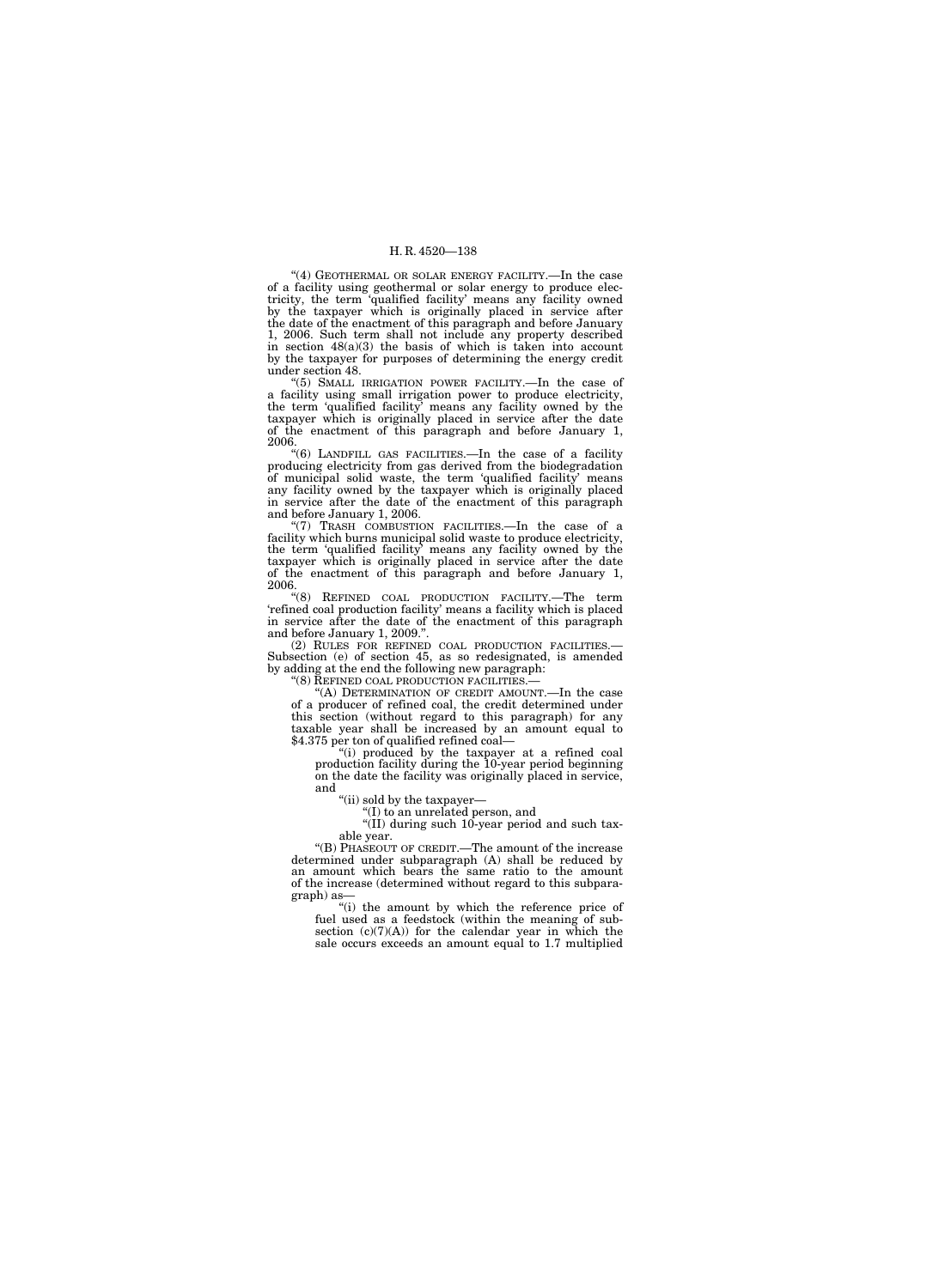by the reference price for such fuel in 2002, bears to

"(ii) \$8.75.

''(C) APPLICATION OF RULES.—Rules similar to the rules of the subsection (b)(3) and paragraphs (1) through (5) and (9) of this subsection shall apply for purposes of determining the amount of any increase under this paragraph.''. (3) CONFORMING AMENDMENTS.—

(A) Section 45(e), as so redesignated, is amended by striking "subsection  $(c)(3)(A)$ " in paragraph  $(7)(A)(i)$  and inserting "subsection  $(d)(1)$ ".

(B) The heading of section 45 and the item relating to such section in the table of sections for subpart D of part IV of subchapter A of chapter 1 are each amended by inserting before the period at the end '', etc''.

(C) Paragraph (2) of section 45(b) is amended by striking "The 1.5 cent amount" and all that follows through " $\text{paragnph}$  (1)" and inserting "The 1.5 cent amount in subsection (a), the 8 cent amount in paragraph (1), the  $$4.375$  amount in subsection (e)(8)(A), and in subsection  $(e)(8)(B)(i)$  the reference price of fuel used as a feedstock (within the meaning of subsection  $(c)(7)(A)$ ) in 2002".

(c) SPECIAL CREDIT RATE AND PERIOD FOR ELECTRICITY PRO-DUCED AND SOLD AFTER ENACTMENT DATE.—Section 45(b) is amended by adding at the end the following new paragraph:

"(4) CREDIT RATE AND PERIOD FOR ELECTRICITY PRODUCED AND SOLD FROM CERTAIN FACILITIES.—

''(A) CREDIT RATE.—In the case of electricity produced and sold in any calendar year after 2003 at any qualified facility described in paragraph  $(3)$ ,  $(5)$ ,  $(6)$ , or  $(7)$  of subsection (d), the amount in effect under subsection  $(a)(1)$ for such calendar year (determined before the application of the last sentence of paragraph (2) of this subsection) shall be reduced by one-half.

''(B) CREDIT PERIOD.—

''(i) IN GENERAL.—Except as provided in clause (ii), in the case of any facility described in paragraph (3), (4), (5), (6), or (7) of subsection (d), the 5-year period beginning on the date the facility was originally placed in service shall be substituted for the 10-year period in subsection (a)(2)(A)(ii).

''(ii) CERTAIN OPEN-LOOP BIOMASS FACILITIES.—In the case of any facility described in subsection  $(d)(3)(A)(ii)$  placed in service before the date of the enactment of this paragraph, the 5-year period beginning on the date of the enactment of this Act shall be substituted for the 10-year period in subsection  $(a)(2)(A)(ii)$ ."

(d) COORDINATION WITH OTHER CREDITS.—Section 45(e), as redesignated and amended by this section, is amended by inserting after paragraph (8) the following new paragraph:

''(9) COORDINATION WITH CREDIT FOR PRODUCING FUEL FROM A NONCONVENTIONAL SOURCE.—The term 'qualified facility' shall not include any facility the production from which is allowed as a credit under section 29 for the taxable year or any prior taxable year.''.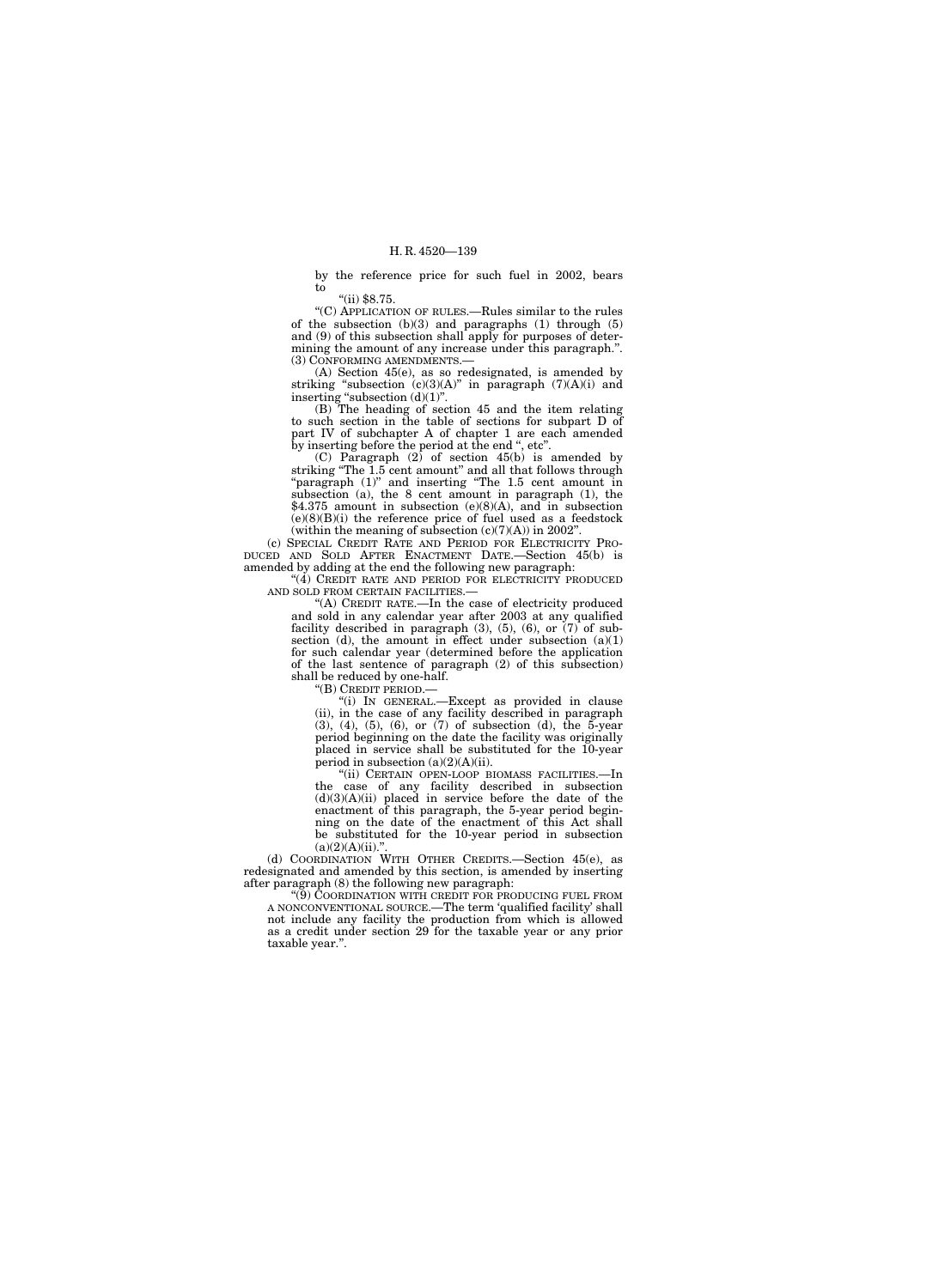(e) COORDINATION WITH SECTION 48.—Section 48(a)(3) (defining energy property) is amended by adding at the end the following new sentence: "Such term shall not include any property which is part of a facility the production from which is allowed as a credit under section 45 for the taxable year or any prior taxable year.'

(f) ELIMINATION OF CERTAIN CREDIT REDUCTIONS.—Section 45(b)(3) (relating to credit reduced for grants, tax-exempt bonds, subsidized energy financing, and other credits) is amended—

(1) by inserting "the lesser of  $\frac{1}{2}$  or" before "a fraction" in the matter preceding subparagraph (A), and

(2) by adding at the end the following new sentence: ''This paragraph shall not apply with respect to any facility described in subsection  $(d)(2)(A)\overline{(ii)}$ . (g) EFFECTIVE DATES.—

(1) IN GENERAL.—Except as otherwise provided in this subsection, the amendments made by this section shall apply to electricity produced and sold after the date of the enactment of this Act, in taxable years ending after such date.

(2) CERTAIN BIOMASS FACILITIES.—With respect to any facility described in section  $45(d)(3)(A)(ii)$  of the Internal Revenue Code of 1986, as added by subsection (b)(1), which is placed in service before the date of the enactment of this Act, the amendments made by this section shall apply to electricity produced and sold after December 31, 2004, in taxable years ending after such date.

(3) CREDIT RATE AND PERIOD FOR NEW FACILITIES.—The amendments made by subsection (c) shall apply to electricity produced and sold after December 31, 2004, in taxable years ending after such date.

(4) NONAPPLICATION OF AMENDMENTS TO PREEFFECTIVE DATE POULTRY WASTE FACILITIES.—The amendments made by this section shall not apply with respect to any poultry waste facility (within the meaning of section  $45(c)(3)(C)$ , as in effect on the day before the date of the enactment of this Act) placed in service before January 1, 2004.

(5) REFINED COAL PRODUCTION FACILITIES.—Section 45(e)(8) of the Internal Revenue Code of 1986, as added by this section, shall apply to refined coal produced and sold after the date of the enactment of this Act.

#### **SEC. 711. CERTAIN BUSINESS RELATED CREDITS ALLOWED AGAINST REGULAR AND MINIMUM TAX.**

(a) IN GENERAL.—Subsection (c) of section 38 (relating to limitation based on amount of tax) is amended by redesignating paragraph (4) as paragraph (5) and by inserting after paragraph (3) the following new paragraph:

''(4) SPECIAL RULES FOR SPECIFIED CREDITS.—

''(A) IN GENERAL.—In the case of specified credits— "(i) this section and section  $39$  shall be applied separately with respect to such credits, and

''(ii) in applying paragraph (1) to such credits— ''(I) the tentative minimum tax shall be treated

as being zero, and ''(II) the limitation under paragraph (1) (as modified by subclause (I)) shall be reduced by the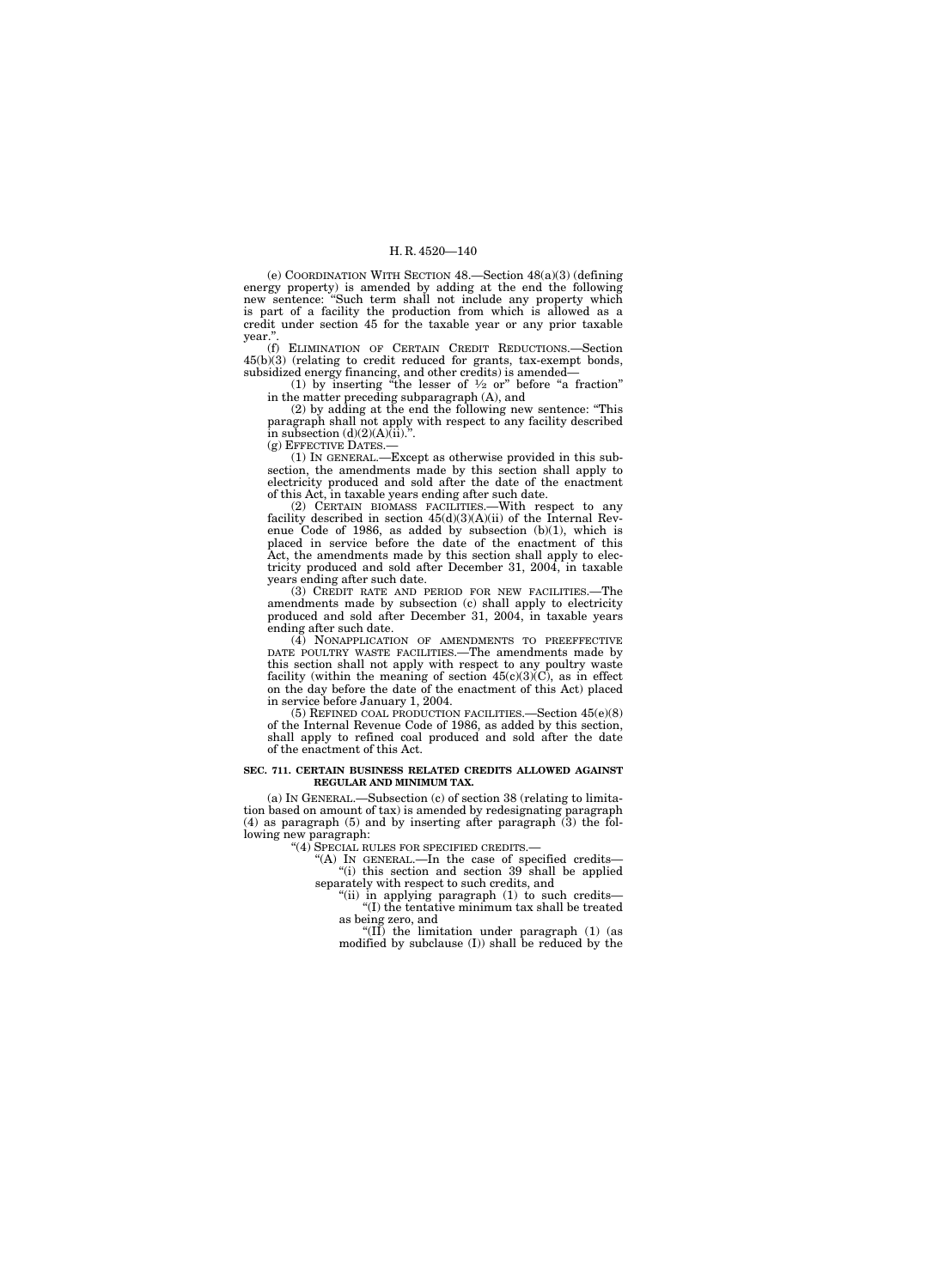credit allowed under subsection (a) for the taxable year (other than the specified credits).

''(B) SPECIFIED CREDITS.—For purposes of this subsection, the term 'specified credits' includes—

''(i) for taxable years beginning after December 31, 2004, the credit determined under section 40,

"(ii) the credit determined under section 45 to the extent that such credit is attributable to electricity or refined coal produced—

''(I) at a facility which is originally placed in service after the date of the enactment of this paragraph, and

 $\sqrt[\alpha]{\text{III}}$  during the 4-year period beginning on the date that such facility was originally placed in service''.

(b) CONFORMING AMENDMENTS.—Paragraph  $(2)(A)(ii)(II)$  and  $(3)(A)(ii)(II)$  of section  $38(c)$  are each amended by inserting "or

the specified credits'' after ''employee credit''. (c) EFFECTIVE DATE.—Except as otherwise provided, the amendments made by this section shall apply to taxable years ending after the date of the enactment of this Act.

#### **SEC. 712. INCLUSION OF PRIMARY AND SECONDARY MEDICAL STRATE-GIES FOR CHILDREN AND ADULTS WITH SICKLE CELL DISEASE AS MEDICAL ASSISTANCE UNDER THE MED-ICAID PROGRAM.**

(a) OPTIONAL MEDICAL ASSISTANCE.—

(1) IN GENERAL.—Section 1905 of the Social Security Act (42 U.S.C. 1396d) is amended—

(A) in subsection (a)—

(i) by striking "and" at the end of paragraph  $(26)$ ; (ii) by redesignating paragraph  $(27)$  as paragraph (28); and

(iii) by inserting after paragraph (26), the following:

"(27) subject to subsection (x), primary and secondary medical strategies and treatment and services for individuals who have Sickle Cell Disease; and''; and

(B) by adding at the end the following:

" $(x)$  For purposes of subsection (a)(27), the strategies, treatment, and services described in that subsection include the following: '(1) Chronic blood transfusion (with deferoxamine chela-

tion) to prevent stroke in individuals with Sickle Cell Disease who have been identified as being at high risk for stroke. "(2) Genetic counseling and testing for individuals with Sickle Cell Disease or the sickle cell trait to allow health care professionals to treat such individuals and to prevent symptoms of Sickle Cell Disease.

''(3) Other treatment and services to prevent individuals who have Sickle Cell Disease and who have had a stroke from having another stroke.''.

(2) RULE OF CONSTRUCTION.—Nothing in subsections  $(a)(27)$ or (x) of section 1905 of the Social Security Act (42 U.S.C. 1396d), as added by paragraph (1), shall be construed as implying that a State medicaid program under title XIX of such Act could not have treated, prior to the date of enactment of this Act, any of the primary and secondary medical strategies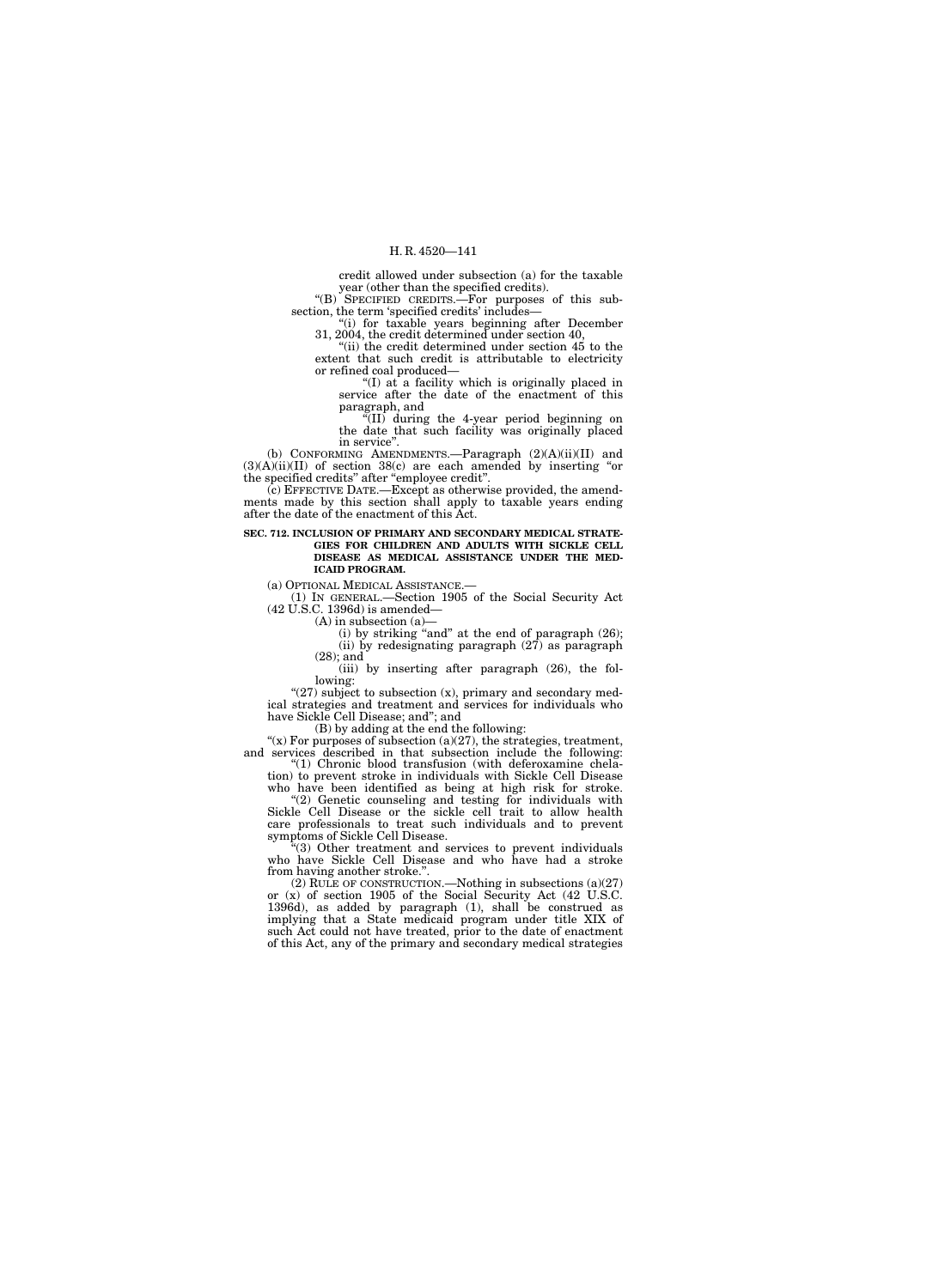and treatment and services described in such subsections as medical assistance under such program, including as early and periodic screening, diagnostic, and treatment services under section  $1905(r)$  of such Act.

(b) FEDERAL REIMBURSEMENT FOR EDUCATION AND OTHER SERV-ICES RELATED TO THE PREVENTION AND TREATMENT OF SICKLE CELL DISEASE.—Section 1903(a)(3) of the Social Security Act (42 U.S.C.  $1396b(a)(3)$ ) is amended-

(1) in subparagraph (D), by striking ''plus'' at the end and inserting "and"; and

(2) by adding at the end the following:

"(E) 50 percent of the sums expended with respect to costs incurred during such quarter as are attributable to providing—

"(i) services to identify and educate individuals who are likely to be eligible for medical assistance under this title and who have Sickle Cell Disease or who are carriers of the sickle cell gene, including education regarding how to identify such individuals; or

"(ii) education regarding the risks of stroke and other complications, as well as the prevention of stroke and other complications, in individuals who are likely to be eligible for medical assistance under this title

and who have Sickle Cell Disease; plus''. (c) DEMONSTRATION PROGRAM FOR THE DEVELOPMENT AND ESTABLISHMENT OF SYSTEMIC MECHANISMS FOR THE PREVENTION AND TREATMENT OF SICKLE CELL DISEASE.

(1) AUTHORITY TO CONDUCT DEMONSTRATION PROGRAM.— (A) IN GENERAL.—The Administrator, through the Bureau of Primary Health Care and the Maternal and Child Health Bureau, shall conduct a demonstration program by making grants to up to 40 eligible entities for each fiscal year in which the program is conducted under this section for the purpose of developing and establishing systemic mechanisms to improve the prevention and treatment of Sickle Cell Disease, including through—

(i) the coordination of service delivery for individuals with Sickle Cell Disease;

(ii) genetic counseling and testing;

(iii) bundling of technical services related to the prevention and treatment of Sickle Cell Disease;

(iv) training of health professionals; and

(v) identifying and establishing other efforts related to the expansion and coordination of education, treatment, and continuity of care programs for individuals with Sickle Cell Disease. (B) GRANT AWARD REQUIREMENTS.—

(i) GEOGRAPHIC DIVERSITY.—The Administrator shall, to the extent practicable, award grants under this section to eligible entities located in different regions of the United States.

(ii) PRIORITY.—In awarding grants under this subsection, the Administrator shall give priority to awarding grants to eligible entities that are— (I) Federally-qualified health centers that have

a partnership or other arrangement with a comprehensive Sickle Cell Disease treatment center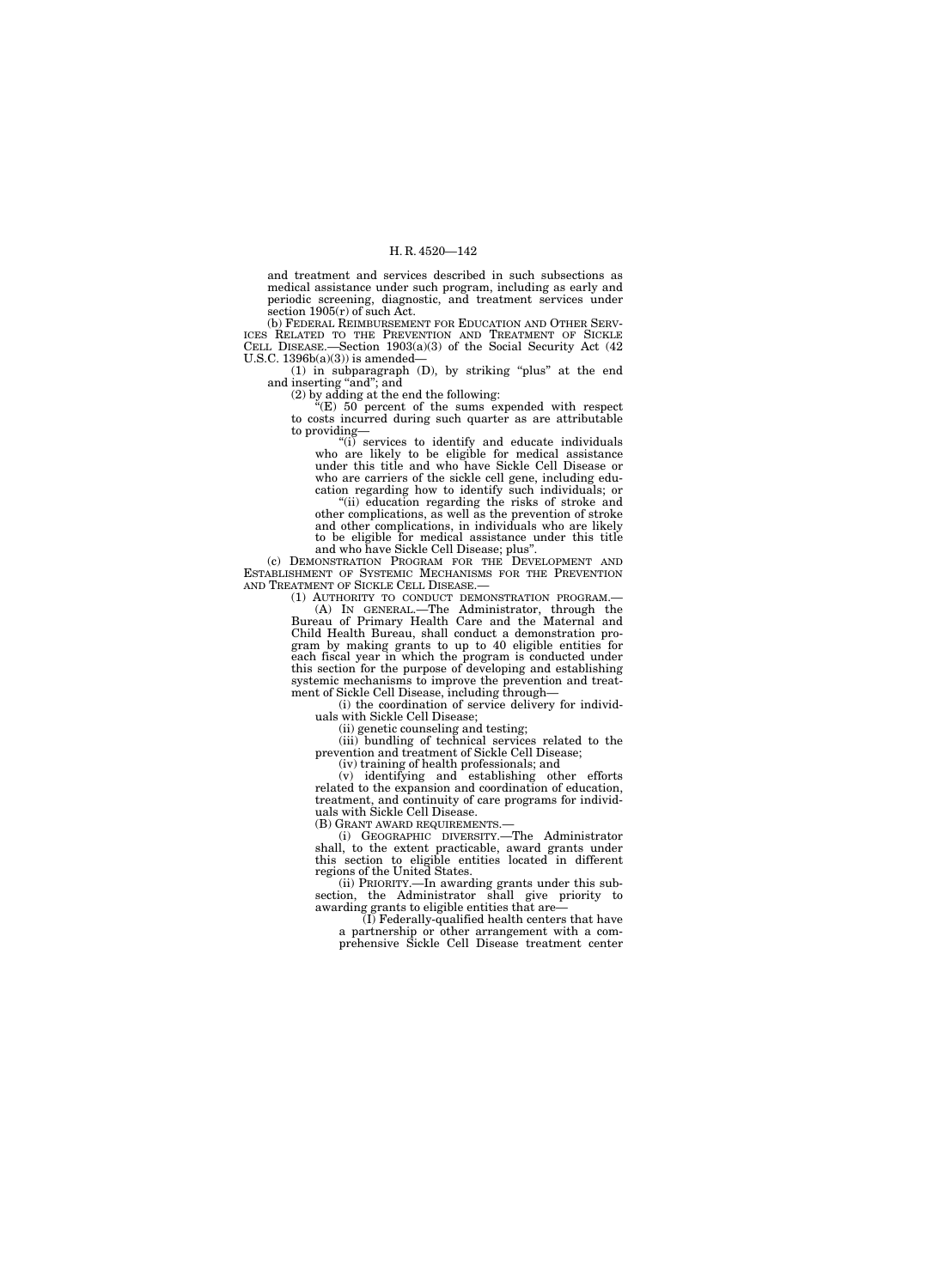that does not receive funds from the National Institutes of Health; or

(II) Federally-qualified health centers that intend to develop a partnership or other arrangement with a comprehensive Sickle Cell Disease treatment center that does not receive funds from the National Institutes of Health.

(2) ADDITIONAL REQUIREMENTS.—An eligible entity awarded a grant under this subsection shall use funds made available under the grant to carry out, in addition to the activities described in paragraph (1)(A), the following activities:

(A) To facilitate and coordinate the delivery of education, treatment, and continuity of care for individuals with Sickle Cell Disease under—

(i) the entity's collaborative agreement with a community-based Sickle Cell Disease organization or a nonprofit entity that works with individuals who have Sickle Cell Disease;

(ii) the Sickle Cell Disease newborn screening program for the State in which the entity is located; and

(iii) the maternal and child health program under title V of the Social Security Act (42 U.S.C. 701 et seq.) for the State in which the entity is located.

(B) To train nursing and other health staff who provide care for individuals with Sickle Cell Disease.

(C) To enter into a partnership with adult or pediatric hematologists in the region and other regional experts in Sickle Cell Disease at tertiary and academic health centers and State and county health offices.

(D) To identify and secure resources for ensuring reimbursement under the medicaid program, State children's health insurance program, and other health programs for the prevention and treatment of Sickle Cell Disease.

(3) NATIONAL COORDINATING CENTER.— (A) ESTABLISHMENT.—The Administrator shall enter into a contract with an entity to serve as the National Coordinating Center for the demonstration program conducted under this subsection.

(B) ACTIVITIES DESCRIBED.—The National Coordinating Center shall—

(i) collect, coordinate, monitor, and distribute data, best practices, and findings regarding the activities funded under grants made to eligible entities under the demonstration program;

(ii) develop a model protocol for eligible entities with respect to the prevention and treatment of Sickle Cell Disease;

(iii) develop educational materials regarding the prevention and treatment of Sickle Cell Disease; and (iv) prepare and submit to Congress a final report

that includes recommendations regarding the effectiveness of the demonstration program conducted under

this subsection and such direct outcome measures as— (I) the number and type of health care resources utilized (such as emergency room visits,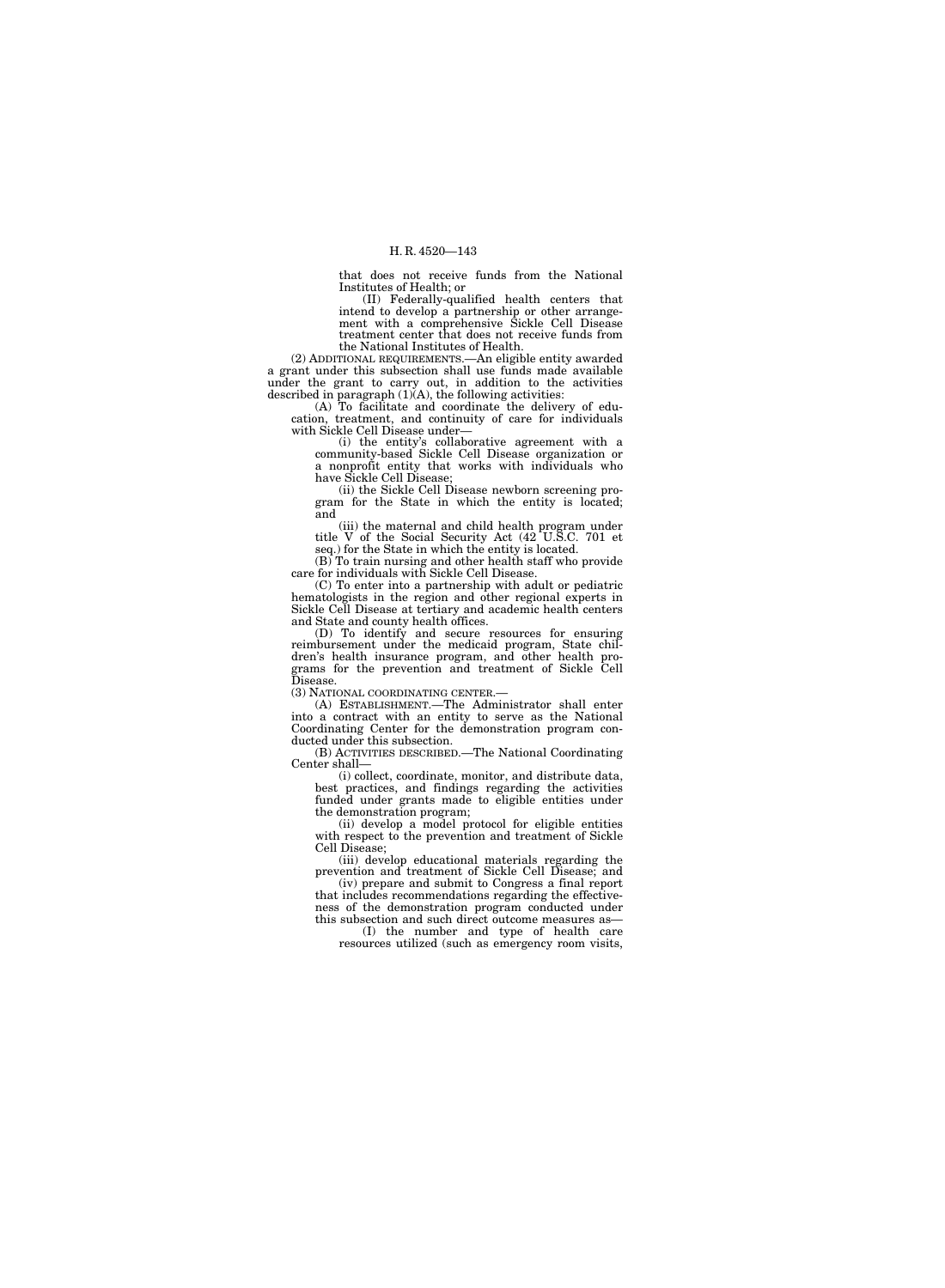hospital visits, length of stay, and physician visits for individuals with Sickle Cell Disease); and

(II) the number of individuals that were tested and subsequently received genetic counseling for the sickle cell trait.

(4) APPLICATION.—An eligible entity desiring a grant under this subsection shall submit an application to the Administrator at such time, in such manner, and containing such information as the Administrator may require.

(5) DEFINITIONS.—In this subsection:

(A) ADMINISTRATOR.—The term ''Administrator'' means the Administrator of the Health Resources and Services Administration.

(B) ELIGIBLE ENTITY.—The term ''eligible entity'' means a Federally-qualified health center, a nonprofit hospital or clinic, or a university health center that provides primary health care, that—

(i) has a collaborative agreement with a community-based Sickle Cell Disease organization or a nonprofit entity with experience in working with individuals who have Sickle Cell Disease; and

(ii) demonstrates to the Administrator that either the Federally-qualified health center, the nonprofit hospital or clinic, the university health center, the organization or entity described in clause (i), or the experts described in paragraph (2)(C), has at least 5 years of experience in working with individuals who have Sickle Cell Disease.

(C) FEDERALLY-QUALIFIED HEALTH CENTER.—The term ''Federally-qualified health center'' has the meaning given that term in section  $1905(1)(2)(B)$  of the Social Security Act (42 U.S.C. 1396d(l)(2)(B)).

(6) AUTHORIZATION OF APPROPRIATIONS.—There is authorized to be appropriated to carry out this subsection, \$10,000,000 for each of fiscal years 2005 through 2009.

(d) EFFECTIVE DATE.—The amendments made by subsections (a) and (b) take effect on the date of enactment of this Act and apply to medical assistance and services provided under title XIX of the Social Security Act (42 U.S.C. 1396 et seq.) on or after that date.

#### **SEC. 713. CEILING FANS.**

(a) IN GENERAL.—Subchapter II of chapter 99 of the Harmonized Tariff Schedule of the United States is amended by inserting in numerical sequence the following new heading:

| $\epsilon$ | 9902.84.14   Ceiling fans for permanent instal-<br>lation (provided for in subheading |  |                                                     |                |
|------------|---------------------------------------------------------------------------------------|--|-----------------------------------------------------|----------------|
|            |                                                                                       |  | Free No change No change On or before<br>12/31/2006 | $\overline{ }$ |

(b) EFFECTIVE DATE.—The amendment made by this section applies to goods entered, or withdrawn from warehouse, for consumption on or after the 15th day after the date of enactment of this Act.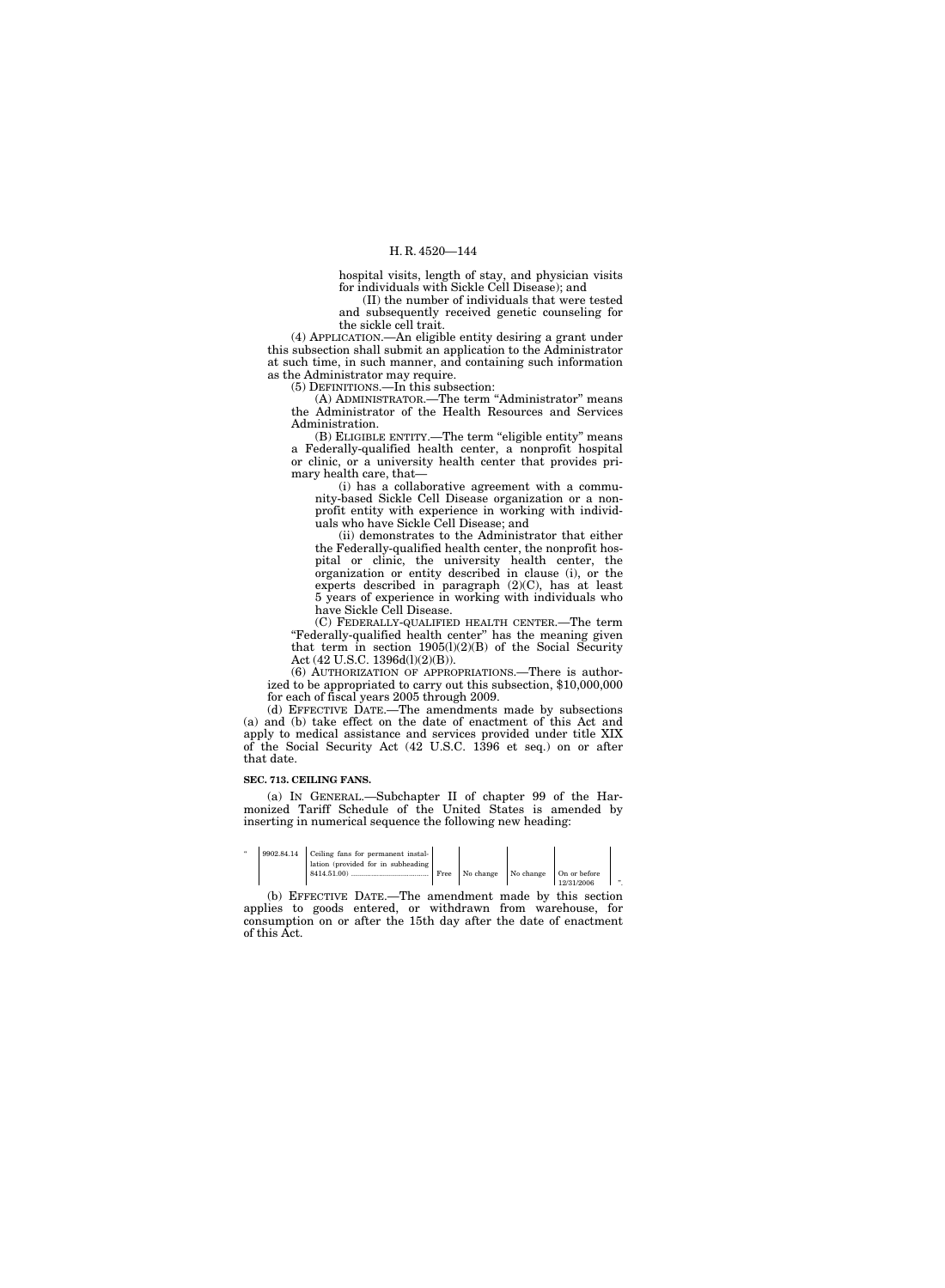#### **SEC. 714. CERTAIN STEAM GENERATORS, AND CERTAIN REACTOR VESSEL HEADS AND PRESSURIZERS, USED IN NUCLEAR FACILITIES.**

(a) CERTAIN STEAM GENERATORS.—Heading 9902.84.02 of the Harmonized Tariff Schedule of the United States is amended by striking "12/31/2006" and inserting "12/31/2008".

(b) CERTAIN REACTOR VESSEL HEADS AND PRESSURIZERS.—Subchapter II of chapter 99 of the Harmonized Tariff Schedule of the United States is amended by inserting in numerical sequence the following new heading:

| $\epsilon$ | 9902.84.03   Reactor vessel heads and pressur-<br>izers for nuclear reactors (provided  <br>for in subheading 8401.40.00)  Free No change |  | No change | On or before<br>12/31/2008 | $\mathbf{v}$ |
|------------|-------------------------------------------------------------------------------------------------------------------------------------------|--|-----------|----------------------------|--------------|
|            |                                                                                                                                           |  |           |                            |              |

(c) EFFECTIVE DATE.—

the enactment of this Act.

(1) SUBSECTION (a).—The amendment made by subsection (a) shall take effect on the date of the enactment of this Act. (2) SUBSECTION (b).—The amendment made subsection (b) shall apply to goods entered, or withdrawn from warehouse, for consumption on or after the 15th day after the date of

# **TITLE VIII—REVENUE PROVISIONS**

# **Subtitle A—Provisions to Reduce Tax Avoidance Through Individual and Corporate Expatriation**

#### **SEC. 801. TAX TREATMENT OF EXPATRIATED ENTITIES AND THEIR FOREIGN PARENTS.**

(a) IN GENERAL.—Subchapter C of chapter 80 (relating to provisions affecting more than one subtitle) is amended by adding at the end the following new section:

### **''SEC. 7874. RULES RELATING TO EXPATRIATED ENTITIES AND THEIR FOREIGN PARENTS.**

''(a) TAX ON INVERSION GAIN OF EXPATRIATED ENTITIES.—

''(1) IN GENERAL.—The taxable income of an expatriated entity for any taxable year which includes any portion of the applicable period shall in no event be less than the inversion gain of the entity for the taxable year.<br>
"(2) EXPATRIATED ENTITY.—For purposes of this

subsection—

''(A) IN GENERAL.—The term 'expatriated entity' means—

''(i) the domestic corporation or partnership referred to in subparagraph (B)(i) with respect to which a foreign corporation is a surrogate foreign corporation, and

''(ii) any United States person who is related (within the meaning of section  $267(b)$  or  $707(b)(1)$ ) to a domestic corporation or partnership described in clause (i).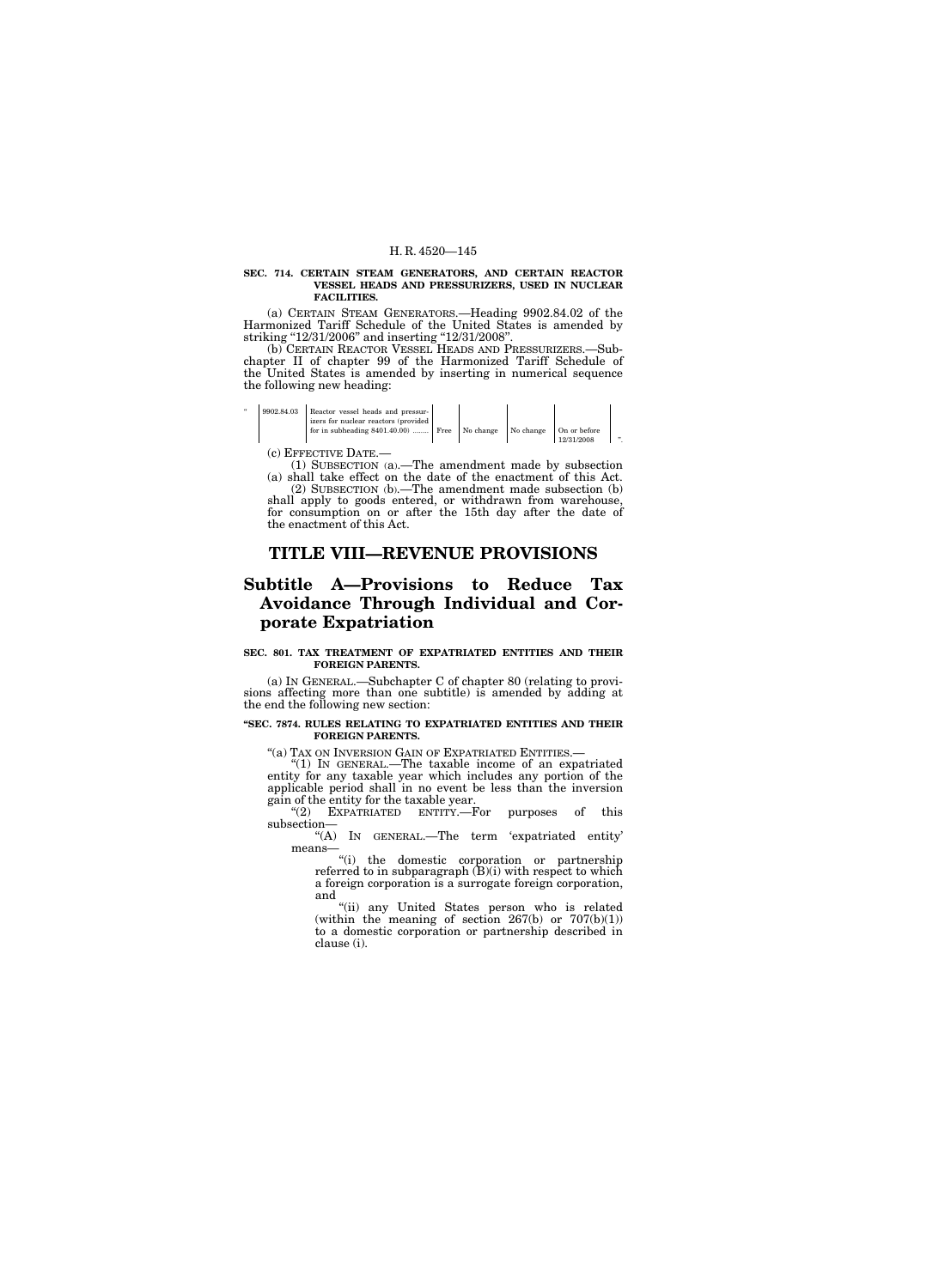''(B) SURROGATE FOREIGN CORPORATION.—A foreign corporation shall be treated as a surrogate foreign corporation if, pursuant to a plan (or a series of related transactions)—

"(i) the entity completes after March 4, 2003, the direct or indirect acquisition of substantially all of the properties held directly or indirectly by a domestic corporation or substantially all of the properties constituting a trade or business of a domestic partnership,  $'$ (ii) after the acquisition at least  $60$  percent of

the stock (by vote or value) of the entity is held— ''(I) in the case of an acquisition with respect to a domestic corporation, by former shareholders of the domestic corporation by reason of holding

stock in the domestic corporation, or ''(II) in the case of an acquisition with respect to a domestic partnership, by former partners of the domestic partnership by reason of holding a capital or profits interest in the domestic partnership, and

"(iii) after the acquisition the expanded affiliated group which includes the entity does not have substantial business activities in the foreign country in which, or under the law of which, the entity is created or organized, when compared to the total business activities of such expanded affiliated group.

An entity otherwise described in clause (i) with respect to any domestic corporation or partnership trade or business shall be treated as not so described if, on or before March 4, 2003, such entity acquired directly or indirectly more than half of the properties held directly or indirectly by such corporation or more than half of the properties constituting such partnership trade or business, as the case may be.

''(3) COORDINATION WITH SUBSECTION (b).—Paragraph (1) shall not apply to any entity which is treated as a domestic corporation under subsection (b).

''(b) INVERTED CORPORATIONS TREATED AS DOMESTIC CORPORA-TIONS.—Notwithstanding section 7701(a)(4), a foreign corporation shall be treated for purposes of this title as a domestic corporation if such corporation would be a surrogate foreign corporation if subsection  $(a)(2)$  were applied by substituting '80 percent' for '60 percent'.

''(c) DEFINITIONS AND SPECIAL RULES.—

''(1) EXPANDED AFFILIATED GROUP.—The term 'expanded affiliated group' means an affiliated group as defined in section  $1504(a)$  but without regard to section  $1504(b)(3)$ , except that section 1504(a) shall be applied by substituting 'more than 50 percent' for 'at least 80 percent' each place it appears. ''(2) CERTAIN STOCK DISREGARDED.—There shall not be taken into account in determining ownership under subsection

 $(a)(2)(B)(ii)$ ''(A) stock held by members of the expanded affiliated group which includes the foreign corporation, or

 $E(E)$  stock of such foreign corporation which is sold in a public offering related to the acquisition described in subsection  $(a)(2)(B)(i)$ .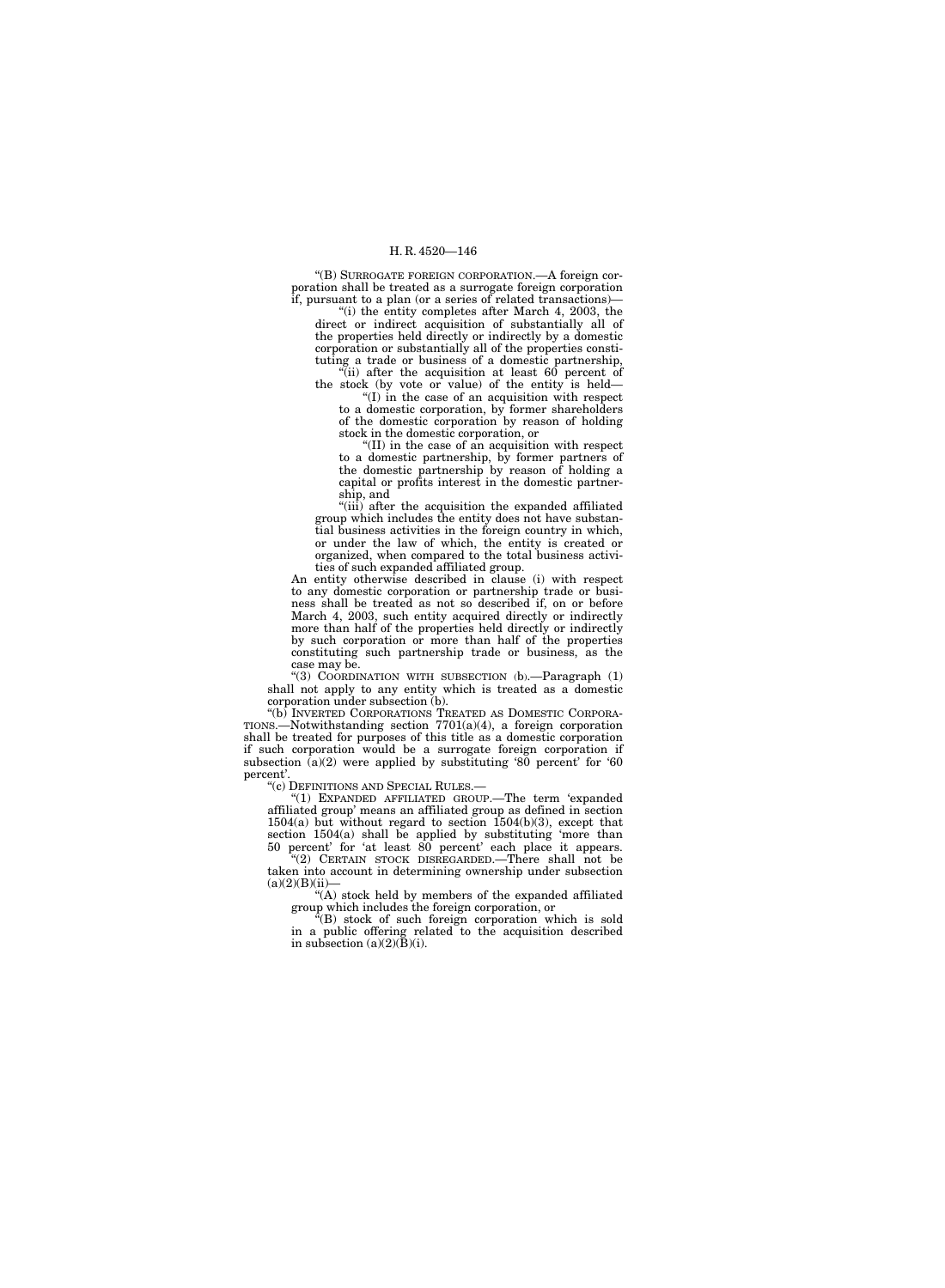''(3) PLAN DEEMED IN CERTAIN CASES.—If a foreign corporation acquires directly or indirectly substantially all of the properties of a domestic corporation or partnership during the 4 year period beginning on the date which is 2 years before the ownership requirements of subsection  $(a)(2)(B)(ii)$  are met, such actions shall be treated as pursuant to a plan.

''(4) CERTAIN TRANSFERS DISREGARDED.—The transfer of properties or liabilities (including by contribution or distribution) shall be disregarded if such transfers are part of a plan a principal purpose of which is to avoid the purposes of this section.

''(5) SPECIAL RULE FOR RELATED PARTNERSHIPS.—For purposes of applying subsection  $(a)(2)(B)(ii)$  to the acquisition of a trade or business of a domestic partnership, except as provided in regulations, all partnerships which are under common control (within the meaning of section 482) shall be treated as 1 partnership.

''(6) REGULATIONS.—The Secretary shall prescribe such regulations as may be appropriate to determine whether a corporation is a surrogate foreign corporation, including regulations—

"(A) to treat warrants, options, contracts to acquire stock, convertible debt interests, and other similar interests as stock, and

''(B) to treat stock as not stock.

''(d) OTHER DEFINITIONS.—For purposes of this section— ''(1) APPLICABLE PERIOD.—The term 'applicable period'

means the period— " $(\hat{A})$  beginning on the first date properties are acquired as part of the acquisition described in subsection

 $(a)(2)$  $(B)(i)$ , and

''(B) ending on the date which is 10 years after the last date properties are acquired as part of such acquisition.

"(2) INVERSION GAIN.—The term 'inversion gain' means the income or gain recognized by reason of the transfer during the applicable period of stock or other properties by an expatriated entity, and any income received or accrued during the applicable period by reason of a license of any property by an expatriated entity—

''(A) as part of the acquisition described in subsection  $(a)(2)(B)(i)$ , or

''(B) after such acquisition if the transfer or license is to a foreign related person.

Subparagraph  $(B)$  shall not apply to property described in section 1221(a)(1) in the hands of the expatriated entity.

''(3) FOREIGN RELATED PERSON.—The term 'foreign related person' means, with respect to any expatriated entity, a foreign person which—

"(A) is related (within the meaning of section  $267(b)$ or  $707(b)(1)$ ) to such entity, or

''(B) is under the same common control (within the meaning of section 482) as such entity. ''(e) SPECIAL RULES.—

"(1) CREDITS NOT ALLOWED AGAINST TAX ON INVERSION GAIN.—Credits (other than the credit allowed by section 901) shall be allowed against the tax imposed by this chapter on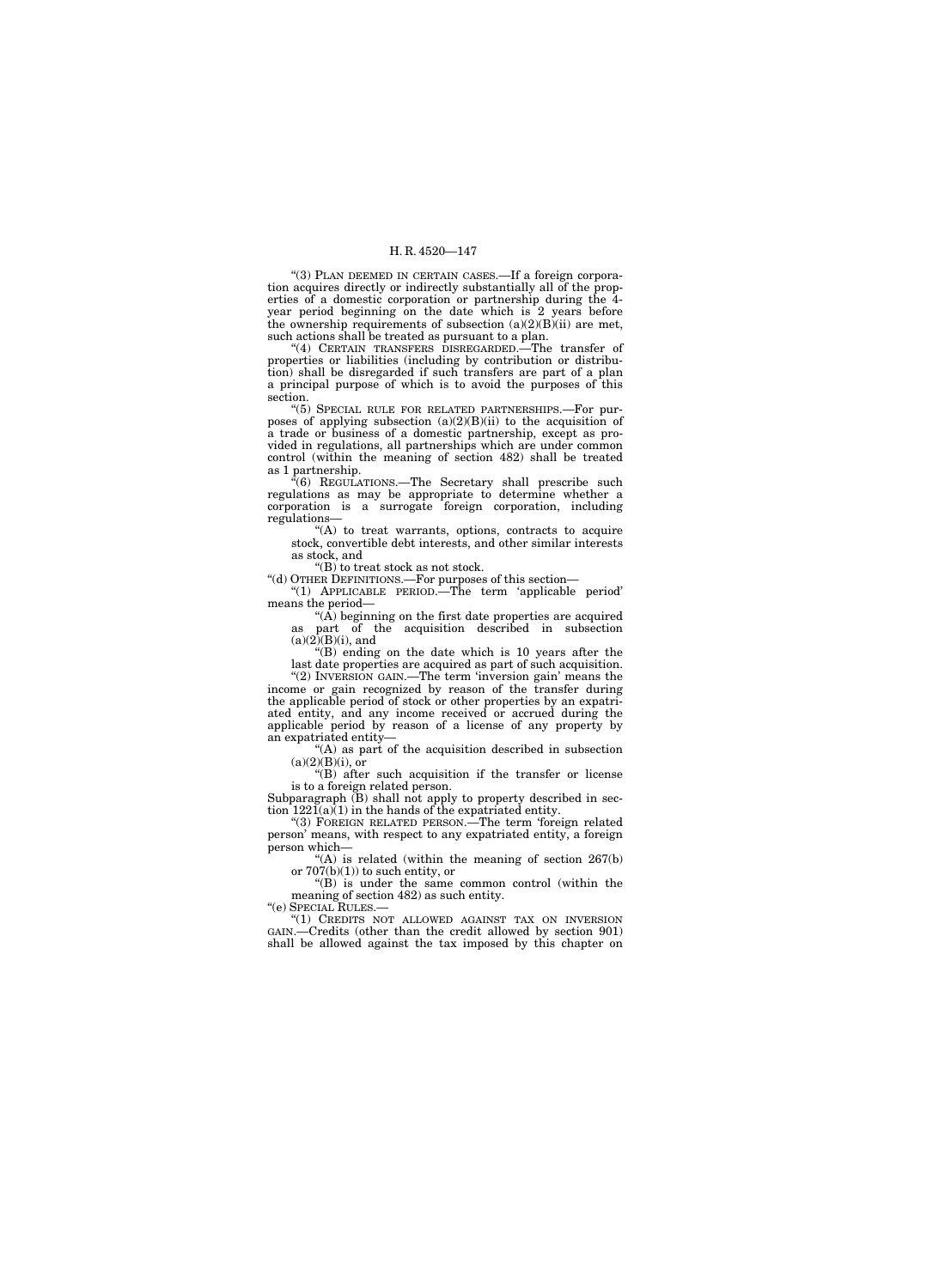an expatriated entity for any taxable year described in subsection (a) only to the extent such tax exceeds the product of—

"(A) the amount of the inversion gain for the taxable year, and

"(B) the highest rate of tax specified in section  $11(b)(1)$ . For purposes of determining the credit allowed by section 901, inversion gain shall be treated as from sources within the United States.

"(2) SPECIAL RULES FOR PARTNERSHIPS.—In the case of an expatriated entity which is a partnership—

"(A) subsection  $(a)(1)$  shall apply at the partner rather than the partnership level,

''(B) the inversion gain of any partner for any taxable year shall be equal to the sum of—

''(i) the partner's distributive share of inversion gain of the partnership for such taxable year, plus

"(ii) gain recognized for the taxable year by the partner by reason of the transfer during the applicable period of any partnership interest of the partner in such partnership to the surrogate foreign corporation, and

''(C) the highest rate of tax specified in the rate schedule applicable to the partner under this chapter shall be substituted for the rate of tax referred to in paragraph (1).

 $\cdot$ (3) COORDINATION WITH SECTION 172 AND MINIMUM TAX.— Rules similar to the rules of paragraphs (3) and (4) of section 860E(a) shall apply for purposes of subsection (a).

"(4) STATUTE OF LIMITATIONS .-

''(A) IN GENERAL.—The statutory period for the assessment of any deficiency attributable to the inversion gain of any taxpayer for any pre-inversion year shall not expire before the expiration of 3 years from the date the Secretary is notified by the taxpayer (in such manner as the Secretary may prescribe) of the acquisition described in subsection  $(a)(2)(B)(i)$  to which such gain relates and such deficiency may be assessed before the expiration of such 3-year period notwithstanding the provisions of any other law or rule of law which would otherwise prevent such assessment.

" $(B)$  PRE-INVERSION YEAR.—For purposes of subparagraph (A), the term 'pre-inversion year' means any taxable year if—

''(i) any portion of the applicable period is included in such taxable year, and

''(ii) such year ends before the taxable year in which the acquisition described in subsection  $(a)(2)(B)(i)$  is completed.

''(f) SPECIAL RULE FOR TREATIES.—Nothing in section 894 or 7852(d) or in any other provision of law shall be construed as permitting an exemption, by reason of any treaty obligation of the United States heretofore or hereafter entered into, from the provisions of this section.

''(g) REGULATIONS.—The Secretary shall provide such regulations as are necessary to carry out this section, including regulations providing for such adjustments to the application of this section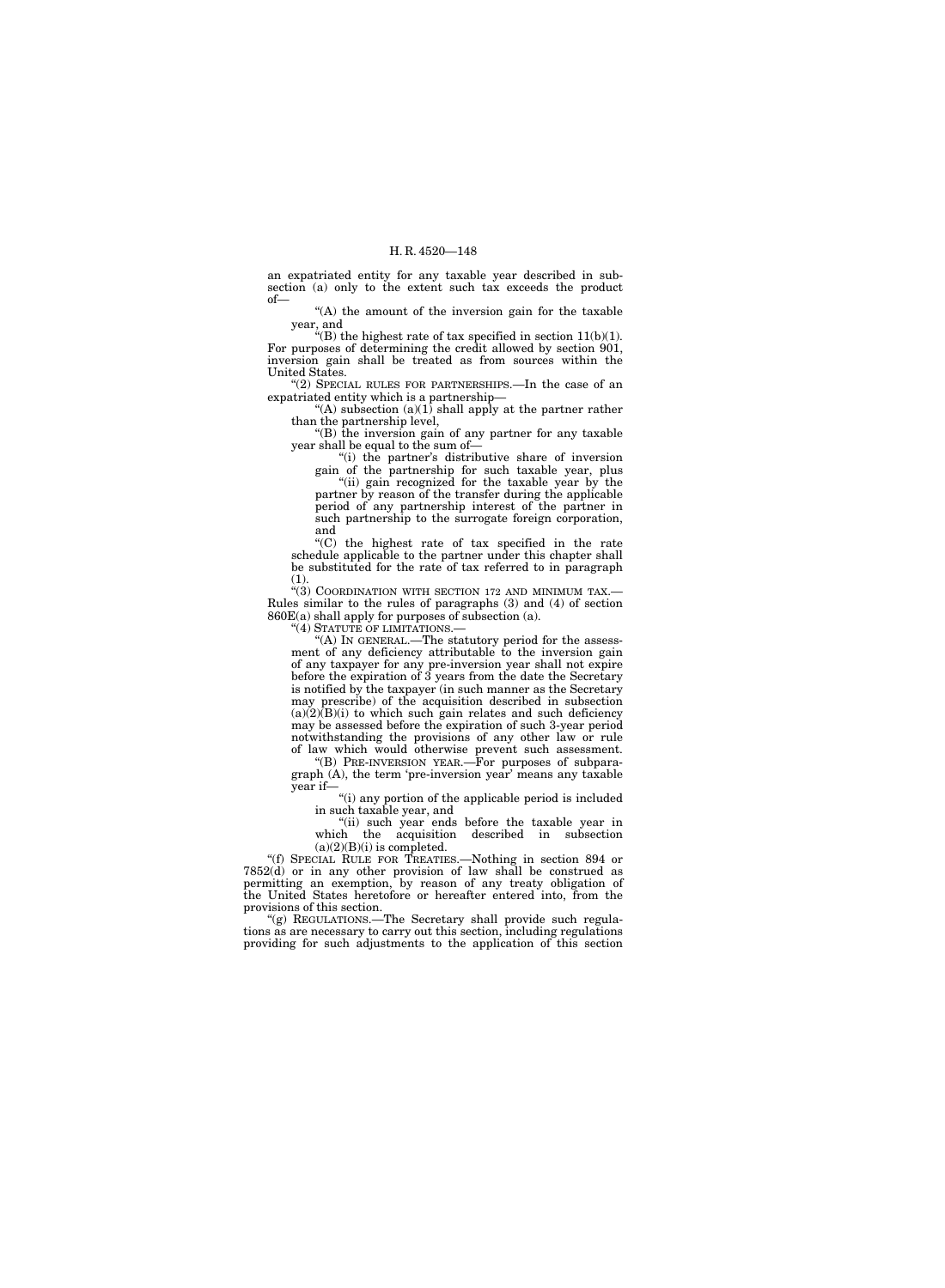as are necessary to prevent the avoidance of the purposes of this section, including the avoidance of such purposes through—

" $(1)$  the use of related persons, pass-through or other noncorporate entities, or other intermediaries, or

''(2) transactions designed to have persons cease to be (or not become) members of expanded affiliated groups or related persons.''.

(b) CONFORMING AMENDMENT.—The table of sections for subchapter C of chapter 80 is amended by adding at the end the following new item:

#### ''Sec. 7874. Rules relating to expatriated entities and their foreign parents.'

(c) EFFECTIVE DATE.—The amendments made by this section shall apply to taxable years ending after March 4, 2003.

**SEC. 802. EXCISE TAX ON STOCK COMPENSATION OF INSIDERS IN EXPATRIATED CORPORATIONS.**

(a) IN GENERAL.—Subtitle D is amended by inserting after chapter 44 end the following new chapter:

#### **''CHAPTER 45—PROVISIONS RELATING TO EXPATRIATED ENTITIES**

## ''Sec. 4985. Stock compensation of insiders in expatriated corporations.

#### **''SEC. 4985. STOCK COMPENSATION OF INSIDERS IN EXPATRIATED CORPORATIONS.**

"(a) IMPOSITION OF TAX.—In the case of an individual who is a disqualified individual with respect to any expatriated corporation, there is hereby imposed on such person a tax equal to—

"(1) the rate of tax specified in section  $1(h)(1)(C)$ , multiplied by

"(2) the value (determined under subsection (b)) of the specified stock compensation held (directly or indirectly) by or for the benefit of such individual or a member of such individual's family (as defined in section 267) at any time during the 12-month period beginning on the date which is 6 months before the expatriation date.

''(b) VALUE.—For purposes of subsection (a)—

"(1) IN GENERAL.—The value of specified stock compensation shall be—

"(A) in the case of a stock option (or other similar right) or a stock appreciation right, the fair value of such option or right, and

"(B) in any other case, the fair market value of such compensation.

"(2) DATE FOR DETERMINING VALUE.—The determination of value shall be made—

 $"$ (A) in the case of specified stock compensation held on the expatriation date, on such date,

 $\mathrm{``(B)}$  in the case of such compensation which is canceled during the 6 months before the expatriation date, on the day before such cancellation, and "(C) in the case of such compensation which is granted

after the expatriation date, on the date such compensation is granted.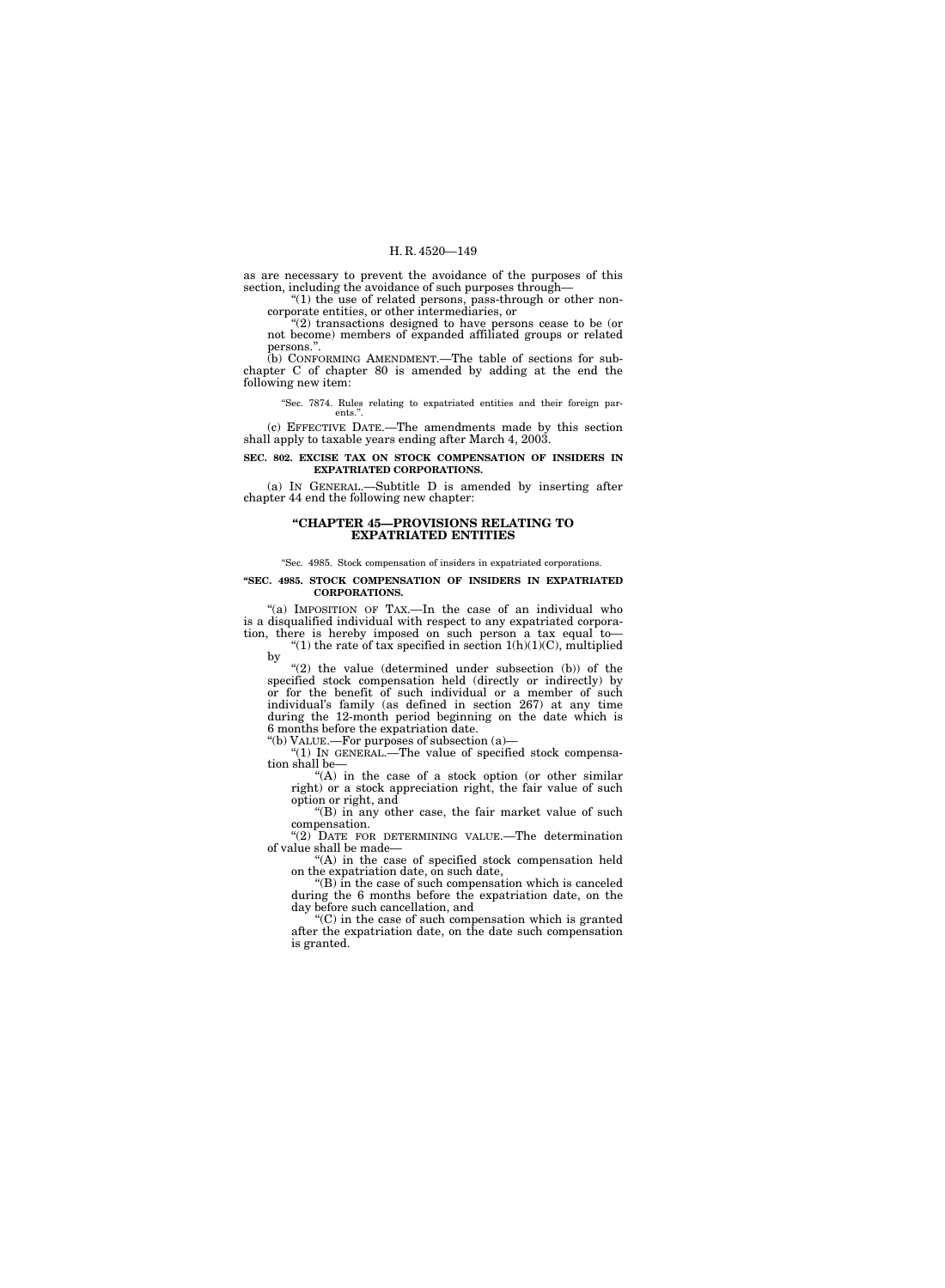''(c) TAX TO APPLY ONLY IF SHAREHOLDER GAIN RECOGNIZED.— Subsection (a) shall apply to any disqualified individual with respect to an expatriated corporation only if gain (if any) on any stock in such corporation is recognized in whole or part by any shareholder by reason of the acquisition referred to in section  $7874(a)(2)(B)(i)$  with respect to such corporation.

''(d) EXCEPTION WHERE GAIN RECOGNIZED ON COMPENSATION.— Subsection (a) shall not apply to—

 $"(1)$  any stock option which is exercised on the expatriation date or during the 6-month period before such date and to the stock acquired in such exercise, if income is recognized under section 83 on or before the expatriation date with respect to the stock acquired pursuant to such exercise, and

''(2) any other specified stock compensation which is exercised, sold, exchanged, distributed, cashed-out, or otherwise paid during such period in a transaction in which income, gain, or loss is recognized in full.

 $\mathbf{F}^{\mathsf{r}}(\mathbf{e})$  DEFINITIONS.—For purposes of this section—

''(1) DISQUALIFIED INDIVIDUAL.—The term 'disqualified individual' means, with respect to a corporation, any individual who, at any time during the 12-month period beginning on the date which is 6 months before the expatriation date—

"(A) is subject to the requirements of section  $16(a)$ of the Securities Exchange Act of 1934 with respect to such corporation or any member of the expanded affiliated group which includes such corporation, or

 ${}^{\dot{\alpha}}$ (B) would be subject to such requirements if such corporation or member were an issuer of equity securities referred to in such section.

''(2) EXPATRIATED CORPORATION; EXPATRIATION DATE.—

''(A) EXPATRIATED CORPORATION.—The term 'expatriated corporation' means any corporation which is an expatriated entity (as defined in section  $7874(a)(2)$ ). Such term includes any predecessor or successor of such a corporation.

''(B) EXPATRIATION DATE.—The term 'expatriation date' means, with respect to a corporation, the date on which the corporation first becomes an expatriated corporation. ''(3) SPECIFIED STOCK COMPENSATION.—

''(A) IN GENERAL.—The term 'specified stock compensation' means payment (or right to payment) granted by the expatriated corporation (or by any member of the expanded affiliated group which includes such corporation) to any person in connection with the performance of services by a disqualified individual for such corporation or member if the value of such payment or right is based on (or determined by reference to) the value (or change in value) of stock in such corporation (or any such member).

''(B) EXCEPTIONS.—Such term shall not include— ''(i) any option to which part II of subchapter D of chapter 1 applies, or

''(ii) any payment or right to payment from a plan referred to in section 280G(b)(6).

"(4) EXPANDED AFFILIATED GROUP. The term 'expanded affiliated group' means an affiliated group (as defined in section 1504(a) without regard to section 1504(b)(3)); except that section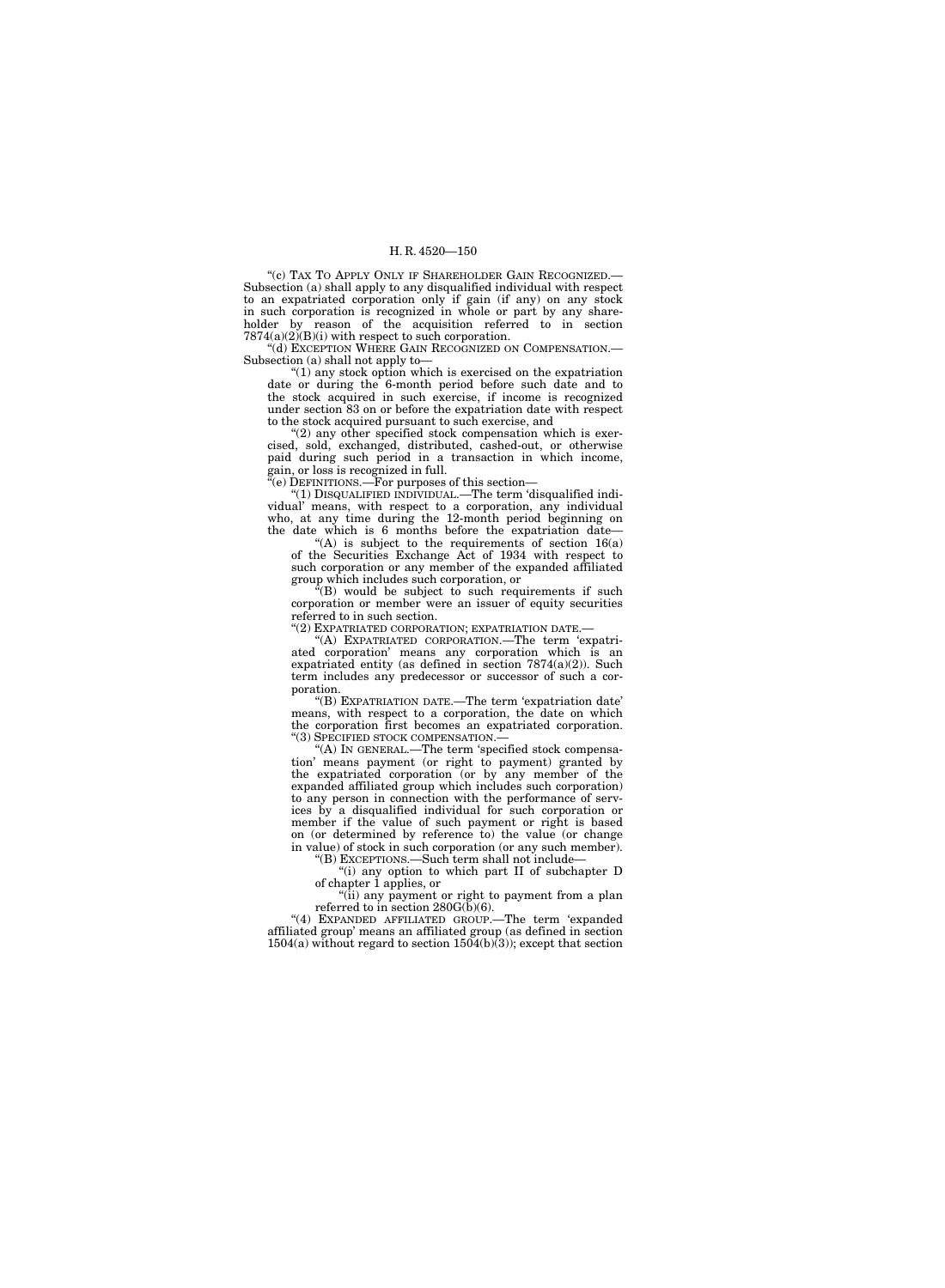1504(a) shall be applied by substituting 'more than 50 percent' for 'at least 80 percent' each place it appears.

''(f) SPECIAL RULES.—For purposes of this section—

''(1) CANCELLATION OF RESTRICTION.—The cancellation of a restriction which by its terms will never lapse shall be treated as a grant.

"(2) PAYMENT OR REIMBURSEMENT OF TAX BY CORPORATION TREATED AS SPECIFIED STOCK COMPENSATION.—Any payment of the tax imposed by this section directly or indirectly by the expatriated corporation or by any member of the expanded affiliated group which includes such corporation—

 $(A)$  shall be treated as specified stock compensation, and

''(B) shall not be allowed as a deduction under any provision of chapter 1.

''(3) CERTAIN RESTRICTIONS IGNORED.—Whether there is specified stock compensation, and the value thereof, shall be determined without regard to any restriction other than a restriction which by its terms will never lapse.

"(4) PROPERTY TRANSFERS.—Any transfer of property shall be treated as a payment and any right to a transfer of property shall be treated as a right to a payment.

''(5) OTHER ADMINISTRATIVE PROVISIONS.—For purposes of subtitle F, any tax imposed by this section shall be treated as a tax imposed by subtitle A.

"(g) REGULATIONS.—The Secretary shall prescribe such regulations as may be necessary or appropriate to carry out the purposes of this section.''.

(b) DENIAL OF DEDUCTION.—

(1) IN GENERAL.—Paragraph (6) of section 275(a) is amended by inserting "45," before "46,".

(2) \$1,000,000 limit on deductible compensation reduced by payment of excise tax on specified stock compensation. Paragraph (4) of section  $162(m)$  is amended by adding at the end the following new subparagraph:

''(G) COORDINATION WITH EXCISE TAX ON SPECIFIED STOCK COMPENSATION.—The dollar limitation contained in paragraph (1) with respect to any covered employee shall be reduced (but not below zero) by the amount of any payment (with respect to such employee) of the tax imposed by section 4985 directly or indirectly by the expatriated corporation (as defined in such section) or by any member of the expanded affiliated group (as defined in such section)

(c) CONFORMING AMENDMENTS.

(1) The last sentence of section  $3121(v)(2)(A)$  is amended by inserting before the period ''or to any specified stock compensation (as defined in section 4985) on which tax is imposed by section 4985"

(2) The table of chapters for subtitle D is amended by inserting after the item relating to chapter 44 the following new item:

#### ''Chapter 45. Provisions relating to expatriated entities.''.

(d) EFFECTIVE DATE.—The amendments made by this section shall take effect on March 4, 2003; except that periods before such date shall not be taken into account in applying the periods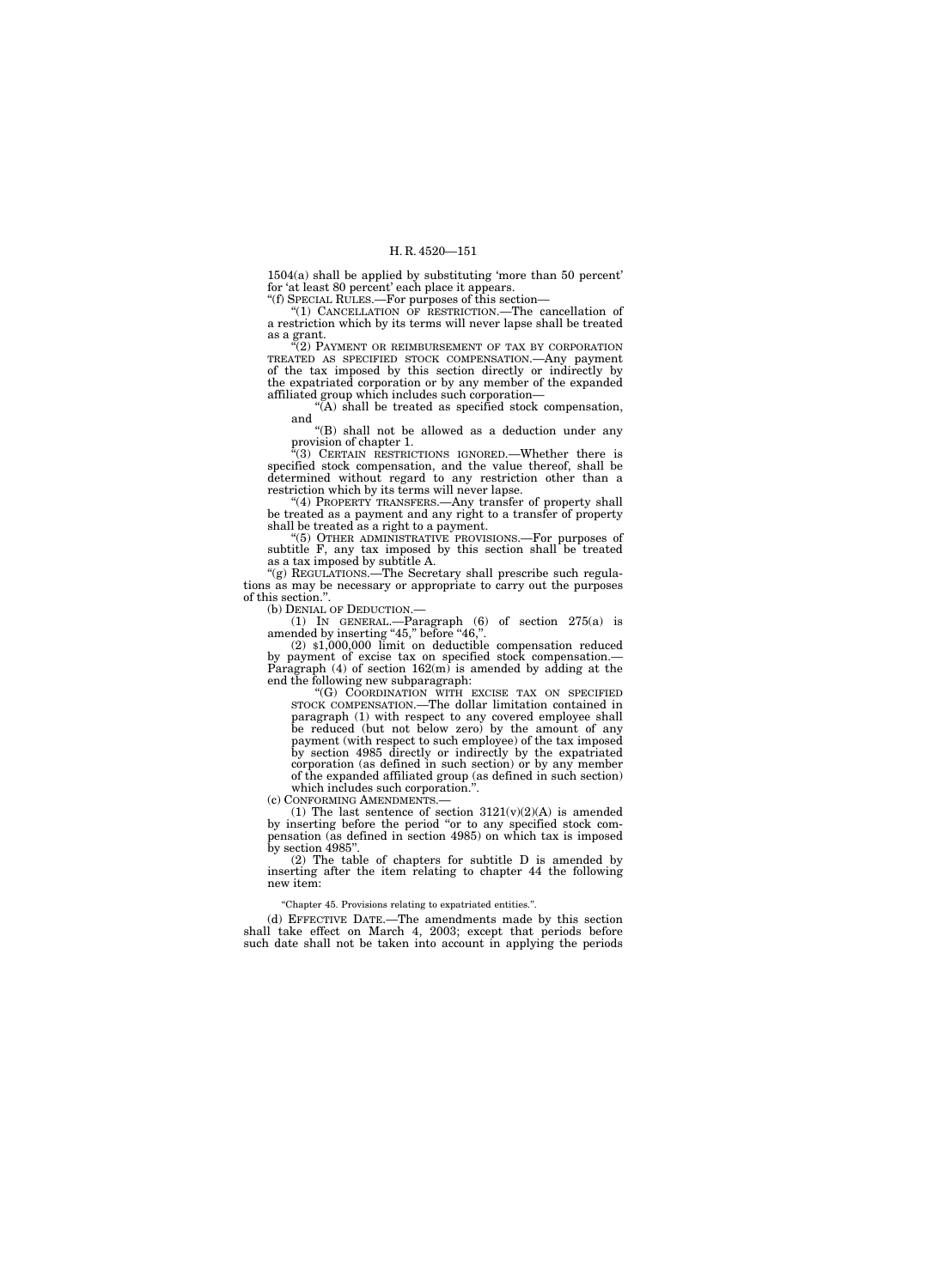in subsections (a) and  $(e)(1)$  of section 4985 of the Internal Revenue Code of 1986, as added by this section.

#### **SEC. 803. REINSURANCE OF UNITED STATES RISKS IN FOREIGN JURIS-DICTIONS.**

(a) IN GENERAL.—Section 845(a) (relating to allocation in case of reinsurance agreement involving tax avoidance or evasion) is amended by striking ''source and character'' and inserting ''amount, source, or character".<br>
(b) EFFECTIVE DATE.—The amendments made by this section

shall apply to any risk reinsured after the date of the enactment of this Act.

# **SEC. 804. REVISION OF TAX RULES ON EXPATRIATION OF INDIVIDUALS.**

(a) EXPATRIATION TO AVOID TAX.— (1) IN GENERAL.—Subsection (a) of section 877 (relating to treatment of expatriates) is amended to read as follows:<br>"(a) TREATMENT OF EXPATRIATES.—

"(1) IN GENERAL.—Every nonresident alien individual to whom this section applies and who, within the 10-year period immediately preceding the close of the taxable year, lost United States citizenship shall be taxable for such taxable year in the manner provided in subsection (b) if the tax imposed pursuant to such subsection (after any reduction in such tax under the last sentence of such subsection) exceeds the tax which, without regard to this section, is imposed pursuant to section 871.

"(2) INDIVIDUALS SUBJECT TO THIS SECTION.—This section shall apply to any individual if—

"(A) the average annual net income tax (as defined in section  $38(c)(1)$  of such individual for the period of 5 taxable years ending before the date of the loss of United

"(B) the net worth of the individual as of such date is  $$2.000,000$  or more, or

"(C) such individual fails to certify under penalty of perjury that he has met the requirements of this title for the 5 preceding taxable years or fails to submit such evidence of such compliance as the Secretary may require.

In the case of the loss of United States citizenship in any calendar year after 2004, such \$124,000 amount shall be increased by an amount equal to such dollar amount multiplied by the cost-of-living adjustment determined under section  $1(f)(3)$ for such calendar year by substituting '2003' for '1992' in subparagraph (B) thereof. Any increase under the preceding

sentence shall be rounded to the nearest multiple of \$1,000.".<br>(2) REVISION OF EXCEPTIONS FROM ALTERNATIVE TAX.—Subsection (c) of section 877 (relating to tax avoidance not presumed in certain cases) is amended to read as follows: ''(c) EXCEPTIONS.—

''(1) IN GENERAL.—Subparagraphs (A) and (B) of subsection (a)(2) shall not apply to an individual described in paragraph (2) or (3).

''(2) DUAL CITIZENS.—

''(A) IN GENERAL.—An individual is described in this paragraph if—

''(i) the individual became at birth a citizen of the United States and a citizen of another country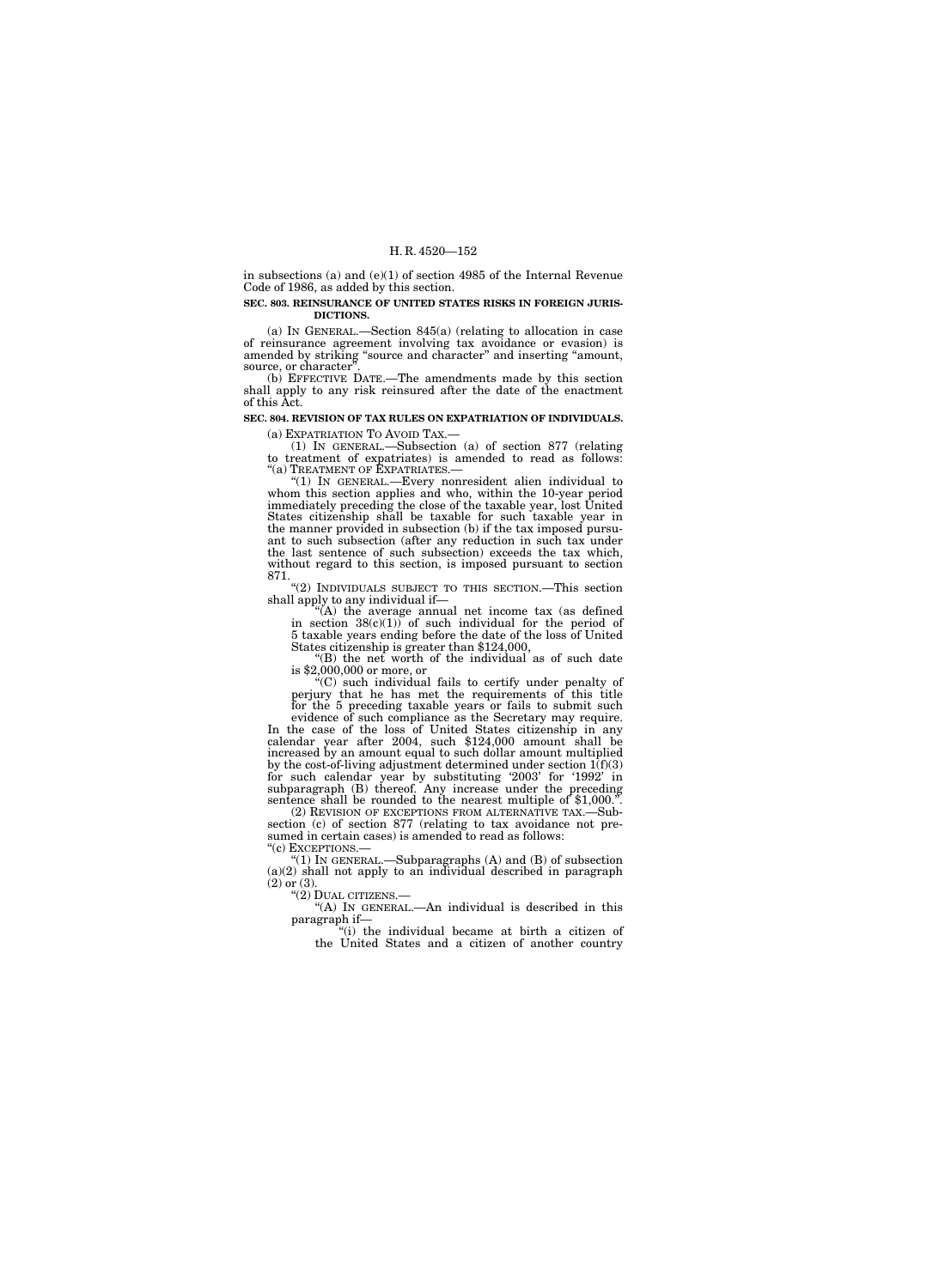and continues to be a citizen of such other country, and

''(ii) the individual has had no substantial contacts with the United States.

''(B) SUBSTANTIAL CONTACTS.—An individual shall be treated as having no substantial contacts with the United States only if the individual—

''(i) was never a resident of the United States (as defined in section 7701(b)),

"(ii) has never held a United States passport, and ''(iii) was not present in the United States for more than 30 days during any calendar year which

is 1 of the 10 calendar years preceding the individual's loss of United States citizenship. ''(3) CERTAIN MINORS.—An individual is described in this

paragraph if— ''(A) the individual became at birth a citizen of the

United States, ''(B) neither parent of such individual was a citizen of the United States at the time of such birth,

''(C) the individual's loss of United States citizenship occurs before such individual attains age 181⁄2, and

''(D) the individual was not present in the United States for more than 30 days during any calendar year which is 1 of the 10 calendar years preceding the individual's loss of United States citizenship.''.

(3) CONFORMING AMENDMENT.—Section 2107(a) is amended to read as follows:

"(a) TREATMENT OF EXPATRIATES.—A tax computed in accordance with the table contained in section 2001 is hereby imposed on the transfer of the taxable estate, determined as provided in section 2106, of every decedent nonresident not a citizen of the United States if the date of death occurs during a taxable year with respect to which the decedent is subject to tax under section  $877(b)$ .".

(b) SPECIAL RULES FOR DETERMINING WHEN AN INDIVIDUAL IS NO LONGER A UNITED STATES CITIZEN OR LONG-TERM RESI-DENT.—Section 7701 (relating to definitions) is amended by redesignating subsection (n) as subsection (o) and by inserting after subsection (m) the following new subsection:

"(n) SPECIAL RULES FOR DETERMINING WHEN AN INDIVIDUAL IS NO LONGER A UNITED STATES CITIZEN OR LONG-TERM RESI-DENT.—An individual who would (but for this subsection) cease to be treated as a citizen or resident of the United States shall continue to be treated as a citizen or resident of the United States, as the case may be, until such individual—

"(1) gives notice of an expatriating act or termination of residency (with the requisite intent to relinquish citizenship or terminate residency) to the Secretary of State or the Secretary of Homeland Security, and

"(2) provides a statement in accordance with section 6039G.''.

(c) PHYSICAL PRESENCE IN THE UNITED STATES FOR MORE THAN 30 DAYS.—Section 877 (relating to expatriation to avoid tax) is amended by adding at the end the following new subsection:

''(g) PHYSICAL PRESENCE.—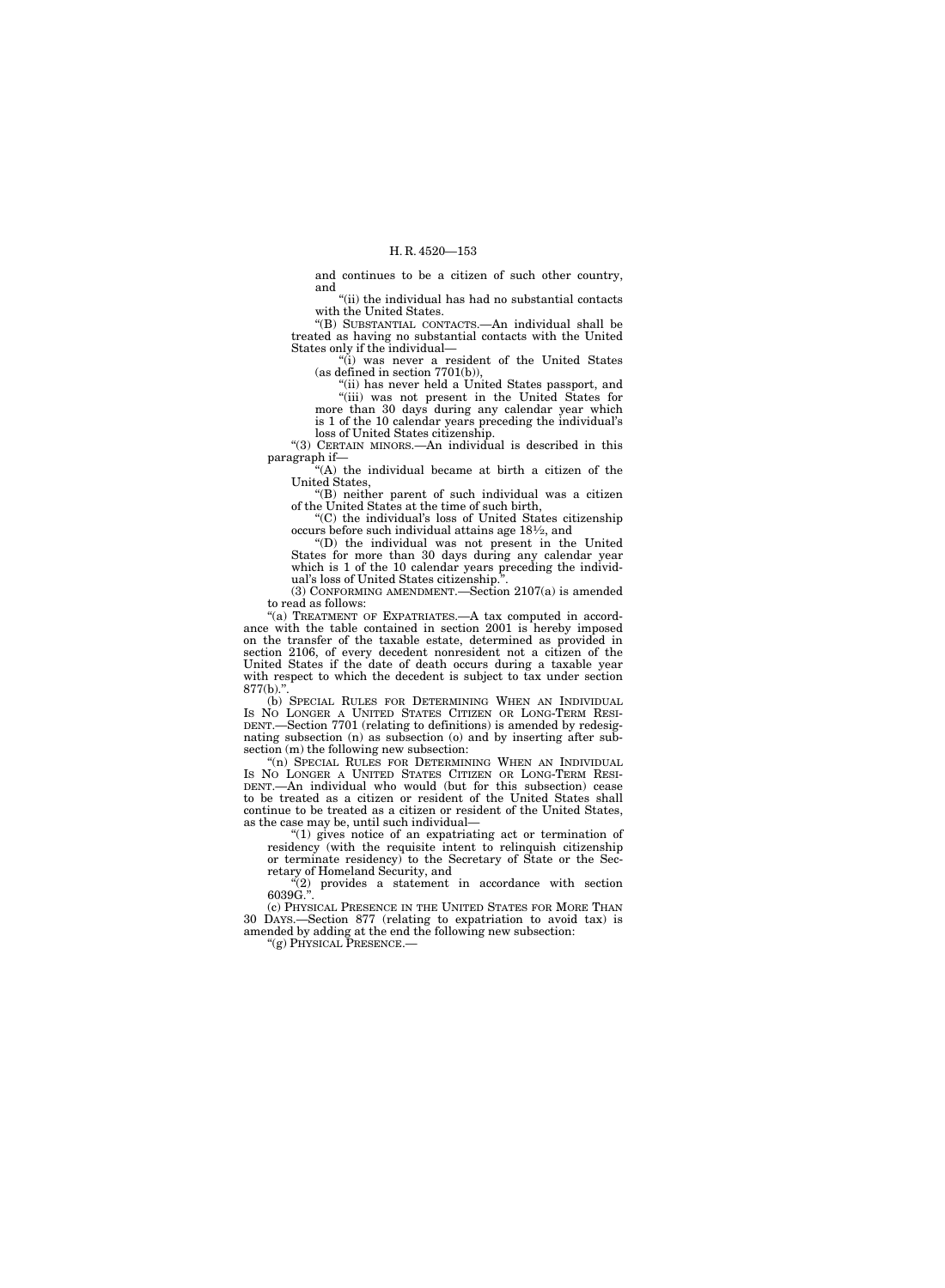''(1) IN GENERAL.—This section shall not apply to any individual to whom this section would otherwise apply for any taxable year during the 10-year period referred to in subsection (a) in which such individual is physically present in the United States at any time on more than 30 days in the calendar year ending in such taxable year, and such individual shall be treated for purposes of this title as a citizen or resident of the United States, as the case may be, for such taxable year.

''(2) EXCEPTION.—

''(A) IN GENERAL.—In the case of an individual described in any of the following subparagraphs of this paragraph, a day of physical presence in the United States shall be disregarded if the individual is performing services in the United States on such day for an employer. The preceding sentence shall not apply if—

 $\tilde{f}(i)$  such employer is related (within the meaning of section 267 and 707) to such individual, or

''(ii) such employer fails to meet such requirements as the Secretary may prescribe by regulations to prevent the avoidance of the purposes of this paragraph. Not more than 30 days during any calendar year may

be disregarded under this subparagraph. ''(B) INDIVIDUALS WITH TIES TO OTHER COUNTRIES.— An individual is described in this subparagraph if—

"(i) the individual becomes (not later than the close of a reasonable period after loss of United States citizenship or termination of residency) a citizen or resident of the country in which—

''(I) such individual was born,

"(II) if such individual is married, such individual's spouse was born, or

''(III) either of such individual's parents were born, and

''(ii) the individual becomes fully liable for income tax in such country.

''(C) MINIMAL PRIOR PHYSICAL PRESENCE IN THE UNITED STATES.—An individual is described in this subparagraph if, for each year in the 10-year period ending on the date of loss of United States citizenship or termination of residency, the individual was physically present in the United States for 30 days or less. The rule of section  $7701(b)(3)(D)(ii)$  shall apply for purposes of this subparagraph.''.

(d) TRANSFERS SUBJECT TO GIFT TAX.—

(1) IN GENERAL.—Subsection (a) of section 2501 (relating to taxable transfers) is amended by striking paragraph (4), by redesignating paragraph (5) as paragraph (4), and by striking paragraph (3) and inserting the following new paragraph:<br>"(3) EXCEPTION.—

"(A) CERTAIN INDIVIDUALS.—Paragraph (2) shall not apply in the case of a donor to whom section 877(b) applies

for the taxable year which includes the date of the transfer. ''(B) CREDIT FOR FOREIGN GIFT TAXES.—The tax imposed by this section solely by reason of this paragraph shall be credited with the amount of any gift tax actually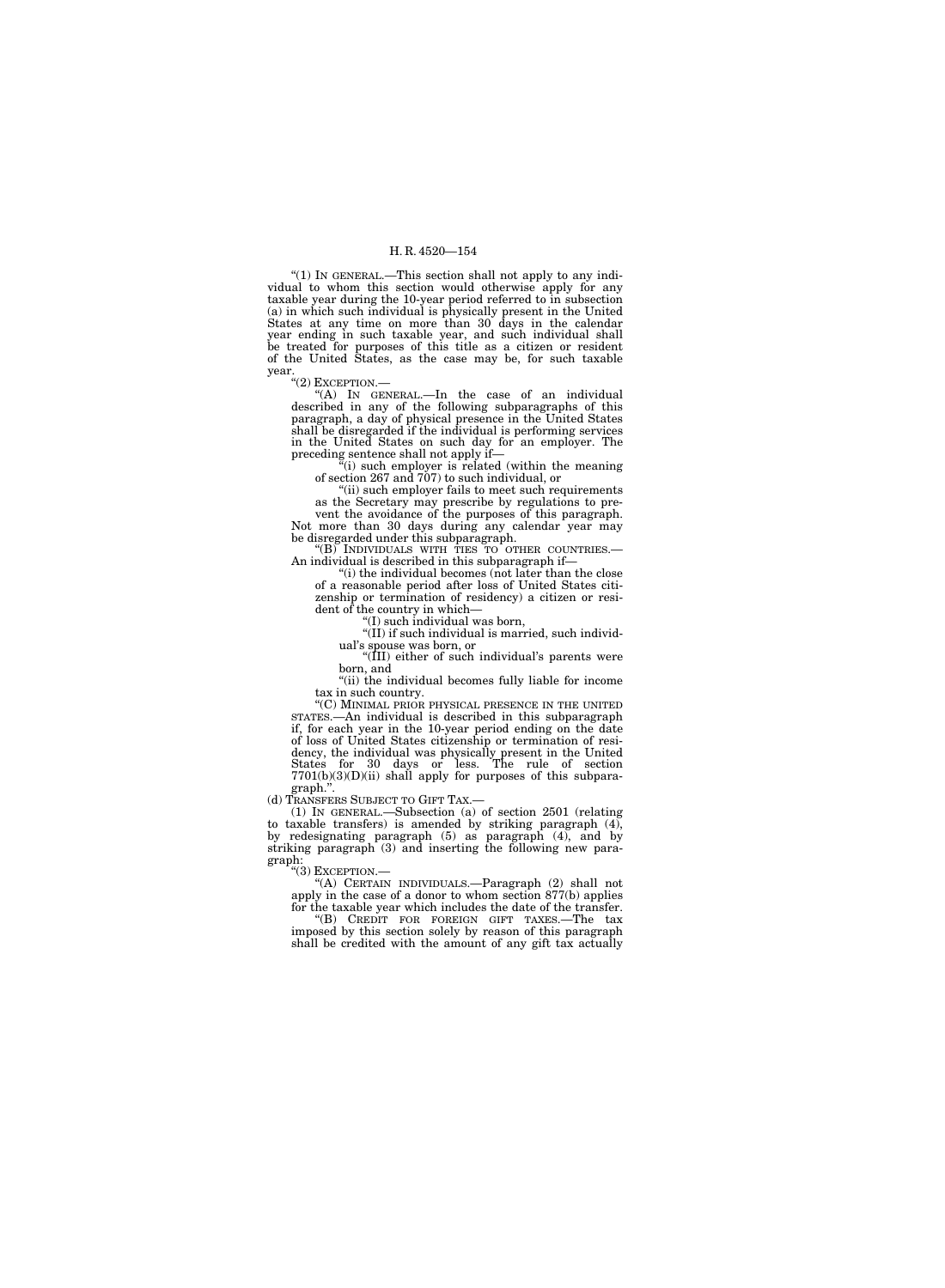paid to any foreign country in respect of any gift which is taxable under this section solely by reason of this paragraph.''.

 $(2)$  TRANSFERS OF CERTAIN STOCK.—Subsection (a) of section 2501 is amended by adding at the end the following new paragraph:

''(5) TRANSFERS OF CERTAIN STOCK.—

''(A) IN GENERAL.—In the case of a transfer of stock in a foreign corporation described in subparagraph (B) by a donor to whom section 877(b) applies for the taxable year which includes the date of the transfer—

"(i) section 2511(a) shall be applied without regard to whether such stock is situated within the United States, and

''(ii) the value of such stock for purposes of this chapter shall be its U.S.-asset value determined under subparagraph (C).

''(B) FOREIGN CORPORATION DESCRIBED.—A foreign corporation is described in this subparagraph with respect to a donor if—

''(i) the donor owned (within the meaning of section 958(a)) at the time of such transfer 10 percent or more of the total combined voting power of all classes of stock entitled to vote of the foreign corporation, and

"(ii) such donor owned (within the meaning of section  $958(a)$ ), or is considered to have owned (by applying the ownership rules of section 958(b)), at the time of such transfer, more than 50 percent of—

''(I) the total combined voting power of all classes of stock entitled to vote of such corporation,

or ''(II) the total value of the stock of such corporation.

''(C) U.S.-ASSET VALUE.—For purposes of subparagraph (A), the U.S.-asset value of stock shall be the amount which bears the same ratio to the fair market value of such stock at the time of transfer as—

''(i) the fair market value (at such time) of the assets owned by such foreign corporation and situated in the United States, bears to

"(ii) the total fair market value (at such time) of all assets owned by such foreign corporation.''. (e) ENHANCED INFORMATION REPORTING FROM INDIVIDUALS

LOSING UNITED STATES CITIZENSHIP.— (1) IN GENERAL.—Subsection (a) of section 6039G is amended to read as follows:

''(a) IN GENERAL.—Notwithstanding any other provision of law, any individual to whom section 877(b) applies for any taxable year shall provide a statement for such taxable year which includes the information described in subsection (b).''.

(2) INFORMATION TO BE PROVIDED.—Subsection (b) of section 6039G is amended to read as follows:

''(b) INFORMATION TO BE PROVIDED.—Information required under subsection (a) shall include—

" $(1)$  the taxpayer's TIN,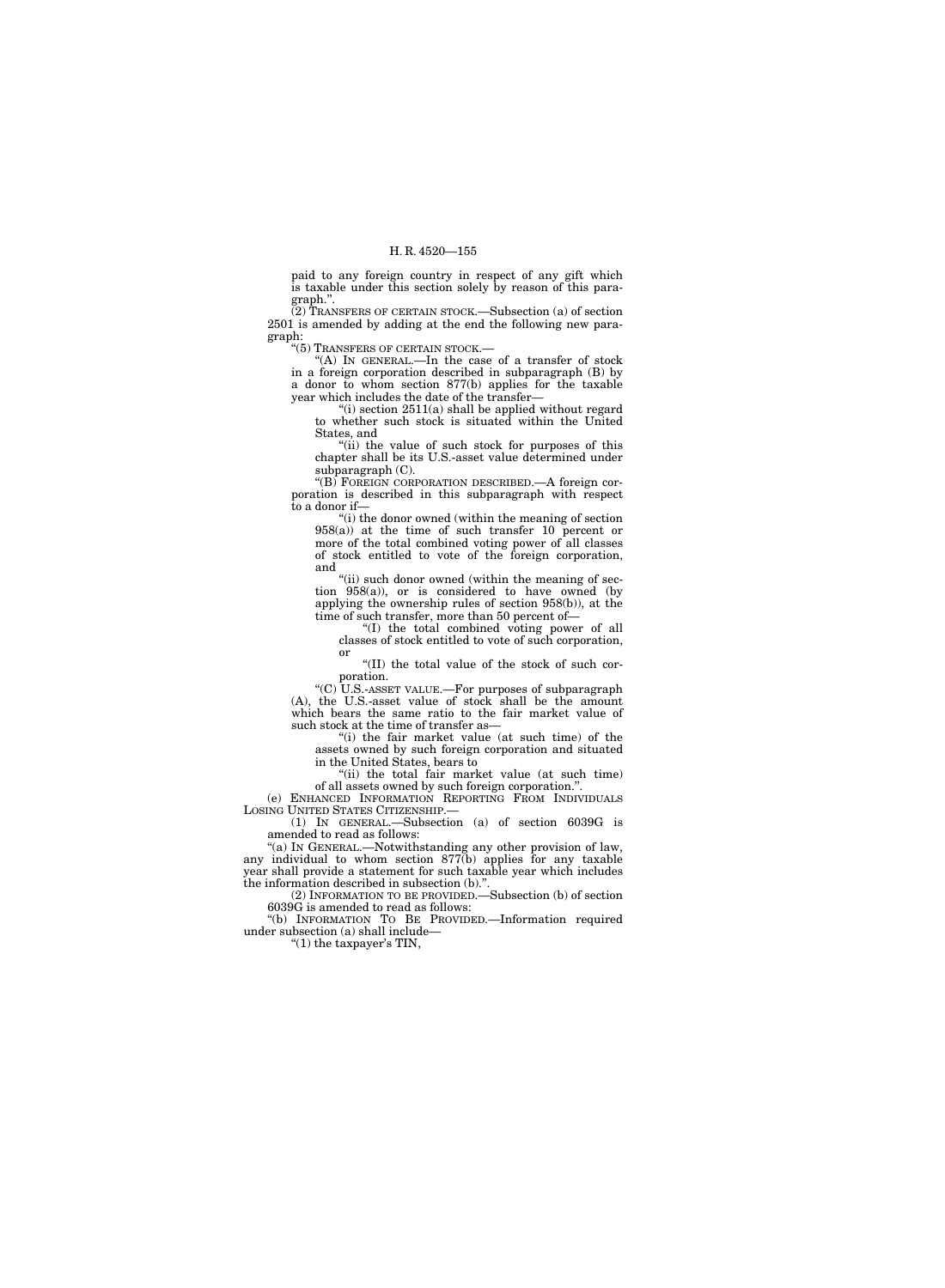$''(2)$  the mailing address of such individual's principal for-<br>eign residence,

 $(3)$  the foreign country in which such individual is residing,

''(4) the foreign country of which such individual is a citizen,  $``(5)$  information detailing the income, assets, and liabilities of such individual,

" $(6)$  the number of days during any portion of which that the individual was physically present in the United States

during the taxable year, and "(7) such other information as the Secretary may pre-<br>scribe.".

(3) INCREASE IN PENALTY.—Subsection (d) of section  $6039G$ is amended to read as follows:<br>"(d) PENALTY.—If—

"(1) an individual is required to file a statement under subsection (a) for any taxable year, and

 $\mathcal{L}(2)$  fails to file such a statement with the Secretary on or before the date such statement is required to be filed or fails to include all the information required to be shown on the statement or includes incorrect information,

such individual shall pay a penalty of \$10,000 unless it is shown that such failure is due to reasonable cause and not to willful neglect.''.

(4) CONFORMING AMENDMENT.—Section 6039G is amended by striking subsections (c), (f), and (g) and by redesignating

subsections (d) and (e) as subsection  $(c)$  and  $(d)$ , respectively. (f) EFFECTIVE DATE.—The amendments made by this section shall apply to individuals who expatriate after June 3, 2004.

**SEC. 805. REPORTING OF TAXABLE MERGERS AND ACQUISITIONS.**

(a) IN GENERAL.—Subpart B of part III of subchapter A of chapter 61 is amended by inserting after section 6043 the following new section:

#### **''SEC. 6043A. RETURNS RELATING TO TAXABLE MERGERS AND ACQUISI-TIONS.**

''(a) IN GENERAL.—According to the forms or regulations prescribed by the Secretary, the acquiring corporation in any taxable acquisition shall make a return setting forth— ''(1) a description of the acquisition,

"(2) the name and address of each shareholder of the acquired corporation who is required to recognize gain (if any) as a result of the acquisition,

" $(3)$  the amount of money and the fair market value of other property transferred to each such shareholder as part

 $\degree$ (4) such other information as the Secretary may prescribe. To the extent provided by the Secretary, the requirements of this section applicable to the acquiring corporation shall be applicable to the acquired corporation and not to the acquiring corporation.

"(b) NOMINEES.—According to the forms or regulations prescribed by the Secretary:

''(1) REPORTING.—Any person who holds stock as a nominee for another person shall furnish in the manner prescribed by the Secretary to such other person the information provided by the corporation under subsection (d).

''(2) REPORTING TO NOMINEES.—In the case of stock held by any person as a nominee, references in this section (other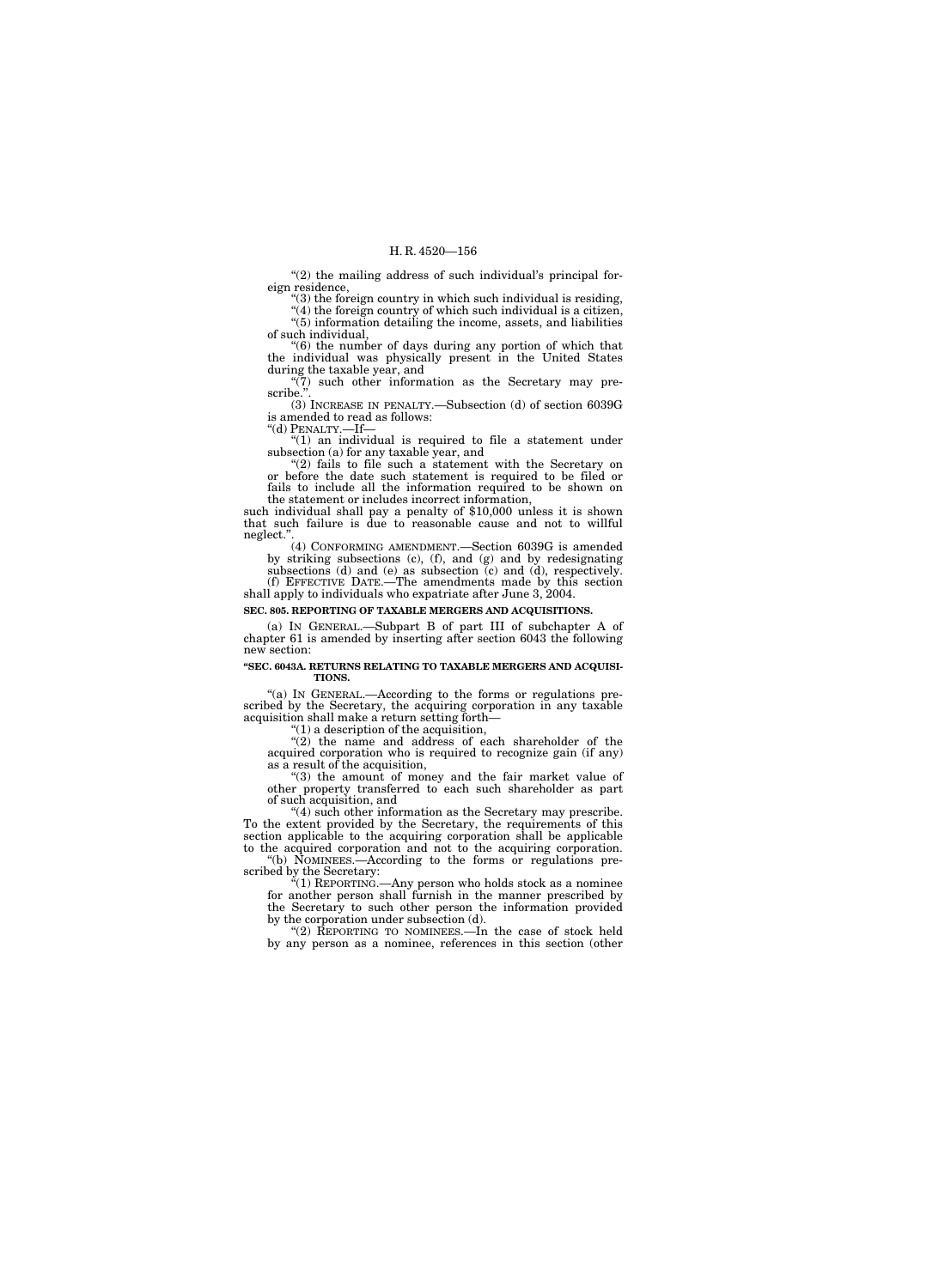than in subsection (c)) to a shareholder shall be treated as a reference to the nominee.

''(c) TAXABLE ACQUISITION.—For purposes of this section, the term 'taxable acquisition' means any acquisition by a corporation of stock in or property of another corporation if any shareholder of the acquired corporation is required to recognize gain (if any)

as a result of such acquisition.<br>
"(d) STATEMENTS TO BE FURNISHED TO SHAREHOLDERS.—<br>
According to the forms or regulations prescribed by the Secretary, every person required to make a return under subsection (a) shall furnish to each shareholder whose name is required to be set forth in such return a written statement showing—

 $f(1)$  the name, address, and phone number of the information contact of the person required to make such return,

 $(2)$  the information required to be shown on such return, with respect to such shareholder, and

 $\mathfrak{m}(3)$  such other information as the Secretary may prescribe. The written statement required under the preceding sentence shall be furnished to the shareholder on or before January 31 of the year following the calendar year during which the taxable acquisi-

(b) ASSESSABLE PENALTIES.—<br>'(1) Subparagraph (B) of section  $6724(d)(1)$  (relating to definitions) is amended by redesignating clauses (ii) through (xviii) as clauses (iii) through (xix), respectively, and by inserting after clause (i) the following new clause: ''(ii) section 6043A(a) (relating to returns relating

to taxable mergers and acquisitions),''. (2) Paragraph (2) of section 6724(d) is amended by redesignating subparagraphs  $(F)$  through  $(BB)$  as subparagraphs  $(\tilde{G})$ through (CC), respectively, and by inserting after subparagraph (E) the following new subparagraph:

"(F) subsections (b) and (d) of section 6043A (relating to returns relating to taxable mergers and acquisitions).".

 $t$  c) CLERICAL AMENDMENT.—The table of sections for subpart B of part III of subchapter A of chapter 61 is amended by inserting after the item relating to section 6043 the following new item:

''Sec. 6043A. Returns relating to taxable mergers and acquisitions.''.

(d) EFFECTIVE DATE.—The amendments made by this section shall apply to acquisitions after the date of the enactment of this Act.

## **SEC. 806. STUDIES.**

(a) TRANSFER PRICING RULES.—The Secretary of the Treasury or the Secretary's delegate shall conduct a study regarding the effectiveness of current transfer pricing rules and compliance efforts in ensuring that cross-border transfers and other related-party transactions, particularly transactions involving intangible assets, service contracts, or leases cannot be used improperly to shift income out of the United States. The study shall include a review of the contemporaneous documentation and penalty rules under section 6662 of the Internal Revenue Code of 1986, a review of the regulatory and administrative guidance implementing the principles of section 482 of such Code to transactions involving intangible property and services and to cost-sharing arrangements, and an examination of whether increased disclosure of cross-border transactions should be required. The study shall set forth specific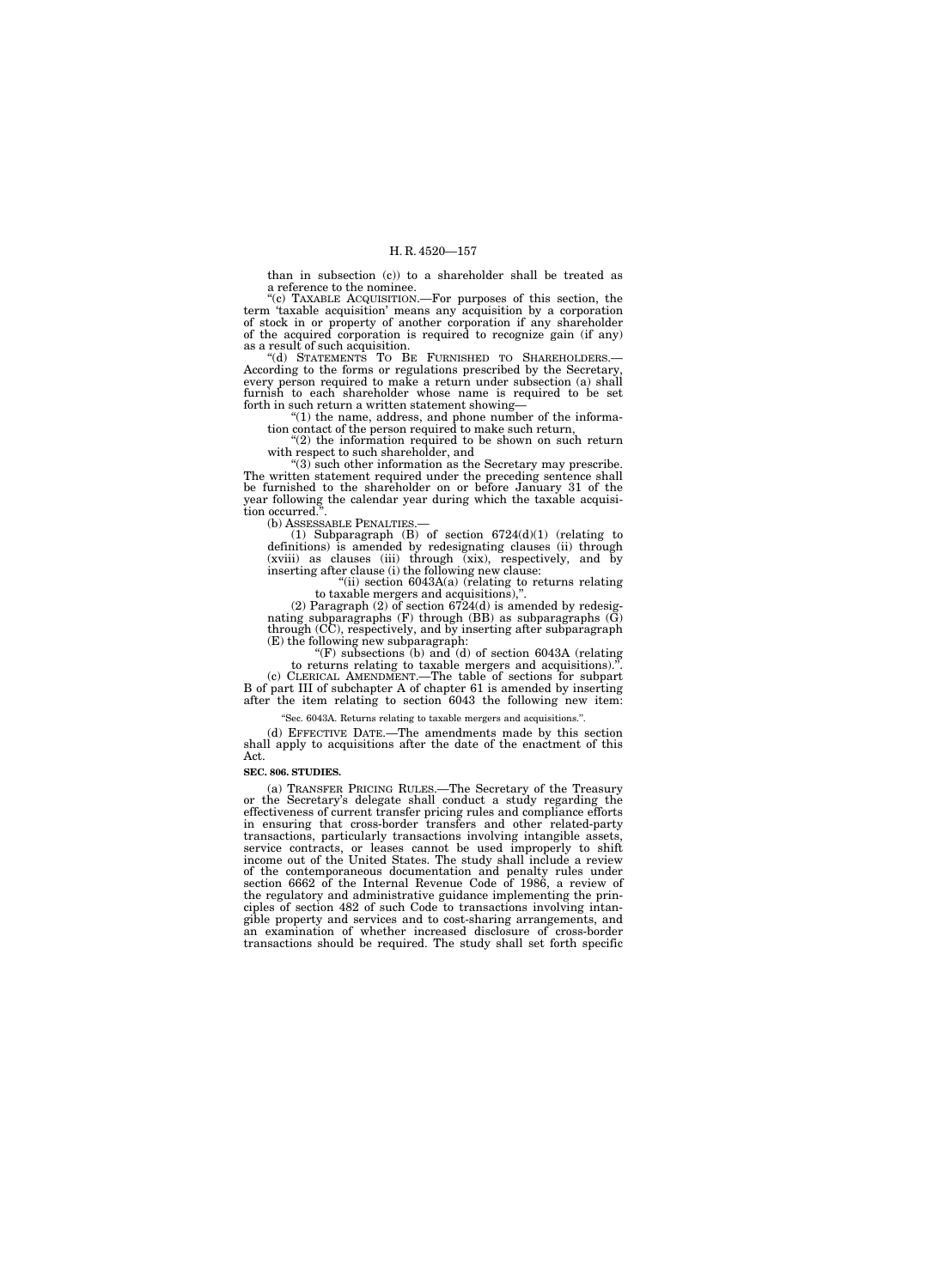recommendations to address all abuses identified in the study. Not later than June 30, 2005, such Secretary or delegate shall submit to the Congress a report of such study.

(b) INCOME TAX TREATIES.—The Secretary of the Treasury or the Secretary's delegate shall conduct a study of United States income tax treaties to identify any inappropriate reductions in United States withholding tax that provide opportunities for shifting income out of the United States, and to evaluate whether existing anti-abuse mechanisms are operating properly. The study shall include specific recommendations to address all inappropriate uses of tax treaties. Not later than June 30, 2005, such Secretary or delegate shall submit to the Congress a report of such study.

(c) EFFECTIVENESS OF CORPORATE EXPATRIATION PROVISIONS.— The Secretary of the Treasury or the Secretary's delegate shall conduct a study of the effectiveness of the provisions of this title on corporate expatriation. The study shall include such recommendations as such Secretary or delegate may have to improve the effectiveness of such provisions in carrying out the purposes of this title. Not later than December 31, 2006, such Secretary or delegate shall submit to the Congress a report of such study.

# **Subtitle B—Provisions Relating to Tax Shelters**

# **Part I—Taxpayer-Related Provisions**

#### **SEC. 811. PENALTY FOR FAILING TO DISCLOSE REPORTABLE TRANS-ACTIONS.**

(a) IN GENERAL.—Part I of subchapter B of chapter 68 (relating to assessable penalties) is amended by inserting after section 6707 the following new section:

#### **''SEC. 6707A. PENALTY FOR FAILURE TO INCLUDE REPORTABLE TRANSACTION INFORMATION WITH RETURN.**

''(a) IMPOSITION OF PENALTY.—Any person who fails to include on any return or statement any information with respect to a reportable transaction which is required under section 6011 to be included with such return or statement shall pay a penalty in the amount determined under subsection (b).<br>"(b) AMOUNT OF PENALTY.—

"(1) IN GENERAL.—Except as provided in paragraph  $(2)$ , the amount of the penalty under subsection (a) shall be—

''(A) \$10,000 in the case of a natural person, and

(B)  $$50,000$  in any other case.<br>"(2) LISTED TRANSACTION.—The amount of the penalty under subsection (a) with respect to a listed transaction shall be-

''(A) \$100,000 in the case of a natural person, and "(B)  $\angle$ 200,000 in any other case.<br>"(c) DEFINITIONS.—For purposes of this section:

"(1) REPORTABLE TRANSACTION.—The term 'reportable transaction' means any transaction with respect to which information is required to be included with a return or statement because, as determined under regulations prescribed under section 6011, such transaction is of a type which the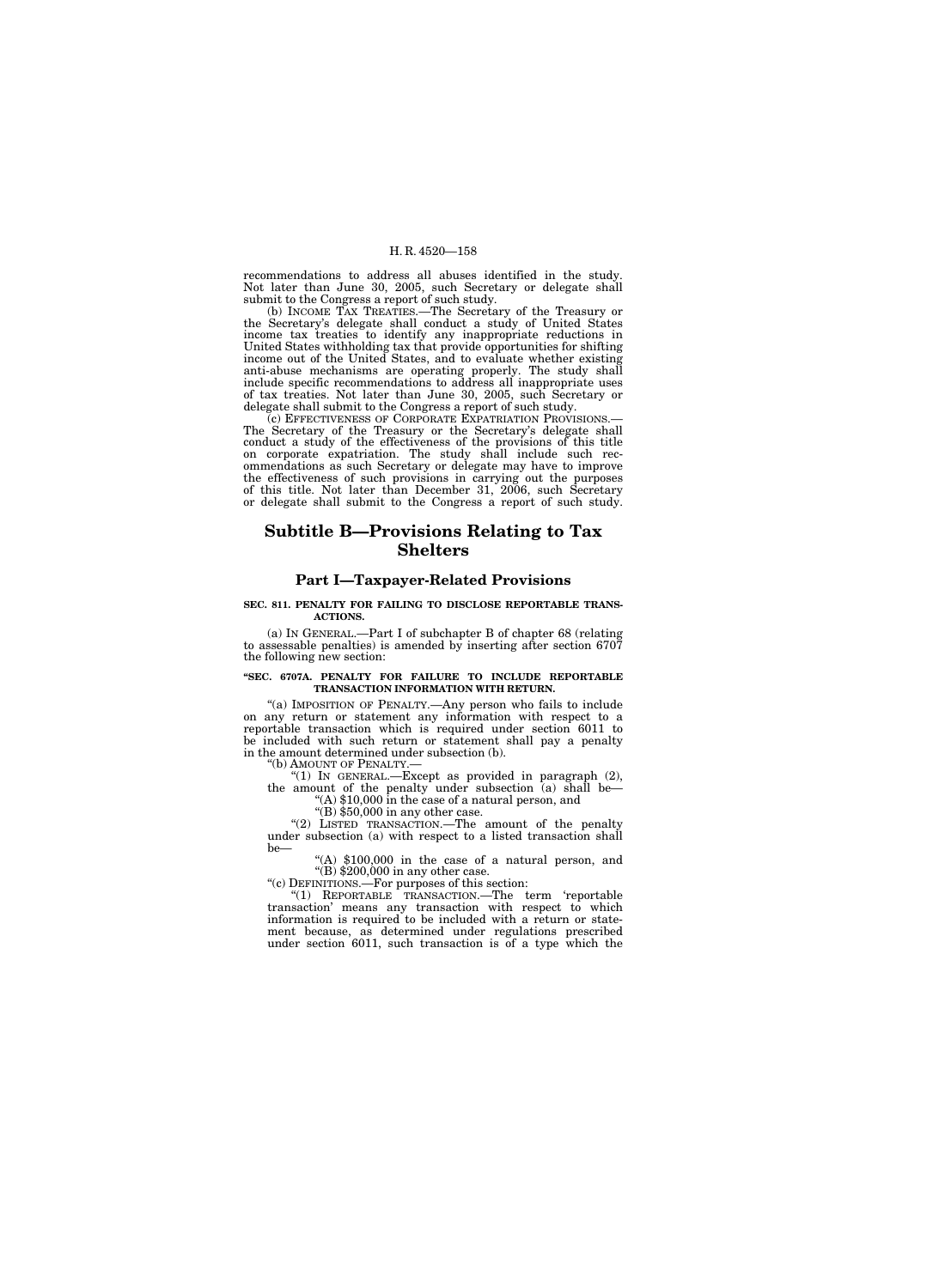Secretary determines as having a potential for tax avoidance or evasion.

''(2) LISTED TRANSACTION.—The term 'listed transaction' means a reportable transaction which is the same as, or substantially similar to, a transaction specifically identified by the Secretary as a tax avoidance transaction for purposes of section 6011.

''(d) AUTHORITY TO RESCIND PENALTY.—

''(1) IN GENERAL.—The Commissioner of Internal Revenue may rescind all or any portion of any penalty imposed by this section with respect to any violation if—

 $(A)$  the violation is with respect to a reportable transaction other than a listed transaction, and

''(B) rescinding the penalty would promote compliance with the requirements of this title and effective tax administration.

"(2) NO JUDICIAL APPEAL.—Notwithstanding any other provision of law, any determination under this subsection may not be reviewed in any judicial proceeding.

''(3) RECORDS.—If a penalty is rescinded under paragraph (1), the Commissioner shall place in the file in the Office of the Commissioner the opinion of the Commissioner with respect to the determination, including—

''(A) a statement of the facts and circumstances relating to the violation,

''(B) the reasons for the rescission, and

''(C) the amount of the penalty rescinded.

"(e) PENALTY REPORTED TO SEC.—In the case of a person—  $''(1)$  which is required to file periodic reports under section 13 or 15(d) of the Securities Exchange Act of 1934 or is required to be consolidated with another person for purposes of such reports, and

" $(2)$  which-

"(A) is required to pay a penalty under this section with respect to a listed transaction,

''(B) is required to pay a penalty under section 6662A with respect to any reportable transaction at a rate prescribed under section 6662A(c), or

 $(C)$  is required to pay a penalty under section  $6662(h)$ with respect to any reportable transaction and would (but for section  $6662A(e)(2)(C)$  have been subject to penalty under section 6662A at a rate prescribed under section 6662A(c),

the requirement to pay such penalty shall be disclosed in such reports filed by such person for such periods as the Secretary shall specify. Failure to make a disclosure in accordance with the preceding sentence shall be treated as a failure to which the penalty under subsection (b)(2) applies.

''(f) COORDINATION WITH OTHER PENALTIES.—The penalty imposed by this section shall be in addition to any other penalty imposed by this title.''.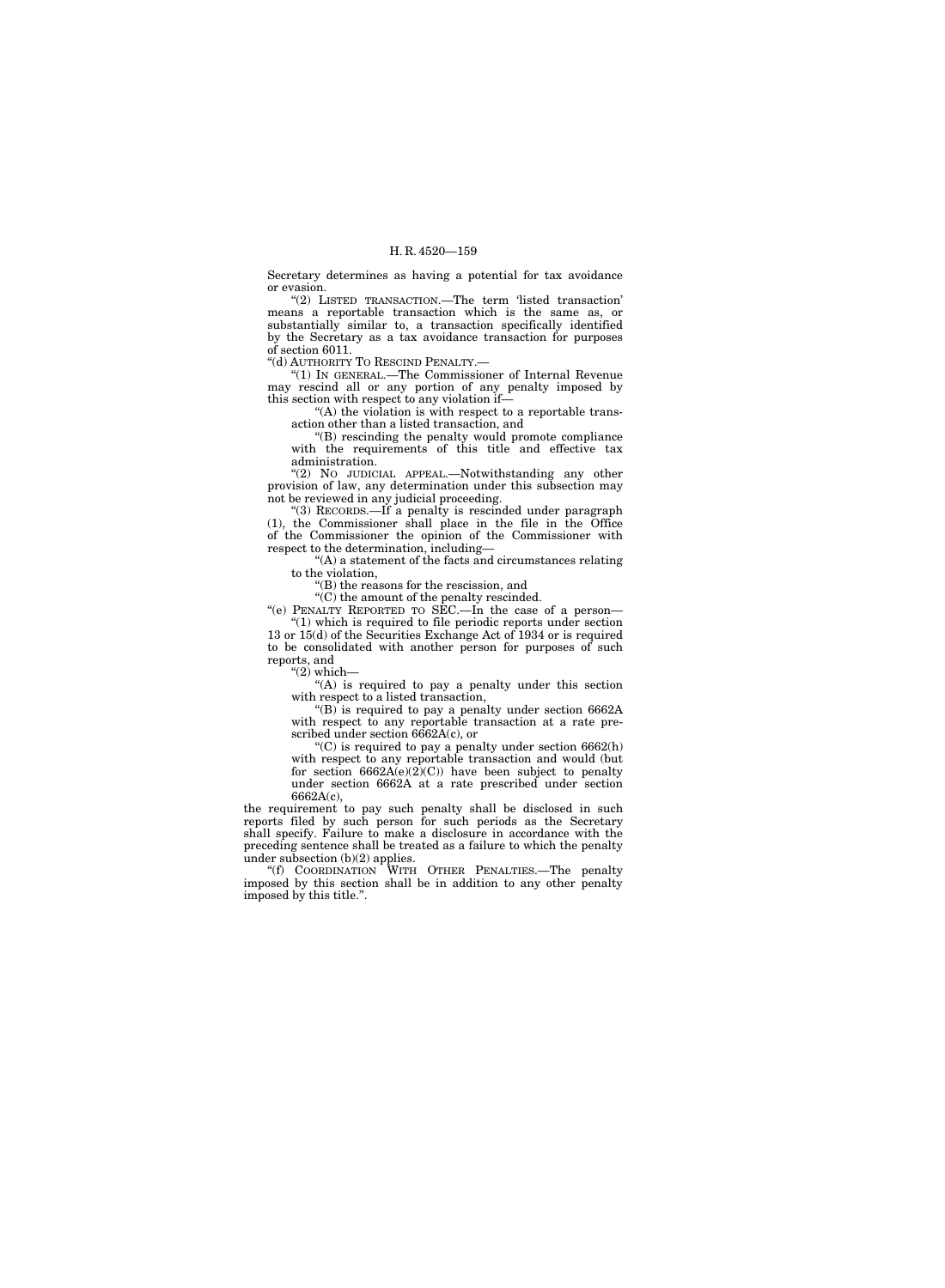(b) CONFORMING AMENDMENT.—The table of sections for part I of subchapter B of chapter 68 is amended by inserting after the item relating to section 6707 the following:

''Sec. 6707A. Penalty for failure to include reportable transaction information with return."

(c) EFFECTIVE DATE.—The amendments made by this section shall apply to returns and statements the due date for which is after the date of the enactment of this Act.

(d) REPORT.—The Commissioner of Internal Revenue shall annually report to the Committee on Ways and Means of the House of Representatives and the Committee on Finance of the Senate—

(1) a summary of the total number and aggregate amount of penalties imposed, and rescinded, under section 6707A of the Internal Revenue Code of 1986, and

(2) a description of each penalty rescinded under section 6707(c) of such Code and the reasons therefor.

#### **SEC. 812. ACCURACY-RELATED PENALTY FOR LISTED TRANSACTIONS, OTHER REPORTABLE TRANSACTIONS HAVING A SIGNIFI-CANT TAX AVOIDANCE PURPOSE, ETC.**

(a) IN GENERAL.—Subchapter A of chapter 68 is amended by inserting after section 6662 the following new section:

#### **''SEC. 6662A. IMPOSITION OF ACCURACY-RELATED PENALTY ON UNDERSTATEMENTS WITH RESPECT TO REPORTABLE TRANSACTIONS.**

"(a) IMPOSITION OF PENALTY.—If a taxpayer has a reportable transaction understatement for any taxable year, there shall be added to the tax an amount equal to 20 percent of the amount of such understatement.

''(b) REPORTABLE TRANSACTION UNDERSTATEMENT.—For purposes of this section—

"(1) IN GENERAL.—The term 'reportable transaction understatement' means the sum of—

''(A) the product of—

''(i) the amount of the increase (if any) in taxable income which results from a difference between the proper tax treatment of an item to which this section applies and the taxpayer's treatment of such item (as shown on the taxpayer's return of tax), and

"(ii) the highest rate of tax imposed by section" 1 (section 11 in the case of a taxpayer which is a corporation), and

" $(B)$  the amount of the decrease (if any) in the aggregate amount of credits determined under subtitle A which results from a difference between the taxpayer's treatment of an item to which this section applies (as shown on the taxpayer's return of tax) and the proper tax treatment of such item.

For purposes of subparagraph (A), any reduction of the excess of deductions allowed for the taxable year over gross income for such year, and any reduction in the amount of capital losses which would (without regard to section 1211) be allowed for such year, shall be treated as an increase in taxable income.

" $(2)$  ITEMS TO WHICH SECTION APPLIES.—This section shall apply to any item which is attributable to—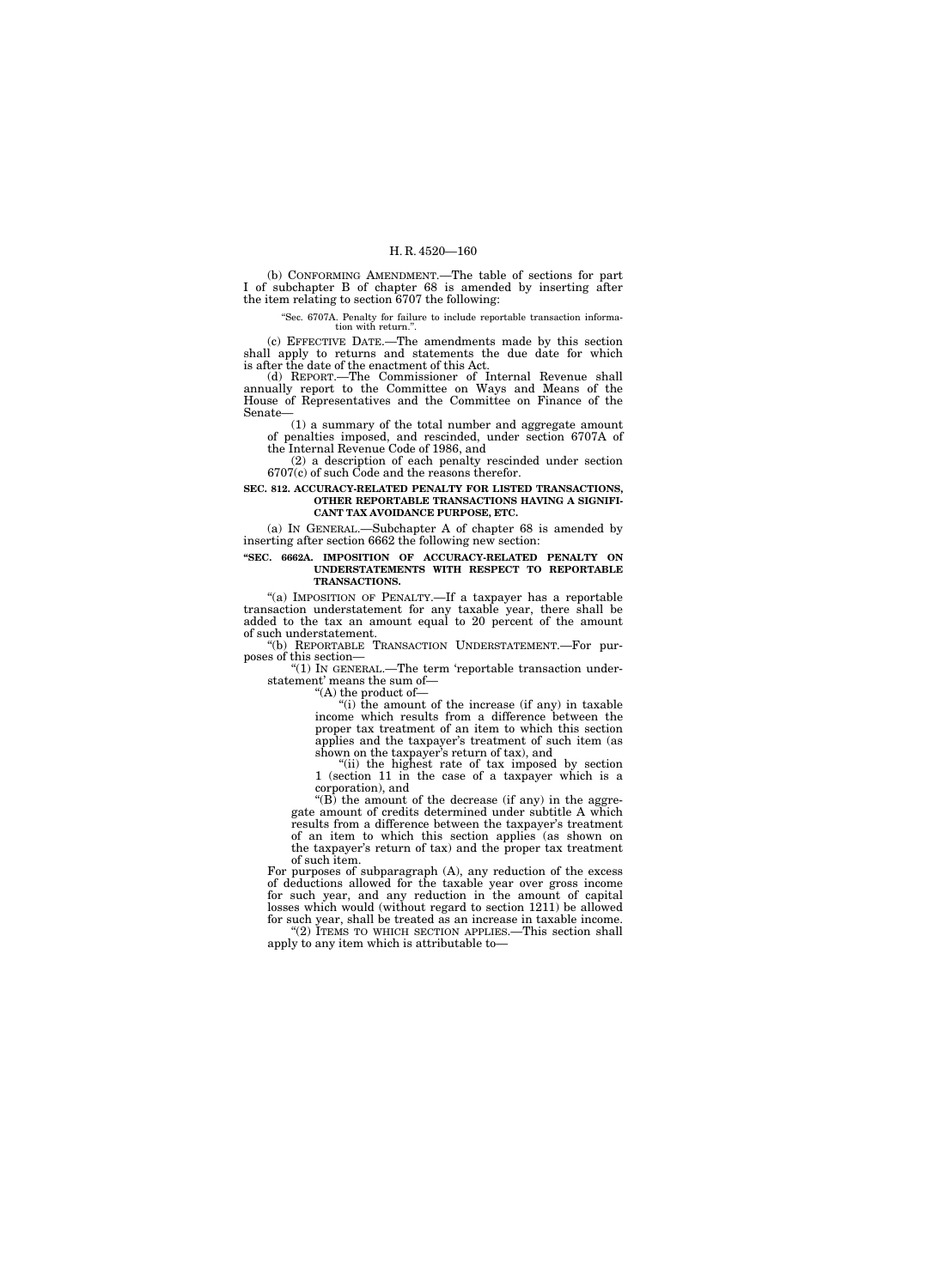''(A) any listed transaction, and

''(B) any reportable transaction (other than a listed transaction) if a significant purpose of such transaction is the avoidance or evasion of Federal income tax.

''(c) HIGHER PENALTY FOR NONDISCLOSED LISTED AND OTHER AVOIDANCE TRANSACTIONS.—Subsection (a) shall be applied by substituting '30 percent' for '20 percent' with respect to the portion of any reportable transaction understatement with respect to which the requirement of section 6664(d)(2)(A) is not met.

''(d) DEFINITIONS OF REPORTABLE AND LISTED TRANSACTIONS.— For purposes of this section, the terms 'reportable transaction' and 'listed transaction' have the respective meanings given to such terms by section 6707A(c).

''(e) SPECIAL RULES.—

''(1) COORDINATION WITH PENALTIES, ETC., ON OTHER UNDER-STATEMENTS.—In the case of an understatement (as defined in section  $6662(d)(2)$ )–

''(A) the amount of such understatement (determined without regard to this paragraph) shall be increased by the aggregate amount of reportable transaction understatements for purposes of determining whether such understatement is a substantial understatement under section 6662(d)(1), and

"(B) the addition to tax under section  $6662(a)$  shall apply only to the excess of the amount of the substantial understatement (if any) after the application of subparagraph (A) over the aggregate amount of reportable transaction understatements.

''(2) COORDINATION WITH OTHER PENALTIES.—

''(A) APPLICATION OF FRAUD PENALTY.—References to an underpayment in section 6663 shall be treated as including references to a reportable transaction understatement.

''(B) NO DOUBLE PENALTY.—This section shall not apply to any portion of an understatement on which a penalty is imposed under section 6663.

''(C) COORDINATION WITH VALUATION PENALTIES.—

''(i) SECTION 6662(e).—Section 6662(e) shall not apply to any portion of an understatement on which a penalty is imposed under this section.

"(ii) SECTION 6662(h).—This section shall not apply to any portion of an understatement on which a penalty is imposed under section 6662(h).

''(3) SPECIAL RULE FOR AMENDED RETURNS.—Except as provided in regulations, in no event shall any tax treatment included with an amendment or supplement to a return of tax be taken into account in determining the amount of any reportable transaction understatement if the amendment or supplement is filed after the earlier of the date the taxpayer is first contacted by the Secretary regarding the examination of the return or such other date as is specified by the Secretary.''.

(b) DETERMINATION OF OTHER UNDERSTATEMENTS.—Subparagraph (A) of section  $6662(d)(2)$  is amended by adding at the end the following flush sentence: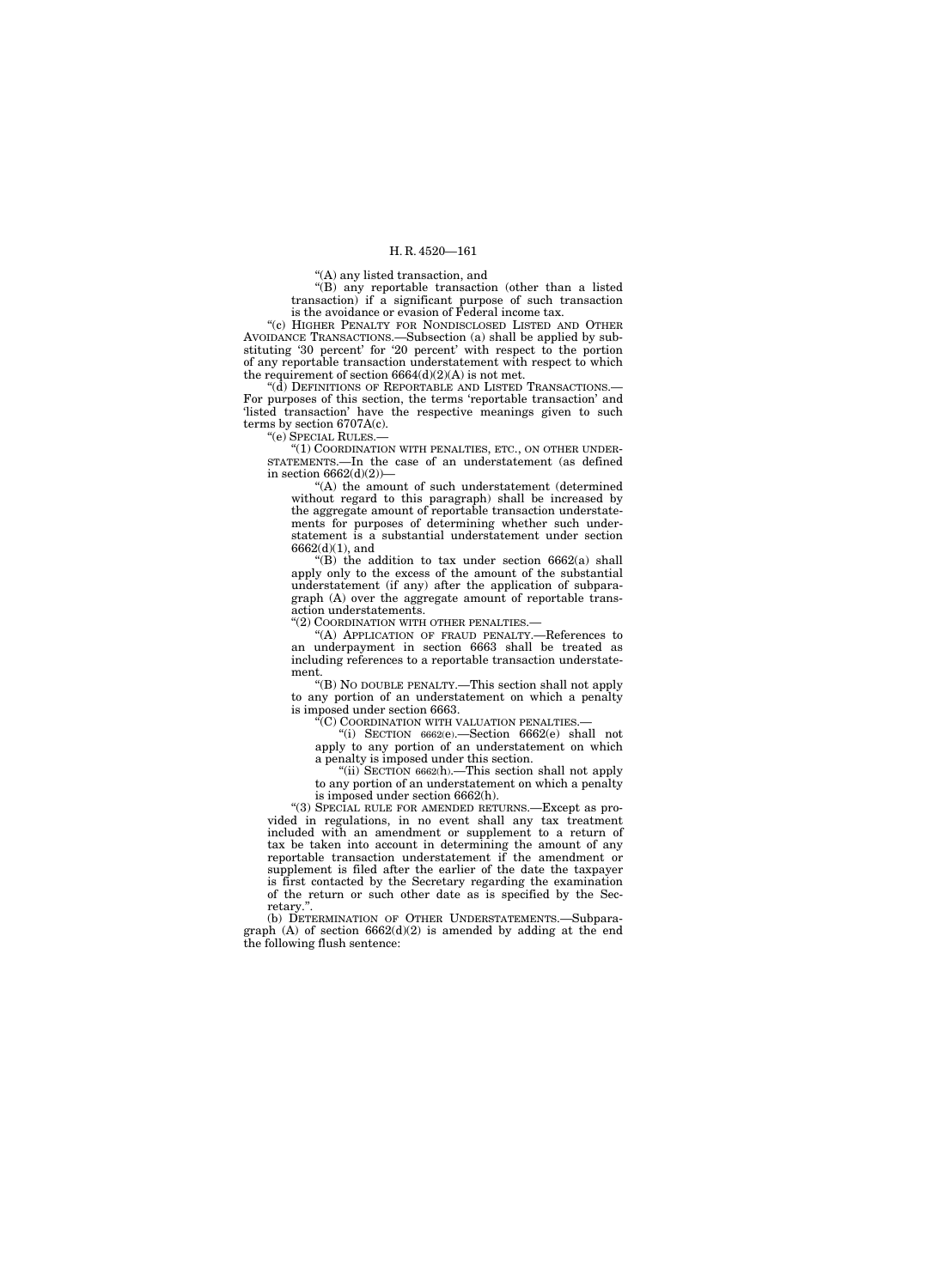''The excess under the preceding sentence shall be determined without regard to items to which section 6662A applies.''.

(c) REASONABLE CAUSE EXCEPTION.—

(1) IN GENERAL.—Section 6664 is amended by adding at the end the following new subsection:

''(d) REASONABLE CAUSE EXCEPTION FOR REPORTABLE TRANS-ACTION UNDERSTATEMENTS.—

 $(1)$  In GENERAL.—No penalty shall be imposed under section 6662A with respect to any portion of a reportable transaction understatement if it is shown that there was a reasonable cause for such portion and that the taxpayer acted in good faith with respect to such portion.

''(2) SPECIAL RULES.—Paragraph (1) shall not apply to any reportable transaction understatement unless—

''(A) the relevant facts affecting the tax treatment of the item are adequately disclosed in accordance with the regulations prescribed under section 6011,

"(B) there is or was substantial authority for such treatment, and

''(C) the taxpayer reasonably believed that such treatment was more likely than not the proper treatment.

A taxpayer failing to adequately disclose in accordance with section 6011 shall be treated as meeting the requirements of subparagraph (A) if the penalty for such failure was rescinded under section 6707A(d).

''(3) RULES RELATING TO REASONABLE BELIEF.—For purposes of paragraph (2)(C)—

"(A) IN GENERAL.—A taxpayer shall be treated as having a reasonable belief with respect to the tax treatment of an item only if such belief—

''(i) is based on the facts and law that exist at the time the return of tax which includes such tax treatment is filed, and

"(ii) relates solely to the taxpayer's chances of success on the merits of such treatment and does not take into account the possibility that a return will not be audited, such treatment will not be raised on audit, or such treatment will be resolved through settlement if it is raised.

''(B) CERTAIN OPINIONS MAY NOT BE RELIED UPON.— "(i) In GENERAL.—An opinion of a tax advisor may not be relied upon to establish the reasonable belief

of a taxpayer if— ''(I) the tax advisor is described in clause (ii),

or "(II) the opinion is described in clause (iii). "(ii) DISQUALIFIED TAX ADVISORS.—A tax advisor

is described in this clause if the tax advisor—

''(I) is a material advisor (within the meaning of section  $6111(b)(1)$  and participates in the organization, management, promotion, or sale of the transaction or is related (within the meaning of section  $267(b)$  or  $707(b)(1)$  to any person who so participates,

''(II) is compensated directly or indirectly by a material advisor with respect to the transaction,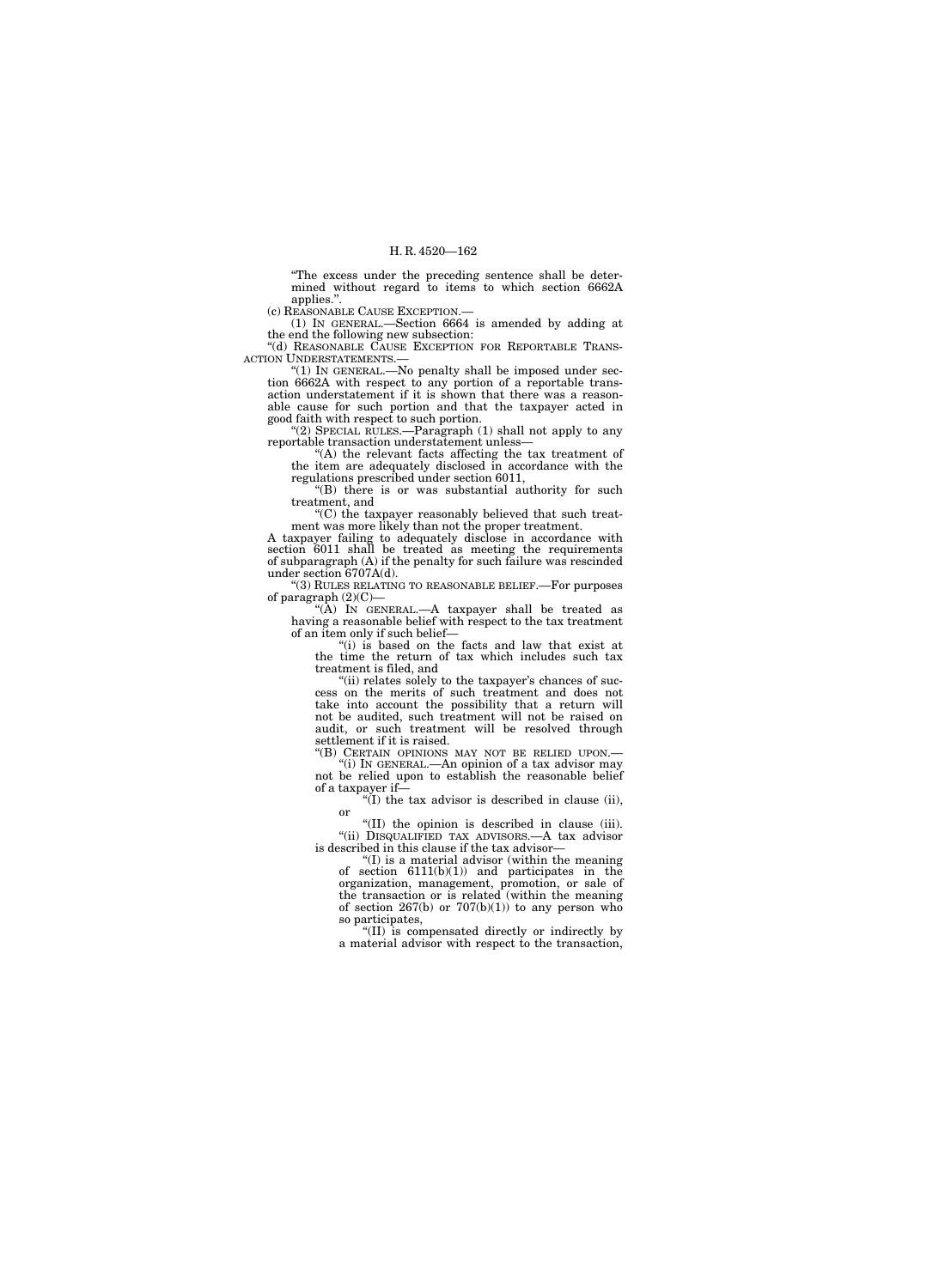''(III) has a fee arrangement with respect to the transaction which is contingent on all or part of the intended tax benefits from the transaction being sustained, or

'(IV) as determined under regulations prescribed by the Secretary, has a disqualifying financial interest with respect to the transaction.

''(iii) DISQUALIFIED OPINIONS.—For purposes of clause (i), an opinion is disqualified if the opinion—

''(I) is based on unreasonable factual or legal assumptions (including assumptions as to future events),

''(II) unreasonably relies on representations, statements, findings, or agreements of the taxpayer or any other person,

''(III) does not identify and consider all relevant facts, or

"(IV) fails to meet any other requirement as the Secretary may prescribe.''.

(2) CONFORMING AMENDMENTS.—

(A) Paragraph (1) of section 6664(c) is amended by striking "this part" and inserting "section 6662 or 6663". (B) The heading for subsection (c) of section 6664 is

amended by inserting "FOR UNDERPAYMENTS" after "EXCEP-TION''.

(d) REDUCTION IN PENALTY FOR SUBSTANTIAL UNDERSTATEMENT OF INCOME TAX NOT TO APPLY TO TAX SHELTERS.—Subparagraph  $(C)$  of section 6662 $(d)(2)$  (relating to substantial understatement of income tax) is amended to read as follows:

''(C) REDUCTION NOT TO APPLY TO TAX SHELTERS.— ''(i) IN GENERAL.—Subparagraph (B) shall not apply to any item attributable to a tax shelter.

''(ii) TAX SHELTER.—For purposes of clause (i), the term 'tax shelter' means—

''(I) a partnership or other entity,

''(II) any investment plan or arrangement, or

''(III) any other plan or arrangement,

if a significant purpose of such partnership, entity, plan, or arrangement is the avoidance or evasion of Federal income tax.''.

(e) CLERICAL AMENDMENTS.—

(1) The heading for section 6662 is amended to read as follows:

#### **''SEC. 6662. IMPOSITION OF ACCURACY-RELATED PENALTY ON UNDER-PAYMENTS.''.**

(2) The table of sections for part II of subchapter A of chapter 68 is amended by striking the item relating to section 6662 and inserting the following new items:

''Sec. 6662. Imposition of accuracy-related penalty on underpayments.

''Sec. 6662A. Imposition of accuracy-related penalty on understatements with respect to reportable transactions."

(f) EFFECTIVE DATE.—The amendments made by this section shall apply to taxable years ending after the date of the enactment of this Act.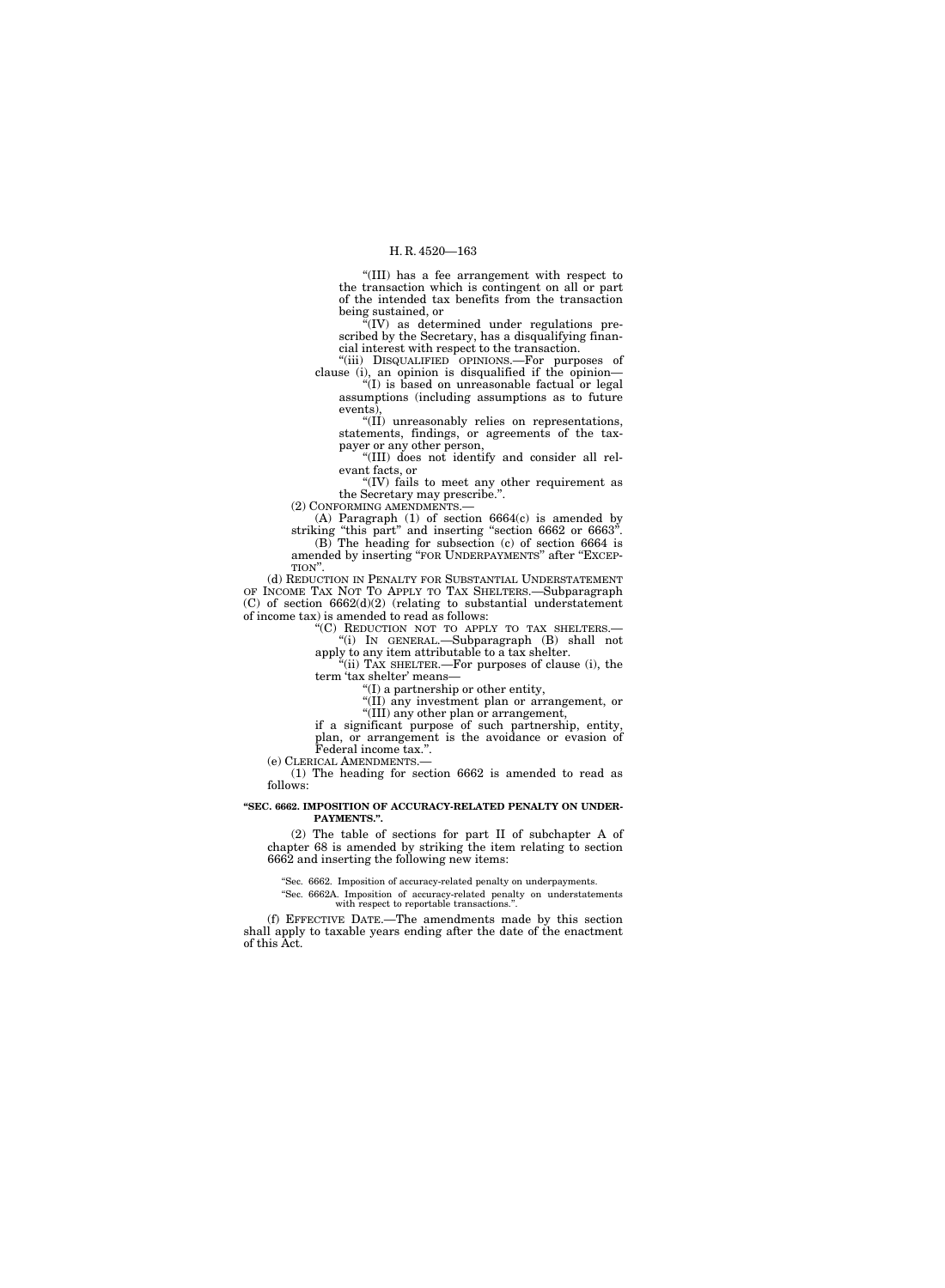#### **SEC. 813. TAX SHELTER EXCEPTION TO CONFIDENTIALITY PRIVILEGES RELATING TO TAXPAYER COMMUNICATIONS.**

(a) IN GENERAL.—Section 7525(b) (relating to section not to apply to communications regarding corporate tax shelters) is

'(b) SECTION NOT TO APPLY TO COMMUNICATIONS REGARDING TAX SHELTERS.—The privilege under subsection (a) shall not apply

"(1) between a federally authorized tax practitioner and— " $(A)$  any person,

 $\sqrt{\text{B}}$  any director, officer, employee, agent, or representative of the person, or

"(C) any other person holding a capital or profits interest in the person, and

"(2) in connection with the promotion of the direct or indirect participation of the person in any tax shelter (as defined in section  $6662(d)(2)(C)(ii))$ .''.<br>
(b) EFFECTIVE DATE.—The amendment made by this section

shall apply to communications made on or after the date of the enactment of this Act.

#### **SEC. 814. STATUTE OF LIMITATIONS FOR TAXABLE YEARS FOR WHICH REQUIRED LISTED TRANSACTIONS NOT REPORTED.**

(a) IN GENERAL.—Section  $6501(c)$  (relating to exceptions) is amended by adding at the end the following new paragraph:

"(10) LISTED TRANSACTIONS.—If a taxpayer fails to include on any return or statement for any taxable year any information with respect to a listed transaction (as defined in section  $6707A(c)(2)$ ) which is required under section  $6011$  to be included with such return or statement, the time for assessment of any tax imposed by this title with respect to such transaction shall not expire before the date which is 1 year after the earlier of—

''(A) the date on which the Secretary is furnished the

"(B) the date that a material advisor (as defined in section 6111) meets the requirements of section 6112 with respect to a request by the Secretary under section 6112(b) relating to such transaction with respect to such taxpayer.''.

(b) EFFECTIVE DATE.—The amendment made by this section shall apply to taxable years with respect to which the period for assessing a deficiency did not expire before the date of the enactment of this Act.

#### **SEC. 815. DISCLOSURE OF REPORTABLE TRANSACTIONS.**

(a) IN GENERAL.—Section 6111 (relating to registration of tax shelters) is amended to read as follows:

#### **''SEC. 6111. DISCLOSURE OF REPORTABLE TRANSACTIONS.**

"(a) IN GENERAL.—Each material advisor with respect to any reportable transaction shall make a return (in such form as the Secretary may prescribe) setting forth—

 $\mathcal{H}(1)$  information identifying and describing the transaction, "(2) information describing any potential tax benefits expected to result from the transaction, and

''(3) such other information as the Secretary may prescribe. Such return shall be filed not later than the date specified by the Secretary.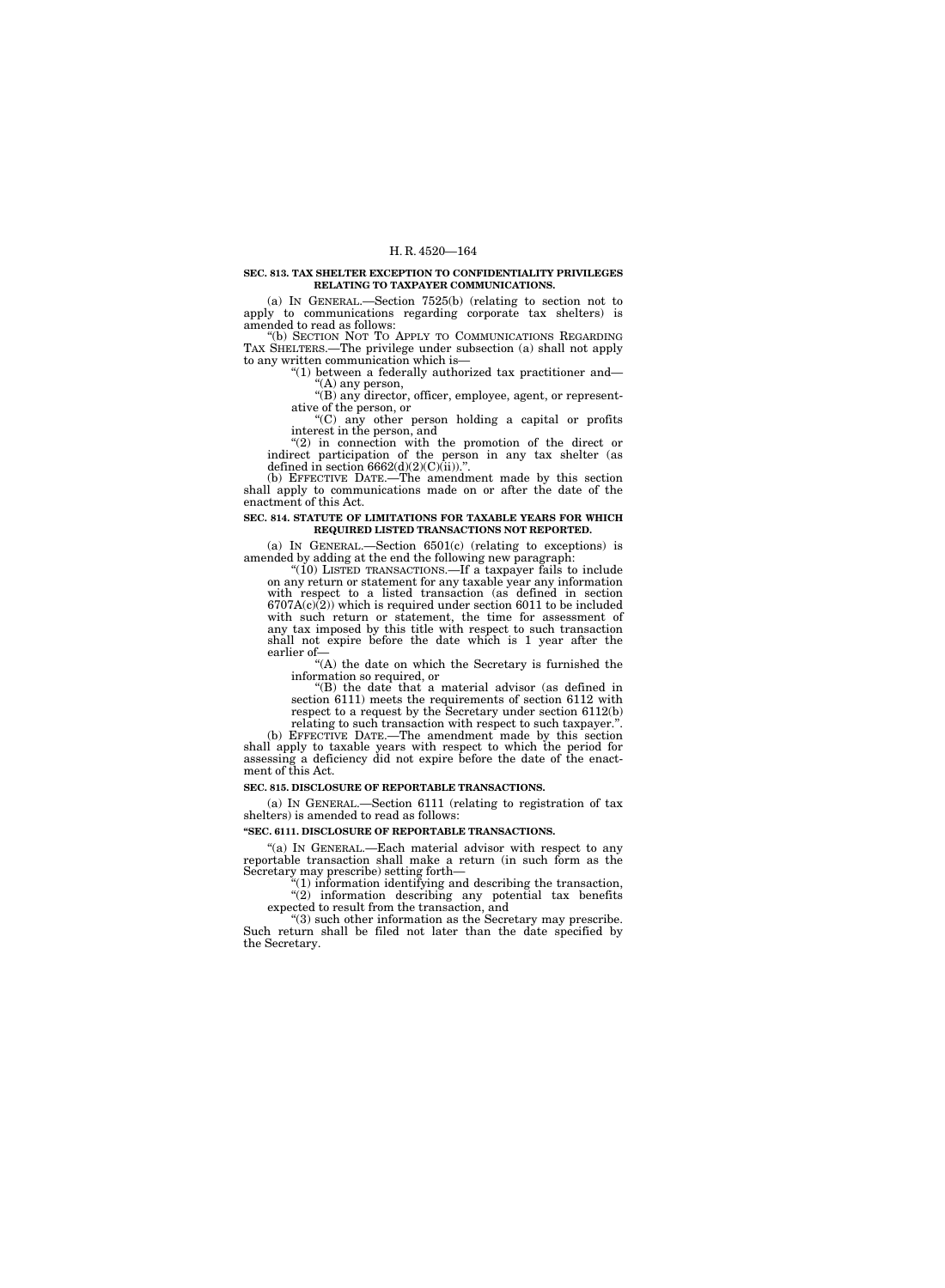''(b) DEFINITIONS.—For purposes of this section:

''(1) MATERIAL ADVISOR.—

"(A) IN GENERAL.—The term 'material advisor' means any person—

''(i) who provides any material aid, assistance, or advice with respect to organizing, managing, promoting, selling, implementing, insuring, or carrying out any reportable transaction, and

''(ii) who directly or indirectly derives gross income in excess of the threshold amount (or such other amount as may be prescribed by the Secretary) for such advice or assistance.

''(B) THRESHOLD AMOUNT.—For purposes of subparagraph (A), the threshold amount is—

''(i) \$50,000 in the case of a reportable transaction substantially all of the tax benefits from which are provided to natural persons, and

 $^{\prime}$ (ii) \$250,000 in any other case.

''(2) REPORTABLE TRANSACTION.—The term 'reportable transaction' has the meaning given to such term by section 6707A(c).

''(c) REGULATIONS.—The Secretary may prescribe regulations which provide—

" $(1)$  that only 1 person shall be required to meet the requirements of subsection (a) in cases in which 2 or more persons would otherwise be required to meet such requirements,

 $(2)$  exemptions from the requirements of this section, and "(3) such rules as may be necessary or appropriate to carry out the purposes of this section.

(b) CONFORMING AMENDMENTS.—(1) The item relating to section 6111 in the table of sections for subchapter B of chapter 61 is amended to read as follows:

''Sec. 6111. Disclosure of reportable transactions.''.

(2) So much of section 6112 as precedes subsection (c) thereof is amended to read as follows:

#### **''SEC. 6112. MATERIAL ADVISORS OF REPORTABLE TRANSACTIONS MUST KEEP LISTS OF ADVISEES, ETC.**

''(a) IN GENERAL.—Each material advisor (as defined in section 6111) with respect to any reportable transaction (as defined in section  $6707A(c)$ ) shall (whether or not required to file a return under section 6111 with respect to such transaction) maintain (in such manner as the Secretary may by regulations prescribe) a

 $l''(1)$  identifying each person with respect to whom such advisor acted as a material advisor with respect to such trans-

action, and <br>
"(2) containing such other information as the Secretary may by regulations require.". may by regulations require.".<br>(3) Section 6112 is amended—<br>(A) by redesignating subsection (c) as subsection (b),

(B) by inserting "written" before "request" in subsection (b)(1) (as so redesignated), and

(C) by striking ''shall prescribe'' in subsection (b)(2) (as so redesignated) and inserting "may prescribe".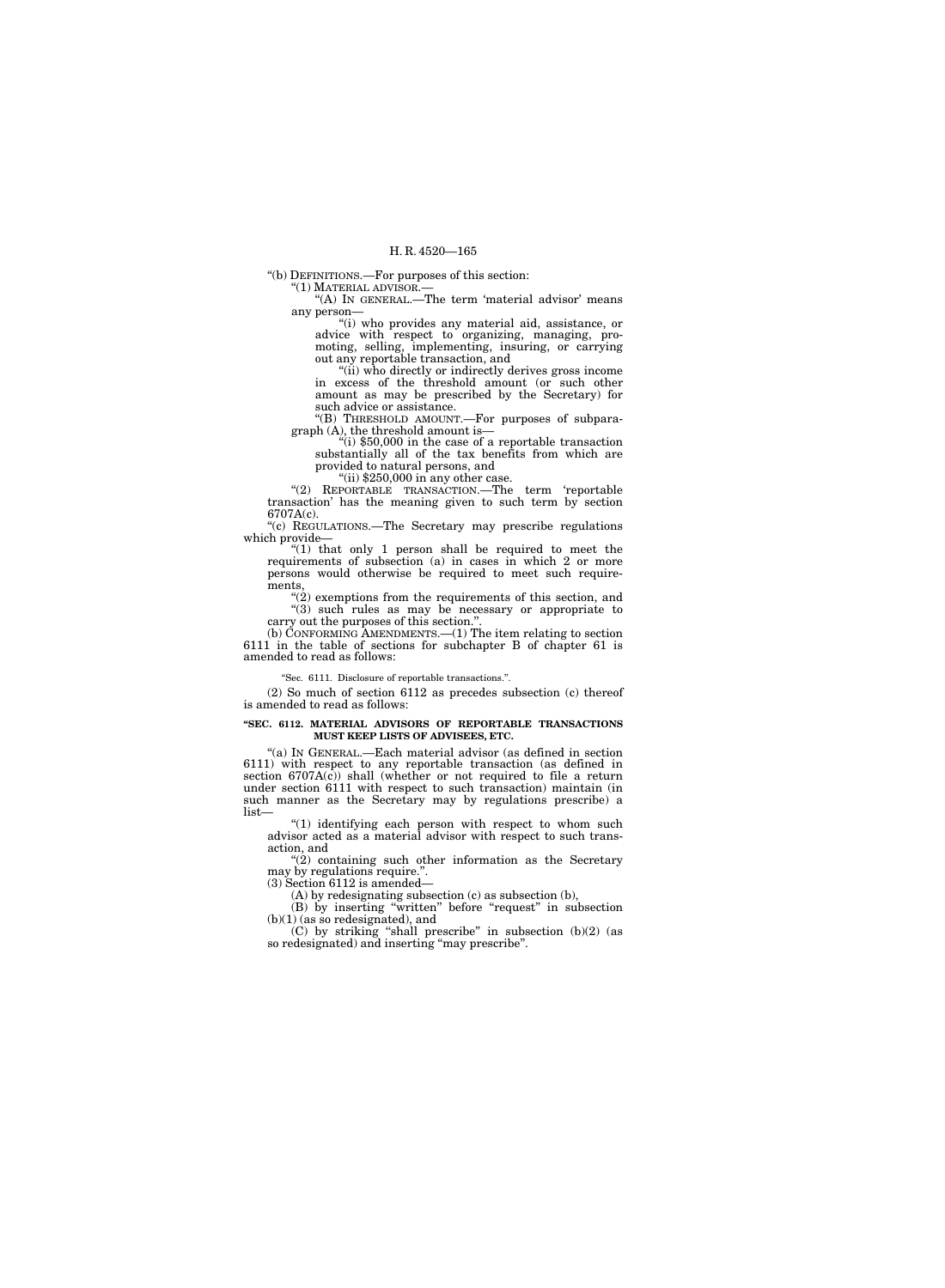(4) The item relating to section 6112 in the table of sections for subchapter B of chapter 61 is amended to read as follows:

''Sec. 6112. Material advisors of reportable transactions must keep lists of advisees, etc."

(5)(A) The heading for section 6708 is amended to read as follows:

#### **''SEC. 6708. FAILURE TO MAINTAIN LISTS OF ADVISEES WITH RESPECT TO REPORTABLE TRANSACTIONS.''**

(B) The item relating to section 6708 in the table of sections for part I of subchapter B of chapter 68 is amended to read as follows:

#### ''Sec. 6708. Failure to maintain lists of advisees with respect to reportable transactions.''.

(c) EFFECTIVE DATE.—The amendments made by this section shall apply to transactions with respect to which material aid, assistance, or advice referred to in section  $6111(b)(1)(A)(i)$  of the Internal Revenue Code of 1986 (as added by this section) is provided after the date of the enactment of this Act.

#### **SEC. 816. FAILURE TO FURNISH INFORMATION REGARDING REPORT-ABLE TRANSACTIONS.**

(a) IN GENERAL.—Section 6707 (relating to failure to furnish information regarding tax shelters) is amended to read as follows: **''SEC. 6707. FAILURE TO FURNISH INFORMATION REGARDING REPORT-ABLE TRANSACTIONS.**

"(a) IN GENERAL.—If a person who is required to file a return under section 6111(a) with respect to any reportable transaction—<br>"(1) fails to file such return on or before the date prescribed therefor, or

 $''(2)$  files false or incomplete information with the Secretary with respect to such transaction,

such person shall pay a penalty with respect to such return in the amount determined under subsection (b).

''(b) AMOUNT OF PENALTY.— ''(1) IN GENERAL.—Except as provided in paragraph (2), the penalty imposed under subsection (a) with respect to any

failure shall be \$50,000.<br>"(2) LISTED TRANSACTIONS.—The penalty imposed under subsection (a) with respect to any listed transaction shall be an amount equal to the greater of—

 $(4)$  \$200,000, or

''(B) 50 percent of the gross income derived by such person with respect to aid, assistance, or advice which is provided with respect to the listed transaction before the date the return is filed under section 6111.

Subparagraph (B) shall be applied by substituting '75 percent' for '50 percent' in the case of an intentional failure or act described in subsection (a).

"(c) RESCISSION AUTHORITY.—The provisions of section 6707A(d) (relating to authority of Commissioner to rescind penalty) shall apply to any penalty imposed under this section.<br>
"(d) REPORTABLE AND LISTED TRANSACTIONS.—For purposes of

this section, the terms 'reportable transaction' and 'listed transaction' have the respective meanings given to such terms by section  $6707A(c)$ .".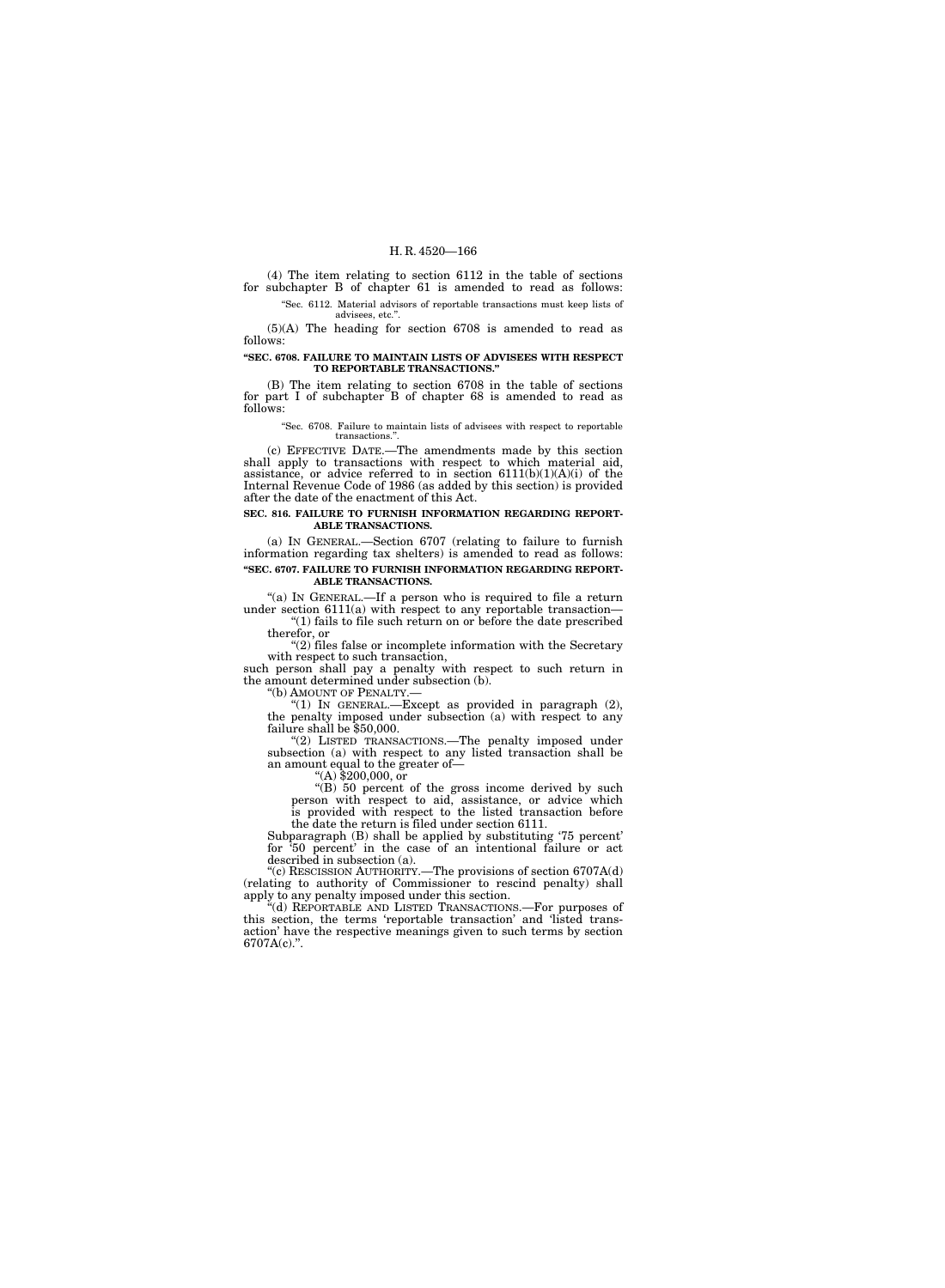(b) CLERICAL AMENDMENT.—The item relating to section 6707 in the table of sections for part I of subchapter B of chapter 68 is amended by striking ''tax shelters'' and inserting ''reportable transactions''.

(c) EFFECTIVE DATE.—The amendments made by this section shall apply to returns the due date for which is after the date of the enactment of this Act.

### **SEC. 817. MODIFICATION OF PENALTY FOR FAILURE TO MAINTAIN LISTS OF INVESTORS.**

(a) IN GENERAL.—Subsection (a) of section 6708 is amended to read as follows:

''(a) IMPOSITION OF PENALTY.—

"(1) IN GENERAL.—If any person who is required to maintain a list under section 6112(a) fails to make such list available upon written request to the Secretary in accordance with section  $6112(b)$  within 20 business days after the date of such request, such person shall pay a penalty of \$10,000 for each day of such failure after such 20th day.

''(2) REASONABLE CAUSE EXCEPTION.—No penalty shall be imposed by paragraph (1) with respect to the failure on any day if such failure is due to reasonable cause.''.

(b) EFFECTIVE DATE.—The amendment made by this section shall apply to requests made after the date of the enactment of this Act.

### **SEC. 818. PENALTY ON PROMOTERS OF TAX SHELTERS.**

(a) PENALTY ON PROMOTING ABUSIVE TAX SHELTERS.—Section 6700(a) is amended by adding at the end the following new sentence: ''Notwithstanding the first sentence, if an activity with respect to which a penalty imposed under this subsection involves a statement described in paragraph (2)(A), the amount of the penalty shall be equal to 50 percent of the gross income derived (or to be derived) from such activity by the person on which the penalty is imposed.''.

(b) EFFECTIVE DATE.—The amendment made by this section shall apply to activities after the date of the enactment of this Act.

#### **SEC. 819. MODIFICATIONS OF SUBSTANTIAL UNDERSTATEMENT PEN-ALTY FOR NONREPORTABLE TRANSACTIONS.**

(a) SUBSTANTIAL UNDERSTATEMENT OF CORPORATIONS.—Section  $6662(d)(1)(B)$  (relating to special rule for corporations) is amended to read as follows:

''(B) SPECIAL RULE FOR CORPORATIONS.—In the case of a corporation other than an S corporation or a personal holding company (as defined in section 542), there is a substantial understatement of income tax for any taxable year if the amount of the understatement for the taxable

"(i) 10 percent of the tax required to be shown on the return for the taxable year (or, if greater, \$10,000), or

 $(1)$  SECRETARIAL LIST.<br>
(b) SECRETARIAL LIST.—<br>
(1) IN GENERAL.—Section 6662(d) is amended by adding at the end the following new paragraph: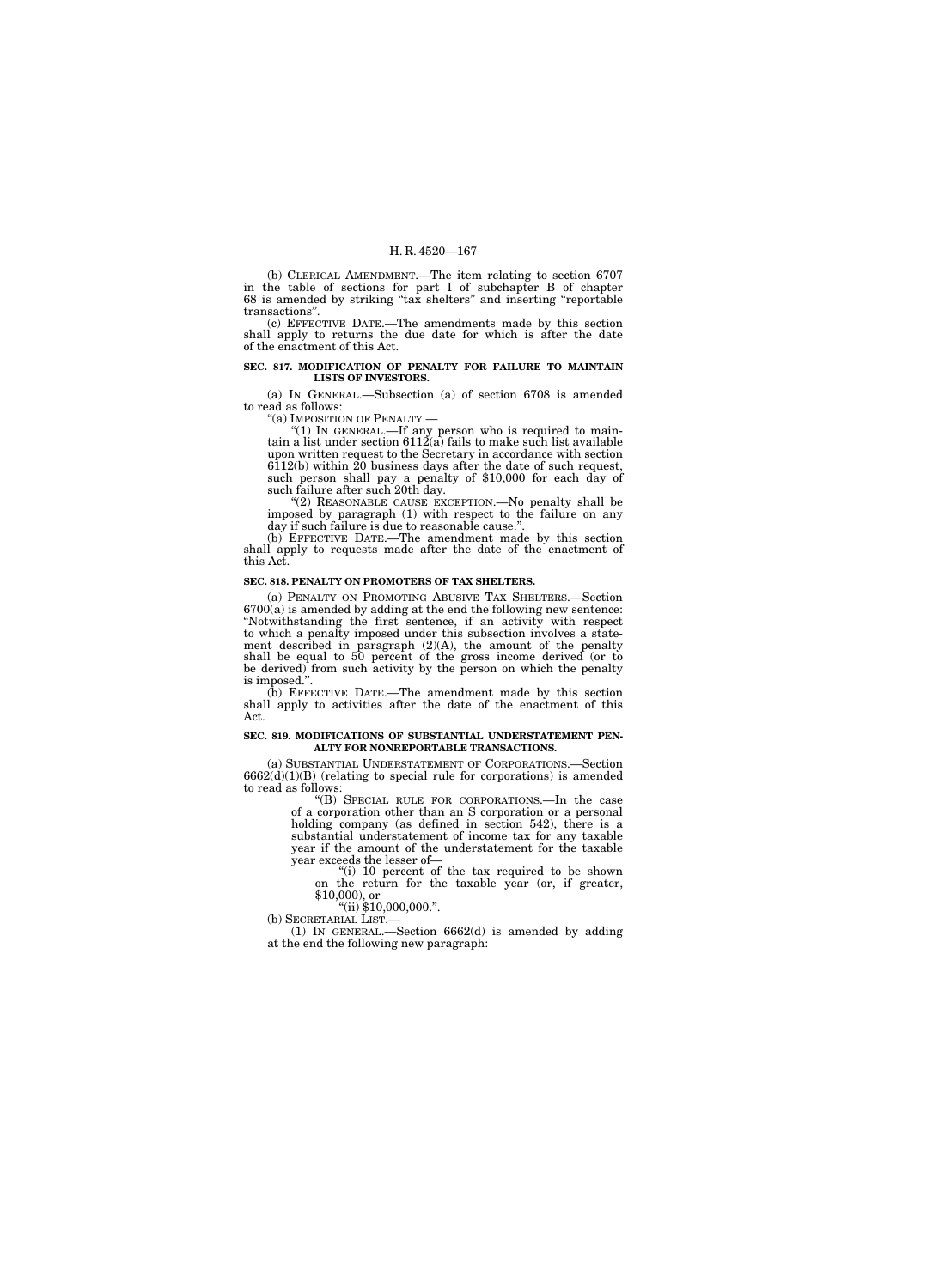''(3) SECRETARIAL LIST.—The Secretary may prescribe a list of positions which the Secretary believes do not meet the 1 or more of the standards specified in paragraph  $(2)(B)(i)$ , section 6664 $(d)(2)$ , and section 6694 $(a)(1)$ . Such list (and any revisions thereof) shall be published in the Federal Register or the Internal Revenue Bulletin.''.

(2) CONFORMING AMENDMENT.—Paragraph (2) of section  $6662(d)$  is amended by striking subparagraph  $(D)$ .

(c) EFFECTIVE DATE.—The amendments made by this section shall apply to taxable years beginning after the date of the enactment of this Act.

#### **SEC. 820. MODIFICATION OF ACTIONS TO ENJOIN CERTAIN CONDUCT RELATED TO TAX SHELTERS AND REPORTABLE TRANS-ACTIONS.**

(a) IN GENERAL.—Section 7408 (relating to action to enjoin promoters of abusive tax shelters, etc.) is amended by redesignating subsection (c) as subsection (d) and by striking subsections (a) and (b) and inserting the following new subsections:

''(a) AUTHORITY TO SEEK INJUNCTION.—A civil action in the name of the United States to enjoin any person from further engaging in specified conduct may be commenced at the request of the Secretary. Any action under this section shall be brought in the district court of the United States for the district in which such person resides, has his principal place of business, or has engaged in specified conduct. The court may exercise its jurisdiction over such action (as provided in section 7402(a)) separate and apart from any other action brought by the United States against such person.

''(b) ADJUDICATION AND DECREE.—In any action under subsection (a), if the court finds—

 $''(1)$  that the person has engaged in any specified conduct, and

 $''(2)$  that injunctive relief is appropriate to prevent recurrence of such conduct,

the court may enjoin such person from engaging in such conduct or in any other activity subject to penalty under this title.

''(c) SPECIFIED CONDUCT.—For purposes of this section, the term 'specified conduct' means any action, or failure to take action, which is—

"(1) subject to penalty under section  $6700, 6701, 6707$ , or 6708, or

"(2) in violation of any requirement under regulations issued under section 330 of title 31, United States Code.''. (b) CONFORMING AMENDMENTS.—(1) The heading for section 7408 is amended to read as follows:

#### **''SEC. 7408. ACTIONS TO ENJOIN SPECIFIED CONDUCT RELATED TO TAX SHELTERS AND REPORTABLE TRANSACTIONS.''.**

(2) The table of sections for subchapter A of chapter 76 is amended by striking the item relating to section 7408 and inserting the following new item:

''Sec. 7408. Actions to enjoin specified conduct related to tax shelters and reportable transactions.''.

(c) EFFECTIVE DATE.—The amendment made by this section shall take effect on the day after the date of the enactment of this Act.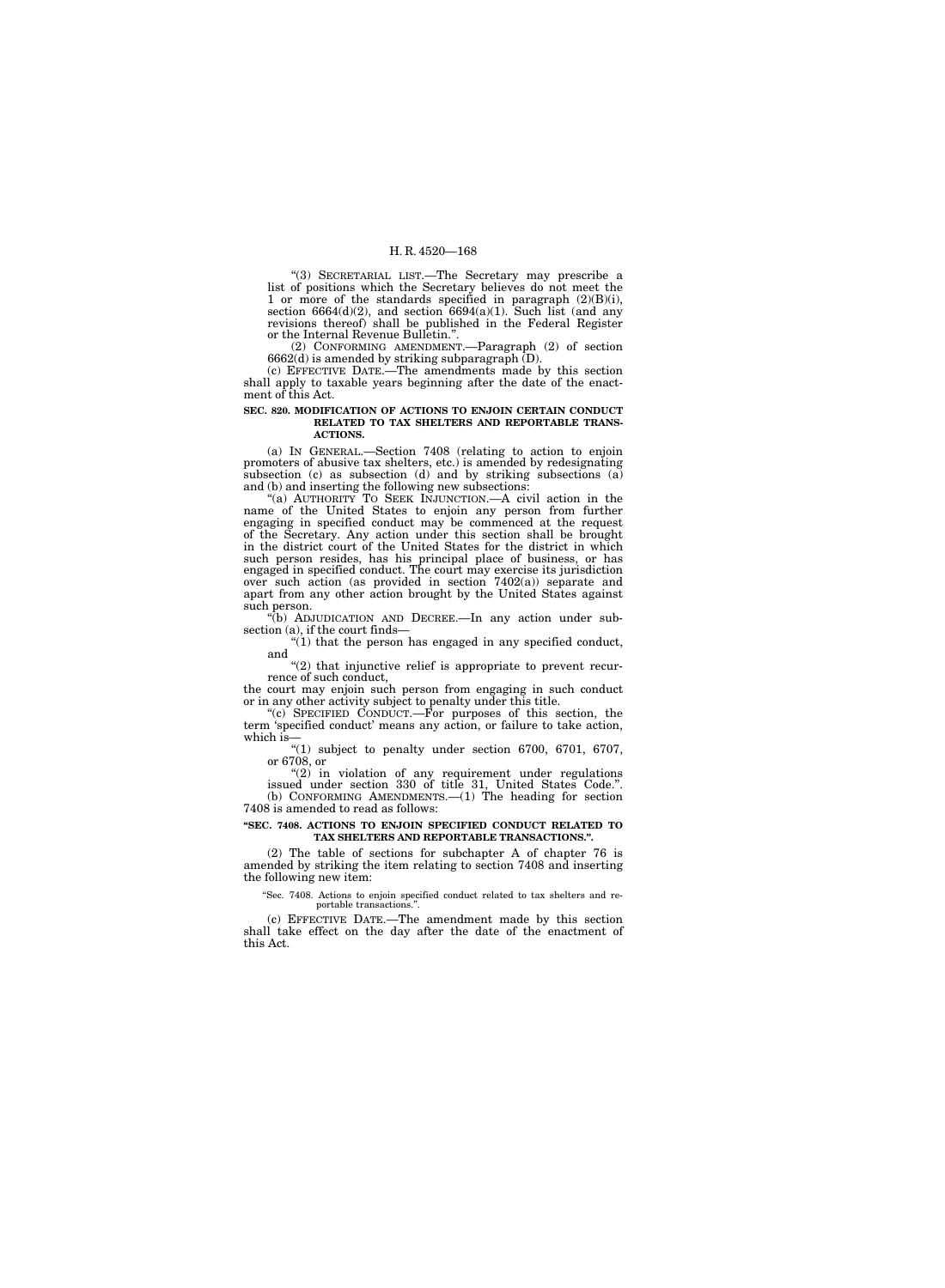### **SEC. 821. PENALTY ON FAILURE TO REPORT INTERESTS IN FOREIGN FINANCIAL ACCOUNTS.**

(a) IN GENERAL.—Section 5321(a)(5) of title 31, United States Code, is amended to read as follows:<br>"(5) FOREIGN FINANCIAL AGENCY TRANSACTION VIOLATION.—

"(A) PENALTY AUTHORIZED.—The Secretary of the Treasury may impose a civil money penalty on any person who violates, or causes any violation of, any provision of section 5314.

"(B) AMOUNT OF PENALTY.—

''(i) IN GENERAL.—Except as provided in subparagraph (C), the amount of any civil penalty imposed under subparagraph (A) shall not exceed \$10,000.

''(ii) REASONABLE CAUSE EXCEPTION.—No penalty shall be imposed under subparagraph (A) with respect to any violation if—

''(I) such violation was due to reasonable cause, and

''(II) the amount of the transaction or the balance in the account at the time of the trans-<br>action was properly reported.

action was properly reported. ''(C) WILLFUL VIOLATIONS.—In the case of any person willfully violating, or willfully causing any violation of,

any provision of section 5314—<br>"(i) the maximum penalty under subparagraph (B)(i) shall be increased to the greater of—  $(B)(i)$  shall be increased to the greater of—<br>"(I)  $$100,000$ , or

''(II) 50 percent of the amount determined under subparagraph (D), and

"(ii) subparagraph (B)(ii) shall not apply.<br>"(D) AMOUNT.—The amount determined under this subparagraph is—

 $f(i)$  in the case of a violation involving a transaction, the amount of the transaction, or<br>"(ii) in the case of a violation involving a failure"

to report the existence of an account or any identifying information required to be provided with respect to an account, the balance in the account at the time

(b) EFFECTIVE DATE.—The amendment made by this section shall apply to violations occurring after the date of the enactment of this Act.

#### **SEC. 822. REGULATION OF INDIVIDUALS PRACTICING BEFORE THE DEPARTMENT OF THE TREASURY.**

(a) CENSURE; IMPOSITION OF PENALTY.—<br>
(1) IN GENERAL.—Section 330(b) of title 31, United States<br>
Code, is amended—

(A) by inserting ", or censure," after "Department", and

(B) by adding at the end the following new flush sen-

"The Secretary may impose a monetary penalty on any representative described in the preceding sentence. If the representative was acting on behalf of an employer or any firm or other entity in connection with the conduct giving rise to such penalty, the Secretary may impose a monetary penalty on such employer, firm,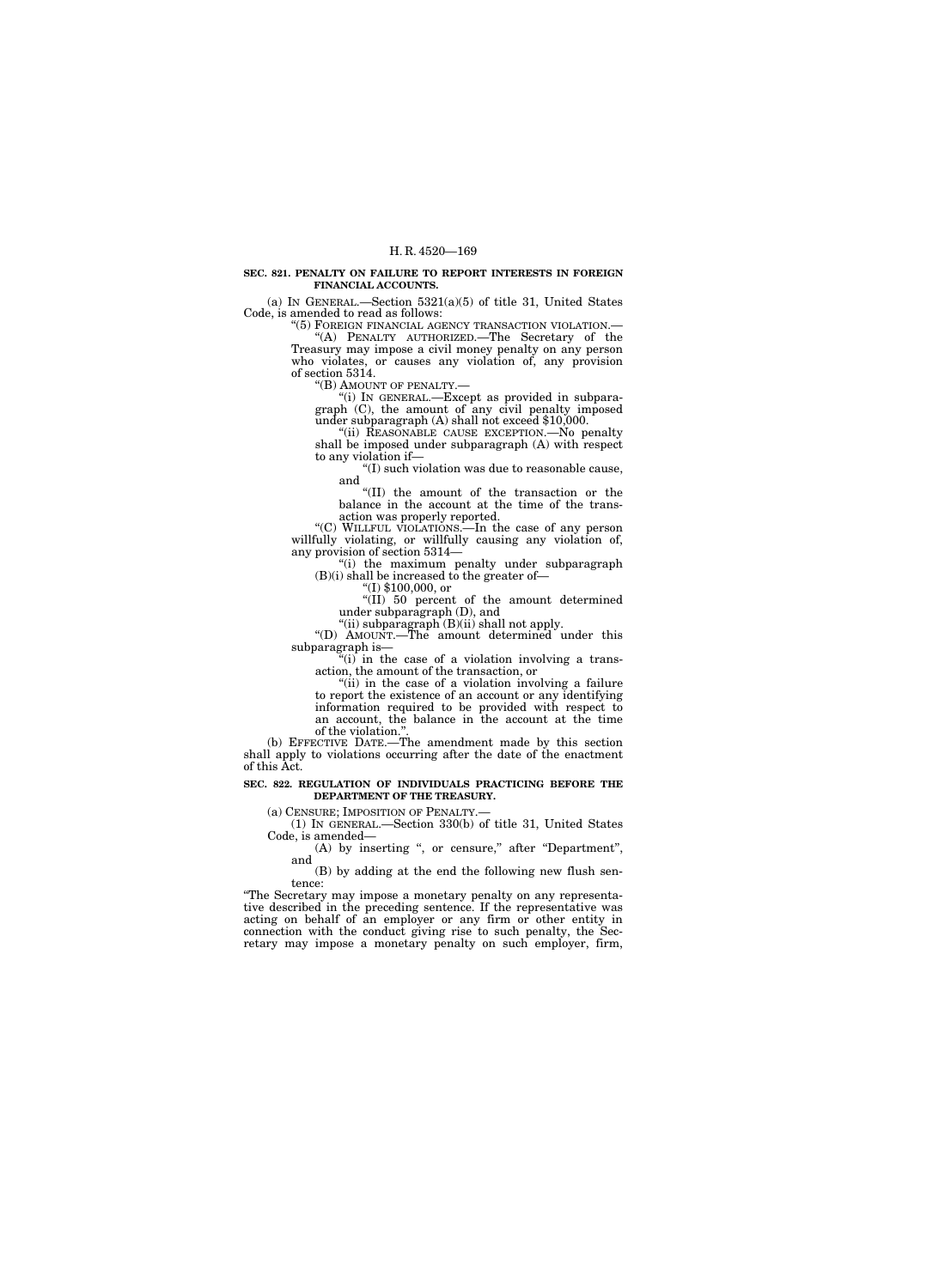or entity if it knew, or reasonably should have known, of such conduct. Such penalty shall not exceed the gross income derived (or to be derived) from the conduct giving rise to the penalty and may be in addition to, or in lieu of, any suspension, disbarment, or censure of the representative.''.

(2) EFFECTIVE DATE.—The amendments made by this subsection shall apply to actions taken after the date of the enactment of this Act.

(b) TAX SHELTER OPINIONS, ETC.—Section 330 of such title 31 is amended by adding at the end the following new subsection:

"(d) Nothing in this section or in any other provision of law shall be construed to limit the authority of the Secretary of the Treasury to impose standards applicable to the rendering of written advice with respect to any entity, transaction plan or arrangement, or other plan or arrangement, which is of a type which the Secretary determines as having a potential for tax avoidance or evasion.'

#### **Part II—Other Provisions**

#### **SEC. 831. TREATMENT OF STRIPPED INTERESTS IN BOND AND PRE-FERRED STOCK FUNDS, ETC.**

(a) IN GENERAL.—Section 1286 (relating to tax treatment of stripped bonds) is amended by redesignating subsection (f) as subsection (g) and by inserting after subsection (e) the following new

"(f) TREATMENT OF STRIPPED INTERESTS IN BOND AND PRE-FERRED STOCK FUNDS, ETC.—In the case of an account or entity substantially all of the assets of which consist of bonds, preferred stock, or a combination thereof, the Secretary may by regulations provide that rules similar to the rules of this section and 305(e), as appropriate, shall apply to interests in such account or entity to which (but for this subsection) this section or section  $305(e)$ , as the case may be, would not apply.".

(b) CROSS REFERENCE.—Subsection (e) of section 305 is amended by adding at the end the following new paragraph: ''(7) CROSS REFERENCE.—

#### **''For treatment of stripped interests in certain accounts or entities holding preferred stock, see section 1286(f).''.**

(c) EFFECTIVE DATE.—The amendments made by this section shall apply to purchases and dispositions after the date of the enactment of this Act.

#### **SEC. 832. MINIMUM HOLDING PERIOD FOR FOREIGN TAX CREDIT ON WITHHOLDING TAXES ON INCOME OTHER THAN DIVI-DENDS.**

(a) IN GENERAL.—Section 901 is amended by redesignating subsection (l) as subsection (m) and by inserting after subsection (k) the following new subsection:

''(l) MINIMUM HOLDING PERIOD FOR WITHHOLDING TAXES ON GAIN AND INCOME OTHER THAN DIVIDENDS ETC.—<br>"(1) IN GENERAL.—In no event shall a credit be allowed

under subsection (a) for any withholding tax (as defined in subsection  $(k)$  on any item of income or gain with respect to any property if—

"(A) such property is held by the recipient of the item for 15 days or less during the 31-day period beginning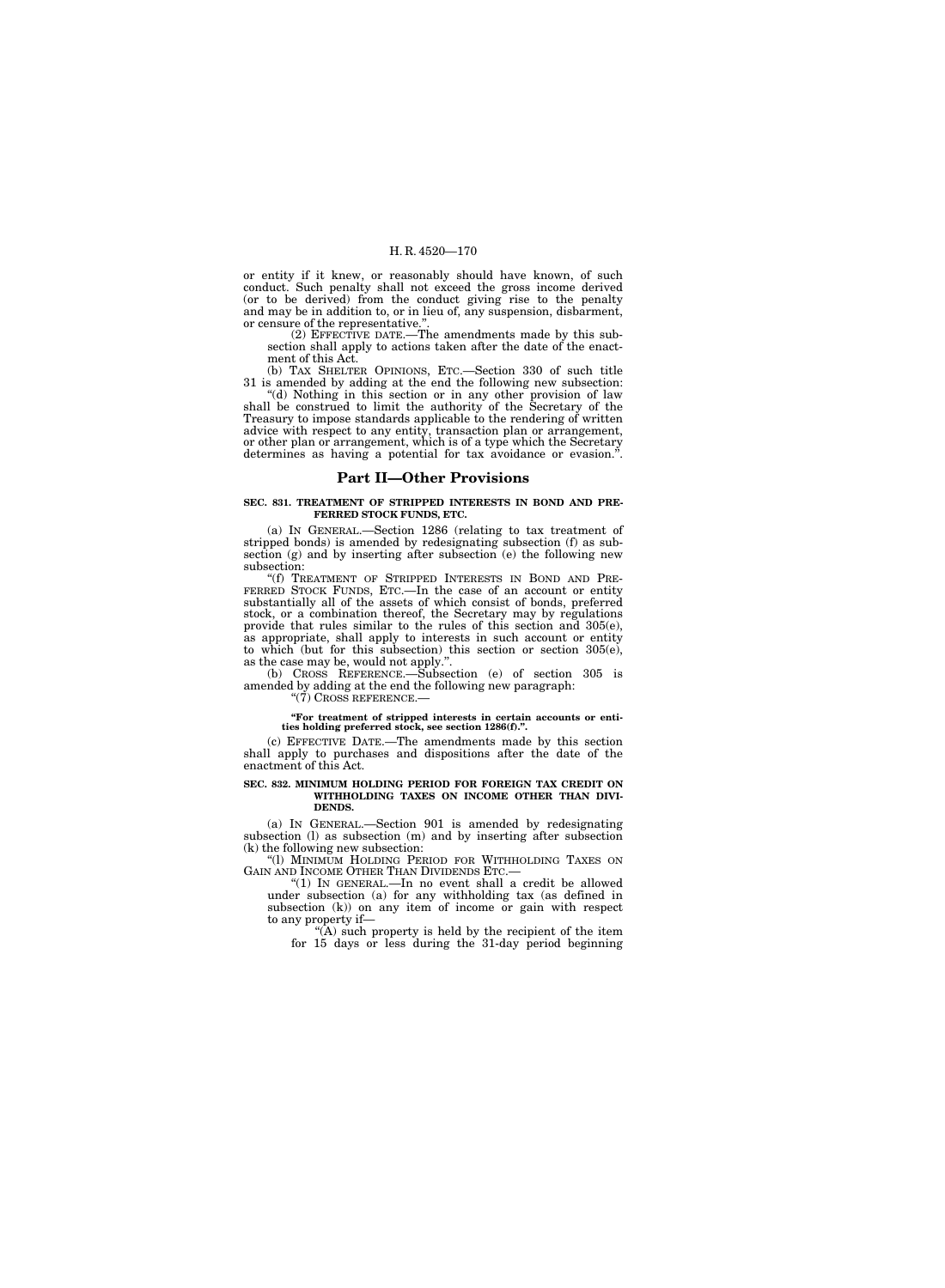on the date which is 15 days before the date on which the right to receive payment of such item arises, or

 $\mathrm{H}(B)$  to the extent that the recipient of the item is under an obligation (whether pursuant to a short sale or otherwise) to make related payments with respect to

positions in substantially similar or related property. This paragraph shall not apply to any dividend to which subsection (k) applies.

''(2) EXCEPTION FOR TAXES PAID BY DEALERS.—

"(A) IN GENERAL.—Paragraph (1) shall not apply to any qualified tax with respect to any property held in the active conduct in a foreign country of a business as a dealer in such property.

''(B) QUALIFIED TAX.—For purposes of subparagraph (A), the term 'qualified tax' means a tax paid to a foreign country (other than the foreign country referred to in subparagraph  $(A)$ ) if—

''(i) the item to which such tax is attributable is subject to taxation on a net basis by the country referred to in subparagraph (A), and

"(ii) such country allows a credit against its net basis tax for the full amount of the tax paid to such other foreign country.

''(C) DEALER.—For purposes of subparagraph (A), the term 'dealer' means—

"(i) with respect to a security, any person to whom paragraphs (1) and (2) of subsection (k) would not apply by reason of paragraph (4) thereof if such security were stock, and

"(ii) with respect to any other property, any person with respect to whom such property is described in section  $1221(a)(1)$ .

''(D) REGULATIONS.—The Secretary may prescribe such regulations as may be appropriate to carry out this paragraph, including regulations to prevent the abuse of the exception provided by this paragraph and to treat other taxes as qualified taxes.

''(3) EXCEPTIONS.—The Secretary may by regulation provide that paragraph (1) shall not apply to property where the Secretary determines that the application of paragraph (1) to such property is not necessary to carry out the purposes of this subsection.

''(4) CERTAIN RULES TO APPLY.—Rules similar to the rules of paragraphs (5), (6), and (7) of subsection (k) shall apply for purposes of this subsection.

''(5) DETERMINATION OF HOLDING PERIOD.—Holding periods shall be determined for purposes of this subsection without regard to section 1235 or any similar rule."

(b) CONFORMING AMENDMENT.—The heading of subsection (k) of section 901 is amended by inserting ''ON DIVIDENDS'' after ''TAXES''.

(c) EFFECTIVE DATE.—The amendments made by this section shall apply to amounts paid or accrued more than 30 days after the date of the enactment of this Act.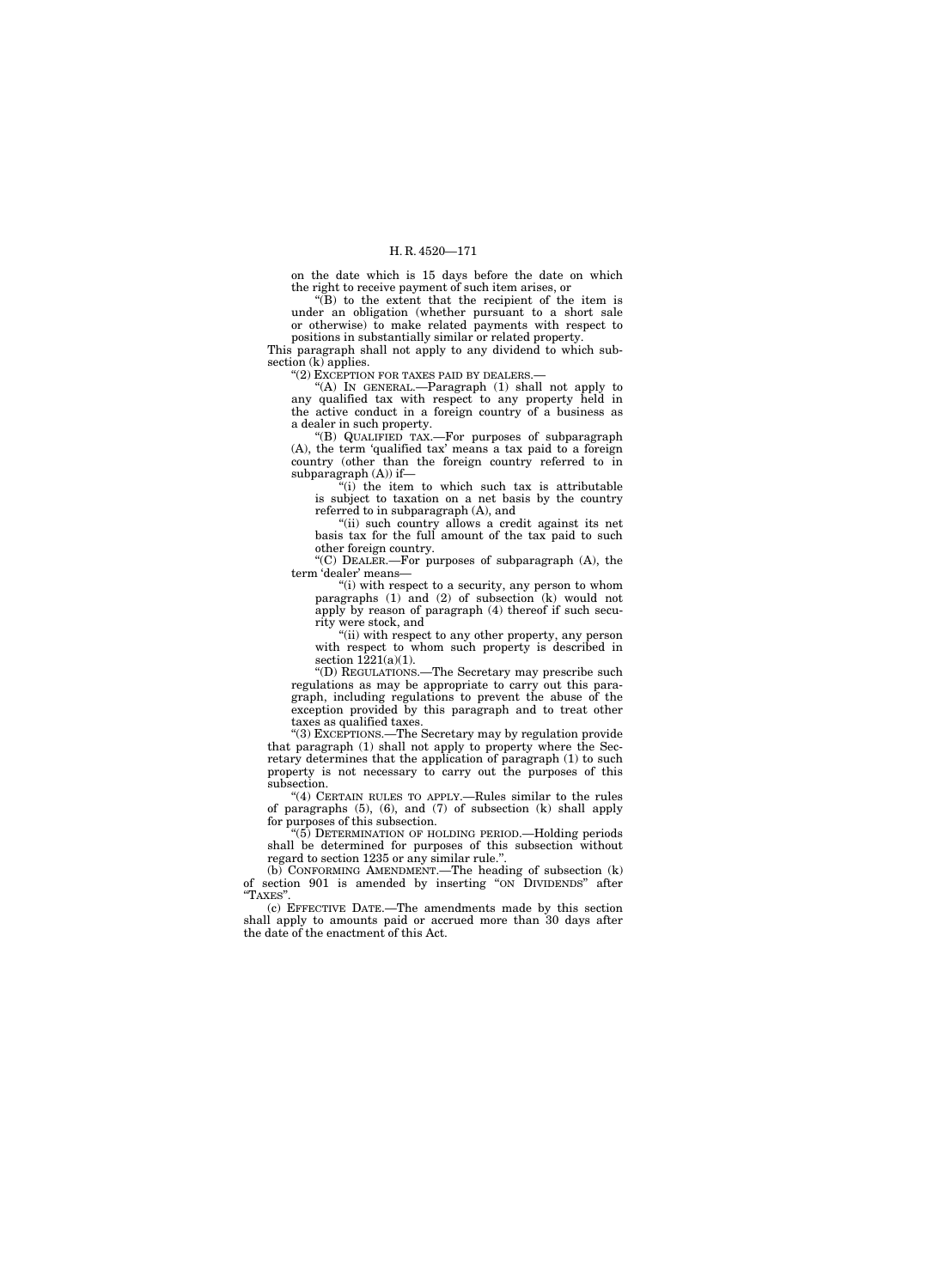#### **SEC. 833. DISALLOWANCE OF CERTAIN PARTNERSHIP LOSS TRANS-FERS.**

(a) TREATMENT OF CONTRIBUTED PROPERTY WITH BUILT-IN LOSS.—Paragraph (1) of section 704(c) is amended by striking "and" at the end of subparagraph (A), by striking the period at the end of subparagraph  $(\overline{B})$  and inserting ", and", and by adding at the end the following:

''(C) if any property so contributed has a built-in loss— "(i) such built-in loss shall be taken into account only in determining the amount of items allocated to the contributing partner, and

"(ii) except as provided in regulations, in determining the amount of items allocated to other partners, the basis of the contributed property in the hands of the partnership shall be treated as being equal

to its fair market value at the time of contribution. For purposes of subparagraph (C), the term 'built-in loss' means the excess of the adjusted basis of the property (determined without regard to subparagraph (C)(ii)) over its fair market value at the time of contribution.''.

(b) SPECIAL RULES FOR TRANSFERS OF PARTNERSHIP INTEREST IF THERE IS SUBSTANTIAL BUILT-IN LOSS.—

(1) ADJUSTMENT OF PARTNERSHIP BASIS REQUIRED.—Subsection (a) of section 743 (relating to optional adjustment to basis of partnership property) is amended by inserting before the period "or unless the partnership has a substantial builtin loss immediately after such transfer''.

(2) ADJUSTMENT.—Subsection (b) of section 743 is amended by inserting ''or which has a substantial built-in loss immediately after such transfer" after "section 754 is in effect".

(3) SUBSTANTIAL BUILT-IN LOSS.—Section 743 is amended by adding at the end the following new subsection:

''(d) SUBSTANTIAL BUILT-IN LOSS.—

''(1) IN GENERAL.—For purposes of this section, a partnership has a substantial built-in loss with respect to a transfer of an interest in a partnership if the partnership's adjusted basis in the partnership property exceeds by more than \$250,000 the fair market value of such property.

"(2) REGULATIONS.—The Secretary shall prescribe such regulations as may be appropriate to carry out the purposes of paragraph (1) and section 734(d), including regulations aggregating related partnerships and disregarding property acquired by the partnership in an attempt to avoid such purposes.''.

(4) ALTERNATIVE RULES FOR ELECTING INVESTMENT PART-NERSHIPS.—

(A) IN GENERAL.—Section 743 is amended by adding after subsection (d) the following new subsection:

''(e) ALTERNATIVE RULES FOR ELECTING INVESTMENT PARTNER-SHIPS.—

''(1) NO ADJUSTMENT OF PARTNERSHIP BASIS.—For purposes of this section, an electing investment partnership shall not be treated as having a substantial built-in loss with respect to any transfer occurring while the election under paragraph  $(6)(A)$  is in effect.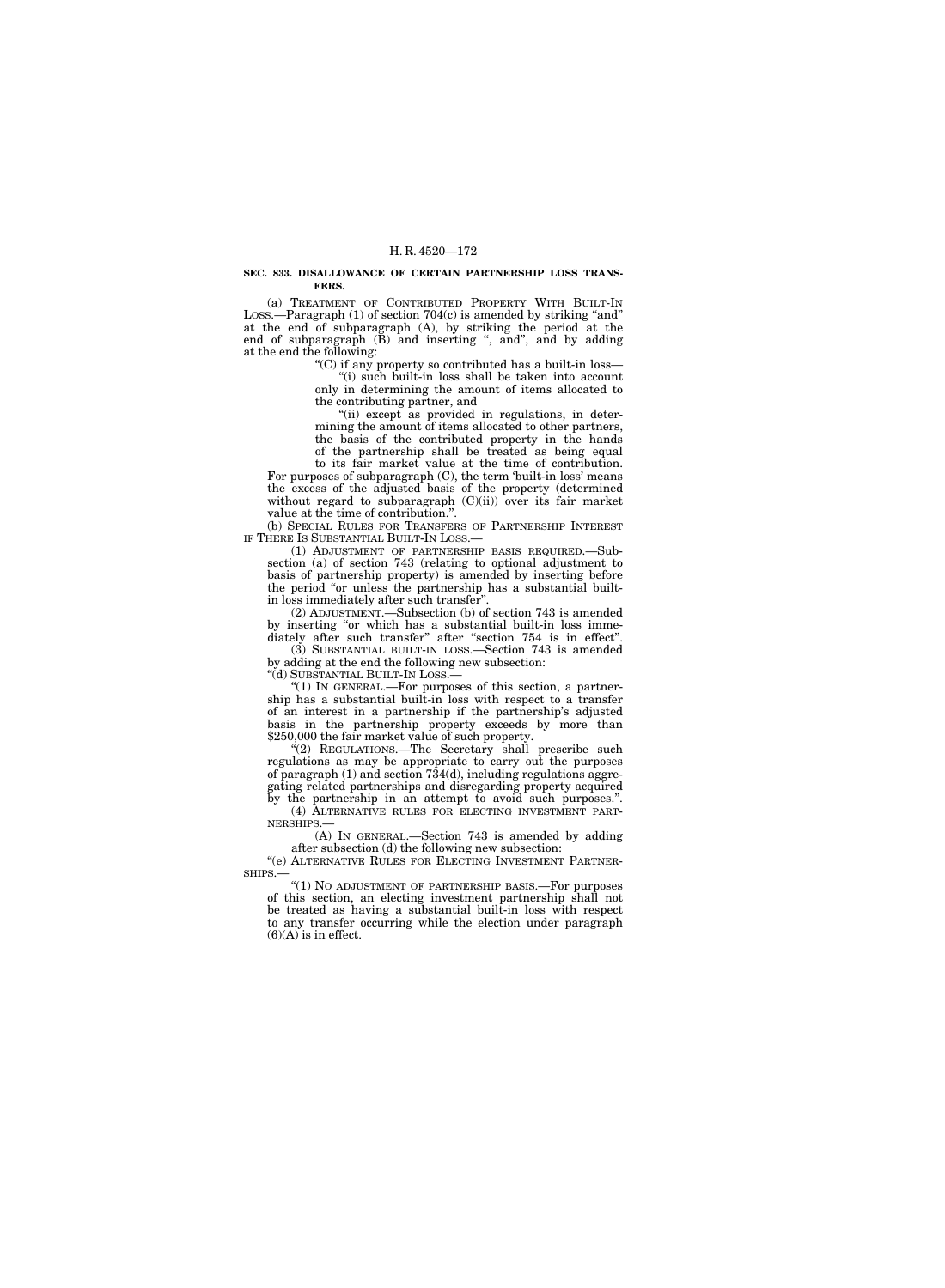''(2) LOSS DEFERRAL FOR TRANSFEREE PARTNER.—In the case of a transfer of an interest in an electing investment partnership, the transferee partner's distributive share of losses (without regard to gains) from the sale or exchange of partnership property shall not be allowed except to the extent that it is established that such losses exceed the loss (if any) recognized by the transferor (or any prior transferor to the extent not fully offset by a prior disallowance under this paragraph) on the transfer of the partnership interest.

''(3) NO REDUCTION IN PARTNERSHIP BASIS.—Losses disallowed under paragraph (2) shall not decrease the transferee partner's basis in the partnership interest.

"(4) EFFECT OF TERMINATION OF PARTNERSHIP.-This subsection shall be applied without regard to any termination of a partnership under section 708(b)(1)(B).

''(5) CERTAIN BASIS REDUCTIONS TREATED AS LOSSES.—In the case of a transferee partner whose basis in property distributed by the partnership is reduced under section  $\bar{7}32(a)(2)$ , the amount of the loss recognized by the transferor on the transfer of the partnership interest which is taken into account under paragraph (2) shall be reduced by the amount of such basis reduction.

''(6) ELECTING INVESTMENT PARTNERSHIP.—For purposes of this subsection, the term 'electing investment partnership' means any partnership if—

 $\sqrt{\hat{A}}$  the partnership makes an election to have this subsection apply,

''(B) the partnership would be an investment company under section  $3(a)(1)(A)$  of the Investment Company Act of 1940 but for an exemption under paragraph (1) or (7) of section 3(c) of such Act,

''(C) such partnership has never been engaged in a trade or business,

''(D) substantially all of the assets of such partnership are held for investment,

''(E) at least 95 percent of the assets contributed to such partnership consist of money,

''(F) no assets contributed to such partnership had an adjusted basis in excess of fair market value at the time of contribution,

''(G) all partnership interests of such partnership are issued by such partnership pursuant to a private offering before the date which is 24 months after the date of the first capital contribution to such partnership,

"(H) the partnership agreement of such partnership has substantive restrictions on each partner's ability to cause a redemption of the partner's interest, and

''(I) the partnership agreement of such partnership provides for a term that is not in excess of 15 years.

The election described in subparagraph (A), once made, shall be irrevocable except with the consent of the Secretary. "(7) REGULATIONS.—The Secretary shall prescribe such

regulations as may be appropriate to carry out the purposes of this subsection, including regulations for applying this sub-

(B) INFORMATION REPORTING.—Section 6031 is amended by adding at the end the following new subsection: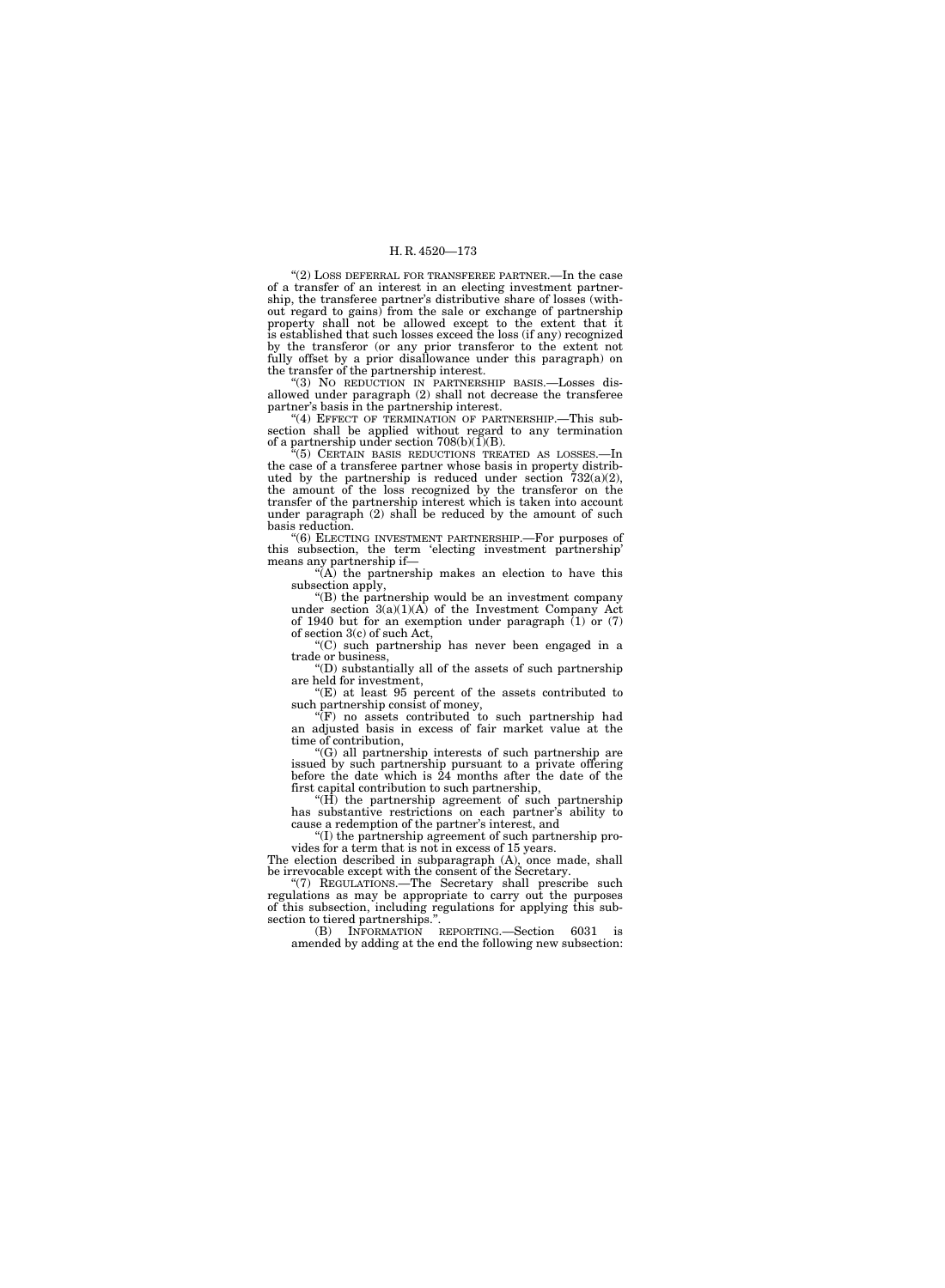''(f) ELECTING INVESTMENT PARTNERSHIPS.—In the case of any electing investment partnership (as defined in section 743(e)(6)), the information required under subsection (b) to be furnished to any partner to whom section 743(e)(2) applies shall include such information as is necessary to enable the partner to compute the amount of losses disallowed under section 743(e).''.

(5) SPECIAL RULE FOR SECURITIZATION PARTNERSHIPS.—Section 743 is amended by adding after subsection (e) the following new subsection:

''(f) EXCEPTION FOR SECURITIZATION PARTNERSHIPS.—

''(1) NO ADJUSTMENT OF PARTNERSHIP BASIS.—For purposes of this section, a securitization partnership shall not be treated as having a substantial built-in loss with respect to any transfer.

"(2) SECURITIZATION PARTNERSHIP. For purposes of paragraph (1), the term 'securitization partnership' means any partnership the sole business activity of which is to issue securities which provide for a fixed principal (or similar) amount and which are primarily serviced by the cash flows of a discrete pool (either fixed or revolving) of receivables or other financial assets that by their terms convert into cash in a finite period, but only if the sponsor of the pool reasonably believes that the receivables and other financial assets comprising the pool are not acquired so as to be disposed of.

(6) CLERICAL AMENDMENTS.—(A) The section heading for section 743 is amended to read as follows:

#### **''SEC. 743. SPECIAL RULES WHERE SECTION 754 ELECTION OR SUBSTANTIAL BUILT-IN LOSS.''.**

(B) The table of sections for subpart C of part II of subchapter K of chapter 1 is amended by striking the item relating to section 743 and inserting the following new item:

''Sec. 743. Special rules where section 754 election or substantial built-in loss."

(c) ADJUSTMENT TO BASIS OF UNDISTRIBUTED PARTNERSHIP PROPERTY IF THERE IS SUBSTANTIAL BASIS REDUCTION.—

(1) ADJUSTMENT REQUIRED.—Subsection (a) of section 734 (relating to optional adjustment to basis of undistributed partnership property) is amended by inserting before the period the following: ''or unless there is a substantial basis reduction''.

(2) ADJUSTMENT.—Subsection (b) of section 734 is amended by inserting "or unless there is a substantial basis reduction" after "section 754 is in effect".

(3) SUBSTANTIAL BASIS REDUCTION.—Section 734 is amended by adding at the end the following new subsection: ''(d) SUBSTANTIAL BASIS REDUCTION.—

''(1) IN GENERAL.—For purposes of this section, there is a substantial basis reduction with respect to a distribution if the sum of the amounts described in subparagraphs (A) and (B) of subsection  $(b)(2)$  exceeds \$250,000.

''(2) REGULATIONS.—

**''For regulations to carry out this subsection, see section 743(d)(2).''.**

(4) EXCEPTION FOR SECURITIZATION PARTNERSHIPS.—Section 734 is amended by inserting after subsection (d) the following new subsection: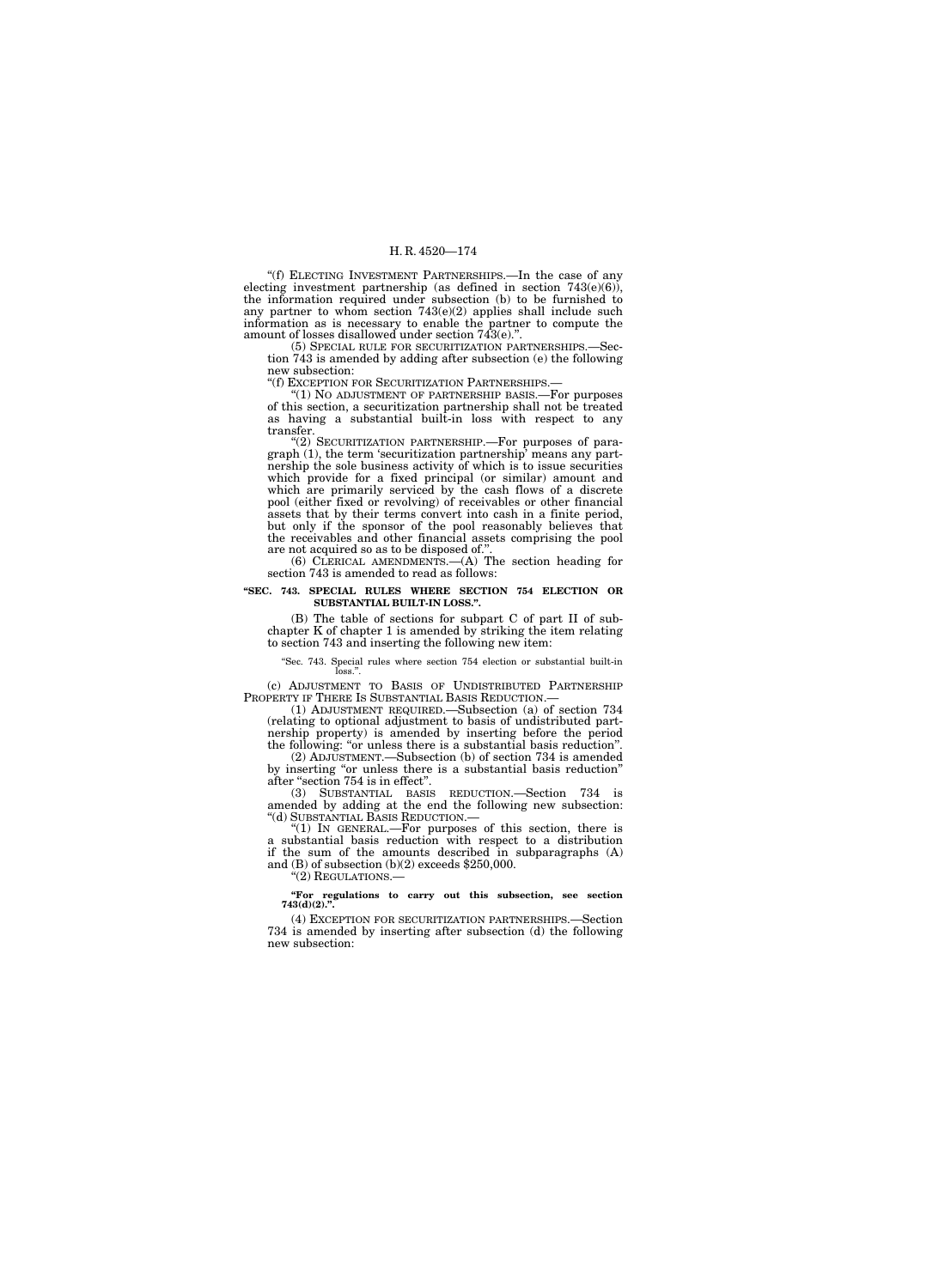''(e) EXCEPTION FOR SECURITIZATION PARTNERSHIPS.—For purposes of this section, a securitization partnership (as defined in section 743(f)) shall not be treated as having a substantial basis reduction with respect to any distribution of property to a partner.''. (5) CLERICAL AMENDMENTS.—(A) The section heading for

section 734 is amended to read as follows:

#### **''SEC. 734. ADJUSTMENT TO BASIS OF UNDISTRIBUTED PARTNERSHIP PROPERTY WHERE SECTION 754 ELECTION OR SUBSTAN-TIAL BASIS REDUCTION.''.**

(B) The table of sections for subpart B of part II of subchapter K of chapter 1 is amended by striking the item relating to section 734 and inserting the following new item:

''Sec. 734. Adjustment to basis of undistributed partnership property where section 754 election or substantial basis reduction."

(d) EFFECTIVE DATES.—

(1) SUBSECTION (a).—The amendment made by subsection (a) shall apply to contributions made after the date of the enactment of this Act.

 $(2)$  SUBSECTION  $(b)$ .

(A) IN GENERAL.—Except as provided in subparagraph (B), the amendments made by subsection (b) shall apply to transfers after the date of the enactment of this Act.

(B) TRANSITION RULE.—In the case of an electing investment partnership which is in existence on June 4, 2004, section 743(e)(6)(H) of the Internal Revenue Code of 1986, as added by this section, shall not apply to such partnership and section 743(e)(6)(I) of such Code, as so added, shall be applied by substituting "20 years" for "15

years".<br>(3) SUBSECTION (c).—The amendments made by subsection (c) shall apply to distributions after the date of the enactment of this Act.

#### **SEC. 834. NO REDUCTION OF BASIS UNDER SECTION 734 IN STOCK HELD BY PARTNERSHIP IN CORPORATE PARTNER.**

(a) IN GENERAL.—Section 755 is amended by adding at the end the following new subsection:

''(c) NO ALLOCATION OF BASIS DECREASE TO STOCK OF COR-PORATE PARTNER.—In making an allocation under subsection (a) of any decrease in the adjusted basis of partnership property under section 734(b)—

" $(1)$  no allocation may be made to stock in a corporation (or any person related (within the meaning of sections 267(b) and  $707(b)(1)$  to such corporation) which is a partner in the partnership, and

"(2) any amount not allocable to stock by reason of paragraph (1) shall be allocated under subsection (a) to other partnership property.

Gain shall be recognized to the partnership to the extent that the amount required to be allocated under paragraph (2) to other partnership property exceeds the aggregate adjusted basis of such other property immediately before the allocation required by para $graph (2).$ 

(b) EFFECTIVE DATE.—The amendment made by this section shall apply to distributions after the date of the enactment of this Act.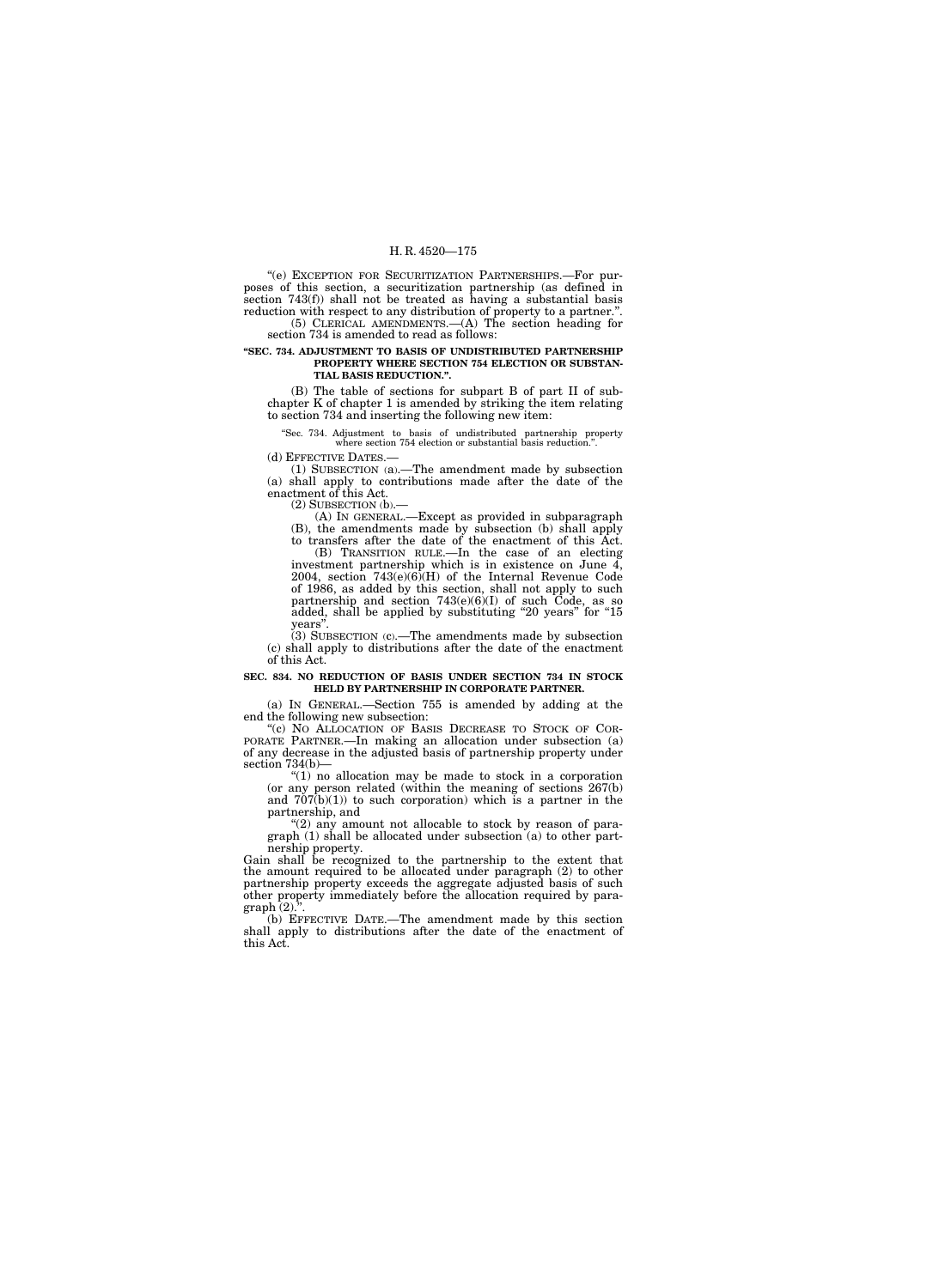#### **SEC. 835. REPEAL OF SPECIAL RULES FOR FASITS.**

(a) IN GENERAL.—Part V of subchapter M of chapter 1 (relating to financial asset securitization investment trusts) is hereby repealed.

(b) CONFORMING AMENDMENTS.—

(1) Paragraph  $(6)$  of section  $56(g)$  is amended by striking "REMIC, or FASIT" and inserting "or REMIC".

(2) Clause (ii) of section  $382(1)(4)(B)$  is amended by striking "a REMIC to which part IV of subchapter M applies, or a FASIT to which part  $\overline{V}$  of subchapter M applies," and inserting "or a REMIC to which part IV of subchapter M applies,".

(3) Paragraph (1) of section 582(c) is amended by striking '', and any regular interest in a FASIT,''.

(4) Subparagraph  $(E)$  of section  $856(c)(5)$  is amended by striking the last sentence.

 $(5)\tilde{A}$ ) Section  $860G(a)(1)$  is amended by adding at the end the following new sentence: "An interest shall not fail to qualify as a regular interest solely because the specified principal amount of the regular interest (or the amount of interest accrued on the regular interest) can be reduced as a result of the nonoccurrence of 1 or more contingent payments with respect to any reverse mortgage loan held by the REMIC if, on the startup day for the REMIC, the sponsor reasonably believes that all principal and interest due under the regular interest will be paid at or prior to the liquidation of the REMIC.'

 $(B)$  The last sentence of section  $860G(a)(3)$  is amended by inserting '', and any reverse mortgage loan (and each balance increase on such loan meeting the requirements of subparagraph (A)(iii)) shall be treated as an obligation secured by an interest in real property'' before the period at the end.

(6) Paragraph (3) of section 860G(a) is amended by adding "and" at the end of subparagraph (B), by striking ", and" at the end of subparagraph (C) and inserting a period, and by striking subparagraph (D).

(7) Section  $860G(a)(3)$ , as amended by paragraph (6), is amended by adding at the end the following new sentence: ''For purposes of subparagraph (A), if more than 50 percent of the obligations transferred to, or purchased by, the REMIC are originated by the United States or any State (or any political subdivision, agency, or instrumentality of the United States or any State) and are principally secured by an interest in real property, then each obligation transferred to, or purchased by, the REMIC shall be treated as secured by an interest in real property.''.

 $(8)(A)$  Section  $860G(a)(3)(A)$  is amended by striking "or" at the end of clause (i), by inserting ''or'' at the end of clause (ii), and by inserting after clause (ii) the following new clause: ''(iii) represents an increase in the principal

amount under the original terms of an obligation described in clause (i) or (ii) if such increase—

''(I) is attributable to an advance made to the obligor pursuant to the original terms of the obligation,

''(II) occurs after the startup day, and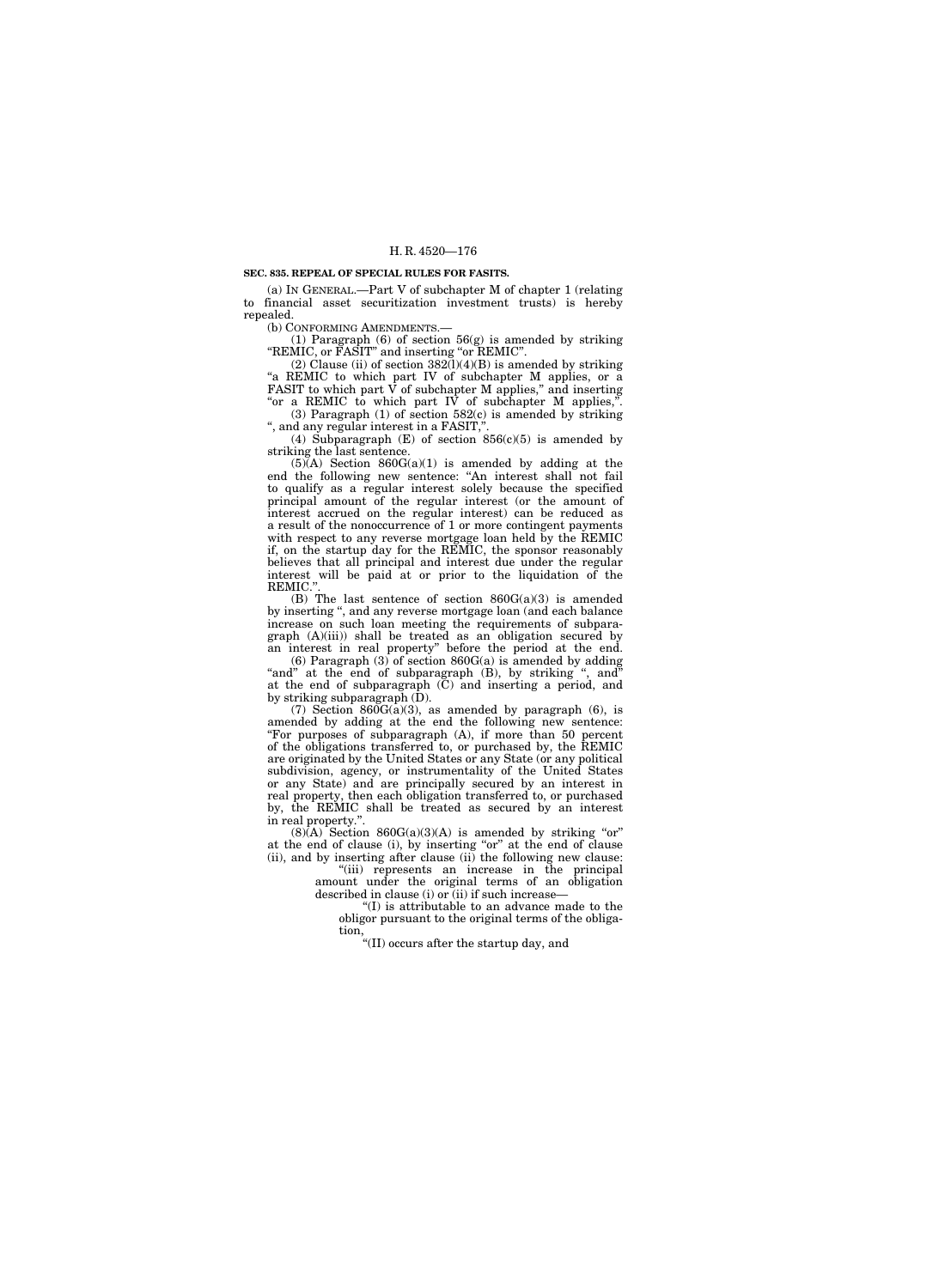''(III) is purchased by the REMIC pursuant to a fixed price contract in effect on the startup day.''.

(B) Section  $860G(a)(7)(B)$  is amended to read as follows: ''(B) QUALIFIED RESERVE FUND.—For purposes of subparagraph (A), the term 'qualified reserve fund' means any reasonably required reserve to—

''(i) provide for full payment of expenses of the REMIC or amounts due on regular interests in the event of defaults on qualified mortgages or lower than expected returns on cash flow investments, or

"(ii) provide a source of funds for the purchase" of obligations described in clause (ii) or (iii) of para $graph (3)(A)$ .

The aggregate fair market value of the assets held in any such reserve shall not exceed 50 percent of the aggregate fair market value of all of the assets of the REMIC on the startup day, and the amount of any such reserve shall be promptly and appropriately reduced to the extent the amount held in such reserve is no longer reasonably required for purposes specified in clause (i) or (ii) of this subparagraph.''. (9) Subparagraph (C) of section 1202(e)(4) is amended by

striking "REMIC, or FASIT" and inserting "or REMIC".<br>
(10) Clause (xi) of section 7701(a)(19)(C) is amended—<br>
(A) by striking "and any regular interest in a FASIT,",<br>
and

(B) by striking ''or FASIT'' each place it appears. (11) Subparagraph  $(A)$  of section  $7701(i)(2)$  is amended

by striking "or a FASIT".<br>(12) The table of parts for subchapter M of chapter 1

is amended by striking the item relating to part V.

(c) EFFECTIVE DATE.—

(1) IN GENERAL.—Except as provided in paragraph (2), the amendments made by this section shall take effect on January 1, 2005.

(2) EXCEPTION FOR EXISTING FASITS.—Paragraph (1) shall not apply to any FASIT in existence on the date of the enactment of this Act to the extent that regular interests issued by the FASIT before such date continue to remain outstanding in accordance with the original terms of issuance.

#### **SEC. 836. LIMITATION ON TRANSFER OR IMPORTATION OF BUILT-IN LOSSES.**

(a) IN GENERAL.—Section 362 (relating to basis to corporations) is amended by adding at the end the following new subsection: ''(e) LIMITATIONS ON BUILT-IN LOSSES.—

'(1) LIMITATION ON IMPORTATION OF BUILT-IN LOSSES.-

''(A) IN GENERAL.—If in any transaction described in subsection (a) or (b) there would (but for this subsection) be an importation of a net built-in loss, the basis of each property described in subparagraph (B) which is acquired in such transaction shall (notwithstanding subsections (a) and (b)) be its fair market value immediately after such transaction.<br>
"(B) PROPERTY DESCRIBED.—For purposes of subpara-

graph (A), property is described in this subparagraph if—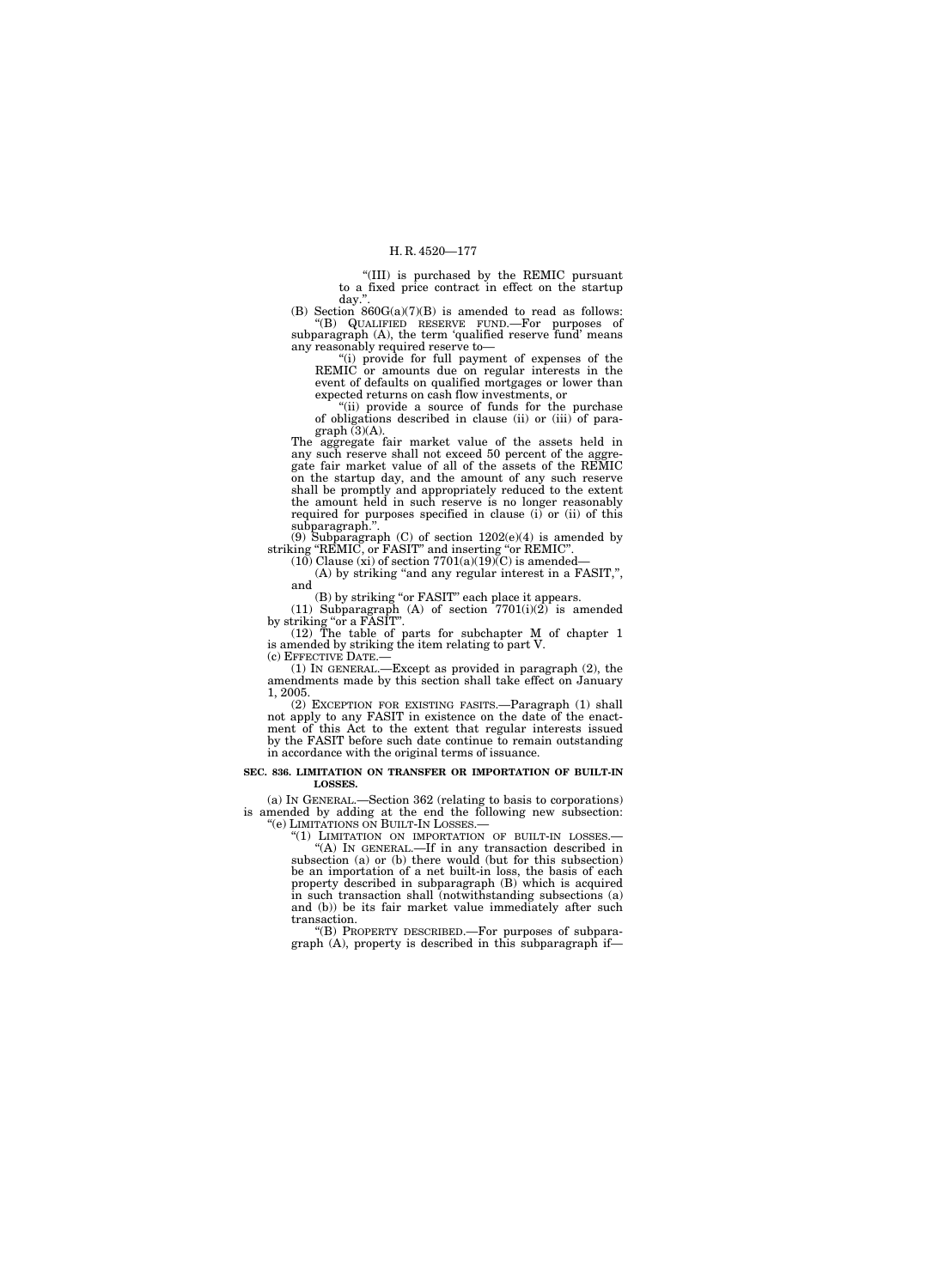''(i) gain or loss with respect to such property is not subject to tax under this subtitle in the hands of the transferor immediately before the transfer, and

''(ii) gain or loss with respect to such property is subject to such tax in the hands of the transferee immediately after such transfer.

In any case in which the transferor is a partnership, the preceding sentence shall be applied by treating each partner in such partnership as holding such partner's proportionate share of the property of such partnership.

"(C) IMPORTATION OF NET BUILT-IN LOSS.—For purposes of subparagraph (A), there is an importation of a net builtin loss in a transaction if the transferee's aggregate adjusted bases of property described in subparagraph (B) which is transferred in such transaction would (but for this paragraph) exceed the fair market value of such property immediately after such transaction.

"(2) LIMITATION ON TRANSFER OF BUILT-IN LOSSES IN SEC-TION 351 TRANSACTIONS.—

''(A) IN GENERAL.—If—

''(i) property is transferred by a transferor in any transaction which is described in subsection (a) and which is not described in paragraph (1) of this subsection, and

"(ii) the transferee's aggregate adjusted bases of such property so transferred would (but for this paragraph) exceed the fair market value of such property immediately after such transaction,

then, notwithstanding subsection (a), the transferee's aggregate adjusted bases of the property so transferred shall not exceed the fair market value of such property immediately after such transaction.

''(B) ALLOCATION OF BASIS REDUCTION.—The aggregate reduction in basis by reason of subparagraph  $(A)$  shall be allocated among the property so transferred in proportion to their respective built-in losses immediately before the transaction.

''(C) ELECTION TO APPLY LIMITATION TO TRANSFEROR'S STOCK BASIS.—

''(i) IN GENERAL.—If the transferor and transferee of a transaction described in subparagraph (A) both elect the application of this subparagraph—

''(I) subparagraph (A) shall not apply, and

''(II) the transferor's basis in the stock received for property to which subparagraph (A) does not apply by reason of the election shall not exceed its fair market value immediately after the transfer.

''(ii) ELECTION.—An election under clause (i) shall be included with the return of tax for the taxable year in which the transaction occurred, shall be in such form and manner as the Secretary may prescribe, and, once made, shall be irrevocable.''.

(b) COMPARABLE TREATMENT WHERE LIQUIDATION.—Paragraph (1) of section 334(b) (relating to liquidation of subsidiary) is amended to read as follows: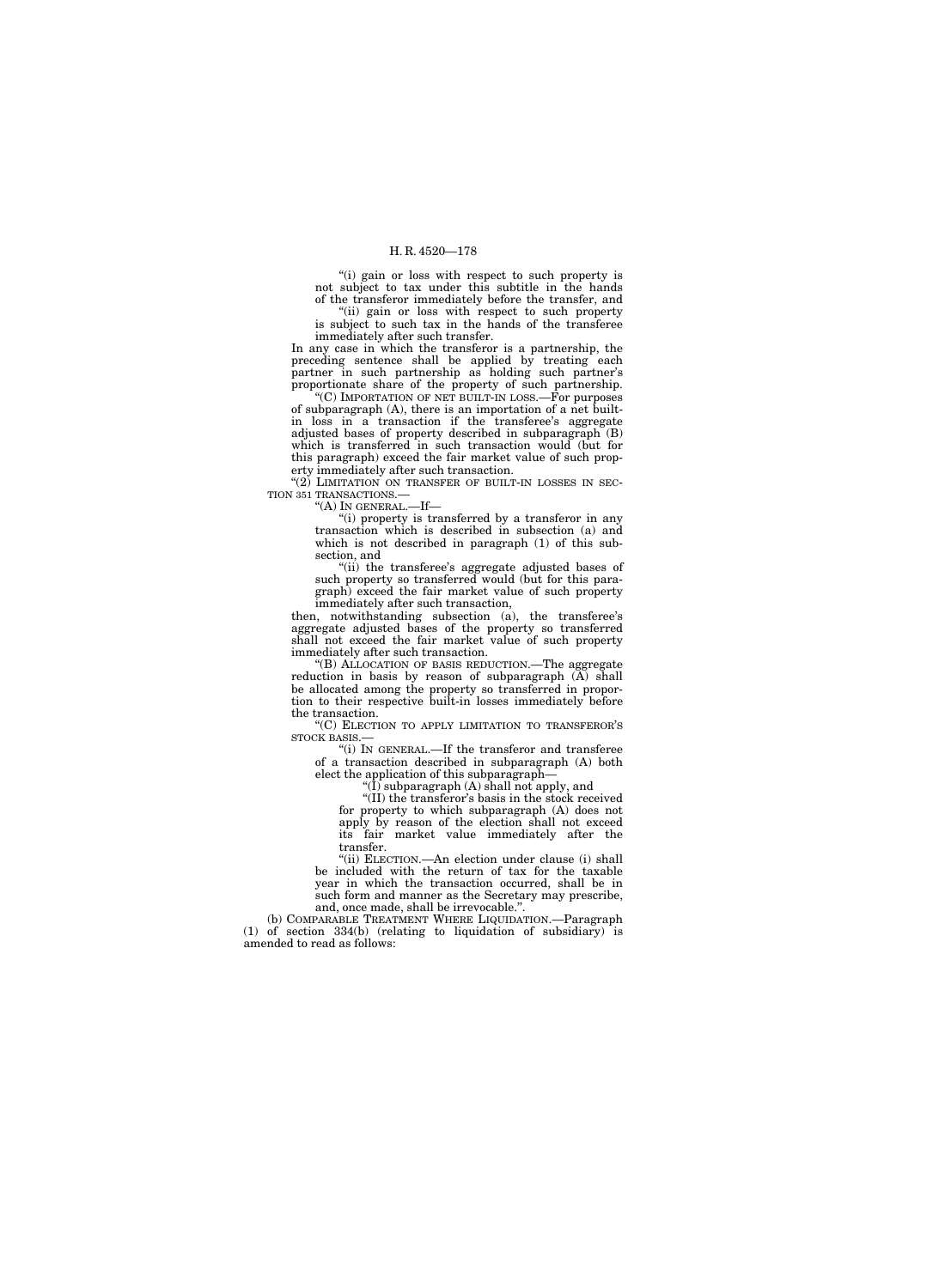''(1) IN GENERAL.—If property is received by a corporate distributee in a distribution in a complete liquidation to which section 332 applies (or in a transfer described in section  $337(b)(1)$ , the basis of such property in the hands of such distributee shall be the same as it would be in the hands of the transferor; except that the basis of such property in the hands of such distributee shall be the fair market value of the property at the time of the distribution—

"(A) in any case in which gain or loss is recognized by the liquidating corporation with respect to such property, or

''(B) in any case in which the liquidating corporation is a foreign corporation, the corporate distributee is a domestic corporation, and the corporate distributee's aggregate adjusted bases of property described in section  $362(e)(1)(B)$  which is distributed in such liquidation would (but for this subparagraph) exceed the fair market value of such property immediately after such liquidation.''.

(1) IN GENERAL.—The amendment made by subsection  $(a)$ shall apply to transactions after the date of the enactment of this Act.

(2) LIQUIDATIONS.—The amendment made by subsection (b) shall apply to liquidations after the date of the enactment of this Act.

#### **SEC. 837. CLARIFICATION OF BANKING BUSINESS FOR PURPOSES OF DETERMINING INVESTMENT OF EARNINGS IN UNITED STATES PROPERTY.**

(a) IN GENERAL.—Subparagraph  $(A)$  of section  $956(c)(2)$  is amended to read as follows:

''(A) obligations of the United States, money, or deposits with—

"(i) any bank (as defined by section  $2(c)$  of the Bank Holding Company Act of 1956 (12 U.S.C. 1841(c)), without regard to subparagraphs  $(C)$  and  $(G)$  of paragraph (2) of such section), or

''(ii) any corporation not described in clause (i) with respect to which a bank holding company (as defined by section 2(a) of such Act) or financial holding company (as defined by section  $2(p)$  of such Act) owns directly or indirectly more than 80 percent by vote or value of the stock of such corporation;''.

(b) EFFECTIVE DATE.—The amendment made by this section shall take effect on the date of the enactment of this Act.

#### **SEC. 838. DENIAL OF DEDUCTION FOR INTEREST ON UNDERPAYMENTS ATTRIBUTABLE TO NONDISCLOSED REPORTABLE TRANS-ACTIONS.**

(a) IN GENERAL.—Section 163 (relating to deduction for interest) is amended by redesignating subsection (m) as subsection (n) and by inserting after subsection (l) the following new subsection:

"(m) INTEREST ON UNPAID TAXES ATTRIBUTABLE TO NONDIS-CLOSED REPORTABLE TRANSACTIONS.—No deduction shall be allowed under this chapter for any interest paid or accrued under section 6601 on any underpayment of tax which is attributable to the portion of any reportable transaction understatement (as defined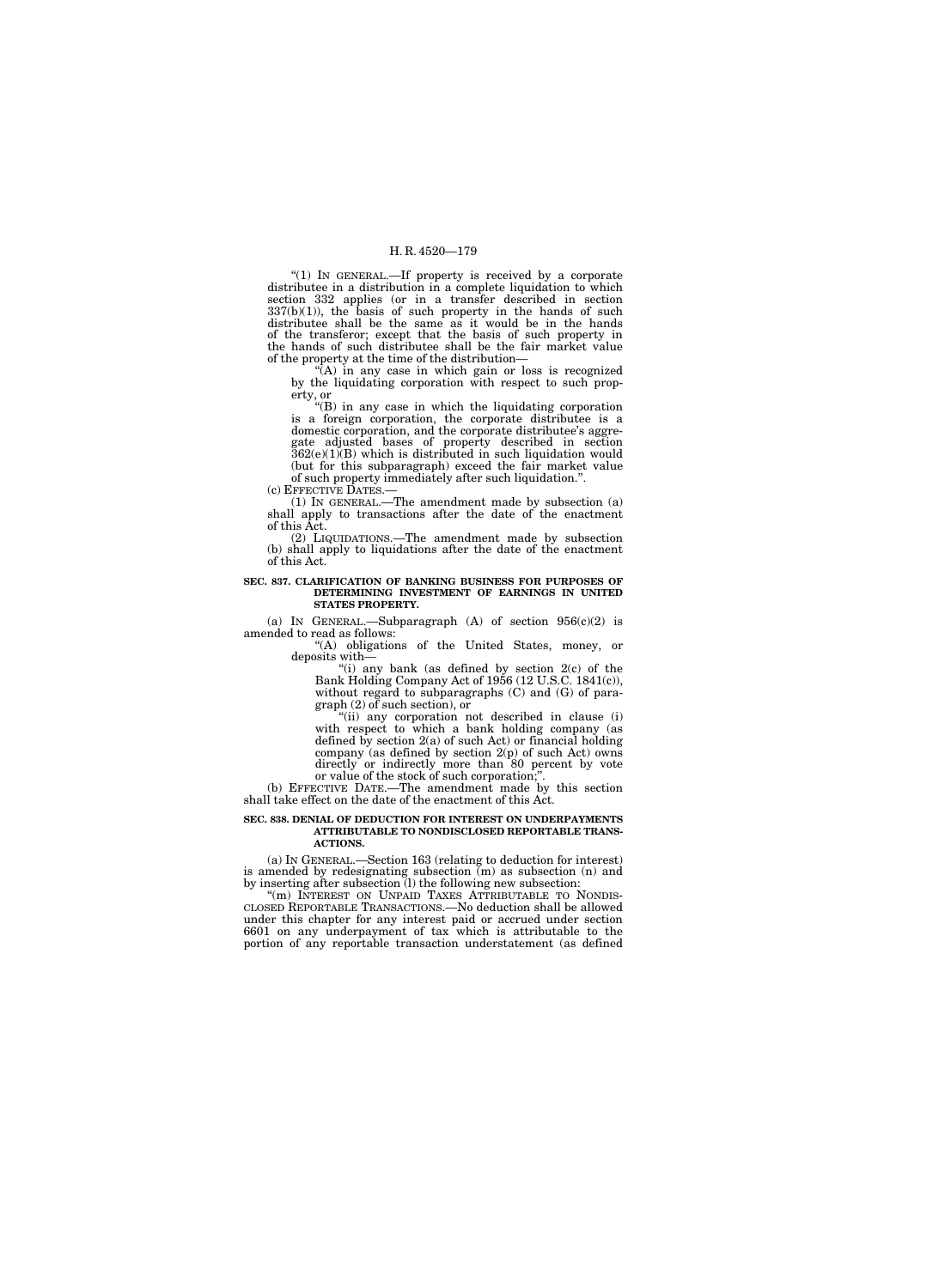in section 6662A(b)) with respect to which the requirement of section 6664(d)(2)(A) is not met.".

(b) EFFECTIVE DATE.—The amendments made by this section shall apply to transactions in taxable years beginning after the date of the enactment of this Act.

#### **SEC. 839. CLARIFICATION OF RULES FOR PAYMENT OF ESTIMATED TAX FOR CERTAIN DEEMED ASSET SALES.**

(a) IN GENERAL.—Paragraph (13) of section 338(h) (relating to tax on deemed sale not taken into account for estimated tax purposes) is amended by adding at the end the following: ''The preceding sentence shall not apply with respect to a qualified stock purchase for which an election is made under paragraph (10).".<br>(b) EFFECTIVE DATE.—The amendment made by subsection (a)

shall apply to transactions occurring after the date of the enactment of this Act.

#### **SEC. 840. RECOGNITION OF GAIN FROM THE SALE OF A PRINCIPAL RESIDENCE ACQUIRED IN A LIKE-KIND EXCHANGE WITHIN 5 YEARS OF SALE.**

(a) IN GENERAL.—Section 121(d) (relating to special rules for exclusion of gain from sale of principal residence) is amended by adding at the end the following new paragraph:

"(10) PROPERTY ACQUIRED IN LIKE-KIND EXCHANGE.—If a taxpayer acquired property in an exchange to which section 1031 applied, subsection (a) shall not apply to the sale or exchange of such property if it occurs during the 5-year period beginning with the date of the acquisition of such property.''. (b) EFFECTIVE DATE.—The amendment made by this section

shall apply to sales or exchanges after the date of the enactment of this Act.

#### **SEC. 841. PREVENTION OF MISMATCHING OF INTEREST AND ORIGINAL ISSUE DISCOUNT DEDUCTIONS AND INCOME INCLUSIONS IN TRANSACTIONS WITH RELATED FOREIGN PERSONS.**

(a) ORIGINAL ISSUE DISCOUNT.—Section 163(e)(3) (relating to special rule for original issue discount on obligation held by related foreign person) is amended by redesignating subparagraph (B) as subparagraph  $(C)$  and by inserting after subparagraph  $(A)$  the following new subparagraph:<br>"(B) SPECIAL RULE FOR CERTAIN FOREIGN ENTITIES.—

''(i) IN GENERAL.—In the case of any debt instrument having original issue discount which is held by a related foreign person which is a controlled foreign corporation (as defined in section 957) or a passive foreign investment company (as defined in section 1297), a deduction shall be allowable to the issuer with respect to such original issue discount for any taxable year before the taxable year in which paid only to the extent such original issue discount is includible (determined without regard to properly allocable deductions and qualified deficits under section  $952(c)(1)(B)$  during such prior taxable year in the gross income of a United States person who owns (within the meaning of section 958(a)) stock in such corporation.<br>"(ii) SECRETARIAL AUTHORITY.—The Secretary may"

by regulation exempt transactions from the application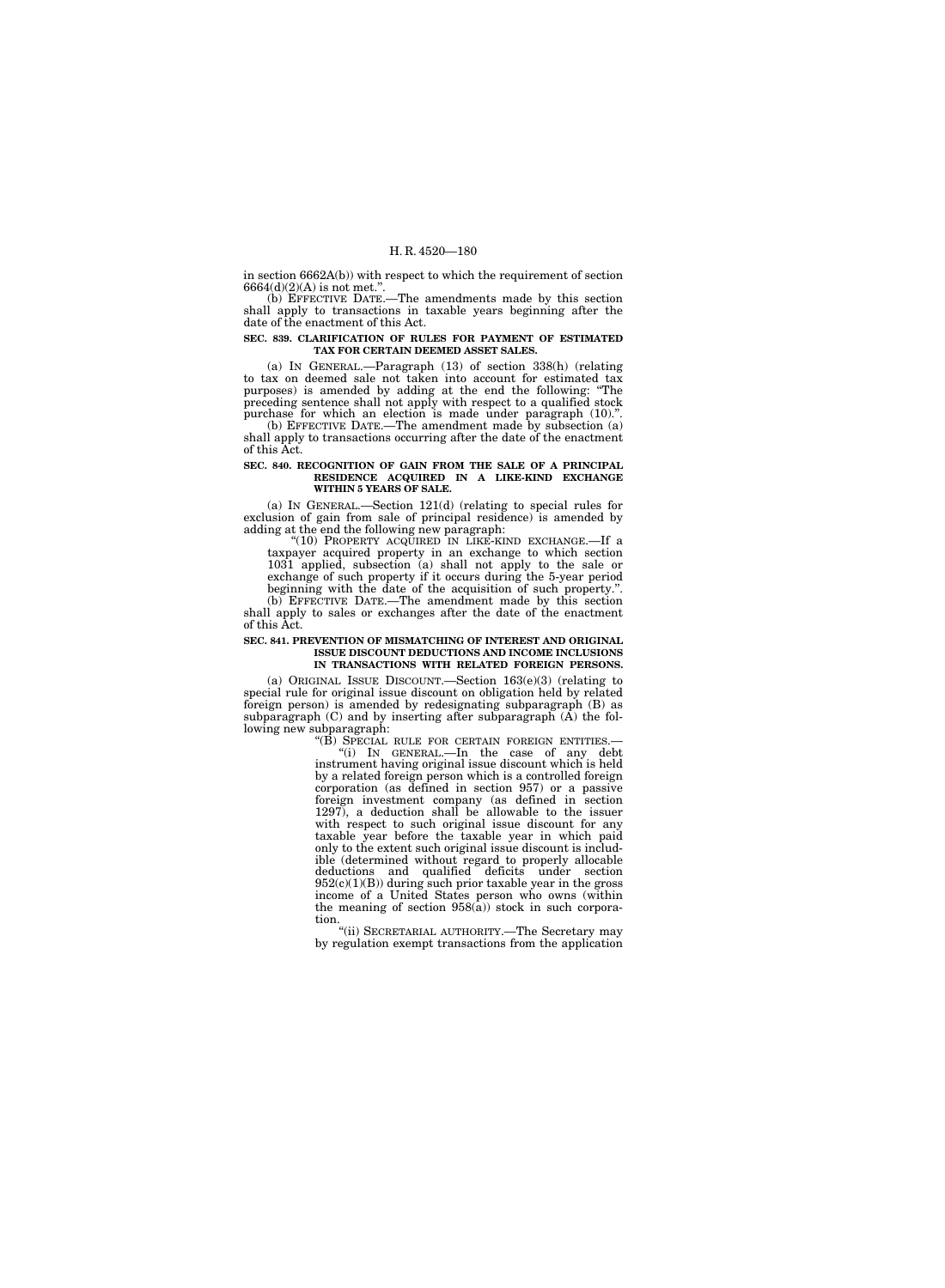of clause (i), including any transaction which is entered into by a payor in the ordinary course of a trade or business in which the payor is predominantly engaged.''.

(b) INTEREST AND OTHER DEDUCTIBLE AMOUNTS.—Section  $267(a)(3)$  is amended—

(1) by striking ''The Secretary'' and inserting:

''(A) IN GENERAL.—The Secretary'', and

(2) by adding at the end the following new subparagraph: ''(B) SPECIAL RULE FOR CERTAIN FOREIGN ENTITIES.— ''(i) IN GENERAL.—Notwithstanding subparagraph

(A), in the case of any item payable to a controlled foreign corporation (as defined in section 957) or a passive foreign investment company (as defined in section 1297), a deduction shall be allowable to the payor with respect to such amount for any taxable year before the taxable year in which paid only to the extent that an amount attributable to such item is includible (determined without regard to properly allocable deductions and qualified deficits under section  $952(c)(1)(B)$ ) during such prior taxable year in the gross income of a United States person who owns (within the meaning of section  $958(a)$  stock in such corporation.

''(ii) SECRETARIAL AUTHORITY.—The Secretary may by regulation exempt transactions from the application of clause (i), including any transaction which is entered into by a payor in the ordinary course of a trade or business in which the payor is predominantly engaged and in which the payment of the accrued amounts occurs within 81⁄2 months after accrual or within such other period as the Secretary may prescribe."

(c) EFFECTIVE DATE.—The amendments made by this section shall apply to payments accrued on or after the date of the enactment of this Act.

#### **SEC. 842. DEPOSITS MADE TO SUSPEND RUNNING OF INTEREST ON POTENTIAL UNDERPAYMENTS.**

(a) IN GENERAL.—Subchapter A of chapter 67 (relating to interest on underpayments) is amended by adding at the end the following new section:

#### **''SEC. 6603. DEPOSITS MADE TO SUSPEND RUNNING OF INTEREST ON POTENTIAL UNDERPAYMENTS, ETC.**

"(a) AUTHORITY TO MAKE DEPOSITS OTHER THAN AS PAYMENT OF TAX.—A taxpayer may make a cash deposit with the Secretary which may be used by the Secretary to pay any tax imposed under subtitle A or B or chapter 41, 42, 43, or 44 which has not been assessed at the time of the deposit. Such a deposit shall be made in such manner as the Secretary shall prescribe.

''(b) NO INTEREST IMPOSED.—To the extent that such deposit is used by the Secretary to pay tax, for purposes of section 6601 (relating to interest on underpayments), the tax shall be treated as paid when the deposit is made.<br>"(c) RETURN OF DEPOSIT.—Except in a case where the Secretary

determines that collection of tax is in jeopardy, the Secretary shall return to the taxpayer any amount of the deposit (to the extent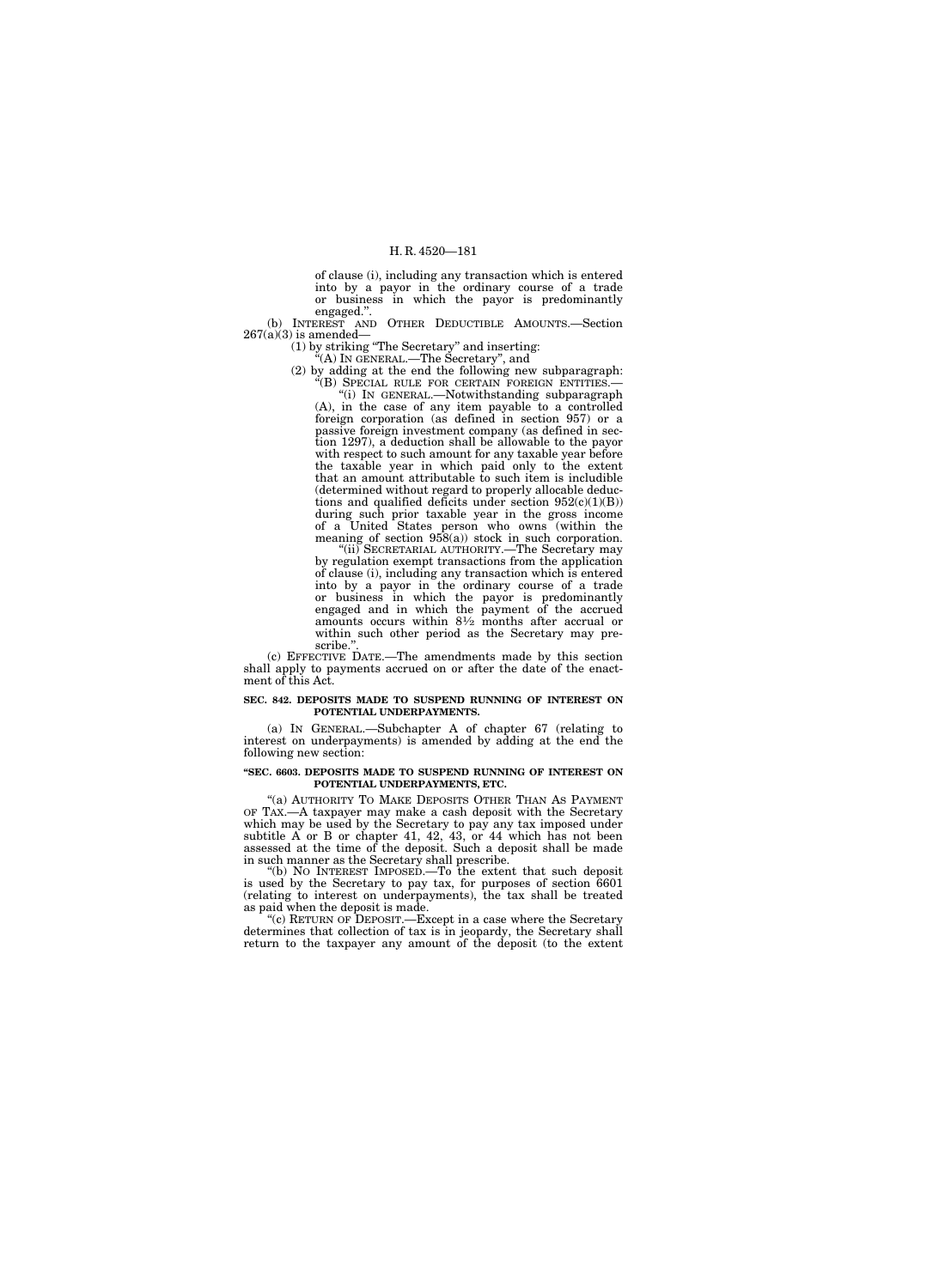not used for a payment of tax) which the taxpayer requests in

"(d) PAYMENT OF INTEREST.—<br>"(1) IN GENERAL.—For purposes of section 6611 (relating to interest on overpayments), except as provided in paragraph (4), a deposit which is returned to a taxpayer shall be treated as a payment of tax for any period to the extent (and only to the extent) attributable to a disputable tax for such period. Under regulations prescribed by the Secretary, rules similar to the rules of section 6611(b)(2) shall apply.<br>
"(2) DISPUTABLE TAX.—<br>
"(A) IN GENERAL.—For purposes of this section, the

term 'disputable tax' means the amount of tax specified at the time of the deposit as the taxpayer's reasonable estimate of the maximum amount of any tax attributable to disputable items.

"(B) SAFE HARBOR BASED ON 30-DAY LETTER.—In the case of a taxpayer who has been issued a 30-day letter, the maximum amount of tax under subparagraph (A) shall not be less than the amount of the proposed deficiency specified in such letter.

"(3) OTHER DEFINITIONS.—For purposes of paragraph (2)—<br>"(A) DISPUTABLE ITEM.—The term 'disputable item'<br>means any item of income, gain, loss, deduction, or credit<br>if the taxpayer—

 $\frac{d^{(i)}}{dx^{(i)}}$  has a reasonable basis for its treatment of such item, and

"(ii) reasonably believes that the Secretary also has a reasonable basis for disallowing the taxpayer's treatment of such item.

''(B) 30-DAY LETTER.—The term '30-day letter' means the first letter of proposed deficiency which allows the taxpayer an opportunity for administrative review in the Internal Revenue Service Office of Appeals.

"(4) RATE OF INTEREST.—The rate of interest under this subsection shall be the Federal short-term rate determined under section 6621(b), compounded daily.

"(1) PAYMENT OF TAX.—Except as otherwise provided by the taxpayer, deposits shall be treated as used for the payment

 $(2)$  RETURNS OF DEPOSITS.—Deposits shall be treated as returned to the taxpayer on a last-in, first-out basis.".

(b) CLERICAL AMENDMENT.—The table of sections for subchapter A of chapter 67 is amended by adding at the end the following new item:

''Sec. 6603. Deposits made to suspend running of interest on potential underpayments, etc.''.

(c) EFFECTIVE DATE.— (1) IN GENERAL.—The amendments made by this section shall apply to deposits made after the date of the enactment of this Act.

(2) COORDINATION WITH DEPOSITS MADE UNDER REVENUE PROCEDURE 84–58.—In the case of an amount held by the Secretary of the Treasury or his delegate on the date of the enactment of this Act as a deposit in the nature of a cash bond deposit pursuant to Revenue Procedure 84–58, the date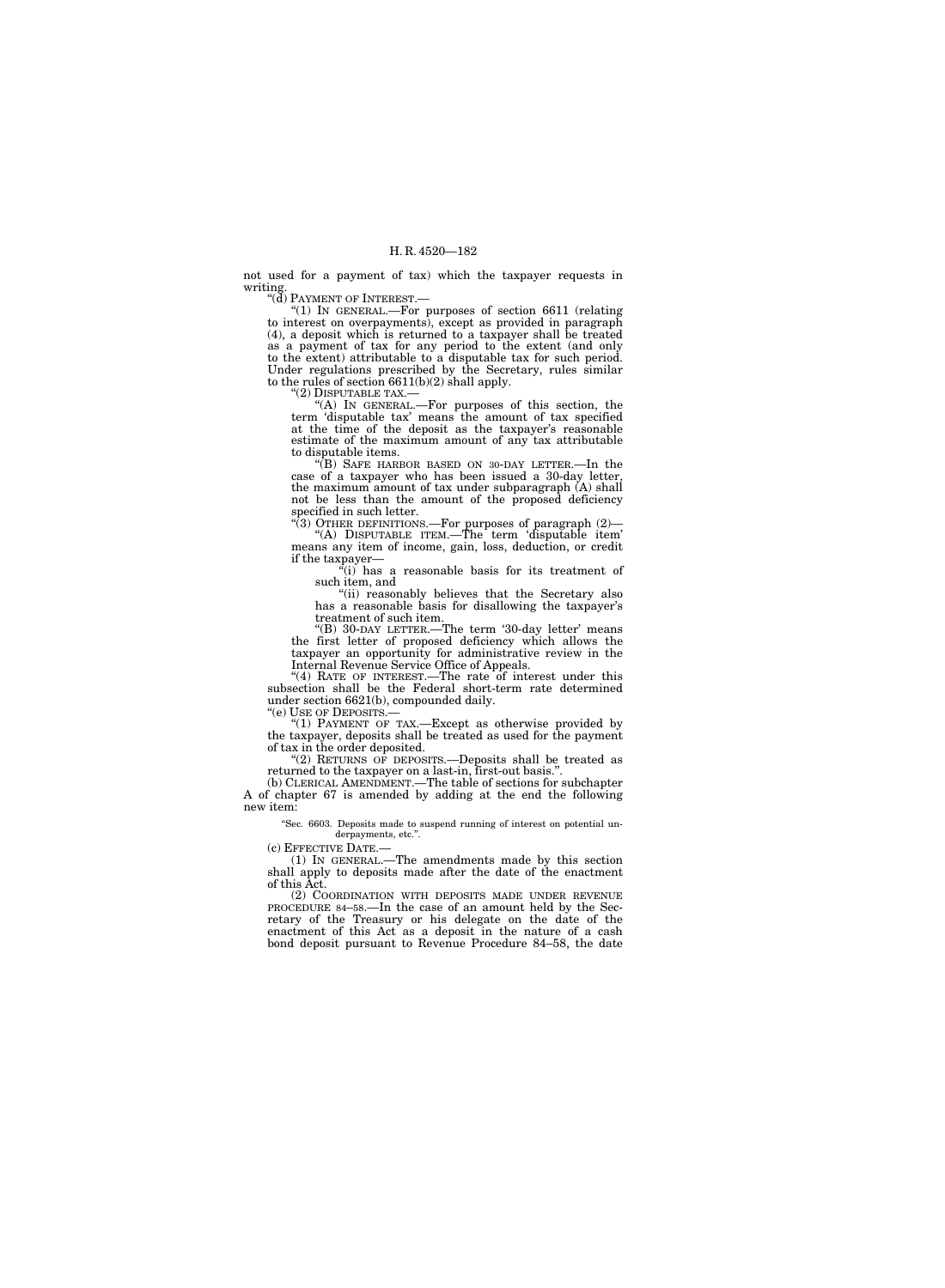that the taxpayer identifies such amount as a deposit made pursuant to section 6603 of the Internal Revenue Code (as added by this Act) shall be treated as the date such amount is deposited for purposes of such section 6603.

### **SEC. 843. PARTIAL PAYMENT OF TAX LIABILITY IN INSTALLMENT AGREEMENTS.**

(a) IN GENERAL.—

(1) Section 6159(a) (relating to authorization of agreements) is amended—

(A) by striking "satisfy liability for payment of" and inserting ''make payment on'', and

(B) by inserting ''full or partial'' after ''facilitate''.

(2) Section 6159(c) (relating to Secretary required to enter into installment agreements in certain cases) is amended in the matter preceding paragraph (1) by inserting ''full'' before ''payment''.

(b) REQUIREMENT TO REVIEW PARTIAL PAYMENT AGREEMENTS EVERY TWO YEARS.—Section 6159 is amended by redesignating subsections (d) and (e) as subsections (e) and (f), respectively, and inserting after subsection (c) the following new subsection:<br>"(d) SECRETARY REQUIRED TO REVIEW INSTALLMENT AGREE-

MENTS FOR PARTIAL COLLECTION EVERY TWO YEARS.—In the case of an agreement entered into by the Secretary under subsection (a) for partial collection of a tax liability, the Secretary shall review the agreement at least once every 2 years.''.

(c) EFFECTIVE DATE.—The amendments made by this section shall apply to agreements entered into on or after the date of the enactment of this Act.

#### **SEC. 844. AFFIRMATION OF CONSOLIDATED RETURN REGULATION AUTHORITY.**

(a) IN GENERAL.—Section 1502 is amended by adding at the end the following new sentence: ''In carrying out the preceding sentence, the Secretary may prescribe rules that are different from the provisions of chapter 1 that would apply if such corporations filed separate returns.

(b) RESULT NOT OVERTURNED.—Notwithstanding the amendment made by subsection (a), the Internal Revenue Code of 1986 shall be construed by treating Treasury Regulation § 1.1502-  $20(c)(1)(iii)$  (as in effect on January 1, 2001) as being inapplicable to the factual situation in Rite Aid Corporation and Subsidiary Corporations v. United States, 255 F.3d 1357 (Fed. Cir. 2001).

(c) EFFECTIVE DATE.—This section, and the amendment made by this section, shall apply to taxable years beginning before, on, or after the date of the enactment of this Act.

### **SEC. 845. EXPANDED DISALLOWANCE OF DEDUCTION FOR INTEREST ON CONVERTIBLE DEBT.**

(a) IN GENERAL.—Paragraph (2) of section 163(l) is amended by inserting ''or equity held by the issuer (or any related party) in any other person<sup>3</sup> after "or a related party".

(b) CAPITALIZATION ALLOWED WITH RESPECT TO EQUITY OF PERSONS OTHER THAN ISSUER AND RELATED PARTIES.—Section 163(l) is amended by redesignating paragraphs (4) and (5) as paragraphs (5) and (6) and by inserting after paragraph (3) the following new paragraph: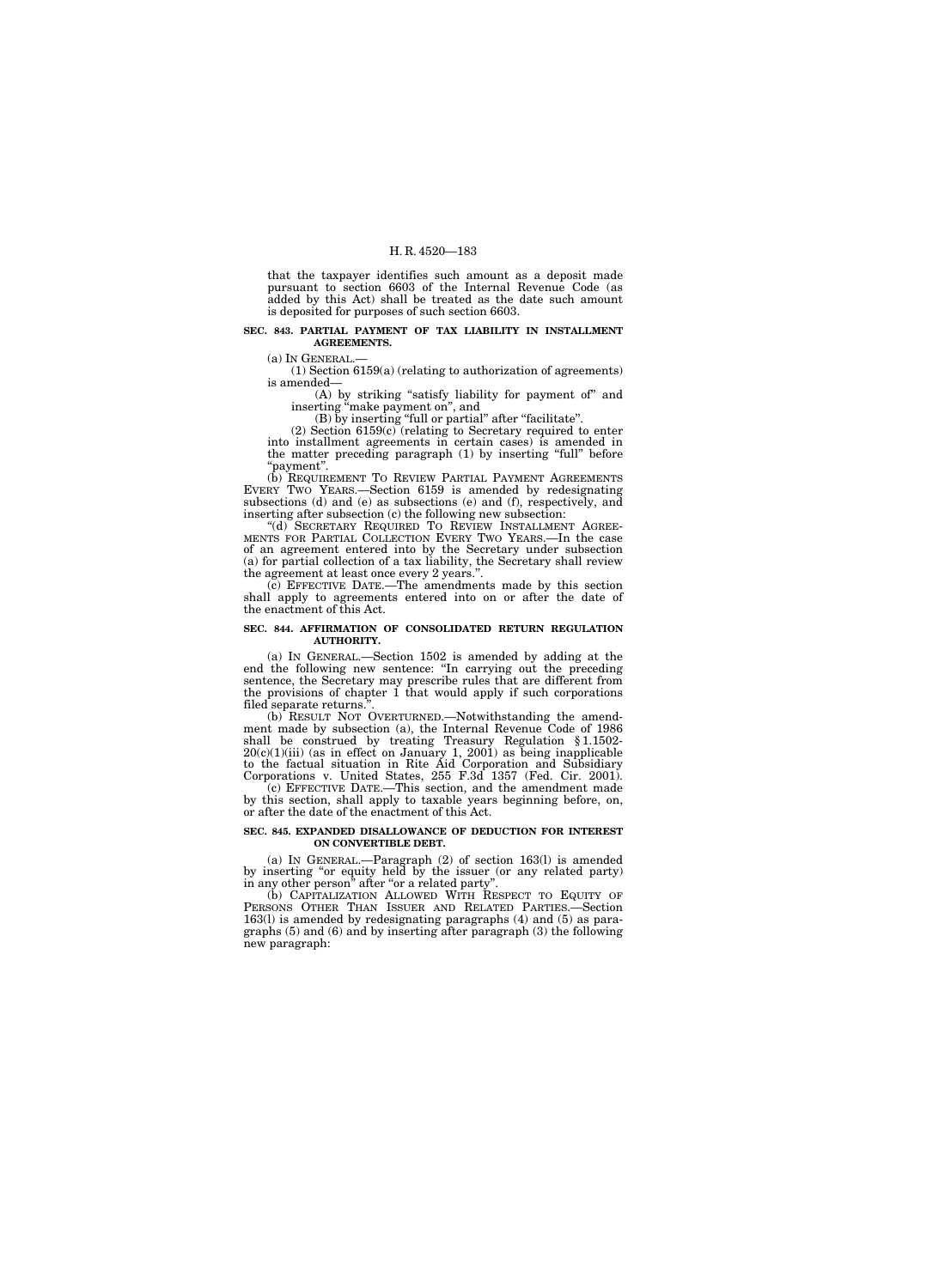"(4) CAPITALIZATION ALLOWED WITH RESPECT TO EQUITY OF PERSONS OTHER THAN ISSUER AND RELATED PARTIES.—If the disqualified debt instrument of a corporation is payable in equity held by the issuer (or any related party) in any other person (other than a related party), the basis of such equity shall be increased by the amount not allowed as a deduction by reason of paragraph (1) with respect to the instrument.''.

(c) EXCEPTION FOR CERTAIN INSTRUMENTS ISSUED BY DEALERS IN SECURITIES.—Section 163(l), as amended by subsection (b), is amended by redesignating paragraphs (5) and (6) as paragraphs (6) and (7) and by inserting after paragraph (4) the following new paragraph:

''(5) EXCEPTION FOR CERTAIN INSTRUMENTS ISSUED BY DEALERS IN SECURITIES.—For purposes of this subsection, the term 'disqualified debt instrument' does not include indebtedness issued by a dealer in securities (or a related party) which is payable in, or by reference to, equity (other than equity of the issuer or a related party) held by such dealer in its capacity as a dealer in securities. For purposes of this paragraph, the term 'dealer in securities' has the meaning given such term by section 475.".

(d) CONFORMING AMENDMENT.—Paragraph (3) of section 163(l) is amended by striking "or a related party" in the material preceding subparagraph (A) and inserting "or any other person".

(e) EFFECTIVE DATE.—The amendments made by this section shall apply to debt instruments issued after October 3, 2004.

### **Part III—Leasing**

### **SEC. 847. REFORM OF TAX TREATMENT OF CERTAIN LEASING ARRANGEMENTS.**

(a) CLARIFICATION OF RECOVERY PERIOD FOR TAX-EXEMPT USE PROPERTY SUBJECT TO LEASE.—Subparagraph (A) of section  $168(g)(3)$  (relating to special rules for determining class life) is amended by inserting "(notwithstanding any other subparagraph of this paragraph)'' after ''shall''.

(b) LIMITATION ON DEPRECIATION AND AMORTIZATION PERIODS FOR INTANGIBLES LEASED TO TAX-EXEMPT ENTITY.—

(1) COMPUTER SOFTWARE.—Paragraph (1) of section 167(f) is amended by adding at the end the following new subparagraph:

''(C) TAX-EXEMPT USE PROPERTY SUBJECT TO LEASE.— In the case of computer software which would be taxexempt use property as defined in subsection (h) of section 168 if such section applied to computer software, the useful life under subparagraph (A) shall not be less than 125 percent of the lease term (within the meaning of section  $168(i)(3)$ .".

(2) CERTAIN INTERESTS OR RIGHTS ACQUIRED SEPARATELY.— Paragraph (2) of section 167(f) is amended by adding at the end the following new sentence: ''If such property would be tax-exempt use property as defined in subsection (h) of section 168 if such section applied to such property, the useful life under such regulations shall not be less than 125 percent of the lease term (within the meaning of section  $168(i)(3)$ ).".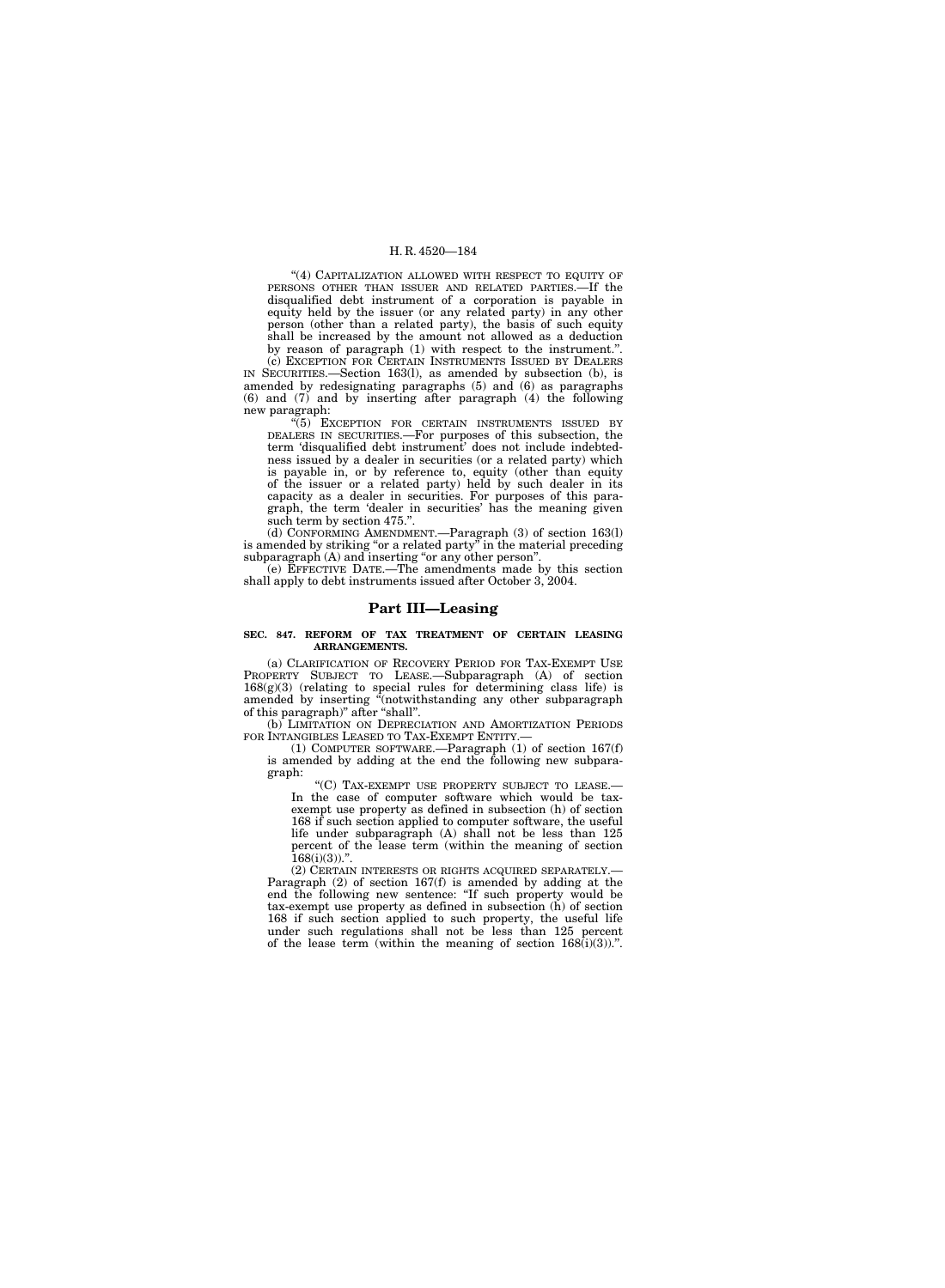(3) SECTION 197 INTANGIBLES.—Section 197(f) (relating to special rules) is amended by adding at the end the following new paragraph:

 $\sqrt[(10)]$  TAX-EXEMPT USE PROPERTY SUBJECT TO LEASE.—In the case of any section 197 intangible which would be taxexempt use property as defined in subsection (h) of section 168 if such section applied to such intangible, the amortization period under this section shall not be less than 125 percent of the lease term (within the meaning of section  $168(i)(3)$ ).".

(c) LEASE TERM TO INCLUDE RELATED SERVICE CONTRACTS.— Subparagraph (A) of section 168(i)(3) (relating to lease term) is amended by striking "and" at the end of clause (i), by redesignating clause (ii) as clause (iii), and by inserting after clause (i) the following new clause:

"(ii) the term of a lease shall include the term of any service contract or similar arrangement (whether or not treated as a lease under section  $7701(e)$ 

''(I) which is part of the same transaction (or series of related transactions) which includes the lease, and ''(II) which is with respect to the property

subject to the lease or substantially similar property, and''.

(d) EXPANSION OF SHORT-TERM LEASE EXEMPTION FOR QUALI-FIED TECHNOLOGICAL EQUIPMENT. Subparagraph (A) of section  $168(h)(3)$  is amended by adding at the end the following new sentence: "Notwithstanding subsection (i)(3)(A)(i), in determining a lease term for purposes of the preceding sentence, there shall not be taken into account any option of the lessee to renew at the fair market value rent determined at the time of renewal; except that the aggregate period not taken into account by reason of this sentence shall not exceed 24 months.'

(e) TREATMENT OF CERTAIN INDIAN TRIBAL GOVERNMENTS AS TAX-EXEMPT ENTITIES.—Section  $168(h)(2)(A)$  is amended by striking TAX-EXEMPT ENTITIES.—Section 168(h)(2)(A) is amended by striking ''and'' at the end of clause (ii), by striking the period at the end of clause (iii) and inserting '', and'', and by inserting at the end the following: "(iv) any Indian tribal government described in

section  $7701(a)(40)$ .

For purposes of applying this subsection, any Indian tribal government referred to in clause (iv) shall be treated in the same manner as a State.''.

### **SEC. 848. LIMITATION ON DEDUCTIONS ALLOCABLE TO PROPERTY USED BY GOVERNMENTS OR OTHER TAX-EXEMPT ENTI-TIES.**

(a) IN GENERAL.—Subpart C of part II of subchapter E of chapter 1 (relating to taxable year for which deductions taken) is amended by adding at the end the following new section:

### **''SEC. 470. LIMITATION ON DEDUCTIONS ALLOCABLE TO PROPERTY USED BY GOVERNMENTS OR OTHER TAX-EXEMPT ENTI-TIES.**

''(a) LIMITATION ON LOSSES.—Except as otherwise provided in this section, a tax-exempt use loss for any taxable year shall not be allowed.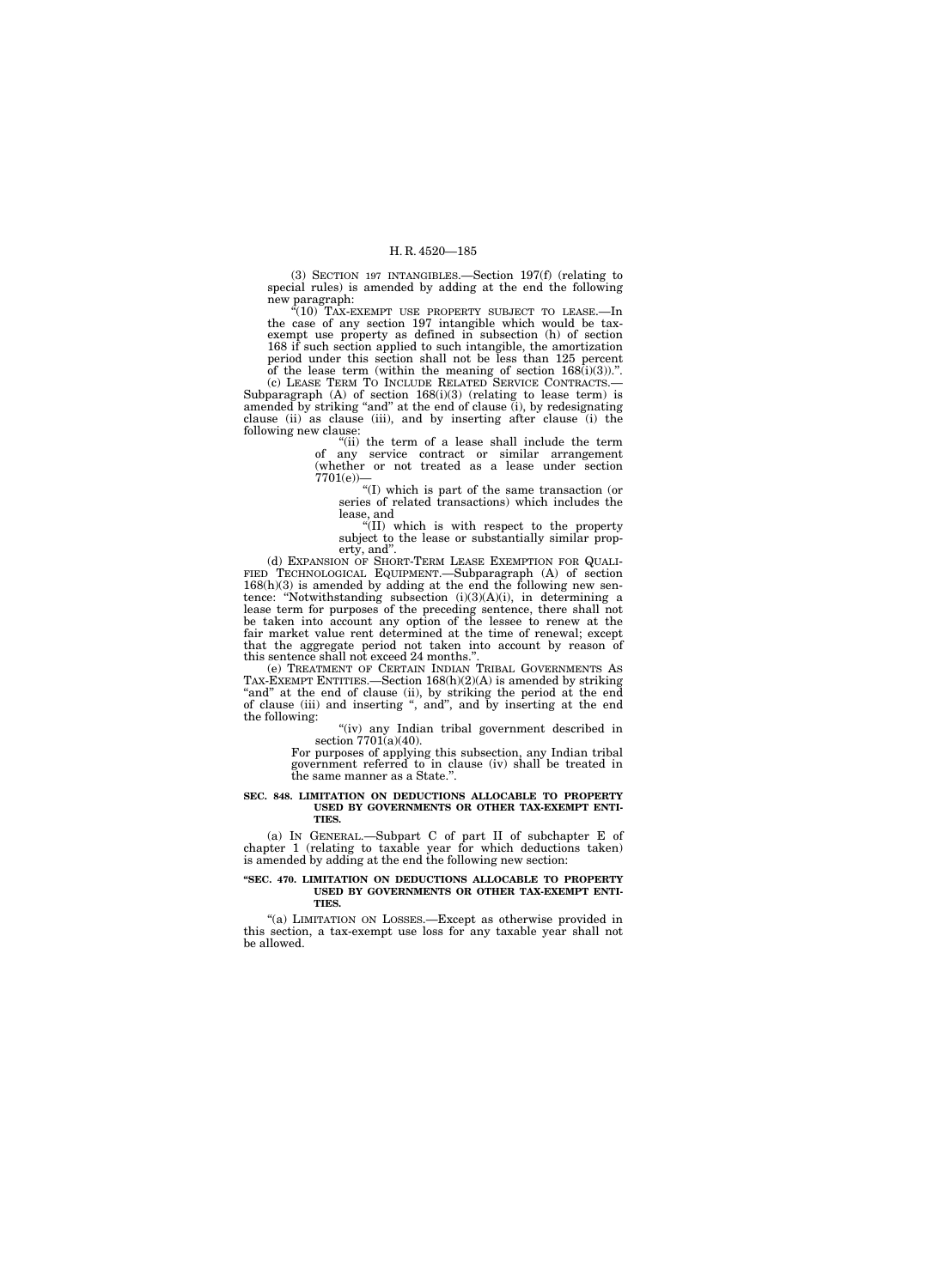''(b) DISALLOWED LOSS CARRIED TO NEXT YEAR.—Any taxexempt use loss with respect to any tax-exempt use property which is disallowed under subsection (a) for any taxable year shall be treated as a deduction with respect to such property in the next taxable year.

''(c) DEFINITIONS.—For purposes of this section—

''(1) TAX-EXEMPT USE LOSS.—The term 'tax-exempt use loss' means, with respect to any taxable year, the amount (if any) by which—

"(A) the sum of-

''(i) the aggregate deductions (other than interest) directly allocable to a tax-exempt use property, plus ''(ii) the aggregate deductions for interest properly

allocable to such property, exceed

''(B) the aggregate income from such property.

"(2) TAX-EXEMPT USE PROPERTY.—The term 'tax-exempt use property' has the meaning given to such term by section 168(h), except that such section shall be applied—

"(A) without regard to paragraphs  $(1)(C)$  and  $(3)$  thereof, and

 $t(B)$  as if property described in—<br> $t(i)$  section 167(f)(1)(B),

"(ii) section  $167(f)(2)$ , and ''(iii) section 197 intangible,

were tangible property.

Such term shall not include property which would (but for this sentence) be tax-exempt use property solely by reason of section 168(h)(6) if any credit is allowable under section 42 or 47 with respect to such property.

''(d) EXCEPTION FOR CERTAIN LEASES.—This section shall not apply to any lease of property which meets the requirements of all of the following paragraphs:

"(1) AVAILABILITY OF FUNDS.-

''(A) IN GENERAL.—A lease of property meets the requirements of this paragraph if (at any time during the lease term) not more than an allowable amount of funds are—

''(i) subject to any arrangement referred to in subparagraph (B), or

''(ii) set aside or expected to be set aside,

to or for the benefit of the lessor or any lender, or to or for the benefit of the lessee to satisfy the lessee's obligations or options under the lease. For purposes of clause (ii), funds shall be treated as set aside or expected to be set aside only if a reasonable person would conclude, based on the facts and circumstances, that such funds are set aside or expected to be set aside.

''(B) ARRANGEMENTS.—The arrangements referred to in this subparagraph include a defeasance arrangement, a loan by the lessee to the lessor or any lender, a deposit arrangement, a letter of credit collateralized with cash or cash equivalents, a payment undertaking agreement, prepaid rent (within the meaning of the regulations under section 467), a sinking fund arrangement, a guaranteed investment contract, financial guaranty insurance, and any similar arrangement (whether or not such arrangement provides credit support).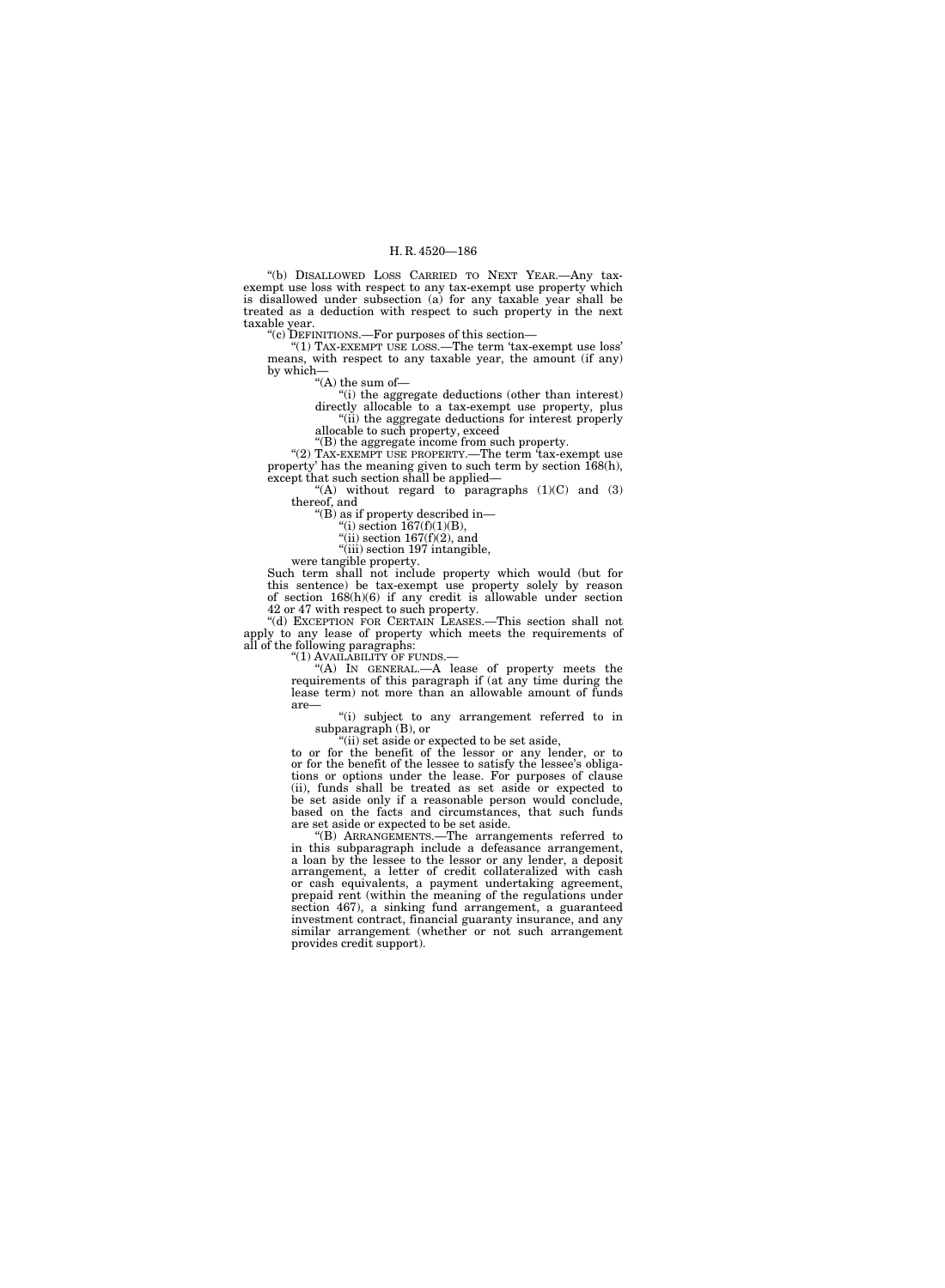''(C) ALLOWABLE AMOUNT.—

''(i) IN GENERAL.—Except as otherwise provided in this subparagraph, the term 'allowable amount' means an amount equal to 20 percent of the lessor's adjusted basis in the property at the time the lease is entered into.

''(ii) HIGHER AMOUNT PERMITTED IN CERTAIN CASES.—To the extent provided in regulations, a higher percentage shall be permitted under clause (i) where necessary because of the credit-worthiness of the lessee. In no event may such regulations permit a percentage of more than 50 percent.

''(iii) OPTION TO PURCHASE.—If under the lease the lessee has the option to purchase the property for a fixed price or for other than the fair market value of the property (determined at the time of exercise), the allowable amount at the time such option may be exercised may not exceed 50 percent of the price at which such option may be exercised.

"(iv) NO ALLOWABLE AMOUNT FOR CERTAIN ARRANGEMENTS.—The allowable amount shall be zero with respect to any arrangement which involves—

''(I) a loan from the lessee to the lessor or a lender,

''(II) any deposit received, letter of credit issued, or payment undertaking agreement entered into by a lender otherwise involved in the transaction, or

"(III) in the case of a transaction which involves a lender, any credit support made available to the lessor in which any such lender does not have a claim that is senior to the lessor.

For purposes of subclause (I), the term 'loan' shall not include any amount treated as a loan under section 467 with respect to a section 467 rental agreement.<br>"(2) LESSOR MUST MAKE SUBSTANTIAL EQUITY INVEST-

MENT.— "(A) IN GENERAL.—A lease of property meets the

requirements of this paragraph if—<br>"(i) the lessor—<br>"(I) has at the time the lease is entered into an unconditional at-risk equity investment (as determined by the Secretary) in the property of at least 20 percent of the lessor's adjusted basis in the property as of that time, and

 $\sqrt[4]{(I)}$  maintains such investment throughout the term of the lease, and

"(ii) the fair market value of the property at the end of the lease term is reasonably expected to be equal to at least 20 percent of such basis.

''(B) RISK OF LOSS.—For purposes of clause (ii), the fair market value at the end of the lease term shall be reduced to the extent that a person other than the lessor

bears a risk of loss in the value of the property.<br>"(C) PARAGRAPH NOT TO APPLY TO SHORT-TERM LEASES.—This paragraph shall not apply to any lease with a lease term of 5 years or less.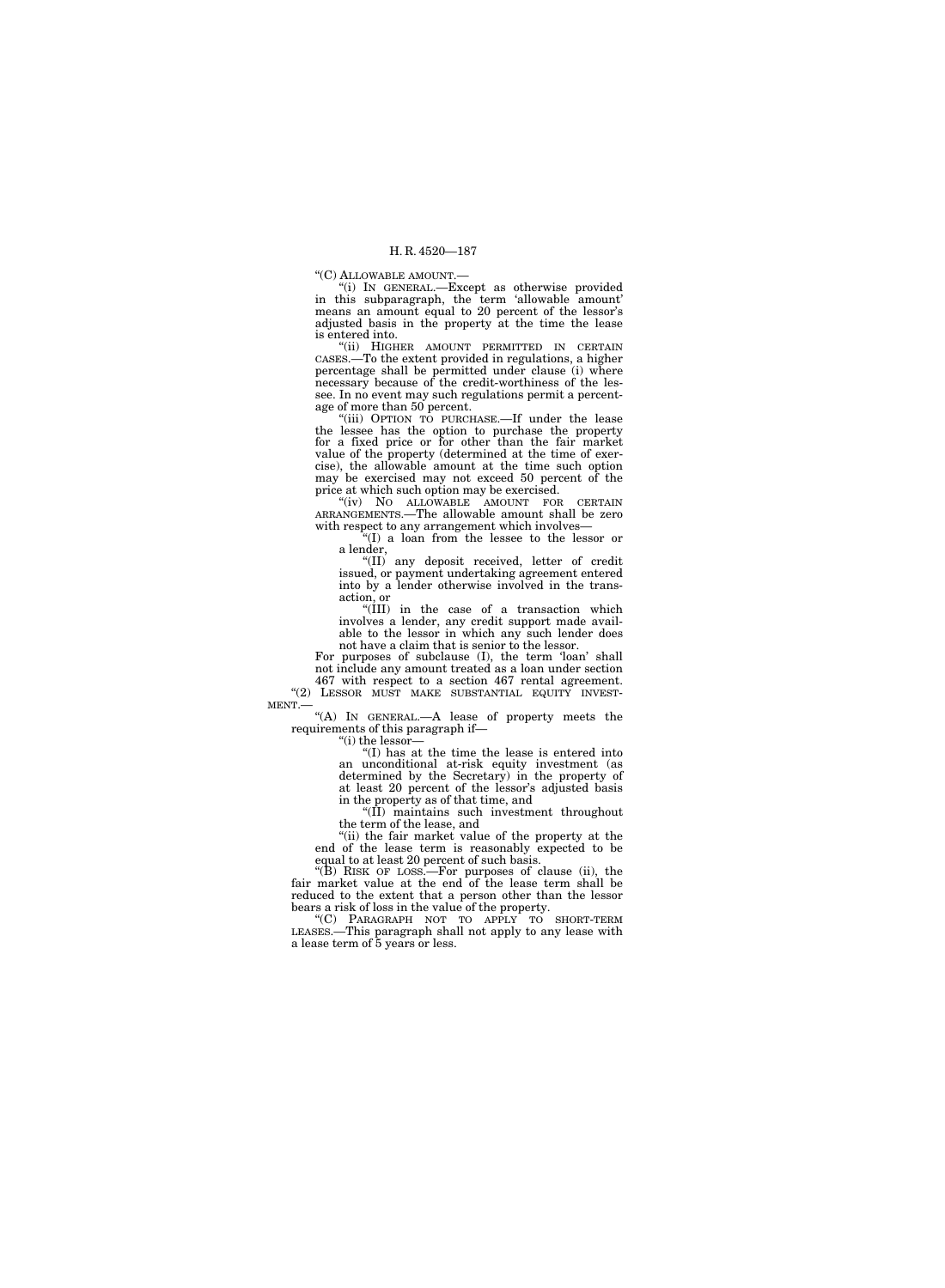''(3) LESSEE MAY NOT BEAR MORE THAN MINIMAL RISK OF LOSS.—

''(A) IN GENERAL.—A lease of property meets the requirements of this paragraph if there is no arrangement under which the lessee bears—

''(i) any portion of the loss that would occur if the fair market value of the leased property were 25 percent less than its reasonably expected fair market value at the time the lease is terminated, or

"(ii) more than 50 percent of the loss that would occur if the fair market value of the leased property at the time the lease is terminated were zero.

''(B) EXCEPTION.—The Secretary may by regulations provide that the requirements of this paragraph are not met where the lessee bears more than a minimal risk of loss.<br>" $(C)$ 

PARAGRAPH NOT TO APPLY TO SHORT-TERM LEASES.—This paragraph shall not apply to any lease with a lease term of 5 years or less.

''(4) PROPERTY WITH MORE THAN 7-YEAR CLASS LIFE.—In

"(A) of property with a class life (as defined in section  $168(i)(1)$ ) of more than 7 years, other than fixed-wing aircraft and vessels, and

''(B) under which the lessee has the option to purchase the property,

the lease meets the requirements of this paragraph only if the purchase price under the option equals the fair market value of the property (determined at the time of exercise). ''(e) SPECIAL RULES.—

''(1) TREATMENT OF FORMER TAX-EXEMPT USE PROPERTY.— ''(A) IN GENERAL.—In the case of any former tax-exempt use property—

''(i) any deduction allowable under subsection (b) with respect to such property for any taxable year shall be allowed only to the extent of any net income (without regard to such deduction) from such property for such taxable year, and

"(ii) any portion of such unused deduction remaining after application of clause (i) shall be treated as a deduction allowable under subsection (b) with respect to such property in the next taxable year.

''(B) FORMER TAX-EXEMPT USE PROPERTY.—For purposes of this subsection, the term 'former tax-exempt use property' means any property which—<br>"(i) is not tax-exempt use property for the taxable

year, but<br>"(ii) was tax-exempt use property for any prior taxable year.

"(2) DISPOSITION OF ENTIRE INTEREST IN PROPERTY.-If during the taxable year a taxpayer disposes of the taxpayer's entire interest in tax-exempt use property (or former taxexempt use property), rules similar to the rules of section 469(g) shall apply for purposes of this section.<br>"(3) COORDINATION WITH SECTION 469.—This section shall

be applied before the application of section 469.<br>
"(4) COORDINATION WITH SECTIONS 1031 AND 1033.—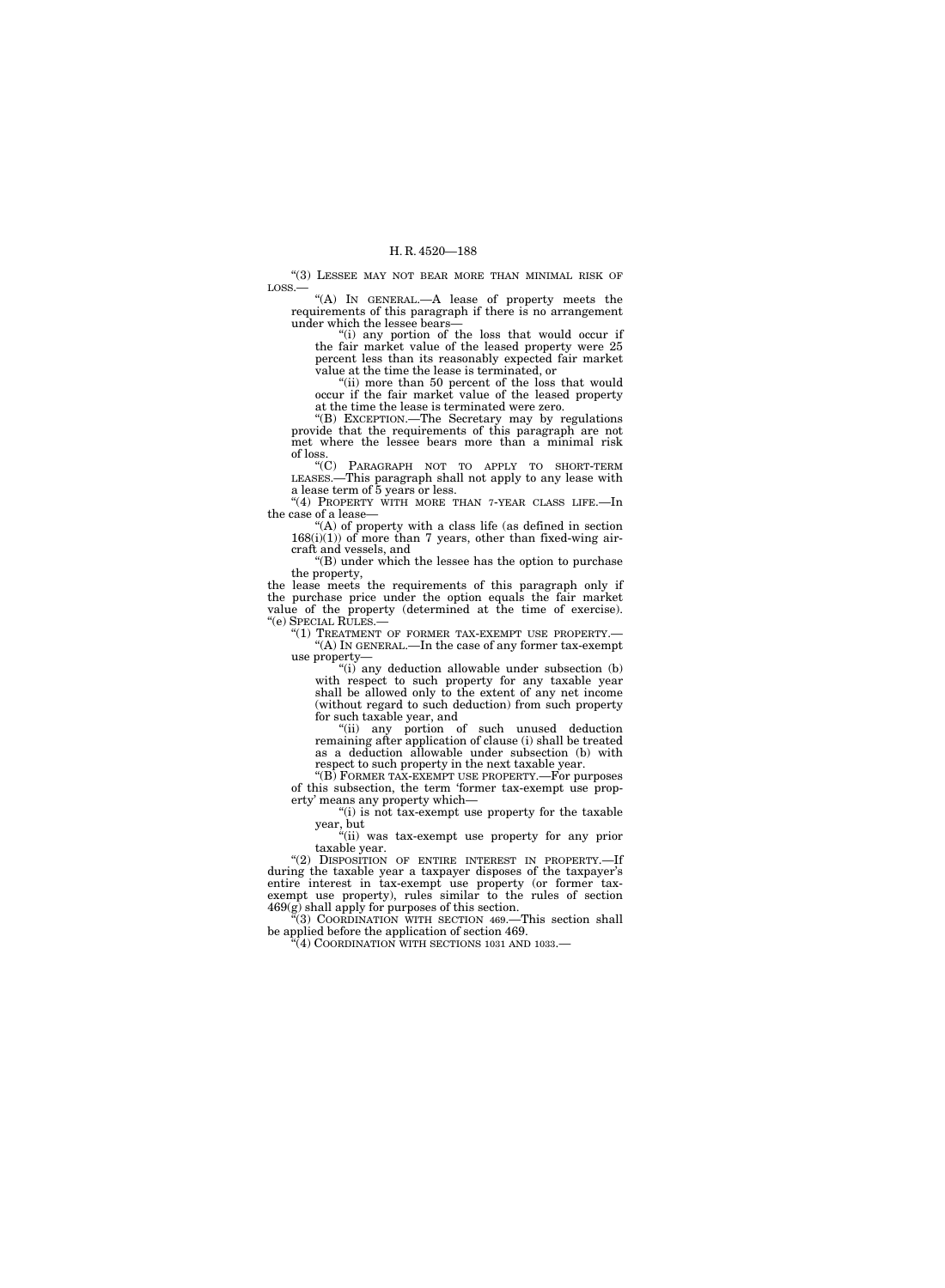"(A) IN GENERAL.—Sections  $1031(a)$  and  $1033(a)$  shall not apply if—

''(i) the exchanged or converted property is taxexempt use property subject to a lease which was entered into before March 13, 2004, and which would not have met the requirements of subsection (d) had such requirements been in effect when the lease was entered into, or

''(ii) the replacement property is tax-exempt use property subject to a lease which does not meet the requirements of subsection (d).

''(B) ADJUSTED BASIS.—In the case of property acquired by the lessor in a transaction to which section 1031 or 1033 applies, the adjusted basis of such property for purposes of this section shall be equal to the lesser of—

"(i) the fair market value of the property as of the beginning of the lease term, or

"(ii) the amount which would be the lessor's adjusted basis if such sections did not apply to such transaction.

''(f) OTHER DEFINITIONS.—For purposes of this section—

''(1) RELATED PARTIES.—The terms 'lessor', 'lessee', and 'lender' each include any related party (within the meaning of section 197(f)(9)(C)(i)).

''(2) LEASE TERM.—The term 'lease term' has the meaning given to such term by section 168(i)(3).

"(3) LENDER.—The term 'lender' means, with respect to any lease, a person that makes a loan to the lessor which is secured (or economically similar to being secured) by the lease or the leased property.<br>"(4) LOAN.—The term 'loan' includes any similar arrange-

ment.

"(g) REGULATIONS.—The Secretary shall prescribe such regulations as may be necessary or appropriate to carry out the purposes

 $"(1)$  allow in appropriate cases the aggregation of property subject to the same lease, and

"(2) provide for the determination of the allocation of interest expense for purposes of this section.". interest expense for purposes of this section.''. (b) CONFORMING AMENDMENT.—The table of sections for sub-

part C of part II of subchapter E of chapter 1 is amended by adding at the end the following new item:

''Sec. 470. Limitation on deductions allocable to property used by governments or other tax-exempt entities.

### **SEC. 849. EFFECTIVE DATE.**

(a) IN GENERAL.—Except as provided in this section, the amendments made by this part shall apply to leases entered into after March 12, 2004. (b) EXCEPTION.—

(1) IN GENERAL.—The amendments made by this part shall not apply to qualified transportation property.

(2) QUALIFIED TRANSPORTATION PROPERTY.—For purposes of paragraph (1), the term ''qualified transportation property'' means domestic property subject to a lease with respect to which a formal application—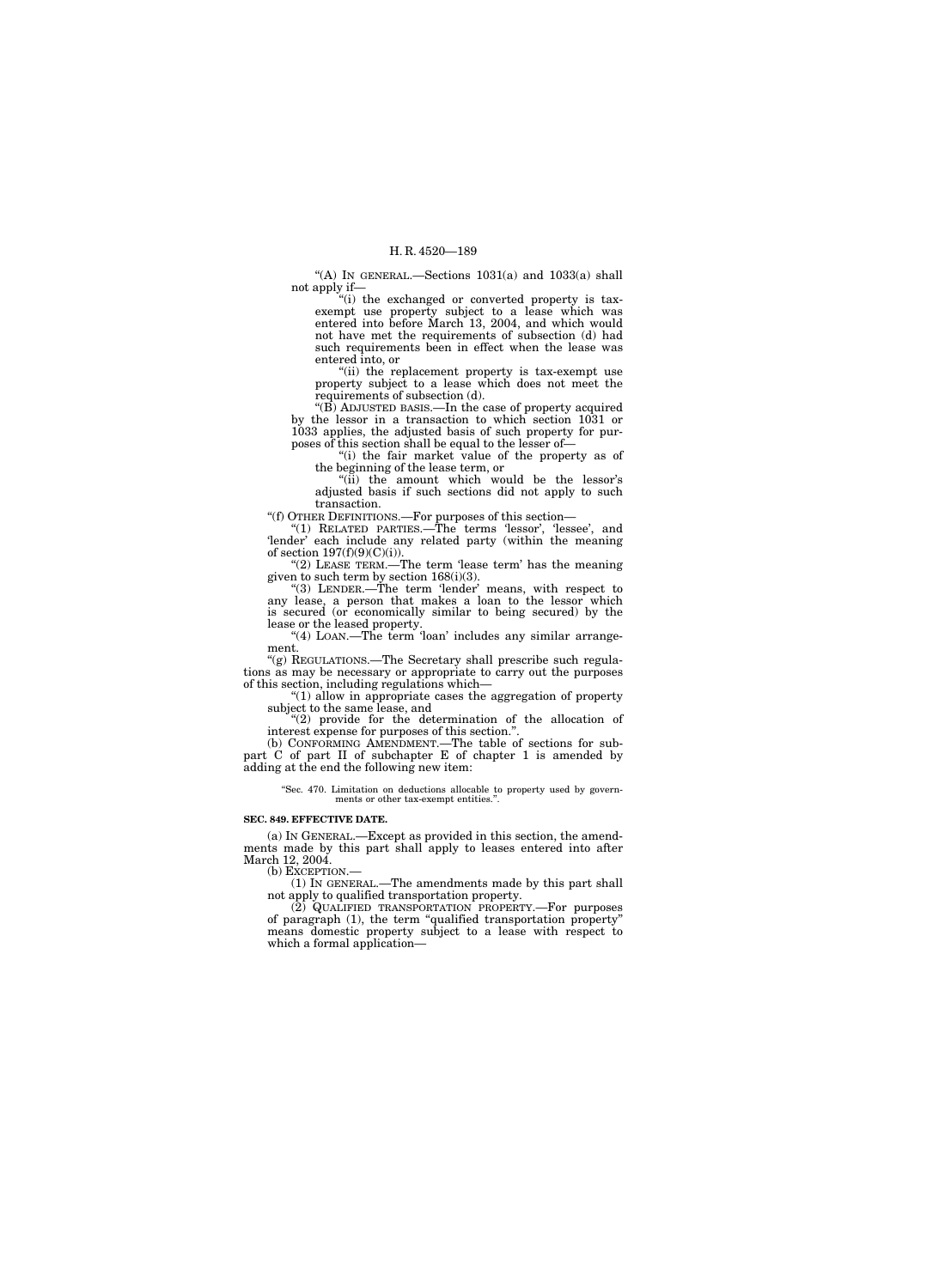(A) was submitted for approval to the Federal Transit Administration (an agency of the Department of Transportation) after June  $30, 2003$ , and before March 13,  $2004$ , (B) is approved by the Federal Transit Administration

before January 1, 2006, and (C) includes a description of such property and the value of such property.

(3) EXCHANGES AND CONVERSION OF TAX-EXEMPT USE PROP-ERTY.—Section 470(e)(4) of the Internal Revenue Code of 1986, as added by section 848, shall apply to property exchanged or converted after the date of the enactment of this Act.

(4) INTANGIBLES AND INDIAN TRIBAL GOVERNMENTS.—The amendments made subsections  $(b)(2)$ ,  $(b)(3)$ , and  $(e)$  of section 847, and the treatment of property described in clauses (ii) and (iii) of section  $470(c)(2)(B)$  of the Internal Revenue Code of 1986 (as added by section 848) as tangible property, shall apply to leases entered into after October 3, 2004.

# **Subtitle C—Reduction of Fuel Tax Evasion**

### **SEC. 851. EXEMPTION FROM CERTAIN EXCISE TAXES FOR MOBILE MACHINERY.**

(a) EXEMPTION FROM TAX ON HEAVY TRUCKS AND TRAILERS SOLD AT RETAIL.—

(1) IN GENERAL.—Section 4053 (relating to exemptions) is amended by adding at the end the following new paragraph: ''(8) MOBILE MACHINERY.—Any vehicle which consists of a chassis—

"(A) to which there has been permanently mounted (by welding, bolting, riveting, or other means) machinery or equipment to perform a construction, manufacturing, processing, farming, mining, drilling, timbering, or similar operation if the operation of the machinery or equipment is unrelated to transportation on or off the public highways,

''(B) which has been specially designed to serve only as a mobile carriage and mount (and a power source, where applicable) for the particular machinery or equipment involved, whether or not such machinery or equipment is in operation, and

''(C) which, by reason of such special design, could not, without substantial structural modification, be used as a component of a vehicle designed to perform a function of transporting any load other than that particular machinery or equipment or similar machinery or equipment

 $r(2)$  EFFECTIVE DATE.—The amendment made by this subsection shall take effect on the day after the date of the enactment of this Act.

(b) EXEMPTION FROM TAX ON USE OF CERTAIN VEHICLES.— (1) IN GENERAL.—Section 4483 (relating to exemptions) is amended by redesignating subsection (g) as subsection (h) and

by inserting after subsection (f) the following new subsection: ''(g) EXEMPTION FOR MOBILE MACHINERY.—No tax shall be imposed by section 4481 on the use of any vehicle described in section 4053(8).''.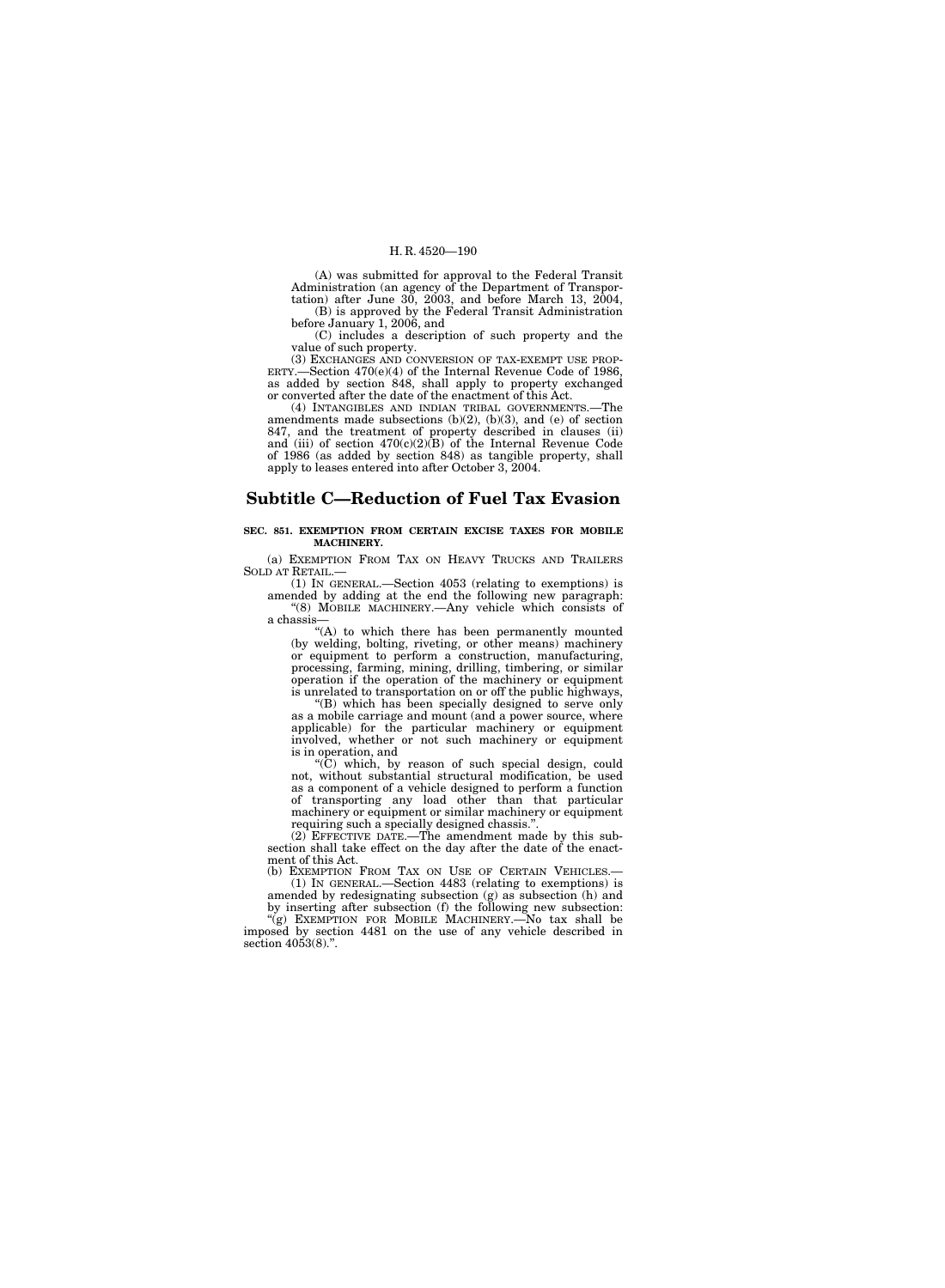(2) EFFECTIVE DATE.—The amendments made by this subsection shall take effect on the day after the date of the enactment of this Act.

(c) EXEMPTION FROM TAX ON TIRES.—

(1) In GENERAL.—Section  $4072(b)(2)$  is amended by adding at the end the following flush sentence: ''Such term shall not include tires of a type used exclusively on vehicles described in section 4053(8).''.

(2) EFFECTIVE DATE.—The amendment made by this subsection shall take effect on the day after the date of the enactment of this Act.

(d) REFUND OF FUEL TAXES.—

(1) IN GENERAL.—Section 6421(e)(2) (defining off-highway business use) is amended by adding at the end the following new subparagraph:<br>"(C) USES IN MOBILE MACHINERY.—

"(i) IN GENERAL.—The term 'off-highway business use' shall include any use in a vehicle which meets the requirements described in clause (ii).

 $\text{``(ii)}$  REQUIREMENTS FOR MOBILE MACHINERY.—The requirements described in this clause are— ''(I) the design-based test, and

"(II) the use-based test.

"(iii) DESIGN-BASED TEST.—For purposes of clause  $(ii)(I)$ , the design-based test is met if the vehicle consists of a chassis—

''(I) to which there has been permanently mounted (by welding, bolting, riveting, or other means) machinery or equipment to perform a construction, manufacturing, processing, farming, mining, drilling, timbering, or similar operation if the operation of the machinery or equipment is unrelated to transportation on or off the public highways,

''(II) which has been specially designed to serve only as a mobile carriage and mount (and a power source, where applicable) for the particular machinery or equipment involved, whether or not such machinery or equipment is in operation, and

''(III) which, by reason of such special design, could not, without substantial structural modification, be used as a component of a vehicle designed to perform a function of transporting any load other than that particular machinery or equipment or similar machinery or equipment requiring such a specially designed chassis.

"(iv) USE-BASED TEST.—For purposes of clause  $(ii)(II)$ , the use-based test is met if the use of the vehicle on public highways was less than 7,500 miles during the taxpayer's taxable year. This clause shall be applied without regard to use of the vehicle by any organization which is described in section  $501(c)$  and exempt from tax under section  $501(a)$ .".

(2) NO TAX-FREE SALES.—Subsection (b) of section  $4082$ is amended by inserting before the period at the end the following: "and such term shall not include any use described in section  $6421(e)(2)(C)$ ".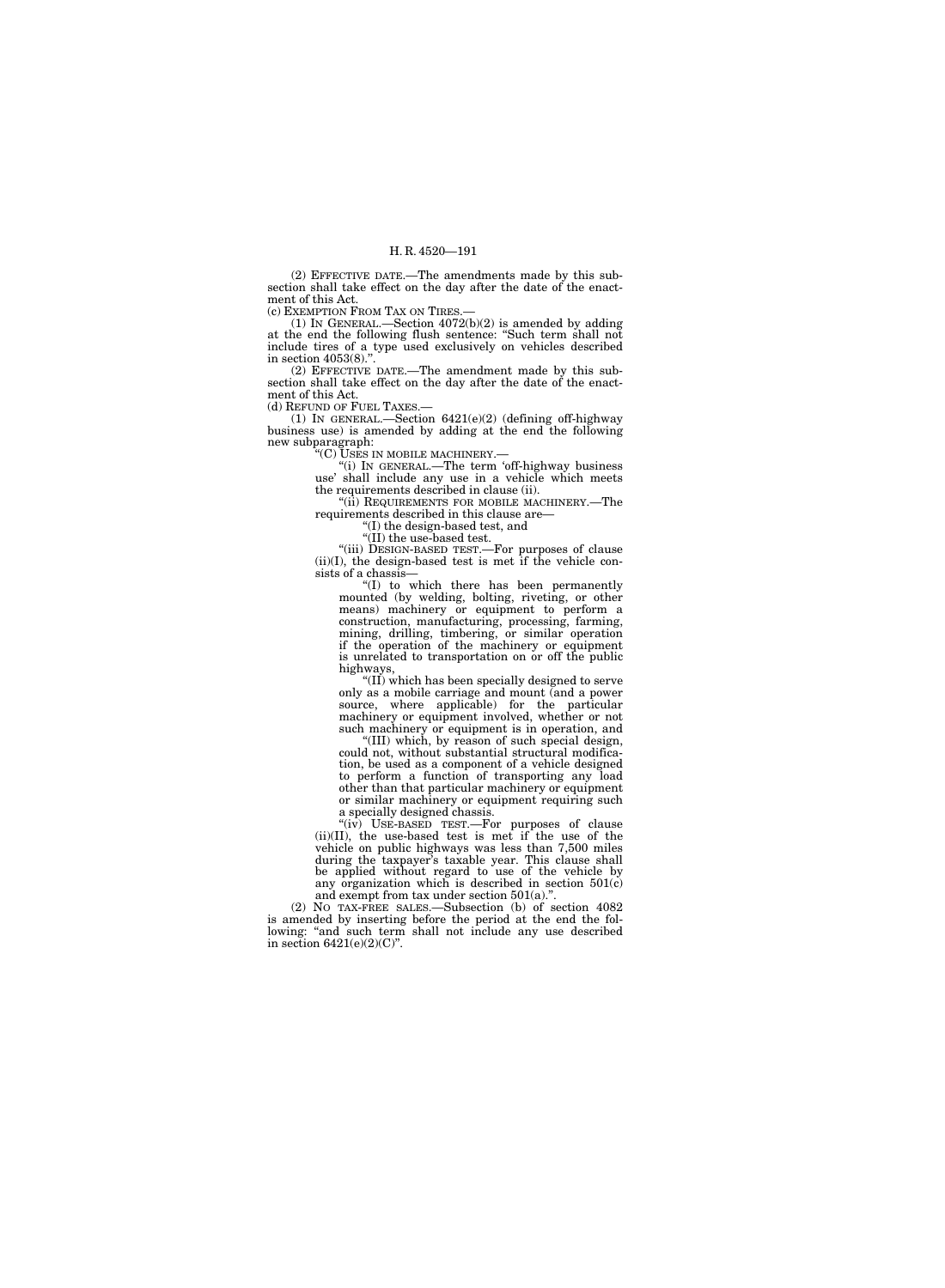(3) ANNUAL REFUND OF TAX PAID.—Section 6427(i)(2) (relating to exceptions) is amended by adding at the end the

"(C) NONAPPLICATION OF PARAGRAPH.—This paragraph shall not apply to any fuel used solely in any off-highway

business use described in section 6421(e)(2)(C).".<br>(4) EFFECTIVE DATE.—The amendments made by this subsection shall apply to taxable years beginning after the date of the enactment of this Act.

### **SEC. 852. MODIFICATION OF DEFINITION OF OFF-HIGHWAY VEHICLE.**

(a) IN GENERAL.—Section 7701(a) (relating to definitions) is amended by adding at the end the following new paragraph: amended by adding at the end the following new paragraph:<br>''(48) OFF-HIGHWAY VEHICLES.—<br>''(A) OFF-HIGHWAY TRANSPORTATION VEHICLES.—<br>''(i) IN GENERAL.—A vehicle shall not be treated

as a highway vehicle if such vehicle is specially designed for the primary function of transporting a particular type of load other than over the public highway and because of this special design such vehicle's capability to transport a load over the public highway is substantially limited or impaired.

"(ii) DETERMINATION OF VEHICLE'S DESIGN.—For purposes of clause (i), a vehicle's design is determined

solely on the basis of its physical characteristics.<br>"(iii) DETERMINATION OF SUBSTANTIAL LIMITATION OR IMPAIRMENT.—For purposes of clause (i), in determining whether substantial limitation or impairment exists, account may be taken of factors such as the size of the vehicle, whether such vehicle is subject to the licensing, safety, and other requirements applicable to highway vehicles, and whether such vehicle can transport a load at a sustained speed of at least 25 miles per hour. It is immaterial that a vehicle can transport a greater load off the public highway than such vehicle is permitted to transport over the public highway.<br>"(B) NONTRANSPORT

NONTRANSPORTATION TRAILERS AND SEMITRAILERS.—A trailer or semitrailer shall not be treated as a highway vehicle if it is specially designed to function only as an enclosed stationary shelter for the carrying on of an off-highway function at an off-highway site.".

on of an off-highway function at an off-highway site.".<br>
(c) EFFECTIVE DATES.—<br>
(1) IN GENERAL.—Except as provided in paragraph (2), the amendment made by this section shall take effect on the date of the enactment of this Act.

(2) FUEL TAXES.—With respect to taxes imposed under subchapter B of chapter 31 and part III of subchapter A of chapter 32, the amendment made by this section shall apply to taxable periods beginning after the date of the enactment of this Act.

#### **SEC. 853. TAXATION OF AVIATION-GRADE KEROSENE.**

(a) RATE OF TAX.—

(1) IN GENERAL.—Subparagraph  $(A)$  of section  $4081(a)(2)$ is amended by striking "and" at the end of clause (ii), by striking the period at the end of clause (iii) and inserting '', and'', and by adding at the end the following new clause: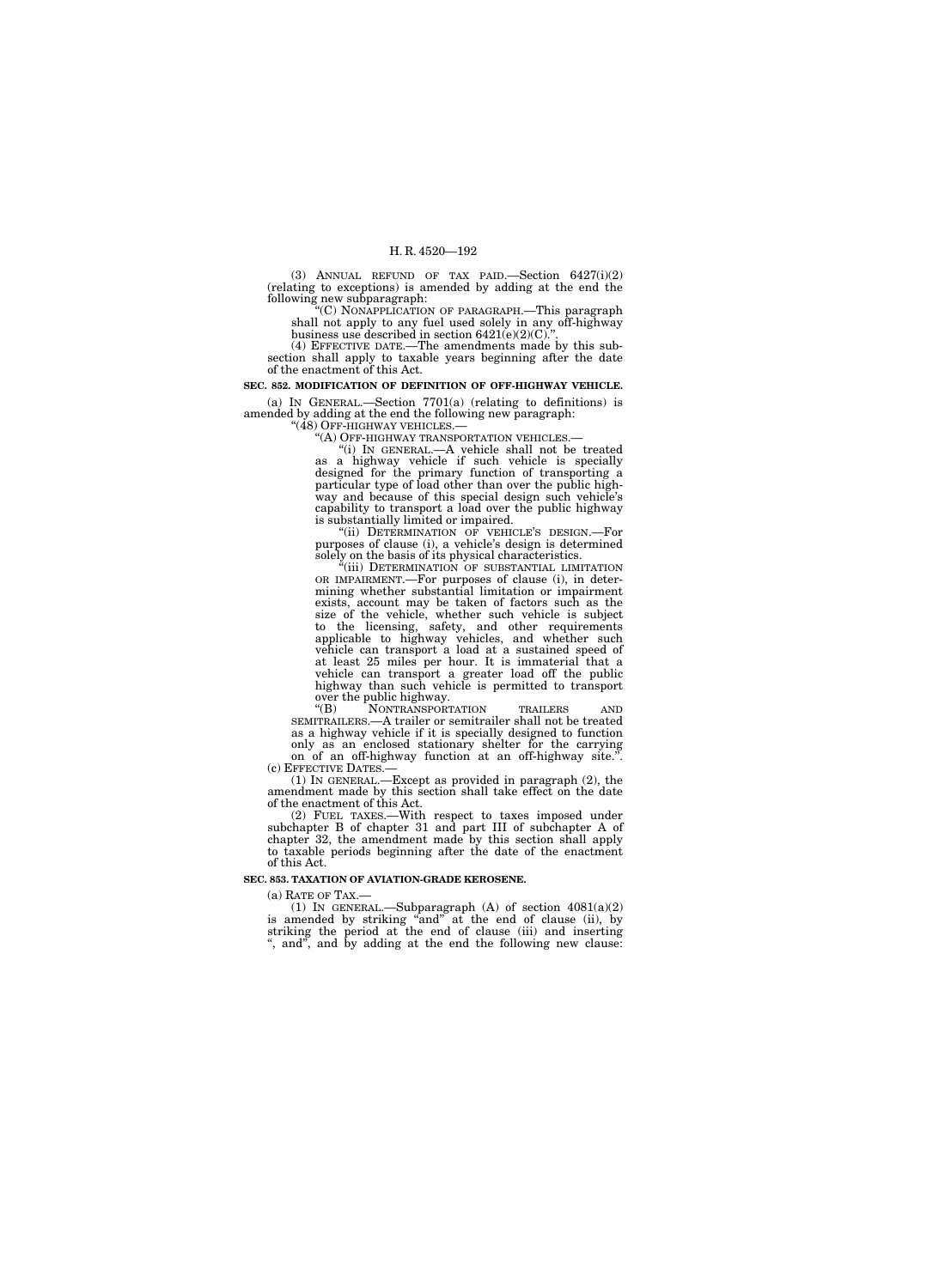" $(iv)$  in the case of aviation-grade kerosene, 21.8" cents per gallon.''.

(2) COMMERCIAL AVIATION.—Paragraph (2) of section  $4081(a)$  is amended by adding at the end the following new subparagraph:

''(C) TAXES IMPOSED ON FUEL USED IN COMMERCIAL AVIATION.—In the case of aviation-grade kerosene which is removed from any refinery or terminal directly into the fuel tank of an aircraft for use in commercial aviation, the rate of tax under subparagraph (A)(iv) shall be 4.3 cents per gallon.''.

(3) CERTAIN REFUELER TRUCKS, TANKERS, AND TANK WAGONS TREATED AS TERMINAL.—

(A) IN GENERAL.—Subsection (a) of section 4081 is amended by adding at the end the following new paragraph: ''(3) CERTAIN REFUELER TRUCKS, TANKERS, AND TANK

"(A) In GENERAL.—For purposes of paragraph  $(2)(C)$ , a refueler truck, tanker, or tank wagon shall be treated

" $(i)$  such terminal is located within a secured area of an airport,

"(ii) any aviation-grade kerosene which is loaded in such truck, tanker, or wagon at such terminal is for delivery only into aircraft at the airport in which such terminal is located,

''(iii) such truck, tanker, or wagon meets the requirements of subparagraph (B) with respect to such terminal, and

 $(iv)$  except in the case of exigent circumstances identified by the Secretary in regulations, no vehicle registered for highway use is loaded with aviationgrade kerosene at such terminal.

''(B) REQUIREMENTS.—A refueler truck, tanker, or tank wagon meets the requirements of this subparagraph with respect to a terminal if such truck, tanker, or wagon—

''(i) has storage tanks, hose, and coupling equipment designed and used for the purposes of fueling aircraft,

''(ii) is not registered for highway use, and

"(iii) is operated by-

''(I) the terminal operator of such terminal, or

''(II) a person that makes a daily accounting to such terminal operator of each delivery of fuel from such truck, tanker, or wagon.

''(C) REPORTING.—The Secretary shall require under section 4101(d) reporting by such terminal operator of ''(i) any information obtained under subparagraph

(B)(iii)(II), and ''(ii) any similar information maintained by such terminal operator with respect to deliveries of fuel made by trucks, tankers, or wagons operated by such

terminal operator." (B) LIST OF AIRPORTS WITH SECURED TERMINALS.—Not later than December 15, 2004, the Secretary of the Treasury shall publish and maintain a list of airports which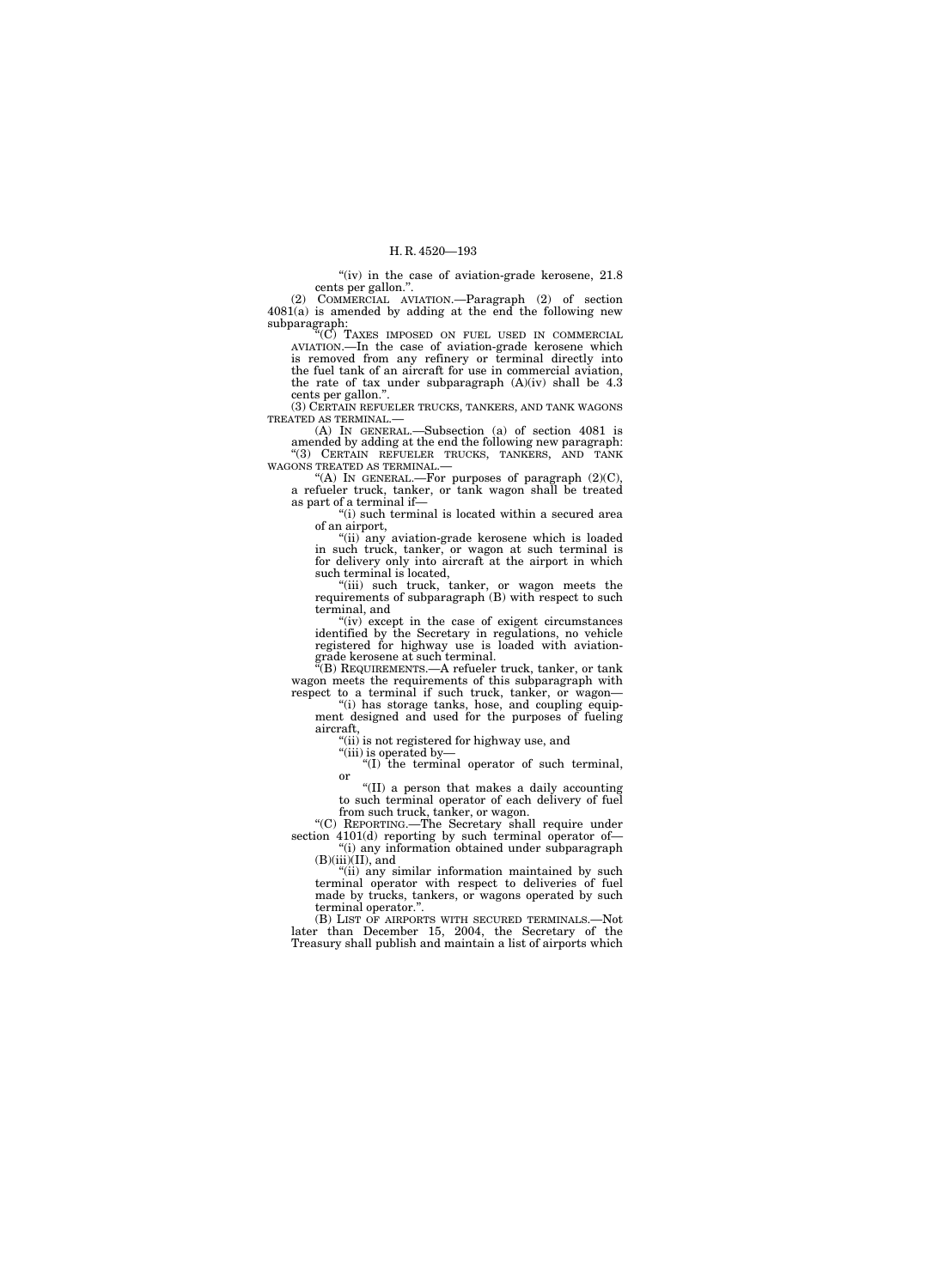include a secured area in which a terminal is located (within the meaning of section 4081(a)(3)(A)(i) of the Internal Revenue Code of 1986, as added by this paragraph).

(4) LIABILITY FOR TAX ON AVIATION-GRADE KEROSENE USED IN COMMERCIAL AVIATION.—Subsection (a) of section 4081 is amended by adding at the end the following new paragraph:

"(4) LIABILITY FOR TAX ON AVIATION-GRADE KEROSENE USED IN COMMERCIAL AVIATION.—For purposes of paragraph (2)(C), the person who uses the fuel for commercial aviation shall pay the tax imposed under such paragraph. For purposes of the preceding sentence, fuel shall be treated as used when such fuel is removed into the fuel tank.''.

(5) NONTAXABLE USES.—

(A) IN GENERAL.—Section 4082 is amended by redesignating subsections (e) and (f) as subsections (f) and  $(g)$ , respectively, and by inserting after subsection (d) the following new subsection:

''(e) AVIATION-GRADE KEROSENE.—In the case of aviation-grade kerosene which is exempt from the tax imposed by section  $4041(c)$ (other than by reason of a prior imposition of tax) and which is removed from any refinery or terminal directly into the fuel tank of an aircraft, the rate of tax under section  $4081(a)(2)(A)(iv)$ shall be zero.'

(B) CONFORMING AMENDMENTS.—(i) Subsection (b) of section 4082 is amended by adding at the end the following new flush sentence:

''The term 'nontaxable use' does not include the use of aviationgrade kerosene in an aircraft.''.

(ii) Section 4082(d) is amended by striking paragraph (1) and by redesignating paragraphs  $(2)$  and  $(3)$  as paragraphs (1) and (2), respectively.

(6) NONAIRCRAFT USE OF AVIATION-GRADE KEROSENE.—

(A) IN GENERAL.—Subparagraph (B) of section  $4041(a)(1)$  is amended by adding at the end the following new sentence: ''This subparagraph shall not apply to aviation-grade kerosene.''.

(B) CONFORMING AMENDMENT.—The heading for paragraph  $(1)$  of section  $4041(a)$  is amended by inserting "AND KEROSENE'' after ''DIESEL FUEL''.

(b) COMMERCIAL AVIATION.—Section 4083 is amended by redesignating subsections (b) and (c) as subsections (c) and (d), respectively, and by inserting after subsection (a) the following new subsection:

''(b) COMMERCIAL AVIATION.—For purposes of this subpart, the term 'commercial aviation' means any use of an aircraft in a business of transporting persons or property for compensation or hire by air, unless properly allocable to any transportation exempt from the taxes imposed by sections 4261 and 4271 by reason of section 4281 or 4282 or by reason of section 4261(h).''.

(c) REFUNDS.—<br>
(1) IN GENERAL.—Paragraph (4) of section 6427(l) is amended to read as follows:

"(4) REFUNDS FOR AVIATION-GRADE KEROSENE.—<br>"(A) NO REFUND OF CERTAIN TAXES ON FUEL USED IN COMMERCIAL AVIATION.—In the case of aviation-grade kerosene used in commercial aviation (as defined in section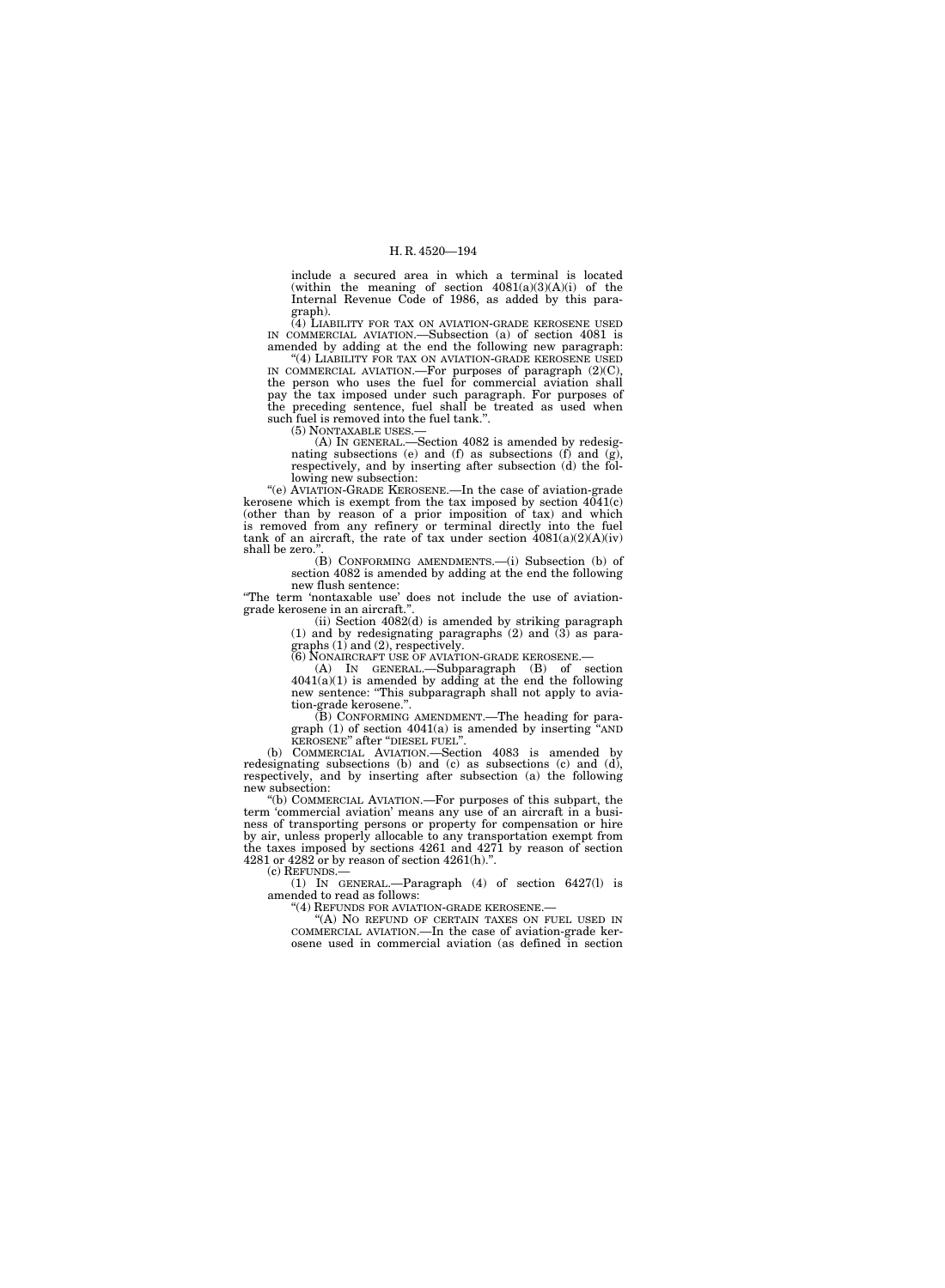4083(b)) (other than supplies for vessels or aircraft within the meaning of section  $4221(d)(3)$ , paragraph (1) shall not apply to so much of the tax imposed by section 4081 as is attributable to—

''(i) the Leaking Underground Storage Tank Trust Fund financing rate imposed by such section, and

"(ii) so much of the rate of tax specified in section  $4081(a)(2)(A)(iv)$  as does not exceed 4.3 cents per gallon. ''(B) PAYMENT TO ULTIMATE, REGISTERED VENDOR.—

With respect to aviation-grade kerosene, if the ultimate purchaser of such kerosene waives (at such time and in such form and manner as the Secretary shall prescribe) the right to payment under paragraph (1) and assigns such right to the ultimate vendor, then the Secretary shall pay the amount which would be paid under paragraph  $(1)$  to such ultimate vendor, but only if such ultimate vendor—

''(i) is registered under section 4101, and

"(ii) meets the requirements of subparagraph  $(A)$ , (B), or (D) of section  $6416(a)(1)$ .".

(2) TIME FOR FILING CLAIMS.—Subparagraph (A) of section  $6427(i)(4)$  is amended—

 $(A)$  by striking "subsection  $(l)(5)$ " both places it appears and inserting "paragraph  $(4)(B)$  or  $(5)$  of subsection  $(l)$ ", and

(B) by striking ''the preceding sentence'' and inserting "subsection  $(l)(5)$ ".

(3) CONFORMING AMENDMENT.—Subparagraph (B) of section  $6427(1)(2)$  is amended to read as follows:

''(B) in the case of aviation-grade kerosene—

''(i) any use which is exempt from the tax imposed by section  $4041(c)$  other than by reason of a prior imposition of tax, or

''(ii) any use in commercial aviation (within the meaning of section  $4083(b)$ .".

(d) REPEAL OF PRIOR TAXATION OF AVIATION FUEL.—

(1) IN GENERAL.—Part III of subchapter A of chapter 32 is amended by striking subpart B and by redesignating subpart C as subpart B.

(2) CONFORMING AMENDMENTS.—

(A) Section 4041(c) is amended to read as follows: ''(c) AVIATION-GRADE KEROSENE.—

"(1) In GENERAL.—There is hereby imposed a tax upon aviation-grade kerosene—

 $\sqrt{a}$ (A) sold by any person to an owner, lessee, or other operator of an aircraft for use in such aircraft, or

''(B) used by any person in an aircraft unless there was a taxable sale of such fuel under subparagraph (A). "(2) EXEMPTION FOR PREVIOUSLY TAXED FUEL.—No tax shall be imposed by this subsection on the sale or use of any aviation-

grade kerosene if tax was imposed on such liquid under section 4081 and the tax thereon was not credited or refunded. ''(3) RATE OF TAX.—The rate of tax imposed by this sub-

section shall be the rate of tax applicable under section  $4081(a)(2)(A)(iv)$  which is in effect at the time of such sale or use.''.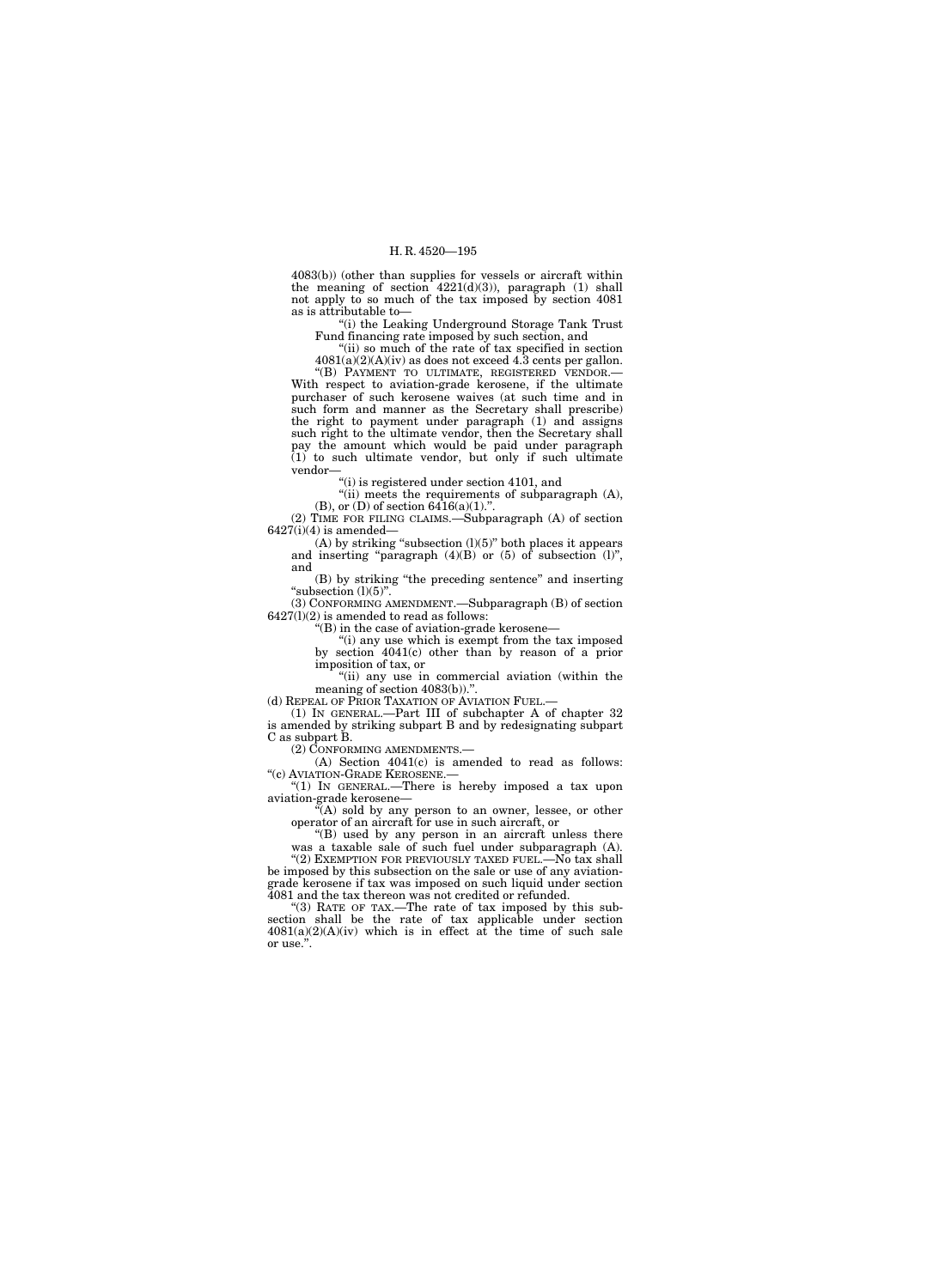$(B)$  Section  $4041(d)(2)$  is amended by striking "section 4091'' and inserting ''section 4081''.

(C) Section 4041 is amended by striking subsection (e).

(D) Section 4041 is amended by striking subsection (i).

 $(E)$  Section  $4041(m)(1)$  is amended to read as follows: "(1) IN GENERAL.—In the case of the sale or use of any partially exempt methanol or ethanol fuel the rate of the tax imposed by subsection (a)(2) shall be—

''(A) after September 30, 1997, and before October 1, 2005—

"(i) in the case of fuel none of the alcohol in which consists of ethanol, 9.15 cents per gallon, and

"(ii) in any other case, 11.3 cents per gallon, and ''(B) after September 30, 2005—

"(i) in the case of fuel none of the alcohol in which consists of ethanol, 2.15 cents per gallon, and

''(ii) in any other case, 4.3 cents per gallon.''.

(F) Sections 4101(a), 4103, 4221(a), and 6206 are each amended by striking ", 4081, or 4091" and inserting "or 4081''.

 $(G)$  Section 6416(b)(2) is amended by striking "4091 or''.

 $(H)$  Section 6416 $(b)(3)$  is amended by striking "or 4091" each place it appears.

 $(I)$  Section  $6416(d)$  is amended by striking "or to the tax imposed by section 4091 in the case of refunds described in section  $4091(d)$ ".

(J) Section  $6427(j)(1)$  is amended by striking ",  $4081$ , and 4091" and inserting "and 4081".

 $(K)(i)$  Section 6427 $(1)(1)$  is amended to read as follows: ''(1) IN GENERAL.—Except as otherwise provided in this subsection and in subsection  $(k)$ , if any diesel fuel or kerosene on which tax has been imposed by section 4041 or 4081 is used by any person in a nontaxable use, the Secretary shall pay (without interest) to the ultimate purchaser of such fuel an amount equal to the aggregate amount of tax imposed on such fuel under section 4041 or 4081, as the case may be, reduced by any payment made to the ultimate vendor under paragraph  $(4)(B)$ .".

(ii) Paragraph  $(5)(B)$  of section  $6427(1)$  is amended by striking "Paragraph  $(1)(A)$  shall not apply to kerosene" and inserting ''Paragraph (1) shall not apply to kerosene (other than aviation-grade kerosene)''.

(L) Subparagraph  $(B)$  of section 6724 $(d)(1)$ , as amended by section 805, is amended by striking clause (xvi) and by redesignating the succeeding clauses accordingly.

 $(M)$  Paragraph  $(2)$  of section 6724 $(d)$ , as amended by section 805, is amended by striking subparagraph (X) and by redesignating the succeeding subparagraphs accordingly.

 $(N)$  Paragraph  $(1)$  of section  $9502(b)$  is amended by adding "and" at the end of subparagraph (B) and by striking subparagraphs (C) and (D) and inserting the following new subparagraph: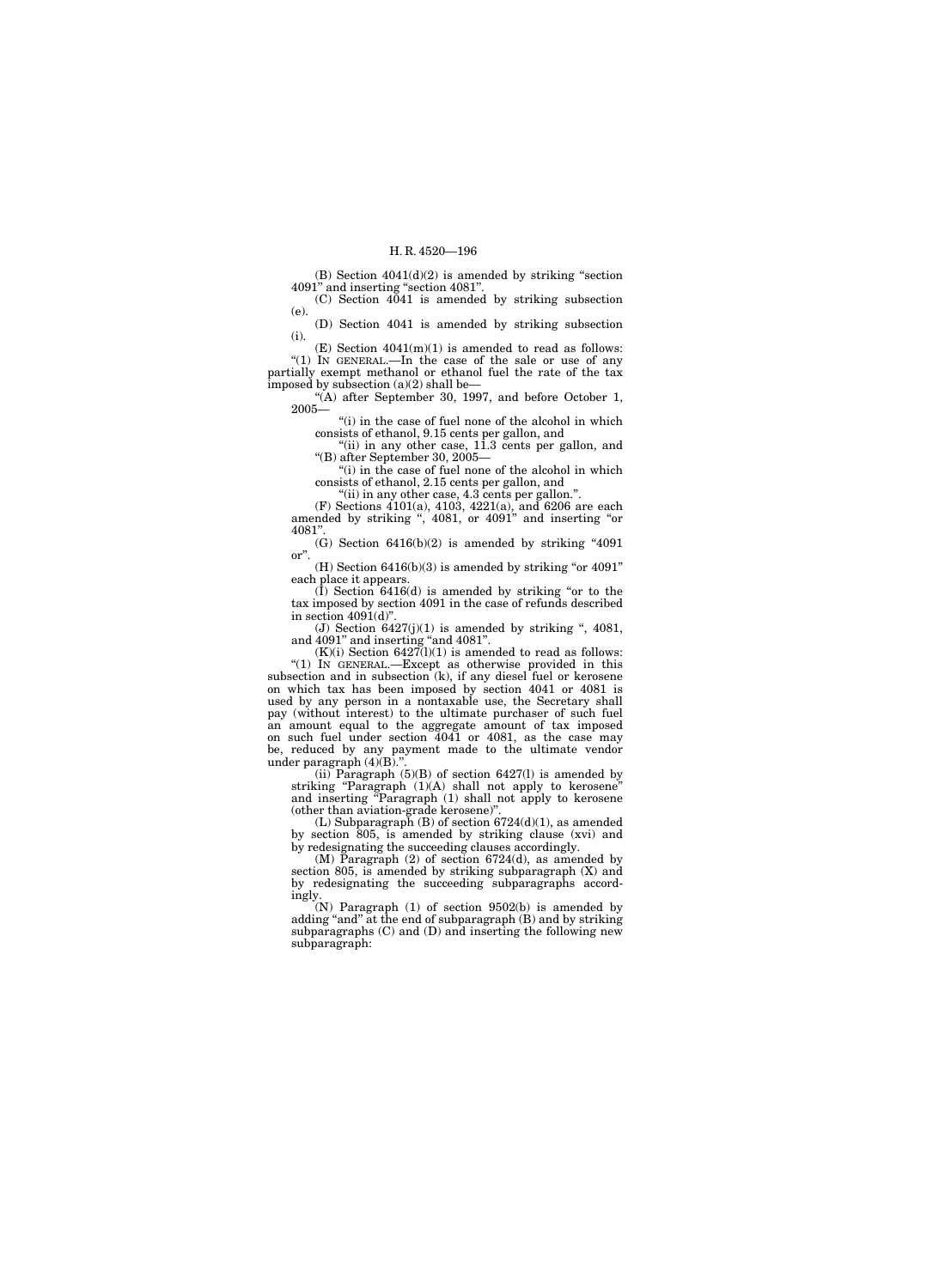$(C)$  section 4081 with respect to aviation gasoline and

aviation-grade kerosene, and".<br>
(O) The last sentence of section 9502(b) is amended<br>
to read as follows:

"There shall not be taken into account under paragraph (1) so much of the taxes imposed by section  $4081$  as are determined<br>at the rate specified in section  $4081(a)(2)(B)$ . at the rate specified in section  $4081(a)(2)(B)$ .".<br>(P) Subsection (b) of section 9508 is amended by

striking paragraph (3) and by redesignating paragraphs  $(4)$  and  $(5)$  as paragraphs  $(3)$  and  $(4)$ , respectively.

(Q) Section  $9508(c)(2)(A)$  is amended by striking "sections 4081 and 4091" and inserting "section 4081".

 $(R)$  The table of subparts for part III of subchapter A of chapter 32 is amended to read as follows:

''Subpart A. Motor and aviation fuels. ''Subpart B. Special provisions applicable to fuels tax.''.

(S) The heading for subpart A of part III of subchapter A of chapter 32 is amended to read as follows:

### **''Subpart A—Motor and Aviation Fuels''.**

(T) The heading for subpart B of part III of subchapter A of chapter 32, as redesignated by paragraph (1), is amended to read as follows:

# **''Subpart B—Special Provisions Applicable to Fuels Tax''.**

(e) EFFECTIVE DATE.—The amendments made by this section shall apply to aviation-grade kerosene removed, entered, or sold after December 31, 2004.<br>(f) FLOOR STOCKS TAX.-

(1) IN GENERAL.—There is hereby imposed on aviationgrade kerosene held on January 1,  $2005$ , by any person a tax equal to —

 $(A)$  the tax which would have been imposed before such date on such kerosene had the amendments made by this section been in effect at all times before such date, reduced by

(B) the sum of—

(i) the tax imposed before such date on such kerosene under section 4091 of the Internal Revenue Code of 1986, as in effect on such date, and

(ii) in the case of kerosene held exclusively for such person's own use, the amount which such person would (but for this clause) reasonably expect (as of such date) to be paid as a refund under section 6427(l)

of such Code with respect to such kerosene.<br>(2) EXCEPTION FOR FUEL HELD IN AIRCRAFT FUEL TANK.— (2) EXCEPTION FOR FUEL HELD IN AIRCRAFT FUEL TANK.— Paragraph (1) shall not apply to kerosene held in the fuel tank of an aircraft on January 1, 2005.

(3) LIABILITY FOR TAX AND METHOD OF PAYMENT.— (A) LIABILITY FOR TAX.—The person holding the ker-

osene on January 1, 2005, to which the tax imposed by paragraph (1) applies shall be liable for such tax.

(B) METHOD AND TIME FOR PAYMENT.—The tax imposed by paragraph (1) shall be paid at such time and in such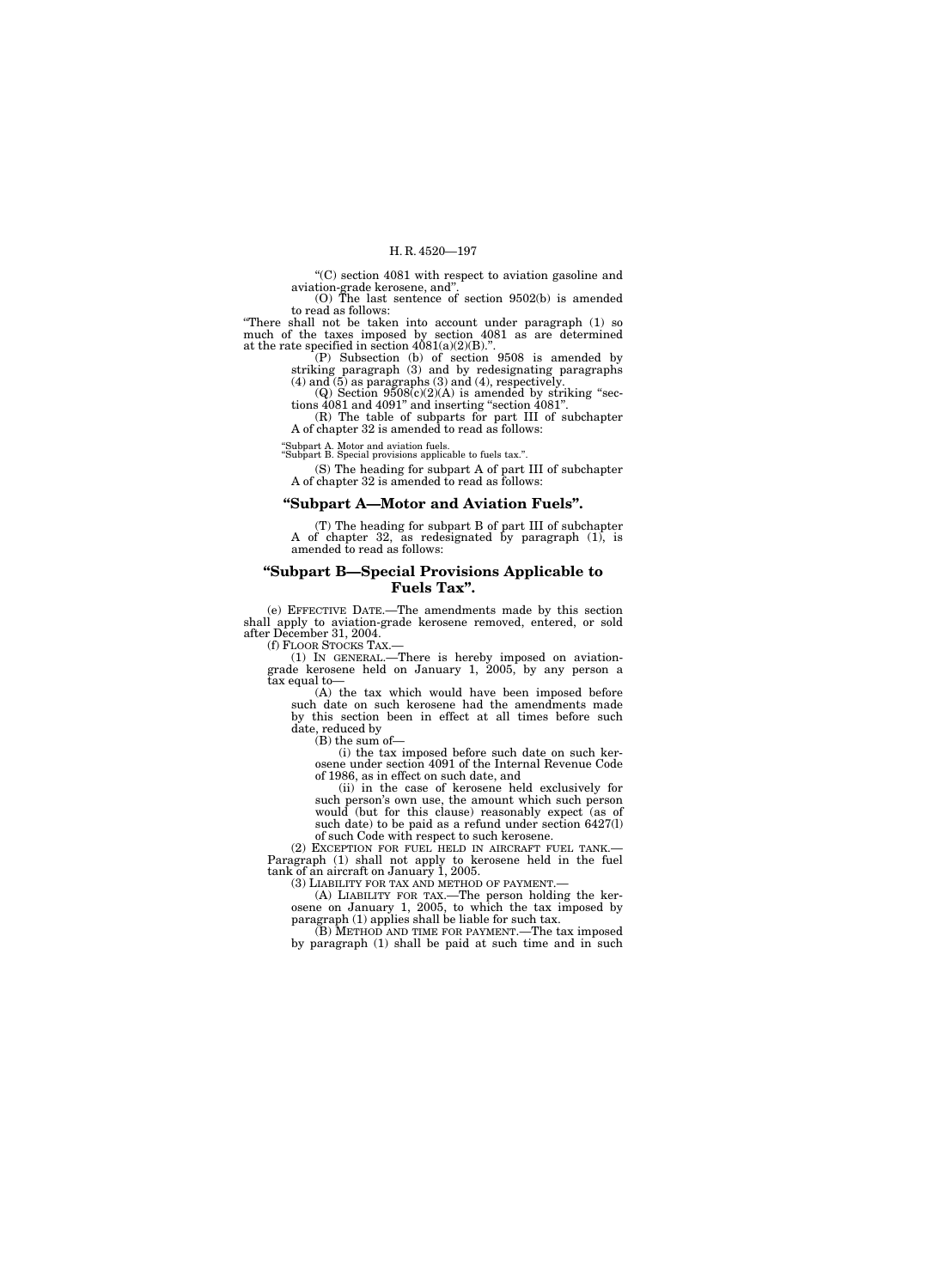manner as the Secretary of the Treasury (or the Secretary's delegate) shall prescribe, including the nonapplication of such tax on de minimis amounts of kerosene.

(4) TRANSFER OF FLOOR STOCK TAX REVENUES TO TRUST FUNDS.—For purposes of determining the amount transferred to any trust fund, the tax imposed by this subsection shall be treated as imposed by section 4081 of the Internal Revenue Code of 1986—

 $(A)$  in any case in which tax was not imposed by section 4091 of such Code, at the Leaking Underground Storage Tank Trust Fund financing rate under such section to the extent of 0.1 cents per gallon, and

(B) at the rate under section  $4081(a)(2)(A)(iv)$  of such Code to the extent of the remainder.

(5) HELD BY A PERSON.—For purposes of this subsection, kerosene shall be considered as held by a person if title thereto has passed to such person (whether or not delivery to the person has been made).

(6) OTHER LAWS APPLICABLE.—All provisions of law, including penalties, applicable with respect to the tax imposed by section 4081 of such Code shall, insofar as applicable and not inconsistent with the provisions of this subsection, apply with respect to the floor stock tax imposed by paragraph (1) to the same extent as if such tax were imposed by such section.

### **SEC. 854. DYE INJECTION EQUIPMENT.**

(a) IN GENERAL.—Section  $4082(a)(2)$  (relating to exemptions for diesel fuel and kerosene) is amended by inserting "by mechanical injection" after "indelibly dyed".

(b) DYE INJECTOR SECURITY.—Not later than 180 days after the date of the enactment of this Act, the Secretary of the Treasury shall issue regulations regarding mechanical dye injection systems described in the amendment made by subsection (a), and such regulations shall include standards for making such systems tamper resistant.

(c) PENALTY FOR TAMPERING WITH OR FAILING TO MAINTAIN SECURITY REQUIREMENTS FOR MECHANICAL DYE INJECTION SYSTEMS.—<br>
(1) IN GENERAL.—Part I of subchapter B of chapter 68

(relating to assessable penalties) is amended by adding after section 6715 the following new section:

#### **''SEC. 6715A. TAMPERING WITH OR FAILING TO MAINTAIN SECURITY REQUIREMENTS FOR MECHANICAL DYE INJECTION SYS-TEMS.**

''(a) IMPOSITION OF PENALTY.— ''(1) TAMPERING.—If any person tampers with a mechanical dye injection system used to indelibly dye fuel for purposes of section 4082, such person shall pay a penalty in addition to the tax (if any).

"(2) FAILURE TO MAINTAIN SECURITY REQUIREMENTS. - If any operator of a mechanical dye injection system used to indelibly dye fuel for purposes of section 4082 fails to maintain the security standards for such system as established by the Secretary, then such operator shall pay a penalty in addition to the tax (if any).

''(b) AMOUNT OF PENALTY.—The amount of the penalty under subsection (a) shall be—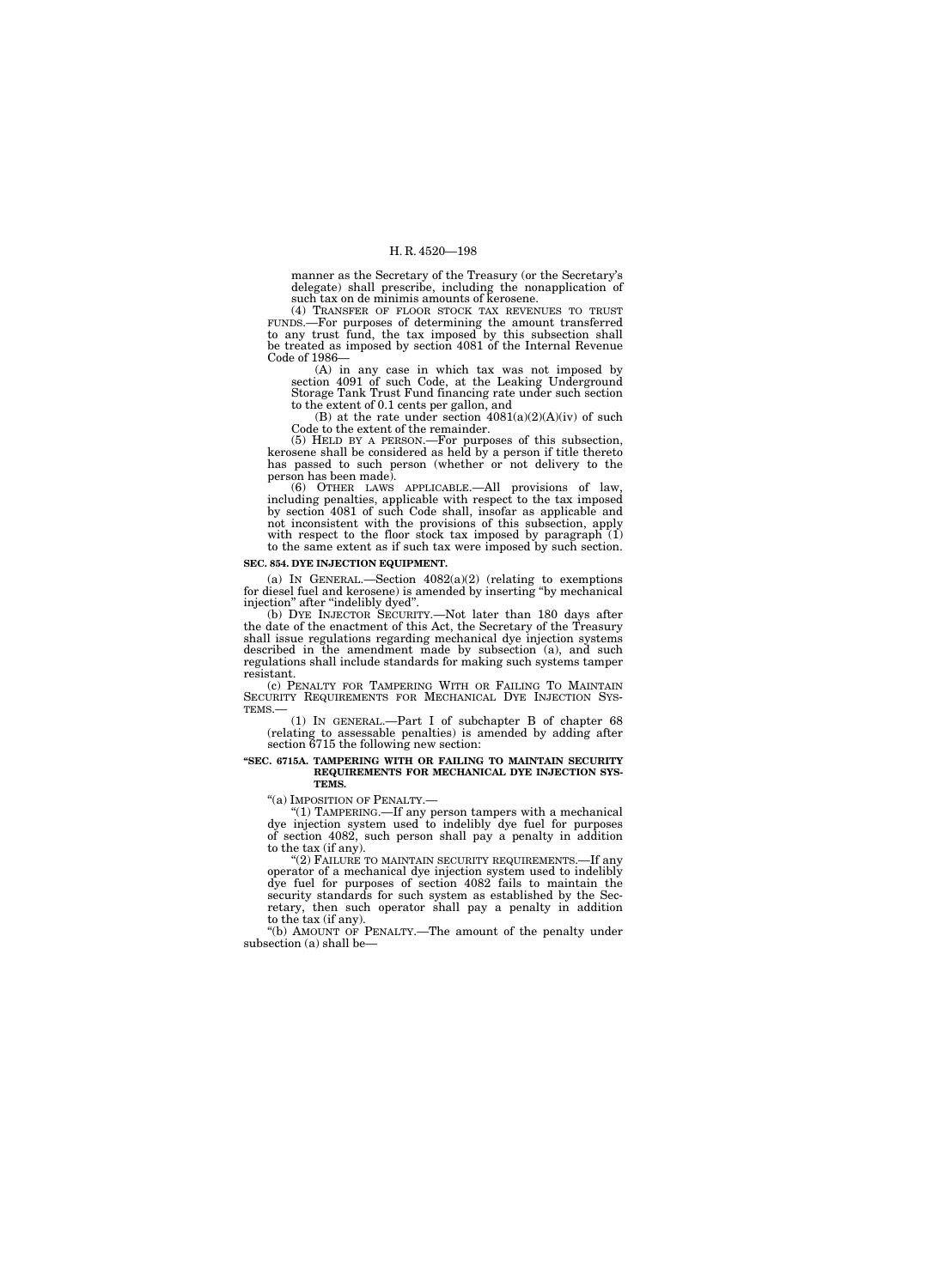" $(1)$  for each violation described in paragraph  $(1)$ , the greater of—

''(A) \$25,000, or

 $(12)$  \$10 for each gallon of fuel involved, and

" $(2)$  for each-

''(A) failure to maintain security standards described in paragraph (2), \$1,000, and

''(B) failure to correct a violation described in paragraph (2), \$1,000 per day for each day after which such violation was discovered or such person should have reasonably known of such violation.

''(c) JOINT AND SEVERAL LIABILITY.—

" $(1)$  In GENERAL.—If a penalty is imposed under this section on any business entity, each officer, employee, or agent of such entity or other contracting party who willfully participated in any act giving rise to such penalty shall be jointly and severally liable with such entity for such penalty.

"(2) AFFILIATED GROUPS.—If a business entity described in paragraph (1) is part of an affiliated group (as defined in section 1504(a)), the parent corporation of such entity shall be jointly and severally liable with such entity for the penalty imposed under this section.''.

(2) CLERICAL AMENDMENT.—The table of sections for part I of subchapter B of chapter 68 is amended by adding after the item related to section 6715 the following new item:

#### ''Sec. 6715A. Tampering with or failing to maintain security requirements for mechanical dye injection systems.''.

(d) EFFECTIVE DATE.—The amendments made by subsections (a) and (c) shall take effect on the 180th day after the date on which the Secretary issues the regulations described in subsection (b).

### **SEC. 855. ELIMINATION OF ADMINISTRATIVE REVIEW FOR TAXABLE USE OF DYED FUEL.**

(a) IN GENERAL.—Section 6715 is amended by inserting at the end the following new subsection:

''(e) NO ADMINISTRATIVE APPEAL FOR THIRD AND SUBSEQUENT VIOLATIONS.—In the case of any person who is found to be subject to the penalty under this section after a chemical analysis of such fuel and who has been penalized under this section at least twice after the date of the enactment of this subsection, no administrative appeal or review shall be allowed with respect to such finding except in the case of a claim regarding—

''(1) fraud or mistake in the chemical analysis, or

"(2) mathematical calculation of the amount of the pen-

(b) EFFECTIVE DATE.—The amendment made by this section shall apply to penalties assessed after the date of the enactment of this Act.

### **SEC. 856. PENALTY ON UNTAXED CHEMICALLY ALTERED DYED FUEL MIXTURES.**

(a) IN GENERAL.—Section 6715(a) (relating to dyed fuel sold for use or used in taxable use, etc.) is amended by striking "or" in paragraph  $(2)$ , by inserting "or" at the end of paragraph  $(3)$ , and by inserting after paragraph (3) the following new paragraph: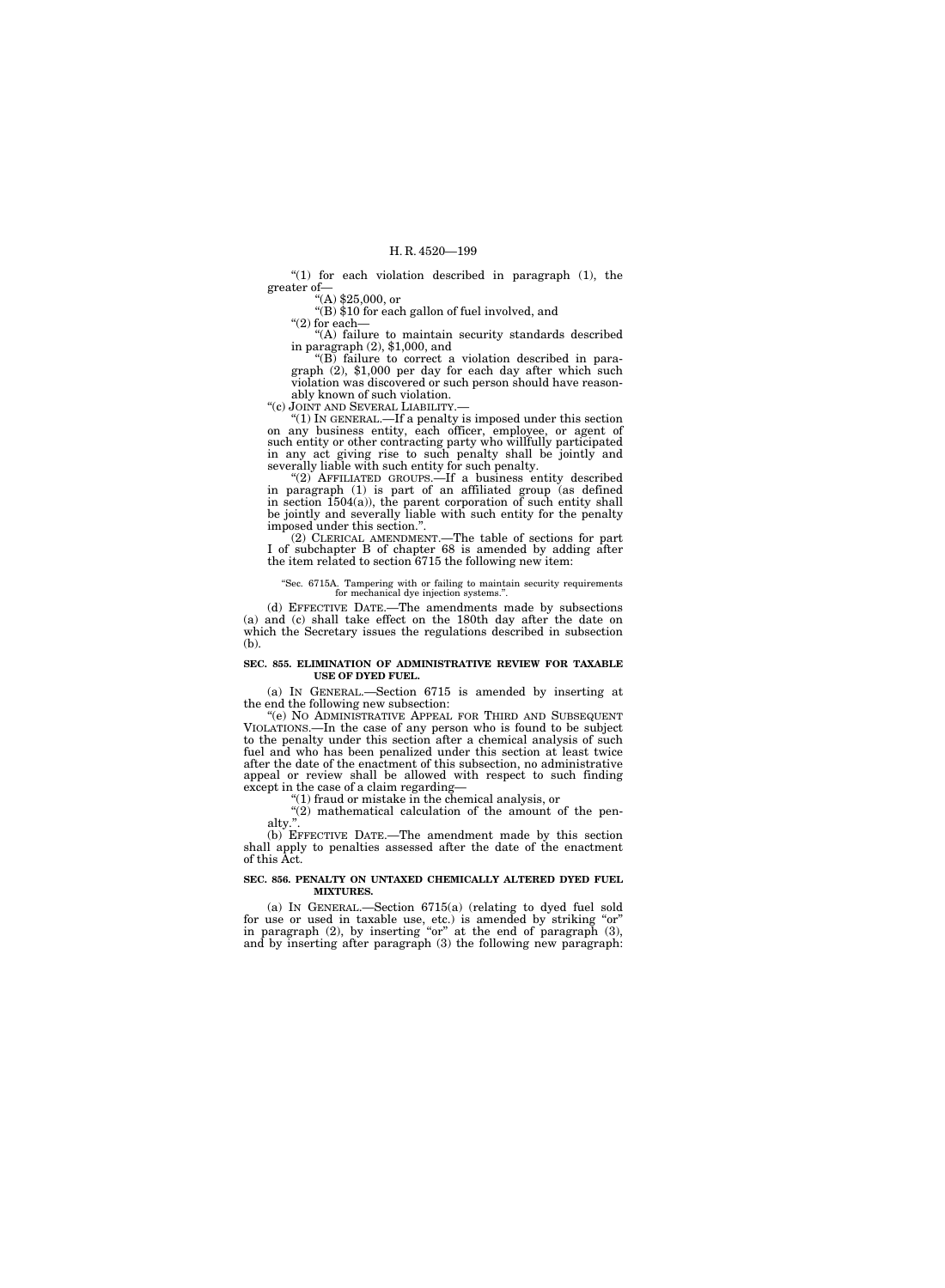"(4) any person who has knowledge that a dyed fuel which has been altered as described in paragraph (3) sells or holds for sale such fuel for any use which the person knows or has reason to know is not a nontaxable use of such fuel,". (b) CONFORMING AMENDMENT.—Section 6715(a)(3) is amended

by striking "alters, or attempts to alter," and inserting "alters, chemically or otherwise, or attempts to so alter,''.

(c) EFFECTIVE DATE.—The amendments made by this section shall take effect on the date of the enactment of this Act.

### **SEC. 857. TERMINATION OF DYED DIESEL USE BY INTERCITY BUSES.**

(a) IN GENERAL.—Paragraph (3) of section 4082(b) (relating to nontaxable use) is amended to read as follows:

"(3) any use described in section  $4041(a)(1)(C)(iii)(II).$ ".

(b) ULTIMATE VENDOR REFUND.—Subsection (b) of section 6427 is amended by adding at the end the following new paragraph:

"(4) REFUNDS FOR USE OF DIESEL FUEL IN CERTAIN INTER-CITY BUSES.—With respect to any fuel to which paragraph (2)(A) applies, if the ultimate purchaser of such fuel waives (at such time and in such form and manner as the Secretary shall prescribe) the right to payment under paragraph (1) and assigns such right to the ultimate vendor, then the Secretary shall pay the amount which would be paid under paragraph (1) to such ultimate vendor, but only if such ultimate vendor— ''(A) is registered under section 4101, and

''(B) meets the requirements of subparagraph (A), (B), or (D) of section  $6416(a)(1)$ .".

(c) PAYMENT OF REFUNDS.—Subparagraph (A) of section  $6427(i)(4)$ , as amended by this Act, is amended by inserting "subsections (b)(4) and'' after ''filed under''.

(d) EFFECTIVE DATE.—The amendments made by this section shall apply to fuel sold after December 31, 2004.

#### **SEC. 858. AUTHORITY TO INSPECT ON-SITE RECORDS.**

(a) IN GENERAL.—Section  $4083(d)(1)(A)$  (relating to administrative authority), as amended by this Act, is amended by striking "and" at the end of clause  $(i)$  and by inserting after clause  $(ii)$ <br>the following new clause:

"(iii) inspecting any books and records and any shipping papers pertaining to such fuel, and".

(b) EFFECTIVE DATE.—The amendments made by this section shall take effect on the date of the enactment of this Act.

#### **SEC. 859. ASSESSABLE PENALTY FOR REFUSAL OF ENTRY.**

(a) IN GENERAL.—Part I of subchapter B of chapter 68 (relating to assessable penalties), as amended by this Act, is amended by inserting after section 6716 the following new section:

#### **''SEC. 6717. REFUSAL OF ENTRY.**

''(a) IN GENERAL.—In addition to any other penalty provided by law, any person who refuses to admit entry or refuses to permit any other action by the Secretary authorized by section  $4083(d)(1)$ shall pay a penalty of \$1,000 for such refusal.

''(b) JOINT AND SEVERAL LIABILITY.— ''(1) IN GENERAL.—If a penalty is imposed under this section on any business entity, each officer, employee, or agent of such entity or other contracting party who willfully participated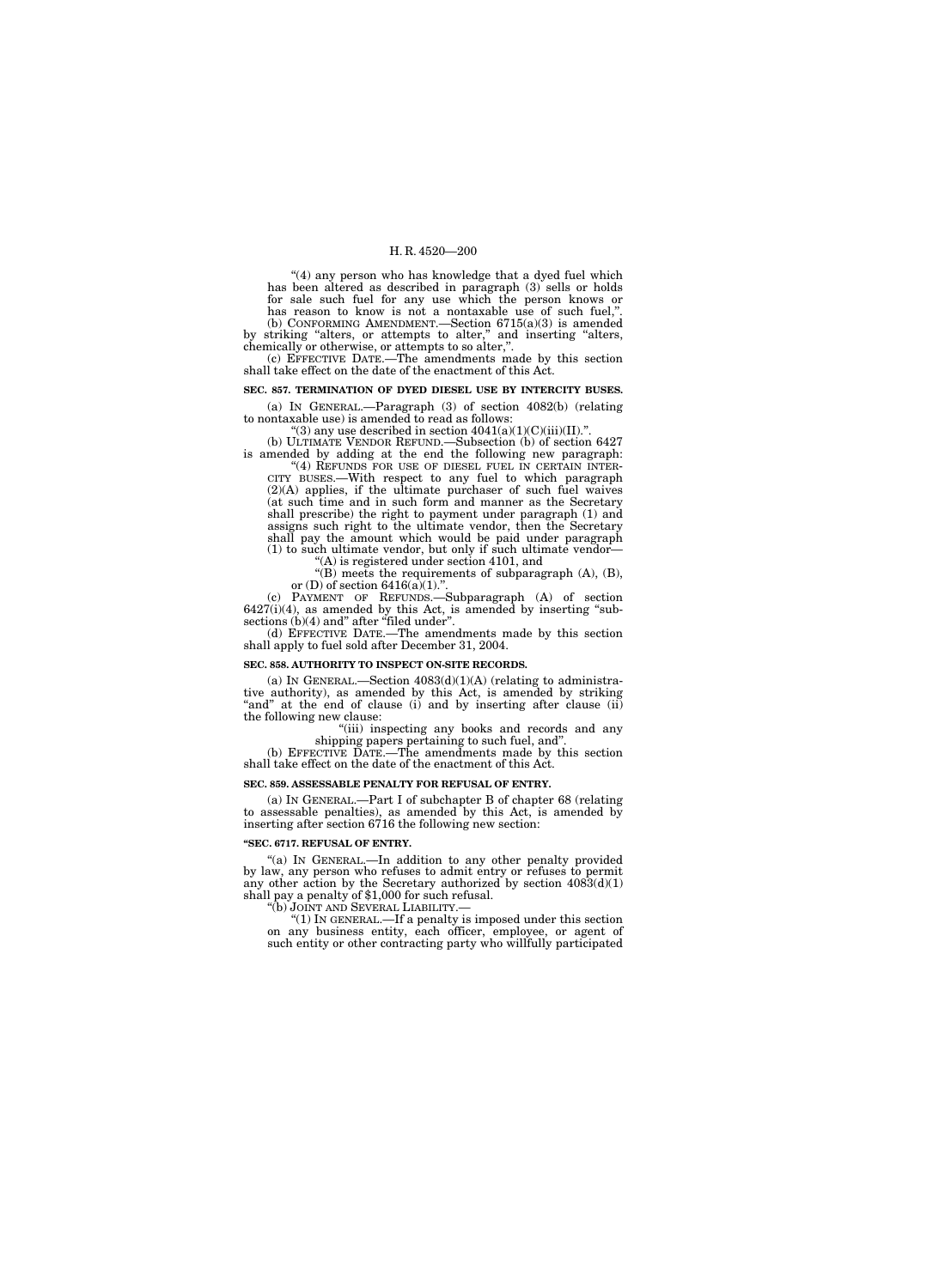in any act giving rise to such penalty shall be jointly and severally liable with such entity for such penalty.<br>"(2) AFFILIATED GROUPS.—If a business entity described

in paragraph (1) is part of an affiliated group (as defined in section 1504(a)), the parent corporation of such entity shall be jointly and severally liable with such entity for the penalty imposed under this section.

"(c) REASONABLE CAUSE EXCEPTION.—No penalty shall be imposed under this section with respect to any failure if it is

shown that such failure is due to reasonable cause.".<br>
(b) CONFORMING AMENDMENTS.—(1) Section 4083(d)(3), as<br>
amended by this Act, is amended—

 $(A)$  by striking "ENTRY.—The penalty" and inserting: "ENTRY.  $\frac{N}{N}$ "(A) FORFEITURE. The penalty", and

(B) by adding at the end the following new subparagraph: ''(B) ASSESSABLE PENALTY.—For additional assessable

penalty for the refusal to admit entry or other refusal to permit an action by the Secretary authorized by para $graph (1)$ , see section  $6717$ .".

(2) The table of sections for part I of subchapter B of chapter 68, as amended by this Act, is amended by inserting after the item relating to section 6716 the following new item:

''Sec. 6717. Refusal of entry.''.

(c) EFFECTIVE DATE.—The amendments made by this section shall take effect on January 1, 2005.

#### **SEC. 860. REGISTRATION OF PIPELINE OR VESSEL OPERATORS REQUIRED FOR EXEMPTION OF BULK TRANSFERS TO REGISTERED TERMINALS OR REFINERIES.**

(a) IN GENERAL.—Section  $4081(a)(1)(B)$  (relating to exemption for bulk transfers to registered terminals or refineries) is amended— (1) by inserting ''by pipeline or vessel'' after ''transferred

in bulk", and (2) by inserting ", the operator of such pipeline or vessel," extertive the taxable fuel".<br>
(b) EFFECTIVE DATE.—The amendments made by this section

shall take effect on March 1, 2005.

(c) PUBLICATION OF REGISTERED PERSONS.—Beginning on January 1, 2005, the Secretary of the Treasury (or the Secretary's delegate) shall periodically publish under section  $6103(k)(7)$  of the Internal Revenue Code of 1986 a current list of persons registered under section 4101 of such Code who are required to register under such section.

#### **SEC. 861. DISPLAY OF REGISTRATION.**

(a) IN GENERAL.—Subsection (a) of section 4101 (relating to registration) is amended—

 $(1)$  by striking "Every" and inserting the following:

"(1) IN GENERAL.—Every", and

(2) by adding at the end the following new paragraph: "(2) DISPLAY OF REGISTRATION.—Every operator of a vessel required by the Secretary to register under this section shall display proof of registration through an identification device prescribed by the Secretary on each vessel used by such operator to transport any taxable fuel."

(b) CIVIL PENALTY FOR FAILURE TO DISPLAY REGISTRATION.—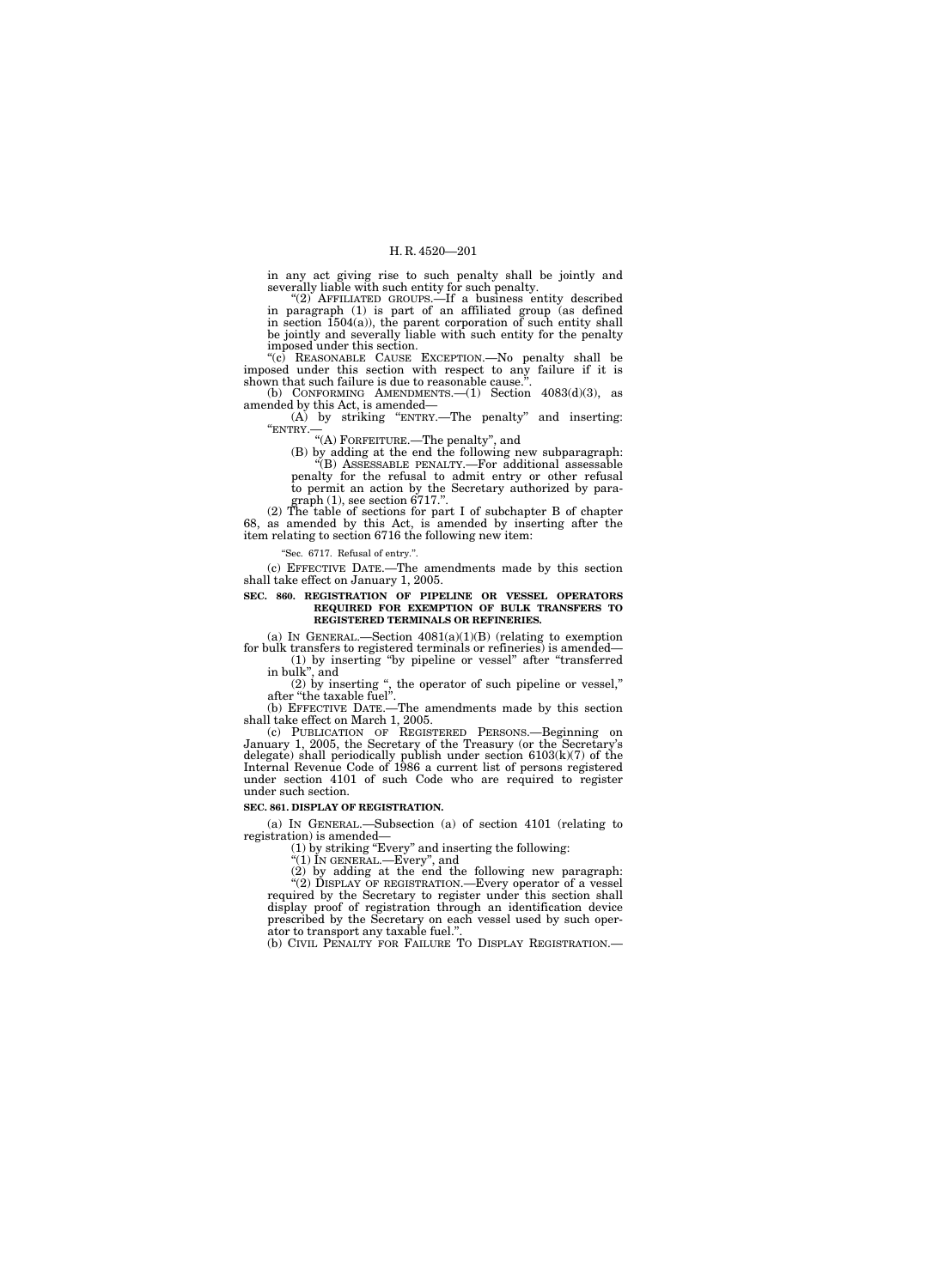(1) IN GENERAL.—Part I of subchapter B of chapter 68 (relating to assessable penalties), as amended by this Act, is amended by inserting after section 6717 the following new section:

### **''SEC. 6718. FAILURE TO DISPLAY TAX REGISTRATION ON VESSELS.**

"(a) FAILURE TO DISPLAY REGISTRATION.—Every operator of a vessel who fails to display proof of registration pursuant to section  $4101(a)(2)$  shall pay a penalty of \$500 for each such failure. With respect to any vessel, only one penalty shall be imposed by this section during any calendar month.

''(b) MULTIPLE VIOLATIONS.—In determining the penalty under subsection (a) on any person, subsection (a) shall be applied by increasing the amount in subsection (a) by the product of such amount and the aggregate number of penalties (if any) imposed with respect to prior months by this section on such person (or a related person or any predecessor of such person or related person).

''(c) REASONABLE CAUSE EXCEPTION.—No penalty shall be imposed under this section with respect to any failure if it is shown that such failure is due to reasonable cause.". shown that such failure is due to reasonable cause.''. (2) CLERICAL AMENDMENT.—The table of sections for part

I of subchapter B of chapter 68, as amended by this Act, is amended by inserting after the item relating to section 6717 the following new item:

''Sec. 6718. Failure to display tax registration on vessels.''.

(c) EFFECTIVE DATES.—

(1) SUBSECTION (a).—The amendments made by subsection (a) shall take effect on January 1, 2005.

(2) SUBSECTION (b).—The amendments made by subsection (b) shall apply to penalties imposed after December 31, 2004.

**SEC. 862. REGISTRATION OF PERSONS WITHIN FOREIGN TRADE ZONES, ETC.**

(a) IN GENERAL.—Section 4101(a), as amended by this Act, is amended by redesignating paragraph (2) as paragraph (3), and by inserting after paragraph (1) the following new paragraph:

"(2) REGISTRATION OF PERSONS WITHIN FOREIGN TRADE ZONES, ETC.—The Secretary shall require registration by any person which—

"(A) operates a terminal or refinery within a foreign trade zone or within a customs bonded storage facility, or

 $H(B)$  holds an inventory position with respect to a tax-<br>able fuel in such a terminal.".

(b) TECHNICAL AMENDMENT.—Section  $6718(a)$ , as added by this Act, is amended by striking "section  $4101(a)(2)$ " and inserting "section  $4101(a)(3)$ ".<br>(c) EFFECTIVE DATE.—The amendments made by this section

shall take effect on January 1, 2005.

**SEC. 863. PENALTIES FOR FAILURE TO REGISTER AND FAILURE TO REPORT.**

(a) INCREASED PENALTY.—Subsection (a) of section 7272 (relating to penalty for failure to register) is amended by inserting " $(\$10,000$  in the case of a failure to register under section 4101)" after "\$50".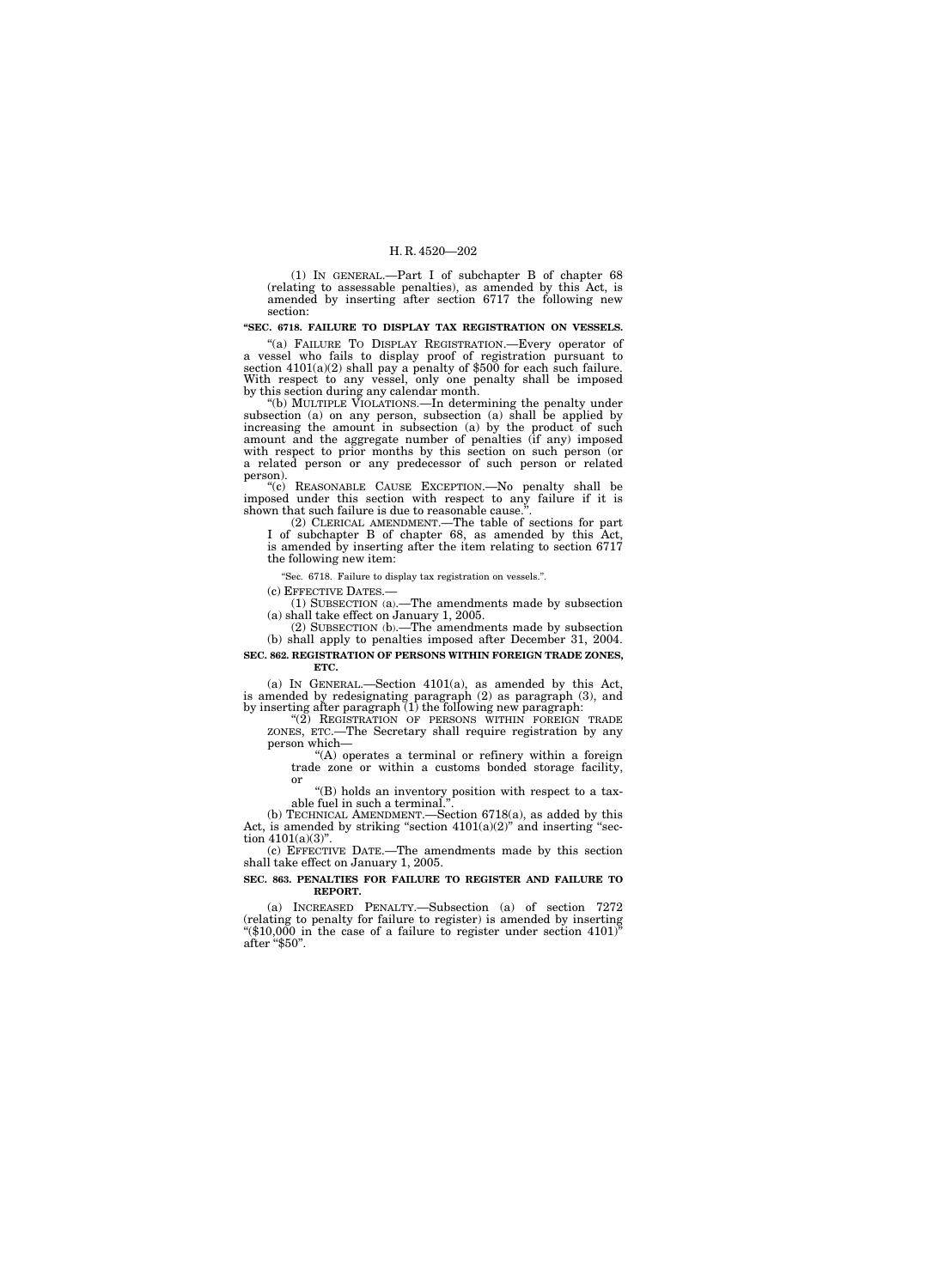(b) INCREASED CRIMINAL PENALTY.—Section 7232 (relating to failure to register under section 4101, false representations of registration status, etc.) is amended by striking "\$5,000" and inserting ''\$10,000''.

(c) ASSESSABLE PENALTY FOR FAILURE TO REGISTER.—

(1) IN GENERAL.—Part I of subchapter B of chapter 68 (relating to assessable penalties), as amended by this Act, is amended by inserting after section 6718 at the end the following new section:

### **''SEC. 6719. FAILURE TO REGISTER.**

"(a) FAILURE TO REGISTER.—Every person who is required to register under section 4101 and fails to do so shall pay a penalty in addition to the tax (if any).

''(b) AMOUNT OF PENALTY.—The amount of the penalty under subsection (a) shall be—

''(1) \$10,000 for each initial failure to register, and

 $(2)$  \$1,000 for each day thereafter such person fails to register.

"(c) REASONABLE CAUSE EXCEPTION.—No penalty shall be imposed under this section with respect to any failure if it is shown that such failure is due to reasonable cause.

(2) CLERICAL AMENDMENT.—The table of sections for part I of subchapter B of chapter 68, as amended by this Act, is amended by inserting after the item relating to section 6718 the following new item:

''Sec. 6719. Failure to register.''.

(d) ASSESSABLE PENALTY FOR FAILURE TO REPORT.—

(1) IN GENERAL.—Part II of subchapter B of chapter 68 (relating to assessable penalties) is amended by adding at the end the following new section:

### **''SEC. 6725. FAILURE TO REPORT INFORMATION UNDER SECTION 4101.**

''(a) IN GENERAL.—In the case of each failure described in subsection (b) by any person with respect to a vessel or facility, such person shall pay a penalty of \$10,000 in addition to the tax (if any).

''(b) FAILURES SUBJECT TO PENALTY.—For purposes of subsection (a), the failures described in this subsection are-

"(1) any failure to make a report under section  $4101(d)$ on or before the date prescribed therefor, and

''(2) any failure to include all of the information required to be shown on such report or the inclusion of incorrect information.

''(c) REASONABLE CAUSE EXCEPTION.—No penalty shall be imposed under this section with respect to any failure if it is shown that such failure is due to reasonable cause.<sup>'</sup>

(2) CLERICAL AMENDMENT.—The table of sections for part II of subchapter B of chapter 68 is amended by adding at the end the following new item:

''Sec. 6725. Failure to report information under section 4101.''.

(e) EFFECTIVE DATE.—The amendments made by this section shall apply to penalties imposed after December 31, 2004.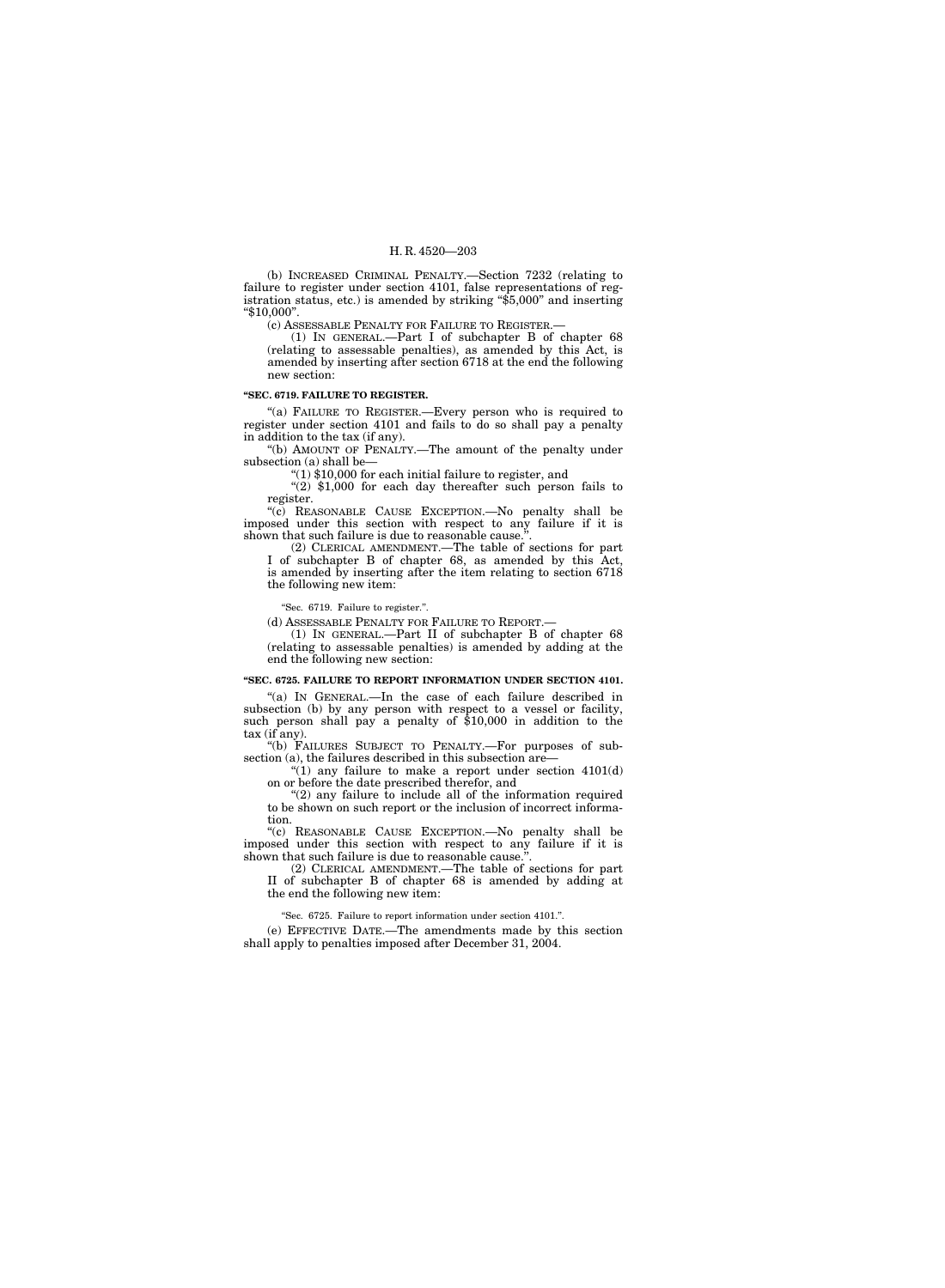## **SEC. 864. ELECTRONIC FILING OF REQUIRED INFORMATION REPORTS.**

(a) IN GENERAL.—Section 4101(d) is amended by adding at the end the following new flush sentence:

''Any person who is required to report under this subsection and who has 25 or more reportable transactions in a month shall file such report in electronic format.''.

(b) EFFECTIVE DATE.—The amendment made by this section shall apply on January 1, 2006.

### **SEC. 865. TAXABLE FUEL REFUNDS FOR CERTAIN ULTIMATE VENDORS.**

(a) IN GENERAL.—Paragraph (4) of section 6416(a) (relating to abatements, credits, and refunds) is amended to read as follows:

 $\lq\lq (4)$  REGISTERED ULTIMATE VENDOR TO ADMINISTER CREDITS AND REFUNDS OF GASOLINE TAX.—

" $(A)$  In GENERAL.—For purposes of this subsection, if an ultimate vendor purchases any gasoline on which tax imposed by section 4081 has been paid and sells such gasoline to an ultimate purchaser described in subparagraph  $(C)$  or  $(D)$  of subsection  $(b)(2)$  (and such gasoline is for a use described in such subparagraph), such ultimate vendor shall be treated as the person (and the only person) who paid such tax, but only if such ultimate vendor is registered under section 4101.

''(B) TIMING OF CLAIMS.—The procedure and timing of any claim under subparagraph (A) shall be the same as for claims under section  $6427(i)(4)$ , except that the rules of section 6427(i)(3)(B) regarding electronic claims shall not apply unless the ultimate vendor has certified to the Secretary for the most recent quarter of the taxable year that all ultimate purchasers of the vendor are certified and entitled to a refund under subparagraph (C) or (D) of subsection  $(b)(2)$ ."

(b) EFFECTIVE DATE.—The amendments made by this section shall take effect on January 1, 2005.

### **SEC. 866. TWO-PARTY EXCHANGES.**

(a) IN GENERAL.—Subpart C of part III of subchapter A of chapter 32, as amended by this Act, is amended by inserting after section 4104 the following new section:

### **''SEC. 4105. TWO-PARTY EXCHANGES.**

''(a) IN GENERAL.—In a two-party exchange, the delivering person shall not be liable for the tax imposed under section  $4081(a)(1)(A)(ii)$ .

4081(a)(1)(A)(ii). ''(b) TWO-PARTY EXCHANGE.—The term 'two-party exchange' means a transaction, other than a sale, in which taxable fuel is transferred from a delivering person registered under section 4101 as a taxable fuel registrant to a receiving person who is so registered where all of the following occur:

" $(1)$  The transaction includes a transfer from the delivering person, who holds the inventory position for taxable fuel in

"(2) The exchange transaction occurs before or contemporaneous with completion of removal across the rack from the terminal by the receiving person.

" $(3)$  The terminal operator in its books and records treats the receiving person as the person that removes the product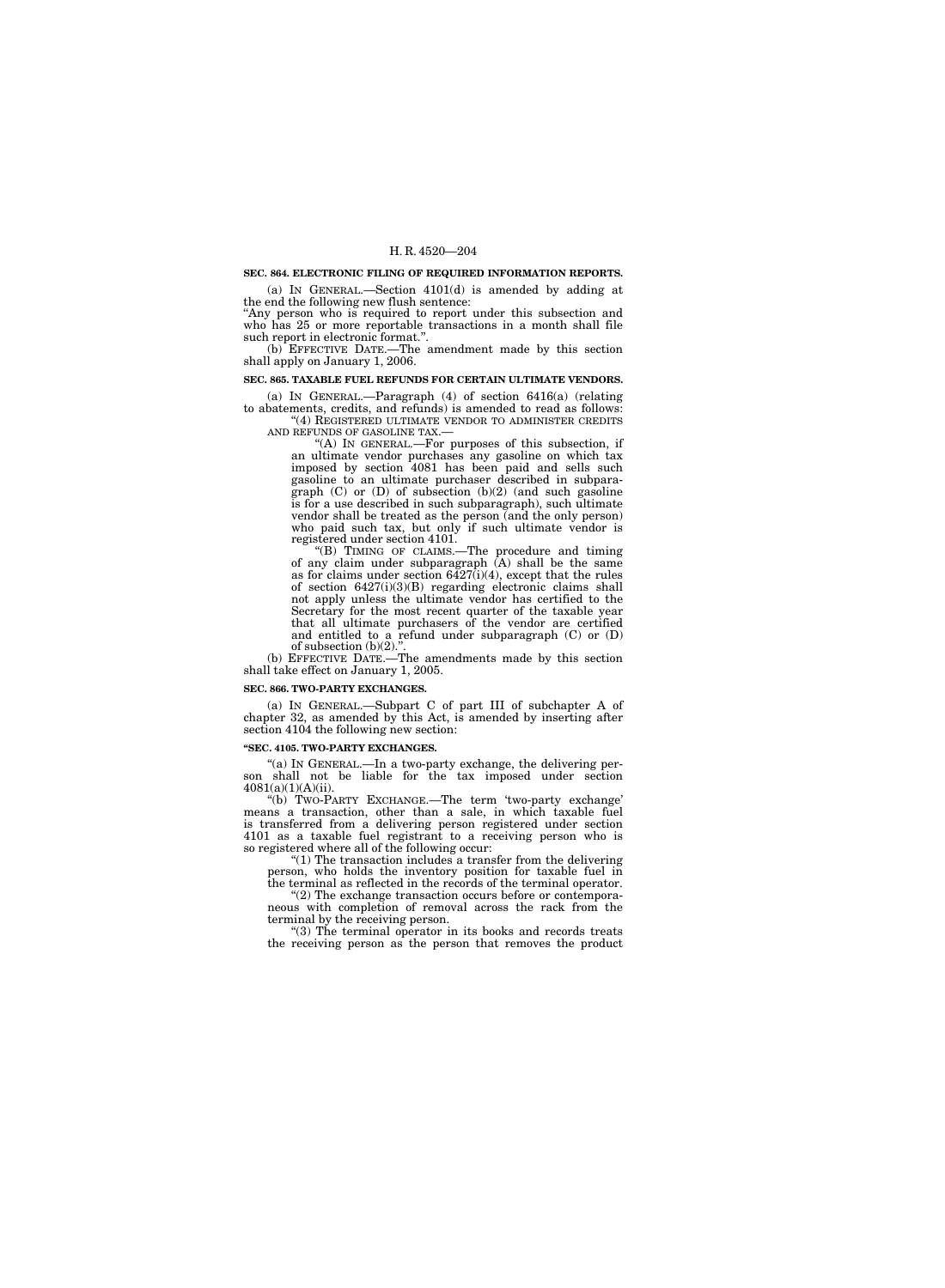across the terminal rack for purposes of reporting the transaction to the Secretary.

 $(4)$  The transaction is the subject of a written contract.". (b) CONFORMING AMENDMENT.—The table of sections for subpart C of part III of subchapter A of chapter 32, as amended by this Act, is amended by adding after the last item the following new item:

''Sec. 4105. Two-party exchanges.''.

(c) EFFECTIVE DATE.—The amendment made by this section shall take effect on the date of the enactment of this Act.

#### **SEC. 867. MODIFICATIONS OF TAX ON USE OF CERTAIN VEHICLES.**

(a) PRORATION OF TAX WHERE VEHICLE SOLD.—

(1) IN GENERAL.—Subparagraph  $(A)$  of section  $4481(c)(2)$ (relating to where vehicle destroyed or stolen) is amended by striking ''destroyed or stolen'' both places it appears and inserting ''sold, destroyed, or stolen''.

(2) CONFORMING AMENDMENT.—The heading for section  $4481(c)(2)$  is amended by striking "DESTROYED OR STOLEN" and inserting "SOLD, DESTROYED, OR STOLEN".

(b) REPEAL OF INSTALLMENT PAYMENT.—(1) Section 6156 (relating to installment payment of tax on use of highway motor vehicles) is repealed.

(2) The table of sections for subchapter A of chapter 62 is amended by striking the item relating to section 6156.

(c) ELECTRONIC FILING.—Section 4481 is amended by redesignating subsection (e) as subsection (f) and by inserting after subsection (d) the following new subsection:

''(e) ELECTRONIC FILING.—Any taxpayer who files a return under this section with respect to 25 or more vehicles for any taxable period shall file such return electronically.''.

(d) REPEAL OF REDUCTION IN TAX FOR CERTAIN TRUCKS.— Section 4483 is amended by striking subsection (f).

(e) EFFECTIVE DATE.—The amendments made by this section shall apply to taxable periods beginning after the date of the enactment of this Act.

### **SEC. 868. DEDICATION OF REVENUES FROM CERTAIN PENALTIES TO THE HIGHWAY TRUST FUND.**

(a) IN GENERAL.—Subsection (b) of section 9503 (relating to transfer to Highway Trust Fund of amounts equivalent to certain taxes) is amended by redesignating paragraph (5) as paragraph (6) and inserting after paragraph (4) the following new paragraph:

''(5) CERTAIN PENALTIES.—There are hereby appropriated to the Highway Trust Fund amounts equivalent to the penalties paid under sections 6715, 6715A, 6717, 6718, 6719, 6725, 7232, and 7272 (but only with regard to penalties under such section related to failure to register under section 4101).''.

(b) CONFORMING AMENDMENTS.—(1) The heading of subsection (b) of section 9503 is amended by inserting "AND PENALTIES" after (b) of section 9503 is amended by inserting "AND PENALTIES" after "TAXES".<br>"TAXES". (2) The heading of paragraph (1) of section 9503(b) is amended

by striking ''IN GENERAL'' and inserting ''CERTAIN TAXES''. (c) EFFECTIVE DATE.—The amendments made by this section

shall apply to penalties assessed on or after the date of the enactment of this Act.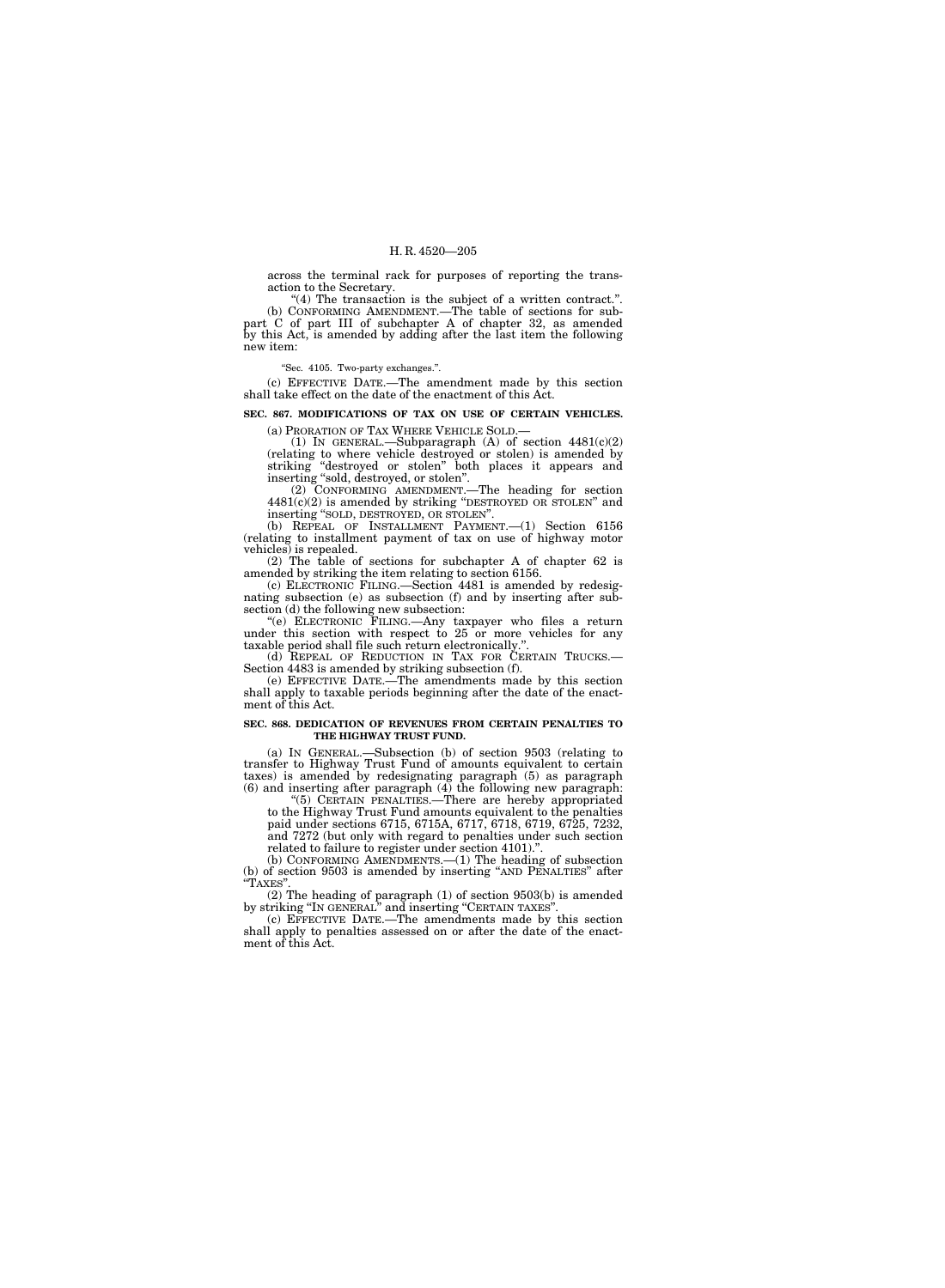#### **SEC. 869. SIMPLIFICATION OF TAX ON TIRES.**

(a) IN GENERAL.—Subsection (a) of section 4071 is amended

"(a) IMPOSITION AND RATE OF TAX.—There is hereby imposed on taxable tires sold by the manufacturer, producer, or importer thereof a tax at the rate of 9.45 cents (4.725 cents in the case of a biasply tire or super single tire) for each 10 pounds so much of the maximum rated load capacity thereof as exceeds 3,500

(b) BIASPLY AND SUPER SINGLE TIRES.-Section 4072 is

amended by adding at the end the following new subsections:<br>"(c) BIASPLY.—For purposes of this part, the term 'biasply tire' means a pneumatic tire on which the ply cords that extend to the beads are laid at alternate angles substantially less than 90

"(d) SUPER SINGLE TIRE.—For purposes of this part, the term 'super single tire' means a single tire greater than 13 inches in cross section width designed to replace 2 tires in a dual fitment.".

(b) TAXABLE TIRE.—Section  $4072$ , as amended by subsection (a), is amended by redesignating subsections (a), (b), (c), and (d) as subsections (b), (c), (d), and (e) respectively, and by inserting before subsection (b) (as so redesignated) the following new sub-

section: ''(a) TAXABLE TIRE.—For purposes of this chapter, the term 'taxable tire' means any tire of the type used on highway vehicles if wholly or in part made of rubber and if marked pursuant to Federal regulations for highway use.".

(c) EXEMPTION FOR TIRES SOLD TO DEPARTMENT OF DEFENSE.—<br>Section 4073 is amended to read as follows:

**''SEC. 4073. EXEMPTIONS.**

''The tax imposed by section 4071 shall not apply to tires sold for the exclusive use of the Department of Defense or the Coast Guard.''. (d) CONFORMING AMENDMENTS.—(1) Section 4071 is amended

by striking subsection (c) and by moving subsection (e) after subsection (b) and redesignating subsection (e) as subsection (c).

(2) The item relating to section 4073 in the table of sections for part II of subchapter A of chapter 32 is amended to read as follows:

''Sec. 4073. Exemptions.''.

(e) EFFECTIVE DATE.—The amendments made by this section shall apply to sales in calendar years beginning more than 30 days after the date of the enactment of this Act.

**SEC. 870. TRANSMIX AND DIESEL FUEL BLEND STOCKS TREATED AS TAXABLE FUEL.**

(a) IN GENERAL.—Paragraph (3) of section 4083(a) is amended to read as follows:

''(3) DIESEL FUEL.—

"(A) In GENERAL.—The term 'diesel fuel' means—

"(i) any liquid (other than gasoline) which is suitable for use as a fuel in a diesel-powered highway vehicle, or a diesel-powered train,

"(ii) transmix, and

"(iii) diesel fuel blend stocks identified by the Secretary.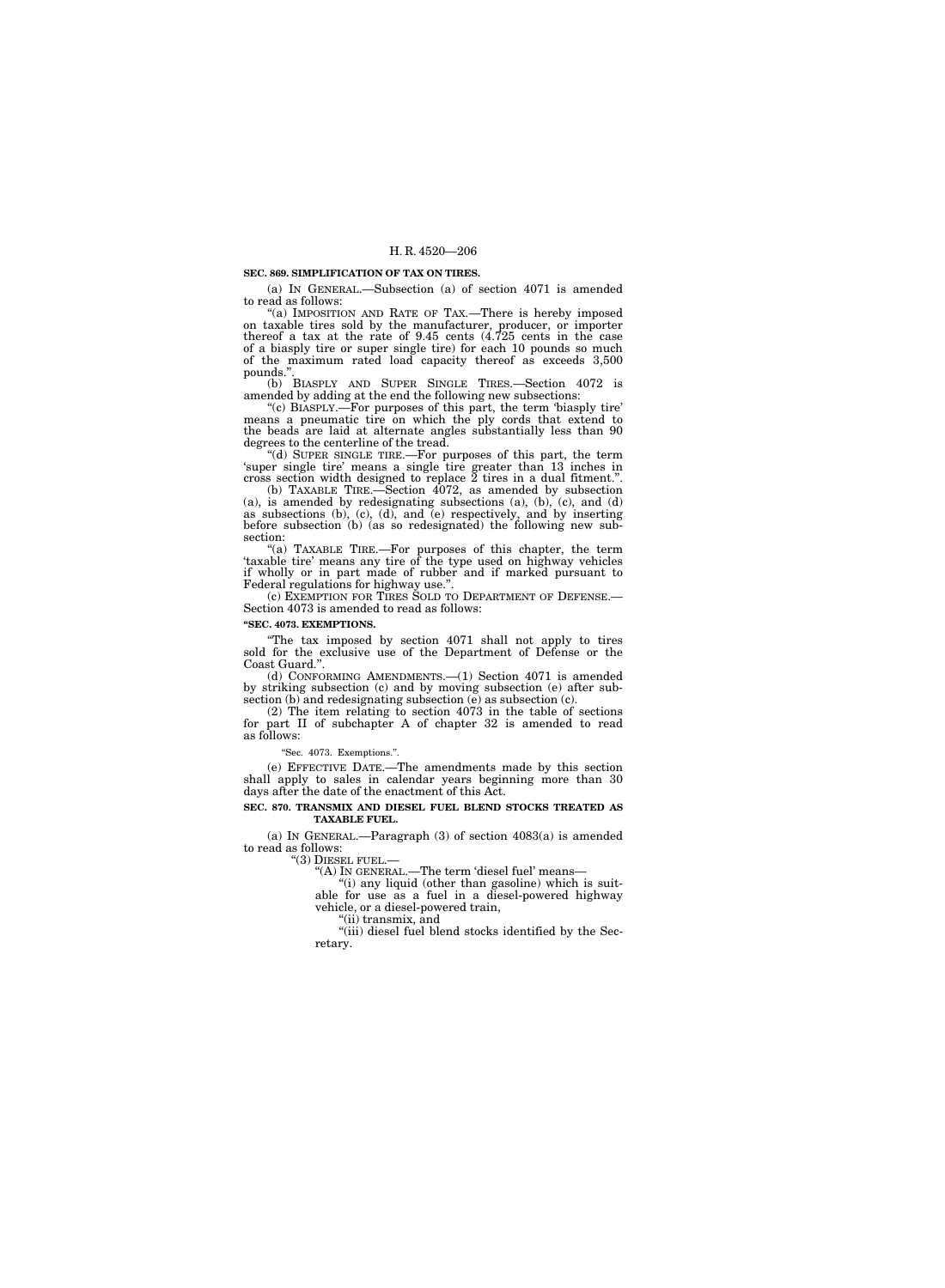" $(B)$  TRANSMIX.—For purposes of subparagraph  $(A)$ , the term 'transmix' means a byproduct of refined products pipeline operations created by the mixing of different specification products during pipeline transportation.''.

(b) CONFORMING AMENDMENT.—Subsection (h) of section 6427 is amended to read as follows:

''(h) BLEND STOCKS NOT USED FOR PRODUCING TAXABLE FUEL.— ''(1) GASOLINE BLEND STOCKS OR ADDITIVES NOT USED FOR PRODUCING GASOLINE.—Except as provided in subsection (k), if any gasoline blend stock or additive (within the meaning of section  $4083(a)(2)$ ) is not used by any person to produce gasoline and such person establishes that the ultimate use of such gasoline blend stock or additive is not to produce gasoline, the Secretary shall pay (without interest) to such person an amount equal to the aggregate amount of the tax imposed on such person with respect to such gasoline blend stock or additive.

''(2) DIESEL FUEL BLEND STOCKS OR ADDITIVES NOT USED FOR PRODUCING DIESEL.—Except as provided in subsection  $(k)$ , if any diesel fuel blend stock is not used by any person to produce diesel fuel and such person establishes that the ultimate use of such diesel fuel blend stock is not to produce diesel fuel, the Secretary shall pay (without interest) to such person an amount equal to the aggregate amount of the tax imposed on such person with respect to such diesel fuel blend stock.''.

(c) EFFECTIVE DATE.—The amendment made by this section shall apply to fuel removed, sold, or used after December 31, 2004.

#### **SEC. 871. STUDY REGARDING FUEL TAX COMPLIANCE.**

(a) IN GENERAL.—Not later than January 31, 2005, the Secretary of the Treasury shall submit to the Committee on Finance of the Senate and the Committee on Ways and Means of the House of Representatives a report regarding compliance with the tax imposed under subchapter B of chapter 31 and part III of subchapter A of chapter 32 of the Internal Revenue Code of 1986. Such report shall include the information, analysis, and recommendations specified in subsections (b), (c), and (d).

(b) TAXABLE FUEL BLENDSTOCKS.—The Secretary shall identify chemical products to be added to the list of blendstocks from lab analysis of fuel samples collected by the Internal Revenue Service which have been blended with taxable fuel but are not treated as blendstocks. The Secretary shall include statistics regarding the frequency in which a chemical product has been collected, and whether the sample contained an above normal concentration of the chemical product.

(c) WASTE PRODUCTS ADDED TO TAXABLE FUELS.—The report shall include a discussion of Internal Revenue Service findings regarding the addition of waste products to taxable fuel and any recommendations to address the taxation of such products.

(d) ERRONEOUS CLAIMS OF FUEL TAX EXEMPTIONS.—The report shall include a discussion of Internal Revenue Service findings regarding sales of taxable fuel to entities claiming exempt status as a State or local government and the frequency of erroneous certifications of tax exempt status. The Secretary, in consultation with representatives of State and local governments, shall provide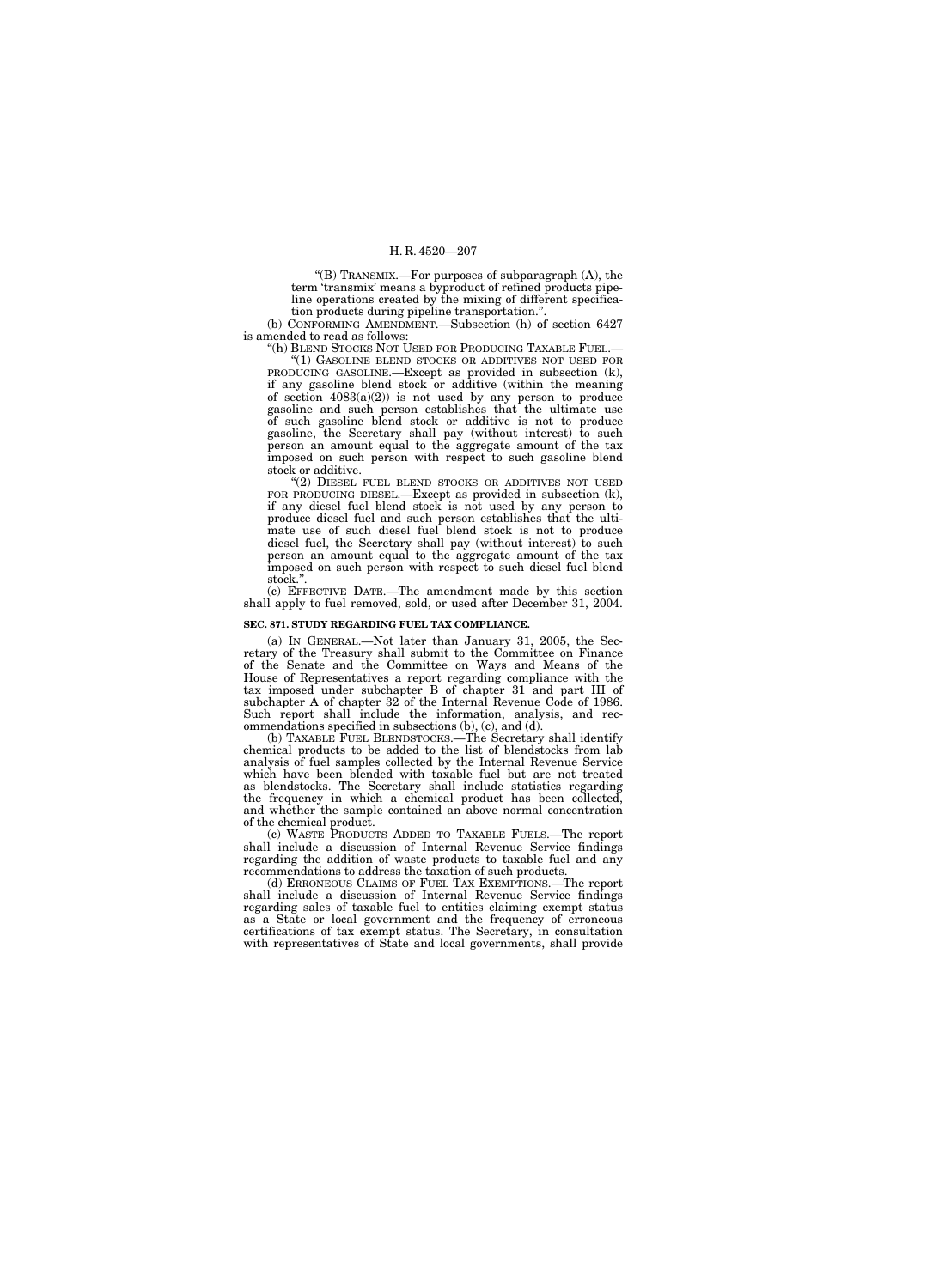recommendations to address such erroneous claims, including recommendations on the feasibility of a State maintained list of exempt governmental entities within the State.

# **Subtitle D—Other Revenue Provisions**

### **SEC. 881. QUALIFIED TAX COLLECTION CONTRACTS.**

(a) CONTRACT REQUIREMENTS.—

(1) IN GENERAL.—Subchapter A of chapter 64 (relating to collection) is amended by adding at the end the following new section:

### **''SEC. 6306. QUALIFIED TAX COLLECTION CONTRACTS.**

''(a) IN GENERAL.—Nothing in any provision of law shall be construed to prevent the Secretary from entering into a qualified tax collection contract.

(b) QUALIFIED TAX COLLECTION CONTRACT.—For purposes of this section, the term 'qualified tax collection contract' means any contract which—

 $(1)$  is for the services of any person (other than an officer or employee of the Treasury Department)—

 $*(A)$  to locate and contact any taxpayer specified by the Secretary,

''(B) to request full payment from such taxpayer of an amount of Federal tax specified by the Secretary and, if such request cannot be met by the taxpayer, to offer the taxpayer an installment agreement providing for full payment of such amount during a period not to exceed 5 years, and

 $(C)$  to obtain financial information specified by the Secretary with respect to such taxpayer,

'(2) prohibits each person providing such services under such contract from committing any act or omission which employees of the Internal Revenue Service are prohibited from committing in the performance of similar services,

''(3) prohibits subcontractors from— ''(A) having contacts with taxpayers,

"(B) providing quality assurance services, and

''(C) composing debt collection notices, and

''(4) permits subcontractors to perform other services only with the approval of the Secretary.

''(c) FEES.—The Secretary may retain and use—

"(1) an amount not in excess of 25 percent of the amount collected under any qualified tax collection contract for the

 $c$ <sup>e</sup>(2) an amount not in excess of 25 percent of such amount collected for collection enforcement activities of the Internal Revenue Service.

The Secretary shall keep adequate records regarding amounts so retained and used. The amount credited as paid by any taxpayer

shall be determined without regard to this subsection. "(d) NO FEDERAL LIABILITY.—The United States shall not be liable for any act or omission of any person performing services

under a qualified tax collection contract. ''(e) APPLICATION OF FAIR DEBT COLLECTION PRACTICES ACT.— The provisions of the Fair Debt Collection Practices Act (15 U.S.C.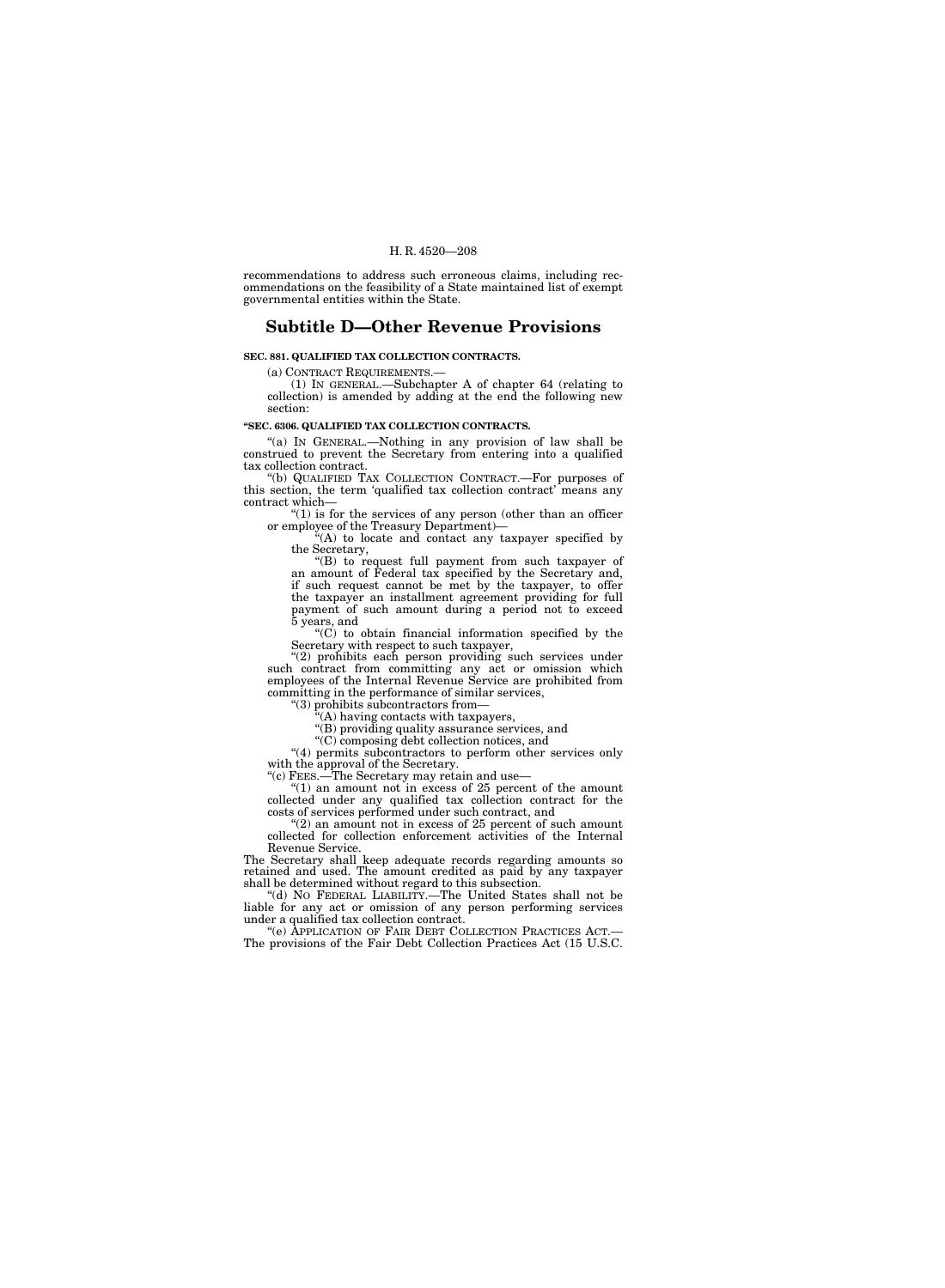1692 et seq.) shall apply to any qualified tax collection contract, except to the extent superseded by section 6304, section 7602(c), or by any other provision of this title.<br>"(f) CROSS REFERENCES.—

**''(1) For damages for certain unauthorized collection actions by** persons performing services under a qualified tax collection con-<br>tract, see section 7433A. **tract, see section 7433A. ''(2) For application of Taxpayer Assistance Orders to persons**

**performing services under a qualified tax collection contract, see section 7811(g).''.**

(2) CONFORMING AMENDMENTS.—(A) Section 7809(a) is amended by inserting "6306," before "7651".

(B) The table of sections for subchapter A of chapter  $64$ is amended by adding at the end the following new item: Sec. 6306. Qualified tax collection contracts.".

(b) CIVIL DAMAGES FOR CERTAIN UNAUTHORIZED COLLECTION ACTIONS BY PERSONS PERFORMING SERVICES UNDER QUALIFIED TAX

COLLECTION CONTRACTS.—<br>
(1) IN GENERAL.—Subchapter B of chapter 76 (relating to proceedings by taxpayers and third parties) is amended by inserting after section 7433 the following new section:

### **''SEC. 7433A. CIVIL DAMAGES FOR CERTAIN UNAUTHORIZED COLLEC-TION ACTIONS BY PERSONS PERFORMING SERVICES UNDER QUALIFIED TAX COLLECTION CONTRACTS.**

"(a) IN GENERAL.—Subject to the modifications provided by subsection (b), section 7433 shall apply to the acts and omissions of any person performing services under a qualified tax collection contract (as defined in section  $6306(b)$ ) to the same extent and in the same manner as if such person were an employee of the Internal Revenue Service.<br>"(b) MODIFICATIONS.—For purposes of subsection (a):<br>"(1) Any civil action brought under section 7433 by reason

of this section shall be brought against the person who entered into the qualified tax collection contract with the Secretary and shall not be brought against the United States.

 $f(2)$  Such person and not the United States shall be liable for any damages and costs determined in such civil action. "(3) Such civil action shall not be an exclusive remedy with respect to such person.

"(4) Subsections (c),  $(d)(1)$ , and (e) of section 7433 shall not apply.".<br>
(2) CLERICAL AMENDMENT.—The table of sections for sub-

chapter B of chapter 76 is amended by inserting after the item relating to section 7433 the following new item:

''Sec. 7433A. Civil damages for certain unauthorized collection actions by persons performing services under qualified tax collection contracts.''.

(c) APPLICATION OF TAXPAYER ASSISTANCE ORDERS TO PERSONS PERFORMING SERVICES UNDER A QUALIFIED TAX COLLECTION CONTRACT.—Section 7811 (relating to taxpayer assistance orders) is amended by adding at the end the following new subsection:

"(g) APPLICATION TO PERSONS PERFORMING SERVICES UNDER A QUALIFIED TAX COLLECTION CONTRACT.—Any order issued or action taken by the National Taxpayer Advocate pursuant to this section shall apply to persons performing services under a qualified tax collection contract (as defined in section 6306(b)) to the same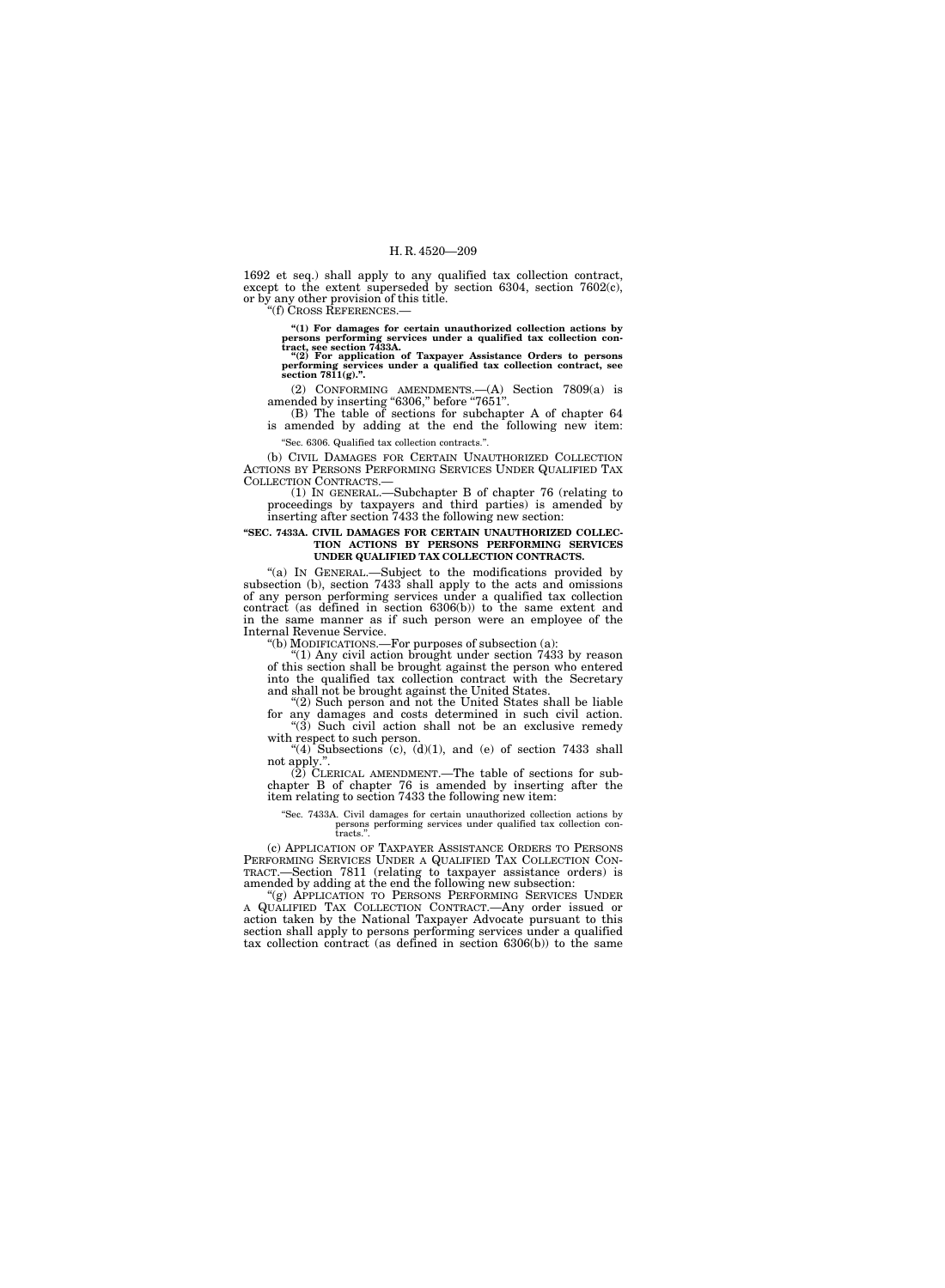extent and in the same manner as such order or action applies to the Secretary.''.

(d) INELIGIBILITY OF INDIVIDUALS WHO COMMIT MISCONDUCT TO PERFORM UNDER CONTRACT.—Section 1203 of the Internal Revenue Service Restructuring Act of 1998 (relating to termination of employment for misconduct) is amended by adding at the end the following new subsection:

''(e) INDIVIDUALS PERFORMING SERVICES UNDER A QUALIFIED TAX COLLECTION CONTRACT.—An individual shall cease to be permitted to perform any services under any qualified tax collection contract (as defined in section 6306(b) of the Internal Revenue Code of 1986) if there is a final determination by the Secretary of the Treasury under such contract that such individual committed any act or omission described under subsection (b) in connection with the performance of such services.''.

(e) BIENNIAL REPORT.—The Secretary of the Treasury shall biennially submit (beginning in 2005) to the Committee on Finance of the Senate and the Committee on Ways and Means of the House of Representatives a report with respect to qualified tax collection contracts under section 6306 of the Internal Revenue Code of 1986 (as added by this section) which includes—

(1) a complete cost benefit analysis,

(2) the impact of such contracts on collection enforcement staff levels in the Internal Revenue Service,

(3) the impact of such contracts on the total number and amount of unpaid assessments, and on the number and amount of assessments collected by Internal Revenue Service personnel after initial contact by a contractor,

(4) the amounts collected and the collection costs incurred (directly and indirectly) by the Internal Revenue Service,

(5) an evaluation of contractor performance, (6) a disclosure safeguard report in a form similar to that required under section 6103(p)(5) of such Code, and

(7) a measurement plan which includes a comparison of the best practices used by the private collectors with the Internal Revenue Service's own collection techniques and mechanisms to identify and capture information on successful collection techniques used by the contractors which could be adopted by the Internal Revenue Service.

(f) EFFECTIVE DATE.—The amendments made to this section shall take effect on the date of the enactment of this Act.

### **SEC. 882. TREATMENT OF CHARITABLE CONTRIBUTIONS OF PATENTS AND SIMILAR PROPERTY.**

(a) IN GENERAL.—Subparagraph  $(B)$  of section  $170(e)(1)$  is amended by striking "or" at the end of clause (i), by adding "or" at the end of clause (ii), and by inserting after clause (ii) the following new clause:

> "(iii) of any patent, copyright (other than a copyright described in section  $\overline{1221(a)(3)}$  or  $1231(b)(1)(\overline{C}))$ , trademark, trade name, trade secret, know-how, software (other than software described in section  $197(e)(3)(A)(i)$ , or similar property, or applications or registrations of such property,''.

(b) CERTAIN DONEE INCOME FROM INTELLECTUAL PROPERTY TREATED AS AN ADDITIONAL CHARITABLE CONTRIBUTION.—Section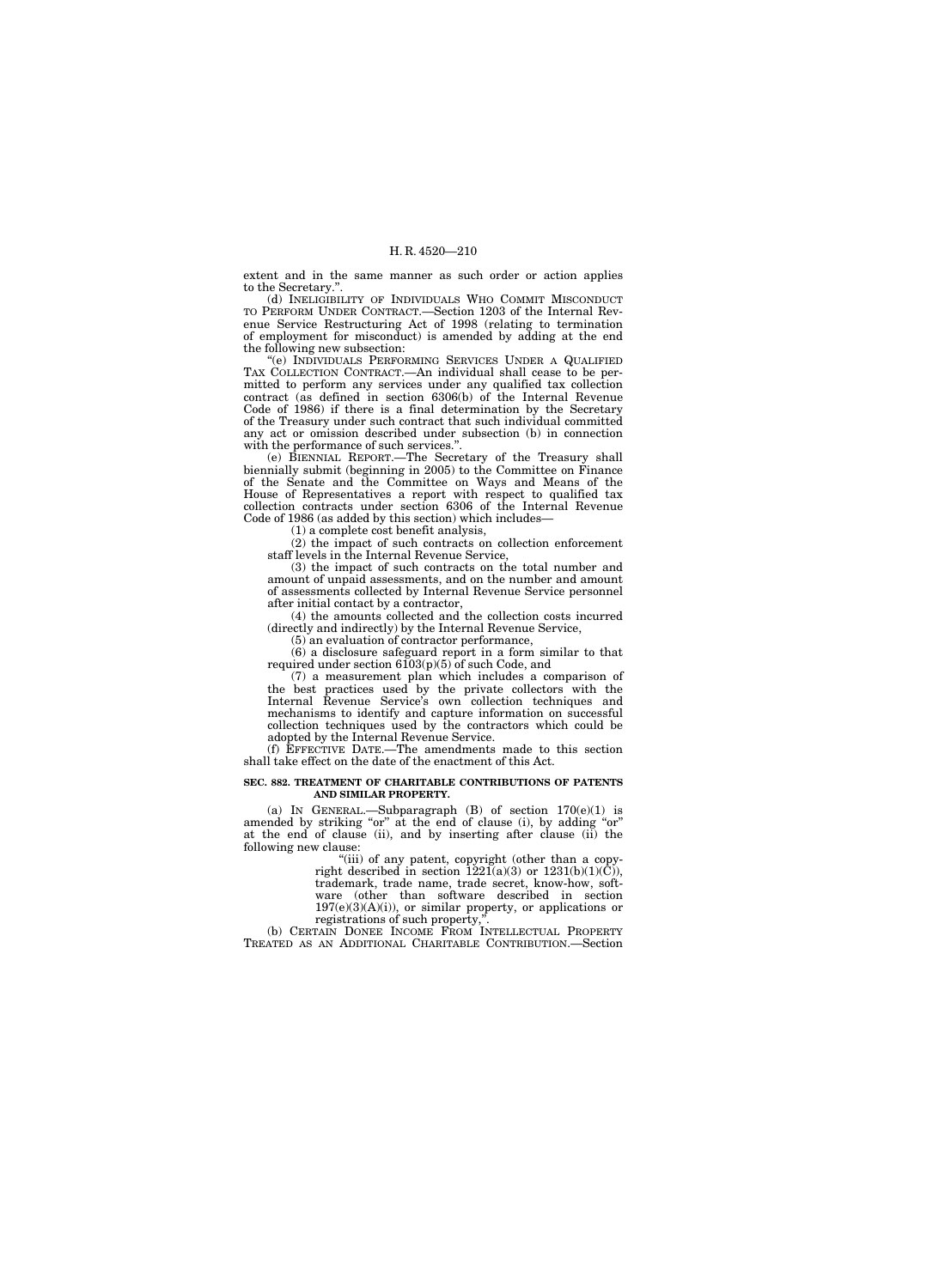170 is amended by redesignating subsection (m) as subsection (n) and by inserting after subsection (l) the following new subsection: "(m) CERTAIN DONEE INCOME FROM INTELLECTUAL PROPERTY TREATED AS AN ADDITIONAL CHARITABLE CONTRIBUTION.—

" $(1)$  TREATMENT AS ADDITIONAL CONTRIBUTION.—In the case of a taxpayer who makes a qualified intellectual property contribution, the deduction allowed under subsection (a) for each taxable year of the taxpayer ending on or after the date of such contribution shall be increased (subject to the limitations under subsection (b)) by the applicable percentage of qualified donee income with respect to such contribution which is properly allocable to such year under this subsection.

" $(2)$  REDUCTION IN ADDITIONAL DEDUCTIONS TO EXTENT OF INITIAL DEDUCTION.—With respect to any qualified intellectual property contribution, the deduction allowed under subsection (a) shall be increased under paragraph (1) only to the extent that the aggregate amount of such increases with respect to such contribution exceed the amount allowed as a deduction under subsection (a) with respect to such contribution determined without regard to this subsection.<br>
"(3) QUALIFIED DONEE INCOME.—For purposes of this sub-

section, the term 'qualified donee income' means any net income received by or accrued to the donee which is properly allocable to the qualified intellectual property.

"(4) ALLOCATION OF QUALIFIED DONEE INCOME TO TAXABLE YEARS OF DONOR.—For purposes of this subsection, qualified donee income shall be treated as properly allocable to a taxable year of the donor if such income is received by or accrued to the donee for the taxable year of the donee which ends within or with such taxable year of the donor.<br>"(5) 10-YEAR LIMITATION.—Income shall not be treated as

properly allocable to qualified intellectual property for purposes of this subsection if such income is received by or accrued to the donee after the 10-year period beginning on the date of the contribution of such property.<br>
"(6) BENEFIT LIMITED TO LIFE OF INTELLECTUAL PROP-

ERTY.—Income shall not be treated as properly allocable to qualified intellectual property for purposes of this subsection if such income is received by or accrued to the donee after the expiration of the legal life of such property.

 $t$ <sup>(7)</sup> APPLICABLE PERCENTAGE.—For purposes of this subsection, the term 'applicable percentage' means the percentage determined under the following table which corresponds to a taxable year of the donor ending on or after the date of the qualified intellectual property contribution:

**''Taxable Year of Donor**

| Ending on or After    | Applicable<br>Percentage: |
|-----------------------|---------------------------|
| Date of Contribution: |                           |
| 1st.                  | 100                       |
|                       | 100                       |
| 3rd                   | 90                        |
| 4th                   | 80                        |
|                       | 70                        |
|                       | 60                        |
| 7th                   | 50                        |
|                       | 40                        |
|                       | 30                        |
| 10 <sub>th</sub>      | 20                        |
| 11th                  | 10                        |
|                       | 10.                       |
|                       |                           |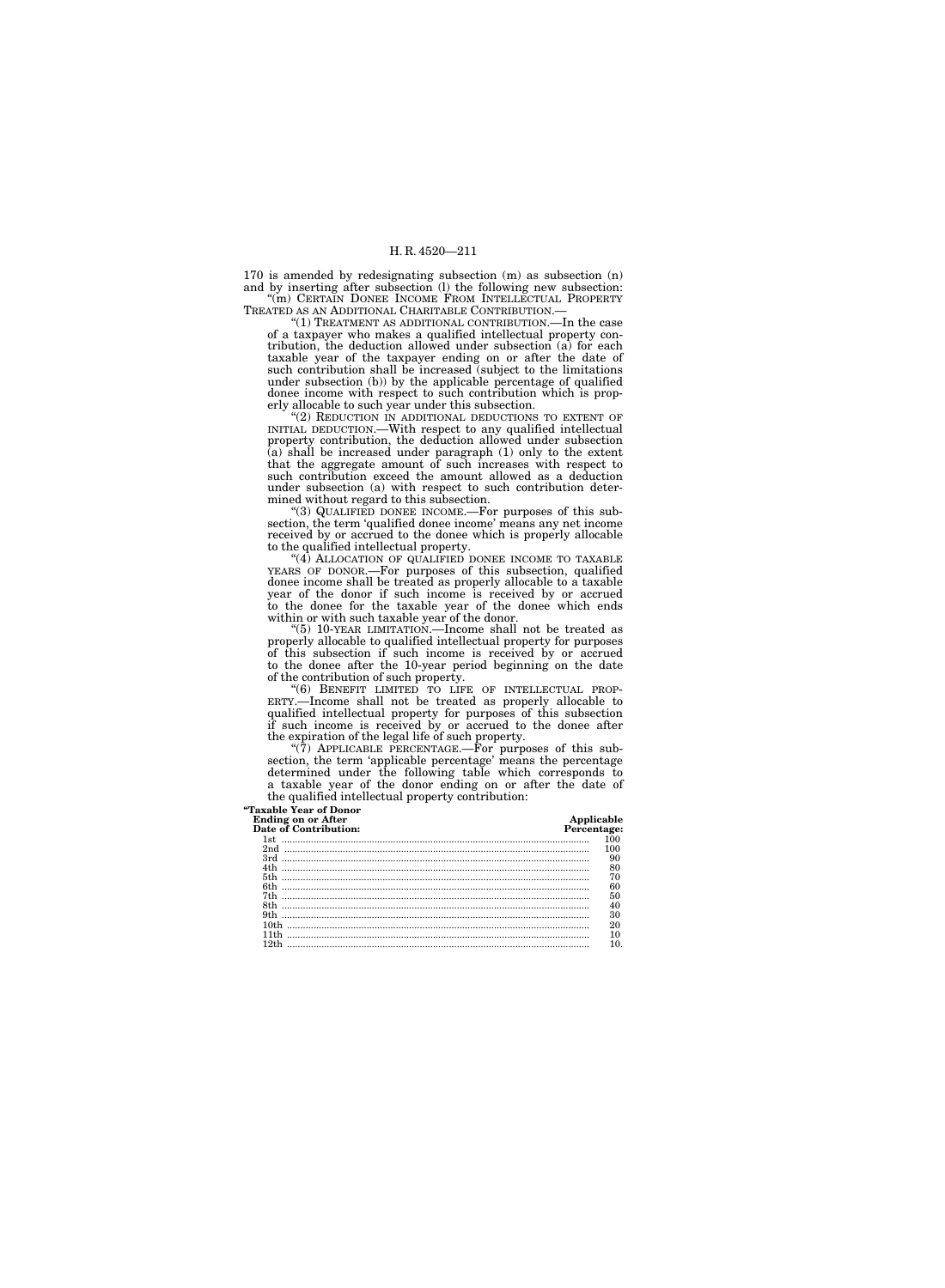''(8) QUALIFIED INTELLECTUAL PROPERTY CONTRIBUTION.— For purposes of this subsection, the term 'qualified intellectual property contribution' means any charitable contribution of qualified intellectual property—

"(A) the amount of which taken into account under this section is reduced by reason of subsection  $(e)(1)$ , and

''(B) with respect to which the donor informs the donee at the time of such contribution that the donor intends to treat such contribution as a qualified intellectual property contribution for purposes of this subsection and section 6050L.

''(9) QUALIFIED INTELLECTUAL PROPERTY.—For purposes of this subsection, the term 'qualified intellectual property' means property described in subsection (e)(1)(B)(iii) (other than property contributed to or for the use of an organization described in subsection  $(e)(1)(B)(ii)$ .

''(10) OTHER SPECIAL RULES.—

''(A) APPLICATION OF LIMITATIONS ON CHARITABLE CON-TRIBUTIONS.—Any increase under this subsection of the deduction provided under subsection (a) shall be treated for purposes of subsection (b) as a deduction which is attributable to a charitable contribution to the donee to which such increase relates.

''(B) NET INCOME DETERMINED BY DONEE.—The net income taken into account under paragraph (3) shall not exceed the amount of such income reported under section 6050L(b)(1).

''(C) DEDUCTION LIMITED TO 12 TAXABLE YEARS.—Except as may be provided under subparagraph (D)(i), this subsection shall not apply with respect to any qualified intellectual property contribution for any taxable year of the donor after the 12th taxable year of the donor which ends on or after the date of such contribution.

''(D) REGULATIONS.—The Secretary may issue regulations or other guidance to carry out the purposes of this subsection, including regulations or guidance—

''(i) modifying the application of this subsection in the case of a donor or donee with a short taxable year, and

''(ii) providing for the determination of an amount to be treated as net income of the donee which is properly allocable to qualified intellectual property in the case of a donee who uses such property to further a purpose or function constituting the basis of the donee's exemption under section 501 (or, in the case of a governmental unit, any purpose described in section 170(c)) and does not possess a right to receive any payment from a third party with respect to such property.''.

(c) REPORTING REQUIREMENTS.—

(1) IN GENERAL.—Section 6050L (relating to returns relating to certain dispositions of donated property) is amended to read as follows:

**''SEC. 6050L. RETURNS RELATING TO CERTAIN DONATED PROPERTY.**

''(a) DISPOSITIONS OF DONATED PROPERTY.—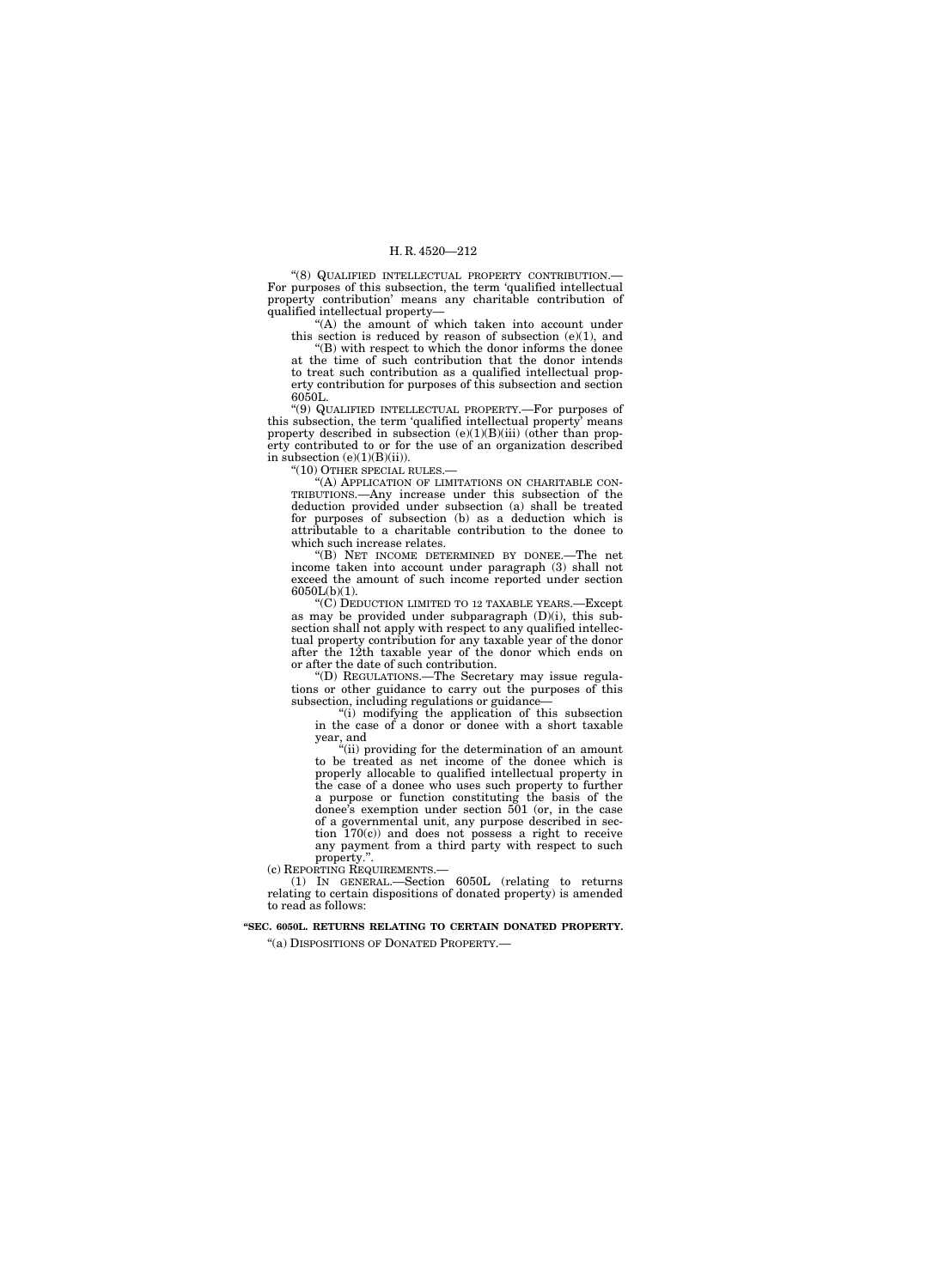''(1) IN GENERAL.—If the donee of any charitable deduction property sells, exchanges, or otherwise disposes of such property within 2 years after its receipt, the donee shall make a return (in accordance with forms and regulations prescribed by the Secretary) showing—

 $f(A)$  the name, address, and TIN of the donor,

''(B) a description of the property,

''(C) the date of the contribution,

''(D) the amount received on the disposition, and

"(E) the date of such disposition.

''(2) DEFINITIONS.—For purposes of this subsection: ''(A) CHARITABLE DEDUCTION PROPERTY.—The term 'charitable deduction property' means any property (other than publicly traded securities) contributed in a contribution for which a deduction was claimed under section 170 if the claimed value of such property (plus the claimed value of all similar items of property donated by the donor to 1 or more donees) exceeds  $$5,000$ .

''(B) PUBLICLY TRADED SECURITIES.—The term 'publicly traded securities' means securities for which (as of the date of the contribution) market quotations are readily available on an established securities market.

''(b) QUALIFIED INTELLECTUAL PROPERTY CONTRIBUTIONS.—

''(1) IN GENERAL.—Each donee with respect to a qualified intellectual property contribution shall make a return (at such time and in such form and manner as the Secretary may by regulations prescribe) with respect to each specified taxable year of the donee showing—

''(A) the name, address, and TIN of the donor,

"(B) a description of the qualified intellectual property contributed,

''(C) the date of the contribution, and

''(D) the amount of net income of the donee for the taxable year which is properly allocable to the qualified intellectual property (determined without regard to paragraph  $(10)(\overrightarrow{B})$  of section 170(m) and with the modifications described in paragraphs (5) and (6) of such section). " $(2)$  DEFINITIONS.—For purposes of this subsection:

''(A) IN GENERAL.—Terms used in this subsection which are also used in section 170(m) have the respective meanings given such terms in such section.

''(B) SPECIFIED TAXABLE YEAR.—The term 'specified taxable year' means, with respect to any qualified intellectual property contribution, any taxable year of the donee any portion of which is part of the 10-year period beginning on the date of such contribution.

''(c) STATEMENT TO BE FURNISHED TO DONORS.—Every person making a return under subsection (a) or (b) shall furnish a copy of such return to the donor at such time and in such manner as the Secretary may by regulations prescribe.''.

(2) CLERICAL AMENDMENT.—The table of sections for subpart A of part II of subchapter A of chapter 61 is amended by striking the item relating to section 6050L and inserting the following new item:

''Sec. 6050L. Returns relating to certain donated property.''.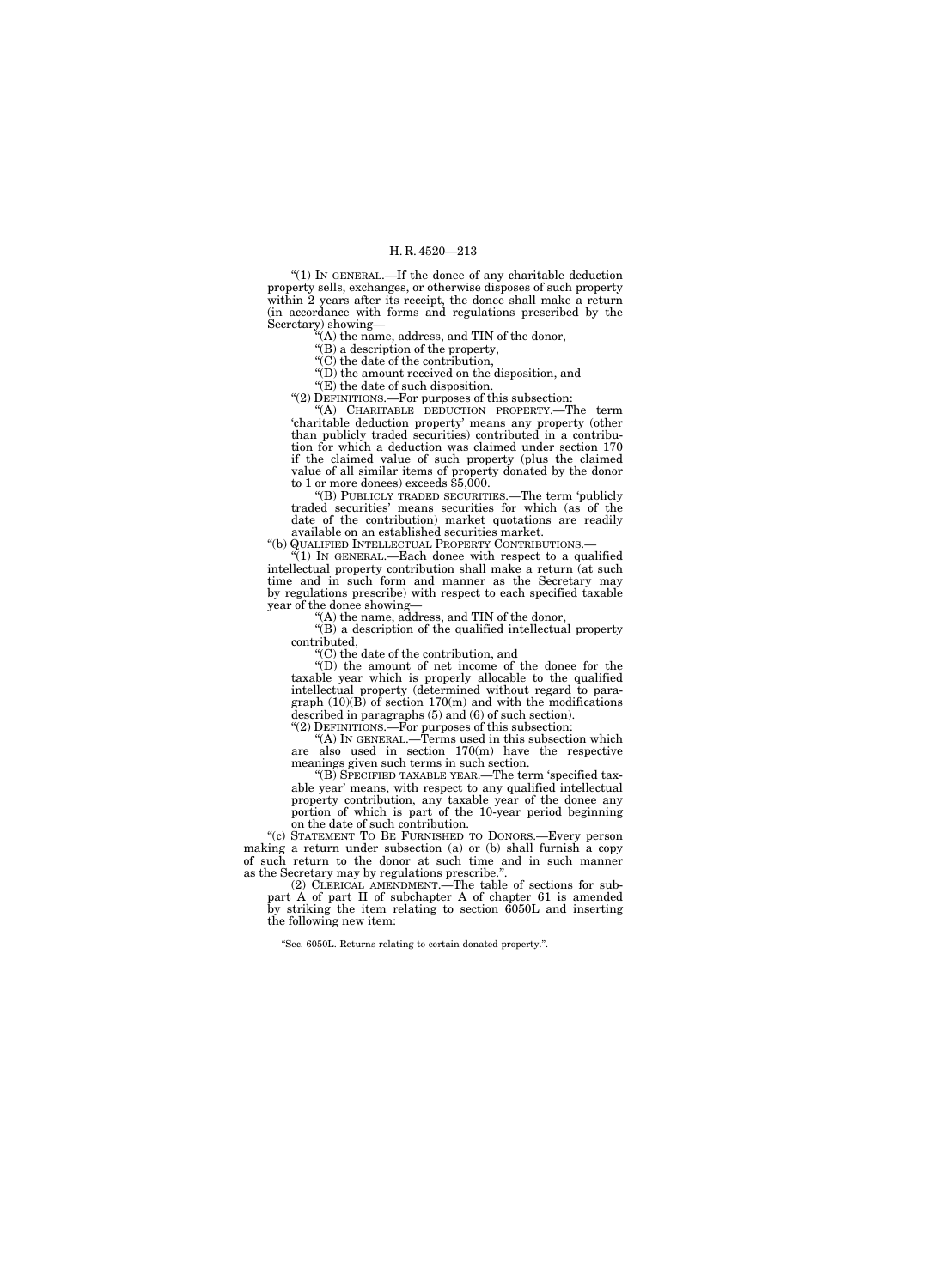(d) COORDINATION WITH APPRAISAL REQUIREMENTS.—Subclause (I) of section 170(f)(11)(A)(ii), as added by this Act, is amended by inserting "subsection  $(e)(1)(B)(iii)$  or" before "section  $1221(a)(1)$ ".

(e) ANTI-ABUSE RULES.—The Secretary of the Treasury may prescribe such regulations or other guidance as may be necessary or appropriate to prevent the avoidance of the purposes of section  $170(e)(1)(B)(iii)$  of the Internal Revenue Code of 1986 (as added by subsection (a)), including preventing—

(1) the circumvention of the reduction of the charitable deduction by embedding or bundling the patent or similar property as part of a charitable contribution of property that includes the patent or similar property,

(2) the manipulation of the basis of the property to increase the amount of the charitable deduction through the use of related persons, pass-thru entities, or other intermediaries, or through the use of any provision of law or regulation (including the consolidated return regulations), and

(3) a donor from changing the form of the patent or similar property to property of a form for which different deduction rules would apply.

(f) EFFECTIVE DATE.—The amendments made by this section shall apply to contributions made after June 3, 2004.

#### **SEC. 883. INCREASED REPORTING FOR NONCASH CHARITABLE CON-TRIBUTIONS.**

(a) IN GENERAL.—Subsection (f) of section 170 (relating to disallowance of deduction in certain cases and special rules) is amended by adding after paragraph (10) the following new paragraph:

''(11) QUALIFIED APPRAISAL AND OTHER DOCUMENTATION FOR CERTAIN CONTRIBUTIONS.—

"(A) IN GENERAL.-

'(i) DENIAL OF DEDUCTION.—In the case of an individual, partnership, or corporation, no deduction shall be allowed under subsection (a) for any contribution of property for which a deduction of more than \$500 is claimed unless such person meets the requirements of subparagraphs  $(B)$ ,  $(C)$ , and  $(D)$ , as the case may be, with respect to such contribution.

''(ii) EXCEPTIONS.—

''(I) READILY VALUED PROPERTY.—Subparagraphs (C) and (D) shall not apply to cash, property described in section  $1221(a)(1)$ , publicly traded securities (as defined in section  $6050L(a)(2)(B)$ ), and any qualified vehicle described in paragraph  $(12)(A)(ii)$  for which an acknowledgement under paragraph  $(12)(B)(iii)$  is provided. paragraph (12)(B)(iii) is provided. ''(II) REASONABLE CAUSE.—Clause (i) shall not

apply if it is shown that the failure to meet such requirements is due to reasonable cause and not to willful neglect.

''(B) PROPERTY DESCRIPTION FOR CONTRIBUTIONS OF MORE THAN \$500.—In the case of contributions of property for which a deduction of more than \$500 is claimed, the requirements of this subparagraph are met if the individual, partnership or corporation includes with the return for the taxable year in which the contribution is made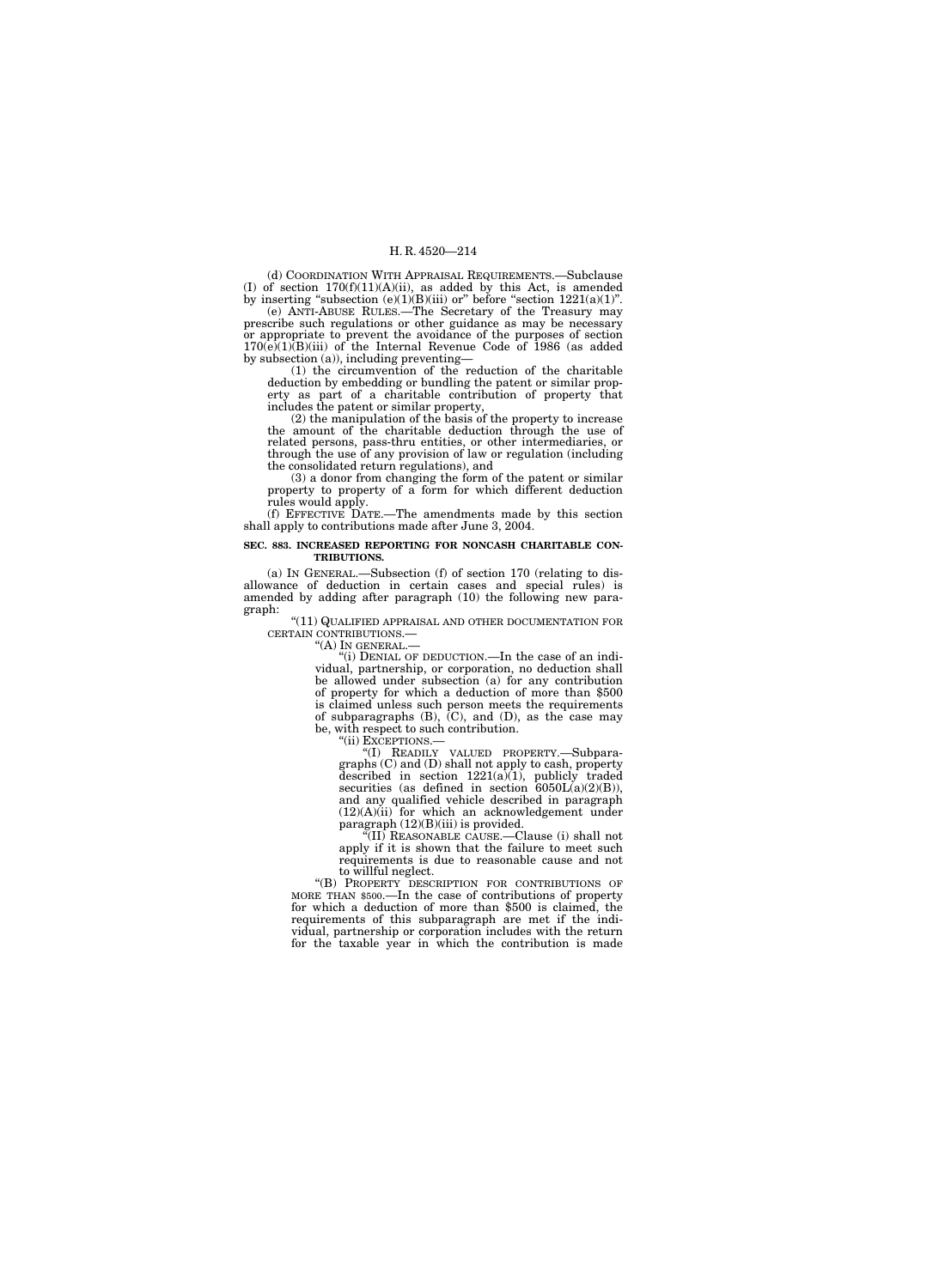a description of such property and such other information as the Secretary may require. The requirements of this subparagraph shall not apply to a C corporation which is not a personal service corporation or a closely held C corporation.

''(C) QUALIFIED APPRAISAL FOR CONTRIBUTIONS OF MORE THAN \$5,000.—In the case of contributions of property for which a deduction of more than \$5,000 is claimed, the requirements of this subparagraph are met if the individual, partnership, or corporation obtains a qualified appraisal of such property and attaches to the return for the taxable year in which such contribution is made such information regarding such property and such appraisal as the Secretary may require.

"(D) SUBSTANTIATION FOR CONTRIBUTIONS OF MORE THAN \$500,000.—In the case of contributions of property for which a deduction of more than  $$500,000$  is claimed, the requirements of this subparagraph are met if the individual, partnership, or corporation attaches to the return for the taxable year a qualified appraisal of such property. ''(E) QUALIFIED APPRAISAL.—For purposes of this para-

graph, the term 'qualified appraisal' means, with respect to any property, an appraisal of such property which is treated for purposes of this paragraph as a qualified appraisal under regulations or other guidance prescribed by the Secretary.

''(F) AGGREGATION OF SIMILAR ITEMS OF PROPERTY.— For purposes of determining thresholds under this paragraph, property and all similar items of property donated to 1 or more donees shall be treated as 1 property.

"(G) SPECIAL RULE FOR PASS-THRU ENTITIES.—In the case of a partnership or S corporation, this paragraph shall be applied at the entity level, except that the deduction shall be denied at the partner or shareholder level.

''(H) REGULATIONS.—The Secretary may prescribe such regulations as may be necessary or appropriate to carry out the purposes of this paragraph, including regulations that may provide that some or all of the requirements

of this paragraph do not apply in appropriate cases.''. (b) EFFECTIVE DATE.—The amendment made by this section shall apply to contributions made after June 3, 2004.

**SEC. 884. DONATIONS OF MOTOR VEHICLES, BOATS, AND AIRPLANES.**

(a) IN GENERAL.—Subsection (f) of section 170 (relating to disallowance of deduction in certain cases and special rules), as amended by this Act, is amended by inserting after paragraph (11) the following new paragraph:

 $"$ (12) CONTRIBUTIONS OF USED MOTOR VEHICLES, BOATS, AND AIRPLANES.—

"(A) In GENERAL.—In the case of a contribution of a qualified vehicle the claimed value of which exceeds

"(i) paragraph (8) shall not apply and no deduction shall be allowed under subsection (a) for such contribution unless the taxpayer substantiates the contribution by a contemporaneous written acknowledgement of the contribution by the donee organization that meets the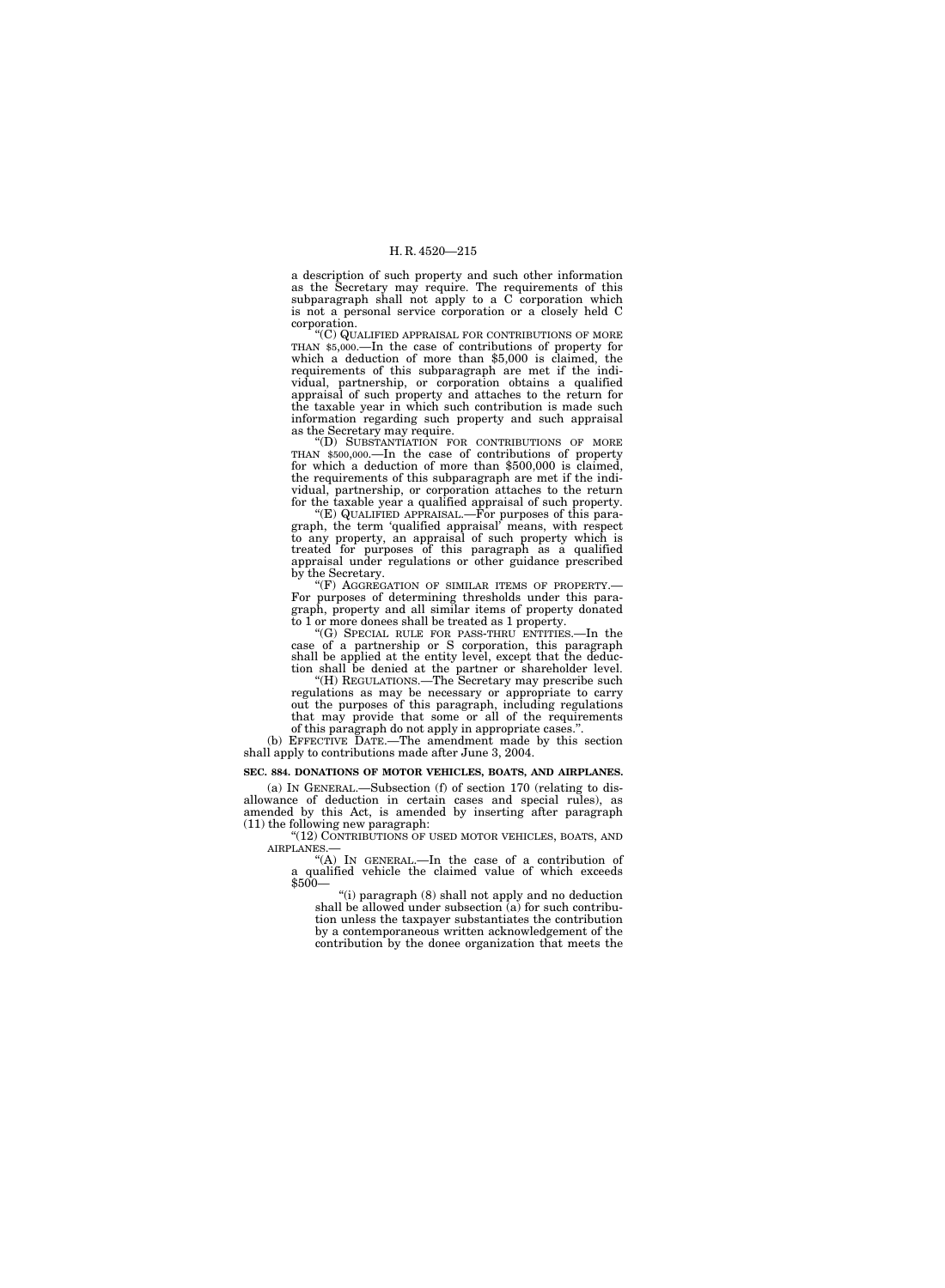requirements of subparagraph (B) and includes the acknowledgement with the taxpayer's return of tax which includes the deduction, and

"(ii) if the organization sells the vehicle without any significant intervening use or material improvement of such vehicle by the organization, the amount of the deduction allowed under subsection (a) shall

not exceed the gross proceeds received from such sale. ''(B) CONTENT OF ACKNOWLEDGEMENT.—An acknowl-

edgement meets the requirements of this subparagraph if it includes the following information: "(i) The name and taxpayer identification number

of the donor.

"(ii) The vehicle identification number or similar number.

"(iii) In the case of a qualified vehicle to which subparagraph (A)(ii) applies—

''(I) a certification that the vehicle was sold in an arm's length transaction between unrelated parties,

''(II) the gross proceeds from the sale, and ''(III) a statement that the deductible amount

may not exceed the amount of such gross proceeds. "(iv) In the case of a qualified vehicle to which subparagraph  $(A)(ii)$  does not apply—

 $\mathcal{S}(I)$  a certification of the intended use or material improvement of the vehicle and the intended

 $\sqrt[4]{(II)}$  a certification that the vehicle would not be transferred in exchange for money, other property, or services before completion of such use or

improvement.<br>"(C) CONTEMPORANEOUS.—For purposes of subparagraph (A), an acknowledgement shall be considered to be contemporaneous if the donee organization provides it within 30 days of—

''(i) the sale of the qualified vehicle, or

''(ii) in the case of an acknowledgement including a certification described in subparagraph (B)(iv), the contribution of the qualified vehicle.

''(D) INFORMATION TO SECRETARY.—A donee organization required to provide an acknowledgement under this paragraph shall provide to the Secretary the information contained in the acknowledgement. Such information shall be provided at such time and in such manner as the Sec-

retary may prescribe.<br>
"(E) QUALIFIED VEHICLE.—For purposes of this paragraph, the term 'qualified vehicle' means any—

"(i) motor vehicle manufactured primarily for use on public streets, roads, and highways,

''(ii) boat, or "(iii) airplane.

Such term shall not include any property which is described in section  $1221(a)(1)$ .

''(F) REGULATIONS OR OTHER GUIDANCE.—The Secretary shall prescribe such regulations or other guidance as may be necessary to carry out the purposes of this paragraph.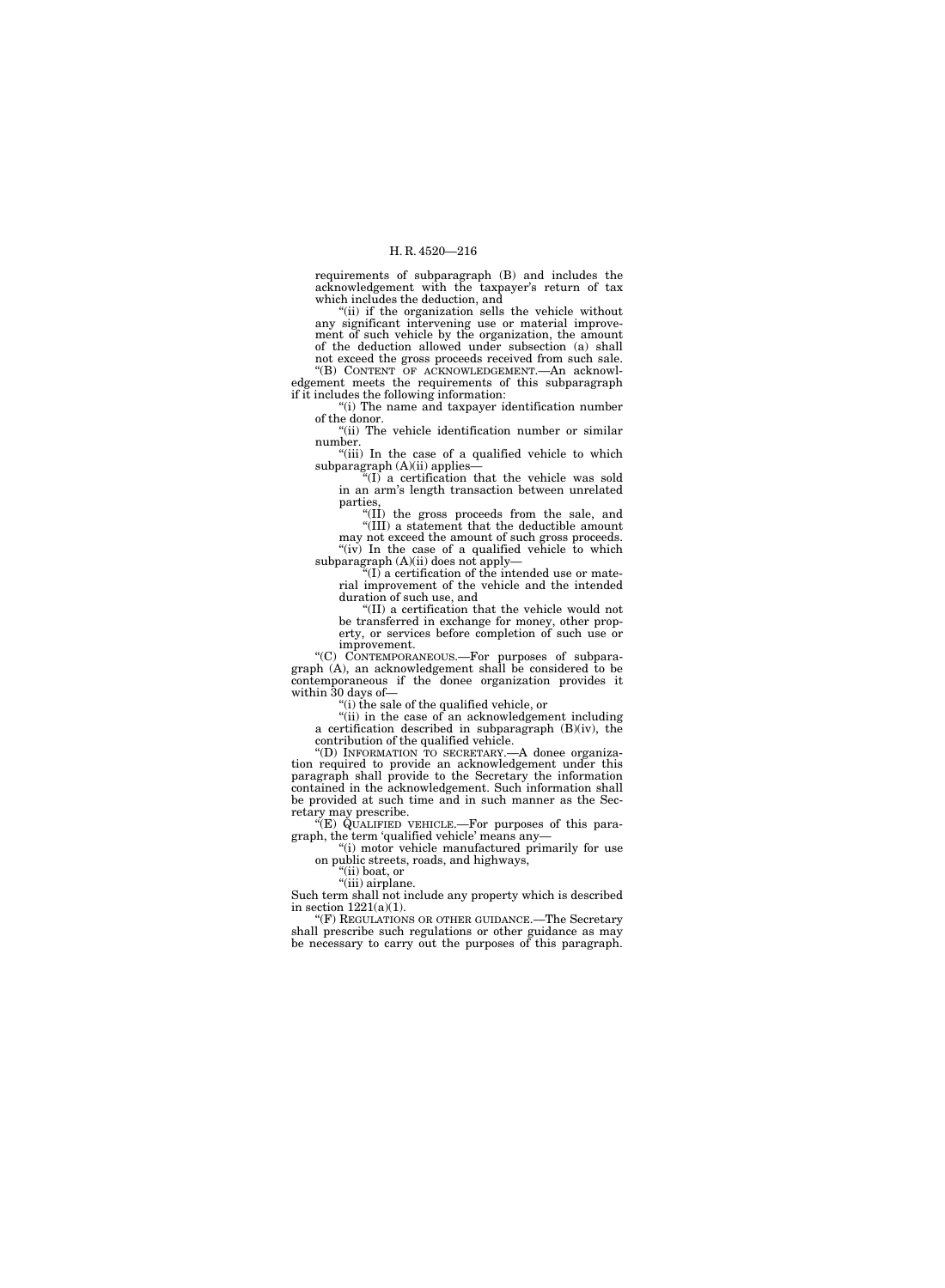The Secretary may prescribe regulations or other guidance which exempts sales by the donee organization which are in direct furtherance of such organization's charitable purpose from the requirements of subparagraphs  $(A)(ii)$  and  $(B)(iv)(II).$ ".

(b) PENALTY FOR FRAUDULENT ACKNOWLEDGMENTS.—

(1) IN GENERAL.—Part I of subchapter B of chapter 68 (relating to assessable penalties), as amended by this Act, is amended by inserting after section 6719 the following new section:

#### **''SEC. 6720. FRAUDULENT ACKNOWLEDGMENTS WITH RESPECT TO DONATIONS OF MOTOR VEHICLES, BOATS, AND AIR-PLANES.**

"Any donee organization required under section 170(f)(12)(A) to furnish a contemporaneous written acknowledgment to a donor which knowingly furnishes a false or fraudulent acknowledgment, or which knowingly fails to furnish such acknowledgment in the manner, at the time, and showing the information required under section 170(f)(12), or regulations prescribed thereunder, shall for each such act, or for each such failure, be subject to a penalty equal to—

"(1) in the case of an acknowledgment with respect to a qualified vehicle to which section  $\overline{170(f)(12)(A)(ii)}$  applies, the greater of—

''(A) the product of the highest rate of tax specified in section 1 and the sales price stated on the acknowledgment, or

 $\mathcal{H}(B)$  the gross proceeds from the sale of such vehicle, and

 $(2)$  in the case of an acknowledgment with respect to any other qualified vehicle to which section  $170(f)(12)$  applies, the greater of—

''(A) the product of the highest rate of tax specified in section 1 and the claimed value of the vehicle, or ''(B) \$5,000.''.

(2) CONFORMING AMENDMENT.—The table of sections for part I of subchapter B of chapter 68, as amended by this Act, is amended by inserting after the item relating to section 6719 the following new item:

''Sec. 6720. Fraudulent acknowledgments with respect to donations of motor vehicles, boats, and airplanes."

(c) EFFECTIVE DATE.—The amendments made by this section shall apply to contributions made after December 31, 2004.

### **SEC. 885. TREATMENT OF NONQUALIFIED DEFERRED COMPENSATION PLANS.**

(a) IN GENERAL.—Subpart A of part I of subchapter D of chapter 1 is amended by adding at the end the following new section:

**''SEC. 409A. INCLUSION IN GROSS INCOME OF DEFERRED COMPENSA-TION UNDER NONQUALIFIED DEFERRED COMPENSATION PLANS.**

''(a) RULES RELATING TO CONSTRUCTIVE RECEIPT.— ''(1) PLAN FAILURES.— ''(A) GROSS INCOME INCLUSION.—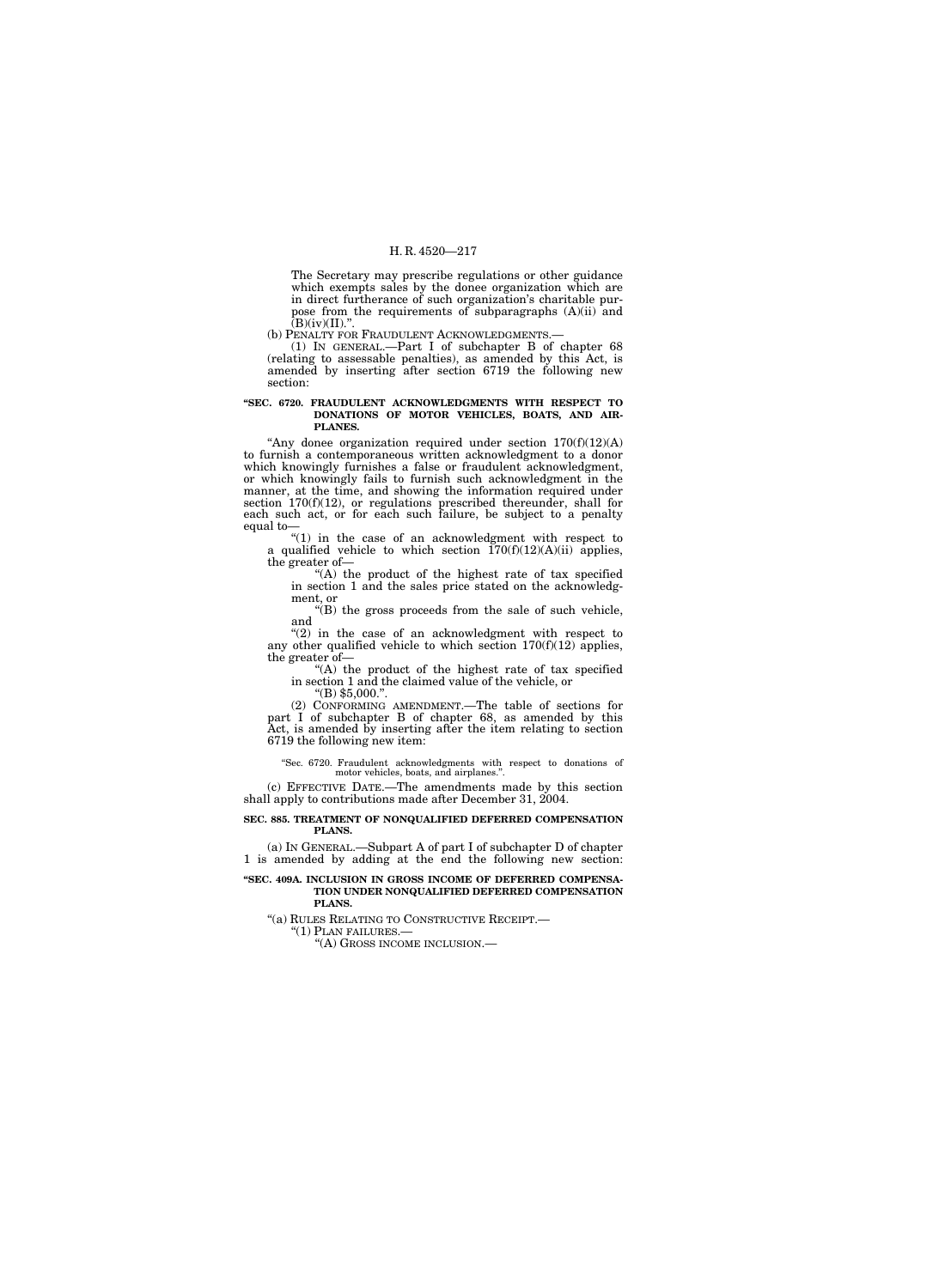''(i) IN GENERAL.—If at any time during a taxable year a nonqualified deferred compensation plan—

''(I) fails to meet the requirements of paragraphs  $(2)$ ,  $(3)$ , and  $(4)$ , or

''(II) is not operated in accordance with such requirements,

all compensation deferred under the plan for the taxable year and all preceding taxable years shall be includible in gross income for the taxable year to the extent not subject to a substantial risk of forfeiture and not previously included in gross income.

'(ii) APPLICATION ONLY TO AFFECTED PARTICI-PANTS.—Clause (i) shall only apply with respect to all compensation deferred under the plan for participants with respect to whom the failure relates.

"(B) INTEREST AND ADDITIONAL TAX PAYABLE WITH RESPECT TO PREVIOUSLY DEFERRED COMPENSATION.—<br>"(i) IN GENERAL.—If compensation is required to

be included in gross income under subparagraph (A) for a taxable year, the tax imposed by this chapter for the taxable year shall be increased by the sum of—

''(I) the amount of interest determined under clause (ii), and

''(II) an amount equal to 20 percent of the compensation which is required to be included in gross income.

 $\ddot{f}$ (ii) INTEREST.—For purposes of clause (i), the interest determined under this clause for any taxable year is the amount of interest at the underpayment rate plus 1 percentage point on the underpayments that would have occurred had the deferred compensation been includible in gross income for the taxable year in which first deferred or, if later, the first taxable year in which such deferred compensation is not subject to a substantial risk of forfeiture.<br>"(2) DISTRIBUTIONS.—

"(A) IN GENERAL.—The requirements of this paragraph are met if the plan provides that compensation deferred under the plan may not be distributed earlier than—

" $(i)$  separation from service as determined by the Secretary (except as provided in subparagraph (B)(i)), ''(ii) the date the participant becomes disabled

(within the meaning of subparagraph (C)), ''(iii) death,

"(iv) a specified time (or pursuant to a fixed schedule) specified under the plan at the date of the deferral of such compensation,

 $(v)$  to the extent provided by the Secretary, a change in the ownership or effective control of the corporation, or in the ownership of a substantial portion of the assets of the corporation, or

"(vi) the occurrence of an unforeseeable emergency.<br>"(B) SPECIAL RULES.—

"(i) SPECIFIED EMPLOYEES.—In the case of any specified employee, the requirement of subparagraph (A)(i) is met only if distributions may not be made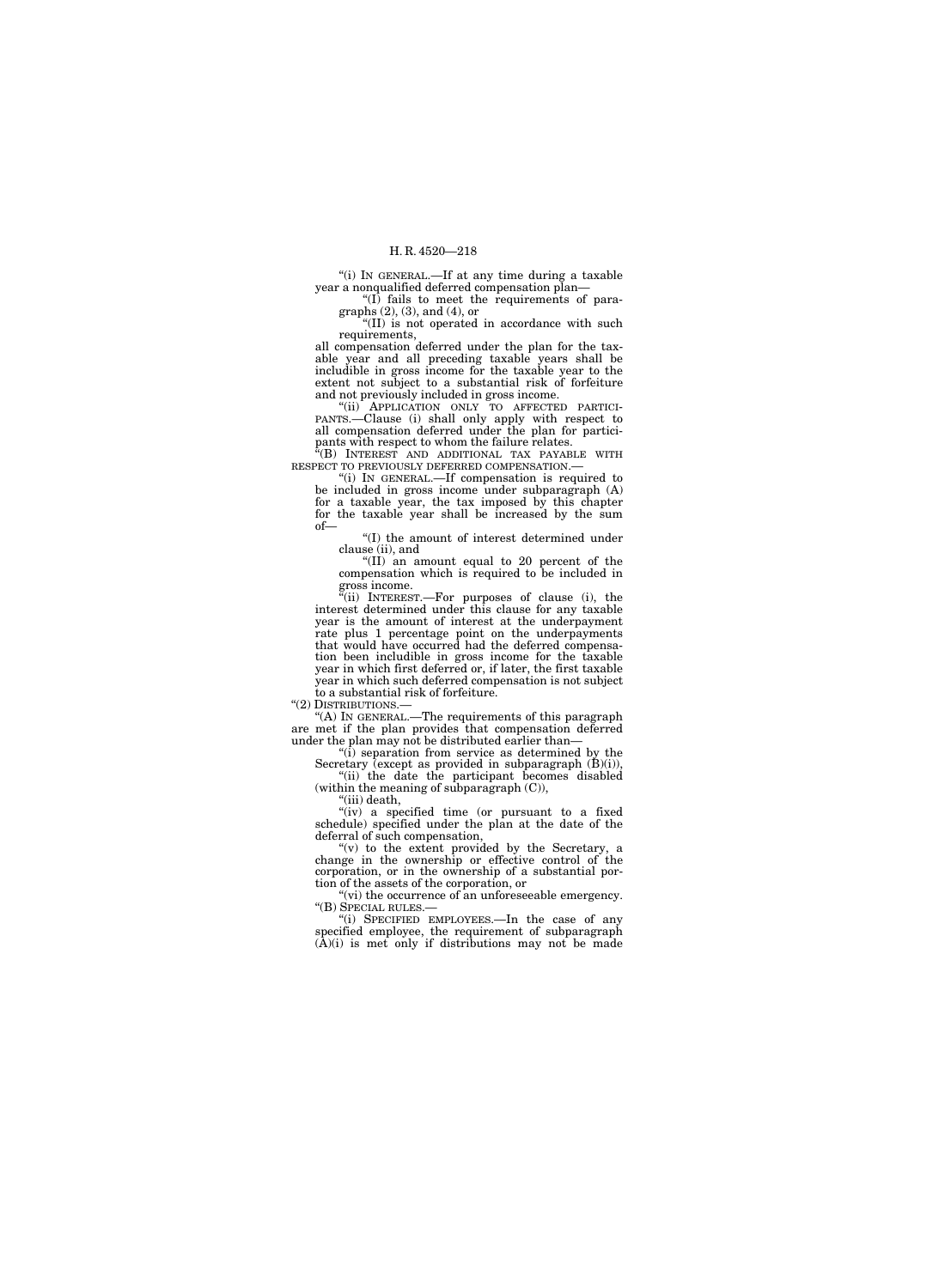before the date which is 6 months after the date of separation from service (or, if earlier, the date of death of the employee). For purposes of the preceding sentence, a specified employee is a key employee (as defined in section 416(i) without regard to paragraph (5) thereof) of a corporation any stock in which is publicly traded on an established securities market or otherwise.

''(ii) UNFORESEEABLE EMERGENCY.—For purposes of subparagraph (A)(vi)—

''(I) IN GENERAL.—The term 'unforeseeable emergency' means a severe financial hardship to the participant resulting from an illness or accident of the participant, the participant's spouse, or a dependent (as defined in section  $152(a)$ ) of the participant, loss of the participant's property due to casualty, or other similar extraordinary and unforeseeable circumstances arising as a result of events beyond the control of the participant.

''(II) LIMITATION ON DISTRIBUTIONS.—The requirement of subparagraph (A)(vi) is met only if, as determined under regulations of the Secretary, the amounts distributed with respect to an emergency do not exceed the amounts necessary to satisfy such emergency plus amounts necessary to pay taxes reasonably anticipated as a result of the distribution, after taking into account the extent to which such hardship is or may be relieved through reimbursement or compensation by insurance or otherwise or by liquidation of the participant's assets (to the extent the liquidation of such assets would not itself cause severe financial hardship).

''(C) DISABLED.—For purposes of subparagraph (A)(ii), a participant shall be considered disabled if the participant—<br>"(i) is unable to engage in any substantial gainful

activity by reason of any medically determinable physical or mental impairment which can be expected to result in death or can be expected to last for a continuous period of not less than 12 months, or<br>"(ii) is, by reason of any medically determinable

physical or mental impairment which can be expected to result in death or can be expected to last for a continuous period of not less than 12 months, receiving income replacement benefits for a period of not less than 3 months under an accident and health plan covering employees of the participant's employer.

"(3) ACCELERATION OF BENEFITS.—The requirements of this paragraph are met if the plan does not permit the acceleration of the time or schedule of any payment under the plan, except as provided in regulations by the Secretary.

(4) ELECTIONS.—<br>"(A) IN GENERAL.—The requirements of this paragraph" are met if the requirements of subparagraphs (B) and (C) are met.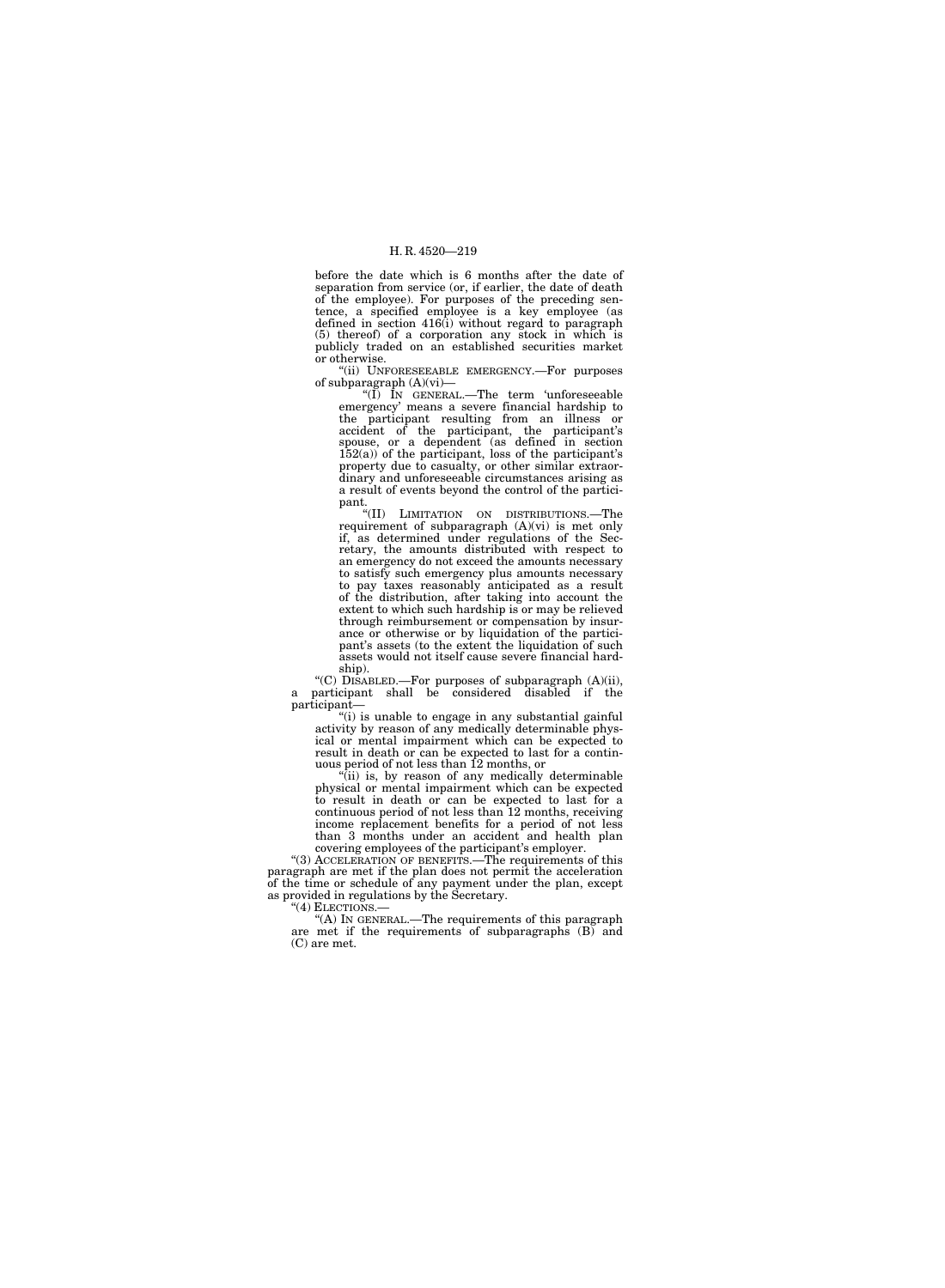''(B) INITIAL DEFERRAL DECISION.—

"(i) In GENERAL.—The requirements of this subparagraph are met if the plan provides that compensation for services performed during a taxable year may be deferred at the participant's election only if the election to defer such compensation is made not later than the close of the preceding taxable year or at such other time as provided in regulations.

"(ii) FIRST YEAR OF ELIGIBILITY.—In the case of the first year in which a participant becomes eligible to participate in the plan, such election may be made with respect to services to be performed subsequent to the election within 30 days after the date the participant becomes eligible to participate in such plan.

"(iii) PERFORMANCE-BASED COMPENSATION.—In the case of any performance-based compensation based on services performed over a period of at least 12 months, such election may be made no later than 6 months before the end of the period.<br>"(C) CHANGES IN TIME AND FORM OF DISTRIBUTION.—

The requirements of this subparagraph are met if, in the case of a plan which permits under a subsequent election a delay in a payment or a change in the form of payment—

(i) the plan requires that such election may not take effect until at least 12 months after the date on which the election is made,

''(ii) in the case of an election related to a payment

not described in clause (ii), (iii), or (vi) of paragraph (2)(A), the plan requires that the first payment with respect to which such election is made be deferred for a period of not less than 5 years from the date such payment would otherwise have been made, and ''(iii) the plan requires that any election related

to a payment described in paragraph  $(2)(A)(iv)$  may not be made less than 12 months prior to the date of the first scheduled payment under such paragraph.<br>"(b) RULES RELATING TO FUNDING.—

"(1) OFFSHORE PROPERTY IN A TRUST.—In the case of assets set aside (directly or indirectly) in a trust (or other arrangement determined by the Secretary) for purposes of paying deferred compensation under a nonqualified deferred compensation plan, for purposes of section 83 such assets shall be treated as property transferred in connection with the performance of services whether or not such assets are available to satisfy claims of general creditors—

 $\sqrt{\left(\text{A}\right)}$  at the time set aside if such assets (or such trust or other arrangement) are located outside of the United States, or

" $(B)$  at the time transferred if such assets (or such trust or other arrangement) are subsequently transferred outside of the United States.

This paragraph shall not apply to assets located in a foreign jurisdiction if substantially all of the services to which the nonqualified deferred compensation relates are performed in such jurisdiction.

 $\cdot$ (2) EMPLOYER'S FINANCIAL HEALTH.—In the case of compensation deferred under a nonqualified deferred compensation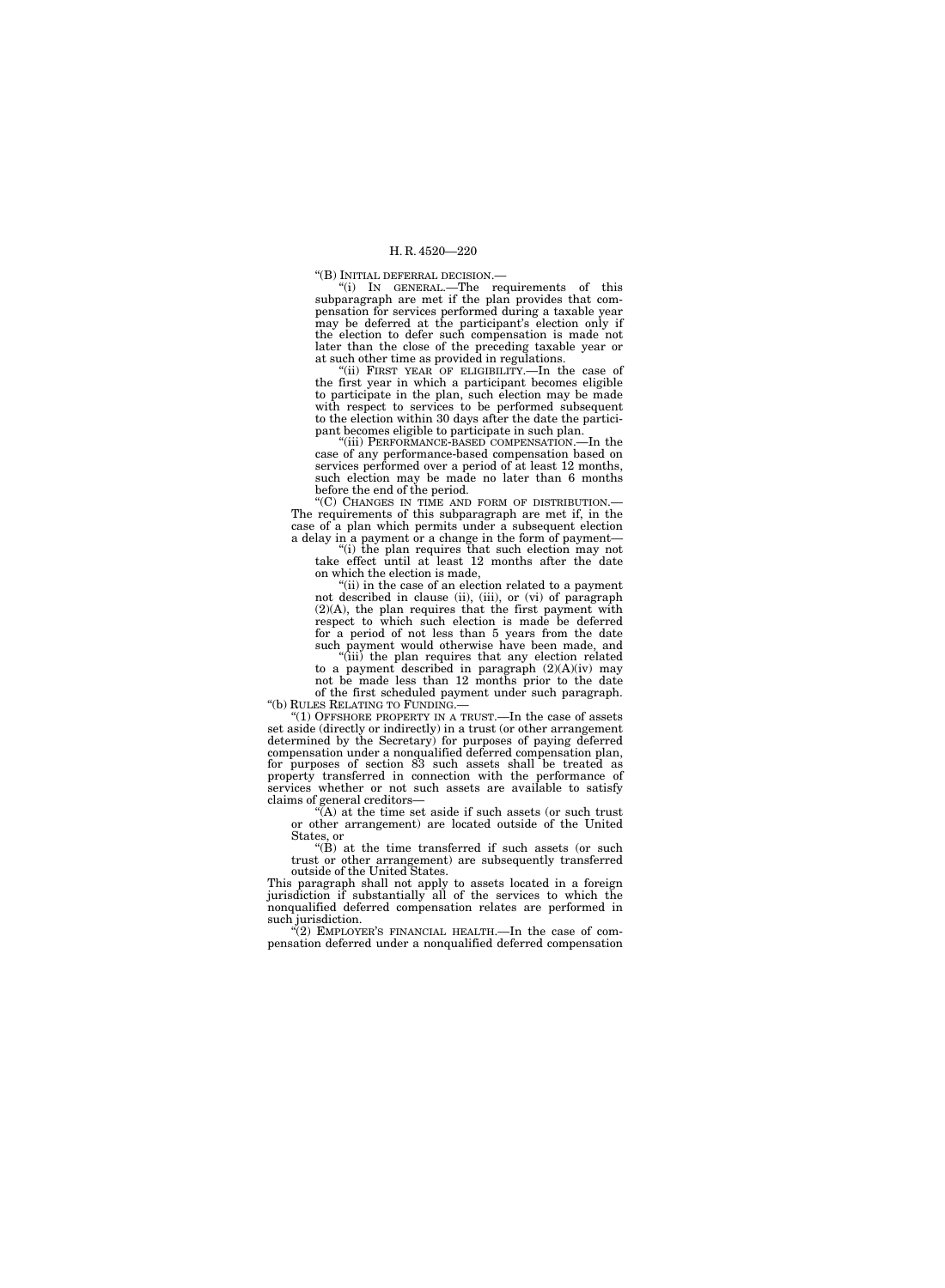plan, there is a transfer of property within the meaning of section 83 with respect to such compensation as of the earlier of—

"(A) the date on which the plan first provides that assets will become restricted to the provision of benefits under the plan in connection with a change in the employer's financial health, or

''(B) the date on which assets are so restricted,

whether or not such assets are available to satisfy claims of general creditors.

''(3) INCOME INCLUSION FOR OFFSHORE TRUSTS AND EMPLOYER'S FINANCIAL HEALTH.—For each taxable year that assets treated as transferred under this subsection remain set aside in a trust or other arrangement subject to paragraph (1) or (2), any increase in value in, or earnings with respect to, such assets shall be treated as an additional transfer of property under this subsection (to the extent not previously included in income).

"(4) INTEREST ON TAX LIABILITY PAYABLE WITH RESPECT TO TRANSFERRED PROPERTY.—

"(A) IN GENERAL.—If amounts are required to be included in gross income by reason of paragraph (1) or (2) for a taxable year, the tax imposed by this chapter for such taxable year shall be increased by the sum of— ''(i) the amount of interest determined under

subparagraph (B), and

''(ii) an amount equal to 20 percent of the amounts required to be included in gross income.

''(B) INTEREST.—For purposes of subparagraph (A), the interest determined under this subparagraph for any taxable year is the amount of interest at the underpayment rate plus 1 percentage point on the underpayments that would have occurred had the amounts so required to be included in gross income by paragraph  $(1)$  or  $(2)$  been includible in gross income for the taxable year in which first deferred or, if later, the first taxable year in which such amounts are not subject to a substantial risk of forfeiture.

''(c) NO INFERENCE ON EARLIER INCOME INCLUSION OR REQUIRE-MENT OF LATER INCLUSION.—Nothing in this section shall be construed to prevent the inclusion of amounts in gross income under any other provision of this chapter or any other rule of law earlier than the time provided in this section. Any amount included in gross income under this section shall not be required to be included in gross income under any other provision of this chapter or any other rule of law later than the time provided in this section. ''(d) OTHER DEFINITIONS AND SPECIAL RULES.—For purposes of this section:

''(1) NONQUALIFIED DEFERRED COMPENSATION PLAN.—The term 'nonqualified deferred compensation plan' means any plan that provides for the deferral of compensation, other than— ''(A) a qualified employer plan, and

''(B) any bona fide vacation leave, sick leave, compen-

satory time, disability pay, or death benefit plan. ''(2) QUALIFIED EMPLOYER PLAN.—The term 'qualified employer plan' means—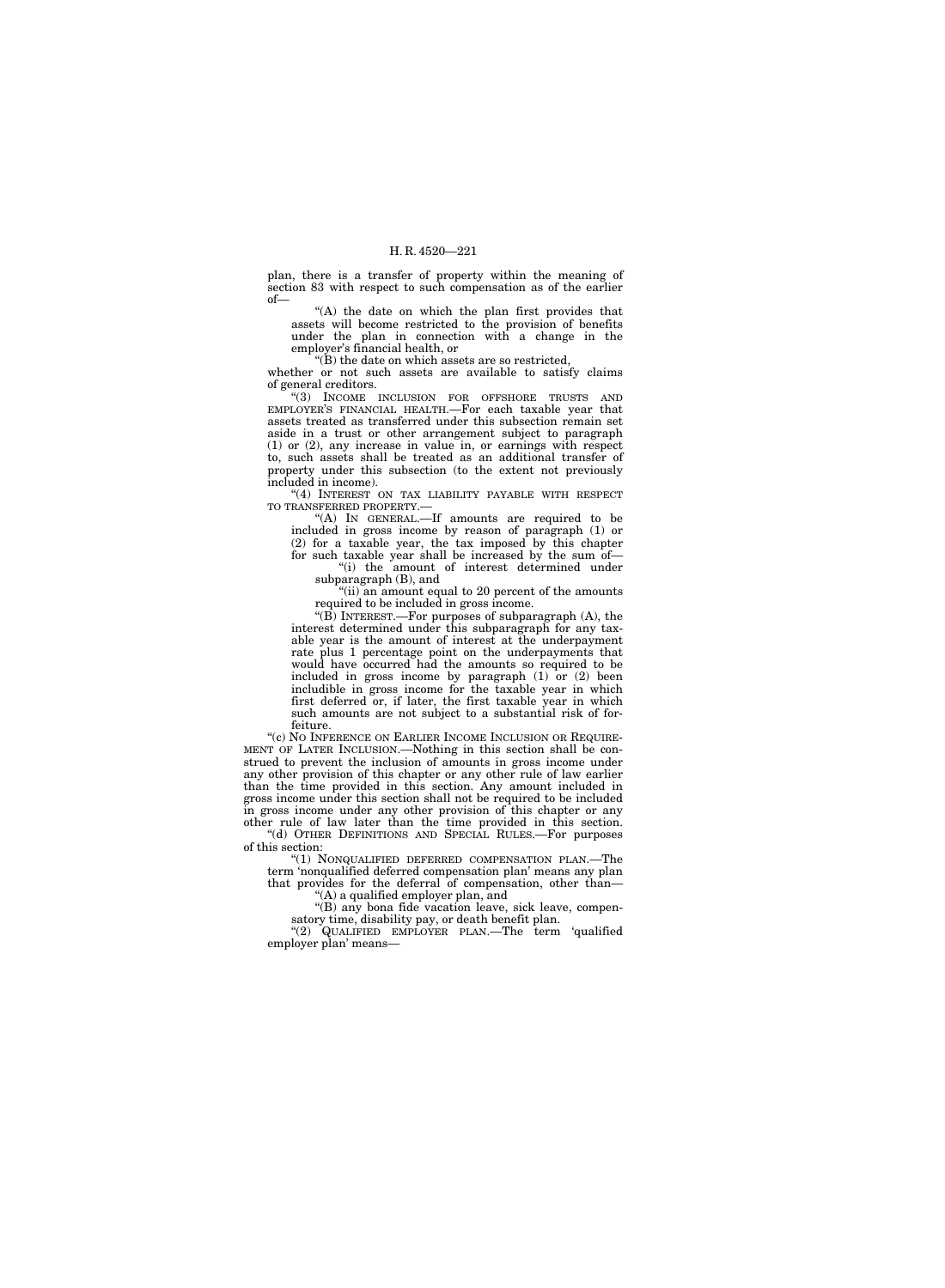''(A) any plan, contract, pension, account, or trust described in subparagraph  $(A)$  or  $(B)$  of section  $219(g)(5)$ (without regard to subparagraph (A)(iii)),

''(B) any eligible deferred compensation plan (within the meaning of section 457(b)), and

 $\rm ^{\rm ^{\rm {sc}}}$ (C) any plan described in section 415(m).

''(3) PLAN INCLUDES ARRANGEMENTS, ETC.—The term 'plan' includes any agreement or arrangement, including an agreement or arrangement that includes one person.

"(4) SUBSTANTIAL RISK OF FORFEITURE.—The rights of a person to compensation are subject to a substantial risk of forfeiture if such person's rights to such compensation are conditioned upon the future performance of substantial services by any individual.

''(5) TREATMENT OF EARNINGS.—References to deferred compensation shall be treated as including references to income (whether actual or notional) attributable to such compensation or such income.

''(6) AGGREGATION RULES.—Except as provided by the Secretary, rules similar to the rules of subsections  $(b)$  and  $(c)$ of section 414 shall apply.

''(e) REGULATIONS.—The Secretary shall prescribe such regulations as may be necessary or appropriate to carry out the purposes of this section, including regulations—

 $''(1)$  providing for the determination of amounts of deferral in the case of a nonqualified deferred compensation plan which is a defined benefit plan,

 $(2)$  relating to changes in the ownership and control of a corporation or assets of a corporation for purposes of subsection  $(a)(2)(A)(v)$ ,

 $(3)$  exempting arrangements from the application of subsection (b) if such arrangements will not result in an improper deferral of United States tax and will not result in assets being effectively beyond the reach of creditors,

 $(4)$  defining financial health for purposes of subsection (b)(2), and

''(5) disregarding a substantial risk of forfeiture in cases where necessary to carry out the purposes of this section.''. (b) TREATMENT OF DEFERRED AMOUNTS.—

(1) W–2 FORMS.—

(A) IN GENERAL.—Subsection (a) of section 6051 (relating to receipts for employees) is amended by striking "and" at the end of paragraph (11), by striking the period at the end of paragraph  $(12)$  and inserting  $\degree$ , and  $\degree$ , and by inserting after paragraph (12) the following new paragraph:

 $\tilde{f}(13)$  the total amount of deferrals for the year under a nonqualified deferred compensation plan (within the meaning of section  $409A(d)$ ).".

(B) THRESHOLD.—Subsection (a) of section  $6051$  is amended by adding at the end the following: ''In the case of the amounts required to be shown by paragraph (13), the Secretary may (by regulation) establish a minimum amount of deferrals below which paragraph (13) does not

apply.''. (2) WAGE WITHHOLDING.—Section 3401(a) (defining wages) is amended by adding at the end the following flush sentence: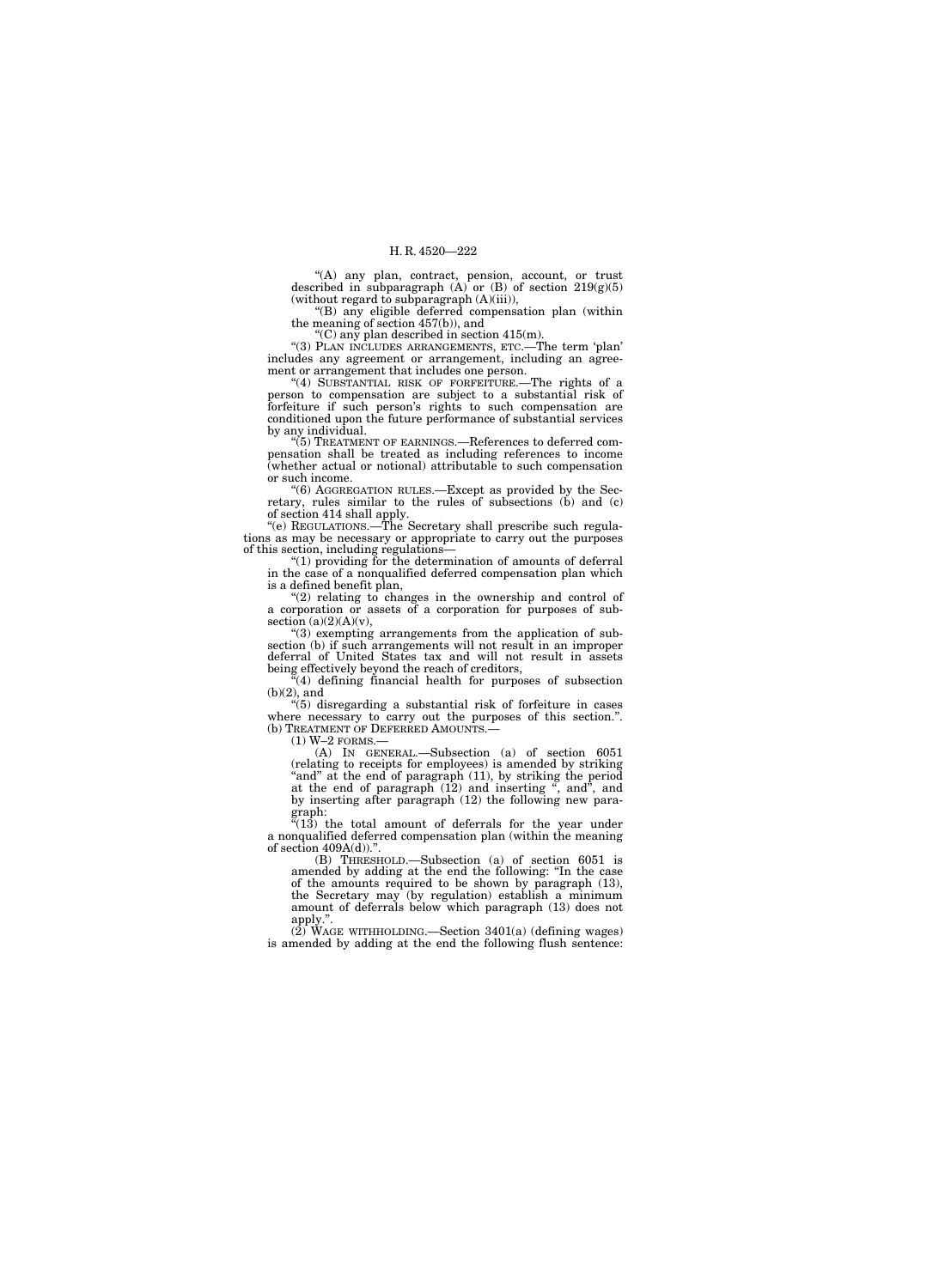''The term 'wages' includes any amount includible in gross income of an employee under section 409A and payment of such amount shall be treated as having been made in the taxable year in which the amount is so includible.".

(3) OTHER REPORTING.—Section  $6041$  (relating to information at source) is amended by adding at the end the following new subsection:

"(g) NONQUALIFIED DEFERRED COMPENSATION.—Subsection (a) shall apply to—

 $\hat{\mathbf{r}}(1)$  any deferrals for the year under a nonqualified deferred compensation plan (within the meaning of section 409A(d)), whether or not paid, except that this paragraph shall not apply to deferrals which are required to be reported under section  $6051(a)(13)$  (without regard to any de minimis exception), and "(2) any amount includible under section 409A and which is not treated as wages under section  $3401(a)$ ."

(c) CLERICAL AMENDMENT.—The table of sections for such subpart A of part I of subchapter D of chapter 1 is amended by adding at the end the following new item:

''Sec. 409A. Inclusion in gross income of deferred compensation under nonqualified deferred compensation plans.''.

(d) EFFECTIVE DATE.— (1) IN GENERAL.—The amendments made by this section shall apply to amounts deferred after December 31, 2004.<br>(2) SPECIAL RULES.—

(A) EARNINGS.—The amendments made by this section shall apply to earnings on deferred compensation only to the extent that such amendments apply to such compensation.

(B) MATERIAL MODIFICATIONS.—For purposes of this subsection, amounts deferred in taxable years beginning before January 1, 2005, shall be treated as amounts deferred in a taxable year beginning on or after such date if the plan under which the deferral is made is materially modified after October 3, 2004, unless such modification is pursuant to the guidance issued under subsection (f).<br>(3) EXCEPTION FOR NONELECTIVE DEFERRED COMPENSA-

TION.—The amendments made by this section shall not apply to any nonelective deferred compensation to which section 457 of the Internal Revenue Code of 1986 does not apply by reason of section 457(e)(12) of such Code, but only if such compensation is provided under a nonqualified deferred compensation plan— (A) which was in existence on May 1, 2004,

(B) which was providing nonelective deferred compensation described in such section  $457(e)(12)$  on such date, and

(C) which is established or maintained by an organization incorporated on July 2, 1974.

If, after May  $\dot{1}$ , 2004, a plan described in the preceding sentence adopts a plan amendment which provides a material change in the classes of individuals eligible to participate in the plan, this paragraph shall not apply to any nonelective deferred compensation provided under the plan on or after the date of the adoption of the amendment.

(e) GUIDANCE RELATING TO CHANGE OF OWNERSHIP OR CON-TROL.—Not later than 90 days after the date of the enactment of this Act, the Secretary of the Treasury shall issue guidance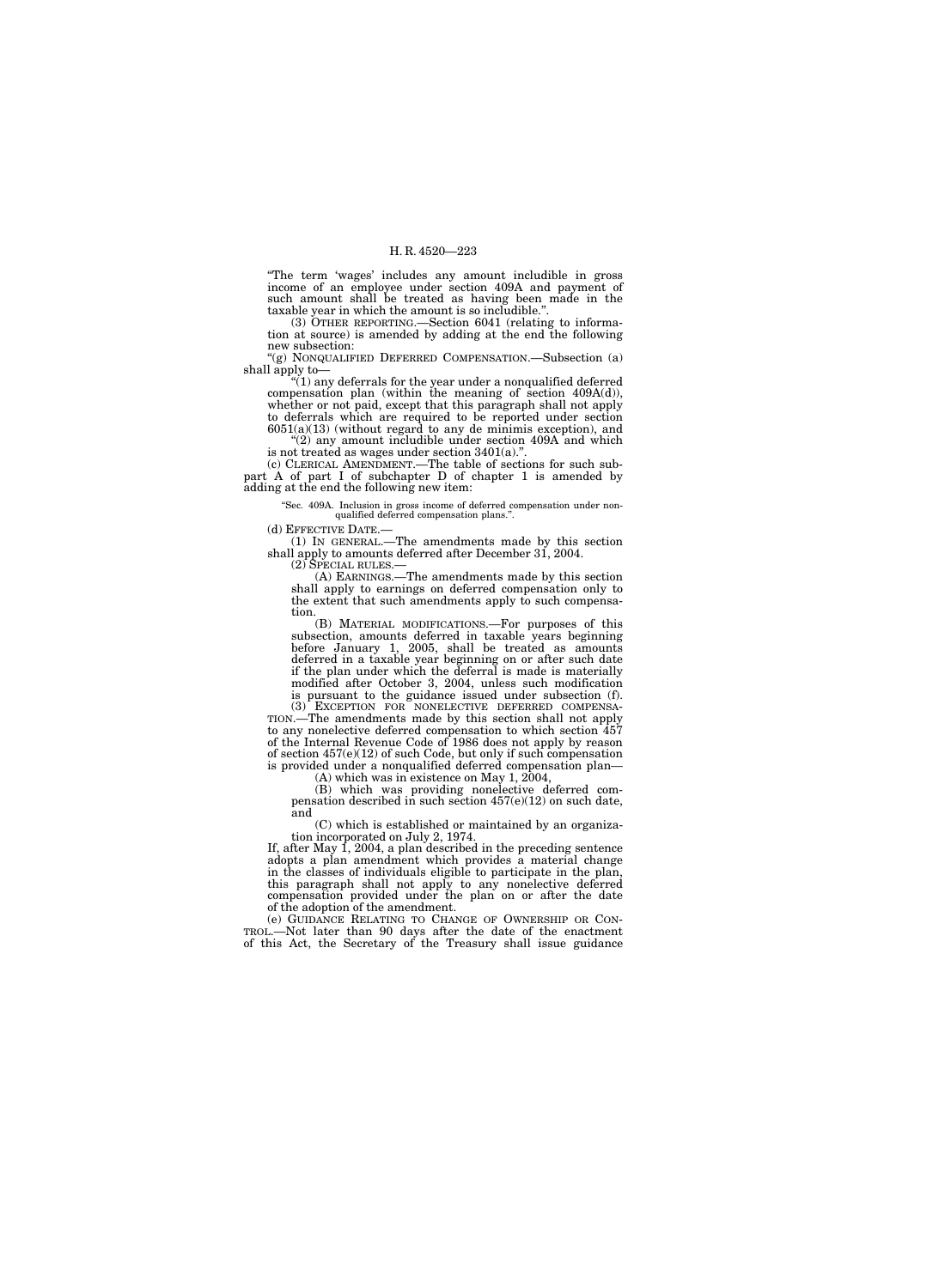on what constitutes a change in ownership or effective control for purposes of section 409A of the Internal Revenue Code of 1986, as added by this section.

(f) GUIDANCE RELATING TO TERMINATION OF CERTAIN EXISTING ARRANGEMENTS.—Not later than 60 days after the date of the enactment of this Act, the Secretary of the Treasury shall issue guidance providing a limited period during which a nonqualified deferred compensation plan adopted before December 31, 2004, may, without violating the requirements of paragraphs (2), (3), and (4) of section 409A(a) of the Internal Revenue Code of 1986 (as added by this section), be amended—

(1) to provide that a participant may terminate participation in the plan, or cancel an outstanding deferral election with regard to amounts deferred after December 31, 2004, but only if amounts subject to the termination or cancellation are includible in income of the participant as earned (or, if later, when no longer subject to substantial risk of forfeiture), and

(2) to conform to the requirements of such section 409A with regard to amounts deferred after December 31, 2004.

#### **SEC. 886. EXTENSION OF AMORTIZATION OF INTANGIBLES TO SPORTS FRANCHISES.**

(a) IN GENERAL.—Section 197(e) (relating to exceptions to definition of section 197 intangible) is amended by striking paragraph (6) and by redesignating paragraphs (7) and (8) as paragraphs (6) and (7), respectively.

(b) CONFORMING AMENDMENTS.—

(1)(A) Section 1056 (relating to basis limitation for player contracts transferred in connection with the sale of a franchise) is repealed.

(B) The table of sections for part IV of subchapter O of chapter 1 is amended by striking the item relating to section 1056.

(2) Section 1245(a) (relating to gain from disposition of certain depreciable property) is amended by striking paragraph  $(4).$ 

(3) Section 1253 (relating to transfers of franchises, trademarks, and trade names) is amended by striking subsection (e).

(c) EFFECTIVE DATES.—

(1) IN GENERAL.—Except as provided in paragraph (2), the amendments made by this section shall apply to property acquired after the date of the enactment of this Act.

(2) SECTION 1245.—The amendment made by subsection (b)(2) shall apply to franchises acquired after the date of the enactment of this Act.

#### **SEC. 887. MODIFICATION OF CONTINUING LEVY ON PAYMENTS TO FED-ERAL VENDORS.**

(a) IN GENERAL.—Section 6331(h) (relating to continuing levy on certain payments) is amended by adding at the end the following

new paragraph:<br>
"(3) INCREASE IN LEVY FOR CERTAIN PAYMENTS.—Paragraph<br>
(1) shall be applied by substituting '100 percent' for '15 percent' in the case of any specified payment due to a vendor of goods or services sold or leased to the Federal Government.''.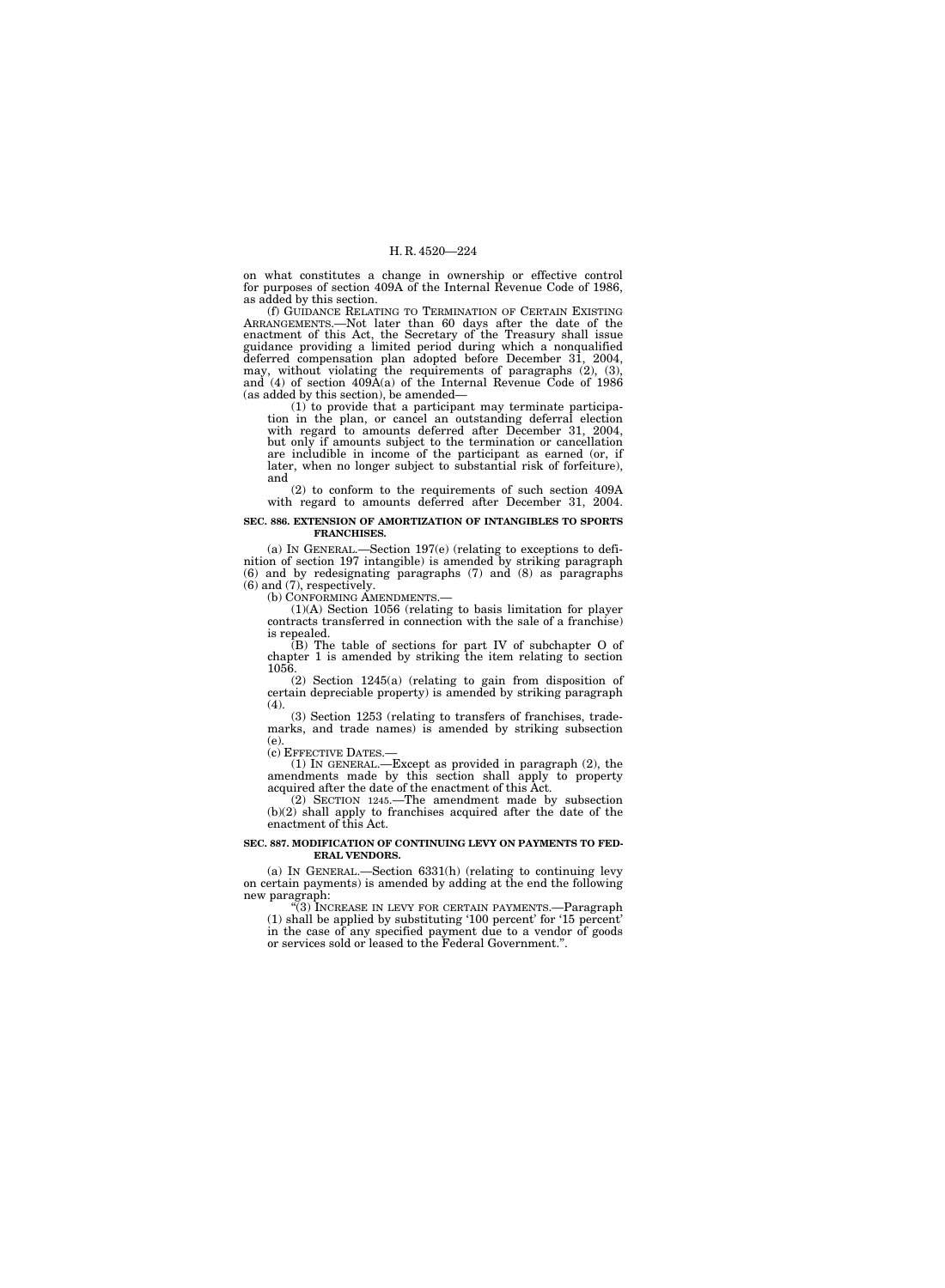(b) EFFECTIVE DATE.—The amendment made by this section shall take effect on the date of the enactment of this Act.

### **SEC. 888. MODIFICATION OF STRADDLE RULES.**

(a) RULES RELATING TO IDENTIFIED STRADDLES.—

(1) IN GENERAL.—Subparagraph (A) of section 1092(a)(2) (relating to special rule for identified straddles) is amended to read as follows:

"(A) IN GENERAL.—In the case of any straddle which is an identified straddle—

''(i) paragraph (1) shall not apply with respect to identified positions comprising the identified straddle,

"(ii) if there is any loss with respect to any identified position of the identified straddle, the basis of each of the identified offsetting positions in the identified straddle shall be increased by an amount which bears the same ratio to the loss as the unrecognized gain with respect to such offsetting position bears to the aggregate unrecognized gain with respect to all such offsetting positions, and

"(iii) any loss described in clause (ii) shall not otherwise be taken into account for purposes of this title.''.

(2) IDENTIFIED STRADDLE.—Section 1092(a)(2)(B) (defining identified straddle) is amended—

(A) by striking clause (ii) and inserting the following: "(ii) to the extent provided by regulations, the value of each position of which (in the hands of the taxpayer immediately before the creation of the straddle) is not less than the basis of such position in the hands of the taxpayer at the time the straddle is created, and'', and

(B) by adding at the end the following new flush sentence:

''The Secretary shall prescribe regulations which specify the proper methods for clearly identifying a straddle as an identified straddle (and the positions comprising such straddle), which specify the rules for the application of this section for a taxpayer which fails to properly identify the positions of an identified straddle, and which specify the ordering rules in cases where a taxpayer disposes of less than an entire position which is part of an identified straddle.''.

(3) UNRECOGNIZED GAIN.—Section 1092(a)(3) (defining unrecognized gain) is amended by redesignating subparagraph (B) as subparagraph (C) and by inserting after subparagraph (A) the following new subparagraph:

''(B) SPECIAL RULE FOR IDENTIFIED STRADDLES.—For purposes of paragraph (2)(A)(ii), the unrecognized gain with respect to any identified offsetting position shall be the excess of the fair market value of the position at the time of the determination over the fair market value of the position at the time the taxpayer identified the position as a position in an identified straddle.''.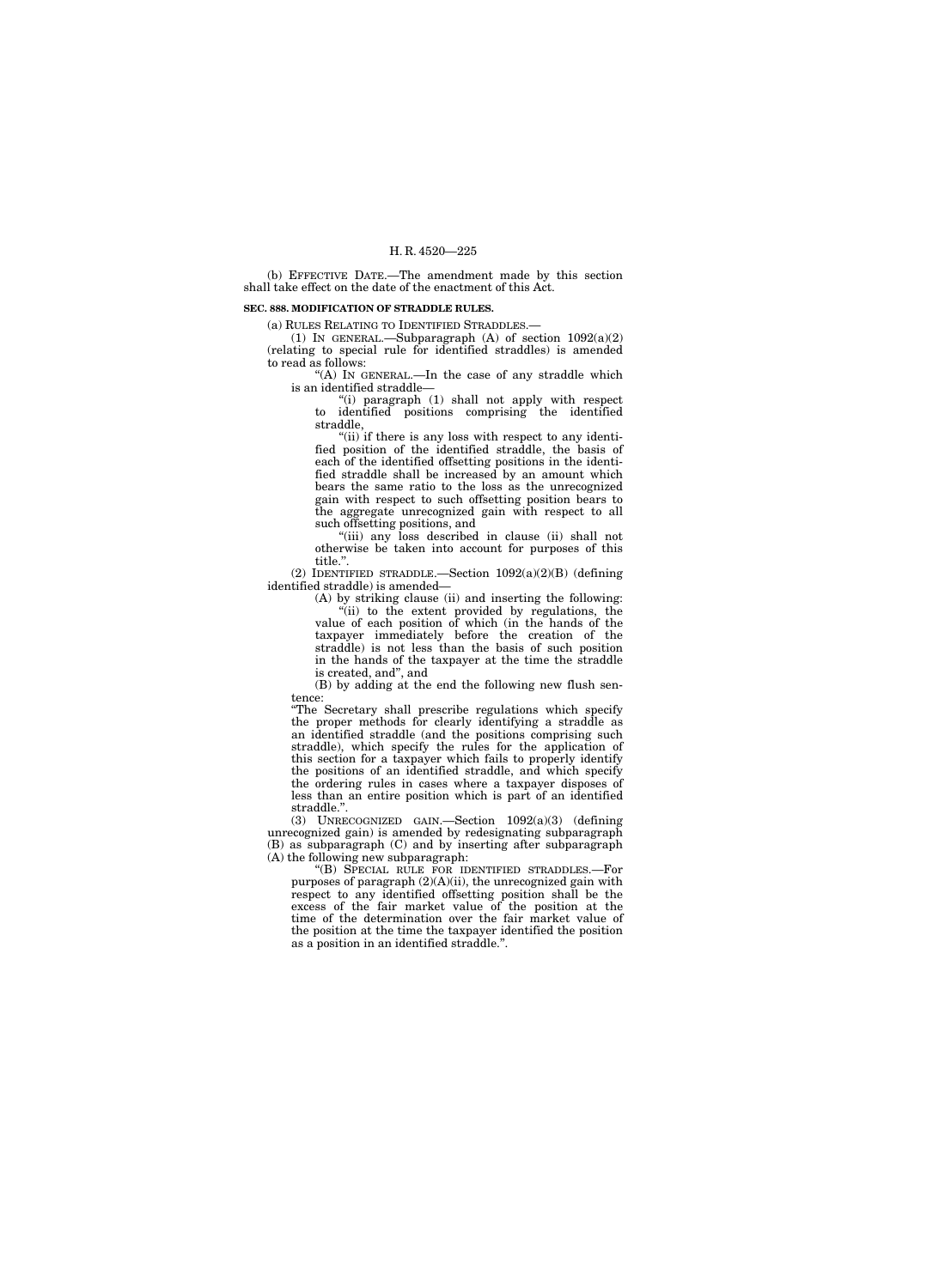(4) CONFORMING AMENDMENT.—Section 1092(c)(2) is amended by striking subparagraph (B) and by redesignating subparagraph (C) as subparagraph (B).

(b) PHYSICALLY SETTLED POSITIONS.—Section 1092(d) (relating to definitions and special rules) is amended by adding at the end the following new paragraph:

"(8) SPECIAL RULES FOR PHYSICALLY SETTLED POSITIONS.— For purposes of subsection (a), if a taxpayer settles a position which is part of a straddle by delivering property to which the position relates (and such position, if terminated, would result in a realization of a loss), then such taxpayer shall be treated as if such taxpayer—

''(A) terminated the position for its fair market value immediately before the settlement, and

''(B) sold the property so delivered by the taxpayer at its fair market value.''.

(c) REPEAL OF STOCK EXCEPTION.—

(1) IN GENERAL.—Paragraph (3) of section 1092(d) (relating to definitions and special rules) is amended to read as follows: ''(3) SPECIAL RULES FOR STOCK.—For purposes of paragraph  $(1)$ —

"(A) IN GENERAL.—In the case of stock, the term 'personal property' includes stock only if—

 $\cdot$ <sup>t</sup>(i) such stock is of a type which is actively traded and at least 1 of the positions offsetting such stock is a position with respect to such stock or substantially similar or related property, or

"(ii) such stock is of a corporation formed or availed of to take positions in personal property which offset positions taken by any shareholder.

"(B) RULE FOR APPLICATION.—For purposes of determining whether subsection (e) applies to any transaction with respect to stock described in subparagraph  $(A)(ii)$ , all includible corporations of an affiliated group (within the meaning of section  $1504(a)$  shall be treated as 1 taxpayer.''.

 $\overline{2}$  CONFORMING AMENDMENT. Section 1258(d)(1) is amended by striking "; except that the term 'personal property' shall include stock''.

(d) HOLDING PERIOD FOR DIVIDEND EXCLUSION.—The last sentence of section  $246(c)$  is amended by inserting: ", other than a qualified covered call option to which section  $1092(f)$  applies" before the period at the end.

(e) EFFECTIVE DATE.—The amendments made by this section shall apply to positions established on or after the date of the enactment of this Act.

#### **SEC. 889. ADDITION OF VACCINES AGAINST HEPATITIS A TO LIST OF TAXABLE VACCINES.**

(a) IN GENERAL.—Paragraph (1) of section 4132(a) (defining taxable vaccine) is amended by redesignating subparagraphs (I),  $(J)$ ,  $(K)$ , and  $(L)$  as subparagraphs  $(J)$ ,  $(K)$ ,  $(L)$ , and  $(M)$ , respectively, and by inserting after subparagraph (H) the following new subparagraph:

''(I) Any vaccine against hepatitis A.''.

(b) EFFECTIVE DATE.—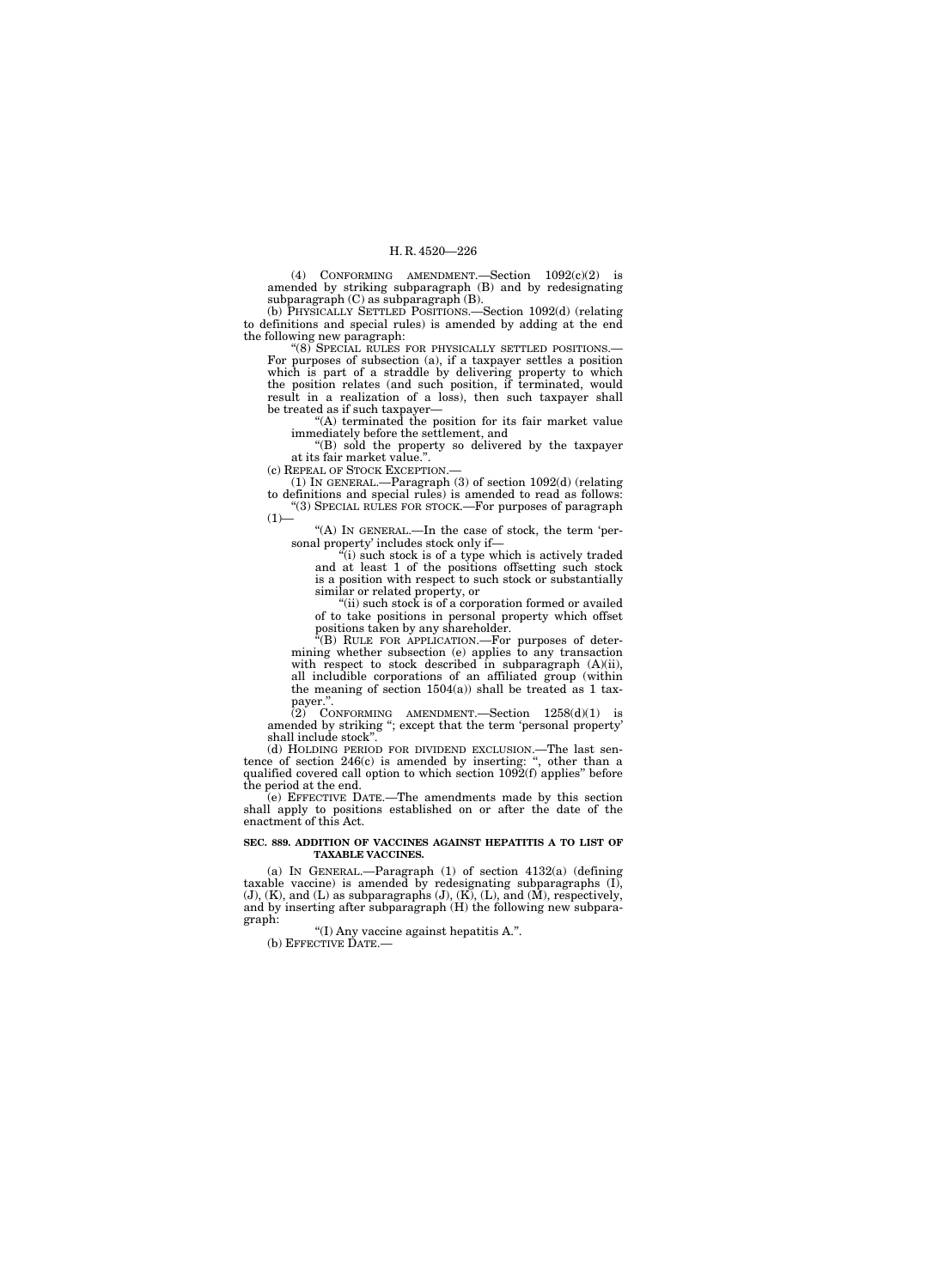(1) SALES, ETC.—The amendments made by subsection (a) shall apply to sales and uses on or after the first day of the first month which begins more than 4 weeks after the date of the enactment of this Act.

(2) DELIVERIES.—For purposes of paragraph (1) and section 4131 of the Internal Revenue Code of 1986, in the case of sales on or before the effective date described in such paragraph for which delivery is made after such date, the delivery date shall be considered the sale date.

#### **SEC. 890. ADDITION OF VACCINES AGAINST INFLUENZA TO LIST OF TAXABLE VACCINES.**

(a) IN GENERAL.—Section  $4132(a)(1)$  (defining taxable vaccine), as amended by this Act, is amended by adding at the end the following new subparagraph:<br>
"(N) Any trivalent vaccine against influenza.".<br>
(b) EFFECTIVE DATE.—<br>
(1) SALES, ETC.—The amendment made by this section

shall apply to sales and uses on or after the later of—

 $(A)$  the first day of the first month which begins more than 4 weeks after the date of the enactment of this Act, or

(B) the date on which the Secretary of Health and Human Services lists any vaccine against influenza for purposes of compensation for any vaccine-related injury or death through the Vaccine Injury Compensation Trust Fund.

(2) DELIVERIES.—For purposes of paragraph (1) and section 4131 of the Internal Revenue Code of 1986, in the case of sales on or before the effective date described in such paragraph for which delivery is made after such date, the delivery date shall be considered the sale date.

### **SEC. 891. EXTENSION OF IRS USER FEES.**

(a) IN GENERAL.—Section 7528(c) (relating to termination) is amended by striking "December 31, 2004" and inserting "September 30, 2014".

(b) EFFECTIVE DATE.—The amendment made by this section shall apply to requests after the date of the enactment of this Act.

#### **SEC. 892. COBRA FEES.**

(a) USE OF MERCHANDISE PROCESSING FEE.—Section 13031(f) of the Consolidated Omnibus Budget Reconciliation Act of 1985  $(19$  U.S.C.  $58c(f)$  is amended—

(1) in paragraph (1), by aligning subparagraph (B) with subparagraph  $(\overline{A})$ ; and

(2) in paragraph (2), by striking ''commercial operations'' and all that follows through "processing." and inserting "customs revenue functions as defined in section 415 of the Homeland Security Act of 2002 (other than functions performed by the Office of International Affairs referred to in section 415(8) of that Act), and for automation (including the Automation Commercial Environment computer system), and for no other purpose. To the extent that funds in the Customs User Fee Account are insufficient to pay the costs of such customs revenue functions, customs duties in an amount equal to the amount of such insufficiency shall be available, to the extent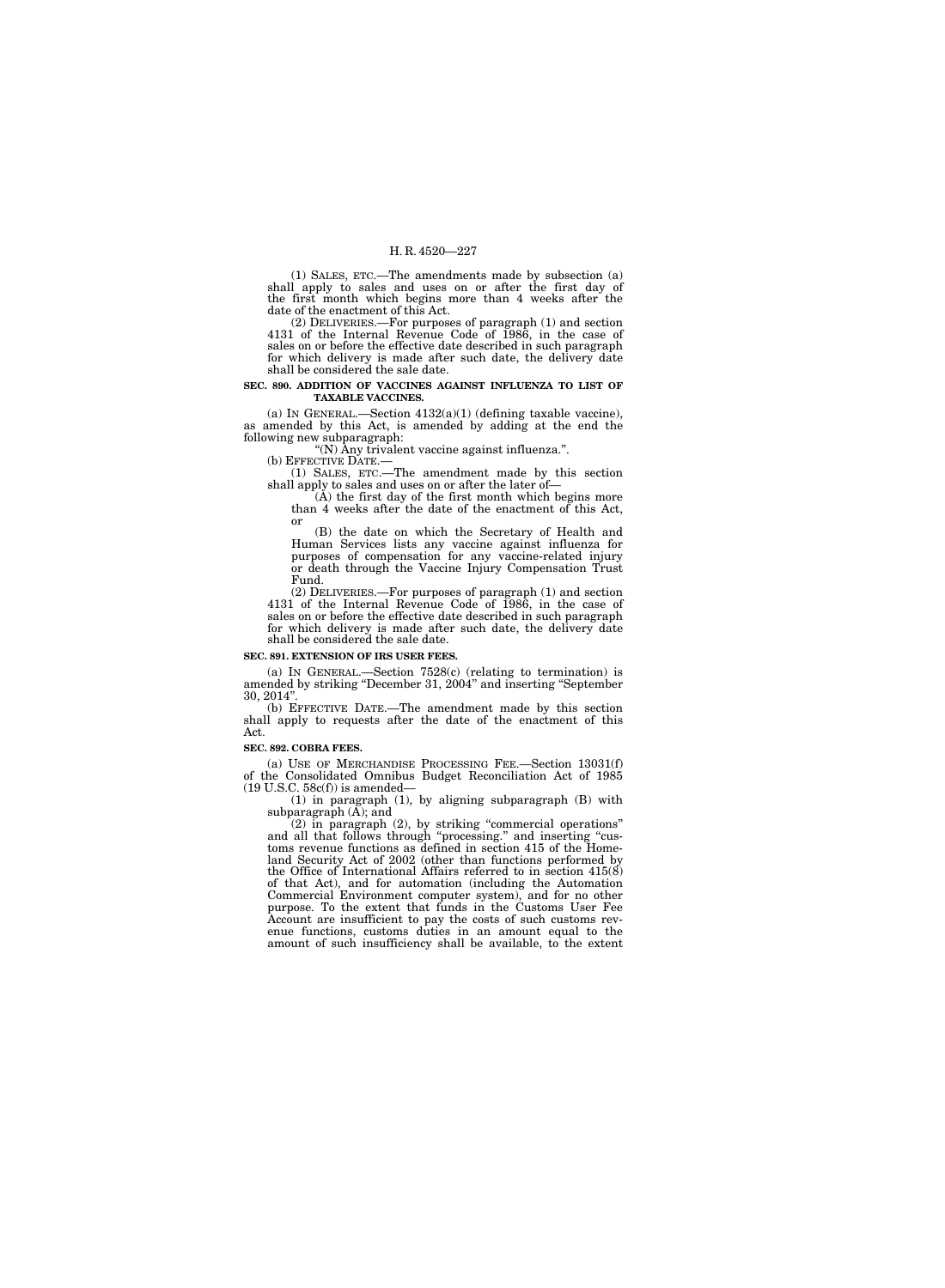provided for in appropriations Acts, to pay the costs of such customs revenue functions in the amount of such insufficiency, and shall be available for no other purpose. The provisions of the first and second sentences of this paragraph specifying the purposes for which amounts in the Customs User Fee Account may be made available shall not be superseded except by a provision of law which specifically modifies or supersedes such provisions.''.

(b) REIMBURSEMENT OF APPROPRIATIONS FROM COBRA FEES.— Section 13031(f)(3) of the Consolidated Omnibus Budget Reconciliation Act of 1985 (19 U.S.C.  $58c(f)(3)$ ) is amended by adding at the end the following:

(E) Nothing in this paragraph shall be construed to preclude the use of appropriated funds, from sources other than the fees collected under subsection (a), to pay the costs set forth in clauses  $(i)$ ,  $(ii)$ , and  $(iii)$  of subparagraph  $(A)$ ."

(c) SENSE OF CONGRESS; EFFECTIVE PERIOD FOR COLLECTING FEES; STANDARD FOR SETTING FEES.—

(1) SENSE OF CONGRESS.—The Congress finds that—

(A) the fees set forth in paragraphs (1) through (8) of subsection (a) of section 13031 of the Consolidated Omnibus Budget Reconciliation Act of 1985 have been reasonably related to the costs of providing customs services in connection with the activities or items for which the fees have been charged under such paragraphs; and

(B) the fees collected under such paragraphs have not exceeded, in the aggregate, the amounts paid for the costs described in subsection  $(f)(3)(A)$  incurred in providing customs services in connection with the activities or items for which the fees were charged under such paragraphs. (2) EFFECTIVE PERIOD; STANDARD FOR SETTING FEES.—Section 13031(j)(3) of the Consolidated Omnibus Budget Reconciliation Act of 1985 is amended to read as follows:

" $(3)(A)$  Fees may not be charged under paragraphs  $(9)$  and (10) of subsection (a) after September 30, 2014.

 $H(B)(i)$  Subject to clause (ii), Fees may not be charged under paragraphs (1) through (8) of subsection (a) after September 30, 2014.

"(ii) In fiscal year 2006 and in each succeeding fiscal year for which fees under paragraphs (1) through (8) of subsection (a) are authorized—

''(I) the Secretary of the Treasury shall charge fees under each such paragraph in amounts that are reasonably related to the costs of providing customs services in connection with the activity or item for which the fee is charged under such paragraph, except that in no case may the fee charged under any such paragraph exceed by more than 10 percent the amount otherwise prescribed by such paragraph;

''(II) the amount of fees collected under such paragraphs may not exceed, in the aggregate, the amounts paid in that fiscal year for the costs described in subsection  $(f)(3)(A)$  incurred in providing customs services in connection with the activity or item for which the fees are charged under such paragraphs;

''(III) a fee may not be collected under any such paragraph except to the extent such fee will be expended to pay the costs described in subsection (f)(3)(A) incurred in providing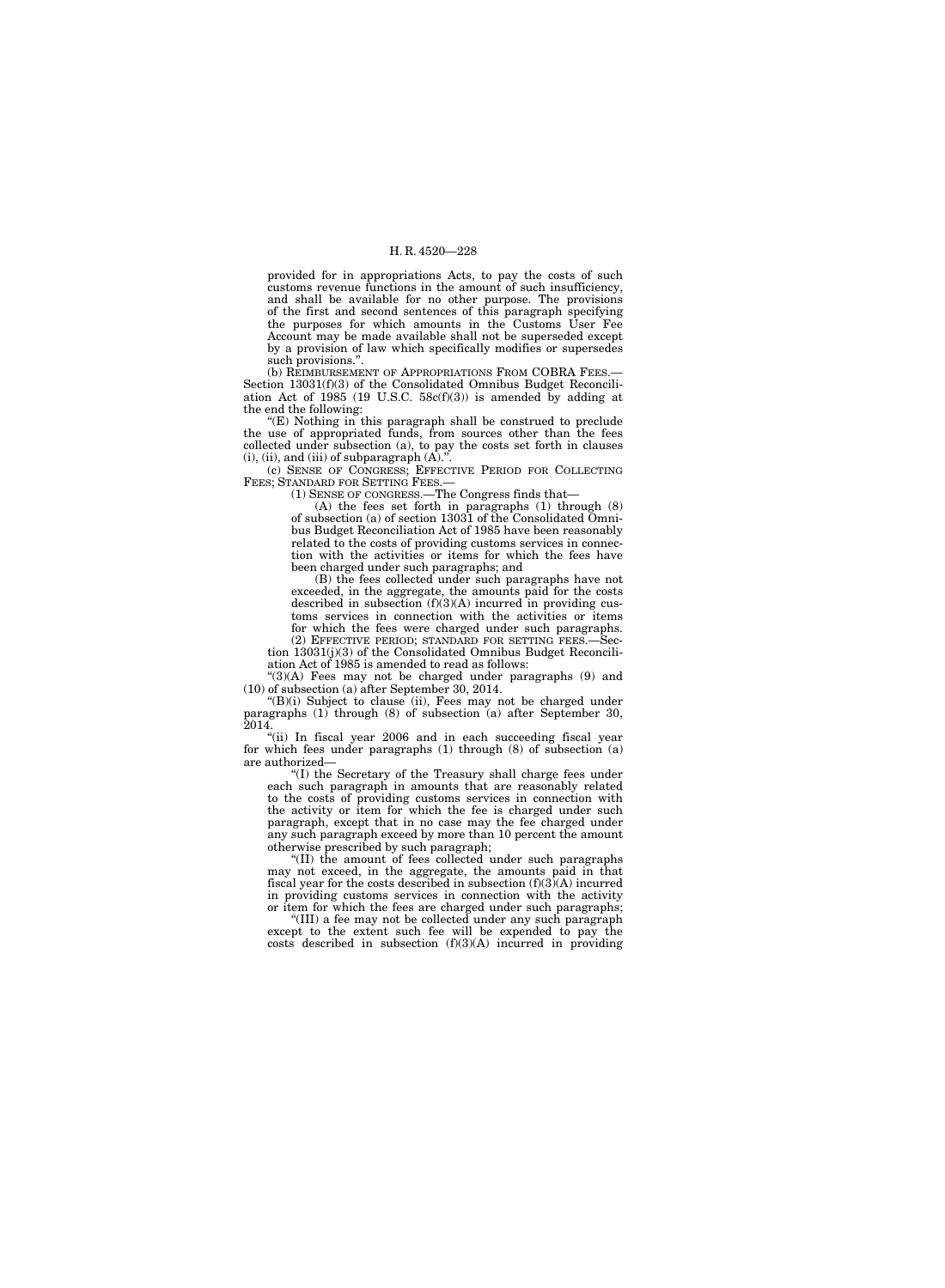customs services in connection with the activity or item for which the fee is charged under such paragraph; and

''(IV) any fee collected under any such paragraph shall be available for expenditure only to pay the costs described in subsection  $(f)(3)(A)$  incurred in providing customs services in connection with the activity or item for which the fee is charged under such paragraph.'

(d) CLERICAL AMENDMENTS.—Section 13031 of the Consolidated Omnibus Budget Reconciliation Act of 1985 is amended—

 $(1)$  in subsection  $(a)(5)(B)$ , by striking "\$1.75" and inserting ''\$1.75.'';

 $(2)$  in subsection  $(b)$ —

 $(A)$  in paragraph  $(1)(A)$ , by aligning clause (iii) with clause (ii);

(B) in paragraph (7), by striking ''paragraphs'' and inserting "paragraph"; and (C) in paragraph (9), by aligning subparagraph (B)

with subparagraph  $(A)$ ; and

(3) in subsection (e)(2), by aligning subparagraph (B) with subparagraph (A).

(e) STUDY OF ALL FEES COLLECTED BY DEPARTMENT OF HOME-LAND SECURITY.—The Secretary of the Treasury shall conduct a study of all the fees collected by the Department of Homeland Security, and shall submit to the Congress, not later than September 30, 2005, a report containing the recommendations of the Secretary on—

(1) what fees should be eliminated;

(2) what the rate of fees retained should be; and

(3) any other recommendations with respect to the fees that the Secretary considers appropriate.

### **SEC. 893. PROHIBITION ON NONRECOGNITION OF GAIN THROUGH COMPLETE LIQUIDATION OF HOLDING COMPANY.**

(a) IN GENERAL.—Section 332 is amended by adding at the end the following new subsection:

''(d) RECOGNITION OF GAIN ON LIQUIDATION OF CERTAIN HOLDING COMPANIES.—

''(1) IN GENERAL.—In the case of any distribution to a foreign corporation in complete liquidation of an applicable holding company—

''(A) subsection (a) and section 331 shall not apply to such distribution, and

''(B) such distribution shall be treated as a distribution to which section 301 applies.

"(2) APPLICABLE HOLDING COMPANY.—For purposes of this subsection:

"(A) IN GENERAL.—The term 'applicable holding company' means any domestic corporation—

"(i) which is a common parent of an affiliated group,

''(ii) stock of which is directly owned by the distributee foreign corporation,

"(iii) substantially all of the assets of which consist of stock in other members of such affiliated group, and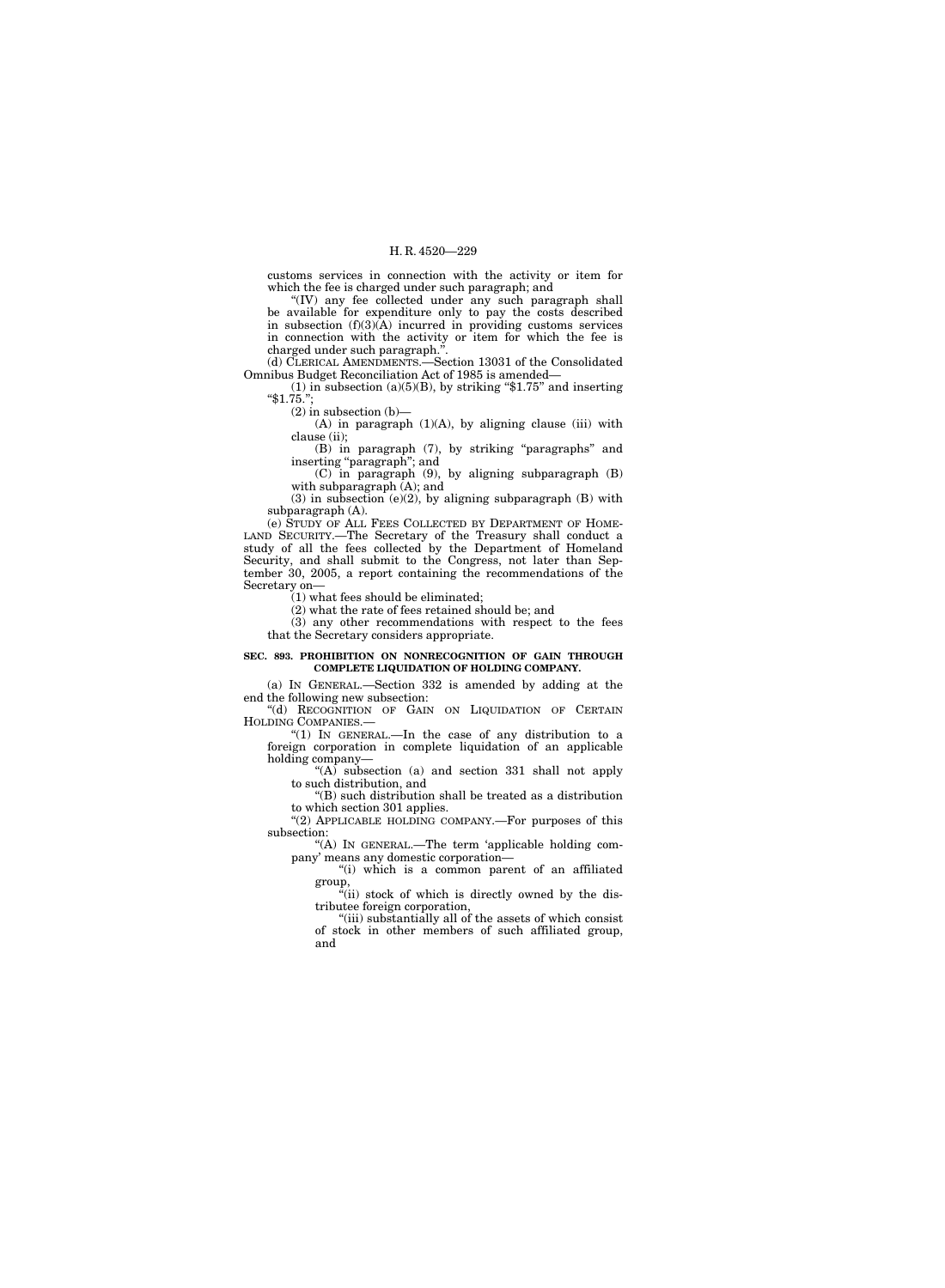"(iv) which has not been in existence at all times during the 5 years immediately preceding the date of the liquidation.

''(B) AFFILIATED GROUP.—For purposes of this subsection, the term 'affiliated group' has the meaning given such term by section 1504(a) (without regard to paragraphs (2) and (4) of section 1504(b)).

''(3) COORDINATION WITH SUBPART F.—If the distributee of a distribution described in paragraph (1) is a controlled foreign corporation (as defined in section 957), then notwithstanding paragraph (1) or subsection (a), such distribution shall be treated as a distribution to which section 331 applies.

''(4) REGULATIONS.—The Secretary shall provide such regulations as appropriate to prevent the abuse of this subsection, including regulations which provide, for the purposes of clause (iv) of paragraph  $(2)(A)$ , that a corporation is not in existence for any period unless it is engaged in the active conduct of a trade or business or owns a significant ownership interest in another corporation so engaged.'

(b) EFFECTIVE DATE.—The amendment made by this section shall apply to distributions in complete liquidation occurring on or after the date of the enactment of this Act.

#### **SEC. 894. EFFECTIVELY CONNECTED INCOME TO INCLUDE CERTAIN FOREIGN SOURCE INCOME.**

(a) IN GENERAL.—Section 864(c)(4)(B) (relating to treatment of income from sources without the United States as effectively connected income) is amended by adding at the end the following new flush sentence:

> ''Any income or gain which is equivalent to any item of income or gain described in clause (i), (ii), or (iii) shall be treated in the same manner as such item for purposes

of this subparagraph.''.

(b) EFFECTIVE DATE.—The amendment made by this section shall apply to taxable years beginning after the date of the enactment of this Act.

### **SEC. 895. RECAPTURE OF OVERALL FOREIGN LOSSES ON SALE OF CONTROLLED FOREIGN CORPORATION.**

(a) IN GENERAL.—Section  $904(f)(3)$  (relating to dispositions) is amending by adding at the end the following new subparagraph: "(D) APPLICATION TO CERTAIN DISPOSITIONS OF STOCK

IN CONTROLLED FOREIGN CORPORATION.—

''(i) IN GENERAL.—This paragraph shall apply to an applicable disposition in the same manner as if it were a disposition of property described in subparagraph (A), except that the exception contained in

subparagraph (C)(i) shall not apply.<br>"(ii) APPLICABLE DISPOSITION.—For purposes of clause (i), the term 'applicable disposition' means any disposition of any share of stock in a controlled foreign corporation in a transaction or series of transactions if, immediately before such transaction or series of transactions, the taxpayer owned more than 50 percent (by vote or value) of the stock of the controlled foreign corporation. Such term shall not include a disposition described in clause (iii) or (iv), except that clause (i)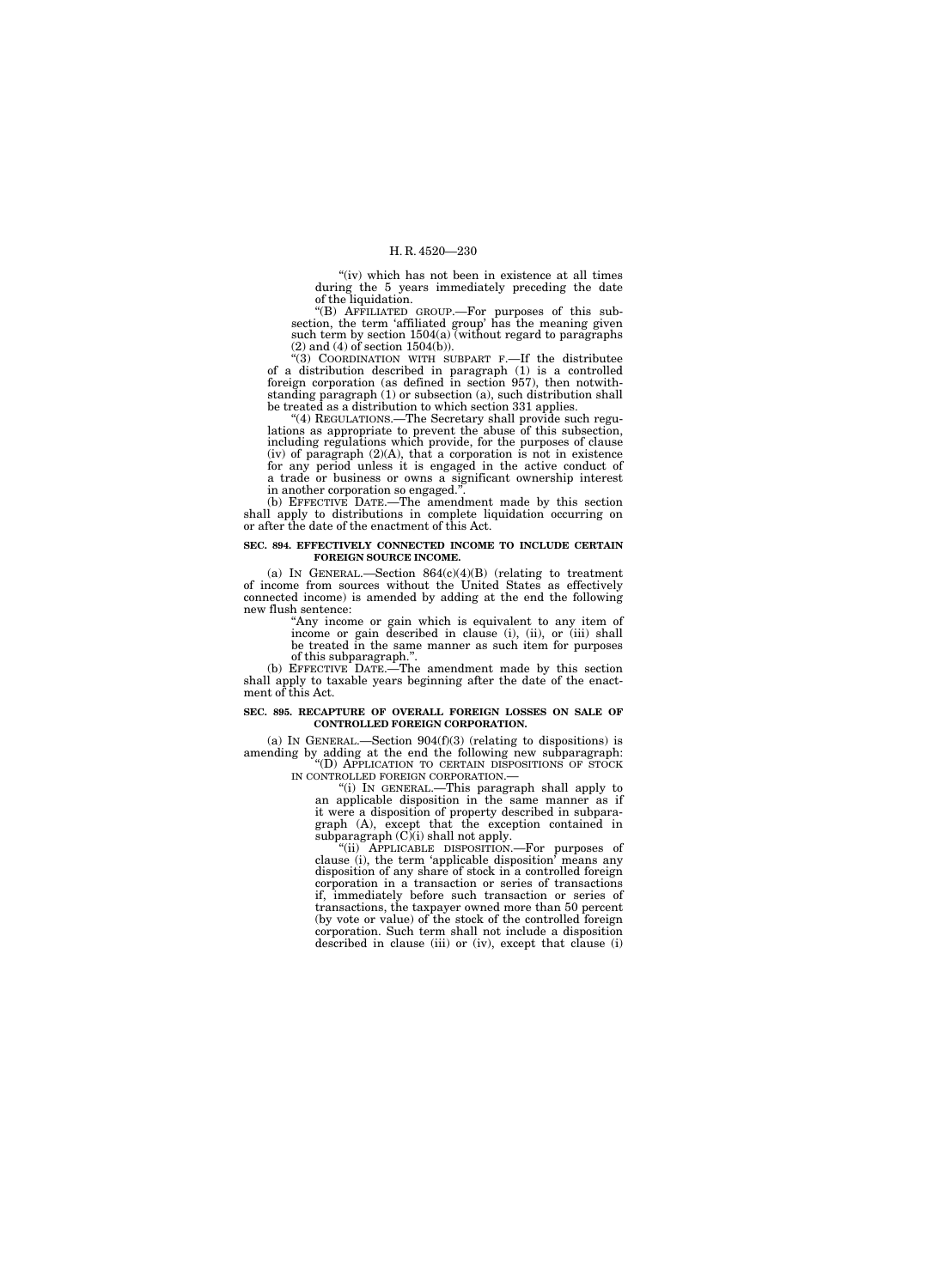shall apply to any gain recognized on any such disposition.

''(iii) EXCEPTION FOR CERTAIN EXCHANGES WHERE OWNERSHIP PERCENTAGE RETAINED.—A disposition shall not be treated as an applicable disposition under clause (ii) if it is part of a transaction or series of transactions—

''(I) to which section 351 or 721 applies, or under which the transferor receives stock in a foreign corporation in exchange for the stock in the controlled foreign corporation and the stock received is exchanged basis property (as defined in section  $7701(a)(44)$ , and

''(II) immediately after which, the transferor owns (by vote or value) at least the same percentage of stock in the controlled foreign corporation (or, if the controlled foreign corporation is not in existence after such transaction or series of transactions, in another foreign corporation stock in which was received by the transferor in exchange for stock in the controlled foreign corporation) as the percentage of stock in the controlled foreign corporation which the taxpayer owned immediately before such transaction or series of transactions.

"(iv) EXCEPTION FOR CERTAIN ASSET ACQUISI-TIONS.—A disposition shall not be treated as an applicable disposition under clause (ii) if it is part of a transaction or series of transactions in which the taxpayer (or any member of a controlled group of corporations filing a consolidated return under section 1501 which includes the taxpayer) acquires the assets of a controlled foreign corporation in exchange for the shares of the controlled foreign corporation in a liquidation described in section 332 or a reorganization described in section 368(a)(1).

'(v) CONTROLLED FOREIGN CORPORATION.—For purposes of this subparagraph, the term 'controlled foreign corporation' has the meaning given such term by section 957.<br>"(vi) STOCK OWNERSHIP.—For purposes of this

subparagraph, ownership of stock shall be determined under the rules of subsections (a) and (b) of section 958."

(b) EFFECTIVE DATE.—The amendment made by this section shall apply to dispositions after the date of the enactment of this Act.

#### **SEC. 896. RECOGNITION OF CANCELLATION OF INDEBTEDNESS INCOME REALIZED ON SATISFACTION OF DEBT WITH PARTNERSHIP INTEREST.**

(a) IN GENERAL.—Paragraph (8) of section 108(e) (relating to general rules for discharge of indebtedness (including discharges not in title 11 cases or insolvency)) is amended to read as follows: ''(8) INDEBTEDNESS SATISFIED BY CORPORATE STOCK OR

PARTNERSHIP INTEREST.—For purposes of determining income of a debtor from discharge of indebtedness, if— ''(A) a debtor corporation transfers stock, or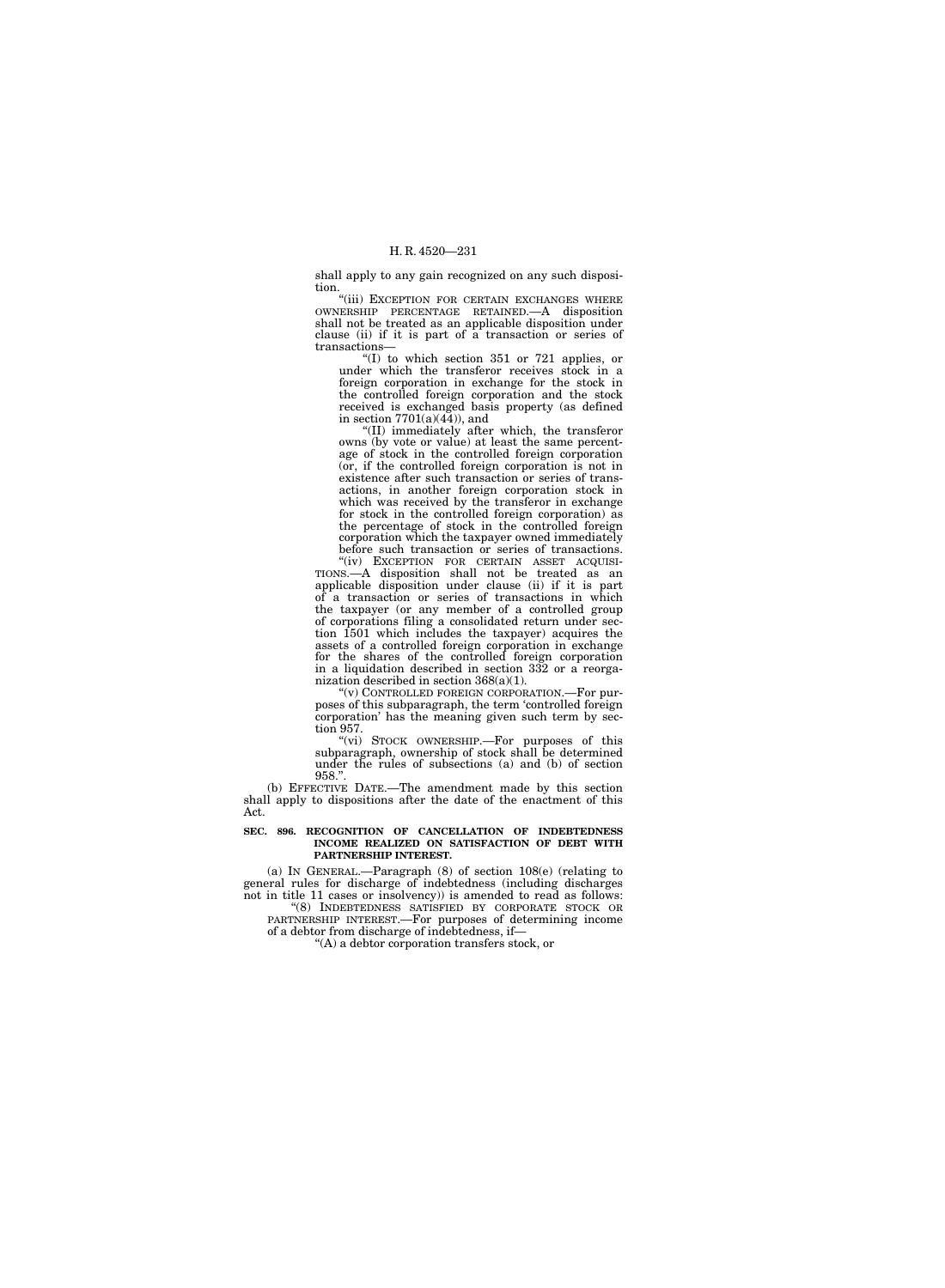''(B) a debtor partnership transfers a capital or profits interest in such partnership,

to a creditor in satisfaction of its recourse or nonrecourse indebtedness, such corporation or partnership shall be treated as having satisfied the indebtedness with an amount of money equal to the fair market value of the stock or interest. In the case of any partnership, any discharge of indebtedness income recognized under this paragraph shall be included in the distributive shares of taxpayers which were the partners in the partnership immediately before such discharge.''.

(b) EFFECTIVE DATE.—The amendment made by this section shall apply with respect to cancellations of indebtedness occurring on or after the date of the enactment of this Act.

### **SEC. 897. DENIAL OF INSTALLMENT SALE TREATMENT FOR ALL READILY TRADABLE DEBT.**

(a) IN GENERAL.—Section  $453(f)(4)(B)$  (relating to purchaser evidences of indebtedness payable on demand or readily tradable) is amended by striking ''is issued by a corporation or a government or political subdivision thereof and''.

(b) EFFECTIVE DATE.—The amendment made by this section shall apply to sales occurring on or after the date of the enactment of this Act.

### **SEC. 898. MODIFICATION OF TREATMENT OF TRANSFERS TO CREDI-TORS IN DIVISIVE REORGANIZATIONS.**

(a) IN GENERAL.—Section 361(b)(3) (relating to treatment of transfers to creditors) is amended by adding at the end the following new sentence: ''In the case of a reorganization described in section  $368(a)(1)(D)$  with respect to which stock or securities of the corporation to which the assets are transferred are distributed in a transaction which qualifies under section 355, this paragraph shall apply only to the extent that the sum of the money and the fair market value of other property transferred to such creditors does not exceed the adjusted bases of such assets transferred.''.

(b) LIABILITIES IN EXCESS OF BASIS.—Section 357(c)(1)(B) is amended by inserting ''with respect to which stock or securities of the corporation to which the assets are transferred are distributed in a transaction which qualifies under section 355'' after ''section  $368(a)(1)(D)$ ".

(c) EFFECTIVE DATE.—The amendments made by this section shall apply to transfers of money or other property, or liabilities assumed, in connection with a reorganization occurring on or after the date of the enactment of this Act.

### **SEC. 899. CLARIFICATION OF DEFINITION OF NONQUALIFIED PRE-FERRED STOCK.**

(a) IN GENERAL.—Section  $351(g)(3)(A)$  is amended by adding at the end the following: ''Stock shall not be treated as participating in corporate growth to any significant extent unless there is a real and meaningful likelihood of the shareholder actually participating in the earnings and growth of the corporation.''.

(b) EFFECTIVE DATE.—The amendment made by this section shall apply to transactions after May 14, 2003.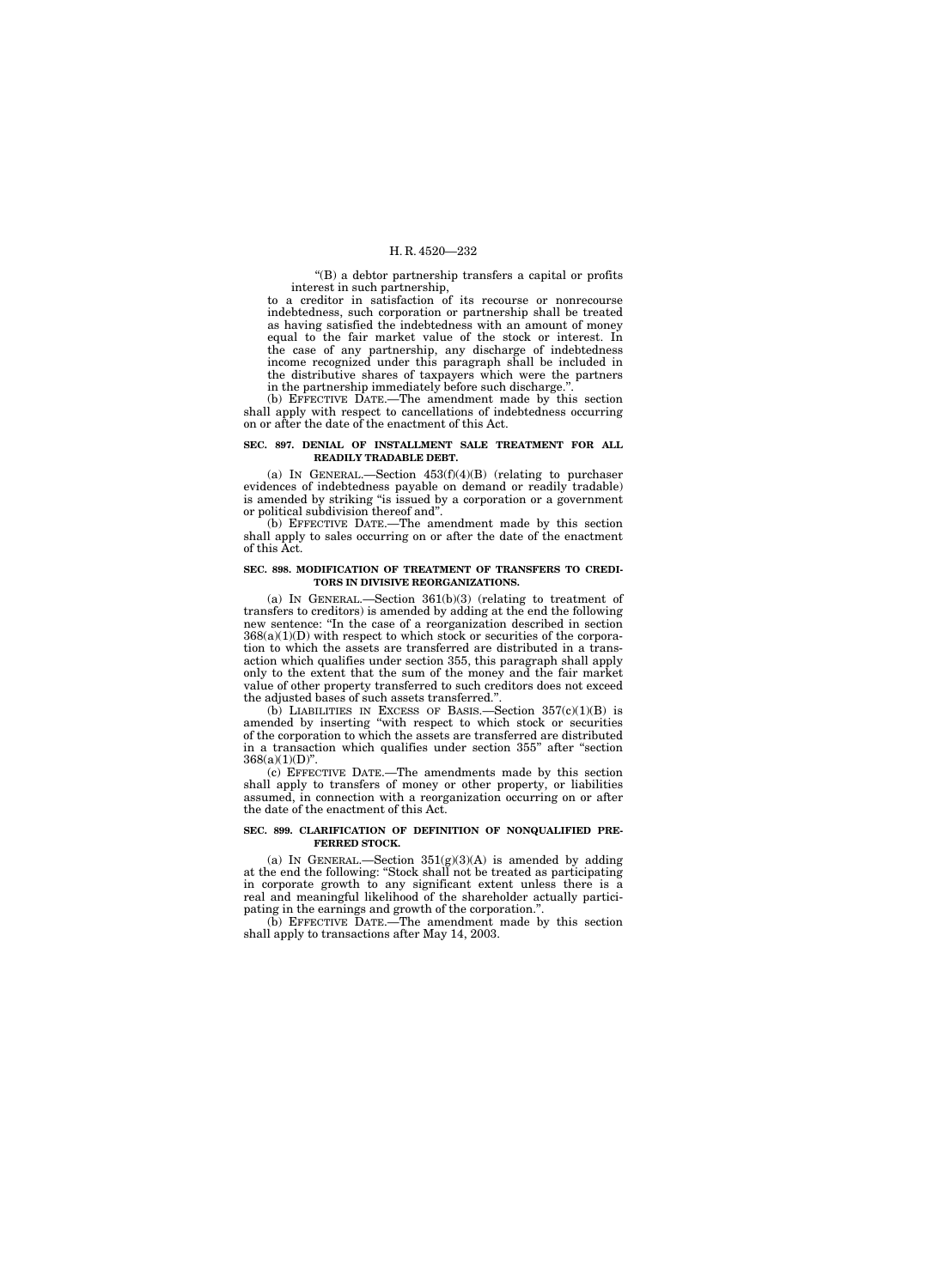#### **SEC. 900. MODIFICATION OF DEFINITION OF CONTROLLED GROUP OF CORPORATIONS.**

(a) IN GENERAL.—Section  $1563(a)(2)$  (relating to brother-sister controlled group) is amended by striking "possessing-" and all that follows through "(B)" and inserting "possessing".

(b) APPLICATION OF EXISTING RULES TO OTHER CODE PROVI-SIONS.—Section 1563(f) (relating to other definitions and rules) is amended by adding at the end the following new paragraph:

''(5) BROTHER-SISTER CONTROLLED GROUP DEFINITION FOR PROVISIONS OTHER THAN THIS PART.—

''(A) IN GENERAL.—Except as specifically provided in an applicable provision, subsection  $(a)(2)$  shall be applied to an applicable provision as if it read as follows:

''(2) BROTHER-SISTER CONTROLLED GROUP.—Two or more corporations if 5 or fewer persons who are individuals, estates, or trusts own (within the meaning of subsection  $(d)(2)$  stock possessing—

"(A) at least 80 percent of the total combined voting power of all classes of stock entitled to vote, or at least 80 percent of the total value of shares of all classes of stock, of each corporation, and

''(B) more than 50 percent of the total combined voting power of all classes of stock entitled to vote or more than 50 percent of the total value of shares of all classes of stock of each corporation, taking into account the stock ownership of each such person only to the extent such stock ownership is identical with respect to each such corporation.'

''(B) APPLICABLE PROVISION.—For purposes of this paragraph, an applicable provision is any provision of law (other than this part) which incorporates the definition of controlled group of corporations under subsection (a).''.

(c) EFFECTIVE DATE.—The amendments made by this section shall apply to taxable years beginning after the date of the enactment of this Act.

#### **SEC. 901. CLASS LIVES FOR UTILITY GRADING COSTS.**

(a) GAS UTILITY PROPERTY.—Section 168(e)(3)(E) (defining 15 year property), as amended by this Act, is amended by striking "and" at the end of clause (iv), by striking the period at the end of clause (v) and inserting '', and'', and by adding at the end the following new clause:

"(vi) initial clearing and grading land improvements with respect to gas utility property."

(b) ELECTRIC UTILITY PROPERTY.—Section  $168(e)(3)$  is amended by adding at the end the following new subparagraph:

> ''(F) 20-YEAR PROPERTY.—The term '20-year property' means initial clearing and grading land improvements with respect to any electric utility transmission and distribution plant.''.

(c) CONFORMING AMENDMENT.—The table contained in section 168(g)(3)(B), as amended by this Act, is amended by inserting after the item relating to subparagraph  $(E)(v)$  the following new items:

''(E)(vi) ............................................................................................... 20''. ''(F) ..................................................................................................... 25''.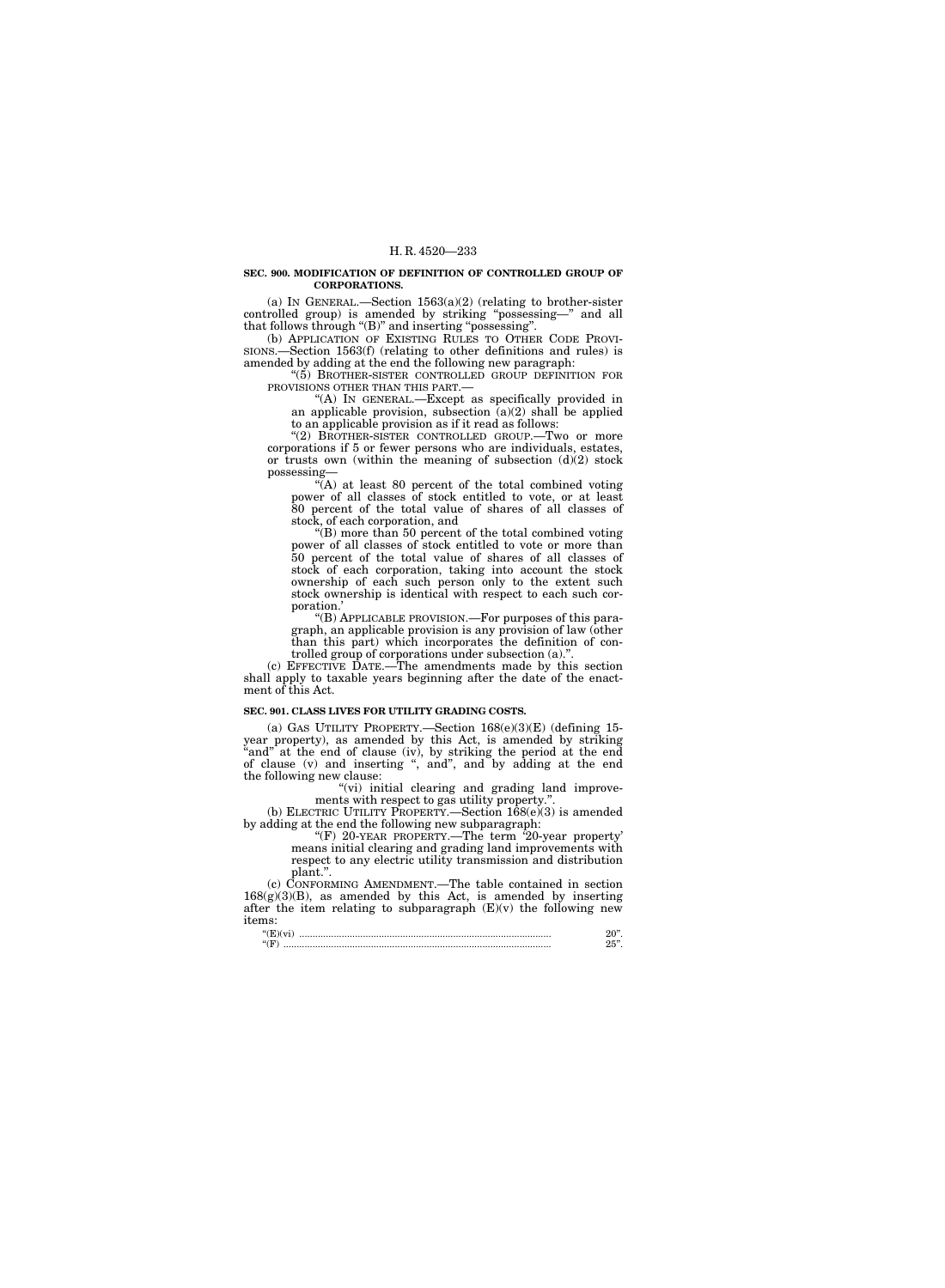(d) EFFECTIVE DATE.—The amendments made by this section shall apply to property placed in service after the date of the enactment of this Act.

# **SEC. 902. CONSISTENT AMORTIZATION OF PERIODS FOR INTANGIBLES.** (a) START-UP EXPENDITURES.—

(1) ALLOWANCE OF DEDUCTION.—Paragraph (1) of section 195(b) (relating to start-up expenditures) is amended to read as follows:

''(1) ALLOWANCE OF DEDUCTION.—If a taxpayer elects the application of this subsection with respect to any start-up expenditures—

''(A) the taxpayer shall be allowed a deduction for the taxable year in which the active trade or business begins in an amount equal to the lesser of—

''(i) the amount of start-up expenditures with respect to the active trade or business, or

"(ii) \$5,000, reduced (but not below zero) by the amount by which such start-up expenditures exceed \$50,000, and

 $\mathcal{H}(B)$  the remainder of such start-up expenditures shall be allowed as a deduction ratably over the 180-month period beginning with the month in which the active trade or business begins.''.

(2) CONFORMING AMENDMENT.—Subsection (b) of section 195 is amended by striking ''AMORTIZE'' and inserting ''DEDUCT'' in the heading.

(b) ORGANIZATIONAL EXPENDITURES.—Subsection (a) of section 248 (relating to organizational expenditures) is amended to read as follows:

"(a) ELECTION TO DEDUCT.—If a corporation elects the application of this subsection (in accordance with regulations prescribed by the Secretary) with respect to any organizational expenditures—

''(1) the corporation shall be allowed a deduction for the taxable year in which the corporation begins business in an amount equal to the lesser of—

''(A) the amount of organizational expenditures with respect to the taxpayer, or

''(B) \$5,000, reduced (but not below zero) by the amount by which such organizational expenditures exceed \$50,000, and

"(2) the remainder of such organizational expenditures shall be allowed as a deduction ratably over the 180-month period beginning with the month in which the corporation begins business."

(c) TREATMENT OF ORGANIZATIONAL AND SYNDICATION FEES OR PARTNERSHIPS.—

(1) IN GENERAL.—Section 709(b) (relating to amortization of organization fees) is amended by redesignating paragraph (2) as paragraph (3) and by amending paragraph (1) to read as follows:

"(1) ALLOWANCE OF DEDUCTION.—If a taxpayer elects the application of this subsection (in accordance with regulations prescribed by the Secretary) with respect to any organizational expenses—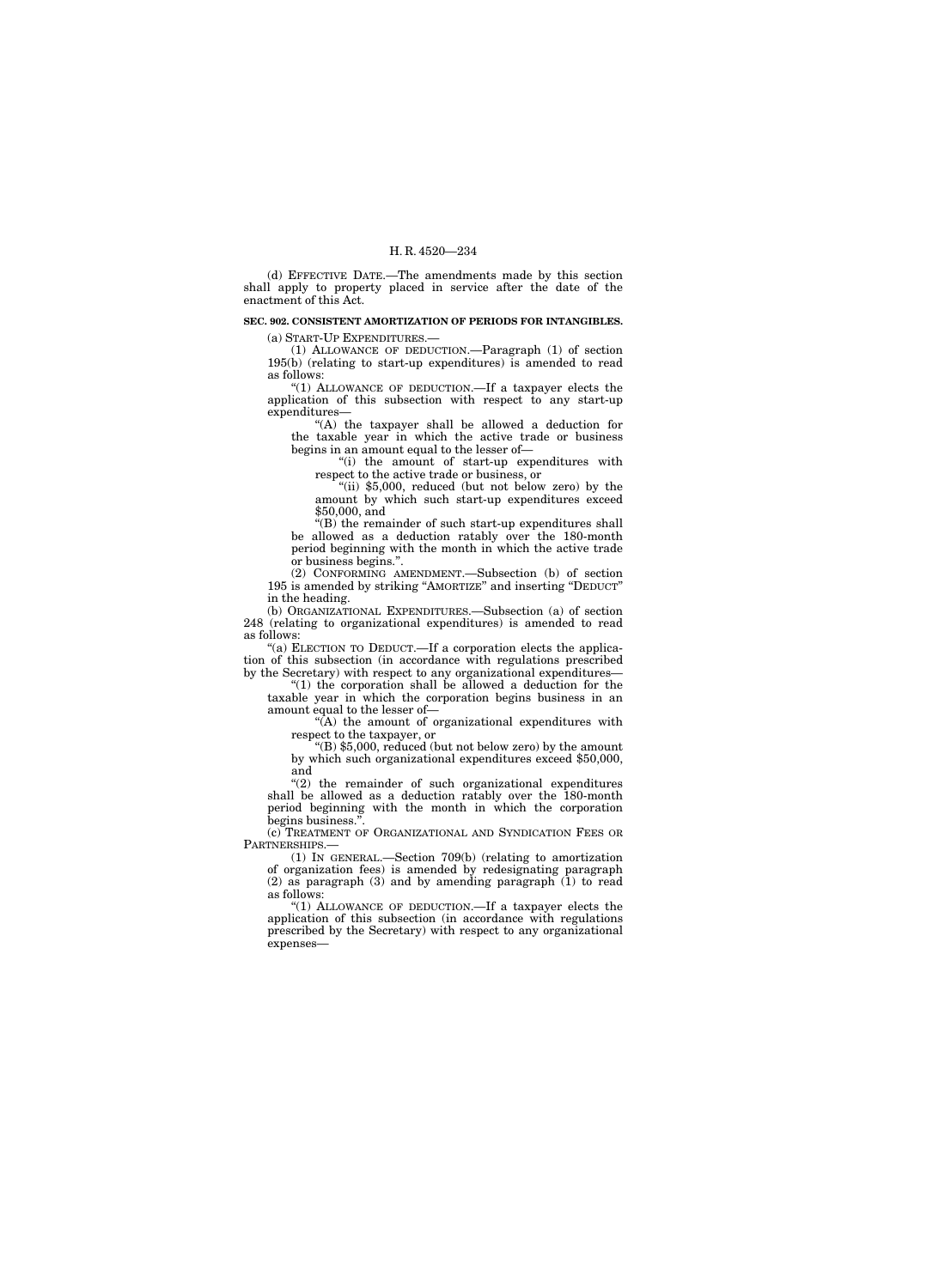''(A) the taxpayer shall be allowed a deduction for the taxable year in which the partnership begins business in an amount equal to the lesser of—

''(i) the amount of organizational expenses with respect to the partnership, or

''(ii) \$5,000, reduced (but not below zero) by the amount by which such organizational expenses exceed \$50,000, and

''(B) the remainder of such organizational expenses shall be allowed as a deduction ratably over the 180-month period beginning with the month in which the partnership begins business.

"(2) DISPOSITIONS BEFORE CLOSE OF AMORTIZATION PERIOD.—In any case in which a partnership is liquidated before the end of the period to which paragraph  $(1)(\vec{B})$  applies, any deferred expenses attributable to the partnership which were not allowed as a deduction by reason of this section may be deducted to the extent allowable under section 165.''.

(2) CONFORMING AMENDMENT.—Subsection (b) of section 709 is amended by striking ''AMORTIZATION'' and inserting ''DEDUCTION'' in the heading.

(d) EFFECTIVE DATE.—The amendments made by this section shall apply to amounts paid or incurred after the date of the enactment of this Act.

### **SEC. 903. FREEZE OF PROVISIONS REGARDING SUSPENSION OF INTEREST WHERE SECRETARY FAILS TO CONTACT TAX-PAYER.**

(a) IN GENERAL.—Section  $6404(g)$  (relating to suspension of interest and certain penalties where Secretary fails to contact taxpayer) is amended by striking "1-year period (18-month period in the case of taxable years beginning before January 1, 2004)'' both places it appears and inserting "18-month period".

 $(b)$  EXCEPTION FOR GROSS MISSTATEMENT.—Section 6404 $(g)(2)$ (relating to exceptions) is amended by striking ''or'' at the end of subparagraph (C), by redesignating subparagraph (D) as subpara $graph (E)$ , and by inserting after subparagraph  $(C)$  the following new subparagraph:

''(D) any interest, penalty, addition to tax, or additional amount with respect to any gross misstatement; or''.

(c) EXCEPTION FOR LISTED AND REPORTABLE TRANSACTIONS.— Section  $6404(g)(2)$  (relating to exceptions), as amended by subsection (b), is amended by striking "or" at the end of subparagraph (D), by redesignating subparagraph (E) as subparagraph (F), and by inserting after subparagraph (D) the following new subparagraph: ''(E) any interest, penalty, addition to tax, or additional

amount with respect to any reportable transaction with respect to which the requirement of section  $6664(d)(2)(A)$ is not met and any listed transaction (as defined in  $6707A(c)$ ); or".

(d) EFFECTIVE DATES.—<br>(1) IN GENERAL.—Except as provided in paragraph (2), the amendments made by this section shall apply to taxable years beginning after December 31, 2003.<br>(2) EXCEPTION FOR REPORTABLE OR LISTED TRANSACTIONS.—

The amendments made by subsection (c) shall apply with respect to interest accruing after October 3, 2004.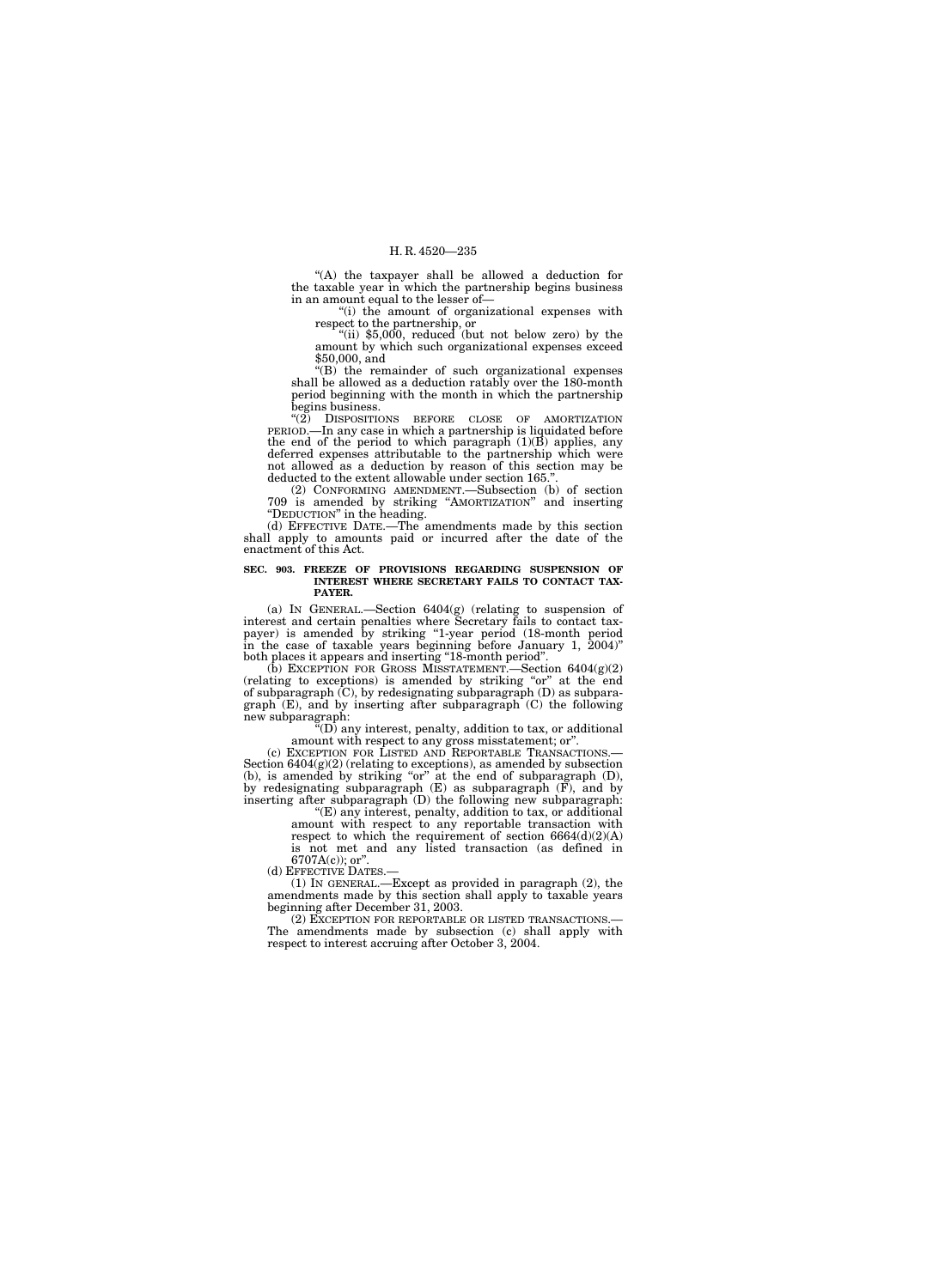### **SEC. 904. INCREASE IN WITHHOLDING FROM SUPPLEMENTAL WAGE PAYMENTS IN EXCESS OF \$1,000,000.**

(a) IN GENERAL.—If an employer elects under Treasury Regulation 31.3402(g)–1 to determine the amount to be deducted and withheld from any supplemental wage payment by using a flat percentage rate, the rate to be used in determining the amount to be so deducted and withheld shall not be less than 28 percent (or the corresponding rate in effect under section  $1(i)(2)$  of the Internal Revenue Code of 1986 for taxable years beginning in the calendar year in which the payment is made).

(b) SPECIAL RULE FOR LARGE PAYMENTS.

(1) IN GENERAL.—Notwithstanding subsection (a), if the supplemental wage payment, when added to all such payments previously made by the employer to the employee during the calendar year, exceeds \$1,000,000, the rate used with respect to such excess shall be equal to the maximum rate of tax in effect under section 1 of such Code for taxable years beginning in such calendar year.

(2) AGGREGATION.—All persons treated as a single employer under subsection (a) or (b) of section 52 of the Internal Revenue Code of 1986 shall be treated as a single employer for purposes of this subsection.

(c) CONFORMING AMENDMENT.—Section 13273 of the Revenue Reconciliation Act of 1993 (Public Law 103–66) is repealed.

(d) EFFECTIVE DATE.—The provisions of, and the amendment made by, this section shall apply to payments made after December 31, 2004.

#### **SEC. 905. TREATMENT OF SALE OF STOCK ACQUIRED PURSUANT TO EXERCISE OF STOCK OPTIONS TO COMPLY WITH CON-FLICT-OF-INTEREST REQUIREMENTS.**

(a) IN GENERAL.—Section 421 (relating to general rules for certain stock options) is amended by adding at the end the following new subsection:

''(d) CERTAIN SALES TO COMPLY WITH CONFLICT-OF-INTEREST REQUIREMENTS.—If—

''(1) a share of stock is transferred to an eligible person (as defined in section  $1043(b)(1)$ ) pursuant to such person's exercise of an option to which this part applies, and

"(2) such share is disposed of by such person pursuant to a certificate of divestiture (as defined in section  $1043(b)(2)$ ), such disposition shall be treated as meeting the requirements of section  $422(a)(1)$  or  $423(a)(1)$ , whichever is applicable.".

(b) EFFECTIVE DATE.—The amendment made by this section shall apply to sales after the date of the enactment of this Act.

## **SEC. 906. APPLICATION OF BASIS RULES TO NONRESIDENT ALIENS.**

(a) IN GENERAL.—Section 72 (relating to annuities and certain proceeds of endowment and life insurance contracts) is amended by redesignating subsection (w) as subsection (x) and by inserting after subsection (v) the following new subsection:

"(w) APPLICATION OF BASIS RULES TO NONRESIDENT ALIENS.— ''(1) IN GENERAL.—Notwithstanding any other provision of this section, for purposes of determining the portion of any distribution which is includible in gross income of a distributee who is a citizen or resident of the United States, the investment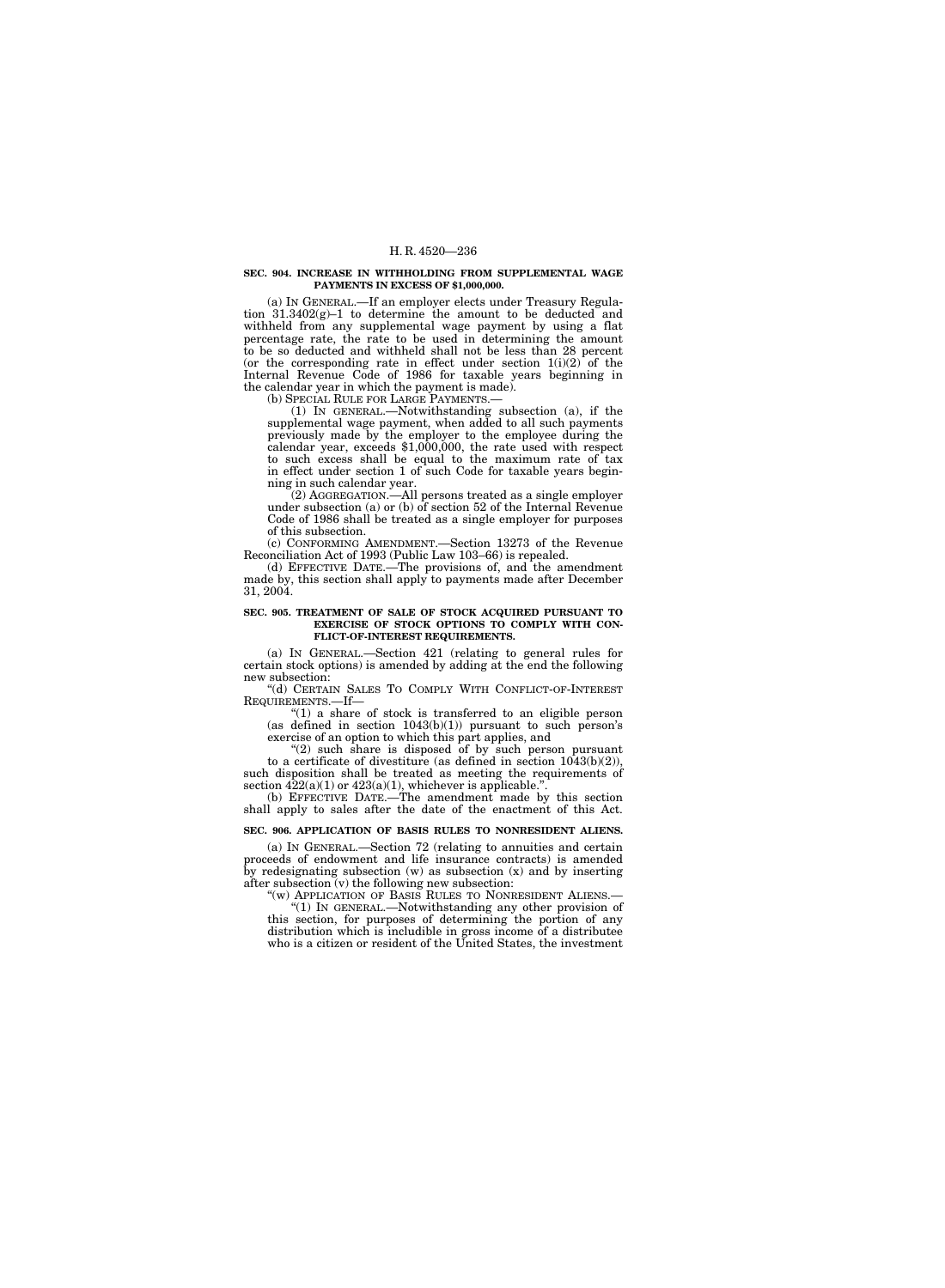in the contract shall not include any applicable nontaxable contributions or applicable nontaxable earnings.

''(2) APPLICABLE NONTAXABLE CONTRIBUTION.—For purposes of this subsection, the term 'applicable nontaxable contribution' means any employer or employee contribution—

"(A) which was made with respect to compensation— "(i) for labor or personal services performed by an employee who, at the time the labor or services were performed, was a nonresident alien for purposes of the laws of the United States in effect at such time, and

''(ii) which is treated as from sources without the United States, and

''(B) which was not subject to income tax (and would have been subject to income tax if paid as cash compensation when the services were rendered) under the laws of the United States or any foreign country.

''(3) APPLICABLE NONTAXABLE EARNINGS.—For purposes of this subsection, the term 'applicable nontaxable earnings' means earnings—

"(A) which are paid or accrued with respect to any employer or employee contribution which was made with respect to compensation for labor or personal services performed by an employee,

''(B) with respect to which the employee was at the time the earnings were paid or accrued a nonresident alien for purposes of the laws of the United States, and

" $(\overrightarrow{C})$  which were not subject to income tax under the laws of the United States or any foreign country.

"(4) REGULATIONS.—The Secretary shall prescribe such regulations as may be necessary to carry out the provisions of this subsection, including regulations treating contributions and earnings as not subject to tax under the laws of any foreign country where appropriate to carry out the purposes of this subsection.''.

(b) BASIS.—Section 83 (relating to property transferred in connection with the performance of services is amended by adding after paragraph (3) of subsection (c) the following new paragraph:

"( $\overline{4}$ ) For purposes of determining an individual's basis in property transferred in connection with the performance of services, rules similar to the rules of section  $72(w)$  shall apply.".

(c) EFFECTIVE DATE.—The amendments made by this section shall apply to distributions on or after the date of the enactment of this Act.

### **SEC. 907. LIMITATION OF EMPLOYER DEDUCTION FOR CERTAIN ENTERTAINMENT EXPENSES.**

(a) IN GENERAL.—Paragraph (2) of section 274(e) (relating to expenses treated as compensation) is amended to read as follows: ''(2) EXPENSES TREATED AS COMPENSATION.—

''(A) IN GENERAL.—Except as provided in subparagraph (B), expenses for goods, services, and facilities, to the extent that the expenses are treated by the taxpayer, with respect to the recipient of the entertainment, amusement, or recreation, as compensation to an employee on the taxpayer's return of tax under this chapter and as wages to such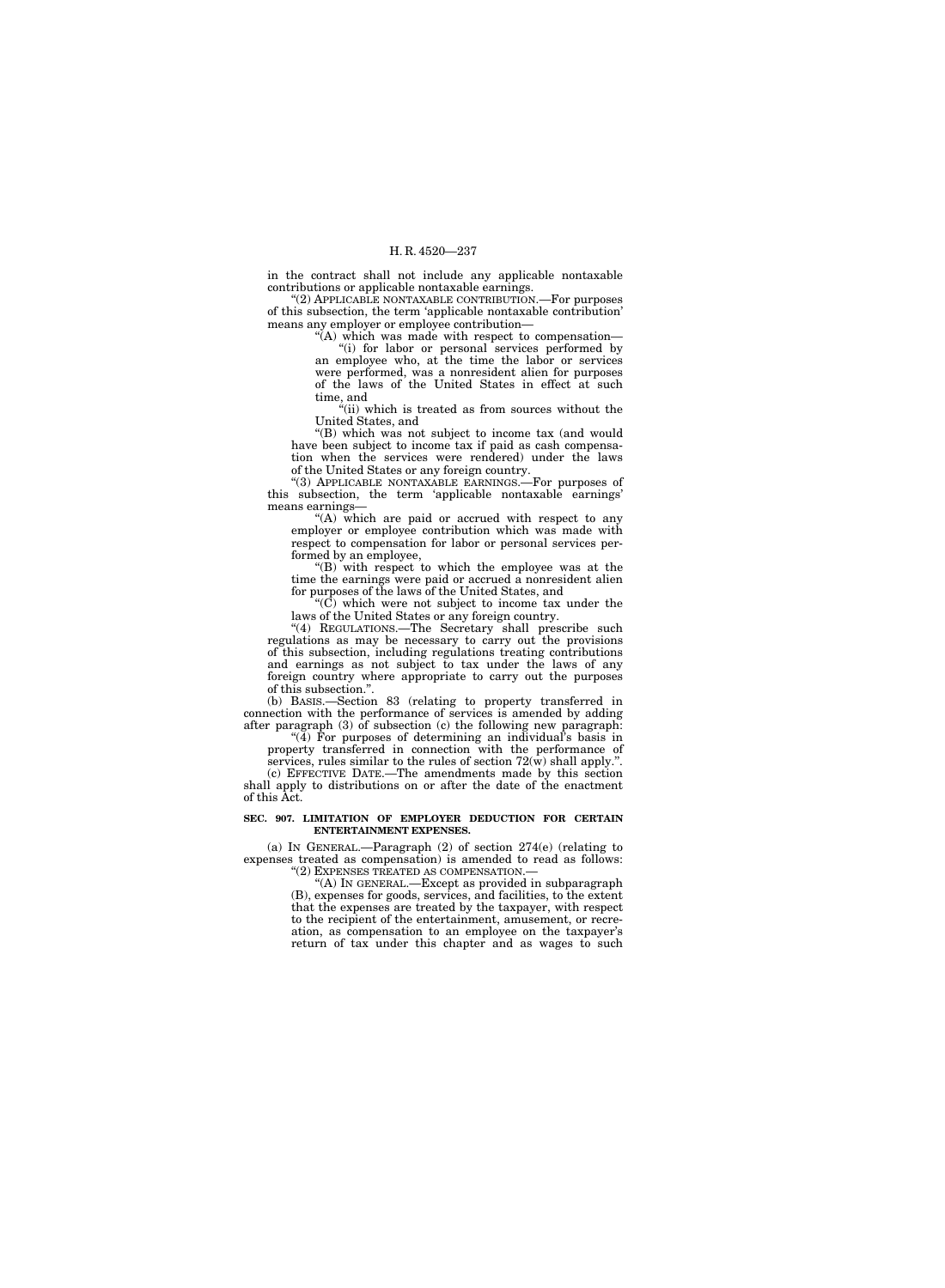employee for purposes of chapter 24 (relating to with-<br>holding of income tax at source on wages).

"(B) SPECIFIED INDIVIDUALS.—<br>"(i) IN GENERAL.—In the case of a recipient who is a specified individual, subparagraph (A) and paragraph (9) shall each be applied by substituting 'to the extent that the expenses do not exceed the amount of the expenses which' for 'to the extent that the

"(ii) SPECIFIED INDIVIDUAL.—For purposes of clause (i), the term 'specified individual' means any individual

who— $''(I)$  is subject to the requirements of section 16(a) of the Securities Exchange Act of 1934 with

 $\Gamma$ (II) would be subject to such requirements if the taxpayer were an issuer of equity securities

(b) EFFECTIVE DATE.—The amendment made by this section. shall apply to expenses incurred after the date of the enactment of this Act.

### **SEC. 908. RESIDENCE AND SOURCE RULES RELATING TO UNITED STATES POSSESSIONS.**

(a) RESIDENCE AND SOURCE RULES.—Subpart D of part III of subchapter N of chapter 1 (relating to possessions of the United States) is amended by adding at the end the following new section: **''SEC. 937. RESIDENCE AND SOURCE RULES INVOLVING POSSESSIONS.**

"(a) BONA FIDE RESIDENT.—For purposes of this subpart, section 865(g)(3), section 876, section 881(b), paragraphs  $(2)$  and  $(3)$ of section 901(b), section 957(c), section  $3401(a)(8)(C)$ , and section  $7654(a)$ , except as provided in regulations, the term 'bona fide resident' means a person—

" $(1)$  who is present for at least 183 days during the taxable year in Guam, American Samoa, the Northern Mariana Islands,

Puerto Rico, or the Virgin Islands, as the case may be, and "(2) who does not have a tax home (determined under the principles of section  $911(d)(3)$  without regard to the second sentence thereof) outside such specified possession during the taxable year and does not have a closer connection (determined

under the principles of section  $7701(b)(3)(B)(ii)$  to the United States or a foreign country than to such specified possession. For purposes of paragraph  $(1)$ , the determination as to whether a person is present for any day shall be made under the principles

"(b) SOURCE RULES.—Except as provided in regulations, for purposes of this title—<br>"(1) except as provided in paragraph (2), rules similar to

the rules for determining whether income is income from sources within the United States or is effectively connected with the conduct of a trade or business within the United States shall apply for purposes of determining whether income is from sources within a possession specified in subsection  $(a)(1)$  or effectively connected with the conduct of a trade or business within any such possession, and

 $''(2)$  any income treated as income from sources within the United States or as effectively connected with the conduct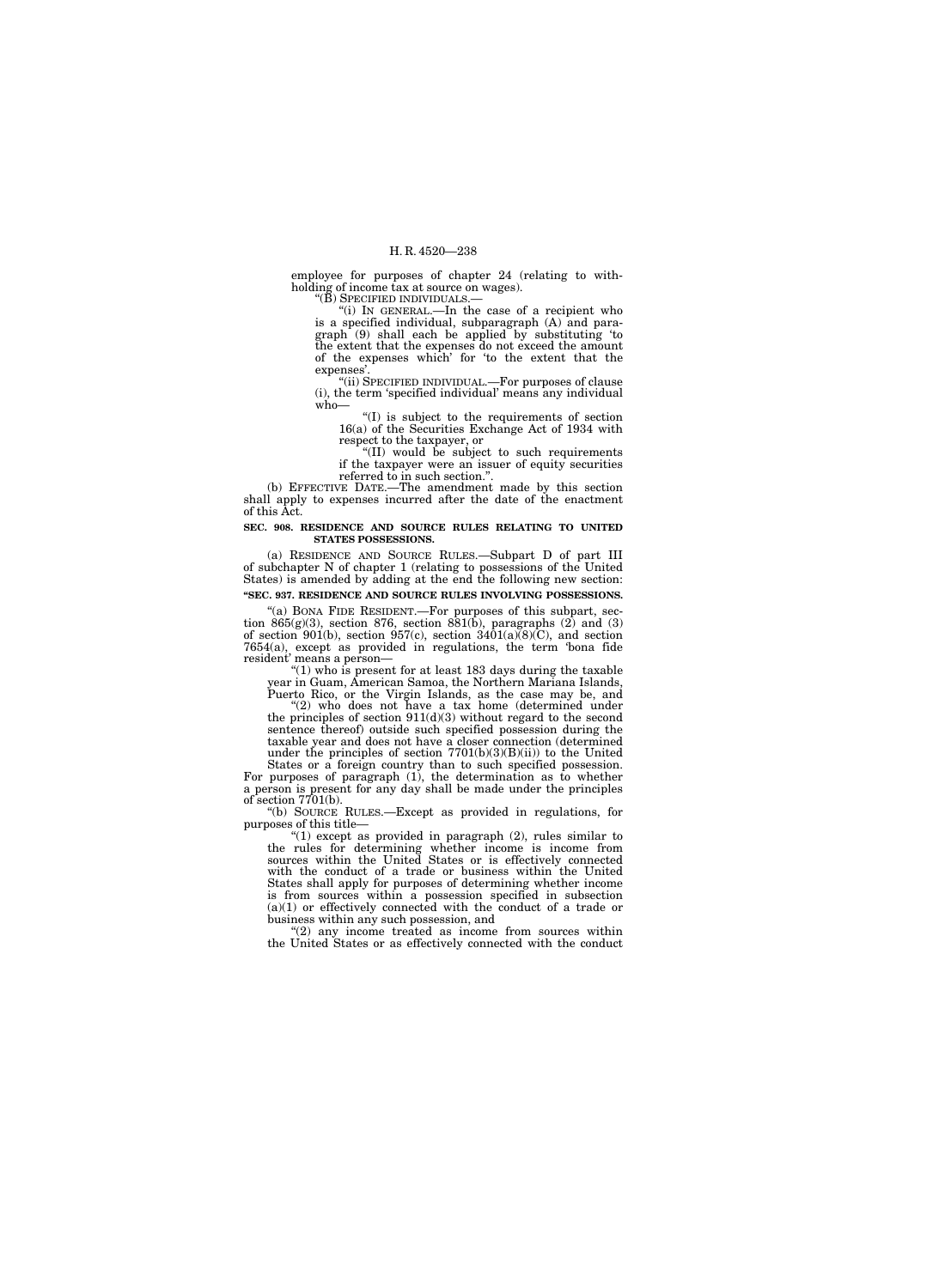of a trade or business within the United States shall not be treated as income from sources within any such possession or as effectively connected with the conduct of a trade or business within any such possession.

''(c) REPORTING REQUIREMENT.—

"(1) In GENERAL.-If, for any taxable year, an individual takes the position for United States income tax reporting purposes that the individual became, or ceases to be, a bona fide resident of a possession specified in subsection  $(a)(1)$ , such individual shall file with the Secretary, at such time and in such manner as the Secretary may prescribe, notice of such position.

"(2) TRANSITION RULE.—If, for any of an individual's 3 taxable years ending before the individual's first taxable year ending after the date of the enactment of this subsection, the individual took a position described in paragraph (1), the individual shall file with the Secretary, at such time and in such manner as the Secretary may prescribe, notice of such position.''.

(b) PENALTY.—Section 6688 is amended—

(1) by inserting "under section  $937(c)$  or" before "by regulations'', and

 $(2)$  by striking "\$100" and inserting "\$1,000".

(c) CONFORMING AND CLERICAL AMENDMENTS.—

(1) Section 931(d) is amended to read as follows:

''(d) EMPLOYEES OF THE UNITED STATES.—Amounts paid for services performed as an employee of the United States (or any agency thereof) shall be treated as not described in paragraph  $(1)$  or  $(2)$  of subsection  $(a)$ .".

(2) Section 932 is amended by striking ''at the close of the taxable year'' and inserting ''during the entire taxable year'' each place it appears.

 $(3)$  Section 934(b)(4) is amended by striking "the Virgin Islands or'' each place it appears.

(4) Section 935, as in effect before the effective date of its repeal, is amended—

(A) by striking ''for the taxable year who'' in subsection (a) and inserting ''who, during the entire taxable year'', (B) by inserting "bona fide" before "resident" in sub-

section  $(a)(1)$ ,

 $(C)$  in subsection  $(b)(1)$ —

(i) by inserting ''(other a bona fide resident of Guam during the entire taxable year)'' after ''United States'' in subparagraph (A), and

(ii) by inserting ''bona fide'' before ''resident'' in subparagraph (B), and

(D) in subsection  $(b)(2)$  by striking "residence and". (5) Section 957(c) is amended—

(A) in paragraph (2)(B) by striking ''conduct of an active'' and inserting ''active conduct of a'', and

(B) in the last sentence by striking ''derived from sources within a possession, was effectively connected with the conduct of a trade or business within a possession, or''.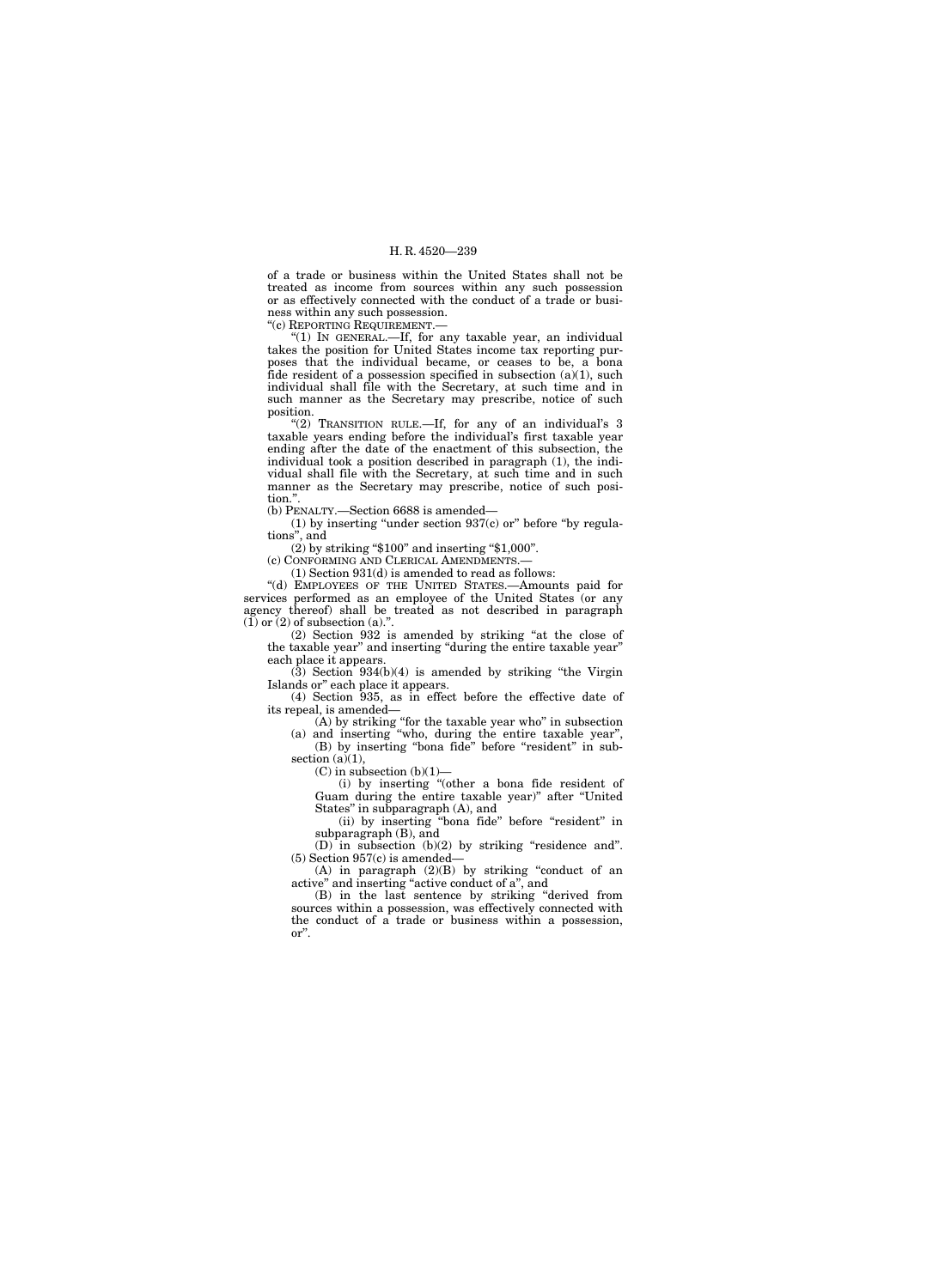(6) The table of sections of subpart D of part III of subchapter N of chapter 1 is amended by adding at the end the following new item:

''Sec. 937. Residence and source rules involving possessions.''.

(d) EFFECTIVE DATE.—

(1) IN GENERAL.—Except as otherwise provided in this subsection, the amendments made by this section shall apply to taxable years ending after the date of the enactment of this Act.

(2) 183-DAY RULE.—Section  $937(a)(1)$  of the Internal Revenue Code of 1986 (as added by this section) shall apply to taxable years beginning after the date of the enactment of this Act.

(3) SOURCING.—Section 937(b)(2) of such Code (as so added) shall apply to income earned after the date of the enactment of this Act.

#### **SEC. 909. SALES OR DISPOSITIONS TO IMPLEMENT FEDERAL ENERGY REGULATORY COMMISSION OR STATE ELECTRIC RESTRUCTURING POLICY.**

(a) IN GENERAL.—Section 451 (relating to general rule for taxable year of inclusion) is amended by adding at the end the following new subsection:

''(i) SPECIAL RULE FOR SALES OR DISPOSITIONS TO IMPLEMENT FEDERAL ENERGY REGULATORY COMMISSION OR STATE ELECTRIC RESTRUCTURING POLICY.—

" $(1)$  IN GENERAL.—In the case of any qualifying electric transmission transaction for which the taxpayer elects the application of this section, qualified gain from such transaction shall be recognized—

"(A) in the taxable year which includes the date of such transaction to the extent the amount realized from such transaction exceeds—

"(i) the cost of exempt utility property which is purchased by the taxpayer during the 4-year period beginning on such date, reduced (but not below zero) by

"(ii) any portion of such cost previously taken into account under this subsection, and

''(B) ratably over the 8-taxable year period beginning with the taxable year which includes the date of such transaction, in the case of any such gain not recognized under subparagraph (A).

''(2) QUALIFIED GAIN.—For purposes of this subsection, the term 'qualified gain' means, with respect to any qualifying electric transmission transaction in any taxable year—

''(A) any ordinary income derived from such transaction which would be required to be recognized under section 1245 or 1250 for such taxable year (determined without regard to this subsection), and

''(B) any income derived from such transaction in excess of the amount described in subparagraph (A) which is required to be included in gross income for such taxable year (determined without regard to this subsection).<br>"(3) QUALIFYING ELECTRIC TRANSMISSION TRANSACTION.—

For purposes of this subsection, the term 'qualifying electric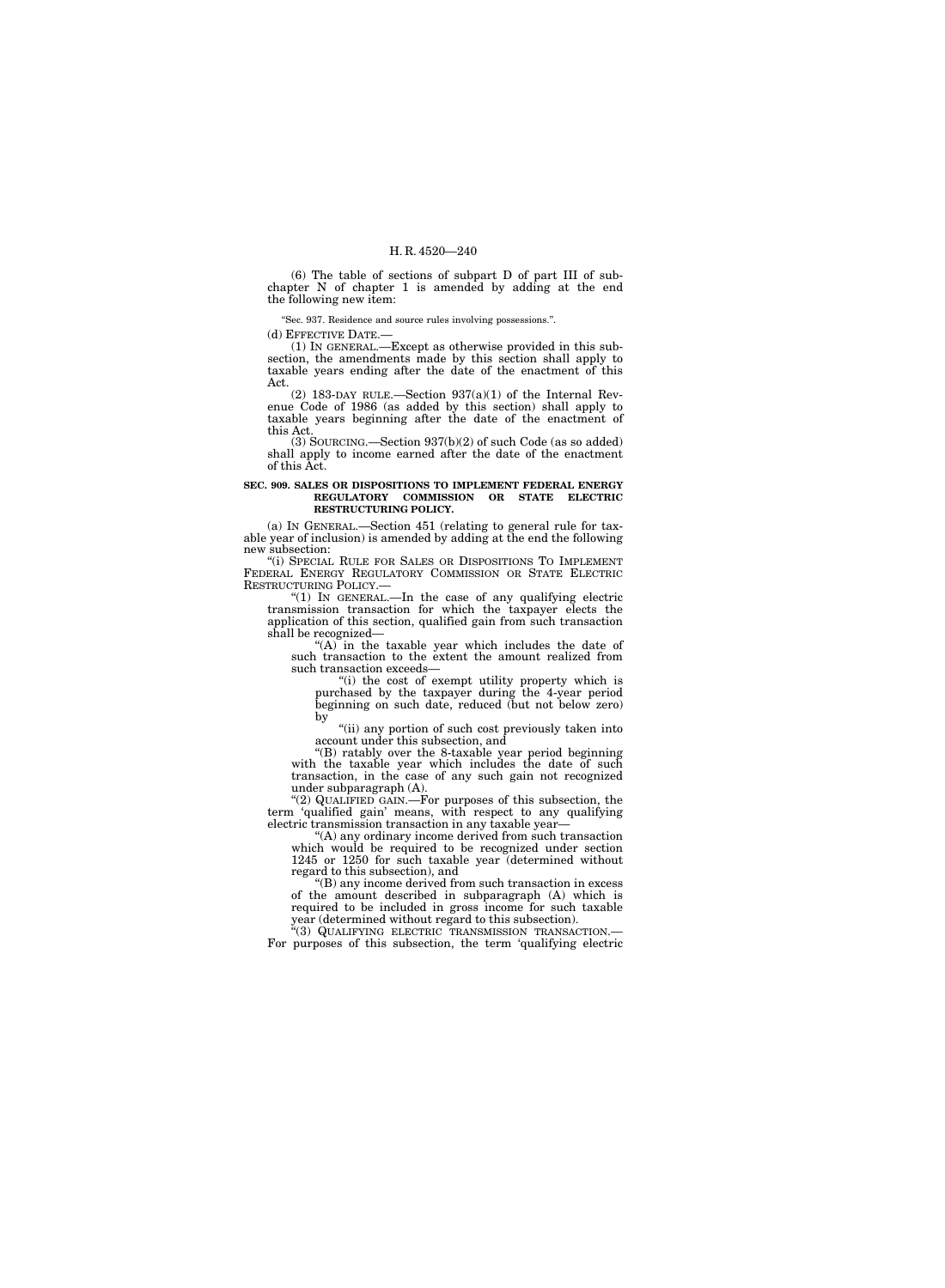transmission transaction' means any sale or other disposition before January 1, 2007, of—

''(A) property used in the trade or business of providing electric transmission services, or

''(B) any stock or partnership interest in a corporation or partnership, as the case may be, whose principal trade or business consists of providing electric transmission services,

but only if such sale or disposition is to an independent transmission company.

"(4) INDEPENDENT TRANSMISSION COMPANY.—For purposes of this subsection, the term 'independent transmission company' means—

''(A) an independent transmission provider approved by the Federal Energy Regulatory Commission,

''(B) a person—

"(i) who the Federal Energy Regulatory Commission determines in its authorization of the transaction under section 203 of the Federal Power Act (16 U.S.C. 824b) or by declaratory order is not a market participant within the meaning of such Commission's rules applicable to independent transmission providers, and

"(ii) whose transmission facilities to which the election under this subsection applies are under the operational control of a Federal Energy Regulatory Commission-approved independent transmission provider before the close of the period specified in such authorization, but not later than the close of the period applicable under subsection  $(a)(2)(B)$  as extended under paragraph (2), or

 $\sqrt{C}$  in the case of facilities subject to the jurisdiction of the Public Utility Commission of Texas—

''(i) a person which is approved by that Commission as consistent with Texas State law regarding an independent transmission provider, or

"(ii) a political subdivision or affiliate thereof whose transmission facilities are under the operational control of a person described in clause (i).

"(5) EXEMPT UTILITY PROPERTY.—For purposes of this subsection:

''(A) IN GENERAL.—The term 'exempt utility property' means property used in the trade or business of—

''(i) generating, transmitting, distributing, or selling electricity, or

''(ii) producing, transmitting, distributing, or selling natural gas.

"(B) NONRECOGNITION OF GAIN BY REASON OF ACQUISI-TION OF STOCK.—Acquisition of control of a corporation shall be taken into account under this subsection with respect to a qualifying electric transmission transaction only if the principal trade or business of such corporation is a trade or business referred to in subparagraph (A).

''(6) SPECIAL RULE FOR CONSOLIDATED GROUPS.—In the case of a corporation which is a member of an affiliated group filing a consolidated return, any exempt utility property purchased by another member of such group shall be treated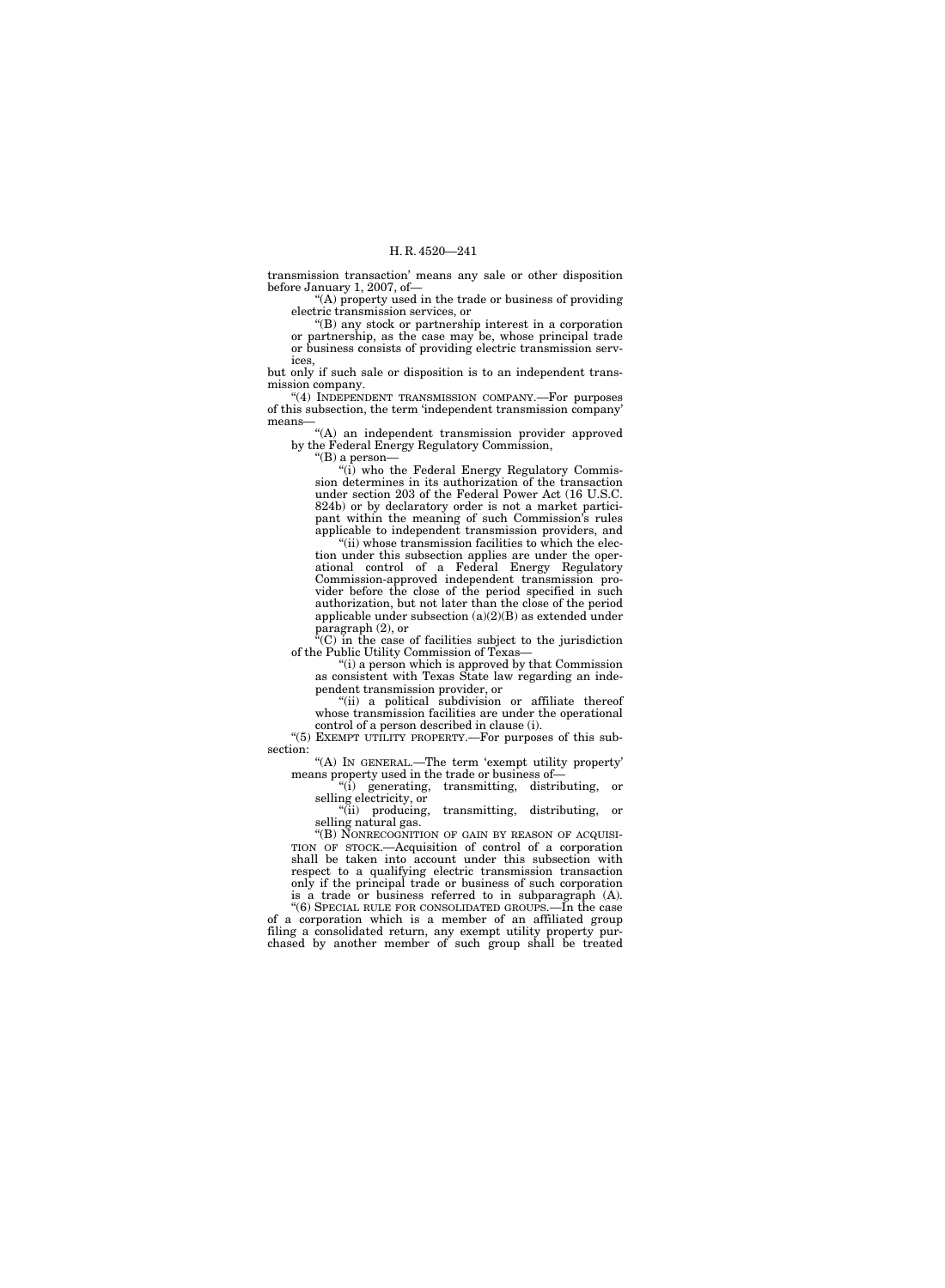as purchased by such corporation for purposes of applying paragraph (1)(A).

" $(7)$  TIME FOR ASSESSMENT OF DEFICIENCIES.—If the taxpayer has made the election under paragraph (1) and any gain is recognized by such taxpayer as provided in paragraph  $(1)(B)$ , then-

"(A) the statutory period for the assessment of any deficiency, for any taxable year in which any part of the gain on the transaction is realized, attributable to such gain shall not expire prior to the expiration of 3 years from the date the Secretary is notified by the taxpayer (in such manner as the Secretary may by regulations prescribe) of the purchase of exempt utility property or of an intention not to purchase such property, and

''(B) such deficiency may be assessed before the expiration of such 3-year period notwithstanding any law or rule of law which would otherwise prevent such assessment.

''(8) PURCHASE.—For purposes of this subsection, the taxpayer shall be considered to have purchased any property if the unadjusted basis of such property is its cost within the meaning of section 1012.

''(9) ELECTION.—An election under paragraph (1) shall be made at such time and in such manner as the Secretary may require and, once made, shall be irrevocable.

"(10) NONAPPLICATION OF INSTALLMENT SALES TREAT-MENT.—Section 453 shall not apply to any qualifying electric transmission transaction with respect to which an election to apply this subsection is made.''.

(b) EFFECTIVE DATE.—The amendments made by this section shall apply to transactions occurring after the date of the enactment of this Act, in taxable years ending after such date.

### **SEC. 910. EXPANSION OF LIMITATION ON DEPRECIATION OF CERTAIN PASSENGER AUTOMOBILES.**

(a) IN GENERAL.—Section  $179(b)$  (relating to limitations) is amended by adding at the end the following new paragraph:

 $\tilde{a}$ (6) LIMITATION ON COST TAKEN INTO ACCOUNT FOR CERTAIN PASSENGER VEHICLES.—

''(A) IN GENERAL.—The cost of any sport utility vehicle for any taxable year which may be taken into account under this section shall not exceed \$25,000.

''(B) SPORT UTILITY VEHICLE.—For purposes of subparagraph (A)—

''(i) IN GENERAL.—The term 'sport utility vehicle' means any 4-wheeled vehicle—

''(I) which is primarily designed or which can be used to carry passengers over public streets, roads, or highways (except any vehicle operated exclusively on a rail or rails),

''(II) which is not subject to section 280F, and ''(III) which is rated at not more than 14,000 pounds gross vehicle weight.

''(ii) CERTAIN VEHICLES EXCLUDED.—Such term

does not include any vehicle which—<br>"(I) is designed to have a seating capacity of more than 9 persons behind the driver's seat,